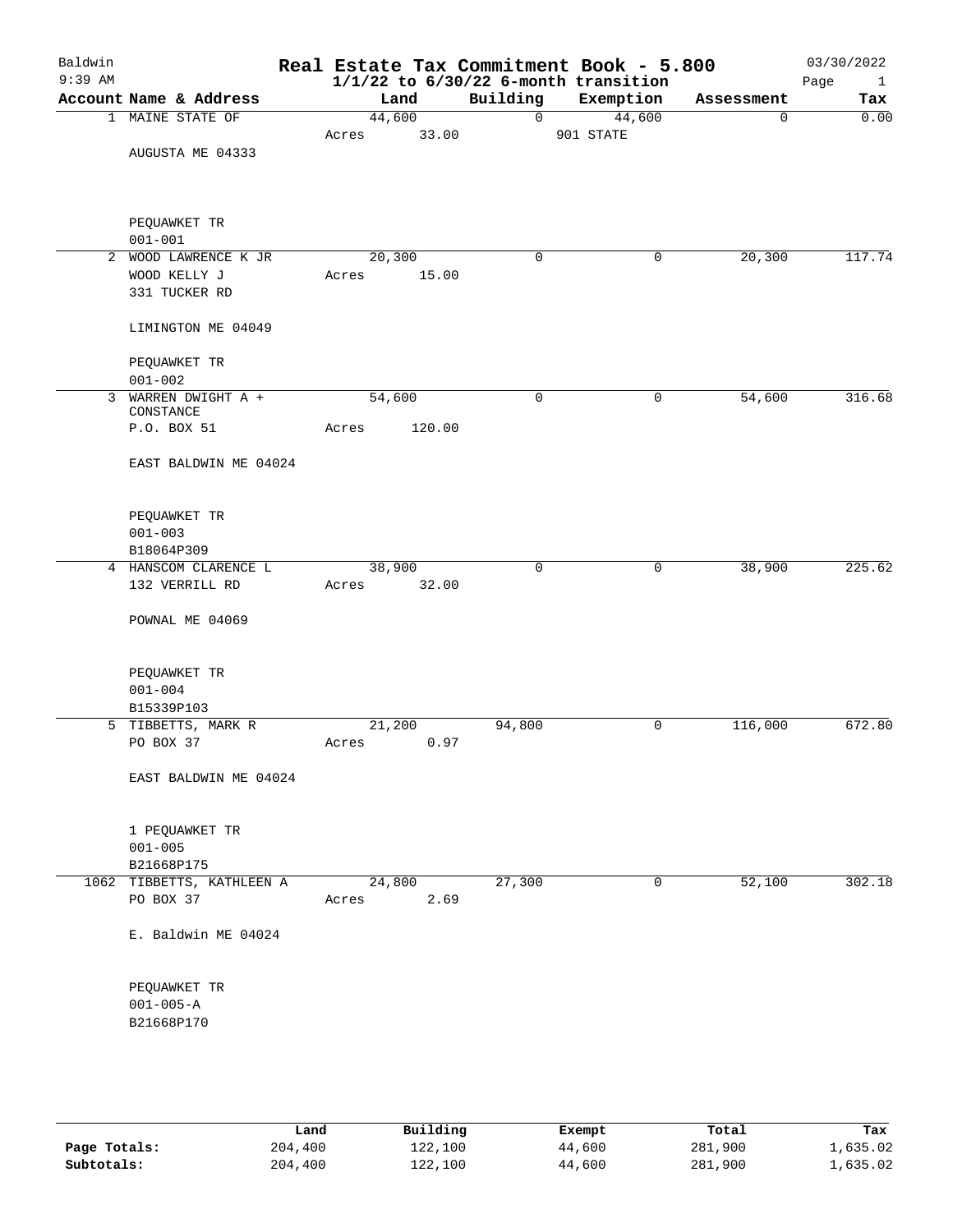| Baldwin<br>$9:39$ AM |                                          |       |        |        |             | Real Estate Tax Commitment Book - 5.800<br>$1/1/22$ to $6/30/22$ 6-month transition |            | 03/30/2022<br>Page<br>2 |
|----------------------|------------------------------------------|-------|--------|--------|-------------|-------------------------------------------------------------------------------------|------------|-------------------------|
|                      | Account Name & Address                   |       | Land   |        | Building    | Exemption                                                                           | Assessment | Tax                     |
|                      | 6 DYER, MARK D                           |       | 25,400 |        | 187,800     | 31,000                                                                              | 182,200    | 1,056.76                |
|                      | DYER, KATIE                              | Acres |        | 12.00  |             | 13 Veteran (Viet Non Res                                                            |            |                         |
|                      | 8 PEQUAWKET TRAIL                        |       |        |        |             | 01 Homestead                                                                        |            |                         |
|                      | EAST BALDWIN ME 04024                    |       |        |        |             |                                                                                     |            |                         |
|                      | 8 PEQUAWKET TR<br>$001 - 006$            |       |        |        |             |                                                                                     |            |                         |
|                      | B36684P77                                |       |        |        |             |                                                                                     |            |                         |
| 7                    | WARREN DWIGHT A +<br>CONSTANCE           |       | 28,600 |        | 141,600     | 25,000                                                                              | 145,200    | 842.16                  |
|                      | P.O. BOX 51                              | Acres |        | 7.00   |             | 01 Homestead                                                                        |            |                         |
|                      | EAST BALDWIN ME 04024                    |       |        |        |             |                                                                                     |            |                         |
|                      | 26 PEQUAWKET TR                          |       |        |        |             |                                                                                     |            |                         |
|                      | $001 - 006 - A$<br>946 WARREN DWIGHT A + |       | 5,900  |        | $\mathbf 0$ | 0                                                                                   | 5,900      | 34.22                   |
|                      | CONSTANCE<br>P.O. BOX 51                 | Acres |        | 5.50   |             |                                                                                     |            |                         |
|                      | EAST BALDWIN ME 04024                    |       |        |        |             |                                                                                     |            |                         |
|                      | PEQUAWKET TR                             |       |        |        |             |                                                                                     |            |                         |
|                      | $001 - 006 - B$<br>B18064P309            |       |        |        |             |                                                                                     |            |                         |
|                      | 8 WILSON, DEIDRE L.                      |       | 25,300 |        | 156,500     | 0                                                                                   | 181,800    | 1,054.44                |
|                      | WILSON, DEAN A.                          | Acres |        | 2.32   |             |                                                                                     |            |                         |
|                      | 2 QUARRY HILL ROAD                       |       |        |        |             |                                                                                     |            |                         |
|                      | EAST BALDWIN ME 04024                    |       |        |        |             |                                                                                     |            |                         |
|                      | 2 QUARRY HILL RD<br>$001 - 007$          |       |        |        |             |                                                                                     |            |                         |
|                      | B33949P226                               |       |        |        |             |                                                                                     |            |                         |
|                      | SHARP, DONALD                            |       |        | 26,600 |             | 234,100 25,000                                                                      | 235,700    | 1,367.06                |
|                      | SHARP, SHERRY                            | Acres |        | 4.00   |             | 01 Homestead                                                                        |            |                         |
|                      | 17 PEQUAWKET TRAIL                       |       |        |        |             |                                                                                     |            |                         |
|                      | EAST BALDWIN ME 04024                    |       |        |        |             |                                                                                     |            |                         |
|                      | 17 PEQUAWKET TR                          |       |        |        |             |                                                                                     |            |                         |
|                      | $001 - 007 - A$                          |       |        |        |             |                                                                                     |            |                         |
|                      | B34717P181                               |       |        |        |             |                                                                                     |            |                         |
|                      | 10 FARROW WILBURN R JR                   |       | 26,800 |        | 233,700     | 25,000                                                                              | 235,500    | 1,365.90                |
|                      | FARROW CAROL F                           |       | Acres  | 3.00   |             | 01 Homestead                                                                        |            |                         |
|                      | PO BOX 45                                |       |        |        |             |                                                                                     |            |                         |
|                      | STEEP FALLS ME 04085                     |       |        |        |             |                                                                                     |            |                         |
|                      |                                          |       |        |        |             |                                                                                     |            |                         |
|                      | 8 QUARRY HILL RD                         |       |        |        |             |                                                                                     |            |                         |
|                      | $001 - 007 - B$                          |       |        |        |             |                                                                                     |            |                         |
|                      | B11730P301                               |       |        |        |             |                                                                                     |            |                         |
|                      |                                          |       |        |        |             |                                                                                     |            |                         |
|                      |                                          |       |        |        |             |                                                                                     |            |                         |

|              | Land    | Building | Exempt  | Total     | Tax      |
|--------------|---------|----------|---------|-----------|----------|
| Page Totals: | 138,600 | 953,700  | 106,000 | 986,300   | 5,720.54 |
| Subtotals:   | 343,000 | ,075,800 | 150,600 | 1,268,200 | , 355.56 |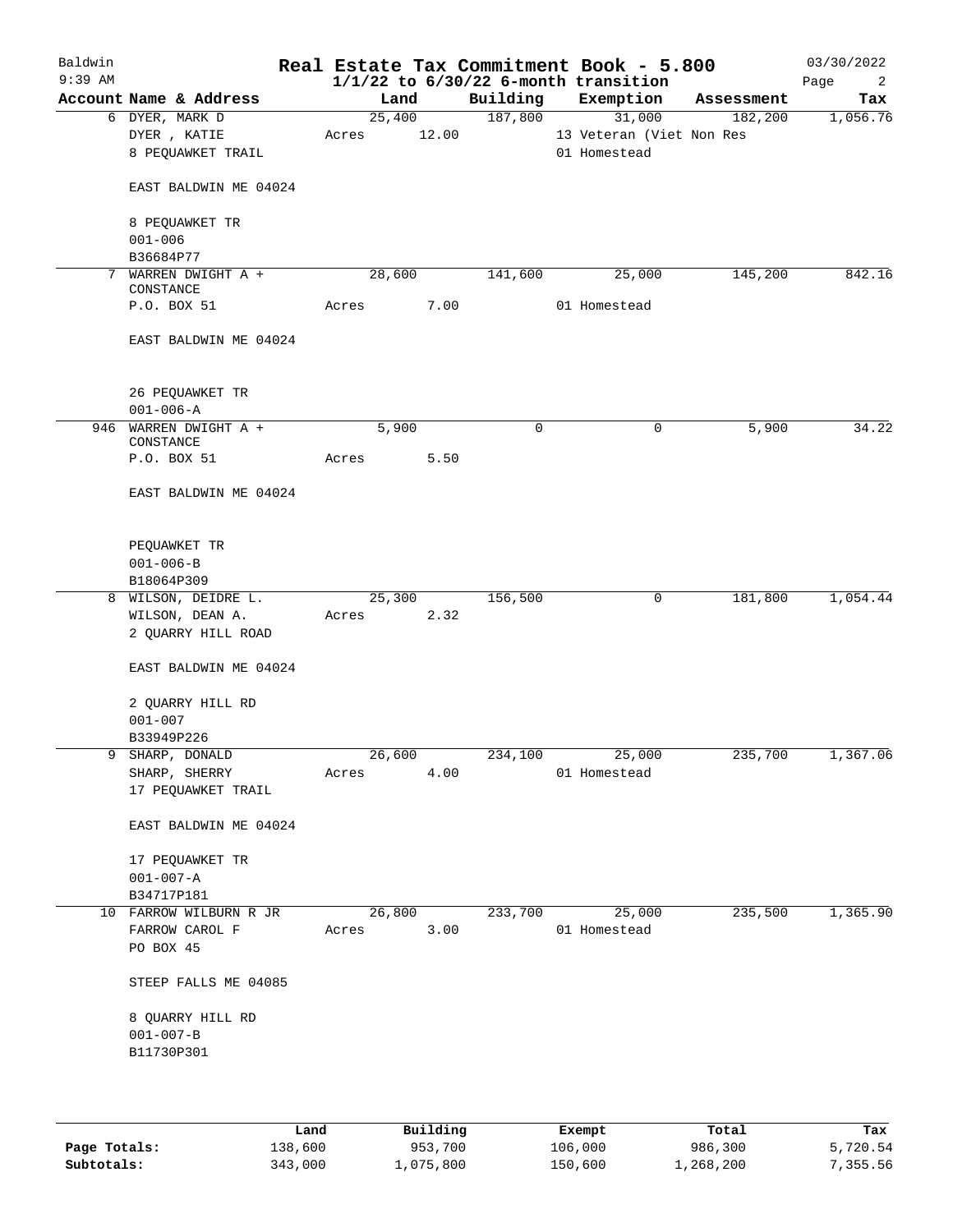| Baldwin<br>$9:39$ AM |                                |        |       |          | Real Estate Tax Commitment Book - 5.800<br>$1/1/22$ to $6/30/22$ 6-month transition |            | 03/30/2022<br>Page<br>$\overline{\mathbf{3}}$ |
|----------------------|--------------------------------|--------|-------|----------|-------------------------------------------------------------------------------------|------------|-----------------------------------------------|
|                      | Account Name & Address         | Land   |       | Building | Exemption                                                                           | Assessment | Tax                                           |
|                      | 1230 FARROW JR., WILBUR        | 36,900 |       | $\Omega$ | $\Omega$                                                                            | 36,900     | 214.02                                        |
|                      | FARROW, CAROL F.               | Acres  | 10.68 |          |                                                                                     |            |                                               |
|                      | P.O. BOX 45                    |        |       |          |                                                                                     |            |                                               |
|                      | STEEP FALLS ME 04085           |        |       |          |                                                                                     |            |                                               |
|                      | QUARRY HILL RD                 |        |       |          |                                                                                     |            |                                               |
|                      | $001 - 007 - C$                |        |       |          |                                                                                     |            |                                               |
|                      | B33949P230                     |        |       |          |                                                                                     |            |                                               |
|                      | 11 MORRELL RICHARD             | 31,100 |       | 284,800  | 25,000                                                                              | 290,900    | 1,687.22                                      |
|                      | MORRELL APRIL                  | Acres  | 9.00  |          | 01 Homestead                                                                        |            |                                               |
|                      | 42 PEQUAWKET TRAIL             |        |       |          |                                                                                     |            |                                               |
|                      | EAST BALDWIN ME 04024          |        |       |          |                                                                                     |            |                                               |
|                      | 42 PEQUAWKET TR                |        |       |          |                                                                                     |            |                                               |
|                      | $001 - 008$                    |        |       |          |                                                                                     |            |                                               |
|                      | B19336P31                      |        |       |          |                                                                                     |            |                                               |
|                      | 1090 ARMSTRONG, CHRISTINE      | 22,600 |       | 203,600  | 25,000                                                                              | 201,200    | 1,166.96                                      |
|                      | 42A PEQUAWKET TR               | Acres  | 2.00  |          | 01 Homestead                                                                        |            |                                               |
|                      | EAST BALDWIN ME 04024          |        |       |          |                                                                                     |            |                                               |
|                      | 42 PEQUAWKET TR                |        |       |          |                                                                                     |            |                                               |
|                      | $001 - 008 - A$                |        |       |          |                                                                                     |            |                                               |
|                      | 12 PLUMMER ERLAND M            | 23,700 |       | 40,600   | 25,000                                                                              | 39,300     | 227.94                                        |
|                      | PLUMMER ARLENE E               | Acres  | 2.00  |          | 01 Homestead                                                                        |            |                                               |
|                      | PO BOX 142                     |        |       |          |                                                                                     |            |                                               |
|                      | EAST BALDWIN ME 04024          |        |       |          |                                                                                     |            |                                               |
|                      | 39 PEQUAWKET TR<br>$001 - 009$ |        |       |          |                                                                                     |            |                                               |
|                      | B8429P55                       |        |       |          |                                                                                     |            |                                               |
|                      | 13 SLOCUM, JOSHUA WALTER       | 47,300 |       | 214,100  | 25,000                                                                              | 236,400    | 1,371.12                                      |
|                      | STROUT, MICHELLE ROSE          | Acres  | 17.50 |          | 01 Homestead                                                                        |            |                                               |
|                      | 10 ROCK AND A HARD<br>PLACE    |        |       |          |                                                                                     |            |                                               |
|                      | EAST BALDWIN ME 04024          |        |       |          |                                                                                     |            |                                               |
|                      | 10 ROCK AND HARD PL            |        |       |          |                                                                                     |            |                                               |
|                      | $001 - 009 - A$                |        |       |          |                                                                                     |            |                                               |
|                      | B37450P100                     |        |       |          |                                                                                     |            |                                               |
|                      | 14 TUCCI, SHAYLA               | 17,300 |       | 139,000  | 0                                                                                   | 156,300    | 906.54                                        |
|                      | TUCCI, SHARON D                | Acres  | 0.40  |          |                                                                                     |            |                                               |
|                      | 46 PEQUAWKET TRAIL             |        |       |          |                                                                                     |            |                                               |
|                      | EAST BALDWIN ME 04024          |        |       |          |                                                                                     |            |                                               |
|                      | 46 PEQUAWKET TR                |        |       |          |                                                                                     |            |                                               |
|                      | $001 - 010$                    |        |       |          |                                                                                     |            |                                               |
|                      | B36148P85                      |        |       |          |                                                                                     |            |                                               |
|                      |                                |        |       |          |                                                                                     |            |                                               |
|                      |                                |        |       |          |                                                                                     |            |                                               |
|                      |                                |        |       |          |                                                                                     |            |                                               |

|              | Land    | Building  | Exempt  | Total     | Tax       |
|--------------|---------|-----------|---------|-----------|-----------|
| Page Totals: | 178,900 | 882,100   | 100,000 | 961,000   | 5,573.80  |
| Subtotals:   | 521,900 | 1,957,900 | 250,600 | 2,229,200 | 12,929.36 |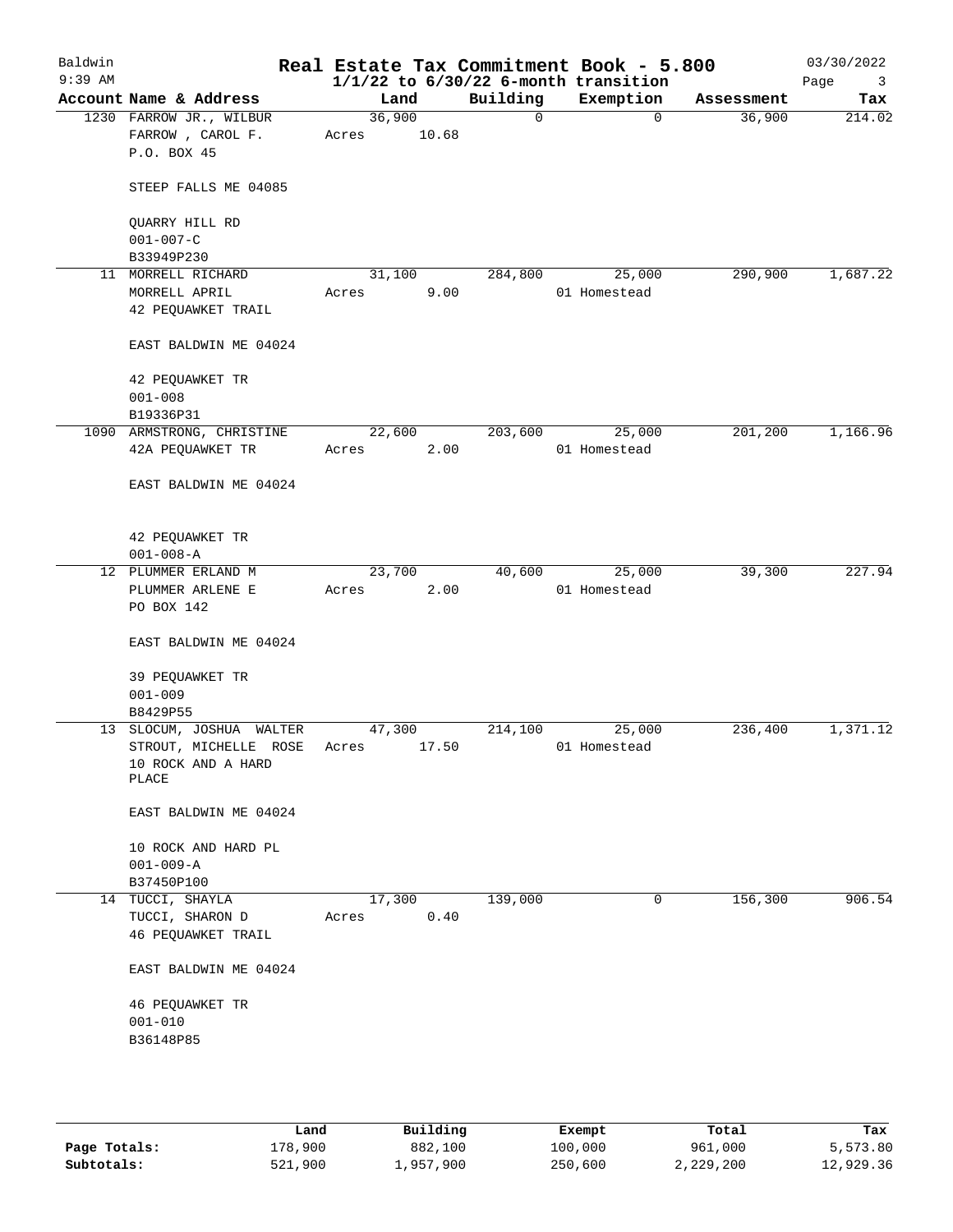| Baldwin<br>$9:39$ AM |                                      |         |          |          | Real Estate Tax Commitment Book - 5.800<br>$1/1/22$ to $6/30/22$ 6-month transition |            | 03/30/2022<br>Page<br>4 |
|----------------------|--------------------------------------|---------|----------|----------|-------------------------------------------------------------------------------------|------------|-------------------------|
|                      | Account Name & Address               | Land    |          | Building | Exemption                                                                           | Assessment | Tax                     |
|                      | 15 HILL RUTH                         | 20, 200 |          | 131,500  | $\mathbf 0$                                                                         | 151,700    | 879.86                  |
|                      | MORRILL ERNEST<br>49 PEQUAWKET TRAIL | Acres   | 0.70     |          |                                                                                     |            |                         |
|                      | EAST BALDWIN ME 04024                |         |          |          |                                                                                     |            |                         |
|                      | 49 PEQUAWKET TR<br>$001 - 011$       |         |          |          |                                                                                     |            |                         |
|                      | B23966P149                           |         |          |          |                                                                                     |            |                         |
|                      | 16 ANDERSON FAMILY<br>PROPERTIES LLC | 16,200  |          | 46,700   | 0                                                                                   | 62,900     | 364.82                  |
|                      | 32 WEEMAN RD                         | Acres   | 0.25     |          |                                                                                     |            |                         |
|                      | WEST BALDWIN ME 04091                |         |          |          |                                                                                     |            |                         |
|                      | 48 PEQUAWKET TR                      |         |          |          |                                                                                     |            |                         |
|                      | $001 - 012$                          |         |          |          |                                                                                     |            |                         |
|                      | B35606P153                           |         |          |          |                                                                                     |            |                         |
| 17                   | JACKSON WILLIAM                      | 20,700  |          | 54,100   | 25,000                                                                              | 49,800     | 288.84                  |
|                      | 52 PEQUAWKET TRAIL                   | Acres   | 0.75     |          | 01 Homestead                                                                        |            |                         |
|                      | EAST BALDWIN ME 04024                |         |          |          |                                                                                     |            |                         |
|                      | 52 PEQUAWKET TR                      |         |          |          |                                                                                     |            |                         |
|                      | $001 - 013$                          |         |          |          |                                                                                     |            |                         |
|                      | B30621P219                           |         |          |          |                                                                                     |            |                         |
|                      | 18 WATSON, MALCOLM S                 | 19,100  |          | 87,400   | 25,000                                                                              | 81,500     | 472.70                  |
|                      | WATSON, LIND M<br>PO BOX 6           | Acres   | 0.60     |          | 01 Homestead                                                                        |            |                         |
|                      | EAST BALDWIN ME 04024                |         |          |          |                                                                                     |            |                         |
|                      | 53 PEQUAWKET TR                      |         |          |          |                                                                                     |            |                         |
|                      | $001 - 014$                          |         |          |          |                                                                                     |            |                         |
|                      | B36516P314                           |         |          |          |                                                                                     |            |                         |
|                      | 19 FUCHS MARY E                      | 18,100  |          | 97,000   | 25,000                                                                              | 90,100     | 522.58                  |
|                      | PO BOX 28                            | Acres   | 0.70     |          | 01 Homestead                                                                        |            |                         |
|                      | EAST BALDWIN ME 04024                |         |          |          |                                                                                     |            |                         |
|                      | 54 PEQUAWKET TR                      |         |          |          |                                                                                     |            |                         |
|                      | $001 - 015$                          |         |          |          |                                                                                     |            |                         |
|                      | B8371P64                             |         |          |          |                                                                                     |            |                         |
|                      | 20 GRADY BRIAN                       | 16,900  |          | 42,000   | 0                                                                                   | 58,900     | 341.62                  |
|                      | 29 MONTGOMERY ROAD                   | Acres   | 0.35     |          |                                                                                     |            |                         |
|                      | WINDHAM ME 04062                     |         |          |          |                                                                                     |            |                         |
|                      | 58 PEQUAWKET TR                      |         |          |          |                                                                                     |            |                         |
|                      | $001 - 016$                          |         |          |          |                                                                                     |            |                         |
|                      | B30864P133                           |         |          |          |                                                                                     |            |                         |
|                      |                                      |         |          |          |                                                                                     |            |                         |
|                      | Land                                 |         | Building |          | Exempt                                                                              | Total      | Tax                     |

|              | Land    | Building  | Exempt  | Total     | тах       |
|--------------|---------|-----------|---------|-----------|-----------|
| Page Totals: | 111,200 | 458,700   | 75,000  | 494,900   | 2,870.42  |
| Subtotals:   | 633,100 | 2,416,600 | 325,600 | 2,724,100 | 15,799.78 |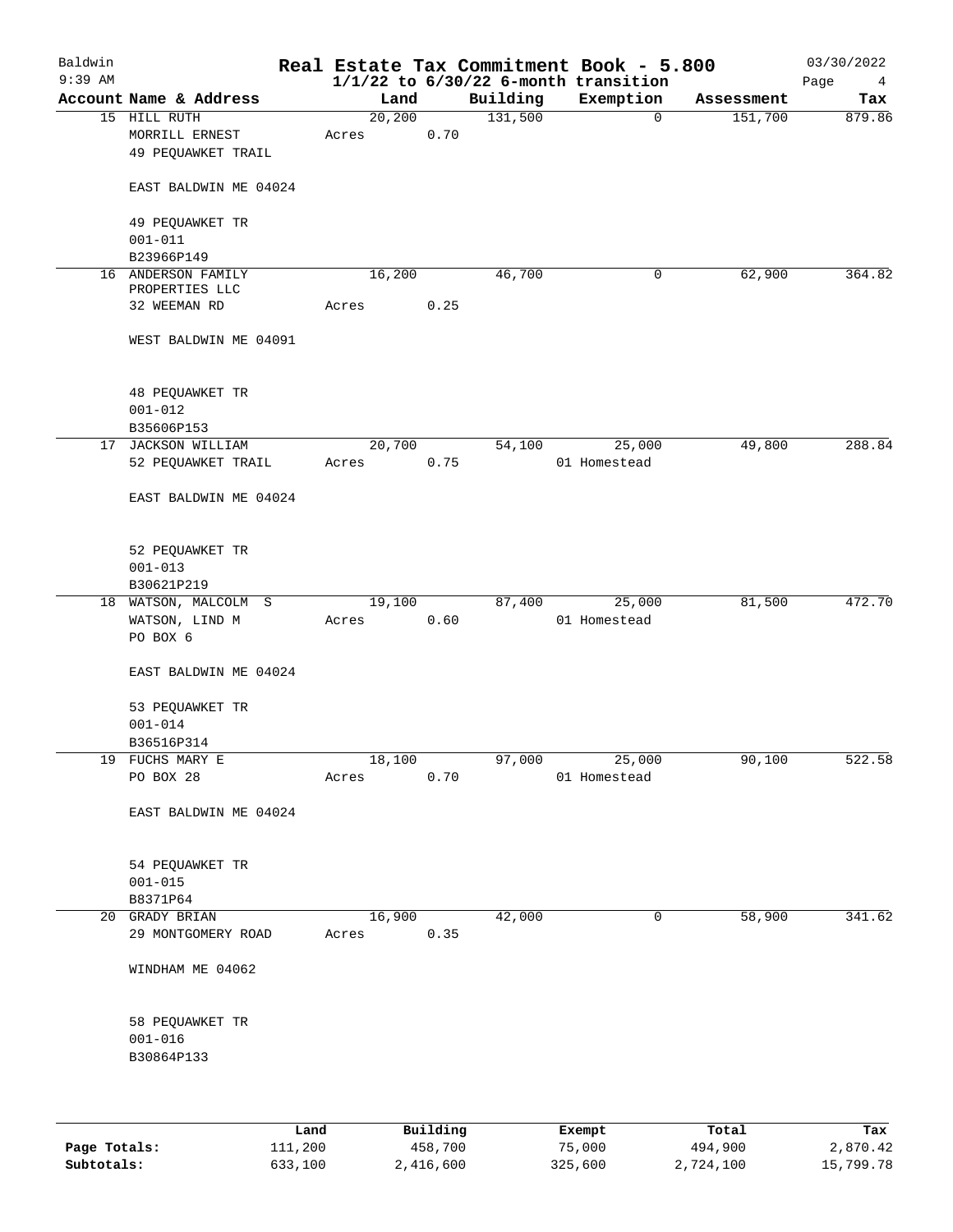| Baldwin<br>$9:39$ AM |                                     |                 |       |             | Real Estate Tax Commitment Book - 5.800<br>$1/1/22$ to $6/30/22$ 6-month transition |            | 03/30/2022<br>5<br>Page |
|----------------------|-------------------------------------|-----------------|-------|-------------|-------------------------------------------------------------------------------------|------------|-------------------------|
|                      | Account Name & Address              | Land            |       | Building    | Exemption                                                                           | Assessment | Tax                     |
|                      | 21 ADAMIRE ENTERPRISES INC          | 56,300          |       | 116,800     | $\mathbf 0$                                                                         | 173,100    | 1,003.98                |
|                      | PO BOX 1185                         | Acres           | 26.00 |             |                                                                                     |            |                         |
|                      | WESTBROOK ME 04098                  |                 |       |             |                                                                                     |            |                         |
|                      | 59 PEQUAWKET TR                     |                 |       |             |                                                                                     |            |                         |
|                      | $001 - 017$                         |                 |       |             |                                                                                     |            |                         |
|                      | B34720P269<br>22 GAUDREAU, BEAU V   | 32,600          |       | $\mathbf 0$ | 0                                                                                   | 32,600     | 189.08                  |
|                      | 162 BLANCHARD RD                    | Acres           | 8.50  |             |                                                                                     |            |                         |
|                      | CUMBERLAND ME 04021                 |                 |       |             |                                                                                     |            |                         |
|                      | PEQUAWKET TR                        |                 |       |             |                                                                                     |            |                         |
|                      | $001 - 018$                         |                 |       |             |                                                                                     |            |                         |
|                      | B34561P344                          |                 |       |             |                                                                                     |            |                         |
|                      | 23 GAUDREAU, BEAU V                 | 77,900          |       | 113,100     | 0                                                                                   | 191,000    | 1,107.80                |
|                      | 162 BLANCHARD RD                    | Acres           | 21.50 |             |                                                                                     |            |                         |
|                      | CUMBERLAND ME 04021                 |                 |       |             |                                                                                     |            |                         |
|                      | 20 RANKIN HEIGHTS                   |                 |       |             |                                                                                     |            |                         |
|                      | $001 - 018 - A$                     |                 |       |             |                                                                                     |            |                         |
|                      | B34561P342                          |                 |       |             |                                                                                     |            |                         |
|                      | 24 SAPP CARYN A                     | 19,100          |       | 132,100     | 25,000                                                                              | 126,200    | 731.96                  |
|                      | SAPP THOMAS H<br>65 PEQUAWKET TRAIL | Acres           | 0.60  |             | 01 Homestead                                                                        |            |                         |
|                      |                                     |                 |       |             |                                                                                     |            |                         |
|                      | EAST BALDWIN ME 04024               |                 |       |             |                                                                                     |            |                         |
|                      | 65 PEQUAWKET TR                     |                 |       |             |                                                                                     |            |                         |
|                      | $001 - 019$                         |                 |       |             |                                                                                     |            |                         |
|                      | B25229P50                           |                 |       |             | 0                                                                                   |            | 1,697.66                |
|                      | 25 WARREN, JULIANNE<br>P.O. BOX 36  | 37,000<br>Acres | 9.00  | 255,700     |                                                                                     | 292,700    |                         |
|                      | EAST BALDWIN ME 04024               |                 |       |             |                                                                                     |            |                         |
|                      |                                     |                 |       |             |                                                                                     |            |                         |
|                      | 70 PEQUAWKET TR                     |                 |       |             |                                                                                     |            |                         |
|                      | $001 - 020$                         |                 |       |             |                                                                                     |            |                         |
|                      | B34877P132                          |                 |       |             |                                                                                     |            |                         |
|                      | 26 BAKER DAVID R                    | 25,200          |       | 168,600     | 25,000                                                                              | 168,800    | 979.04                  |
|                      | BAKER WENDY W                       | Acres           | 3.00  |             | 01 Homestead                                                                        |            |                         |
|                      | PO BOX 30                           |                 |       |             |                                                                                     |            |                         |
|                      | EAST BALDWIN ME 04024               |                 |       |             |                                                                                     |            |                         |
|                      | 80 PEQUAWKET TR                     |                 |       |             |                                                                                     |            |                         |
|                      | $001 - 021$                         |                 |       |             |                                                                                     |            |                         |
|                      | B8357P69                            |                 |       |             |                                                                                     |            |                         |
|                      |                                     |                 |       |             |                                                                                     |            |                         |
|                      |                                     |                 |       |             |                                                                                     |            |                         |
|                      |                                     |                 |       |             |                                                                                     |            |                         |

|              | Land    | Building  | Exempt  | Total     | Tax       |
|--------------|---------|-----------|---------|-----------|-----------|
| Page Totals: | 248,100 | 786,300   | 50,000  | 984,400   | 5,709.52  |
| Subtotals:   | 881,200 | 3,202,900 | 375,600 | 3,708,500 | 21,509.30 |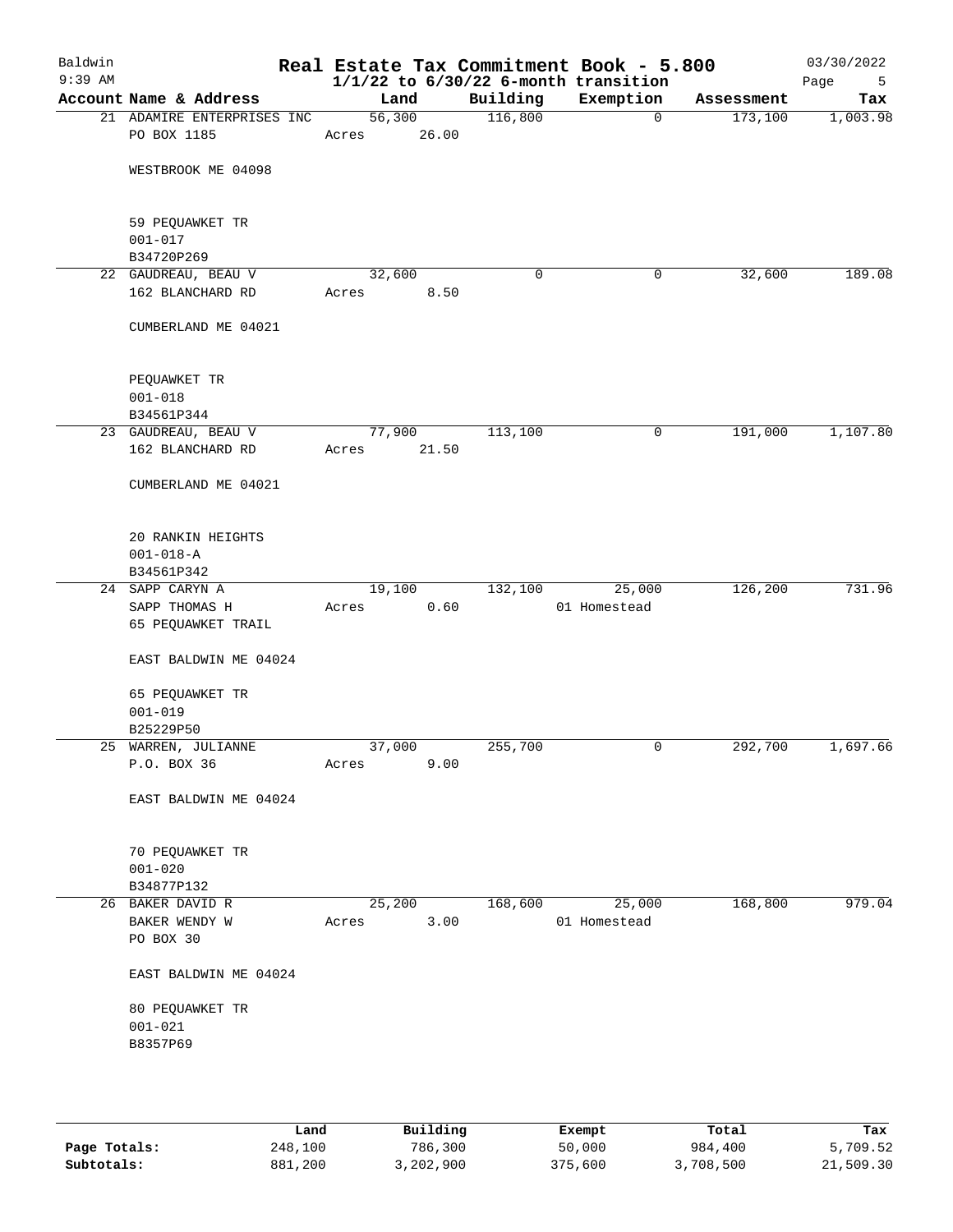| Baldwin<br>$9:39$ AM |                                            |                 |          |             | Real Estate Tax Commitment Book - 5.800<br>$1/1/22$ to $6/30/22$ 6-month transition |            | 03/30/2022<br>Page<br>6 |
|----------------------|--------------------------------------------|-----------------|----------|-------------|-------------------------------------------------------------------------------------|------------|-------------------------|
|                      | Account Name & Address                     | Land            |          | Building    | Exemption                                                                           | Assessment | Tax                     |
|                      | 27 WARREN, JULIANNE                        | 27,000          |          | 0           | $\mathbf 0$                                                                         | 27,000     | 156.60                  |
|                      | PO BOX 36                                  | Acres           | 6.50     |             |                                                                                     |            |                         |
|                      | EAST BALDWIN ME 04024                      |                 |          |             |                                                                                     |            |                         |
|                      | PEQUAWKET TR<br>$001 - 021 - A$            |                 |          |             |                                                                                     |            |                         |
|                      | B37174P155                                 |                 |          |             |                                                                                     |            |                         |
|                      | 28 REYNOLDS, ADVAH H                       | 24,700          |          | 0           | 0                                                                                   | 24,700     | 143.26                  |
|                      | 67 PEQUAWKET TRAIL                         | Acres           | 4.25     |             |                                                                                     |            |                         |
|                      | EAST BALDWIN ME 04024                      |                 |          |             |                                                                                     |            |                         |
|                      | PEQUAWKET TR<br>$001 - 022$                |                 |          |             |                                                                                     |            |                         |
|                      | B36031P277                                 |                 |          |             |                                                                                     |            |                         |
|                      | 29 RUSSELL, JOSEPH                         | 19,600          |          | 201,800     | 25,000                                                                              | 196,400    | 1,139.12                |
|                      | 3 HARRIS RD                                | Acres           | 0.45     |             | 01 Homestead                                                                        |            |                         |
|                      | EAST BALDWIN ME 04024                      |                 |          |             |                                                                                     |            |                         |
|                      | 3 HARRIS RD                                |                 |          |             |                                                                                     |            |                         |
|                      | $001 - 022 - A$                            |                 |          |             |                                                                                     |            |                         |
|                      | B34405P321                                 | 19,600          |          | 193,800     | 0                                                                                   | 213,400    | 1,237.72                |
|                      | 30 REYNOLDS, ADVAH H<br>67 PEQUAWKET TRAIL | Acres           | 0.65     |             |                                                                                     |            |                         |
|                      | EAST BALDWIN ME 04024                      |                 |          |             |                                                                                     |            |                         |
|                      | 67 PEQUAWKET TR                            |                 |          |             |                                                                                     |            |                         |
|                      | $001 - 022 - B$                            |                 |          |             |                                                                                     |            |                         |
|                      | B36031P277                                 |                 |          |             |                                                                                     |            |                         |
|                      | 31 WARREN KEITH                            | 23,900          |          | 163,500     | 25,000                                                                              | 162,400    | 941.92                  |
|                      | WARREN JULIANN<br>PO BOX 80                | Acres           | 2.00     |             | 01 Homestead                                                                        |            |                         |
|                      | EAST BALDWIN ME 04024                      |                 |          |             |                                                                                     |            |                         |
|                      | 103 PEQUAWKET TR                           |                 |          |             |                                                                                     |            |                         |
|                      | $001 - 022 - C$                            |                 |          |             |                                                                                     |            |                         |
|                      | 1256 WARREN, KEITH<br>PO BOX 80            | 17,700<br>Acres | 5.75     | $\mathbf 0$ | 0                                                                                   | 17,700     | 102.66                  |
|                      |                                            |                 |          |             |                                                                                     |            |                         |
|                      | EAST BALDWIN ME 04024                      |                 |          |             |                                                                                     |            |                         |
|                      | PEQUAWKET TR                               |                 |          |             |                                                                                     |            |                         |
|                      | $001 - 022 - D$                            |                 |          |             |                                                                                     |            |                         |
|                      | B36008P102                                 |                 |          |             |                                                                                     |            |                         |
|                      |                                            |                 |          |             |                                                                                     |            |                         |
|                      |                                            |                 |          |             |                                                                                     |            |                         |
|                      | Land,                                      |                 | Building |             | <b>Ryomnt</b>                                                                       | $T0+21$    | Tav                     |

|              | ⊥and      | Building  | Exempt  | Total     | Tax        |
|--------------|-----------|-----------|---------|-----------|------------|
| Page Totals: | 132,500   | 559,100   | 50,000  | 641,600   | 3,721.28   |
| Subtotals:   | 1,013,700 | 3,762,000 | 425,600 | 4,350,100 | 25, 230.58 |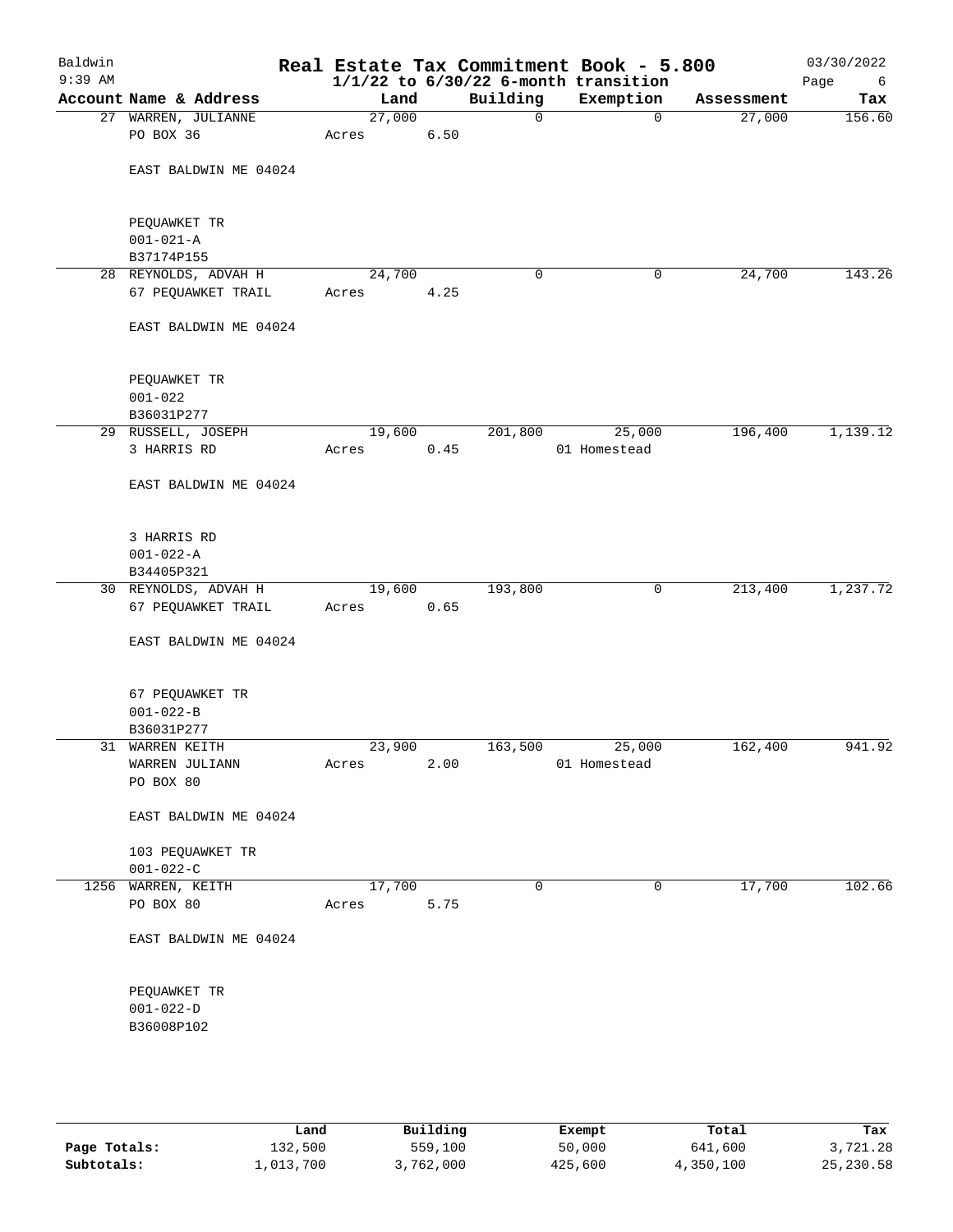| Baldwin<br>$9:39$ AM |                                      |         |        |          |          |        | Real Estate Tax Commitment Book - 5.800<br>$1/1/22$ to $6/30/22$ 6-month transition |            | 03/30/2022<br>Page<br>$\overline{7}$ |
|----------------------|--------------------------------------|---------|--------|----------|----------|--------|-------------------------------------------------------------------------------------|------------|--------------------------------------|
|                      | Account Name & Address               |         | Land   |          | Building |        | Exemption                                                                           | Assessment | Tax                                  |
|                      | 32 WARREN WILLIAM                    |         | 23,900 |          | 108,700  |        | 25,000                                                                              | 107,600    | 624.08                               |
|                      | WARREN SARAH A                       | Acres   |        | 2.00     |          |        | 01 Homestead                                                                        |            |                                      |
|                      | 108 PEQUAWKET TRAIL                  |         |        |          |          |        |                                                                                     |            |                                      |
|                      | EAST BALDWIN ME 04024                |         |        |          |          |        |                                                                                     |            |                                      |
|                      | 108 PEQUAWKET TR                     |         |        |          |          |        |                                                                                     |            |                                      |
|                      | $001 - 023$                          |         |        |          |          |        |                                                                                     |            |                                      |
|                      | B14449P45                            |         |        |          |          |        |                                                                                     |            |                                      |
|                      | 33 WARREN, GARY JASON                |         | 22,500 |          | 57,800   |        | 25,000                                                                              | 55,300     | 320.74                               |
|                      | 90 PEQUAWKET TRAIL                   | Acres   |        | 1.00     |          |        | 01 Homestead                                                                        |            |                                      |
|                      | EAST BALDWIN ME 04024                |         |        |          |          |        |                                                                                     |            |                                      |
|                      | 90 PEQUAWKET TR                      |         |        |          |          |        |                                                                                     |            |                                      |
|                      | $001 - 023 - A$                      |         |        |          |          |        |                                                                                     |            |                                      |
|                      | B37174P28                            |         |        |          |          |        |                                                                                     |            |                                      |
|                      | 34 CRAWFORD BRUCE                    |         | 19,600 |          | 19,300   |        | $\mathbf 0$                                                                         | 38,900     | 225.62                               |
|                      | PO BOX 3                             | Acres   |        | 0.65     |          |        |                                                                                     |            |                                      |
|                      | EAST BALDWIN ME 04024                |         |        |          |          |        |                                                                                     |            |                                      |
|                      |                                      |         |        |          |          |        |                                                                                     |            |                                      |
|                      | 98 PEQUAWKET TR                      |         |        |          |          |        |                                                                                     |            |                                      |
|                      | $001 - 023 - B$                      |         |        |          |          |        |                                                                                     |            |                                      |
|                      | B28473P35                            |         |        |          |          |        |                                                                                     |            |                                      |
|                      | 35 BEATRICE, LAUREN                  |         | 25,000 |          | 89,000   |        | 0                                                                                   | 114,000    | 661.20                               |
|                      | 38 JOHNSON RD                        | Acres   |        | 1.00     |          |        |                                                                                     |            |                                      |
|                      | ALBANY TOWNSHIP ME<br>04217          |         |        |          |          |        |                                                                                     |            |                                      |
|                      |                                      |         |        |          |          |        |                                                                                     |            |                                      |
|                      | 11 HARRIS RD                         |         |        |          |          |        |                                                                                     |            |                                      |
|                      | $001 - 024$                          |         |        |          |          |        |                                                                                     |            |                                      |
|                      | B34500P340                           |         |        |          |          |        |                                                                                     |            |                                      |
| 37                   | BACK EAST PROPERTY<br>MANAGEMENT LLC |         | 23,800 |          | 71,300   |        | 0                                                                                   | 95,100     | 551.58                               |
|                      | 1587 DROUIN RD                       | Acres   |        | 1.00     |          |        |                                                                                     |            |                                      |
|                      | FAIRBANKS AK 99709                   |         |        |          |          |        |                                                                                     |            |                                      |
|                      | 15 HARRIS RD                         |         |        |          |          |        |                                                                                     |            |                                      |
|                      | $001 - 025$                          |         |        |          |          |        |                                                                                     |            |                                      |
|                      | B25221P275                           |         |        |          |          |        |                                                                                     |            |                                      |
|                      | 38 GORELOV, ALEXANDER                |         | 61,800 |          | 95,700   |        | 0                                                                                   | 157,500    | 913.50                               |
|                      | 29 INKHORN BROOK ROAD                | Acres   |        | 25.50    |          |        |                                                                                     |            |                                      |
|                      | WINDHAM ME 04062                     |         |        |          |          |        |                                                                                     |            |                                      |
|                      |                                      |         |        |          |          |        |                                                                                     |            |                                      |
|                      | 13 HARRIS RD                         |         |        |          |          |        |                                                                                     |            |                                      |
|                      | $001 - 026$                          |         |        |          |          |        |                                                                                     |            |                                      |
|                      | B37945P206                           |         |        |          |          |        |                                                                                     |            |                                      |
|                      |                                      |         |        |          |          |        |                                                                                     |            |                                      |
|                      |                                      | Land    |        | Building |          |        | Exempt                                                                              | Total      | Tax                                  |
| Page Totals:         |                                      | 176,600 |        | 441,800  |          | 50,000 |                                                                                     | 568,400    | 3,296.72                             |

**Subtotals:** 1,190,300 4,203,800 475,600 4,918,500 28,527.30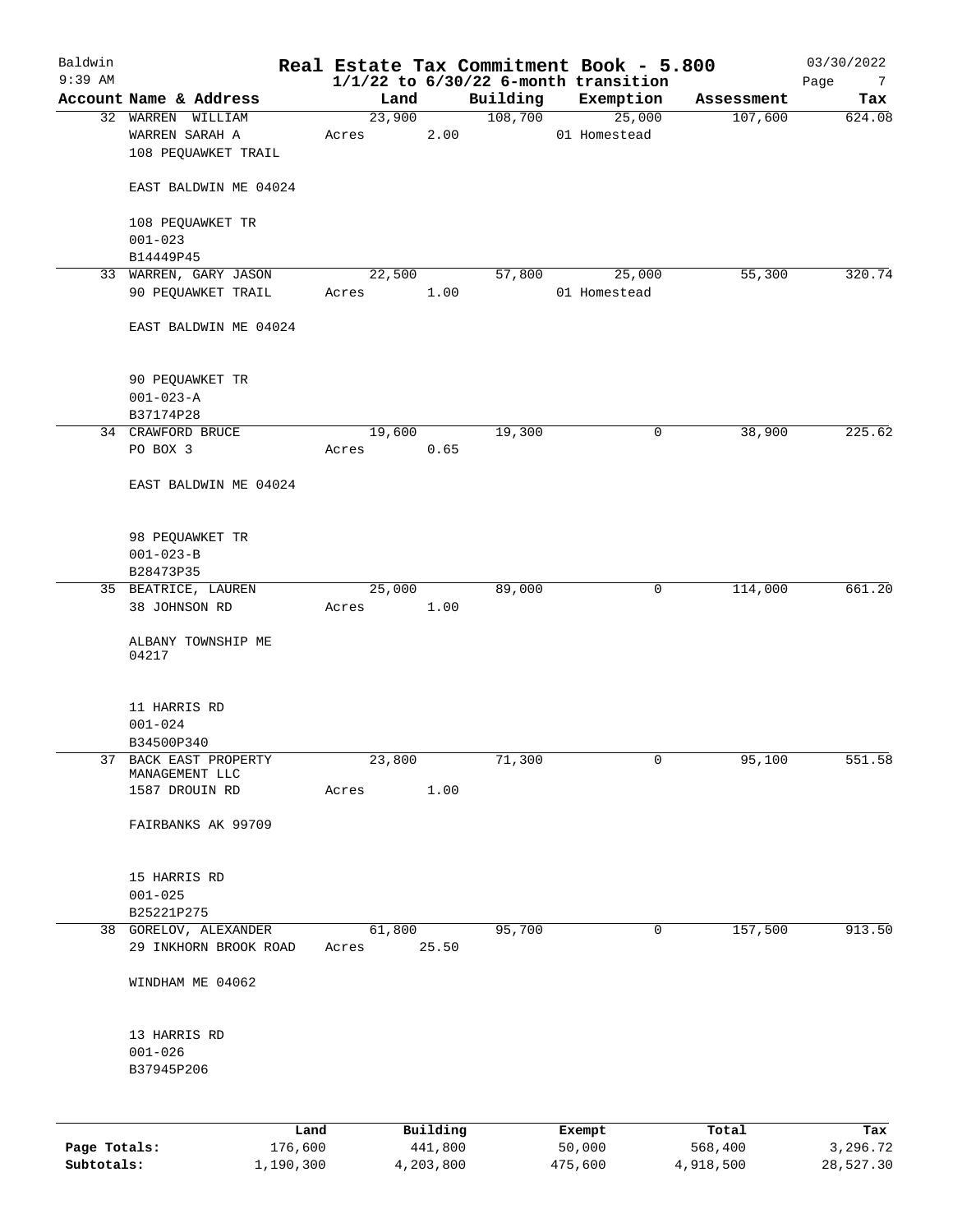| Baldwin<br>$9:39$ AM |                                                              |       |                 |         | Real Estate Tax Commitment Book - 5.800<br>$1/1/22$ to $6/30/22$ 6-month transition |            | 03/30/2022<br>Page<br>8 |
|----------------------|--------------------------------------------------------------|-------|-----------------|---------|-------------------------------------------------------------------------------------|------------|-------------------------|
|                      | Account Name & Address                                       |       | Land            |         | Building Exemption                                                                  | Assessment | Tax                     |
|                      | 41 BISHOP JON<br>31 BISHOP DELISIO LN                        | Acres | 39,400<br>13.78 | 100,500 | 25,000<br>01 Homestead                                                              | 114,900    | 666.42                  |
|                      | EAST BALDWIN ME 04024                                        |       |                 |         |                                                                                     |            |                         |
|                      | 31 BISHOP DELISIO LN<br>$001 - 026 - B$                      |       |                 |         |                                                                                     |            |                         |
|                      | 959 KELLEY, ROBERT C<br>, MARCELLE L<br>38 BISHOP DELISIO LN | Acres | 28,200<br>3.38  | 146,000 | 25,000<br>01 Homestead                                                              | 149,200    | 865.36                  |
|                      | EAST BALDWIN ME 04024                                        |       |                 |         |                                                                                     |            |                         |
|                      | 38 BISHOP DELISIO LN<br>$001 - 026 - B - 001$<br>B19599P271  |       |                 |         |                                                                                     |            |                         |
|                      | 42 BALDWIN, TOWN OF                                          |       | 28,200          | 33,300  | 61,500                                                                              | 0          | 0.00                    |
|                      | 534 PEQUAWKET TRAIL                                          | Acres | 5.20            |         | 903 MUNICIPAL                                                                       |            |                         |
|                      | WEST BALDWIN ME 04091                                        |       |                 |         |                                                                                     |            |                         |
|                      | 22 BISHOP DELISIO LN<br>$001 - 026 - D$                      |       |                 |         |                                                                                     |            |                         |
|                      | B23878P265                                                   |       |                 |         |                                                                                     |            |                         |
|                      | 1021 HUTCHINS, STEPHEN<br>284 BANKS RD                       | Acres | 29,500<br>4.00  | 0       | 0                                                                                   | 29,500     | 171.10                  |
|                      | PARSONSFIELD ME 04047                                        |       |                 |         |                                                                                     |            |                         |
|                      | REAR LOT<br>$001 - 026 - D - 001$<br>B37874P108              |       |                 |         |                                                                                     |            |                         |
|                      | 1123 LEE, GREGORY D                                          |       | 33,300          | 153,500 | 25,000                                                                              | 161,800    | 938.44                  |
|                      | 19 BISHOP DELISIO LANE                                       | Acres | 6.50            |         | 01 Homestead                                                                        |            |                         |
|                      | EAST BALDWIN ME 04024                                        |       |                 |         |                                                                                     |            |                         |
|                      | REAR LOT<br>$001 - 026 - D - 002$<br>B34500P338              |       |                 |         |                                                                                     |            |                         |
|                      | 1058 C & D ENTERPRISES, LLC                                  |       | 26,700          | 0       | 0                                                                                   | 26,700     | 154.86                  |
|                      | 90 EMMONS ROAD                                               | Acres | 2.50            |         |                                                                                     |            |                         |
|                      | KENNEBUNK ME 04043                                           |       |                 |         |                                                                                     |            |                         |
|                      | REAR LOT<br>$001 - 026 - E$<br>B28425P42                     |       |                 |         |                                                                                     |            |                         |
|                      |                                                              |       |                 |         |                                                                                     |            |                         |

|              | Land      | Building  | Exempt  | Total     | Tax       |
|--------------|-----------|-----------|---------|-----------|-----------|
| Page Totals: | 185,300   | 433,300   | 136,500 | 482,100   | 2,796.18  |
| Subtotals:   | 1,375,600 | 4,637,100 | 612,100 | 5,400,600 | 31,323.48 |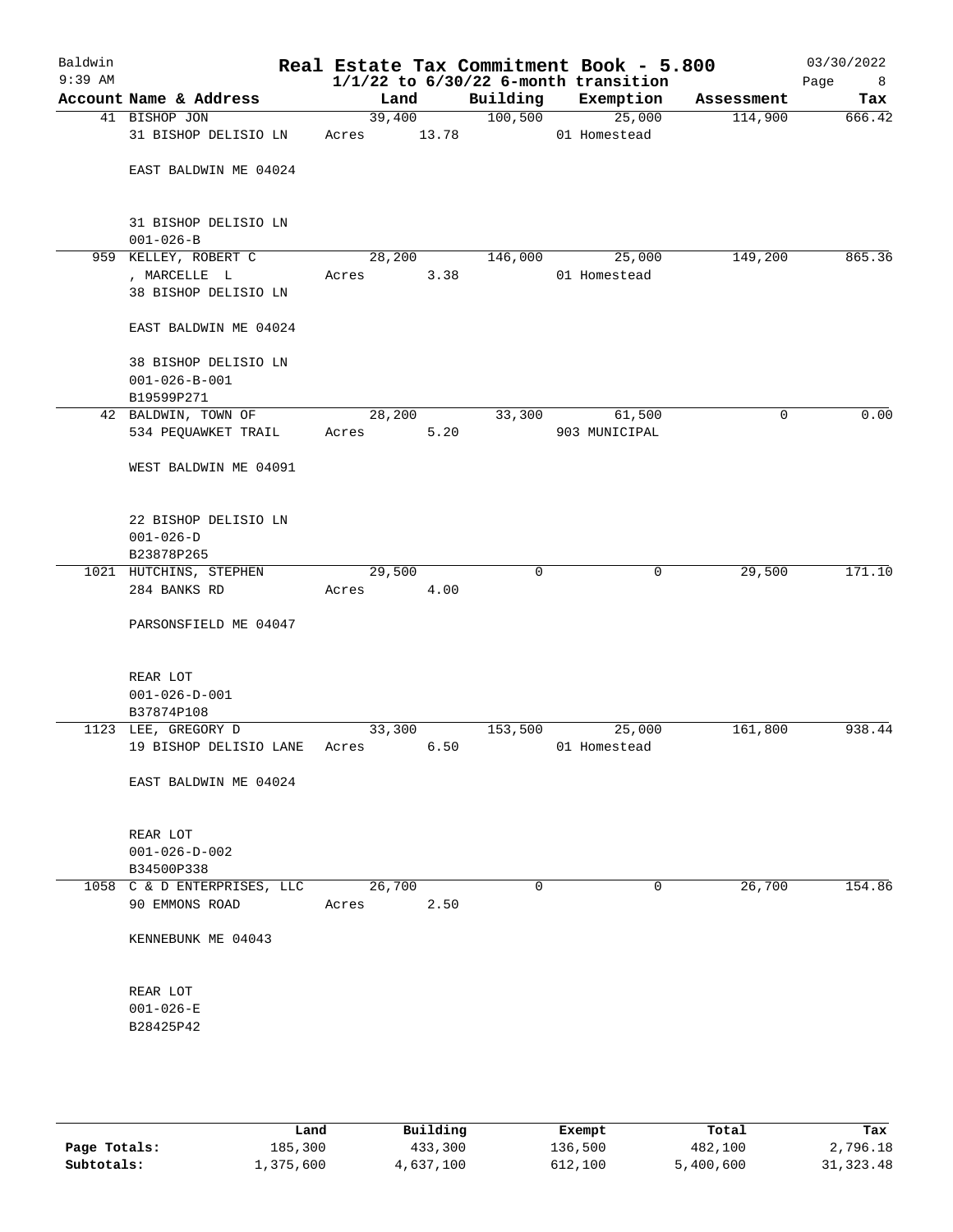| Account Name & Address<br>43 DREW HIBBERT A & HAZEL<br>L.<br>17 HARRIS RD | Land<br>22,500<br>Acres                                                                                      |       | Building<br>159,700                  | Exemption<br>25,000                                   | Assessment<br>157,200 | Tax<br>911.76    |
|---------------------------------------------------------------------------|--------------------------------------------------------------------------------------------------------------|-------|--------------------------------------|-------------------------------------------------------|-----------------------|------------------|
|                                                                           |                                                                                                              |       |                                      |                                                       |                       |                  |
|                                                                           |                                                                                                              |       |                                      |                                                       |                       |                  |
|                                                                           |                                                                                                              | 1.00  |                                      | 01 Homestead                                          |                       |                  |
| EAST BALDWIN ME 04024                                                     |                                                                                                              |       |                                      |                                                       |                       |                  |
| 17 HARRIS RD                                                              |                                                                                                              |       |                                      |                                                       |                       |                  |
| $001 - 027$                                                               |                                                                                                              |       |                                      |                                                       |                       |                  |
| B27290P255                                                                |                                                                                                              |       |                                      |                                                       |                       |                  |
| 1037 LIBBY, TYLER R.                                                      |                                                                                                              |       |                                      | 25,000                                                | 163,600               | 948.88           |
| PO BOX 202                                                                | Acres                                                                                                        |       |                                      | 01 Homestead                                          |                       |                  |
| EAST BALDWIN ME 04024                                                     |                                                                                                              |       |                                      |                                                       |                       |                  |
| 2 HARMON LN                                                               |                                                                                                              |       |                                      |                                                       |                       |                  |
| $001 - 028 - A$                                                           |                                                                                                              |       |                                      |                                                       |                       |                  |
|                                                                           |                                                                                                              |       | 0                                    | $\mathbf 0$                                           |                       | 77.72            |
| 125 CALLAHAN ROAD                                                         | Acres                                                                                                        |       |                                      |                                                       |                       |                  |
| BUXTON ME 04093                                                           |                                                                                                              |       |                                      |                                                       |                       |                  |
| REAR LOT                                                                  |                                                                                                              |       |                                      |                                                       |                       |                  |
| $001 - 028 - B$                                                           |                                                                                                              |       |                                      |                                                       |                       |                  |
| 44 FAULKNER, BENJAMIN M<br>125 CALLAHAN ROAD                              | Acres                                                                                                        |       | 102,600                              | $\mathbf 0$                                           | 168,200               | 975.56           |
| BUXTON ME 04093                                                           |                                                                                                              |       |                                      |                                                       |                       |                  |
| 15 HARMON DR<br>$001 - 028 - C$<br>B32921P122                             |                                                                                                              |       |                                      |                                                       |                       |                  |
| 1136 FAULKNER, BENJAMIN M                                                 |                                                                                                              |       | 0                                    | 0                                                     | 32,900                | 190.82           |
| 125 CALLAHAN ROAD                                                         | Acres                                                                                                        |       |                                      |                                                       |                       |                  |
| BUXTON ME 04093                                                           |                                                                                                              |       |                                      |                                                       |                       |                  |
| PEQUAWKET TR                                                              |                                                                                                              |       |                                      |                                                       |                       |                  |
|                                                                           |                                                                                                              |       |                                      |                                                       |                       |                  |
|                                                                           |                                                                                                              |       |                                      |                                                       |                       | 135.14           |
|                                                                           |                                                                                                              |       |                                      |                                                       |                       |                  |
| PO BOX 80                                                                 |                                                                                                              |       |                                      |                                                       |                       |                  |
| EAST BALDWIN ME 04024                                                     |                                                                                                              |       |                                      |                                                       |                       |                  |
| PEQUAWKET TR<br>$001 - 029$                                               |                                                                                                              |       |                                      |                                                       |                       |                  |
|                                                                           | B32278P52<br>1135 FAULKNER, BENJAMIN M<br>$001 - 028 - D$<br>B32921P122<br>45 WARREN KEITH<br>WARREN JULIANN | Acres | 13,400<br>65,600<br>32,900<br>23,300 | 27,000<br>2.33<br>2.14<br>9.82<br>10.46<br>0<br>23.00 | 161,600<br>0          | 13,400<br>23,300 |

|              | Land      | Building  | Exempt  | Total     | Tax       |
|--------------|-----------|-----------|---------|-----------|-----------|
| Page Totals: | 184,700   | 423,900   | 50,000  | 558,600   | 3,239.88  |
| Subtotals:   | 1,560,300 | 5,061,000 | 662,100 | 5,959,200 | 34,563.36 |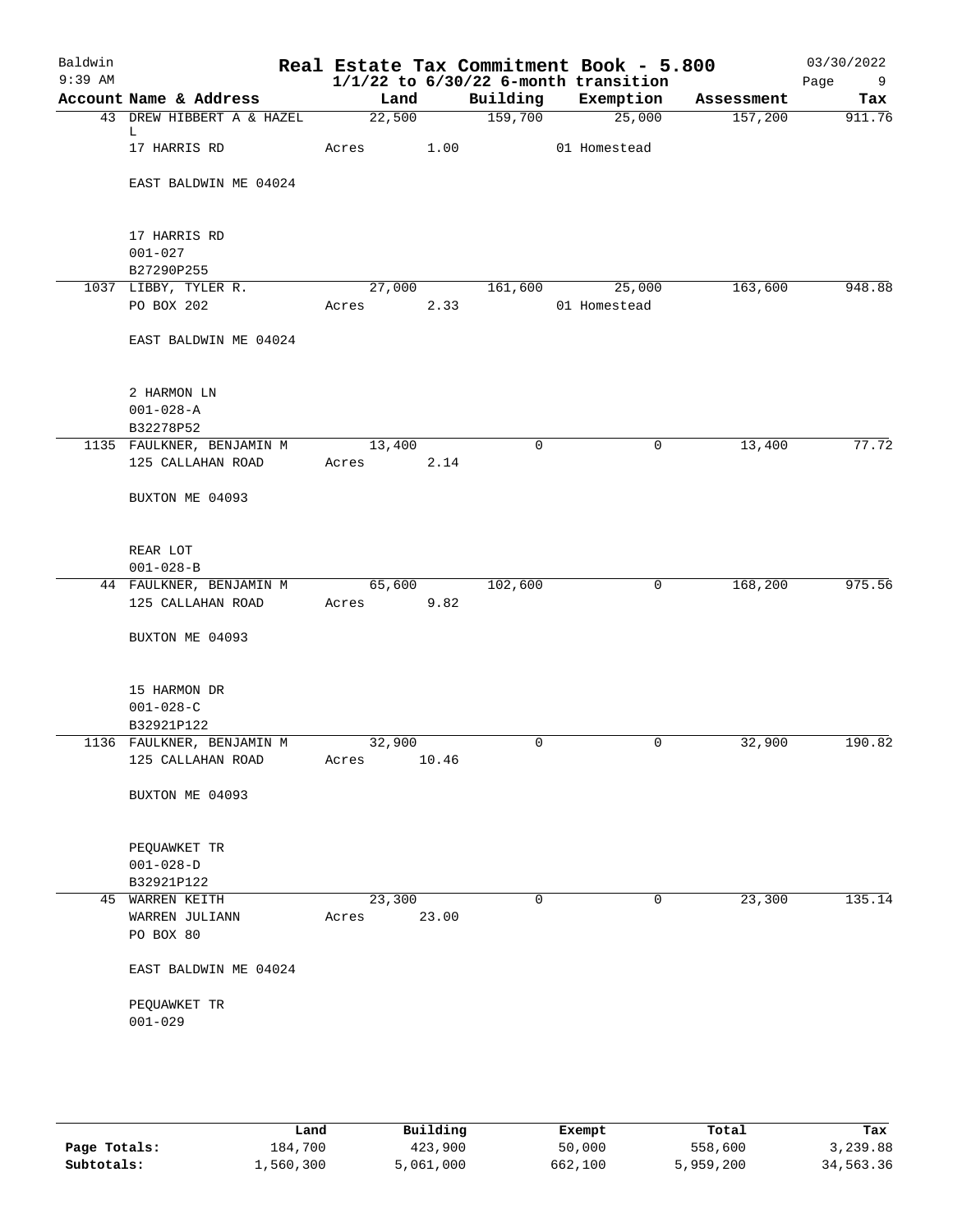| Baldwin<br>$9:39$ AM |                               |            |      |          | Real Estate Tax Commitment Book - 5.800<br>$1/1/22$ to $6/30/22$ 6-month transition |            | 03/30/2022<br>Page<br>10 |
|----------------------|-------------------------------|------------|------|----------|-------------------------------------------------------------------------------------|------------|--------------------------|
|                      | Account Name & Address        | Land       |      | Building | Exemption                                                                           | Assessment | Tax                      |
|                      | 46 EAST BALDWIN LIBRARY       | 22,400     |      |          | 365,200 387,600                                                                     | 0          | 0.00                     |
|                      |                               | Acres 0.70 |      |          | 903 MUNICIPAL                                                                       |            |                          |
|                      | EAST BALDWIN ME 04024         |            |      |          |                                                                                     |            |                          |
|                      |                               |            |      |          |                                                                                     |            |                          |
|                      | 2 NORTON PL                   |            |      |          |                                                                                     |            |                          |
|                      | $001 - 030$                   |            |      |          |                                                                                     |            |                          |
|                      | 47 PECK ELLEN MARIE           | 18,000     |      |          | 165,700 25,000                                                                      | 158,700    | 920.46                   |
|                      | PO BOX 129                    | Acres 0.25 |      |          | 01 Homestead                                                                        |            |                          |
|                      |                               |            |      |          |                                                                                     |            |                          |
|                      | EAST BALDWIN ME 04024         |            |      |          |                                                                                     |            |                          |
|                      | 5 NORTON PL                   |            |      |          |                                                                                     |            |                          |
|                      | $001 - 031$                   |            |      |          |                                                                                     |            |                          |
|                      | B25272P288                    |            |      |          |                                                                                     |            |                          |
|                      | 49 PETRY BONNIE               | 21,200     |      | 124,000  | 25,000                                                                              | 120,200    | 697.16                   |
|                      | P.O. BOX 61                   | Acres 0.60 |      |          | 01 Homestead                                                                        |            |                          |
|                      |                               |            |      |          |                                                                                     |            |                          |
|                      | EAST BALDWIN ME<br>04024-0061 |            |      |          |                                                                                     |            |                          |
|                      |                               |            |      |          |                                                                                     |            |                          |
|                      | 7 NORTON PL                   |            |      |          |                                                                                     |            |                          |
|                      | $001 - 033$                   |            |      |          |                                                                                     |            |                          |
|                      | B30813P143                    |            |      |          |                                                                                     |            |                          |
|                      | 50 BALDWIN HISTORICAL         | 25,500     |      | 218,200  | 243,700                                                                             | 0          | 0.00                     |
|                      | SOCIETY INC<br>PO BOX 159     | Acres      | 1.40 |          | 920 TOTAL EXEMPT                                                                    |            |                          |
|                      |                               |            |      |          |                                                                                     |            |                          |
|                      | EAST BALDWIN ME 04024         |            |      |          |                                                                                     |            |                          |
|                      |                               |            |      |          |                                                                                     |            |                          |
|                      | 6 SCHOOL ST                   |            |      |          |                                                                                     |            |                          |
|                      | $001 - 034$                   |            |      |          |                                                                                     |            |                          |
|                      | B34531P204                    |            |      |          |                                                                                     |            |                          |
|                      | 51 PARMENTER ROY C            | 22,700     |      | 112,800  |                                                                                     | 135,500    | 785.90                   |
|                      | 186 PEQUAWKET TRAIL           | Acres      | 1.15 |          |                                                                                     |            |                          |
|                      | EAST BALDWIN ME 04024         |            |      |          |                                                                                     |            |                          |
|                      |                               |            |      |          |                                                                                     |            |                          |
|                      | 186 PEQUAWKET TR              |            |      |          |                                                                                     |            |                          |
|                      | $001 - 035$                   |            |      |          |                                                                                     |            |                          |
|                      | B23715P28                     |            |      |          |                                                                                     |            |                          |
|                      | 52 WAYNE DAVID                | 21,200     |      | 126,000  | 25,000                                                                              | 122,200    | 708.76                   |
|                      | WAYNE ROBIN                   | Acres      | 0.60 |          | 01 Homestead                                                                        |            |                          |
|                      | 11 SCHOOL ST                  |            |      |          |                                                                                     |            |                          |
|                      | EAST BALDWIN ME 04024         |            |      |          |                                                                                     |            |                          |
|                      | 11 SCHOOL ST                  |            |      |          |                                                                                     |            |                          |
|                      | $001 - 036$                   |            |      |          |                                                                                     |            |                          |
|                      |                               |            |      |          |                                                                                     |            |                          |
|                      |                               |            |      |          |                                                                                     |            |                          |
|                      |                               |            |      |          |                                                                                     |            |                          |

|              | Land      | Building  | Exempt    | Total     | Tax       |
|--------------|-----------|-----------|-----------|-----------|-----------|
| Page Totals: | 131,000   | .,111,900 | 706,300   | 536,600   | 3,112.28  |
| Subtotals:   | 1,691,300 | 6,172,900 | 1,368,400 | 6,495,800 | 37,675.64 |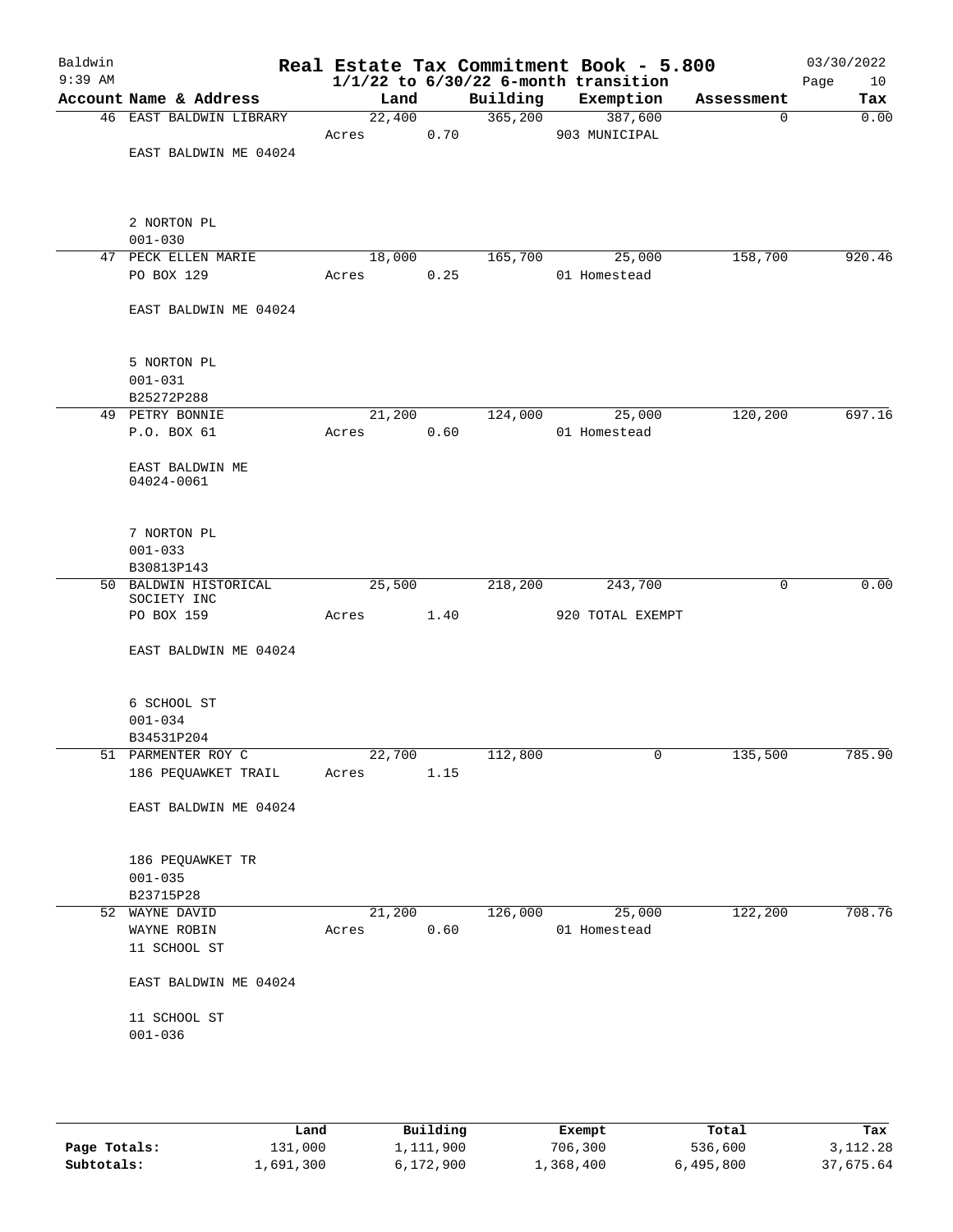| Baldwin<br>$9:39$ AM |                            |        |       |          | Real Estate Tax Commitment Book - 5.800<br>$1/1/22$ to $6/30/22$ 6-month transition |            | 03/30/2022<br>Page<br>11 |
|----------------------|----------------------------|--------|-------|----------|-------------------------------------------------------------------------------------|------------|--------------------------|
|                      | Account Name & Address     | Land   |       | Building | Exemption                                                                           | Assessment | Tax                      |
|                      | 53 WEBSTER, JONATHAN R     | 23,000 |       | 82,500   | $\mathbf 0$                                                                         | 105,500    | 611.90                   |
|                      | 264 AUSTIN STREET          | Acres  | 0.75  |          |                                                                                     |            |                          |
|                      | WESTBROOK ME 04092         |        |       |          |                                                                                     |            |                          |
|                      | 13 SCHOOL ST               |        |       |          |                                                                                     |            |                          |
|                      | $001 - 037$                |        |       |          |                                                                                     |            |                          |
|                      | B35626P326                 |        |       |          |                                                                                     |            |                          |
|                      | 54 SEIDL LAWRENCE E JR +   | 23,800 |       | 150,600  | 25,000                                                                              | 149,400    | 866.52                   |
|                      | <b>ELAINE</b>              |        |       |          |                                                                                     |            |                          |
|                      | PO BOX 79                  | Acres  | 0.85  |          | 01 Homestead                                                                        |            |                          |
|                      | EAST BALDWIN ME 04024      |        |       |          |                                                                                     |            |                          |
|                      | 15 SCHOOL ST               |        |       |          |                                                                                     |            |                          |
|                      | $001 - 038$                |        |       |          |                                                                                     |            |                          |
|                      | 55 JORDAN, CRAIG L         | 24,600 |       | 171,800  | 25,000                                                                              | 171,400    | 994.12                   |
|                      | JORDAN , AUBREY M          | Acres  | 0.95  |          | 01 Homestead                                                                        |            |                          |
|                      | PO BOX 73                  |        |       |          |                                                                                     |            |                          |
|                      | EAST BALDWIN ME 04024      |        |       |          |                                                                                     |            |                          |
|                      | 17 SCHOOL ST               |        |       |          |                                                                                     |            |                          |
|                      | $001 - 039$                |        |       |          |                                                                                     |            |                          |
|                      | B33976P59                  |        |       |          |                                                                                     |            |                          |
|                      | 56 224 PEQUAWKET TRAIL LLC | 16,900 |       | 0        | 0                                                                                   | 16,900     | 98.02                    |
|                      | 1293 MAIN STREET           | Acres  | 0.35  |          |                                                                                     |            |                          |
|                      | SANFORD ME 04073           |        |       |          |                                                                                     |            |                          |
|                      |                            |        |       |          |                                                                                     |            |                          |
|                      | 224 PEQUAWKET TR           |        |       |          |                                                                                     |            |                          |
|                      | $001 - 040$                |        |       |          |                                                                                     |            |                          |
|                      | B23663P146                 |        |       |          |                                                                                     |            |                          |
|                      | 57 GILES RALPH W E II      | 61,000 |       | 0        | 0                                                                                   | 61,000     | 353.80                   |
|                      | GILES KATHLEEN C           | Acres  | 49.00 |          |                                                                                     |            |                          |
|                      | 435 EXETER ROAD            |        |       |          |                                                                                     |            |                          |
|                      | HAMPTON NH 03842           |        |       |          |                                                                                     |            |                          |
|                      | SCHOOL ST                  |        |       |          |                                                                                     |            |                          |
|                      | $001 - 041$                |        |       |          |                                                                                     |            |                          |
|                      | B15127P140                 |        |       |          |                                                                                     |            |                          |
|                      | 58 HIGHLAND FARMS          | 16,500 |       | 0        | 0                                                                                   | 16,500     | 95.70                    |
|                      | 152 TOWLES HILL            | Acres  | 51.00 |          |                                                                                     |            |                          |
|                      | CORNISH ME 04020           |        |       |          |                                                                                     |            |                          |
|                      | REAR LOT                   |        |       |          |                                                                                     |            |                          |
|                      | $001 - 042$                |        |       |          |                                                                                     |            |                          |
|                      |                            |        |       |          |                                                                                     |            |                          |

|              | Land      | Building  | Exempt    | Total     | Tax       |
|--------------|-----------|-----------|-----------|-----------|-----------|
| Page Totals: | 165,800   | 404,900   | 50,000    | 520,700   | 3,020.06  |
| Subtotals:   | l,857,100 | 6,577,800 | l,418,400 | 7,016,500 | 40,695.70 |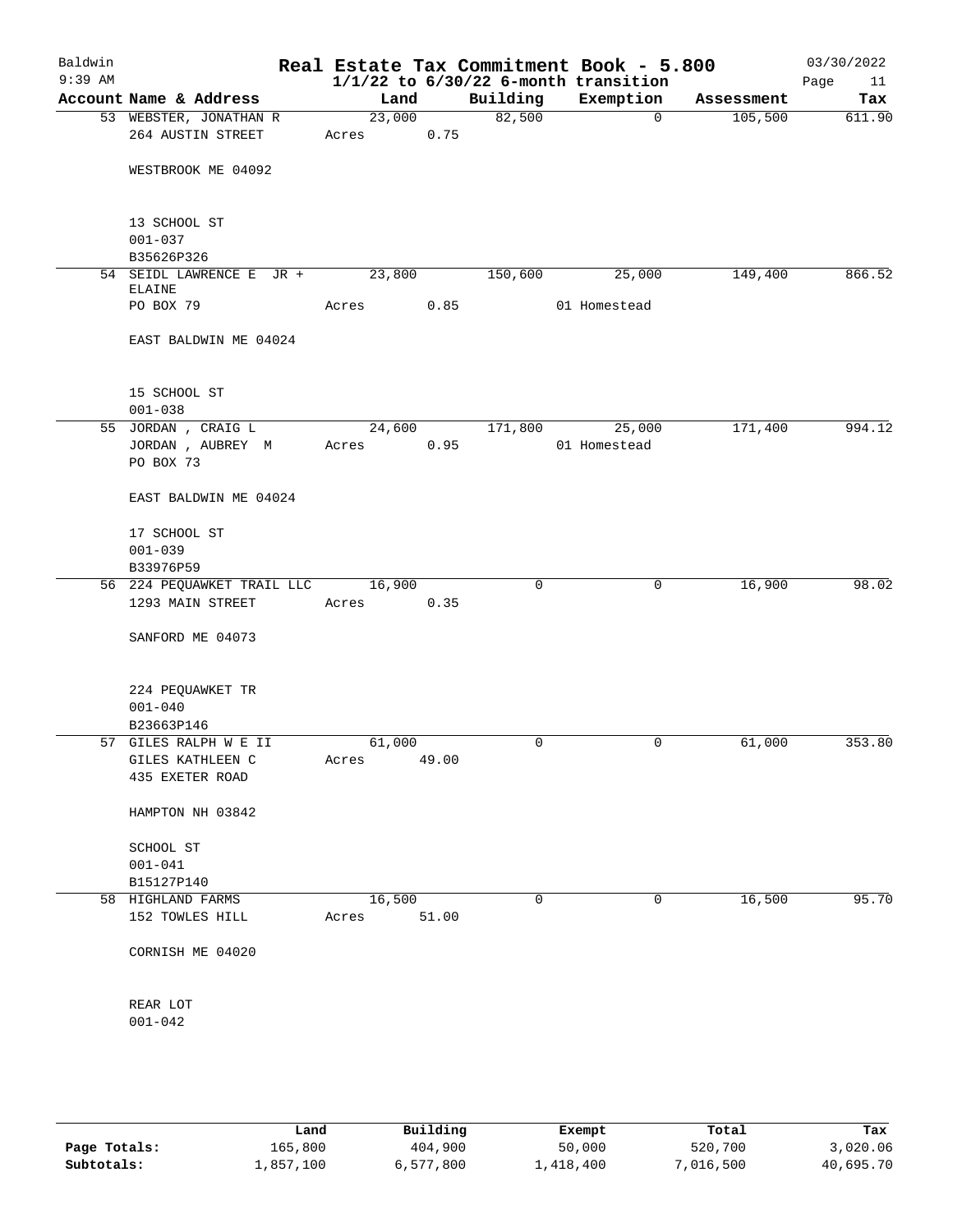| Baldwin      |                               |           |        |           |             | Real Estate Tax Commitment Book - 5.800  |            | 03/30/2022 |
|--------------|-------------------------------|-----------|--------|-----------|-------------|------------------------------------------|------------|------------|
| $9:39$ AM    |                               |           |        |           |             | $1/1/22$ to $6/30/22$ 6-month transition |            | 12<br>Page |
|              | Account Name & Address        |           | Land   |           | Building    | Exemption                                | Assessment | Tax        |
|              | 59 HARDY TIM J                |           | 13,000 |           | 0           | $\mathbf 0$                              | 13,000     | 75.40      |
|              | LILLY CATHY J                 |           | Acres  | 0.32      |             |                                          |            |            |
|              | 18 FERN AVE.                  |           |        |           |             |                                          |            |            |
|              |                               |           |        |           |             |                                          |            |            |
|              | OLD ORCHARD BEACH ME<br>04064 |           |        |           |             |                                          |            |            |
|              |                               |           |        |           |             |                                          |            |            |
|              | REAR LOT                      |           |        |           |             |                                          |            |            |
|              | $001 - 043$                   |           |        |           |             |                                          |            |            |
|              | B15760P101                    |           |        |           |             |                                          |            |            |
|              | 60 HARDY TIM J                |           | 32,500 |           | 22,000      | 0                                        | 54,500     | 316.10     |
|              | LILLY CATHY J                 |           | Acres  | 0.32      |             |                                          |            |            |
|              | 18 FERN AVE.                  |           |        |           |             |                                          |            |            |
|              |                               |           |        |           |             |                                          |            |            |
|              | OLD ORCHARD BEACH ME          |           |        |           |             |                                          |            |            |
|              | 04064                         |           |        |           |             |                                          |            |            |
|              |                               |           |        |           |             |                                          |            |            |
|              | REAR LOT                      |           |        |           |             |                                          |            |            |
|              | $001 - 044$                   |           |        |           |             |                                          |            |            |
|              | B15767P1                      |           |        |           |             |                                          |            |            |
|              | 61 HARDY TIM J                |           | 14,000 |           | 71,900      | $\mathbf 0$                              | 85,900     | 498.22     |
|              | LILLY CATHY J                 |           | Acres  | 0.15      |             |                                          |            |            |
|              | 18 FERN AVE.                  |           |        |           |             |                                          |            |            |
|              |                               |           |        |           |             |                                          |            |            |
|              | OLD ORCHARD BEACH ME<br>04064 |           |        |           |             |                                          |            |            |
|              |                               |           |        |           |             |                                          |            |            |
|              | REAR LOT                      |           |        |           |             |                                          |            |            |
|              | $001 - 045$                   |           |        |           |             |                                          |            |            |
|              | B27145P125                    |           |        |           |             |                                          |            |            |
|              | 62 FREEMAN HAROLD E JR        |           | 35,000 |           | 18,800      | 0                                        | 53,800     | 312.04     |
|              | FREEMAN ORA J                 |           | Acres  | 1.00      |             |                                          |            |            |
|              | 69 GARDEN AVENUE              |           |        |           |             |                                          |            |            |
|              |                               |           |        |           |             |                                          |            |            |
|              | GORHAM ME 04038               |           |        |           |             |                                          |            |            |
|              |                               |           |        |           |             |                                          |            |            |
|              | REAR LOT                      |           |        |           |             |                                          |            |            |
|              | $001 - 046$                   |           |        |           |             |                                          |            |            |
|              | B15559P109                    |           |        |           |             |                                          |            |            |
|              | 580373 FREEMAN, ORA           |           | 27,400 |           | $\mathbf 0$ | $\mathbf 0$                              | 27,400     | 158.92     |
|              | 69 GARDEN AVE                 |           | Acres  | 0.45      |             |                                          |            |            |
|              |                               |           |        |           |             |                                          |            |            |
|              | GORHAM ME 04038               |           |        |           |             |                                          |            |            |
|              |                               |           |        |           |             |                                          |            |            |
|              |                               |           |        |           |             |                                          |            |            |
|              | REAR LOT                      |           |        |           |             |                                          |            |            |
|              | $001 - 047$                   |           |        |           |             |                                          |            |            |
|              | B35102P287                    |           |        |           |             |                                          |            | 243.02     |
|              | 64 MILLAY, WILLIAM H          |           | 41,900 | 7.60      | 0           | 0                                        | 41,900     |            |
|              | 11 CHAPEL STREET              |           | Acres  |           |             |                                          |            |            |
|              | RAYMOND ME 04071              |           |        |           |             |                                          |            |            |
|              |                               |           |        |           |             |                                          |            |            |
|              |                               |           |        |           |             |                                          |            |            |
|              | REAR LOT                      |           |        |           |             |                                          |            |            |
|              | $001 - 049$                   |           |        |           |             |                                          |            |            |
|              | B15455P141                    |           |        |           |             |                                          |            |            |
|              |                               |           |        |           |             |                                          |            |            |
|              |                               |           |        |           |             |                                          |            |            |
|              |                               | Land      |        | Building  |             | Exempt                                   | Total      | Tax        |
| Page Totals: |                               | 163,800   |        | 112,700   |             | 0                                        | 276,500    | 1,603.70   |
| Subtotals:   |                               | 2,020,900 |        | 6,690,500 | 1,418,400   |                                          | 7,293,000  | 42,299.40  |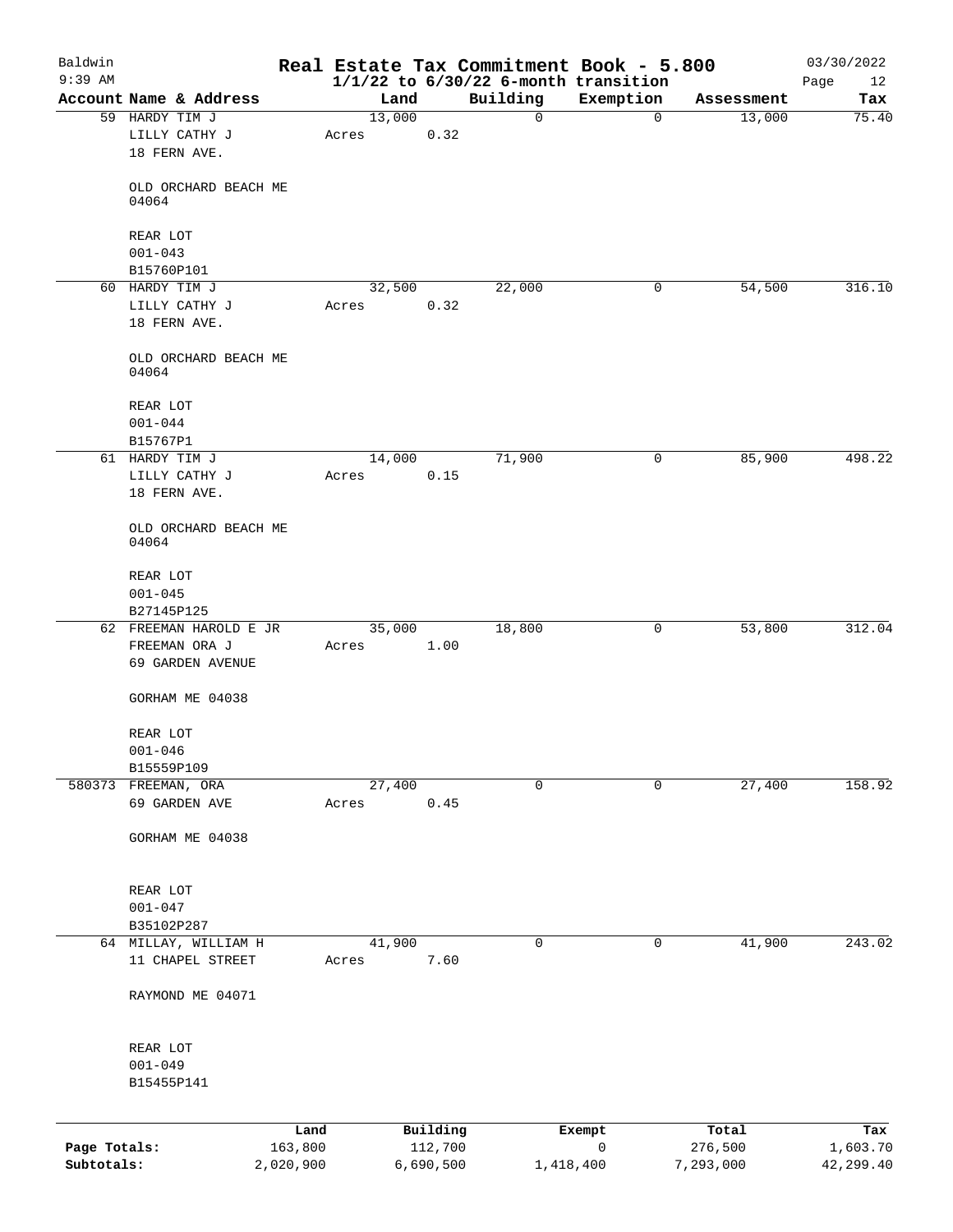| Baldwin<br>$9:39$ AM |                                    |            |       |             | Real Estate Tax Commitment Book - 5.800<br>$1/1/22$ to $6/30/22$ 6-month transition |            | 03/30/2022<br>Page<br>13 |
|----------------------|------------------------------------|------------|-------|-------------|-------------------------------------------------------------------------------------|------------|--------------------------|
|                      | Account Name & Address             | Land       |       | Building    | Exemption                                                                           | Assessment | Tax                      |
|                      | 1271 BOISSONEAULT, KURTIS T        | 59,400     |       | $\mathbf 0$ | $\Omega$                                                                            | 59,400     | 344.52                   |
|                      | 355 MAMMOTH ROAD                   | Acres      | 30.50 |             |                                                                                     |            |                          |
|                      | PELLHAM NH 03706                   |            |       |             |                                                                                     |            |                          |
|                      |                                    |            |       |             |                                                                                     |            |                          |
|                      | REAR LOT                           |            |       |             |                                                                                     |            |                          |
|                      | $001 - 049 - A$<br>B34069P310      |            |       |             |                                                                                     |            |                          |
|                      | 65 EAST BALDWIN CHURCH             | 27,300     |       | 542,400     | 569,700                                                                             | 0          | 0.00                     |
|                      |                                    | Acres      | 2.50  |             | 906 CHURCHES                                                                        |            |                          |
|                      | EAST BALDWIN ME 04024              |            |       |             |                                                                                     |            |                          |
|                      | 26 SCHOOL ST                       |            |       |             |                                                                                     |            |                          |
|                      | $001 - 050$                        |            |       |             |                                                                                     |            |                          |
|                      | 66 USTIN, MICHAEL P &<br>MARIE ANN | 25,000     |       | 118,600     | 25,000                                                                              | 118,600    | 687.88                   |
|                      | P O BOX 114                        | Acres      | 1.00  |             | 01 Homestead                                                                        |            |                          |
|                      | EAST BALDWIN ME 04024              |            |       |             |                                                                                     |            |                          |
|                      | 27 SCHOOL ST                       |            |       |             |                                                                                     |            |                          |
|                      | $001 - 051$                        |            |       |             |                                                                                     |            |                          |
|                      | 67 JOHNSEN, LINDA                  | 25,000     |       | 6,500       | 25,000                                                                              | 6,500      | 37.70                    |
|                      | PO BOX 69                          | Acres      | 1.00  |             | 01 Homestead                                                                        |            |                          |
|                      | EAST BALDWIN ME 04024              |            |       |             |                                                                                     |            |                          |
|                      | 33 SCHOOL ST                       |            |       |             |                                                                                     |            |                          |
|                      | $001 - 052$                        |            |       |             |                                                                                     |            |                          |
|                      | B11028P72                          |            |       |             |                                                                                     |            |                          |
|                      | 68 ROGERS, AMANDA                  | 23,900     |       | 114,600     | 0                                                                                   | 138,500    | 803.30                   |
|                      | 37 SCHOOL ST                       | Acres 0.86 |       |             |                                                                                     |            |                          |
|                      | EAST BALDWIN ME 04024              |            |       |             |                                                                                     |            |                          |
|                      |                                    |            |       |             |                                                                                     |            |                          |
|                      | 37 SCHOOL ST                       |            |       |             |                                                                                     |            |                          |
|                      | $001 - 053$<br>B37182P343          |            |       |             |                                                                                     |            |                          |
|                      | 580374 JORDAN, ARTHUR L &          | 26,300     |       | 196,900     | 25,000                                                                              | 198,200    | 1,149.56                 |
|                      | CHERYL A                           |            |       |             |                                                                                     |            |                          |
|                      | PO BOX 21                          | Acres      | 1.88  |             | 01 Homestead                                                                        |            |                          |
|                      | EAST BALDWIN ME 04024              |            |       |             |                                                                                     |            |                          |
|                      | 44 SCHOOL ST                       |            |       |             |                                                                                     |            |                          |
|                      | $001 - 054$                        |            |       |             |                                                                                     |            |                          |
|                      |                                    |            |       |             |                                                                                     |            |                          |
|                      |                                    |            |       |             |                                                                                     |            |                          |

|              | Land      | Building  | Exempt    | Total     | Tax       |
|--------------|-----------|-----------|-----------|-----------|-----------|
| Page Totals: | 186,900   | 979,000   | 644,700   | 521,200   | 3,022.96  |
| Subtotals:   | 2,207,800 | 7,669,500 | 2,063,100 | 7,814,200 | 45,322.36 |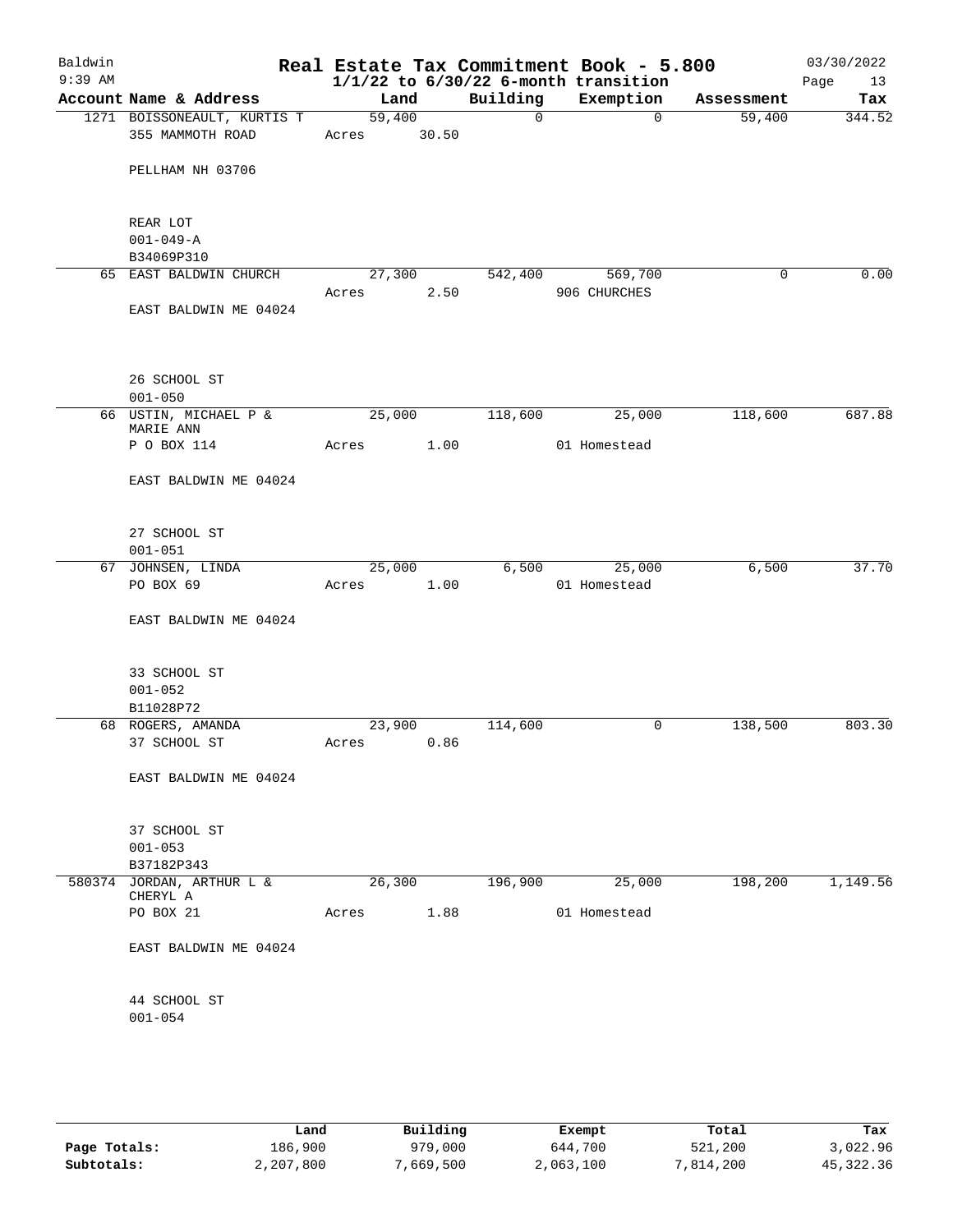| Baldwin<br>$9:39$ AM |                            |        |      |          | Real Estate Tax Commitment Book - 5.800<br>$1/1/22$ to $6/30/22$ 6-month transition |            | 03/30/2022<br>Page<br>14 |
|----------------------|----------------------------|--------|------|----------|-------------------------------------------------------------------------------------|------------|--------------------------|
|                      | Account Name & Address     | Land   |      | Building | Exemption                                                                           | Assessment | Tax                      |
|                      | 70 JORDAN, ARTHUR JR       | 20,000 |      | 121,800  | 25,000                                                                              | 116,800    | 677.44                   |
|                      | PO BOX 157                 | Acres  | 0.50 |          | 01 Homestead                                                                        |            |                          |
|                      |                            |        |      |          |                                                                                     |            |                          |
|                      | EAST BALDWIN ME 04024      |        |      |          |                                                                                     |            |                          |
|                      |                            |        |      |          |                                                                                     |            |                          |
|                      |                            |        |      |          |                                                                                     |            |                          |
|                      | 46 SCHOOL ST               |        |      |          |                                                                                     |            |                          |
|                      | $001 - 055 - A$            |        |      |          |                                                                                     |            |                          |
| 1281                 | JORDAN, DARIN M            | 26,200 |      | 0        | 0                                                                                   | 26,200     | 151.96                   |
|                      | JORDAN, ERIKA L            | Acres  | 1.81 |          |                                                                                     |            |                          |
|                      | 72 FEDERAL ROAD            |        |      |          |                                                                                     |            |                          |
|                      |                            |        |      |          |                                                                                     |            |                          |
|                      | PARSONSFIELD ME 04047      |        |      |          |                                                                                     |            |                          |
|                      |                            |        |      |          |                                                                                     |            |                          |
|                      | SCHOOL ST                  |        |      |          |                                                                                     |            |                          |
|                      | $001 - 055 - B$            |        |      |          |                                                                                     |            |                          |
|                      |                            |        |      |          |                                                                                     |            |                          |
|                      | B36825P285                 |        |      |          |                                                                                     |            |                          |
|                      | 71 BOUCHARD , BRADLEY D    | 27,300 |      | 178,900  | 25,000                                                                              | 181,200    | 1,050.96                 |
|                      | BOUCHARD, AMBER L          | Acres  | 2.54 |          | 01 Homestead                                                                        |            |                          |
|                      | 171 NEW SETTLEMENT RD      |        |      |          |                                                                                     |            |                          |
|                      |                            |        |      |          |                                                                                     |            |                          |
|                      | CORNISH ME 04020           |        |      |          |                                                                                     |            |                          |
|                      |                            |        |      |          |                                                                                     |            |                          |
|                      | 43 SCHOOL ST               |        |      |          |                                                                                     |            |                          |
|                      | $001 - 056$                |        |      |          |                                                                                     |            |                          |
|                      | B35101P183                 |        |      |          |                                                                                     |            |                          |
|                      | 1048 GEYER, JULIE & HAROLD | 27,300 |      | 342,900  | 25,000                                                                              | 345,200    | 2,002.16                 |
|                      | P.O. BOX 10                | Acres  | 2.70 |          | 01 Homestead                                                                        |            |                          |
|                      |                            |        |      |          |                                                                                     |            |                          |
|                      | EAST BALDWIN ME 04024      |        |      |          |                                                                                     |            |                          |
|                      |                            |        |      |          |                                                                                     |            |                          |
|                      |                            |        |      |          |                                                                                     |            |                          |
|                      | 53 SCHOOL ST               |        |      |          |                                                                                     |            |                          |
|                      | $001 - 056 - A$            |        |      |          |                                                                                     |            |                          |
|                      | B24590P191                 |        |      |          |                                                                                     |            |                          |
|                      | 1049 GEYER, AARON          | 54,200 |      | 0        | 0                                                                                   | 54,200     | 314.36                   |
|                      | 9 WHISPERING PINES         | Acres  | 2.19 |          |                                                                                     |            |                          |
|                      | DRIVE                      |        |      |          |                                                                                     |            |                          |
|                      |                            |        |      |          |                                                                                     |            |                          |
|                      | LIMINGTON ME 04049         |        |      |          |                                                                                     |            |                          |
|                      |                            |        |      |          |                                                                                     |            |                          |
|                      |                            |        |      |          |                                                                                     |            |                          |
|                      | SCHOOL ST                  |        |      |          |                                                                                     |            |                          |
|                      | $001 - 056 - B$            |        |      |          |                                                                                     |            |                          |
|                      | 72 LALANCETTE, NANCY       | 34,000 |      | 168,200  | 25,000                                                                              | 177,200    | 1,027.76                 |
|                      | PO BOX 67                  | Acres  | 9.00 |          | 01 Homestead                                                                        |            |                          |
|                      |                            |        |      |          |                                                                                     |            |                          |
|                      | EAST BALDWIN ME 04024      |        |      |          |                                                                                     |            |                          |
|                      |                            |        |      |          |                                                                                     |            |                          |
|                      |                            |        |      |          |                                                                                     |            |                          |
|                      | 59 SCHOOL ST               |        |      |          |                                                                                     |            |                          |
|                      | $001 - 057$                |        |      |          |                                                                                     |            |                          |
|                      | B7320P299                  |        |      |          |                                                                                     |            |                          |
|                      |                            |        |      |          |                                                                                     |            |                          |
|                      |                            |        |      |          |                                                                                     |            |                          |
|                      |                            |        |      |          |                                                                                     |            |                          |

|              | Land      | Building  | Exempt    | Total     | Tax       |
|--------------|-----------|-----------|-----------|-----------|-----------|
| Page Totals: | 189,000   | 811,800   | 100,000   | 900,800   | 5,224.64  |
| Subtotals:   | 2,396,800 | 8,481,300 | 2,163,100 | 8,715,000 | 50,547.00 |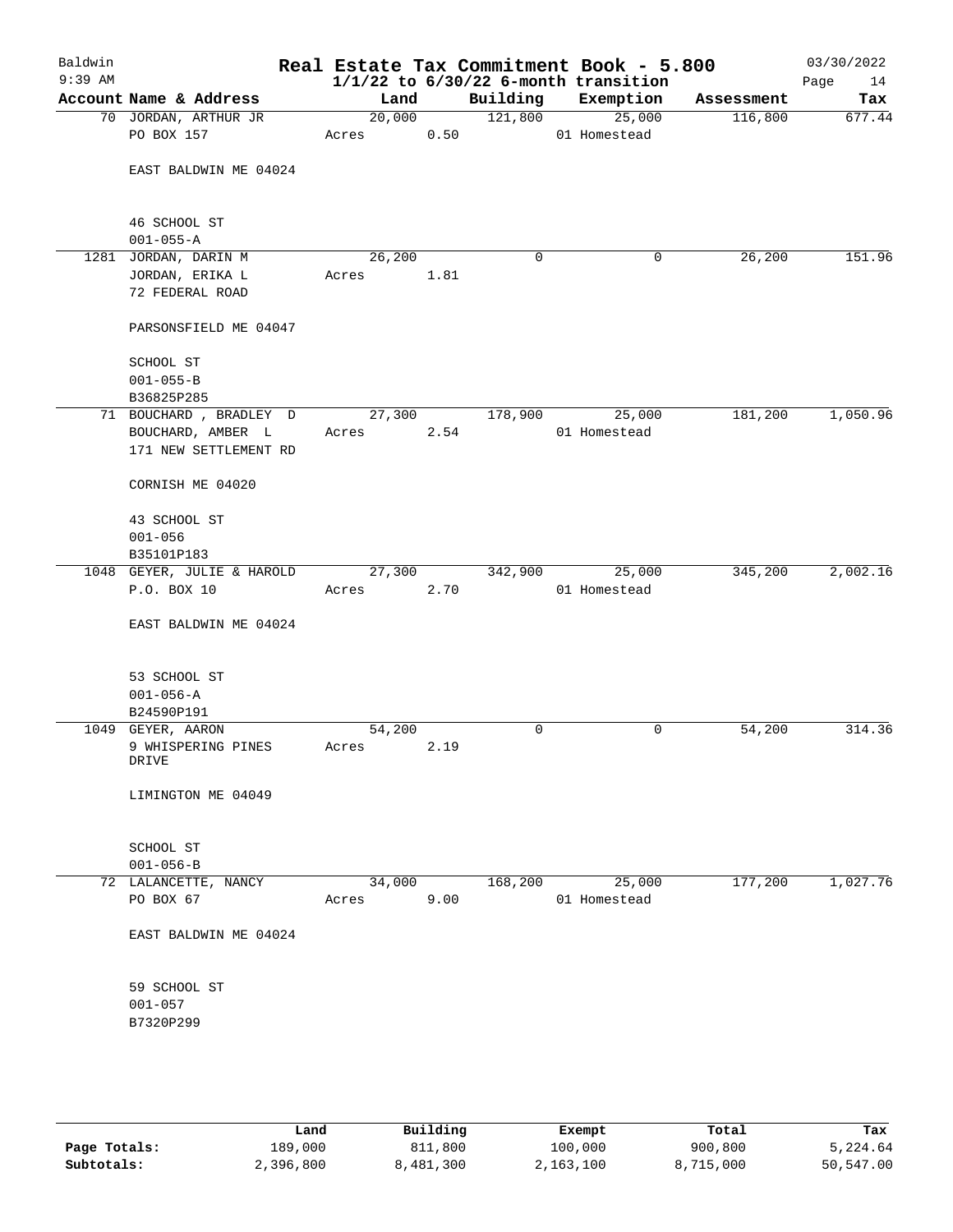| Baldwin      |                                                           |                 |          |          | Real Estate Tax Commitment Book - 5.800  |            | 03/30/2022 |
|--------------|-----------------------------------------------------------|-----------------|----------|----------|------------------------------------------|------------|------------|
| $9:39$ AM    |                                                           |                 |          |          | $1/1/22$ to $6/30/22$ 6-month transition |            | Page<br>15 |
|              | Account Name & Address                                    |                 | Land     | Building | Exemption                                | Assessment | Tax        |
|              | 73 KRUCZEK, ANDREW E<br>KRUCZEK, LAURIE L<br>62 SCHOOL ST | 26,600<br>Acres | 2.07     | 146,500  | $\overline{0}$                           | 173,100    | 1,003.98   |
|              | EASE BALDWIN ME 04024                                     |                 |          |          |                                          |            |            |
|              | 62 SCHOOL ST                                              |                 |          |          |                                          |            |            |
|              | $001 - 058$<br>B35772P263                                 |                 |          |          |                                          |            |            |
|              | 1022 MAINE, STATE OF                                      | 140,500         |          | 0        | 140,500                                  | 0          | 0.00       |
|              |                                                           | Acres           | 105.00   |          | 901 STATE                                |            |            |
|              | $\prime$                                                  |                 |          |          |                                          |            |            |
|              | 0 SCHOOL ST                                               |                 |          |          |                                          |            |            |
|              | $001 - 058 - A$<br>B24120P57                              |                 |          |          |                                          |            |            |
|              | 74 MCLEAN, DONALD JR &                                    | 72,000          |          | 113,500  | 0                                        | 185,500    | 1,075.90   |
|              | MARY E                                                    |                 |          |          |                                          |            |            |
|              | 19 BAY VIEW AVE.                                          | Acres           | 8.00     |          |                                          |            |            |
|              | PLYMOUTH MA 02360                                         |                 |          |          |                                          |            |            |
|              | 5 PINE LN<br>$001 - 059$                                  |                 |          |          |                                          |            |            |
|              | 75 EMMONS, THOMAS L &<br>BONITA J                         | 22,400          |          | 15,000   | 25,000                                   | 12,400     | 71.92      |
|              | PO BOX 15                                                 | Acres           | 0.70     |          | 01 Homestead                             |            |            |
|              | EAST BALDWIN ME 04024                                     |                 |          |          |                                          |            |            |
|              | 73 SCHOOL ST<br>$001 - 060$                               |                 |          |          |                                          |            |            |
|              | 76 ROULEAU, LAURA M &                                     | 26,500          |          | 158,500  | 25,000                                   | 160,000    | 928.00     |
|              | DEREK<br>P.O. BOX 7                                       | Acres           | 2.00     |          | 01 Homestead                             |            |            |
|              | EAST BALDWIN ME 04024                                     |                 |          |          |                                          |            |            |
|              |                                                           |                 |          |          |                                          |            |            |
|              | 76 SCHOOL ST                                              |                 |          |          |                                          |            |            |
|              | $001 - 061$                                               |                 |          |          |                                          |            |            |
|              | B20601P36                                                 |                 |          |          |                                          |            |            |
| 77           | MCLEAN, DONALD JR &<br>MARY E                             | 74,200          |          | 0        | 0                                        | 74,200     | 430.36     |
|              | 19 BAY VIEW AVE.                                          | Acres           | 56.00    |          |                                          |            |            |
|              | PLYMOUTH MA 02360                                         |                 |          |          |                                          |            |            |
|              | SCHOOL ST                                                 |                 |          |          |                                          |            |            |
|              | $001 - 062$<br>B18549P102                                 |                 |          |          |                                          |            |            |
|              |                                                           |                 |          |          |                                          |            |            |
|              | Land                                                      |                 | Building |          | Exempt                                   | Total      | Tax        |
| Page Totals: | 362,200                                                   |                 | 433,500  |          | 190,500                                  | 605,200    | 3,510.16   |

**Subtotals:** 2,759,000 8,914,800 2,353,600 9,320,200 54,057.16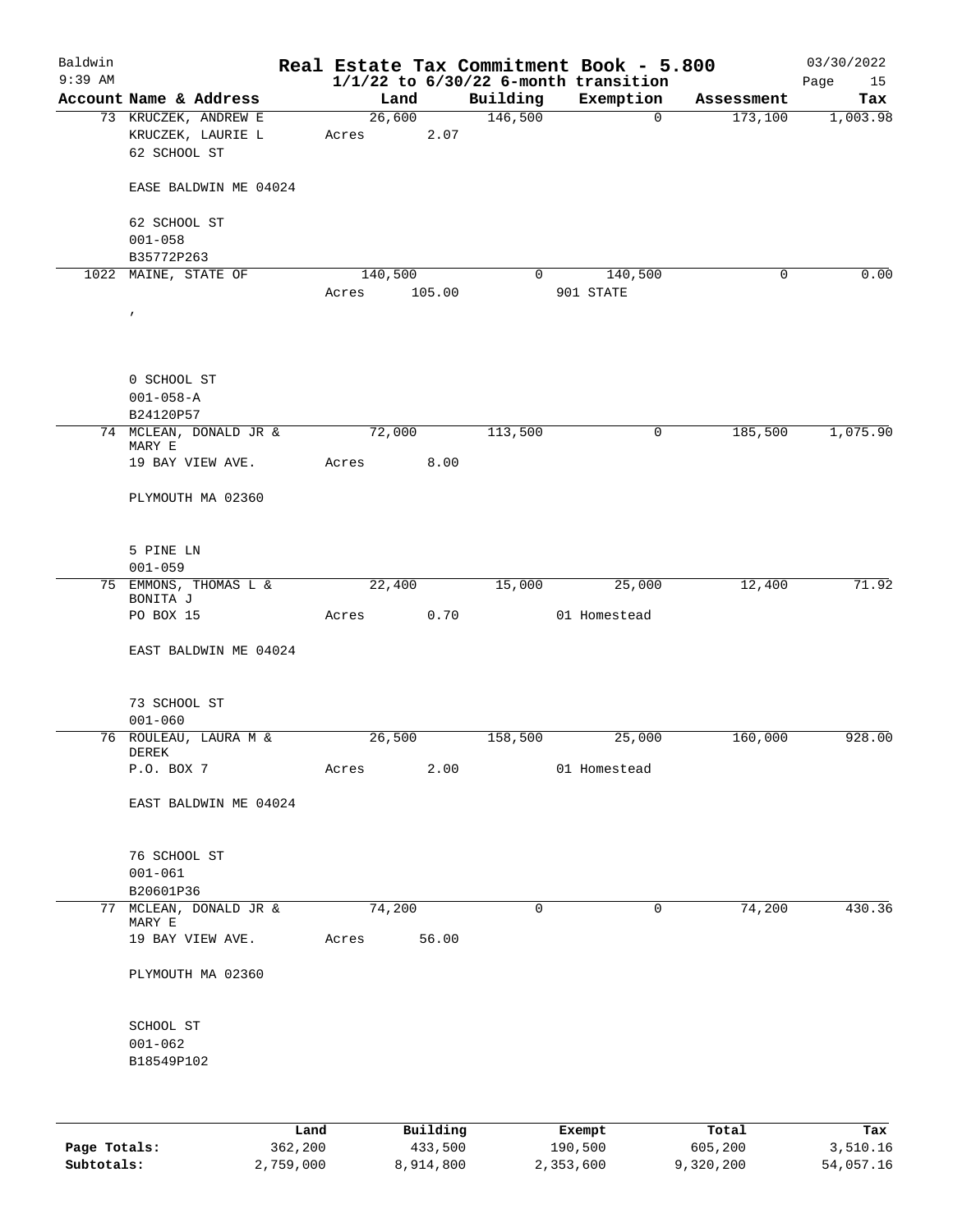| Baldwin<br>$9:39$ AM |                                         |                 |      |          | Real Estate Tax Commitment Book - 5.800<br>$1/1/22$ to $6/30/22$ 6-month transition |            | 03/30/2022<br>Page<br>16 |
|----------------------|-----------------------------------------|-----------------|------|----------|-------------------------------------------------------------------------------------|------------|--------------------------|
|                      | Account Name & Address                  | Land            |      | Building | Exemption                                                                           | Assessment | Tax                      |
|                      | 78 BORSARI, PAUL JR<br>14 VILLAGE GREEN | 24,600<br>Acres | 2.00 | 98,100   | 0                                                                                   | 122,700    | 711.66                   |
|                      | NORFOLK MA 02056                        |                 |      |          |                                                                                     |            |                          |
|                      |                                         |                 |      |          |                                                                                     |            |                          |
|                      | 5 HALF MOON POND LN<br>$001 - 062 - A$  |                 |      |          |                                                                                     |            |                          |
|                      | B33824P155                              |                 |      |          |                                                                                     |            |                          |
|                      | 79 SOULE, MERTON L                      | 27,600          |      | 74,100   | 31,000                                                                              | 70,700     | 410.06                   |
|                      | PO BOX 107                              | Acres           | 2.75 |          | 13 Veteran (Viet Non Res<br>01 Homestead                                            |            |                          |
|                      | EAST BALDWIN ME 04024                   |                 |      |          |                                                                                     |            |                          |
|                      | 81 SCHOOL ST                            |                 |      |          |                                                                                     |            |                          |
|                      | $001 - 063$                             |                 |      |          |                                                                                     |            |                          |
|                      | 80 ESTES, SCOTT                         | 27,500          |      | 48,900   | 0                                                                                   | 76,400     | 443.12                   |
|                      | 132 BROWN RD                            | Acres           | 2.65 |          |                                                                                     |            |                          |
|                      | WEST BALDWIN ME 04091                   |                 |      |          |                                                                                     |            |                          |
|                      | 77 SCHOOL ST                            |                 |      |          |                                                                                     |            |                          |
|                      | $001 - 063 - A$                         |                 |      |          |                                                                                     |            |                          |
|                      | B35387P19                               |                 |      |          |                                                                                     |            |                          |
|                      | 81 TOWN OF BALDWIN                      | 26,900          |      | 0        | 26,900                                                                              | 0          | 0.00                     |
|                      | 534 PEQUAWKET TRAIL                     | Acres           | 2.25 |          | 903 MUNICIPAL                                                                       |            |                          |
|                      | WEST BALDWIN ME 04091                   |                 |      |          |                                                                                     |            |                          |
|                      | SCHOOL ST                               |                 |      |          |                                                                                     |            |                          |
|                      | $001 - 063 - B$                         |                 |      |          |                                                                                     |            |                          |
|                      | B34458P231                              |                 |      |          |                                                                                     |            |                          |
|                      | 82 WOOD, DEAN B                         | 5,500           |      | 0        | 0                                                                                   | 5,500      | 31.90                    |
|                      | 5 BROWN RD                              | Acres           | 0.50 |          |                                                                                     |            |                          |
|                      | WEST BALDWIN ME 04091                   |                 |      |          |                                                                                     |            |                          |
|                      | SCHOOL ST<br>$001 - 064$                |                 |      |          |                                                                                     |            |                          |
|                      | 83 WOOD, DEAN B                         | 20,000          |      | 187,700  | 25,000                                                                              | 182,700    | 1,059.66                 |
|                      | 5 BROWN RD                              | Acres           | 0.50 |          | 01 Homestead                                                                        |            |                          |
|                      | WEST BALDWIN ME 04091                   |                 |      |          |                                                                                     |            |                          |
|                      | 5 BROWN RD                              |                 |      |          |                                                                                     |            |                          |
|                      | $001 - 065$                             |                 |      |          |                                                                                     |            |                          |
|                      |                                         |                 |      |          |                                                                                     |            |                          |

|              | Land      | Building  | Exempt    | Total     | Tax       |
|--------------|-----------|-----------|-----------|-----------|-----------|
| Page Totals: | 132,100   | 408,800   | 82,900    | 458,000   | 2,656.40  |
| Subtotals:   | 2,891,100 | 9,323,600 | 2,436,500 | 9,778,200 | 56,713.56 |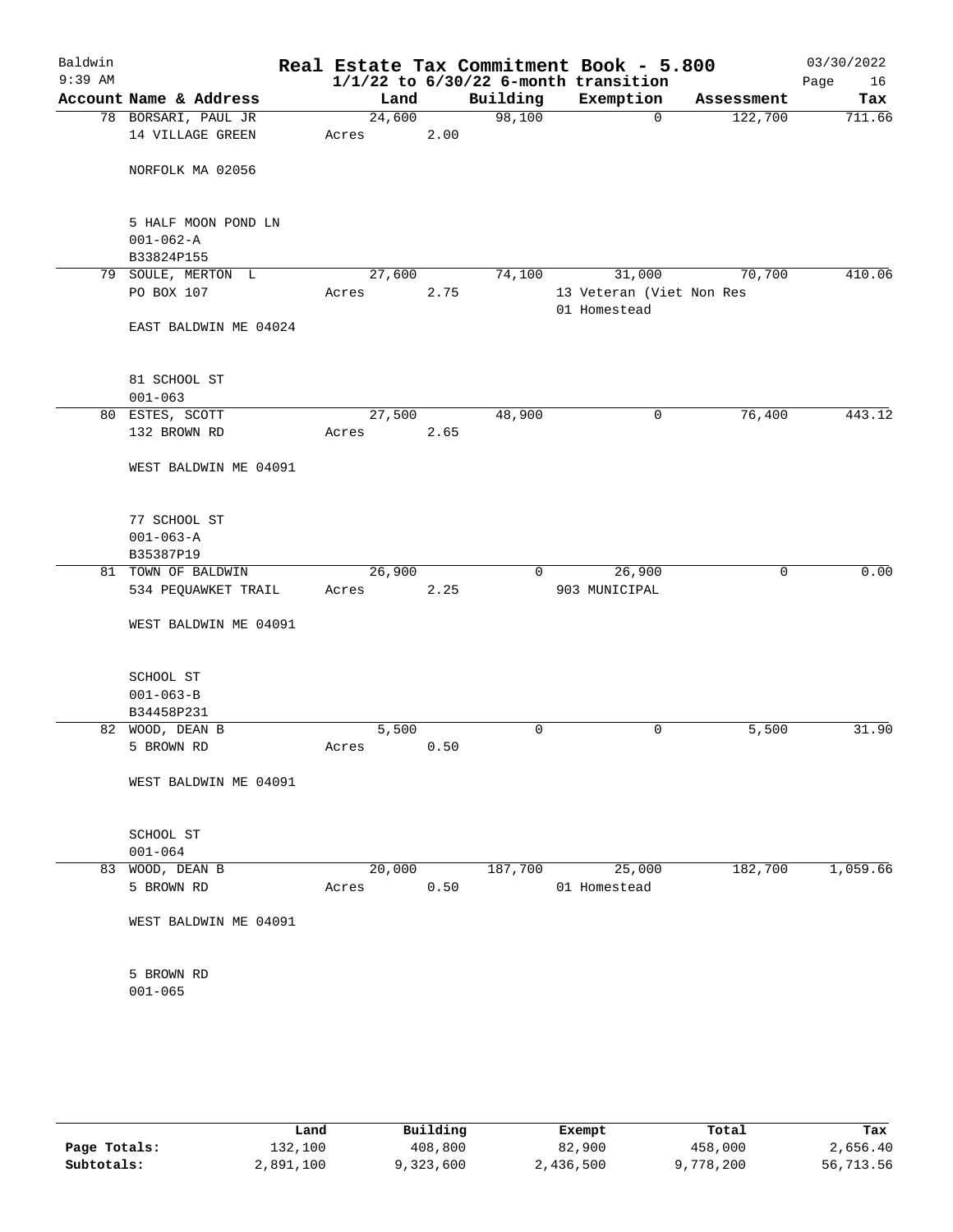| Baldwin<br>$9:39$ AM |                                    |                 |           |             | Real Estate Tax Commitment Book - 5.800<br>$1/1/22$ to $6/30/22$ 6-month transition |            | 03/30/2022<br>Page<br>17 |
|----------------------|------------------------------------|-----------------|-----------|-------------|-------------------------------------------------------------------------------------|------------|--------------------------|
|                      | Account Name & Address             | Land            |           | Building    | Exemption                                                                           | Assessment | Tax                      |
|                      | 84 LINCOLN DOUGLAS RENTALS         | 18,400          |           | 25,900      | $\mathbf 0$                                                                         | 44,300     | 256.94                   |
|                      | LLC<br>P O BOX 83                  | Acres           | 0.30      |             |                                                                                     |            |                          |
|                      |                                    |                 |           |             |                                                                                     |            |                          |
|                      | EAST SEBAGO ME 04029               |                 |           |             |                                                                                     |            |                          |
|                      | 3 BROWN RD                         |                 |           |             |                                                                                     |            |                          |
|                      | $001 - 066$                        |                 |           |             |                                                                                     |            |                          |
|                      | B21261P41                          |                 |           |             |                                                                                     |            |                          |
|                      | 85 COLLINS, FRANK<br>(HEIRS)       | 300             |           | $\mathbf 0$ | $\mathbf 0$                                                                         | 300        | 1.74                     |
|                      | P O BOX 1336                       | Acres           | 0.20      |             |                                                                                     |            |                          |
|                      | STANDISH ME 04084                  |                 |           |             |                                                                                     |            |                          |
|                      |                                    |                 |           |             |                                                                                     |            |                          |
|                      | PEQUAWKET TR<br>$001 - 067$        |                 |           |             |                                                                                     |            |                          |
|                      | B13313P49                          |                 |           |             |                                                                                     |            |                          |
|                      | 86 MCNULTY, JAMES                  | 13,900          |           | 238,300     | 25,000                                                                              | 227,200    | 1,317.76                 |
|                      | 824 ROOSEVELT TRAIL<br>#114        | Acres           | 0.55      |             | 01 Homestead                                                                        |            |                          |
|                      | WINDHAM ME 04062                   |                 |           |             |                                                                                     |            |                          |
|                      | 271 PEQUAWKET TR                   |                 |           |             |                                                                                     |            |                          |
|                      | $001 - 068$                        |                 |           |             |                                                                                     |            |                          |
|                      | B31204P98                          |                 |           |             |                                                                                     |            |                          |
|                      | 87 SIMOCKO, ROBERT C<br>PO BOX 119 | 24,000          | 0.90      | 38,500      | 0                                                                                   | 62,500     | 362.50                   |
|                      |                                    | Acres           |           |             |                                                                                     |            |                          |
|                      | EAST BALDWIN ME 04024              |                 |           |             |                                                                                     |            |                          |
|                      | 272 PEQUAWKET TR                   |                 |           |             |                                                                                     |            |                          |
|                      | $001 - 069$                        |                 |           |             |                                                                                     |            |                          |
|                      | B15995P250                         |                 |           |             |                                                                                     |            |                          |
| 88                   | MAKILUNGA, LLC                     | 60,900          |           | 285,400     | 0                                                                                   | 346,300    | 2,008.54                 |
|                      | P.O. BOX 230                       | Acres           | 2.25      |             |                                                                                     |            |                          |
|                      | EAST BALDWIN ME 04024              |                 |           |             |                                                                                     |            |                          |
|                      | 254 PEQUAWKET TR                   |                 |           |             |                                                                                     |            |                          |
|                      | $001 - 070$                        |                 |           |             |                                                                                     |            |                          |
|                      | B31708P196                         |                 |           |             |                                                                                     |            |                          |
|                      | 89 MAKILUNGA, LLC<br>P.O. BOX 230  | 48,800<br>Acres | 2.21      | 0           | 0                                                                                   | 48,800     | 283.04                   |
|                      |                                    |                 |           |             |                                                                                     |            |                          |
|                      | EAST BALDWIN ME 04024              |                 |           |             |                                                                                     |            |                          |
|                      | PEQUAWKET TR                       |                 |           |             |                                                                                     |            |                          |
|                      | $001 - 070 - A$                    |                 |           |             |                                                                                     |            |                          |
|                      | B31708P196 08/14/2014              |                 |           |             |                                                                                     |            |                          |
|                      | Land                               |                 | Building  |             | Exempt                                                                              | Total      | Tax                      |
| Page Totals:         | 166,300                            |                 | 588,100   |             | 25,000                                                                              | 729,400    | 4,230.52                 |
| Subtotals:           | 3,057,400                          |                 | 9,911,700 |             | 2,461,500                                                                           | 10,507,600 | 60,944.08                |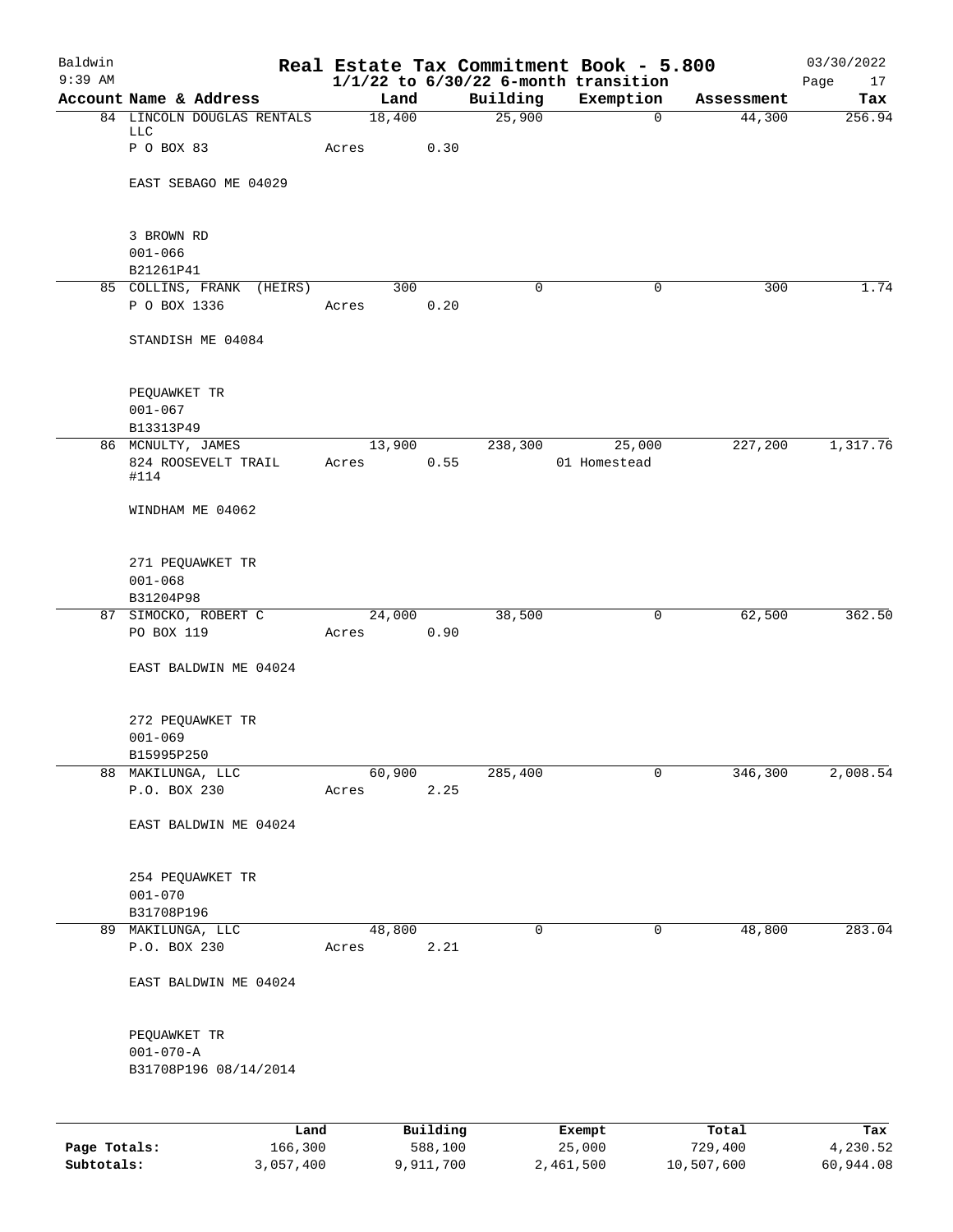| Baldwin      |                                                  |                 |          |                    | Real Estate Tax Commitment Book - 5.800  |                      | 03/30/2022    |
|--------------|--------------------------------------------------|-----------------|----------|--------------------|------------------------------------------|----------------------|---------------|
| $9:39$ AM    |                                                  |                 |          |                    | $1/1/22$ to $6/30/22$ 6-month transition |                      | Page<br>18    |
|              | Account Name & Address<br>90 KLEPETAR , IAN NEIL | Land<br>23,000  |          | Building<br>65,700 | Exemption<br>$\mathbf 0$                 | Assessment<br>88,700 | Tax<br>514.46 |
|              | 101 PARKHURST RD                                 | Acres           | 1.45     |                    |                                          |                      |               |
|              | GANSEVOORT NY 12831                              |                 |          |                    |                                          |                      |               |
|              | 243 PEQUAWKET TR<br>$001 - 071$                  |                 |          |                    |                                          |                      |               |
|              | B37571P172                                       |                 |          |                    |                                          |                      |               |
|              | 91 PARSONS, MH & SONS                            | 22,800          |          | 92,800             | 0                                        | 115,600              | 670.48        |
|              | LUMBER CO<br>50 WOODBRIDGE RD                    | Acres           | 0.75     |                    |                                          |                      |               |
|              | YORK ME 03909                                    |                 |          |                    |                                          |                      |               |
|              | 213 PEQUAWKET TR<br>$001 - 071 - A$              |                 |          |                    |                                          |                      |               |
|              | B13942P8                                         |                 |          |                    |                                          |                      |               |
|              | 92 BANKS, JAY K.<br>15 HUNTS POINT RD            | 53,100<br>Acres | 2.20     | 144,900            | 0                                        | 198,000              | 1,148.40      |
|              |                                                  |                 |          |                    |                                          |                      |               |
|              | CAPE ELIZABETH ME 04107                          |                 |          |                    |                                          |                      |               |
|              | 251 PEQUAWKET TR                                 |                 |          |                    |                                          |                      |               |
|              | $001 - 071 - B$                                  |                 |          |                    |                                          |                      |               |
|              | B31318P278<br>93 BANKS, JAY K                    | 23,500          |          | $\mathbf 0$        | 0                                        | 23,500               | 136.30        |
|              | 15 HUNTS POINT RD                                | Acres           | 2.00     |                    |                                          |                      |               |
|              | CAPE ELIZABETH ME 04107                          |                 |          |                    |                                          |                      |               |
|              | 253 PEQUAWKET TR                                 |                 |          |                    |                                          |                      |               |
|              | $001 - 071 - C$                                  |                 |          |                    |                                          |                      |               |
|              | B12684P97                                        |                 |          |                    |                                          |                      |               |
|              | 926 CURTIS, MATTHEW A                            | 23,900          |          | 185,600            | 25,000                                   | 184,500              | 1,070.10      |
|              | EX, CHOEUP<br>PO BOX 208                         | Acres           | 2.00     |                    | 01 Homestead                             |                      |               |
|              | EAST BALDWIN ME 04024                            |                 |          |                    |                                          |                      |               |
|              | 225 PEQUAWKET TR                                 |                 |          |                    |                                          |                      |               |
|              | $001 - 071 - D$                                  |                 |          |                    |                                          |                      |               |
|              | B31736P85 08/27/2014                             | 48,600          |          | 156,000            | 0                                        | 204,600              |               |
|              | 970 SEIDL LAWRENCE E JR +<br>ELAINE              |                 |          |                    |                                          |                      | 1,186.68      |
|              | PO BOX 79                                        | Acres           | 2.06     |                    |                                          |                      |               |
|              | EAST BALDWIN ME 04024                            |                 |          |                    |                                          |                      |               |
|              | 223 PEQUAWKET TR<br>$001 - 071 - E$<br>B20550P1  |                 |          |                    |                                          |                      |               |
|              |                                                  |                 |          |                    |                                          |                      |               |
|              | Land                                             |                 | Building |                    | Exempt                                   | Total                | Tax           |
| Page Totals: | 194,900                                          |                 | 645,000  |                    | 25,000                                   | 814,900              | 4,726.42      |

**Subtotals:** 3,252,300 10,556,700 2,486,500 11,322,500 65,670.50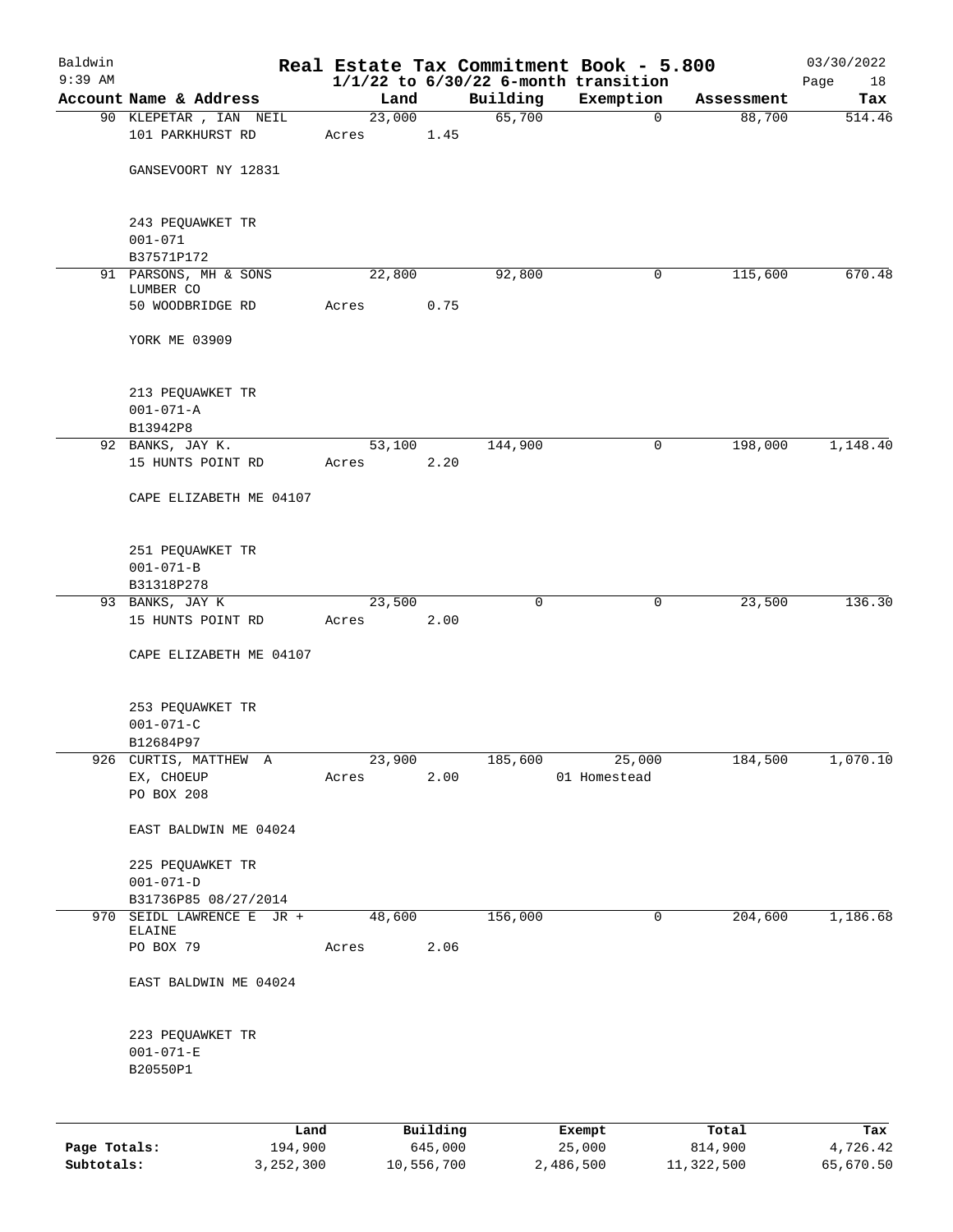| Baldwin<br>$9:39$ AM |                                                   |                 |       |          | Real Estate Tax Commitment Book - 5.800<br>$1/1/22$ to $6/30/22$ 6-month transition |             | 03/30/2022<br>Page<br>19 |
|----------------------|---------------------------------------------------|-----------------|-------|----------|-------------------------------------------------------------------------------------|-------------|--------------------------|
|                      | Account Name & Address                            | Land            |       | Building | Exemption                                                                           | Assessment  | Tax                      |
|                      | 1023 SACO RIVER HOLDINGS LLC<br>231 OSSIPEE TRAIL | 23,900<br>Acres | 2.00  | 65,700   | $\mathbf 0$                                                                         | 89,600      | 519.68                   |
|                      | GORHAM ME 04038                                   |                 |       |          |                                                                                     |             |                          |
|                      | 239 PEQUAWKET TR<br>$001 - 071 - F$<br>B34214P80  |                 |       |          |                                                                                     |             |                          |
|                      | 94 224 PEQUAWKET TRAIL LLC                        | 68,800          |       | 910,800  | 0                                                                                   | 979,600     | 5,681.68                 |
|                      | 1293 MAIN STREET                                  | Acres           | 2.88  |          |                                                                                     |             |                          |
|                      | SANFORD ME 04073                                  |                 |       |          |                                                                                     |             |                          |
|                      | 224 PEQUAWKET TR<br>$001 - 072$                   |                 |       |          |                                                                                     |             |                          |
|                      | B33646P166<br>95 EAST BALDWIN FIRE CO             | 8,100           |       | 154,000  | 162,100                                                                             | 0           | 0.00                     |
|                      |                                                   | Acres           | 0.13  |          | 903 MUNICIPAL                                                                       |             |                          |
|                      | EAST BALDWIN ME 04024                             |                 |       |          |                                                                                     |             |                          |
|                      | ROUTE 113<br>$001 - 073$                          |                 |       |          |                                                                                     |             |                          |
|                      | 96 LEY, ARTHUR E                                  | 6,300           |       | 15,400   | 21,700                                                                              | $\mathbf 0$ | 0.00                     |
|                      | PO BOX 56                                         | Acres           | 0.09  |          | 26 Veteran Resident<br>02 Mobile Homestead                                          |             |                          |
|                      | EAST BALDWIN ME 04091                             |                 |       |          |                                                                                     |             |                          |
|                      | 199 PEQUAWKET TR<br>$001 - 074$<br>B33793P206     |                 |       |          |                                                                                     |             |                          |
|                      | 97 AUDET, OSCAR & PHILIP                          | 21,100          |       | 197,400  | 0                                                                                   | 218,500     | 1,267.30                 |
|                      | 15 CARL RD                                        | Acres           | 0.80  |          |                                                                                     |             |                          |
|                      | BUXTON ME 04093                                   |                 |       |          |                                                                                     |             |                          |
|                      | 187 PEQUAWKET TR<br>$001 - 075$                   |                 |       |          |                                                                                     |             |                          |
|                      | B13903P306                                        |                 |       |          |                                                                                     |             |                          |
|                      | 98 CLARK, ALTON B<br>7 BRIDGTON RD                | 40,000<br>Acres | 11.00 | 270,500  | $\mathbf 0$                                                                         | 310,500     | 1,800.90                 |
|                      | EAST BALDWIN ME 04024                             |                 |       |          |                                                                                     |             |                          |
|                      | 7 BRIDGTON RD<br>$001 - 076$                      |                 |       |          |                                                                                     |             |                          |
|                      | B36812P176                                        |                 |       |          |                                                                                     |             |                          |

|              | Land      | Building   | Exempt    | Total      | Tax       |
|--------------|-----------|------------|-----------|------------|-----------|
| Page Totals: | 168,200   | 1,613,800  | 183,800   | 1,598,200  | 9,269.56  |
| Subtotals:   | 3,420,500 | 12,170,500 | 2,670,300 | 12,920,700 | 74,940.06 |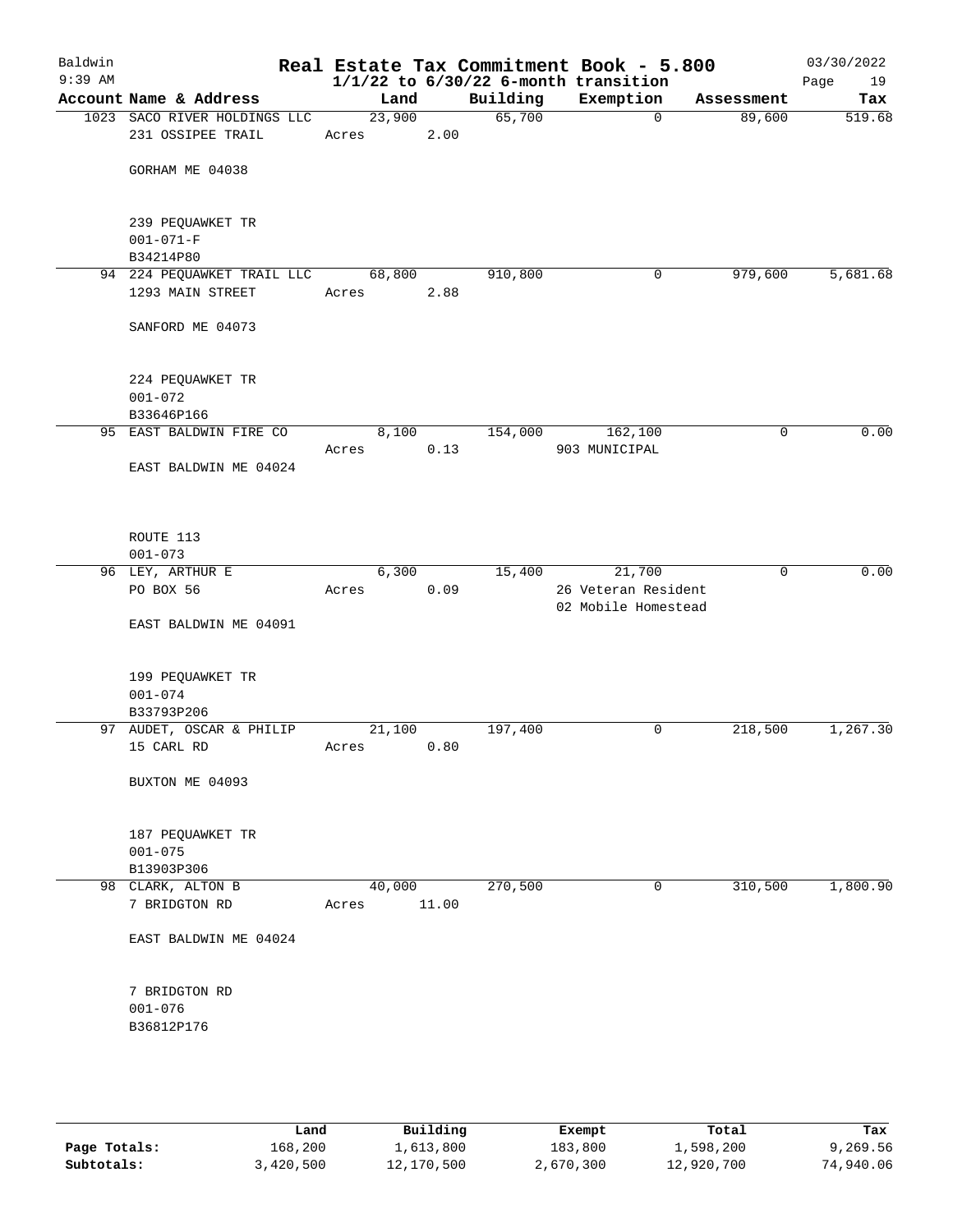| Baldwin<br>$9:39$ AM |                                                   |                 |      |          | Real Estate Tax Commitment Book - 5.800<br>$1/1/22$ to $6/30/22$ 6-month transition |            | 03/30/2022<br>Page<br>20 |
|----------------------|---------------------------------------------------|-----------------|------|----------|-------------------------------------------------------------------------------------|------------|--------------------------|
|                      | Account Name & Address                            | Land            |      | Building | Exemption                                                                           | Assessment | Tax                      |
|                      | 100 CIMENT QUEBEC, INC<br>145 CENTENAIRE BLVD     | 36,600<br>Acres | 1.50 | 216,600  | $\mathbf 0$                                                                         | 253, 200   | 1,468.56                 |
|                      | ST. BASILE - CANADA<br>$PQ - G0$                  |                 |      |          |                                                                                     |            |                          |
|                      | 195 PEQUAWKET TR<br>$001 - 077$                   |                 |      |          |                                                                                     |            |                          |
|                      | 101 DOUGHTY, FRED W III<br>1585 MAIN STREET       | 22,700<br>Acres | 1.23 | 17,600   | 0                                                                                   | 40,300     | 233.74                   |
|                      | FRYEBURG ME 04037                                 |                 |      |          |                                                                                     |            |                          |
|                      | 207 PEQUAWKET TR<br>$001 - 077 - A$<br>B32509P205 |                 |      |          |                                                                                     |            |                          |
|                      | 102 O'NEILL, FRANCES E                            | 26,700          |      | 173,600  | 25,000                                                                              | 175,300    | 1,016.74                 |
|                      | PO BOX 43                                         | Acres           | 2.15 |          | 01 Homestead                                                                        |            |                          |
|                      | EAST BALDWIN ME 04024                             |                 |      |          |                                                                                     |            |                          |
|                      | 19 BRIDGTON RD<br>$001 - 078$<br>B32863P71        |                 |      |          |                                                                                     |            |                          |
|                      | 103 KNOWLTON, BRUCE & LYNN                        | 18,800          |      | 81,300   | $\mathsf{O}$                                                                        | 100,100    | 580.58                   |
|                      | 15 COLE HILL RD.                                  | Acres           | 0.35 |          |                                                                                     |            |                          |
|                      | STANDISH ME 04084                                 |                 |      |          |                                                                                     |            |                          |
|                      | 24 BRIDGTON RD<br>$001 - 079$                     |                 |      |          |                                                                                     |            |                          |
|                      | B25786P339<br>104 DOUGHTY, FRED W III             | 19,800          |      | 30,600   | 0                                                                                   | 50,400     | 292.32                   |
|                      | 1585 MAIN STREET                                  | Acres           | 0.25 |          |                                                                                     |            |                          |
|                      | FRYEBURG ME 04037                                 |                 |      |          |                                                                                     |            |                          |
|                      | 28 BRIDGTON RD<br>$001 - 080$                     |                 |      |          |                                                                                     |            |                          |
|                      | 105 DELAPP, JASON P                               | 25,800          |      | 125,800  | 25,000                                                                              | 126,600    | 734.28                   |
|                      | 30 BRIDGTON RD                                    | Acres           | 1.50 |          | 01 Homestead                                                                        |            |                          |
|                      | EAST BALDWIN ME 04024                             |                 |      |          |                                                                                     |            |                          |
|                      | 30 BRIDGTON RD<br>$001 - 080 - A$                 |                 |      |          |                                                                                     |            |                          |
|                      | B32024P25 01/12/2015                              |                 |      |          |                                                                                     |            |                          |
|                      |                                                   |                 |      |          |                                                                                     |            |                          |

|              | Land      | Building   | Exempt    | Total      | Tax       |
|--------------|-----------|------------|-----------|------------|-----------|
| Page Totals: | 150,400   | 645,500    | 50,000    | 745,900    | 4,326.22  |
| Subtotals:   | 3,570,900 | 12,816,000 | 2,720,300 | 13,666,600 | 79,266.28 |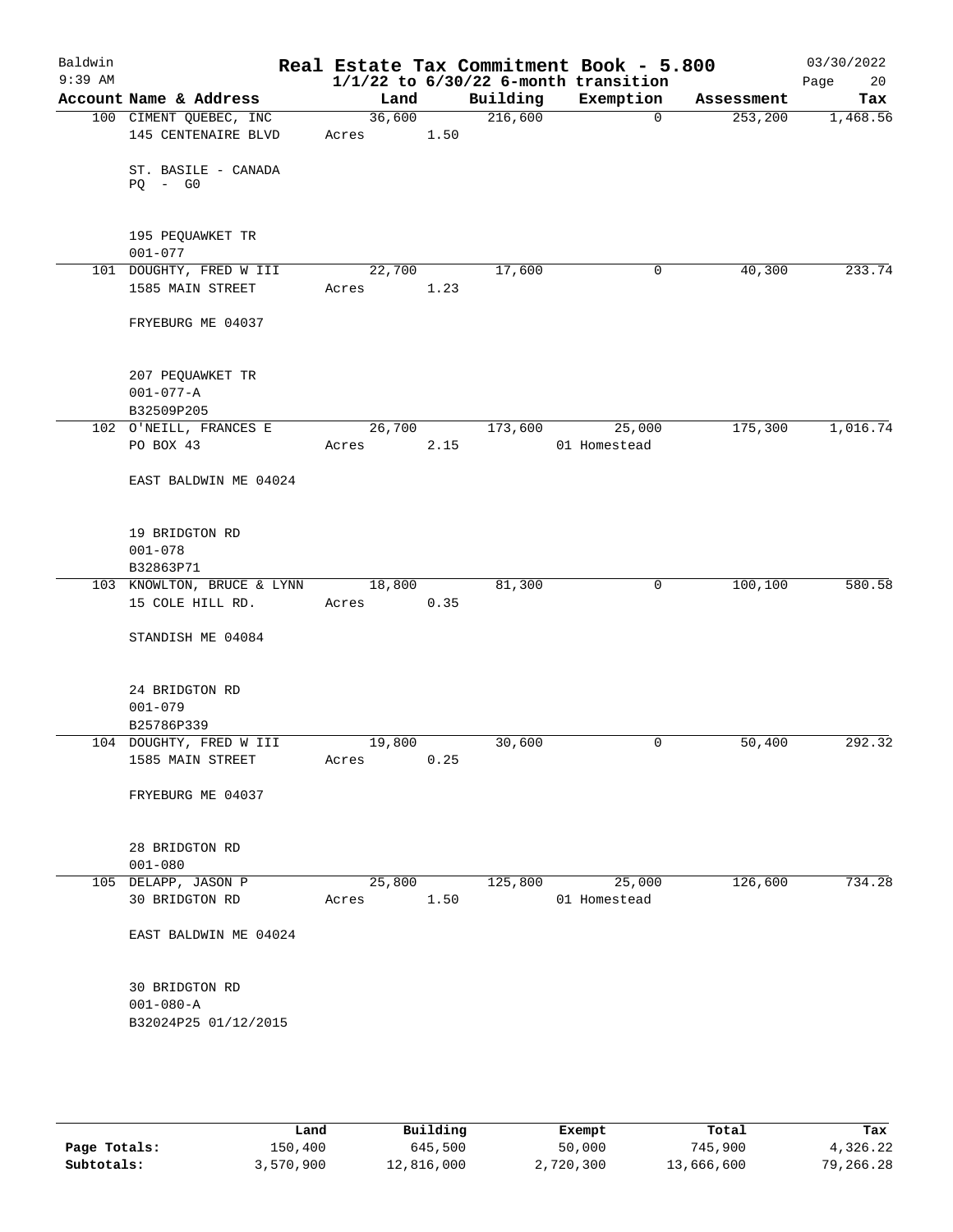| Baldwin<br>$9:39$ AM |                               |        |      |             | Real Estate Tax Commitment Book - 5.800<br>$1/1/22$ to $6/30/22$ 6-month transition |            | 03/30/2022<br>Page<br>21 |
|----------------------|-------------------------------|--------|------|-------------|-------------------------------------------------------------------------------------|------------|--------------------------|
|                      | Account Name & Address        | Land   |      | Building    | Exemption                                                                           | Assessment | Tax                      |
|                      | 106 IRISH, CHARLES J &        | 19,600 |      | 127,100     | 25,000                                                                              | 121,700    | 705.86                   |
|                      | KIMBERLY A                    |        |      |             |                                                                                     |            |                          |
|                      | PO BOX 29                     | Acres  | 0.45 |             | 01 Homestead                                                                        |            |                          |
|                      |                               |        |      |             |                                                                                     |            |                          |
|                      | EAST BALDWIN ME 04024         |        |      |             |                                                                                     |            |                          |
|                      |                               |        |      |             |                                                                                     |            |                          |
|                      |                               |        |      |             |                                                                                     |            |                          |
|                      | 27 BRIDGTON RD                |        |      |             |                                                                                     |            |                          |
|                      | $001 - 081$                   |        |      |             |                                                                                     |            |                          |
|                      | B21195P129                    |        |      |             |                                                                                     |            |                          |
|                      | 580375 FIELDING IV, WILLIAM J | 33,100 |      | $\mathbf 0$ | $\mathbf 0$                                                                         | 33,100     | 191.98                   |
|                      | 101 SLOANS COVE RD            | Acres  | 6.40 |             |                                                                                     |            |                          |
|                      |                               |        |      |             |                                                                                     |            |                          |
|                      | RAYMOND ME 04071              |        |      |             |                                                                                     |            |                          |
|                      |                               |        |      |             |                                                                                     |            |                          |
|                      |                               |        |      |             |                                                                                     |            |                          |
|                      | PEARL DR                      |        |      |             |                                                                                     |            |                          |
|                      | $001 - 082$                   |        |      |             |                                                                                     |            |                          |
|                      | B37170P54                     |        |      |             |                                                                                     |            |                          |
|                      | 108 DROLLINGER , DEREK L      | 34,500 |      | 160,200     | 25,000                                                                              | 169,700    | 984.26                   |
|                      | LOVERING , JENNIFER L         | Acres  | 0.75 |             | 01 Homestead                                                                        |            |                          |
|                      | 2 GREENWOOD ACRES             |        |      |             |                                                                                     |            |                          |
|                      |                               |        |      |             |                                                                                     |            |                          |
|                      | EAST BALDWIN ME 04024         |        |      |             |                                                                                     |            |                          |
|                      |                               |        |      |             |                                                                                     |            |                          |
|                      | 2 GREENWOOD ACRES             |        |      |             |                                                                                     |            |                          |
|                      | $001 - 082 - 001$             |        |      |             |                                                                                     |            |                          |
|                      | B35551P124                    |        |      |             |                                                                                     |            |                          |
|                      | 109 FOX, KENNETH & JANE       | 36,900 |      | 133,500     | 25,000                                                                              | 145,400    | 843.32                   |
|                      | PO BOX 70                     | Acres  | 0.95 |             | 01 Homestead                                                                        |            |                          |
|                      |                               |        |      |             |                                                                                     |            |                          |
|                      | EAST BALDWIN ME 04024         |        |      |             |                                                                                     |            |                          |
|                      |                               |        |      |             |                                                                                     |            |                          |
|                      | 6 GREENWOOD ACRES             |        |      |             |                                                                                     |            |                          |
|                      | $001 - 082 - 002$             |        |      |             |                                                                                     |            |                          |
|                      |                               |        |      |             | 0                                                                                   |            | 946.56                   |
|                      | 110 JOHNSON, ADAM W           | 37,500 | 1.00 | 125,700     |                                                                                     | 163,200    |                          |
|                      | 379 BONNY EAGLE ROAD          | Acres  |      |             |                                                                                     |            |                          |
|                      | STANDISH ME 04084             |        |      |             |                                                                                     |            |                          |
|                      |                               |        |      |             |                                                                                     |            |                          |
|                      |                               |        |      |             |                                                                                     |            |                          |
|                      | 10 GREENWOOD ACRES            |        |      |             |                                                                                     |            |                          |
|                      | $001 - 082 - 003$             |        |      |             |                                                                                     |            |                          |
|                      | B35868P210                    |        |      |             |                                                                                     |            |                          |
|                      | 111 RITTER, ROBERT B & JACI   | 37,500 |      | 156,900     | 25,000                                                                              | 169,400    | 982.52                   |
|                      | LYNN                          |        |      |             |                                                                                     |            |                          |
|                      | PO BOX 83                     | Acres  | 1.00 |             | 01 Homestead                                                                        |            |                          |
|                      |                               |        |      |             |                                                                                     |            |                          |
|                      | EAST BALDWIN ME 04024         |        |      |             |                                                                                     |            |                          |
|                      |                               |        |      |             |                                                                                     |            |                          |
|                      |                               |        |      |             |                                                                                     |            |                          |
|                      | 12 GREENWOOD ACRES            |        |      |             |                                                                                     |            |                          |
|                      | $001 - 082 - 004$             |        |      |             |                                                                                     |            |                          |
|                      | B23905P55                     |        |      |             |                                                                                     |            |                          |
|                      |                               |        |      |             |                                                                                     |            |                          |
|                      |                               |        |      |             |                                                                                     |            |                          |
|                      |                               |        |      |             |                                                                                     |            |                          |

|              | Land      | Building   | Exempt    | Total      | Tax       |
|--------------|-----------|------------|-----------|------------|-----------|
| Page Totals: | 199,100   | 703,400    | 100,000   | 802,500    | 4,654.50  |
| Subtotals:   | 3,770,000 | 13,519,400 | 2,820,300 | 14,469,100 | 83,920.78 |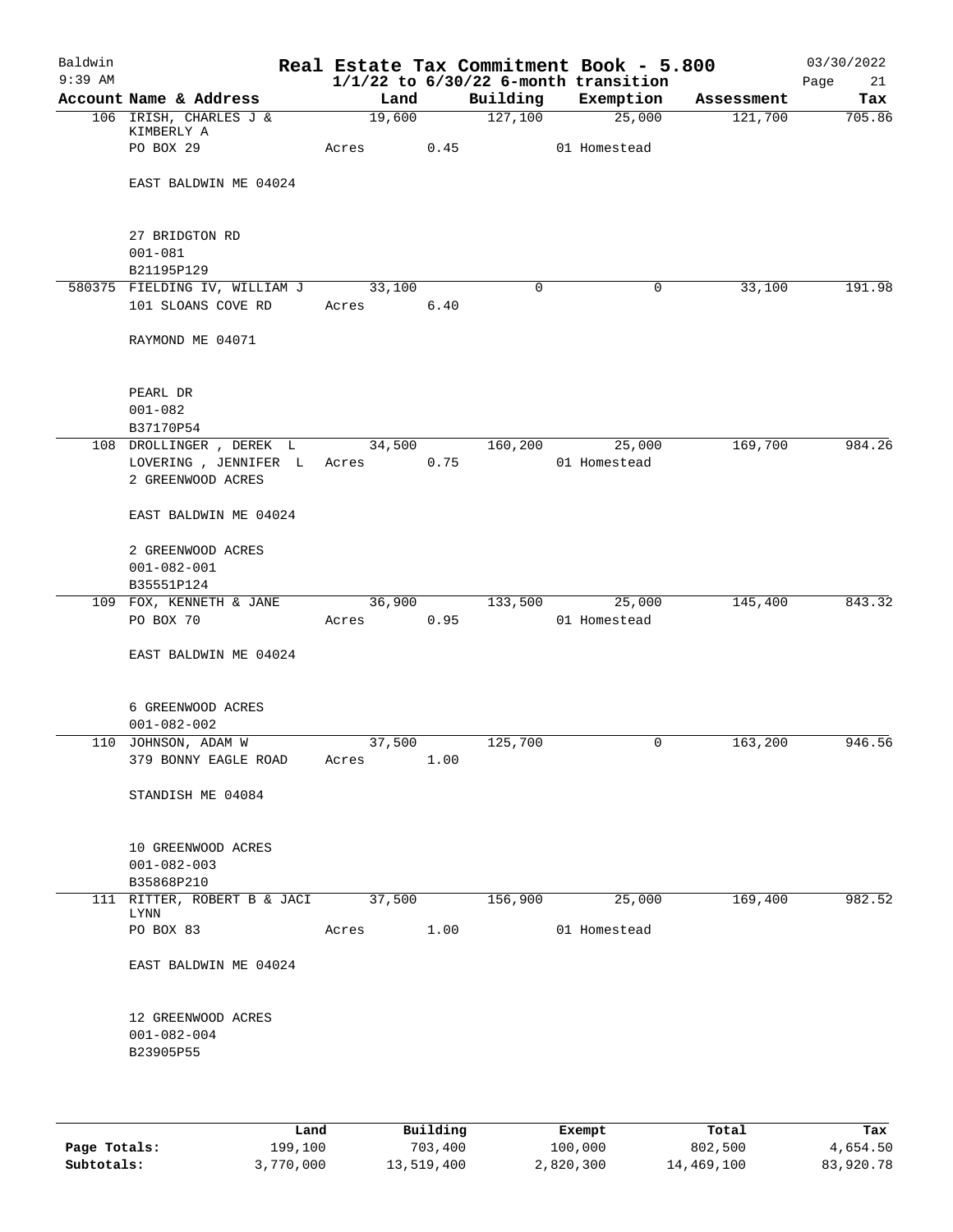| Baldwin<br>$9:39$ AM |                                                             |                 |        |          | Real Estate Tax Commitment Book - 5.800<br>$1/1/22$ to $6/30/22$ 6-month transition |            | 03/30/2022<br>22<br>Page |
|----------------------|-------------------------------------------------------------|-----------------|--------|----------|-------------------------------------------------------------------------------------|------------|--------------------------|
|                      | Account Name & Address                                      | Land            |        | Building | Exemption                                                                           | Assessment | Tax                      |
|                      | 112 BUCKLEY , BRADLEY T<br>BUCKLEY, LAURIE ANN<br>PO BOX 65 | Acres 1.00      | 37,500 | 314,900  | 25,000<br>01 Homestead                                                              | 327,400    | 1,898.92                 |
|                      | EAST BALDWIN ME 04024                                       |                 |        |          |                                                                                     |            |                          |
|                      | 16 GREENWOOD ACRES<br>$001 - 082 - 005$                     |                 |        |          |                                                                                     |            |                          |
|                      | B36316P183                                                  |                 |        |          |                                                                                     |            |                          |
|                      | 113 DOW, MATTHEW A<br>20 GREENWOOD ACRES                    | 37,900<br>Acres | 1.20   | 122,700  | 25,000<br>01 Homestead                                                              | 135,600    | 786.48                   |
|                      | EAST BALDWIN ME 04091                                       |                 |        |          |                                                                                     |            |                          |
|                      | 20 GREENWOOD ACRES<br>$001 - 082 - 006$<br>B34007P126       |                 |        |          |                                                                                     |            |                          |
|                      | 114 ANDERSON BRIAN                                          | 37,800          |        | 125,000  | 25,000                                                                              | 137,800    | 799.24                   |
|                      | PO BOX 148                                                  | Acres           | 1.15   |          | 01 Homestead                                                                        |            |                          |
|                      | EAST BALDWIN ME 04024                                       |                 |        |          |                                                                                     |            |                          |
|                      | 24 GREENWOOD ACRES<br>$001 - 082 - 007$<br>B25744P178       |                 |        |          |                                                                                     |            |                          |
|                      | 115 FIFIELD, DANIEL H                                       | 38,100          |        | 132,200  | 25,000                                                                              | 145,300    | 842.74                   |
|                      | BURNELL, TANJA<br>PO BOX 84                                 | Acres           | 1.25   |          | 01 Homestead                                                                        |            |                          |
|                      | EAST BALDWIN ME 04024                                       |                 |        |          |                                                                                     |            |                          |
|                      | 28 GREENWOOD ACRES<br>$001 - 082 - 008$<br>B35545P4         |                 |        |          |                                                                                     |            |                          |
|                      | 116 MILLIKEN LINWOOD G                                      | 37,500          |        | 150,300  | 31,000                                                                              | 156,800    | 909.44                   |
|                      | MILLIKEN SIGNA<br>P O BOX 76                                | Acres           | 1.00   |          | 26 Veteran Resident<br>01 Homestead                                                 |            |                          |
|                      | EAST BALDWIN ME 04024                                       |                 |        |          |                                                                                     |            |                          |
|                      | 5 GREENWOOD ACRES<br>$001 - 082 - 009$                      |                 |        |          |                                                                                     |            |                          |
|                      | 117 COLLOMY DONALD<br>COLLOMY RHONDA<br>P O BOX 118         | 36,300<br>Acres | 0.90   | 159,200  | 25,000<br>01 Homestead                                                              | 170,500    | 988.90                   |
|                      | EAST BALDWIN ME 04024                                       |                 |        |          |                                                                                     |            |                          |
|                      | 9 GREENWOOD ACRES<br>$001 - 082 - 010$<br>B10657P215        |                 |        |          |                                                                                     |            |                          |
|                      |                                                             |                 |        |          |                                                                                     |            |                          |

|              | Land      | Building   | Exempt    | Total      | Tax       |
|--------------|-----------|------------|-----------|------------|-----------|
| Page Totals: | 225,100   | 1,004,300  | 156,000   | 1,073,400  | 6,225.72  |
| Subtotals:   | 3,995,100 | 14,523,700 | 2,976,300 | 15,542,500 | 90,146.50 |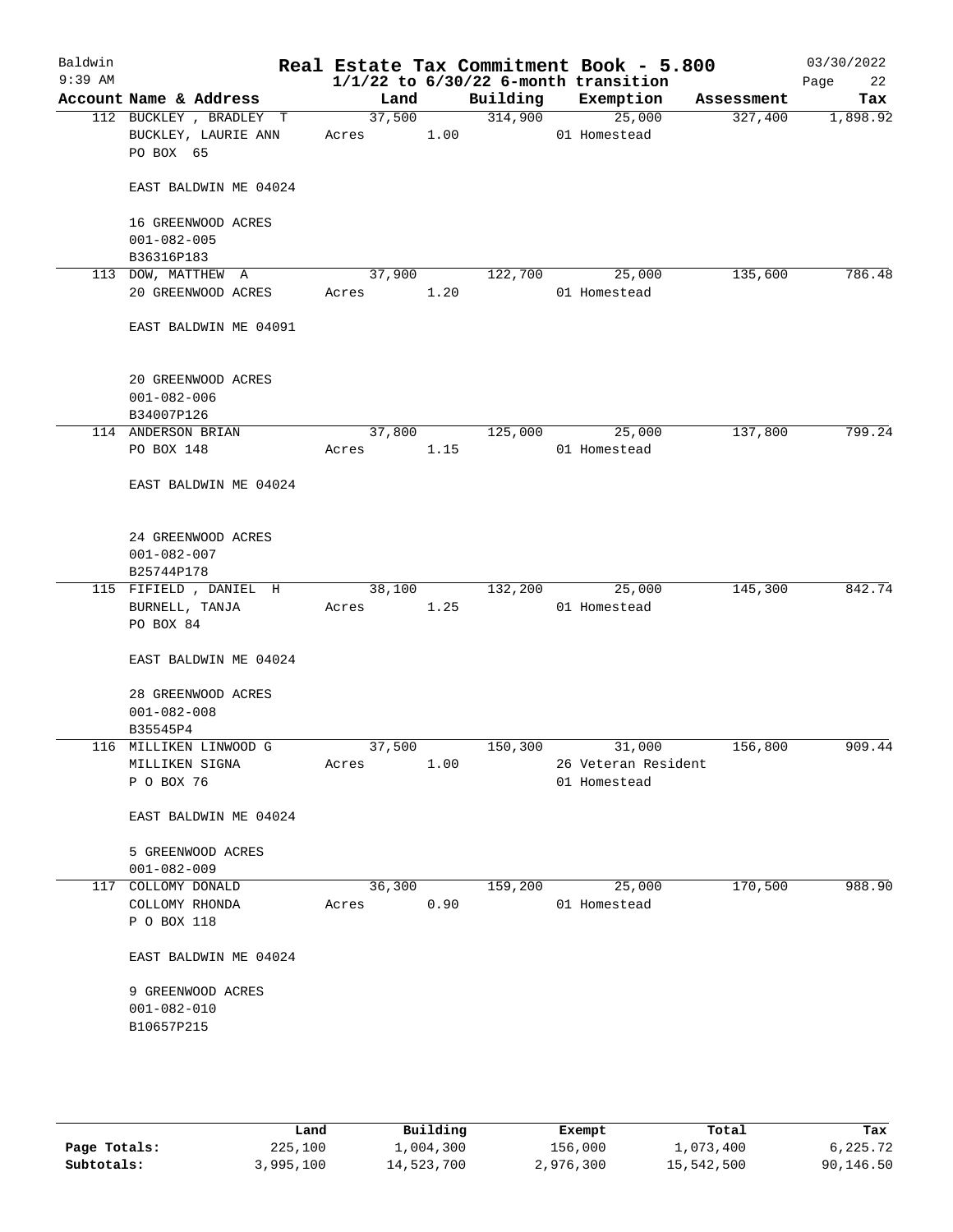| Baldwin<br>$9:39$ AM |                                                        |                      |      |         | Real Estate Tax Commitment Book - 5.800<br>$1/1/22$ to $6/30/22$ 6-month transition |            | 03/30/2022<br>23<br>Page |
|----------------------|--------------------------------------------------------|----------------------|------|---------|-------------------------------------------------------------------------------------|------------|--------------------------|
|                      | Account Name & Address                                 | Land                 |      |         | Building Exemption                                                                  | Assessment | Tax                      |
|                      | 118 WHITESIDE, JODIE<br>WHITESIDE, BRIAN<br>PO BOX 204 | 36,300<br>Acres 0.90 |      | 145,100 | 25,000<br>01 Homestead                                                              | 156,400    | 907.12                   |
|                      | EAST BALDWIN ME 04024                                  |                      |      |         |                                                                                     |            |                          |
|                      | 13 GREENWOOD ACRES<br>$001 - 082 - 011$                |                      |      |         |                                                                                     |            |                          |
|                      | B34916P167<br>119 TREWORGY, MALLORY J                  | 36,300               |      | 135,200 | 0                                                                                   | 171,500    | 994.70                   |
|                      | CURTIS JR, DAVID KEITH Acres<br>15 GREENWOOD ACRES     |                      | 0.90 |         |                                                                                     |            |                          |
|                      | EAST BALDWIN ME 04024                                  |                      |      |         |                                                                                     |            |                          |
|                      | 15 GREENWOOD ACRES<br>$001 - 082 - 012$<br>B36416P253  |                      |      |         |                                                                                     |            |                          |
|                      | 120 MORRIS KERRY L                                     | 36,300               |      | 129,700 | 25,000                                                                              | 141,000    | 817.80                   |
|                      | P O BOX 155                                            | Acres                | 0.90 |         | 01 Homestead                                                                        |            |                          |
|                      | EAST BALDWIN ME 04024                                  |                      |      |         |                                                                                     |            |                          |
|                      | 19 GREENWOOD ACRES<br>$001 - 082 - 013$                |                      |      |         |                                                                                     |            |                          |
|                      | B16671P16                                              |                      |      |         |                                                                                     |            |                          |
|                      | 121 YOULAND , NATHANIEL P<br>PO BOX 8                  | 40,300<br>Acres 2.25 |      | 157,700 | 25,000<br>01 Homestead                                                              | 173,000    | 1,003.40                 |
|                      | EAST BALDWIN ME 04024                                  |                      |      |         |                                                                                     |            |                          |
|                      | 25 GREENWOOD ACRES<br>$001 - 082 - 014$<br>B34329P202  |                      |      |         |                                                                                     |            |                          |
|                      | 122 PHILLIPS, ADAM                                     | 34,500               |      | 162,500 | 0                                                                                   | 197,000    | 1,142.60                 |
|                      | COHEN, HARVEY E<br>2 PEARL DR                          | Acres                | 0.75 |         |                                                                                     |            |                          |
|                      | EAST BALDWIN ME 04024                                  |                      |      |         |                                                                                     |            |                          |
|                      | 2 PEARL DR                                             |                      |      |         |                                                                                     |            |                          |
|                      | $001 - 082 - A$                                        |                      |      |         |                                                                                     |            |                          |
|                      | B34574P20                                              |                      |      |         |                                                                                     |            |                          |
|                      | 123 HANSCOME JUSTIN                                    | 35,100               |      | 151,600 | 0                                                                                   | 186,700    | 1,082.86                 |
|                      | 4 PEARL DR                                             | Acres                | 0.80 |         |                                                                                     |            |                          |
|                      | EAST BALDWIN ME 04024                                  |                      |      |         |                                                                                     |            |                          |
|                      | 9 PEARL DR                                             |                      |      |         |                                                                                     |            |                          |
|                      | $001 - 082 - B$                                        |                      |      |         |                                                                                     |            |                          |
|                      | B25521P78                                              |                      |      |         |                                                                                     |            |                          |
|                      |                                                        |                      |      |         |                                                                                     |            |                          |

|              | Land      | Building   | Exempt    | Total      | Tax       |
|--------------|-----------|------------|-----------|------------|-----------|
| Page Totals: | 218,800   | 881,800    | 75,000    | 1,025,600  | 5,948.48  |
| Subtotals:   | 4,213,900 | 15,405,500 | 3,051,300 | 16,568,100 | 96,094.98 |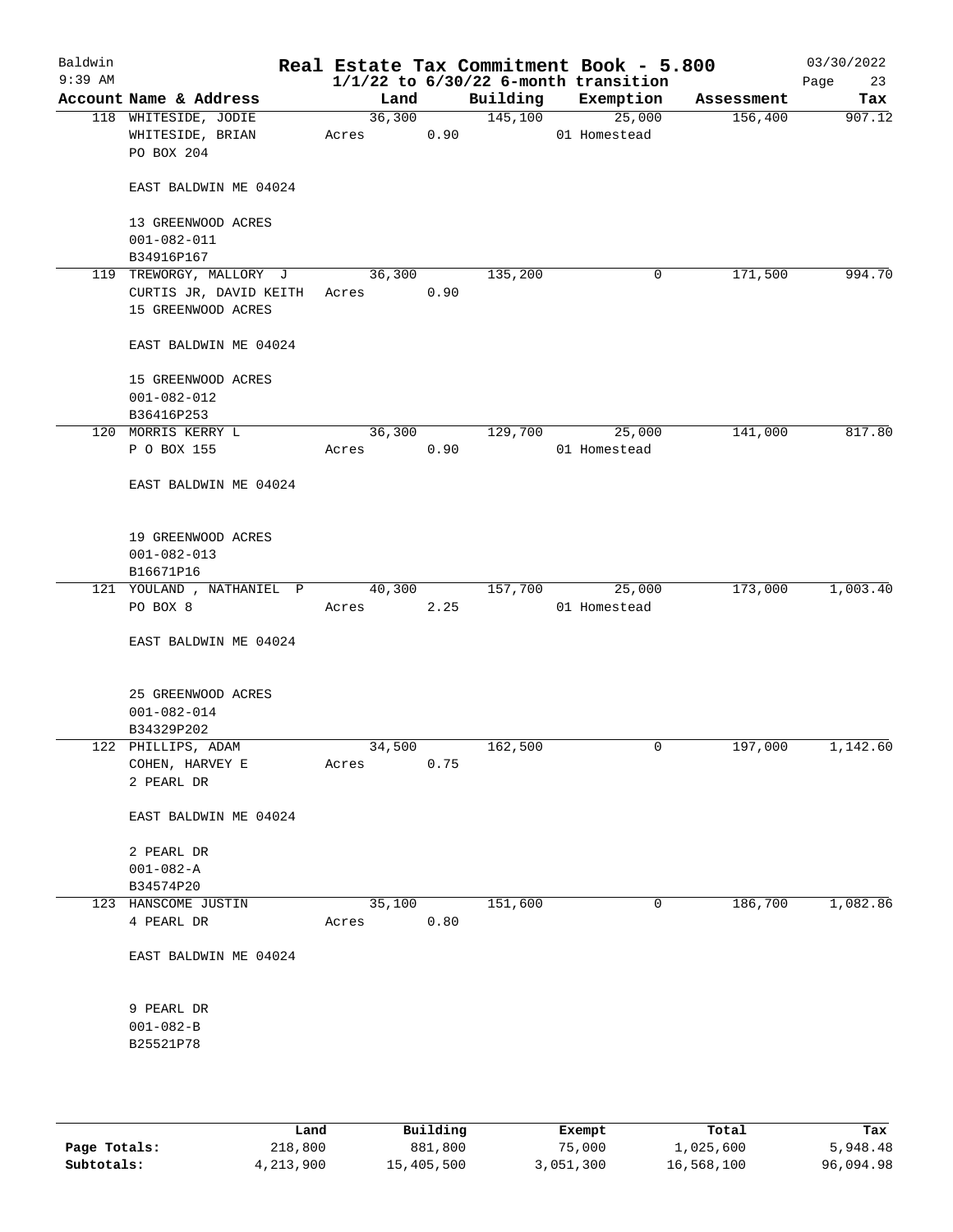| Baldwin<br>$9:39$ AM |                                     |            |       |             | Real Estate Tax Commitment Book - 5.800<br>$1/1/22$ to $6/30/22$ 6-month transition |            | 03/30/2022<br>Page<br>24 |
|----------------------|-------------------------------------|------------|-------|-------------|-------------------------------------------------------------------------------------|------------|--------------------------|
|                      | Account Name & Address              | Land       |       | Building    | Exemption                                                                           | Assessment | Tax                      |
|                      | 124 CHADWICK ROBERT                 | 35,700     |       |             | 36,300<br>25,000                                                                    | 47,000     | 272.60                   |
|                      | 10 PEARL ST                         | Acres      | 0.85  |             | 01 Homestead                                                                        |            |                          |
|                      | EAST BALDWIN ME 04024               |            |       |             |                                                                                     |            |                          |
|                      | 10 PEARL DR                         |            |       |             |                                                                                     |            |                          |
|                      | $001 - 082 - C$                     |            |       |             |                                                                                     |            |                          |
|                      | B27327P123<br>125 HENRY, BARBARA A  | 34,500     |       | 128,000     | 0                                                                                   | 162,500    | 942.50                   |
|                      | 12 PEARL DR                         | Acres      | 0.75  |             |                                                                                     |            |                          |
|                      |                                     |            |       |             |                                                                                     |            |                          |
|                      | EAST BALDWIN ME 04024               |            |       |             |                                                                                     |            |                          |
|                      | 12 PEARL DR                         |            |       |             |                                                                                     |            |                          |
|                      | $001 - 082 - D$                     |            |       |             |                                                                                     |            |                          |
|                      | B36175P89                           |            |       |             |                                                                                     |            |                          |
|                      | 1274 FIELDING IV, WILLIAM J         | 23,700     |       | $\mathbf 0$ | $\mathbf 0$                                                                         | 23,700     | 137.46                   |
|                      | 101 SLOANS COVE RD                  | Acres      | 0.84  |             |                                                                                     |            |                          |
|                      | RAYMOND ME 04071                    |            |       |             |                                                                                     |            |                          |
|                      | PEARL DR                            |            |       |             |                                                                                     |            |                          |
|                      | $001 - 082 - E$                     |            |       |             |                                                                                     |            |                          |
|                      | B37170P54                           |            |       |             |                                                                                     |            |                          |
|                      | 1275 FIELDING IV, WILLIAM J 25,900  |            |       | 97,300      | $\mathsf{O}$                                                                        | 123,200    | 714.56                   |
|                      | 101 SLOANS COVE RD                  | Acres 1.59 |       |             |                                                                                     |            |                          |
|                      | RAYMOND ME 04071                    |            |       |             |                                                                                     |            |                          |
|                      | 18 PEARL DR                         |            |       |             |                                                                                     |            |                          |
|                      | $001 - 082 - F$                     |            |       |             |                                                                                     |            |                          |
|                      | B37170P54                           |            |       |             |                                                                                     |            |                          |
|                      | 126 BRIDGES KRISTOPHER              | 106,000    |       | 1,300       | 0                                                                                   | 107,300    | 622.34                   |
|                      | 29 RIVER RD                         | Acres      | 55.00 |             |                                                                                     |            |                          |
|                      | WEST BALDWIN ME 04091               |            |       |             |                                                                                     |            |                          |
|                      | BRIDGTON RD                         |            |       |             |                                                                                     |            |                          |
|                      | $001 - 083$                         |            |       |             |                                                                                     |            |                          |
|                      | B33345P277                          |            |       |             |                                                                                     |            |                          |
|                      | 127 RUSSELL FRANKLIN JR             | 25,700     |       | 54,800      | 31,000                                                                              | 49,500     | 287.10                   |
|                      | SANDRA FRANKLIN<br>13 WOODS MILL RD | Acres      | 1.45  |             | 26 Veteran Resident<br>01 Homestead                                                 |            |                          |
|                      | EAST BALDWIN ME 04024               |            |       |             |                                                                                     |            |                          |
|                      | 13 WOODS MILL RD                    |            |       |             |                                                                                     |            |                          |
|                      | $001 - 083 - A$                     |            |       |             |                                                                                     |            |                          |
|                      | B23408P91                           |            |       |             |                                                                                     |            |                          |
|                      |                                     |            |       |             |                                                                                     |            |                          |
|                      |                                     |            |       |             |                                                                                     |            |                          |
|                      |                                     |            |       |             |                                                                                     |            |                          |

|              | Land      | Building   | Exempt    | Total      | Tax       |
|--------------|-----------|------------|-----------|------------|-----------|
| Page Totals: | 251,500   | 317,700    | 56,000    | 513,200    | 2,976.56  |
| Subtotals:   | 4,465,400 | 15,723,200 | 3,107,300 | 17,081,300 | 99,071.54 |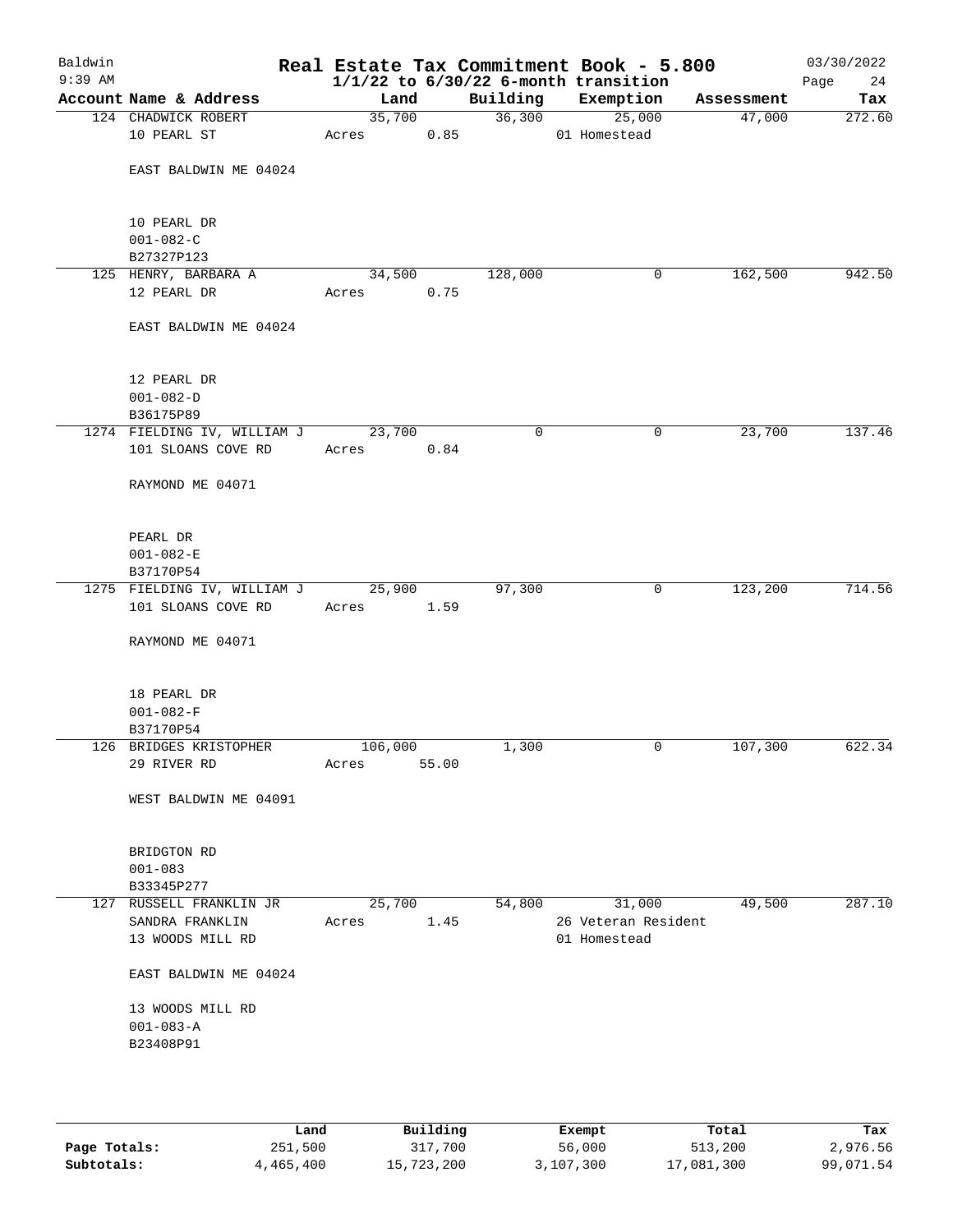| Baldwin<br>$9:39$ AM |                                 |        |      |          | Real Estate Tax Commitment Book - 5.800<br>$1/1/22$ to $6/30/22$ 6-month transition |            | 03/30/2022<br>Page<br>25 |
|----------------------|---------------------------------|--------|------|----------|-------------------------------------------------------------------------------------|------------|--------------------------|
|                      | Account Name & Address          | Land   |      | Building | Exemption                                                                           | Assessment | Tax                      |
|                      | 129 S&H PROPERTIES LLC          | 22,400 |      | 20,800   | $\mathbf 0$                                                                         | 43,200     | 250.56                   |
|                      | P.O. BOX 276                    | Acres  | 0.70 |          |                                                                                     |            |                          |
|                      | LIMINGTON ME 04049              |        |      |          |                                                                                     |            |                          |
|                      | 19 WOODS MILL RD<br>$001 - 084$ |        |      |          |                                                                                     |            |                          |
|                      | B34226P317                      |        |      |          |                                                                                     |            |                          |
|                      | 130 MINER FREDRICK              | 26,500 |      | 116,800  | 25,000                                                                              | 118,300    | 686.14                   |
|                      | MINER SANDRA                    | Acres  | 2.00 |          | 01 Homestead                                                                        |            |                          |
|                      | 29 WOODS MILL RD                |        |      |          |                                                                                     |            |                          |
|                      | EAST BALDWIN ME 04024           |        |      |          |                                                                                     |            |                          |
|                      | 29 WOODS MILL RD                |        |      |          |                                                                                     |            |                          |
|                      | $001 - 085$                     |        |      |          |                                                                                     |            |                          |
|                      | 994 MINER, JODY S               | 28,900 |      | 17,000   | 0                                                                                   | 45,900     | 266.22                   |
|                      | CLARK, WENDY L                  | Acres  | 3.57 |          |                                                                                     |            |                          |
|                      | 31 WOODS MILL RD                |        |      |          |                                                                                     |            |                          |
|                      | EAST BALDWIN ME 04024           |        |      |          |                                                                                     |            |                          |
|                      | 27 WOODS MILL RD                |        |      |          |                                                                                     |            |                          |
|                      | $001 - 085 - A$                 |        |      |          |                                                                                     |            |                          |
|                      | B36573P42                       |        |      |          |                                                                                     |            |                          |
|                      | 1024 CLARK, WENDY L             | 25,300 |      | 233,400  | 25,000                                                                              | 233,700    | 1,355.46                 |
|                      | 31 WOODS MILL ROAD              | Acres  | 2.02 |          | 01 Homestead                                                                        |            |                          |
|                      | EAST BALDWIN ME 04024           |        |      |          |                                                                                     |            |                          |
|                      | 31 WOODS MILL RD                |        |      |          |                                                                                     |            |                          |
|                      | $001 - 085 - B$                 |        |      |          |                                                                                     |            |                          |
|                      | B24388P314                      |        |      |          |                                                                                     |            |                          |
|                      | 131 HATHORNE, CONSTANCE R       | 25,200 |      | 181,600  | 31,000                                                                              | 175,800    | 1,019.64                 |
|                      | HATHORNE , ALVIN J              | Acres  | 1.10 |          | 16 Veteran (Viet Res Widow)                                                         |            |                          |
|                      | 34 WOODS MILL RD                |        |      |          | 01 Homestead                                                                        |            |                          |
|                      | EAST BALDWIN ME 04024           |        |      |          |                                                                                     |            |                          |
|                      | 34 WOODS MILL RD                |        |      |          |                                                                                     |            |                          |
|                      | $001 - 086$                     |        |      |          |                                                                                     |            |                          |
|                      | B34784P126                      |        |      |          |                                                                                     |            |                          |
|                      | 132 HEATH, RILEY                | 26,500 |      | 147,700  | 0                                                                                   | 174,200    | 1,010.36                 |
|                      | 39 WOODS MILL RD                | Acres  | 2.00 |          |                                                                                     |            |                          |
|                      | EAST BALDWIN ME 04024           |        |      |          |                                                                                     |            |                          |
|                      | 39 WOODS MILL RD                |        |      |          |                                                                                     |            |                          |
|                      | $001 - 087$                     |        |      |          |                                                                                     |            |                          |
|                      | B30872P289                      |        |      |          |                                                                                     |            |                          |
|                      |                                 |        |      |          |                                                                                     |            |                          |
|                      |                                 |        |      |          |                                                                                     |            |                          |
|                      |                                 |        |      |          |                                                                                     |            |                          |

|              | Land      | Building   | Exempt    | Total      | Tax        |
|--------------|-----------|------------|-----------|------------|------------|
| Page Totals: | 154,800   | 717,300    | 81,000    | 791,100    | 4,588.38   |
| Subtotals:   | 4,620,200 | 16,440,500 | 3,188,300 | 17,872,400 | 103,659.92 |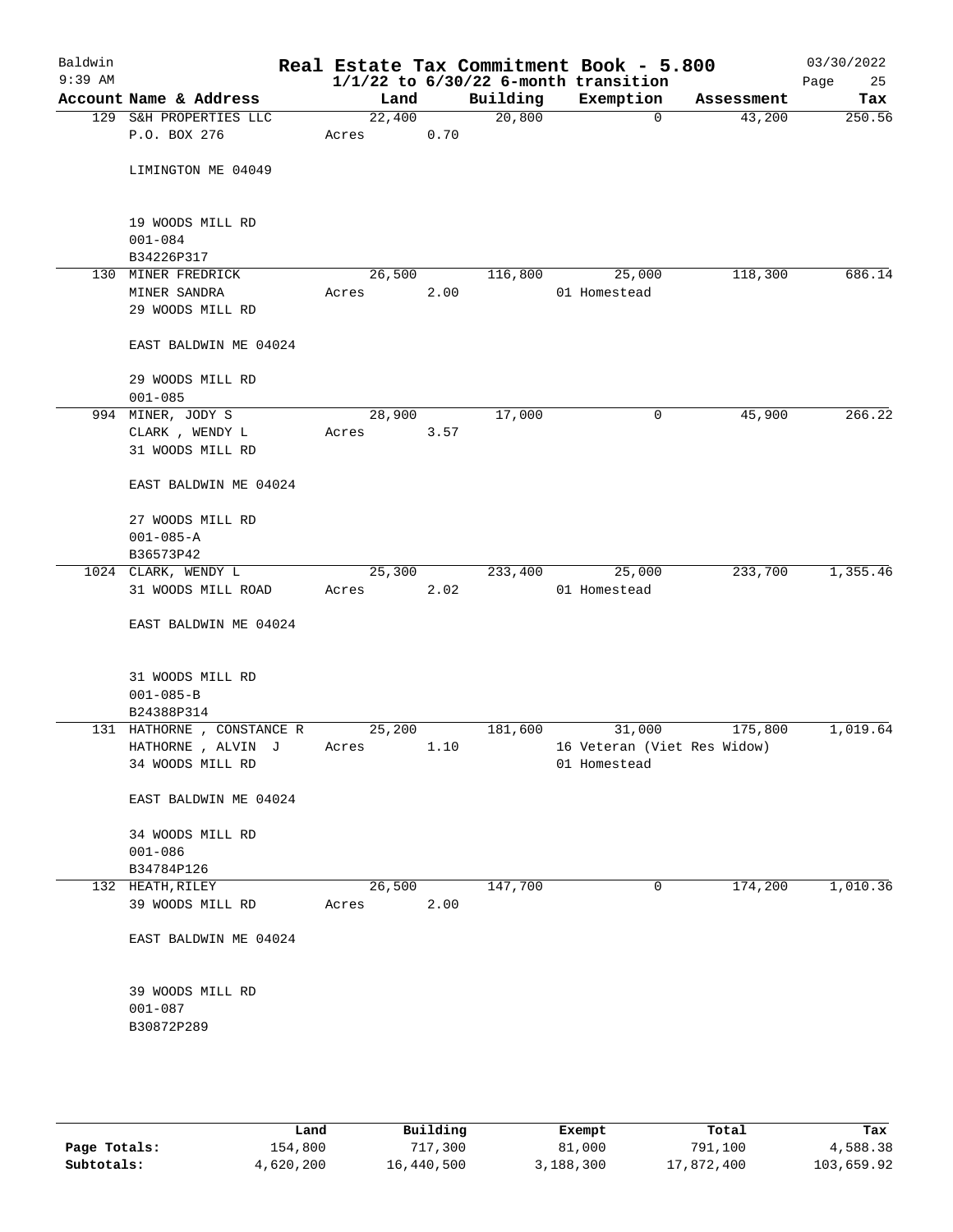| Baldwin<br>$9:39$ AM |                                                             |                    |        | Real Estate Tax Commitment Book - 5.800<br>$1/1/22$ to $6/30/22$ 6-month transition |             |            | 03/30/2022<br>Page<br>26 |
|----------------------|-------------------------------------------------------------|--------------------|--------|-------------------------------------------------------------------------------------|-------------|------------|--------------------------|
|                      | Account Name & Address                                      | Land               |        | Building                                                                            | Exemption   | Assessment | Tax                      |
|                      | 133 WOOD, DEAN B                                            | $\frac{1}{24,200}$ |        | 300                                                                                 | $\mathbf 0$ | 24,500     | 142.10                   |
|                      | 5 BROWN RD                                                  | Acres              | 0.90   |                                                                                     |             |            |                          |
|                      | WEST BALDWIN ME 04091                                       |                    |        |                                                                                     |             |            |                          |
|                      | WOODS MILL RD<br>$001 - 088$                                |                    |        |                                                                                     |             |            |                          |
|                      | B34732P295                                                  |                    |        |                                                                                     |             |            |                          |
|                      | 134 MARTELL, SHAYNE A                                       | 13,800             |        | 133,500                                                                             | 0           | 147,300    | 854.34                   |
|                      | 45 WOODS MILLS RD                                           | Acres              | 0.30   |                                                                                     |             |            |                          |
|                      | EAST BALDWIN ME 04024                                       |                    |        |                                                                                     |             |            |                          |
|                      | 45 WOODS MILL RD<br>$001 - 089$<br>B33930P247               |                    |        |                                                                                     |             |            |                          |
|                      | 135 WOOD, F.E. & SONS                                       | 74,900             |        | 206, 200                                                                            | 0           | 281,100    | 1,630.38                 |
|                      | 5 BROWN ROAD                                                | Acres              | 16.00  |                                                                                     |             |            |                          |
|                      | EAST BALDWIN ME 04024                                       |                    |        |                                                                                     |             |            |                          |
|                      | 46 WOODS MILL RD<br>$001 - 090$                             |                    |        |                                                                                     |             |            |                          |
|                      | 137 FULLER, WAYNE                                           | 43,400             |        | $\mathbf 0$                                                                         | 0           | 43,400     | 251.72                   |
|                      | PO BOX 27                                                   | Acres              | 193.51 |                                                                                     |             |            |                          |
|                      | EAST BALDWIN ME 04024                                       |                    |        |                                                                                     |             |            |                          |
|                      | SEBAGO RD                                                   |                    |        |                                                                                     |             |            |                          |
|                      | $001 - 092$                                                 |                    |        |                                                                                     |             |            |                          |
|                      | B34982P39<br>1228 BENNETT, MERRITT                          | 90,200             |        | 273,100                                                                             | 0           | 363,300    | 2,107.14                 |
|                      | PO BOX 137                                                  | Acres              | 150.00 |                                                                                     |             |            |                          |
|                      | EAST BALDWIN ME 04024                                       |                    |        |                                                                                     |             |            |                          |
|                      | 153 BRIDGTON RD<br>$001 - 092 - A$<br>B34443P204 11/03/2017 |                    |        |                                                                                     |             |            |                          |
|                      | 1227 BERRY JR, STEPHEN O<br>BERRY, KATE A                   | 45,900<br>Acres    | 50.60  | 211,900                                                                             | 0           | 257,800    | 1,495.24                 |
|                      | 26 WOODS MILL RD                                            |                    |        |                                                                                     |             |            |                          |
|                      | EAST BALDWIN ME 04024                                       |                    |        |                                                                                     |             |            |                          |
|                      | 26 WOODS MILL RD<br>$001 - 092 - B$                         |                    |        |                                                                                     |             |            |                          |
|                      | B3443P212 11/03/2017                                        |                    |        |                                                                                     |             |            |                          |
|                      |                                                             |                    |        |                                                                                     |             |            |                          |

|              | Land      | Building   | Exempt    | Total      | Tax        |
|--------------|-----------|------------|-----------|------------|------------|
| Page Totals: | 292,400   | 825,000    |           | 1,117,400  | 6,480.92   |
| Subtotals:   | 4,912,600 | 17,265,500 | 3,188,300 | 18,989,800 | 110,140.84 |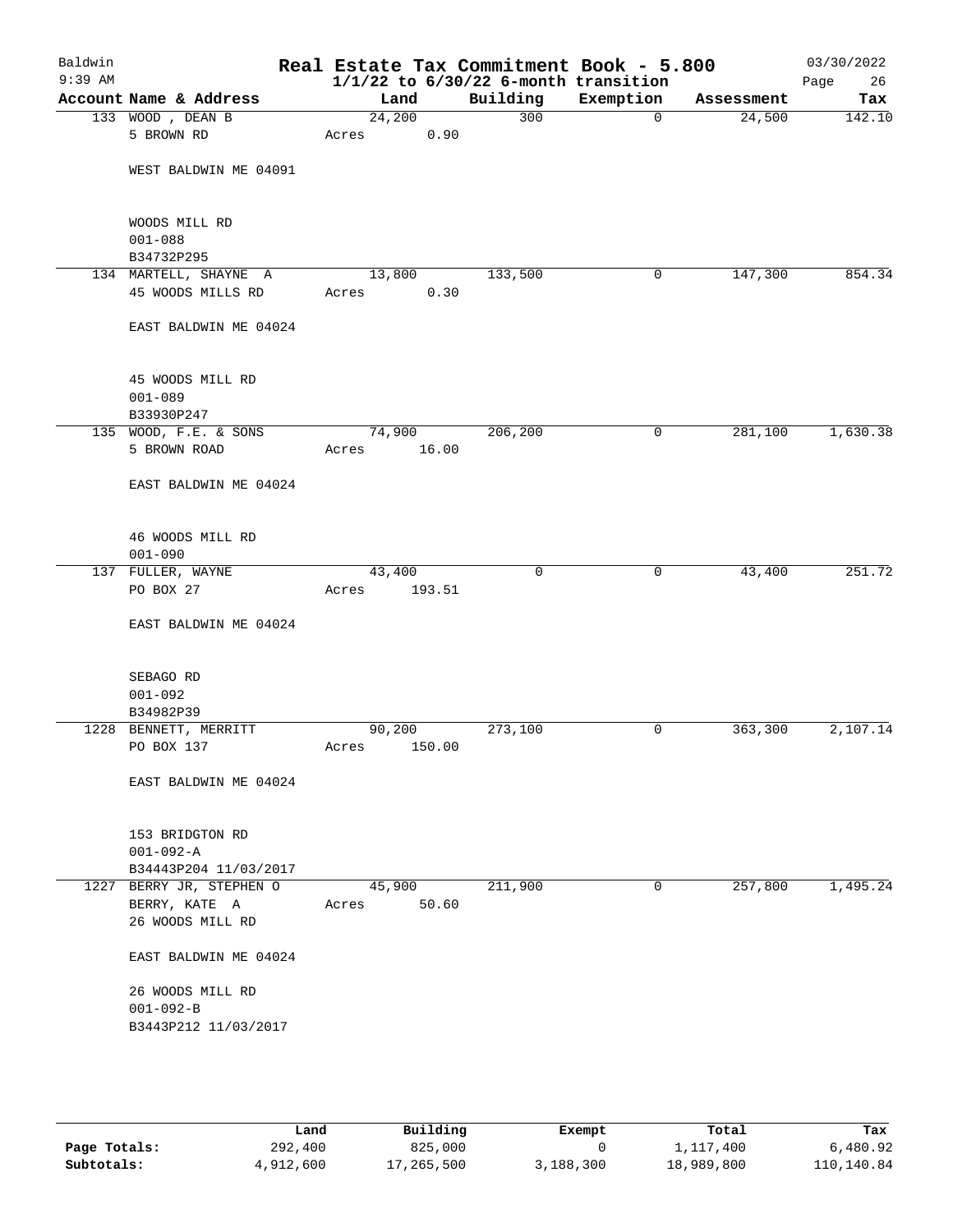| Baldwin<br>$9:39$ AM |                                                            |                 |        |             | Real Estate Tax Commitment Book - 5.800<br>$1/1/22$ to $6/30/22$ 6-month transition |            | 03/30/2022<br>27<br>Page |
|----------------------|------------------------------------------------------------|-----------------|--------|-------------|-------------------------------------------------------------------------------------|------------|--------------------------|
|                      | Account Name & Address                                     | Land            |        | Building    | Exemption                                                                           | Assessment | Tax                      |
|                      | 1222 FULLER, JAIME LYNNE                                   |                 | 25,300 | 175,100     | 25,000                                                                              | 175,400    | 1,017.32                 |
|                      | P. O. BOX 27                                               | Acres           | 2.00   |             | 01 Homestead                                                                        |            |                          |
|                      | EAST BALDWIN ME 04024                                      |                 |        |             |                                                                                     |            |                          |
|                      | 35 SEBAGO RD<br>$001 - 092 - C$                            |                 |        |             |                                                                                     |            |                          |
|                      | B34292P186                                                 |                 |        |             |                                                                                     |            |                          |
|                      | 1282 FULLER, WAYNE A<br>FULLER, JAMIE LYNNE<br>P.O. BOX 27 | 30,300<br>Acres | 5.30   | 0           | 0                                                                                   | 30,300     | 175.74                   |
|                      | EAST BALDWIN ME 04024                                      |                 |        |             |                                                                                     |            |                          |
|                      | GILMAN HILL RD<br>$001 - 092 - F$<br>B37075P206            |                 |        |             |                                                                                     |            |                          |
|                      | 138 HERTEL SR, VAN E                                       | 16,300          |        | 0           | 0                                                                                   | 16,300     | 94.54                    |
|                      | 617 FOUR BAYS DRIVE                                        | Acres           | 35.49  |             |                                                                                     |            |                          |
|                      | NOKOMIS FL 34275                                           |                 |        |             |                                                                                     |            |                          |
|                      | SAND POND RD                                               |                 |        |             |                                                                                     |            |                          |
|                      | $001 - 093$<br>B35769P248                                  |                 |        |             |                                                                                     |            |                          |
|                      | 1255 MCCORMICK, KATIE                                      | 40,000          |        | 102,200     | 0                                                                                   | 142,200    | 824.76                   |
|                      | 37 FREEMONT AVE                                            | Acres 11.00     |        |             |                                                                                     |            |                          |
|                      | EAST BALDWIN ME 04024                                      |                 |        |             |                                                                                     |            |                          |
|                      | 37 FREEMONT AVE<br>$001 - 093 - 001$                       |                 |        |             |                                                                                     |            |                          |
|                      | B37791P184                                                 |                 |        |             |                                                                                     |            |                          |
|                      | 1283 BERNIER, DONNA M                                      | 29,800          |        | 164,800     | 0                                                                                   | 194,600    | 1,128.68                 |
|                      | 81 WINDING WAY                                             | Acres           | 4.17   |             |                                                                                     |            |                          |
|                      | SOUTH PORTLAND ME 04106                                    |                 |        |             |                                                                                     |            |                          |
|                      | 39 FREEMONT AVE<br>$001 - 093 - 001A$<br>B37538P131        |                 |        |             |                                                                                     |            |                          |
|                      | 1257 BUKOVECKAS, MICHELE A                                 | 5,300           |        | $\mathbf 0$ | 0                                                                                   | 5,300      | 30.74                    |
|                      | BUKOVECKAS, WALTER<br>42 FREEMONT AVENUE                   | Acres           | 13.00  |             |                                                                                     |            |                          |
|                      | EAST BALDWIN ME 04024                                      |                 |        |             |                                                                                     |            |                          |
|                      | FREEMONT AVE                                               |                 |        |             |                                                                                     |            |                          |
|                      | $001 - 093 - 002$                                          |                 |        |             |                                                                                     |            |                          |
|                      | B36188P292                                                 |                 |        |             |                                                                                     |            |                          |
|                      |                                                            |                 |        |             |                                                                                     |            |                          |
|                      |                                                            |                 |        |             |                                                                                     |            |                          |
|                      |                                                            |                 |        |             |                                                                                     |            |                          |

|              | Land      | Building   | Exempt    | Total      | Tax        |
|--------------|-----------|------------|-----------|------------|------------|
| Page Totals: | 147,000   | 442,100    | 25,000    | 564,100    | 3, 271, 78 |
| Subtotals:   | 5,059,600 | 17,707,600 | 3,213,300 | 19,553,900 | 113,412.62 |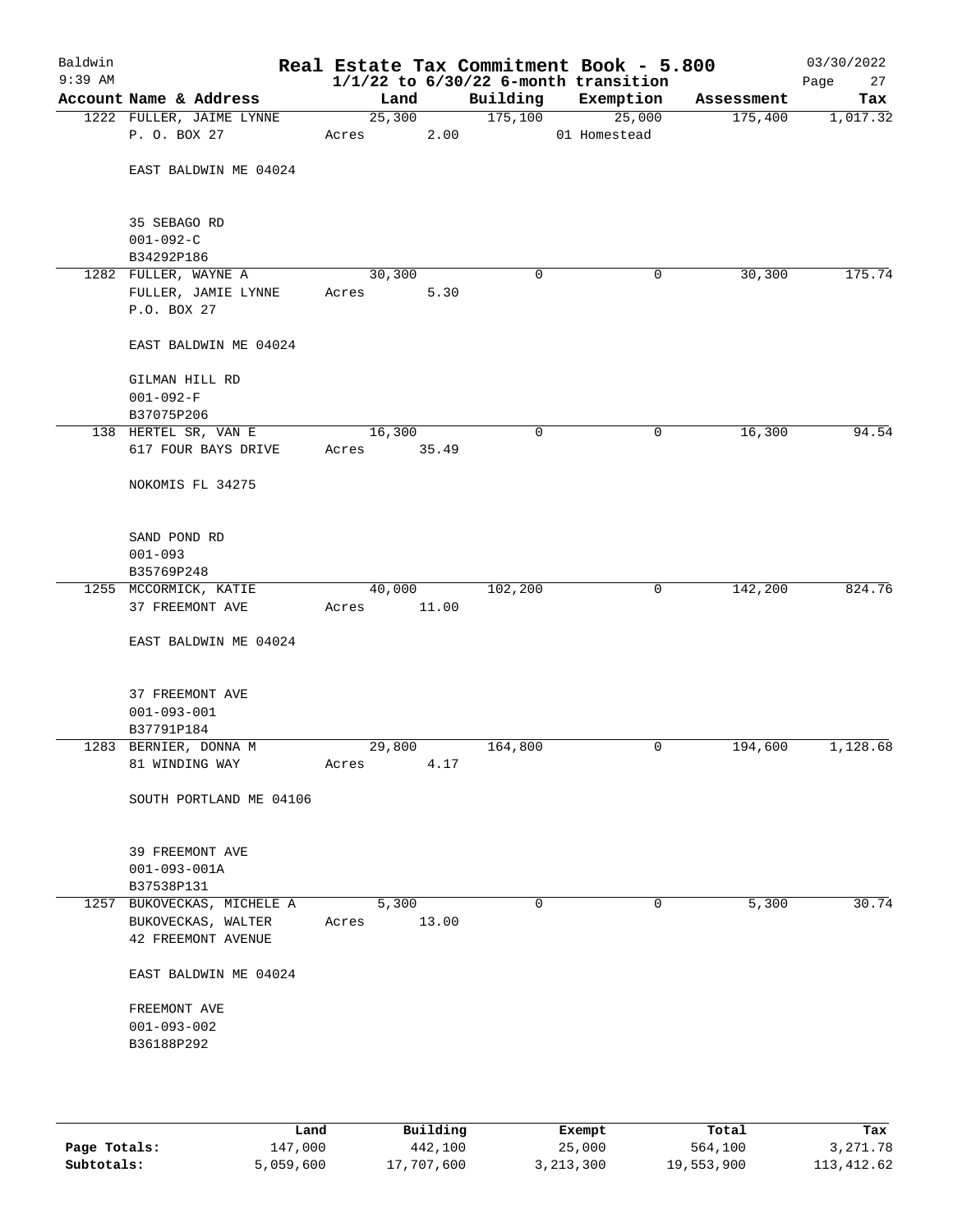| Baldwin<br>$9:39$ AM |                                                 |        |       | Real Estate Tax Commitment Book - 5.800<br>$1/1/22$ to $6/30/22$ 6-month transition |             |            | 03/30/2022<br>Page<br>28 |
|----------------------|-------------------------------------------------|--------|-------|-------------------------------------------------------------------------------------|-------------|------------|--------------------------|
|                      | Account Name & Address                          | Land   |       | Building                                                                            | Exemption   | Assessment | Tax                      |
|                      | 580376 REYNOLDS, JACOB J                        | 40,600 |       | $\mathbf 0$                                                                         | $\mathbf 0$ | 40,600     | 235.48                   |
|                      | REYNOLDS, AMY H<br>10 OAK RIDGE DR              | Acres  | 32.68 |                                                                                     |             |            |                          |
|                      | STANDISH ME 04084                               |        |       |                                                                                     |             |            |                          |
|                      | SAND POND RD<br>$001 - 094$                     |        |       |                                                                                     |             |            |                          |
|                      | B37084P16                                       |        |       |                                                                                     |             |            |                          |
|                      | 1267 HERTEL SR, VAN E                           | 40,200 |       | 0                                                                                   | 0           | 40,200     | 233.16                   |
|                      | 617 FOUR BAYS DR                                | Acres  | 11.12 |                                                                                     |             |            |                          |
|                      | NOKOMIS FL 34275                                |        |       |                                                                                     |             |            |                          |
|                      | EAST SEBAGO RD                                  |        |       |                                                                                     |             |            |                          |
|                      | $001 - 094 - 001$                               |        |       |                                                                                     |             |            |                          |
|                      | B35546P194                                      |        |       |                                                                                     |             |            |                          |
|                      | 1284 HERTEL SR, VAN E                           | 27,500 |       | 0                                                                                   | 0           | 27,500     | 159.50                   |
|                      | 617 FOUR BAYS DR                                | Acres  | 2.68  |                                                                                     |             |            |                          |
|                      | NOKOMIS FL 34275                                |        |       |                                                                                     |             |            |                          |
|                      | SAND POND RD                                    |        |       |                                                                                     |             |            |                          |
|                      | $001 - 094 - 001 - 001$                         |        |       |                                                                                     |             |            |                          |
|                      | B35546P194                                      |        |       |                                                                                     |             |            |                          |
|                      | 1285 HERTEL SR, VAN E                           | 26,900 |       | $\mathbf 0$                                                                         | 0           | 26,900     | 156.02                   |
|                      | C/O LEONARD A TRACY III Acres<br>49 WILSON ROAD |        | 2.24  |                                                                                     |             |            |                          |
|                      | GORHAM ME 04038                                 |        |       |                                                                                     |             |            |                          |
|                      | SAND POND RD                                    |        |       |                                                                                     |             |            |                          |
|                      | $001 - 094 - 001 - 002$                         |        |       |                                                                                     |             |            |                          |
|                      | B35546P194                                      |        |       |                                                                                     |             |            |                          |
|                      | 1286 HERTEL SR, VAN E                           | 26,600 |       | 0                                                                                   | 0           | 26,600     | 154.28                   |
|                      | 617 FOUR BAYS DR                                | Acres  | 2.07  |                                                                                     |             |            |                          |
|                      | NOKOMIS FL 34275                                |        |       |                                                                                     |             |            |                          |
|                      | SAND POND RD                                    |        |       |                                                                                     |             |            |                          |
|                      | $001 - 094 - 001 - 003$                         |        |       |                                                                                     |             |            |                          |
|                      | B35546P194                                      |        |       |                                                                                     |             |            |                          |
|                      | 1287 HERTEL SR, VAN E                           | 26,700 |       | $\mathbf 0$                                                                         | 0           | 26,700     | 154.86                   |
|                      | 617 FOUR BAYS DR                                | Acres  | 2.14  |                                                                                     |             |            |                          |
|                      | NOKOMIS FL 34275                                |        |       |                                                                                     |             |            |                          |
|                      | SAND POND RD                                    |        |       |                                                                                     |             |            |                          |
|                      | $001 - 094 - 001 - 004$                         |        |       |                                                                                     |             |            |                          |
|                      | B35546P194                                      |        |       |                                                                                     |             |            |                          |
|                      |                                                 |        |       |                                                                                     |             |            |                          |
|                      |                                                 |        |       |                                                                                     |             |            |                          |

|              | Land      | Building   | Exempt    | Total      | Tax        |
|--------------|-----------|------------|-----------|------------|------------|
| Page Totals: | 188,500   |            |           | 188,500    | 1,093.30   |
| Subtotals:   | 5,248,100 | 17,707,600 | 3,213,300 | 19,742,400 | 114,505.92 |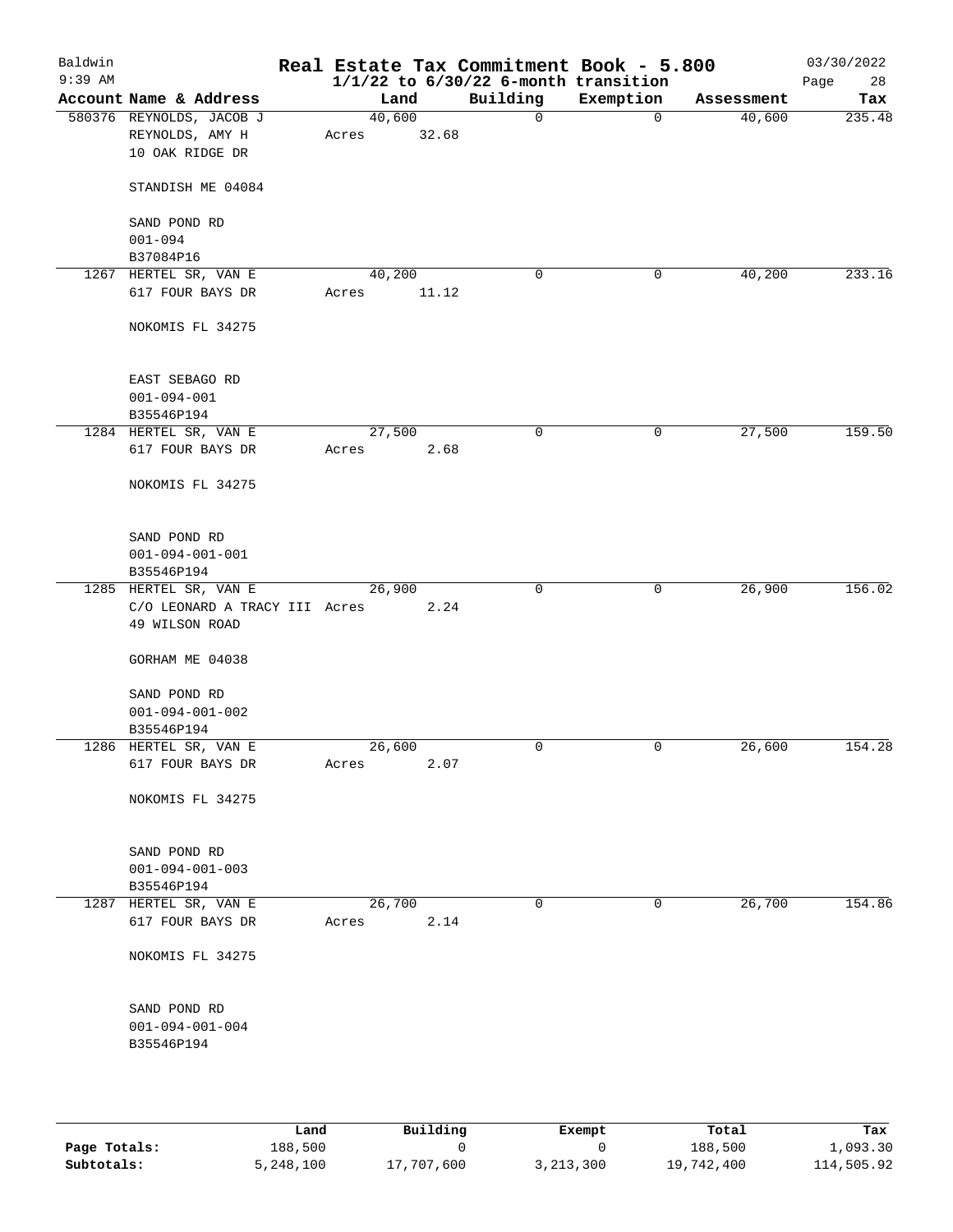| Baldwin<br>$9:39$ AM |                         |        |      | Real Estate Tax Commitment Book - 5.800<br>$1/1/22$ to $6/30/22$ 6-month transition |             |            | 03/30/2022<br>Page<br>29 |
|----------------------|-------------------------|--------|------|-------------------------------------------------------------------------------------|-------------|------------|--------------------------|
|                      | Account Name & Address  | Land   |      | Building                                                                            | Exemption   | Assessment | Tax                      |
|                      | 1288 HERTEL SR, VAN E   | 27,100 |      | $\mathbf 0$                                                                         | $\mathbf 0$ | 27,100     | 157.18                   |
|                      | 617 FOUR BAYS DR        | Acres  | 2.38 |                                                                                     |             |            |                          |
|                      | NOKOMIS FL 34275        |        |      |                                                                                     |             |            |                          |
|                      | SAND POND RD            |        |      |                                                                                     |             |            |                          |
|                      | $001 - 094 - 001 - 005$ |        |      |                                                                                     |             |            |                          |
|                      | B35546P194              |        |      |                                                                                     |             |            |                          |
|                      | 1289 HERTEL SR, VAN E   | 27,600 |      | 0                                                                                   | 0           | 27,600     | 160.08                   |
|                      | 617 FOUR BAYS DRIVE     | Acres  | 2.70 |                                                                                     |             |            |                          |
|                      | NOKOMIS FL 34275        |        |      |                                                                                     |             |            |                          |
|                      | FREEMONT AVE            |        |      |                                                                                     |             |            |                          |
|                      | $001 - 094 - 001A$      |        |      |                                                                                     |             |            |                          |
|                      | B35769P248              |        |      |                                                                                     |             |            |                          |
|                      | 1290 HERTEL SR, VAN E   | 26,800 |      | 0                                                                                   | 0           | 26,800     | 155.44                   |
|                      | 617 FOUR BAYS DRIVE     | Acres  | 2.70 |                                                                                     |             |            |                          |
|                      | NOKOMIS FL 34275        |        |      |                                                                                     |             |            |                          |
|                      | FREEMONT AVE            |        |      |                                                                                     |             |            |                          |
|                      | $001 - 094 - 002A$      |        |      |                                                                                     |             |            |                          |
|                      | B35769P248              |        |      |                                                                                     |             |            |                          |
|                      | 1291 HERTEL SR, VAN E   | 27,100 |      | $\mathbf 0$                                                                         | 0           | 27,100     | 157.18                   |
|                      | 617 FOUR BAYS DRIVE     | Acres  | 2.40 |                                                                                     |             |            |                          |
|                      | NOKOMIS FL 34275        |        |      |                                                                                     |             |            |                          |
|                      | FREEMONT AVE            |        |      |                                                                                     |             |            |                          |
|                      | $001 - 094 - 003A$      |        |      |                                                                                     |             |            |                          |
|                      | B35769P248              |        |      |                                                                                     |             |            |                          |
|                      | 1292 HERTEL SR, VAN E   | 26,500 |      | $\mathbf 0$                                                                         | 0           | 26,500     | 153.70                   |
|                      | 617 FOUR BAYS DRIVE     | Acres  | 2.00 |                                                                                     |             |            |                          |
|                      | NOKOMIS FL 34275        |        |      |                                                                                     |             |            |                          |
|                      | SAND POND RD            |        |      |                                                                                     |             |            |                          |
|                      | $001 - 094 - 004A$      |        |      |                                                                                     |             |            |                          |
|                      | B35769P248              |        |      |                                                                                     |             |            |                          |
|                      | 1293 HERTEL SR, VAN E   | 27,500 |      | $\mathbf 0$                                                                         | 0           | 27,500     | 159.50                   |
|                      | 617 FOUR BAYS DRIVE     | Acres  | 2.68 |                                                                                     |             |            |                          |
|                      | NOKOMIS FL 34275        |        |      |                                                                                     |             |            |                          |
|                      | SAND POND RD            |        |      |                                                                                     |             |            |                          |
|                      | $001 - 094 - 005A$      |        |      |                                                                                     |             |            |                          |
|                      | B35769P248              |        |      |                                                                                     |             |            |                          |
|                      |                         |        |      |                                                                                     |             |            |                          |
|                      |                         |        |      |                                                                                     |             |            |                          |

|              | Land      | Building   | Exempt      | Total      | Tax        |  |
|--------------|-----------|------------|-------------|------------|------------|--|
| Page Totals: | 162,600   |            |             | 162,600    | 943.08     |  |
| Subtotals:   | 5,410,700 | 17,707,600 | 3, 213, 300 | 19,905,000 | 115,449.00 |  |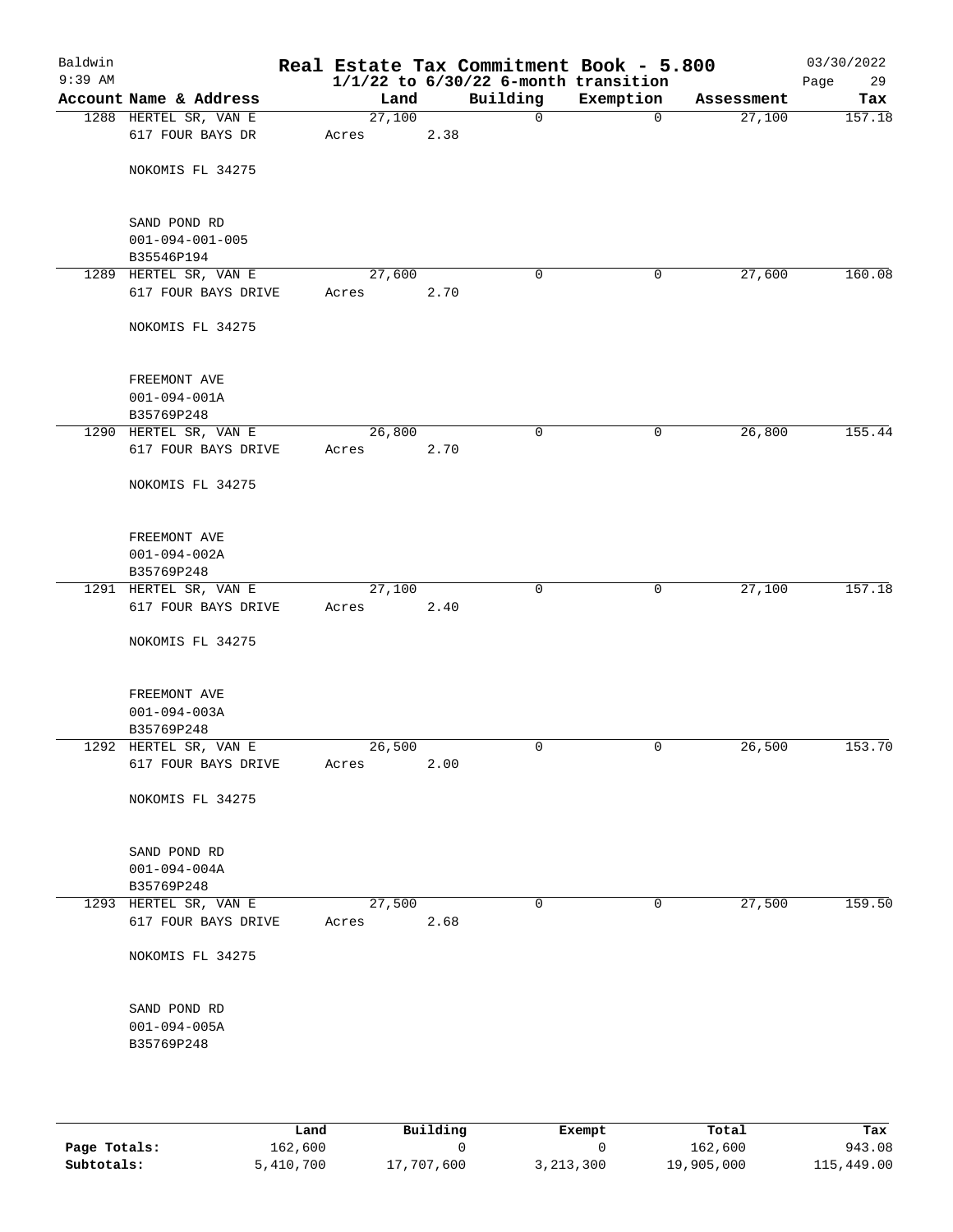|                                       |                                                                                                                                                                                                                                           |                                                        | Real Estate Tax Commitment Book - 5.800                                                      |                                                  | 03/30/2022<br>Page<br>30                                                           |
|---------------------------------------|-------------------------------------------------------------------------------------------------------------------------------------------------------------------------------------------------------------------------------------------|--------------------------------------------------------|----------------------------------------------------------------------------------------------|--------------------------------------------------|------------------------------------------------------------------------------------|
| Account Name & Address                |                                                                                                                                                                                                                                           |                                                        | Exemption                                                                                    | Assessment                                       | Tax                                                                                |
| 1294 HERTEL SR, VAN E                 |                                                                                                                                                                                                                                           | 0                                                      | 0                                                                                            | 28,700                                           | 166.46                                                                             |
| 617 FOUR BAYS DRIVE                   | Acres                                                                                                                                                                                                                                     |                                                        |                                                                                              |                                                  |                                                                                    |
| NOKOMIS FL 34275                      |                                                                                                                                                                                                                                           |                                                        |                                                                                              |                                                  |                                                                                    |
|                                       |                                                                                                                                                                                                                                           |                                                        |                                                                                              |                                                  |                                                                                    |
|                                       |                                                                                                                                                                                                                                           |                                                        |                                                                                              |                                                  |                                                                                    |
|                                       |                                                                                                                                                                                                                                           |                                                        |                                                                                              |                                                  |                                                                                    |
|                                       |                                                                                                                                                                                                                                           |                                                        |                                                                                              |                                                  | 163.56                                                                             |
| 617 FOUR BAYS DRIVE                   | Acres                                                                                                                                                                                                                                     |                                                        |                                                                                              |                                                  |                                                                                    |
| NOKOMIS FL 34275                      |                                                                                                                                                                                                                                           |                                                        |                                                                                              |                                                  |                                                                                    |
| SAND POND RD                          |                                                                                                                                                                                                                                           |                                                        |                                                                                              |                                                  |                                                                                    |
|                                       |                                                                                                                                                                                                                                           |                                                        |                                                                                              |                                                  |                                                                                    |
|                                       |                                                                                                                                                                                                                                           |                                                        |                                                                                              |                                                  |                                                                                    |
|                                       |                                                                                                                                                                                                                                           |                                                        |                                                                                              |                                                  | 515.04                                                                             |
| 52 FREEMONT AVE                       | Acres                                                                                                                                                                                                                                     |                                                        | 01 Homestead                                                                                 |                                                  |                                                                                    |
| EAST BALDWIN ME 04024                 |                                                                                                                                                                                                                                           |                                                        |                                                                                              |                                                  |                                                                                    |
| 52 FREEMONT AVE                       |                                                                                                                                                                                                                                           |                                                        |                                                                                              |                                                  |                                                                                    |
|                                       |                                                                                                                                                                                                                                           |                                                        |                                                                                              |                                                  |                                                                                    |
| BUZZELL, PAMELA L<br>50 FREEMONT AVE  | Acres                                                                                                                                                                                                                                     |                                                        | 01 Homestead                                                                                 |                                                  | 652.50                                                                             |
| EAST BALDWIN ME 04024                 |                                                                                                                                                                                                                                           |                                                        |                                                                                              |                                                  |                                                                                    |
| 50 FREEMONT AVE<br>$001 - 095 - A$    |                                                                                                                                                                                                                                           |                                                        |                                                                                              |                                                  |                                                                                    |
|                                       |                                                                                                                                                                                                                                           |                                                        |                                                                                              |                                                  |                                                                                    |
|                                       |                                                                                                                                                                                                                                           |                                                        |                                                                                              |                                                  | 905.38                                                                             |
|                                       | Acres                                                                                                                                                                                                                                     |                                                        |                                                                                              |                                                  |                                                                                    |
| EAST BALDWIN ME 04024                 |                                                                                                                                                                                                                                           |                                                        |                                                                                              |                                                  |                                                                                    |
| <b>46 FREEMONT AVE</b><br>$001 - 096$ |                                                                                                                                                                                                                                           |                                                        |                                                                                              |                                                  |                                                                                    |
| 143 BUKOVECKAS WALTER J               |                                                                                                                                                                                                                                           |                                                        | 25,000                                                                                       | 183,800                                          | 1,066.04                                                                           |
| BUKOVECKAS MICHELE A                  | Acres                                                                                                                                                                                                                                     |                                                        | 01 Homestead                                                                                 |                                                  |                                                                                    |
| 42 FREEMONT AVE                       |                                                                                                                                                                                                                                           |                                                        |                                                                                              |                                                  |                                                                                    |
| EAST BALDWIN ME 04024                 |                                                                                                                                                                                                                                           |                                                        |                                                                                              |                                                  |                                                                                    |
| 42 FREEMONT AVE<br>$001 - 097$        |                                                                                                                                                                                                                                           |                                                        |                                                                                              |                                                  |                                                                                    |
|                                       | SAND POND RD<br>$001 - 094 - 006A$<br>B35769P248<br>1295 HERTEL SR, VAN E<br>$001 - 094 - 007A$<br>B35769P248<br>140 HARMON BEVERLY<br>$001 - 095$<br>141 BUZZELL, JAMES A<br>B36122P1<br>142 FIFIELD MATTHEW S<br><b>46 FREEMONT AVE</b> | Land<br>28,700<br>28,200<br>25,300<br>25,500<br>25,000 | Building<br>3.46<br>0<br>3.14<br>88,500<br>1.20<br>1.30<br>131,100<br>1.00<br>26,100<br>1.70 | 0<br>25,000<br>112,000<br>25,000<br>0<br>182,700 | $1/1/22$ to $6/30/22$ 6-month transition<br>28,200<br>88,800<br>112,500<br>156,100 |

|              | Land      | Building   | Exempt    | Total      | Tax        |
|--------------|-----------|------------|-----------|------------|------------|
| Page Totals: | 158,800   | 514,300    | 75,000    | 598,100    | 3,468.98   |
| Subtotals:   | 5,569,500 | 18,221,900 | 3,288,300 | 20,503,100 | 118,917.98 |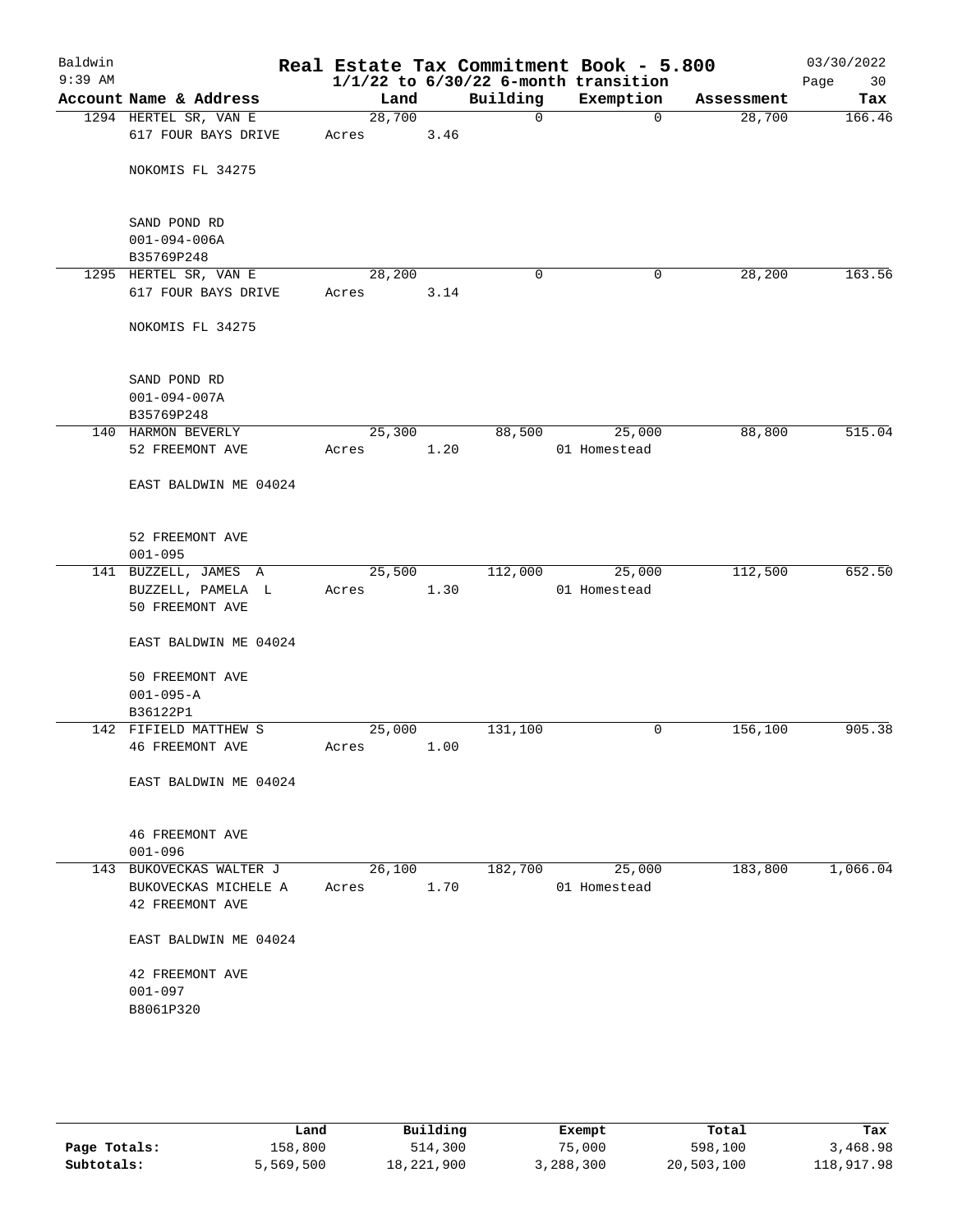| Baldwin<br>$9:39$ AM |                            |        |        |          | Real Estate Tax Commitment Book - 5.800<br>$1/1/22$ to $6/30/22$ 6-month transition |            | 03/30/2022<br>Page<br>31 |
|----------------------|----------------------------|--------|--------|----------|-------------------------------------------------------------------------------------|------------|--------------------------|
|                      | Account Name & Address     | Land   |        | Building | Exemption                                                                           | Assessment | Tax                      |
|                      | 144 LITTLEFIELD, GAIL M    | 26,800 |        | 168,400  | $\mathbf 0$                                                                         | 195,200    | 1,132.16                 |
|                      | 36 FREEMONT AVENUE         | Acres  | 2.20   |          |                                                                                     |            |                          |
|                      |                            |        |        |          |                                                                                     |            |                          |
|                      | EAST BALDWIN ME 04024      |        |        |          |                                                                                     |            |                          |
|                      |                            |        |        |          |                                                                                     |            |                          |
|                      | 36 FREEMONT AVE            |        |        |          |                                                                                     |            |                          |
|                      | $001 - 098$                |        |        |          |                                                                                     |            |                          |
|                      | B37142P198                 |        |        |          |                                                                                     |            |                          |
|                      | 145 GRAFFAM RONALD S JR    | 26,800 |        | 58,100   | 25,000                                                                              | 59,900     | 347.42                   |
|                      | <b>GRAFFAM SUSAN</b>       | Acres  | 2.20   |          | 01 Homestead                                                                        |            |                          |
|                      | 30 FREEMONT AVE            |        |        |          |                                                                                     |            |                          |
|                      |                            |        |        |          |                                                                                     |            |                          |
|                      | EAST BALDWIN ME 04024      |        |        |          |                                                                                     |            |                          |
|                      |                            |        |        |          |                                                                                     |            |                          |
|                      | 30 FREEMONT AVE            |        |        |          |                                                                                     |            |                          |
|                      | $001 - 099$                |        |        |          |                                                                                     |            |                          |
|                      | 147 COUNTRY LANDS, INC     | 27,200 |        | 65,000   | 0                                                                                   | 92,200     | 534.76                   |
|                      | 393 BRIDGTON RD            | Acres  | 2.60   |          |                                                                                     |            |                          |
|                      |                            |        |        |          |                                                                                     |            |                          |
|                      | EAST BALDWIN ME 04024      |        |        |          |                                                                                     |            |                          |
|                      |                            |        |        |          |                                                                                     |            |                          |
|                      | 4 FREEMONT AVENUE          |        |        |          |                                                                                     |            |                          |
|                      | $001 - 101$                |        |        |          |                                                                                     |            |                          |
|                      | 148 SANBORN JOYCE C        | 28,400 |        | 81,600   | 25,000                                                                              | 85,000     | 493.00                   |
|                      | SANBORN NORWOOD            | Acres  | 3.50   |          | 01 Homestead                                                                        |            |                          |
|                      | 12 FREEMONT AVE            |        |        |          |                                                                                     |            |                          |
|                      |                            |        |        |          |                                                                                     |            |                          |
|                      | EAST BALDWIN ME 04024      |        |        |          |                                                                                     |            |                          |
|                      |                            |        |        |          |                                                                                     |            |                          |
|                      | 12 FREEMONT AVE            |        |        |          |                                                                                     |            |                          |
|                      | $001 - 101 - A$            |        |        |          |                                                                                     |            |                          |
|                      | B21936P226                 |        |        |          |                                                                                     |            |                          |
|                      | 149 COLLINS, FRANK (HEIRS) | 200    |        | 0        | 0                                                                                   | 200        | 1.16                     |
|                      | P O BOX 1336               | Acres  | 0.15   |          |                                                                                     |            |                          |
|                      |                            |        |        |          |                                                                                     |            |                          |
|                      | STANDISH ME 04084          |        |        |          |                                                                                     |            |                          |
|                      |                            |        |        |          |                                                                                     |            |                          |
|                      | REAR LOT                   |        |        |          |                                                                                     |            |                          |
|                      | $001 - 102$                |        |        |          |                                                                                     |            |                          |
|                      | B13313P49                  |        |        |          |                                                                                     |            |                          |
|                      | 150 WOOD , CAROLYN         | 74,000 |        | 0        | 0                                                                                   | 74,000     | 429.20                   |
|                      | WOOD, DEAN                 | Acres  | 107.30 |          |                                                                                     |            |                          |
|                      | 5 BROWN RD                 |        |        |          |                                                                                     |            |                          |
|                      |                            |        |        |          |                                                                                     |            |                          |
|                      | WEST BALDWIN ME 04091      |        |        |          |                                                                                     |            |                          |
|                      | 5 BROWN RD                 |        |        |          |                                                                                     |            |                          |
|                      | $001 - 103$                |        |        |          |                                                                                     |            |                          |
|                      |                            |        |        |          |                                                                                     |            |                          |
|                      | B17959P222                 |        |        |          |                                                                                     |            |                          |
|                      |                            |        |        |          |                                                                                     |            |                          |
|                      |                            |        |        |          |                                                                                     |            |                          |

|              | Land      | Building   | Exempt    | Total      | Tax        |  |  |
|--------------|-----------|------------|-----------|------------|------------|--|--|
| Page Totals: | 183,400   | 373,100    | 50,000    | 506,500    | 2,937.70   |  |  |
| Subtotals:   | 5,752,900 | 18,595,000 | 3,338,300 | 21,009,600 | 121,855.68 |  |  |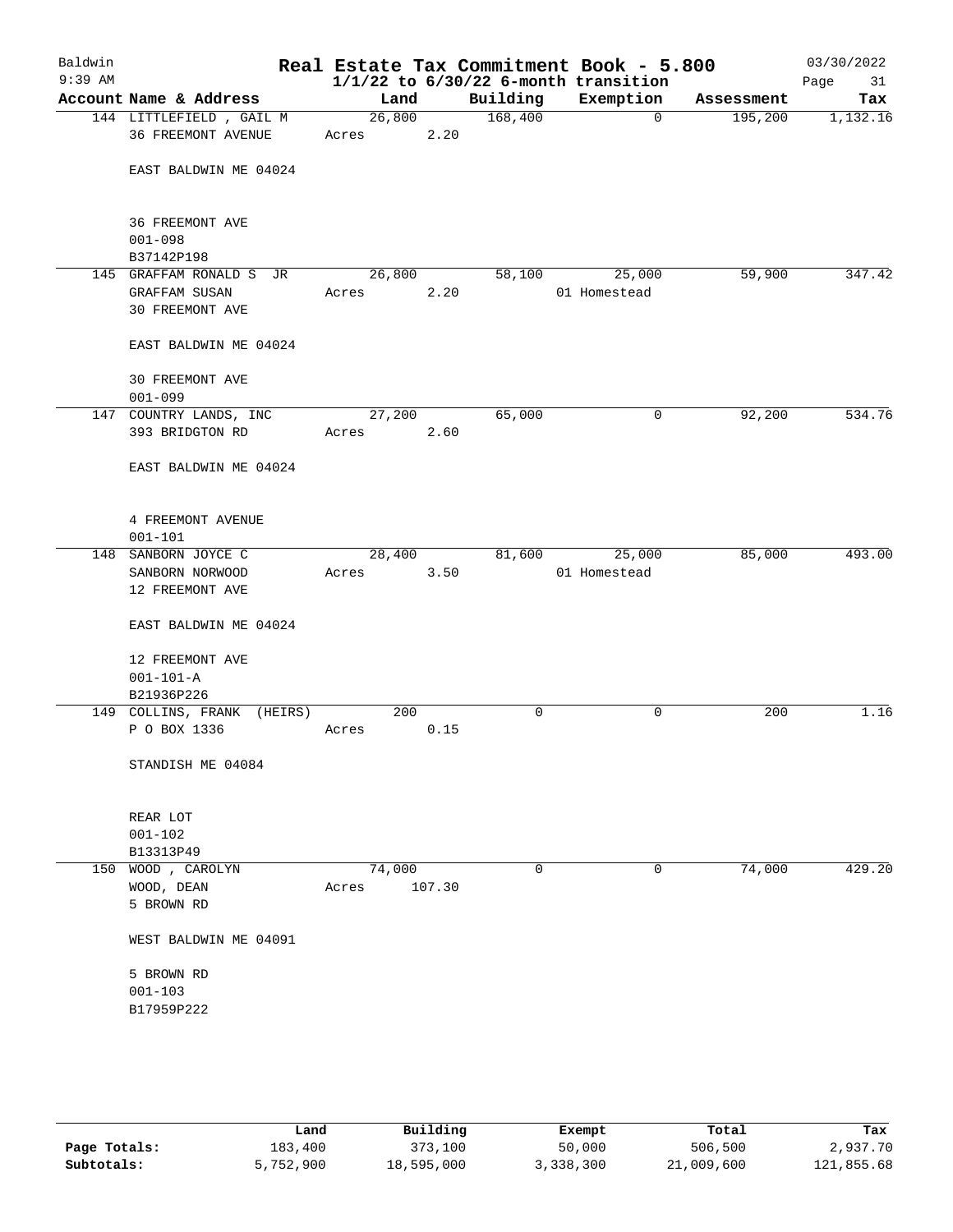| Baldwin<br>$9:39$ AM |                                                     |                 |        | $1/1/22$ to $6/30/22$ 6-month transition | Real Estate Tax Commitment Book - 5.800 |            | 03/30/2022<br>Page<br>32 |
|----------------------|-----------------------------------------------------|-----------------|--------|------------------------------------------|-----------------------------------------|------------|--------------------------|
|                      | Account Name & Address                              |                 | Land   | Building                                 | Exemption                               | Assessment | Tax                      |
|                      | 151 WOOD , STEPHEN                                  | 29,400          |        | 150,600                                  | $\mathbf 0$                             | 180,000    | 1,044.00                 |
|                      | WOOD, CONSTANCE<br>15 BROWN RD                      | Acres           | 3.95   |                                          |                                         |            |                          |
|                      | WEST BALDWIN ME 04091                               |                 |        |                                          |                                         |            |                          |
|                      | 15 BROWN RD                                         |                 |        |                                          |                                         |            |                          |
|                      | $001 - 103 - A$                                     |                 |        |                                          |                                         |            |                          |
|                      | 152 JACKSON FAMILY TRUST                            | 34,600          |        | 0                                        | 0                                       | 34,600     | 200.68                   |
|                      | 536 WEST RIDGE RD                                   | Acres           | 79.10  |                                          |                                         |            |                          |
|                      | CORNVILLE ME 04976                                  |                 |        |                                          |                                         |            |                          |
|                      | SAND POND RD                                        |                 |        |                                          |                                         |            |                          |
|                      | $001 - 104$                                         |                 |        |                                          |                                         |            |                          |
|                      | B22154P130                                          |                 |        |                                          |                                         |            |                          |
|                      | 999 OHLSEN, JEFFREY R +<br>DEBORAH                  | 48,400          |        | 138,400                                  | 0                                       | 186,800    | 1,083.44                 |
|                      | P.O. BOX 23                                         | Acres           | 50.00  |                                          |                                         |            |                          |
|                      | 183 SEBAGO ROAD                                     |                 |        |                                          |                                         |            |                          |
|                      | EAST BALDWIN ME<br>0402404062                       |                 |        |                                          |                                         |            |                          |
|                      | SEBAGO RD                                           |                 |        |                                          |                                         |            |                          |
|                      | $002 - 001 - A$                                     |                 |        |                                          |                                         |            |                          |
|                      | B21469P31                                           |                 |        |                                          |                                         |            |                          |
|                      | 1119 MARANHAO, DAVIDE                               | 61,000          |        | 2,500                                    | $\mathsf{O}$                            | 63,500     | 368.30                   |
|                      | MARANHAO, SHAUNA                                    | Acres           | 25.00  |                                          |                                         |            |                          |
|                      | 91 EAST BATES STREET                                |                 |        |                                          |                                         |            |                          |
|                      | AUBURN ME 04210                                     |                 |        |                                          |                                         |            |                          |
|                      | 159 SEBAGO RD                                       |                 |        |                                          |                                         |            |                          |
|                      | $002 - 001 - B$                                     |                 |        |                                          |                                         |            |                          |
|                      |                                                     |                 |        |                                          |                                         |            |                          |
|                      | B36503P268                                          |                 |        |                                          |                                         |            |                          |
|                      | 1121 TRAVER, MICHAEL & JULIE<br>8534 HEATHERSETT DR | 56,800<br>Acres | 150.00 |                                          | 0                                       | 56,800     | 329.44                   |
|                      | BRIGHTON MI 48114                                   |                 |        |                                          |                                         |            |                          |
|                      | SEBAGO RD                                           |                 |        |                                          |                                         |            |                          |
|                      | $002 - 001 - C$                                     |                 |        |                                          |                                         |            |                          |
|                      | 1126 GUERRETTE, BRIAN                               | 12,500          |        | $\Omega$                                 | $\mathbf 0$                             | 12,500     | 72.50                    |
|                      | GUERRETTE, PAULA<br>15 BEAR RUN                     | Acres 28.55     |        |                                          |                                         |            |                          |
|                      | GORHAM ME 04038                                     |                 |        |                                          |                                         |            |                          |
|                      |                                                     |                 |        |                                          |                                         |            |                          |
|                      | SEBAGO RD                                           |                 |        |                                          |                                         |            |                          |
|                      | $002 - 001 - D$                                     |                 |        |                                          |                                         |            |                          |
|                      | B36591P323                                          |                 |        |                                          |                                         |            |                          |
|                      |                                                     |                 |        |                                          |                                         |            |                          |

|              | Land      | Building   | Exempt    | Total      | Tax        |
|--------------|-----------|------------|-----------|------------|------------|
| Page Totals: | 242,700   | 291,500    |           | 534,200    | 3,098.36   |
| Subtotals:   | 5,995,600 | 18,886,500 | 3,338,300 | 21,543,800 | 124,954.04 |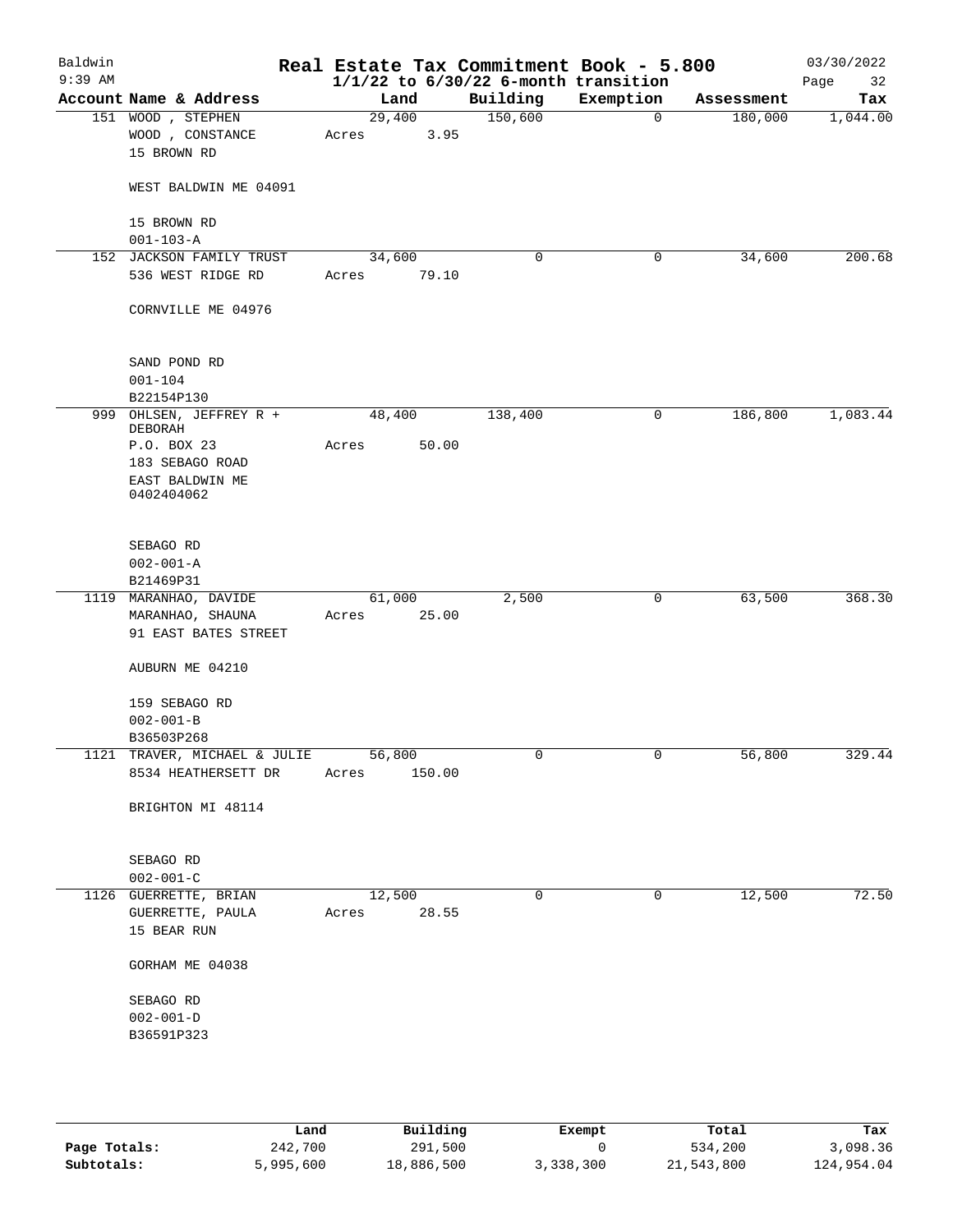| Baldwin<br>$9:39$ AM |                          | Real Estate Tax Commitment Book - 5.800 |                | $1/1/22$ to $6/30/22$ 6-month transition |            | 03/30/2022<br>Page<br>33 |
|----------------------|--------------------------|-----------------------------------------|----------------|------------------------------------------|------------|--------------------------|
|                      | Account Name & Address   | Land                                    | Building       | Exemption                                | Assessment | Tax                      |
|                      | 580377 STATE OF MAINE    | 863,500                                 | $\overline{0}$ | 863,500                                  | 0          | 0.00                     |
|                      |                          | 560.00<br>Acres                         |                | 901 STATE                                |            |                          |
|                      | AUGUSTA ME               |                                         |                |                                          |            |                          |
|                      |                          |                                         |                |                                          |            |                          |
|                      |                          |                                         |                |                                          |            |                          |
|                      |                          |                                         |                |                                          |            |                          |
|                      | SEBAGO RD                |                                         |                |                                          |            |                          |
|                      | $002 - 002$<br>B12191P52 |                                         |                |                                          |            |                          |
|                      | 153 DOLLOFF, ALLAN       | 10,500                                  | $\mathbf 0$    | 0                                        | 10,500     | 60.90                    |
|                      | 55 WIGGIN RD             | 10.00<br>Acres                          |                |                                          |            |                          |
|                      |                          |                                         |                |                                          |            |                          |
|                      | EAST BALDWIN ME 04024    |                                         |                |                                          |            |                          |
|                      |                          |                                         |                |                                          |            |                          |
|                      |                          |                                         |                |                                          |            |                          |
|                      | SEBAGO RD                |                                         |                |                                          |            |                          |
|                      | $002 - 003$              |                                         |                |                                          |            |                          |
|                      | B17351P86                |                                         |                |                                          |            |                          |
|                      | 154 MINER, SANDRA A      | 43,200                                  | $\mathbf 0$    | 0                                        | 43,200     | 250.56                   |
|                      | 29 WOODS MILL RD         | 100.00<br>Acres                         |                |                                          |            |                          |
|                      |                          |                                         |                |                                          |            |                          |
|                      | EAST BALDWIN ME 04024    |                                         |                |                                          |            |                          |
|                      |                          |                                         |                |                                          |            |                          |
|                      | SEBAGO RD                |                                         |                |                                          |            |                          |
|                      | $002 - 004$              |                                         |                |                                          |            |                          |
|                      | B22395P12                |                                         |                |                                          |            |                          |
|                      | 155 MINER, SANDRA A      | 139,200                                 | 0              | 0                                        | 139,200    | 807.36                   |
|                      | 29 WOODS MILL RD         | 297.00<br>Acres                         |                |                                          |            |                          |
|                      |                          |                                         |                |                                          |            |                          |
|                      | EAST BALDWIN ME 04024    |                                         |                |                                          |            |                          |
|                      |                          |                                         |                |                                          |            |                          |
|                      |                          |                                         |                |                                          |            |                          |
|                      | WOODS MILL RD            |                                         |                |                                          |            |                          |
|                      | $002 - 005$              |                                         |                |                                          |            |                          |
|                      | 156 WOOD, PATRICIA       | 118,100                                 | 0              | 0                                        | 118,100    | 684.98                   |
|                      | 11 L INDIAN HILL RD      | 105.00<br>Acres                         |                |                                          |            |                          |
|                      | DERRY NH 03038           |                                         |                |                                          |            |                          |
|                      |                          |                                         |                |                                          |            |                          |
|                      |                          |                                         |                |                                          |            |                          |
|                      | BRIDGTON RD              |                                         |                |                                          |            |                          |
|                      | $002 - 006$              |                                         |                |                                          |            |                          |
|                      | B13903P306               |                                         |                |                                          |            |                          |
|                      | 157 MARIAS HOPE CORP LLC | 384,700                                 | 119,900        | 0                                        | 504,600    | 2,926.68                 |
|                      | P O BOX 2                | 171.00<br>Acres                         |                |                                          |            |                          |
|                      |                          |                                         |                |                                          |            |                          |
|                      | STEEP FALLS ME 04085     |                                         |                |                                          |            |                          |
|                      |                          |                                         |                |                                          |            |                          |
|                      |                          |                                         |                |                                          |            |                          |
|                      | PEQUAWKET TR             |                                         |                |                                          |            |                          |
|                      | $002 - 007$              |                                         |                |                                          |            |                          |
|                      | B27932P83                |                                         |                |                                          |            |                          |
|                      |                          |                                         |                |                                          |            |                          |
|                      |                          |                                         |                |                                          |            |                          |
|                      |                          |                                         |                |                                          |            |                          |
|                      |                          |                                         |                |                                          |            |                          |

|              | ∟and      | Building   | Exempt    | Total      | Tax        |
|--------------|-----------|------------|-----------|------------|------------|
| Page Totals: | 1,559,200 | 119,900    | 863,500   | 815,600    | 4,730.48   |
| Subtotals:   | 7,554,800 | 19,006,400 | 4,201,800 | 22,359,400 | 129,684.52 |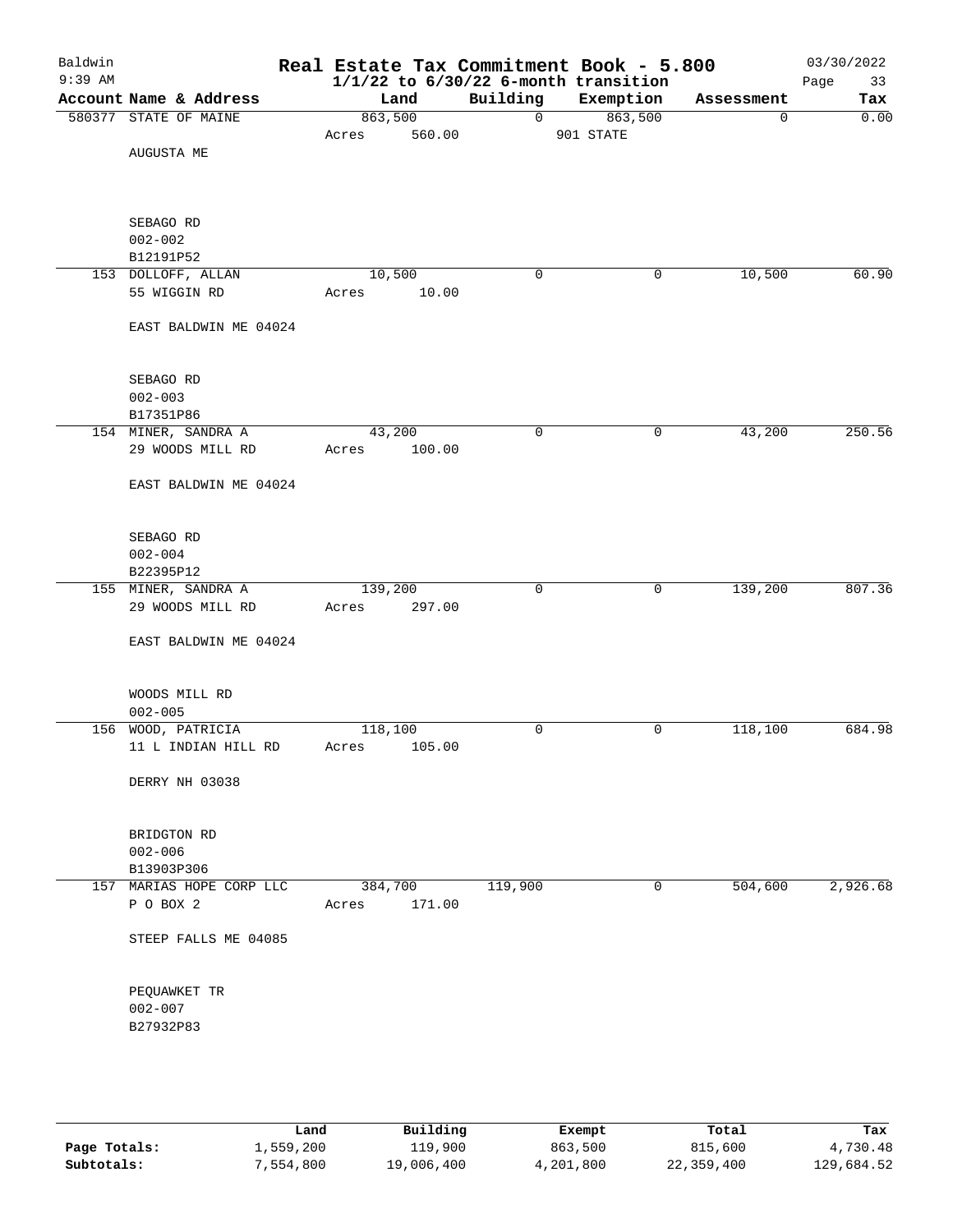| Baldwin<br>9:39 AM         |                                                    |                |             | Real Estate Tax Commitment Book - 5.800<br>$1/1/22$ to $6/30/22$ 6-month transition |             |                        | 03/30/2022<br>Page<br>34 |
|----------------------------|----------------------------------------------------|----------------|-------------|-------------------------------------------------------------------------------------|-------------|------------------------|--------------------------|
|                            | Account Name & Address                             |                | Land        | Building                                                                            | Exemption   | Assessment             | Tax                      |
|                            | 1161 MCKEAGE, PAM<br>MCKEAGE, JAMES<br>5 MIKES WAY |                | $\mathbf 0$ | 11,300                                                                              | $\mathbf 0$ | 11,300                 | 65.54                    |
|                            | LIMINGTON ME 04049                                 |                |             |                                                                                     |             |                        |                          |
|                            | 11 AOW BLUEBERRY HILL<br>$002 - 007 - 011H$        |                |             |                                                                                     |             |                        |                          |
| 1279                       | COLLINS, TIMOTHY                                   |                | 0           | 17,700                                                                              | 0           | 17,700                 | 102.66                   |
|                            | COLLINS, COLETTE<br>159 OAK HILL RD                |                |             |                                                                                     |             |                        |                          |
|                            | STANDISH ME 04084                                  |                |             |                                                                                     |             |                        |                          |
|                            | 11 AOW BLUEBERRY HILL                              |                |             |                                                                                     |             |                        |                          |
|                            | $002 - 007 - 011I$                                 |                |             |                                                                                     |             |                        |                          |
|                            | 1163 COLBY, MONICA<br>PO BOX 81                    |                | 0           | 10,300                                                                              | 0           | 10,300                 | 59.74                    |
|                            | TAMWORTH NH 03886                                  |                |             |                                                                                     |             |                        |                          |
|                            | 11 AOW BLUEBERRY HILL                              |                |             |                                                                                     |             |                        |                          |
|                            | $002 - 007 - 011J$                                 |                | 0           | 13,500                                                                              | 0           | 13,500                 | 78.30                    |
|                            | 1164 LEMIEUX, BRAD<br>LEMIEUX, DENISE              |                |             |                                                                                     |             |                        |                          |
|                            | 63 EATON DRIVE                                     |                |             |                                                                                     |             |                        |                          |
|                            | BUXTON ME 04093                                    |                |             |                                                                                     |             |                        |                          |
|                            | 11 AOW BLUEBERRY HILL<br>$002 - 007 - 011K$        |                |             |                                                                                     |             |                        |                          |
|                            | 1165 KEARNS, PETER                                 |                | 0           | 12,500                                                                              | 0           | 12,500                 | 72.50                    |
|                            | KEARNS, CARMEL<br>53 ALLEN AVE                     |                |             |                                                                                     |             |                        |                          |
|                            | LYNN MA 01902                                      |                |             |                                                                                     |             |                        |                          |
|                            | 11 AOW BLUEBERRY HILL<br>$002 - 007 - 011L$        |                |             |                                                                                     |             |                        |                          |
| 1166                       | CAKISTO, CRAIG<br>21 COGGASHALL RD                 |                | $\mathbf 0$ | 8,200                                                                               | 0           | 8,200                  | 47.56                    |
|                            | GLOUCESTER MA 01930                                |                |             |                                                                                     |             |                        |                          |
|                            | 11 AOW BLUEBERRY HILL<br>$002 - 007 - 011M$        |                |             |                                                                                     |             |                        |                          |
|                            | 1168 MALFA, JOSEPH                                 |                | 0           | 14,500                                                                              | 0           | 14,500                 | 84.10                    |
|                            | MALFA, MICHELLE<br>248 WOBURN ST                   |                |             |                                                                                     |             |                        |                          |
|                            | WILMINGTON MA 01887                                |                |             |                                                                                     |             |                        |                          |
|                            | 11 AOW BLUEBERRY HILL<br>$002 - 007 - 011N$        |                |             |                                                                                     |             |                        |                          |
|                            |                                                    | Land           |             | Building                                                                            | Exempt      | Total                  | Tax                      |
| Page Totals:<br>Subtotals: |                                                    | 0<br>7,554,800 | 19,094,400  | 88,000<br>4,201,800                                                                 | 0           | 88,000<br>22, 447, 400 | 510.40<br>130,194.92     |
|                            |                                                    |                |             |                                                                                     |             |                        |                          |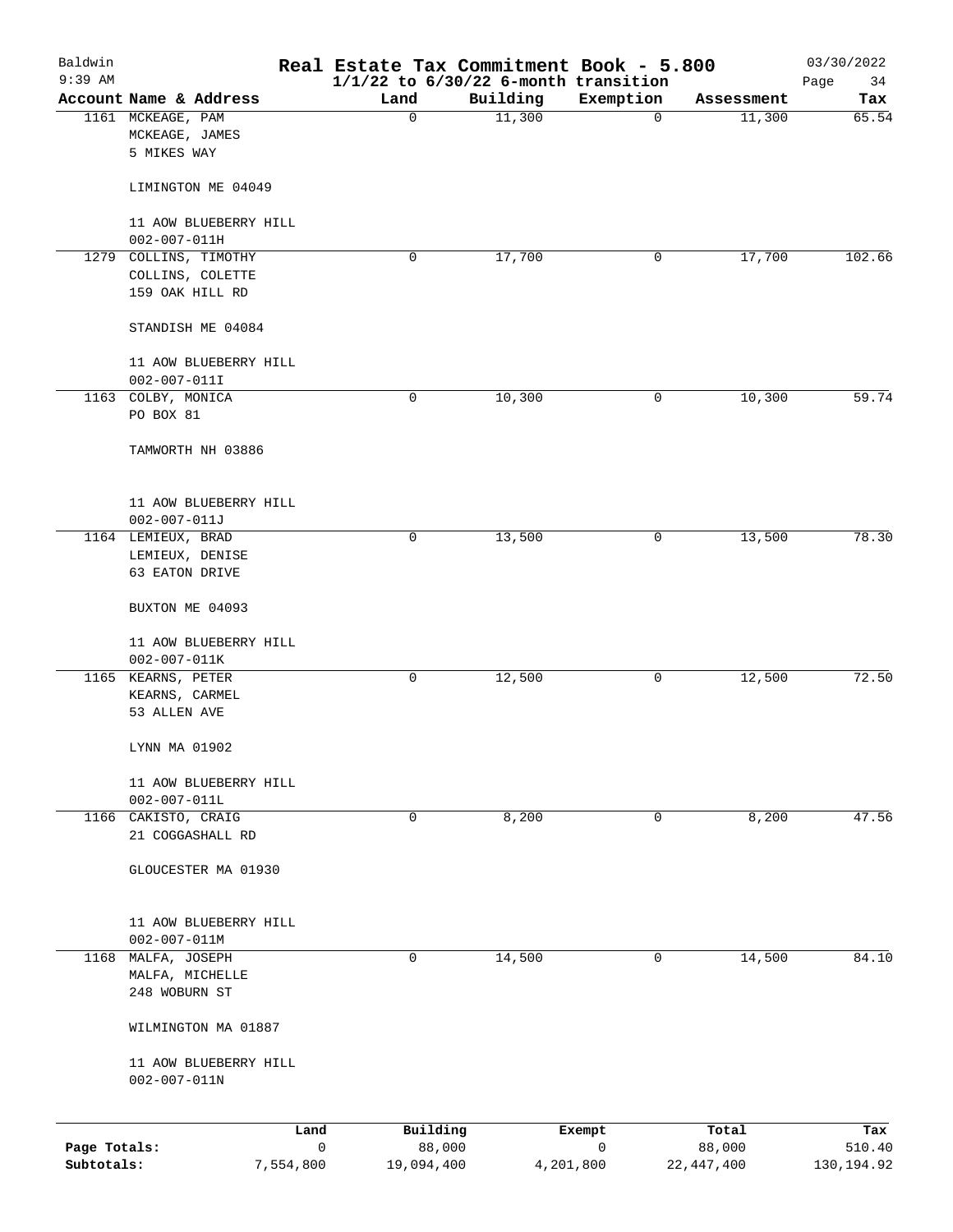| Baldwin<br>$9:39$ AM |                         | Real Estate Tax Commitment Book - 5.800<br>$1/1/22$ to $6/30/22$ 6-month transition |          |             |            | 03/30/2022<br>35<br>Page |
|----------------------|-------------------------|-------------------------------------------------------------------------------------|----------|-------------|------------|--------------------------|
|                      | Account Name & Address  | Land                                                                                | Building | Exemption   | Assessment | Tax                      |
|                      | 1169 GARNEAU, RICHARD   | 0                                                                                   | 14,400   | 0           | 14,400     | 83.52                    |
|                      | GARNEAU, JULIE          |                                                                                     |          |             |            |                          |
|                      | 125 PIGEON HILL ROAD    |                                                                                     |          |             |            |                          |
|                      | MECHANIC FALLS ME       |                                                                                     |          |             |            |                          |
|                      | 04256-5759              |                                                                                     |          |             |            |                          |
|                      | 11 AOW BLUEBERRY HILL   |                                                                                     |          |             |            |                          |
|                      | $002 - 007 - 0110$      |                                                                                     |          |             |            |                          |
|                      | 1170 CARVER, DEAN       | 0                                                                                   | 14,100   | 0           | 14,100     | 81.78                    |
|                      | CARVER, KIM             |                                                                                     |          |             |            |                          |
|                      | 682 OSSIPEE TRAIL       |                                                                                     |          |             |            |                          |
|                      | LIMINGTON ME 04049      |                                                                                     |          |             |            |                          |
|                      | 11 AOW BLUEBERRY HILL   |                                                                                     |          |             |            |                          |
|                      | $002 - 007 - 011P$      |                                                                                     |          |             |            |                          |
|                      | 1171 LEONA, JANET       | 0                                                                                   | 10,000   | 0           | 10,000     | 58.00                    |
|                      | 593 MAIN STREET         |                                                                                     |          |             |            |                          |
|                      | MEDFORD MA 02155        |                                                                                     |          |             |            |                          |
|                      | 11 AOW BLUEBERRY HILL   |                                                                                     |          |             |            |                          |
|                      | $002 - 007 - 011Q$      |                                                                                     |          |             |            |                          |
|                      | 1172 FITZGERALD, CAROL  | 0                                                                                   | 9,700    | 0           | 9,700      | 56.26                    |
|                      | 593 MAIN ST             |                                                                                     |          |             |            |                          |
|                      | MEDFORD MA 02155        |                                                                                     |          |             |            |                          |
|                      | 11 AOW BLUEBERRY HILL   |                                                                                     |          |             |            |                          |
|                      | $002 - 007 - 011R$      |                                                                                     |          |             |            |                          |
|                      | 1173 RHODES, LARRY      | 0                                                                                   | 1,800    | 0           | 1,800      | 10.44                    |
|                      | 64 SOGGS LANE           |                                                                                     |          |             |            |                          |
|                      | SEABROOK NH 03874       |                                                                                     |          |             |            |                          |
|                      |                         |                                                                                     |          |             |            |                          |
|                      | 13 AOW BLUEBERRY HILL   |                                                                                     |          |             |            |                          |
|                      | $002 - 007 - 013E$      |                                                                                     |          |             |            |                          |
|                      | 1174 CHAMBERLIN, DALLAS | 0                                                                                   | 12,100   | 0           | 12,100     | 70.18                    |
|                      | CHAMBERLIN, CINDY       |                                                                                     |          |             |            |                          |
|                      | 38 SPRING ST            |                                                                                     |          |             |            |                          |
|                      | LACONIA NH 03246        |                                                                                     |          |             |            |                          |
|                      | 13 AOW BLUEBERRY HILL   |                                                                                     |          |             |            |                          |
|                      | 002-007-013EF           |                                                                                     |          |             |            |                          |
|                      | 1175 GOOGINS, ROBERT    | 0                                                                                   | 8,600    | 0           | 8,600      | 49.88                    |
|                      | GOOGINS, CINDY          |                                                                                     |          |             |            |                          |
|                      | 18 LIBBY ST             |                                                                                     |          |             |            |                          |
|                      | SCARBOROUGH ME 04074    |                                                                                     |          |             |            |                          |
|                      | 13 AOW BLUEBERRY HILL   |                                                                                     |          |             |            |                          |
|                      | $002 - 007 - 013F$      |                                                                                     |          |             |            |                          |
|                      | Land                    | Building                                                                            |          | Exempt      | Total      | Tax                      |
| Page Totals:         | $\mathbf 0$             | 70,700                                                                              |          | $\mathbf 0$ | 70,700     | 410.06                   |
| Subtotals:           | 7,554,800               | 19,165,100                                                                          |          | 4,201,800   | 22,518,100 | 130,604.98               |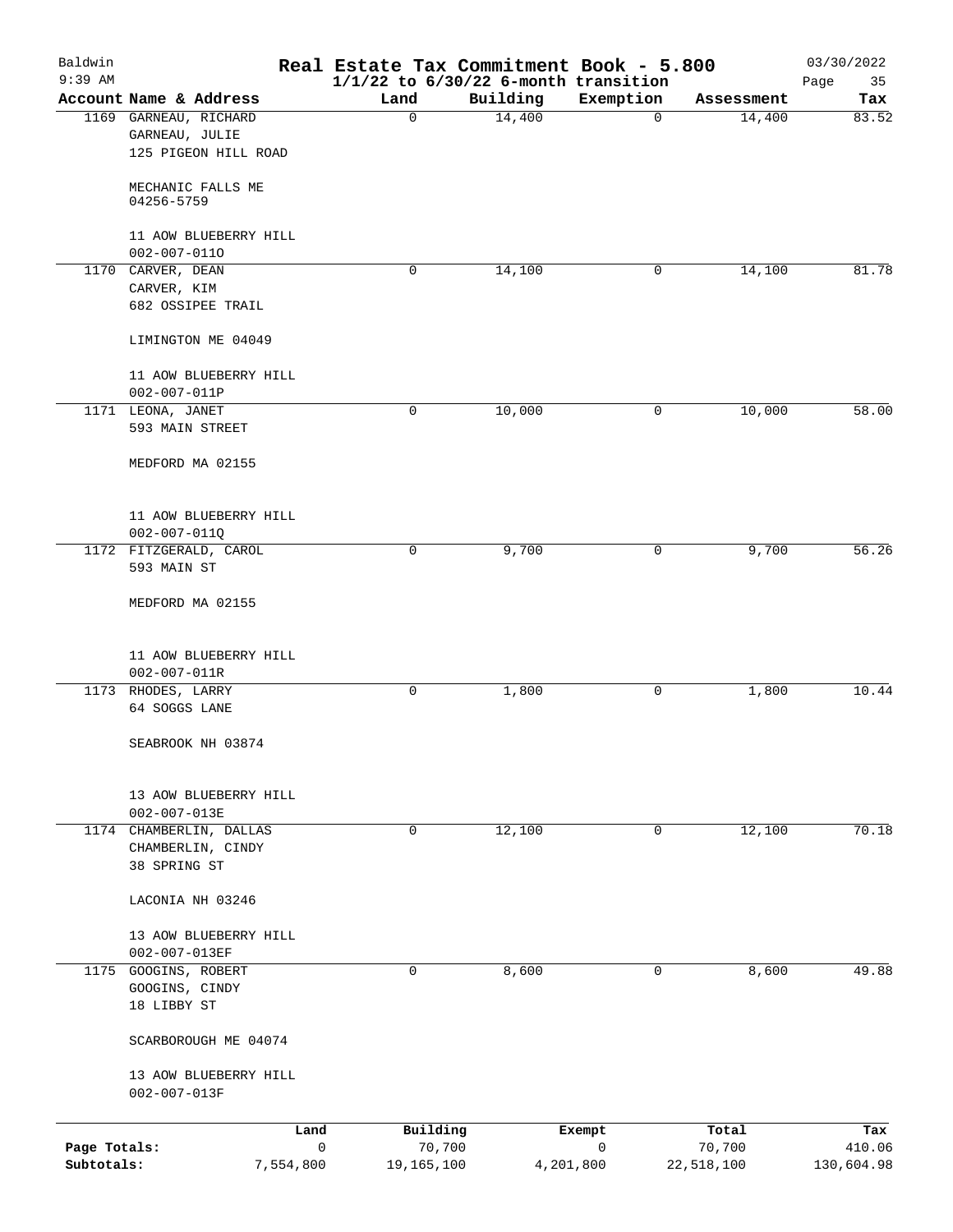| Baldwin<br>$9:39$ AM |                                                                   | Real Estate Tax Commitment Book - 5.800 | $1/1/22$ to $6/30/22$ 6-month transition |             |            | 03/30/2022<br>Page<br>36 |
|----------------------|-------------------------------------------------------------------|-----------------------------------------|------------------------------------------|-------------|------------|--------------------------|
|                      | Account Name & Address                                            | Land                                    | Building                                 | Exemption   | Assessment | Tax                      |
|                      | 1176 ROGERS, JULIE<br>PO BOX 49                                   | $\Omega$                                | 11,300                                   | $\mathbf 0$ | 11,300     | 65.54                    |
|                      | STEEP FALLS ME 04085                                              |                                         |                                          |             |            |                          |
|                      | 13 AOW BLUEBERRY HILL<br>$002 - 007 - 013G$                       |                                         |                                          |             |            |                          |
|                      | 1178 BETTENCOURT, JEREMY<br>BETTENCOURT, NICHOLE<br>50 CREEDEN ST | 0                                       | 12,400                                   | 0           | 12,400     | 71.92                    |
|                      | MANSFIELD MA 02048                                                |                                         |                                          |             |            |                          |
|                      | 13 AOW BLUEBERRY HILL<br>$002 - 007 - 013I$                       |                                         |                                          |             |            |                          |
|                      | 1304 MARIER, JAMES<br>MARIER, JACQUELINE<br>248 LINCOLN ST        | 0                                       | 12,700                                   | 0           | 12,700     | 73.66                    |
|                      | SACO ME 04072                                                     |                                         |                                          |             |            |                          |
|                      | 13 AOW BLUEBERRY HILL<br>$002 - 007 - 013J$                       |                                         |                                          |             |            |                          |
|                      | 1180 HARRINGTON, LISA &<br>SCOTT<br>30 LONGLEY RD                 | 0                                       | 14,200                                   | 0           | 14,200     | 82.36                    |
|                      | GREENE ME 04236                                                   |                                         |                                          |             |            |                          |
|                      | 13 AOW BLUEBERRY HILL<br>$002 - 007 - 013K$<br>B0000P000          |                                         |                                          |             |            |                          |
|                      | 1181 BYRNES, ABIGAIL &                                            | 0                                       | 14,100                                   | 0           | 14,100     | 81.78                    |
|                      | DANIEL<br>38 PLEASANT RIDGE ROAD                                  |                                         |                                          |             |            |                          |
|                      | BUXTON ME 04093                                                   |                                         |                                          |             |            |                          |
|                      | 13 AOW BLUEBERRY HILL<br>$002 - 007 - 013L$                       |                                         |                                          |             |            |                          |
|                      | 1182 SWASEY, EVERETT<br>SWASEY, ANN-MARIE<br>1290 CAPE ROAD       | 0                                       | 13,500                                   | $\mathbf 0$ | 13,500     | 78.30                    |
|                      | HOLLIS ME 04042                                                   |                                         |                                          |             |            |                          |
|                      | 13 AOW BLUEBERRY HILL<br>$002 - 007 - 013M$                       |                                         |                                          |             |            |                          |
|                      |                                                                   |                                         |                                          |             |            |                          |

|              | Land      | Building     | Exempt    | Total      | Tax        |
|--------------|-----------|--------------|-----------|------------|------------|
| Page Totals: |           | 78,200       |           | 78,200     | 453.56     |
| Subtotals:   | 7,554,800 | 19, 243, 300 | 4,201,800 | 22,596,300 | 131,058.54 |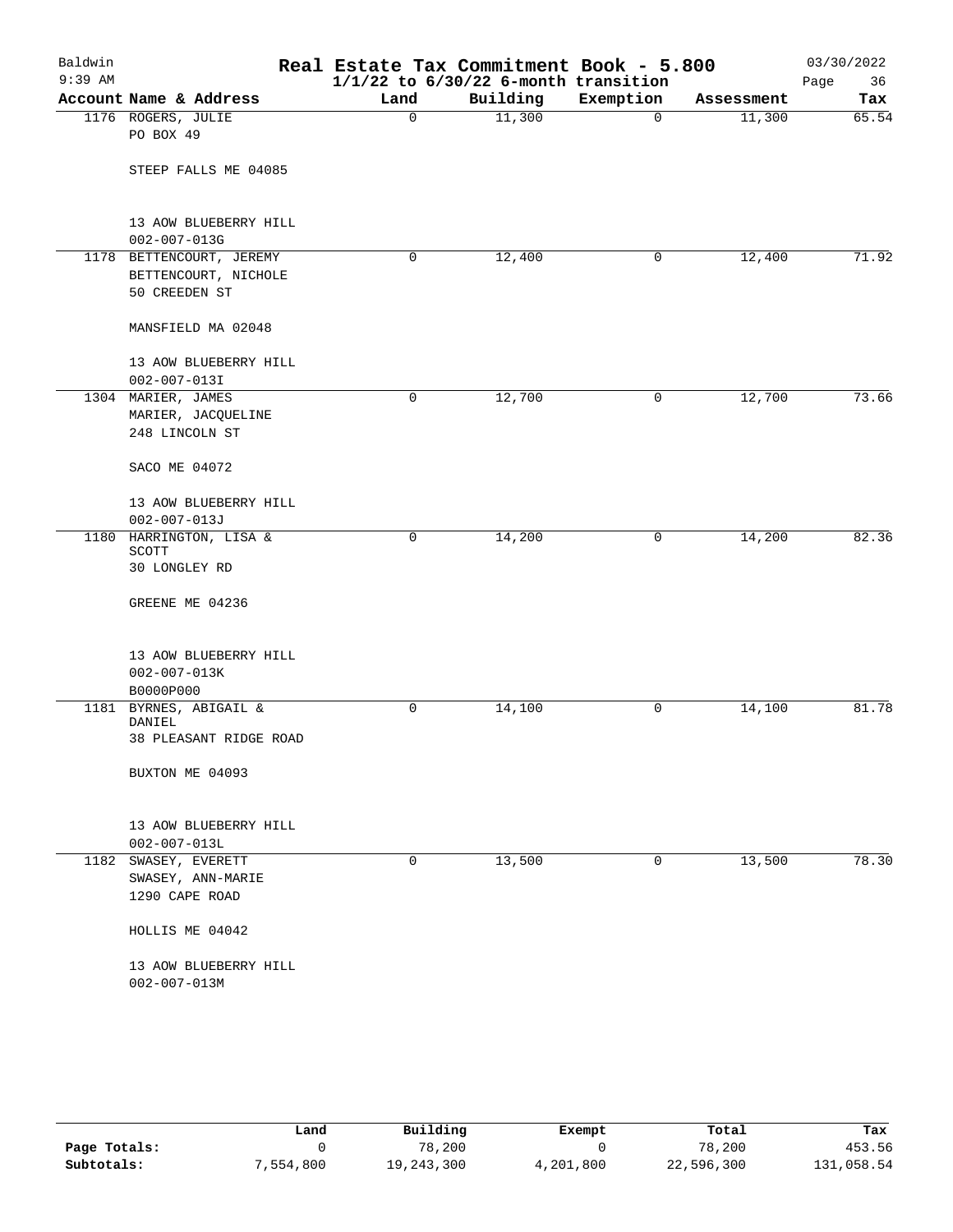| Baldwin<br>$9:39$ AM       |                                             | Real Estate Tax Commitment Book - 5.800<br>$1/1/22$ to $6/30/22$ 6-month transition |           |             |                      | 03/30/2022<br>37<br>Page |
|----------------------------|---------------------------------------------|-------------------------------------------------------------------------------------|-----------|-------------|----------------------|--------------------------|
|                            | Account Name & Address                      | Land                                                                                | Building  | Exemption   | Assessment           | Tax                      |
|                            | 1184 PETERSON, PETER                        | $\mathbf 0$                                                                         | 11,300    | $\mathbf 0$ | 11,300               | 65.54                    |
|                            | PETERSON, PENNY<br>14 GRACES WAY            |                                                                                     |           |             |                      |                          |
|                            | WINDHAM ME 04062                            |                                                                                     |           |             |                      |                          |
|                            | 13 AOW BLUEBERRY HILL<br>$002 - 007 - 0130$ |                                                                                     |           |             |                      |                          |
|                            | 1185 JEFF, COLE                             | 0                                                                                   | 14,900    | 0           | 14,900               | 86.42                    |
|                            | 36 ROOSEVELT TRAIL                          |                                                                                     |           |             |                      |                          |
|                            | WINDHAM ME 04062                            |                                                                                     |           |             |                      |                          |
|                            | 13 AOW BLUEBERRY HILL<br>$002 - 007 - 013P$ |                                                                                     |           |             |                      |                          |
|                            | 1186 DALRYMPLE, LORI                        | 0                                                                                   | 11,100    | 0           | 11,100               | 64.38                    |
|                            | DALRYMPLE, BRIAN<br>8 LIBBY ST              |                                                                                     |           |             |                      |                          |
|                            | SCARBOROUGH ME 04074                        |                                                                                     |           |             |                      |                          |
|                            | 13 AOW BLUEBERRY HILL<br>$002 - 007 - 013Q$ |                                                                                     |           |             |                      |                          |
|                            | 1187 KEENAN, TIM & DIANE                    | 0                                                                                   | 16,900    | 0           | 16,900               | 98.02                    |
|                            | P.O. BOX 1354                               |                                                                                     |           |             |                      |                          |
|                            | BIDDEFORD ME 04005                          |                                                                                     |           |             |                      |                          |
|                            | 13 AOW BLUEBERRY HILL<br>$002 - 007 - 013R$ |                                                                                     |           |             |                      |                          |
|                            | 1189 KAMPPI, WILLIAM                        | 0                                                                                   | 1,700     | 0           | 1,700                | 9.86                     |
|                            | KAMPPI, WENDY<br>9 ROSIDA DRIVE             |                                                                                     |           |             |                      |                          |
|                            | STANDISH ME 04084                           |                                                                                     |           |             |                      |                          |
|                            | 13 AOW BLUEBERRY HILL<br>$002 - 007 - 013T$ |                                                                                     |           |             |                      |                          |
|                            | 1190 MACHADO, MANNY                         | 0                                                                                   | 10,000    | $\mathbf 0$ | 10,000               | 58.00                    |
|                            | MACHADO, JODI<br>36 FULTON ST               |                                                                                     |           |             |                      |                          |
|                            | PEABODY MA 01960                            |                                                                                     |           |             |                      |                          |
|                            | 13 AOW BLUEBERRY HILL<br>$002 - 007 - 013U$ |                                                                                     |           |             |                      |                          |
| 1209                       | SARAH, BAILEY                               | 0                                                                                   | 11,300    | 0           | 11,300               | 65.54                    |
|                            | 233 JOB RD                                  |                                                                                     |           |             |                      |                          |
|                            | STANDISH ME 04084                           |                                                                                     |           |             |                      |                          |
|                            | 31 AOW OTTER RD<br>$002 - 007 - 031A$       |                                                                                     |           |             |                      |                          |
|                            | Land                                        | Building                                                                            |           | Exempt      | Total                | Tax                      |
| Page Totals:<br>Subtotals: | $\mathbf 0$<br>7,554,800                    | 77,200<br>19,320,500                                                                | 4,201,800 | 0           | 77,200<br>22,673,500 | 447.76<br>131,506.30     |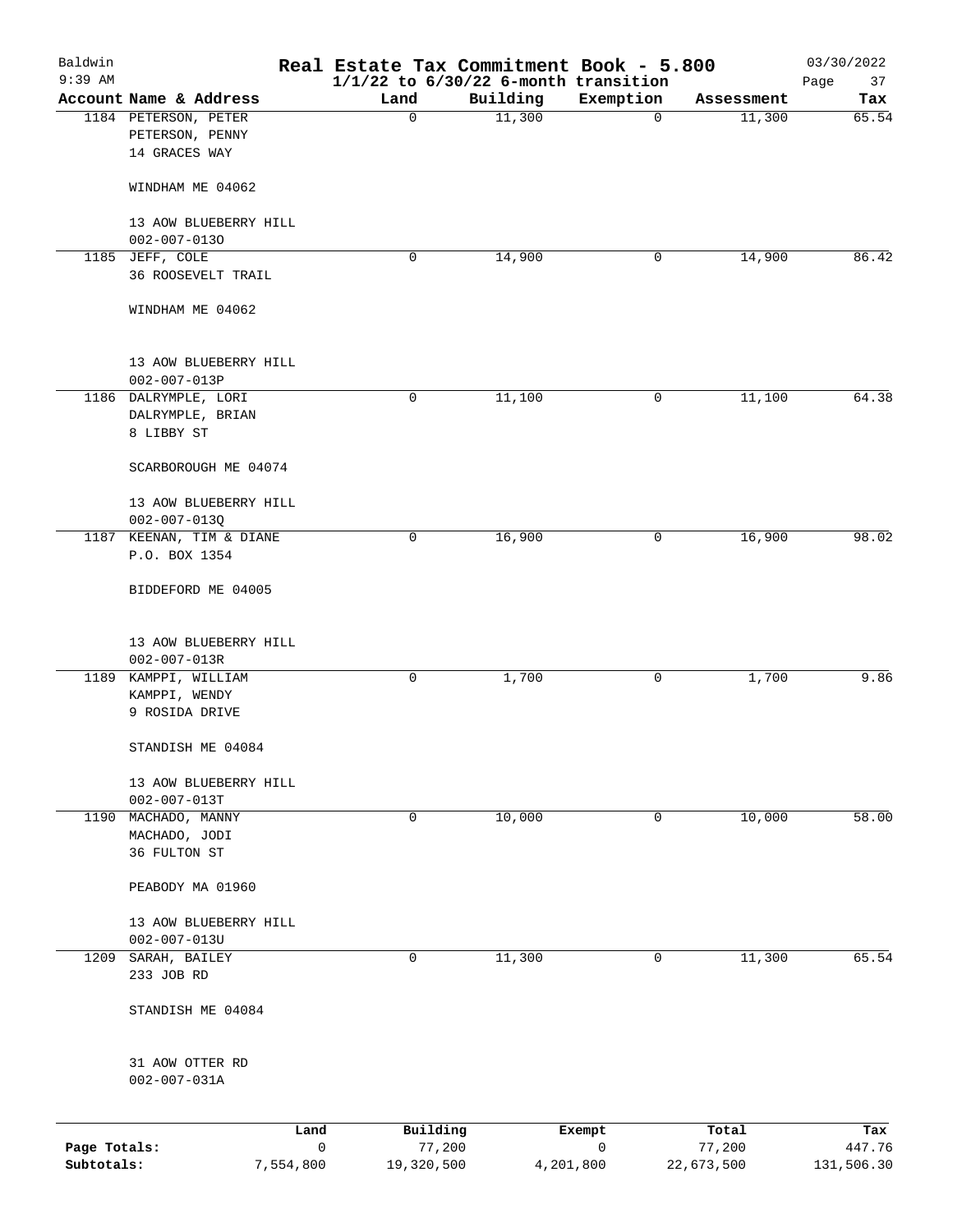| Baldwin   |                                      | Real Estate Tax Commitment Book - 5.800  |          |             |            | 03/30/2022 |
|-----------|--------------------------------------|------------------------------------------|----------|-------------|------------|------------|
| $9:39$ AM |                                      | $1/1/22$ to $6/30/22$ 6-month transition |          |             |            | Page<br>38 |
|           | Account Name & Address               | Land                                     | Building | Exemption   | Assessment | Tax        |
|           | 1211 MARTIN, LAURA &                 | $\mathbf 0$                              | 11,700   | $\mathbf 0$ | 11,700     | 67.86      |
|           | <b>BRADFORD</b><br>21 FAIRMONT RD    |                                          |          |             |            |            |
|           |                                      |                                          |          |             |            |            |
|           | WESTBROOK ME 04092                   |                                          |          |             |            |            |
|           |                                      |                                          |          |             |            |            |
|           | 32 AOW OTTER RD                      |                                          |          |             |            |            |
|           | $002 - 007 - 032C$                   |                                          |          |             |            |            |
|           | B0000P000                            |                                          |          |             |            |            |
|           | 1212 HEWITT, FRANK JR                | 0                                        | 10,200   | 0           | 10,200     | 59.16      |
|           | HEWITT, CHERYL                       |                                          |          |             |            |            |
|           | 45 STEVENS ST                        |                                          |          |             |            |            |
|           | STONEHAM MA 02180                    |                                          |          |             |            |            |
|           |                                      |                                          |          |             |            |            |
|           | 57 AOW RAINBOW LN                    |                                          |          |             |            |            |
|           | $002 - 007 - 057$                    |                                          |          |             |            |            |
|           | 1191 PHILLIPS, CHRIS                 | $\mathbf 0$                              | 0        | $\mathbf 0$ | 0          | 0.00       |
|           | PHILLIPS, JENNIFER                   |                                          |          |             |            |            |
|           | 21 EVERGREEN DR                      |                                          |          |             |            |            |
|           | NORTH WATERBORO ME                   |                                          |          |             |            |            |
|           | 04061                                |                                          |          |             |            |            |
|           |                                      |                                          |          |             |            |            |
|           | 71 AOW DEER WAY                      |                                          |          |             |            |            |
|           | $002 - 007 - 071$                    |                                          |          |             |            |            |
|           | 1192 ST PIERRE, WILLIAM              | 0                                        | 10,100   | 0           | 10,100     | 58.58      |
|           | ST PIERRE, LINNEA                    |                                          |          |             |            |            |
|           | 141 POLIQUIN AVE                     |                                          |          |             |            |            |
|           |                                      |                                          |          |             |            |            |
|           | AUBURN ME 04210                      |                                          |          |             |            |            |
|           | 72 AOW DEER WAY                      |                                          |          |             |            |            |
|           | $002 - 007 - 072$                    |                                          |          |             |            |            |
|           | 1193 CHASSE, BEVERLY                 | 0                                        | 10,000   | 0           | 10,000     | 58.00      |
|           | WHITCOMB, MIKE                       |                                          |          |             |            |            |
|           | 15 AUTUMN LANE                       |                                          |          |             |            |            |
|           |                                      |                                          |          |             |            |            |
|           | LEWISTON ME 04240                    |                                          |          |             |            |            |
|           | 73 AOW DEER WAY                      |                                          |          |             |            |            |
|           | $002 - 007 - 073$                    |                                          |          |             |            |            |
| 1194      | GRANT, MIKE                          | $\mathbf 0$                              | 13,300   | 0           | 13,300     | 77.14      |
|           | GRANT, BECKY                         |                                          |          |             |            |            |
|           | 513 CANTON RD                        |                                          |          |             |            |            |
|           | LIVERMORE ME 04253                   |                                          |          |             |            |            |
|           |                                      |                                          |          |             |            |            |
|           | 74 AOW DEER WAY<br>$002 - 007 - 074$ |                                          |          |             |            |            |
|           |                                      |                                          |          |             |            |            |
|           |                                      |                                          |          |             |            |            |

|              | Land      | Building     | Exempt    | Total      | Tax        |
|--------------|-----------|--------------|-----------|------------|------------|
| Page Totals: |           | 55,300       |           | 55,300     | 320.74     |
| Subtotals:   | 7,554,800 | 19, 375, 800 | 4,201,800 | 22,728,800 | 131,827.04 |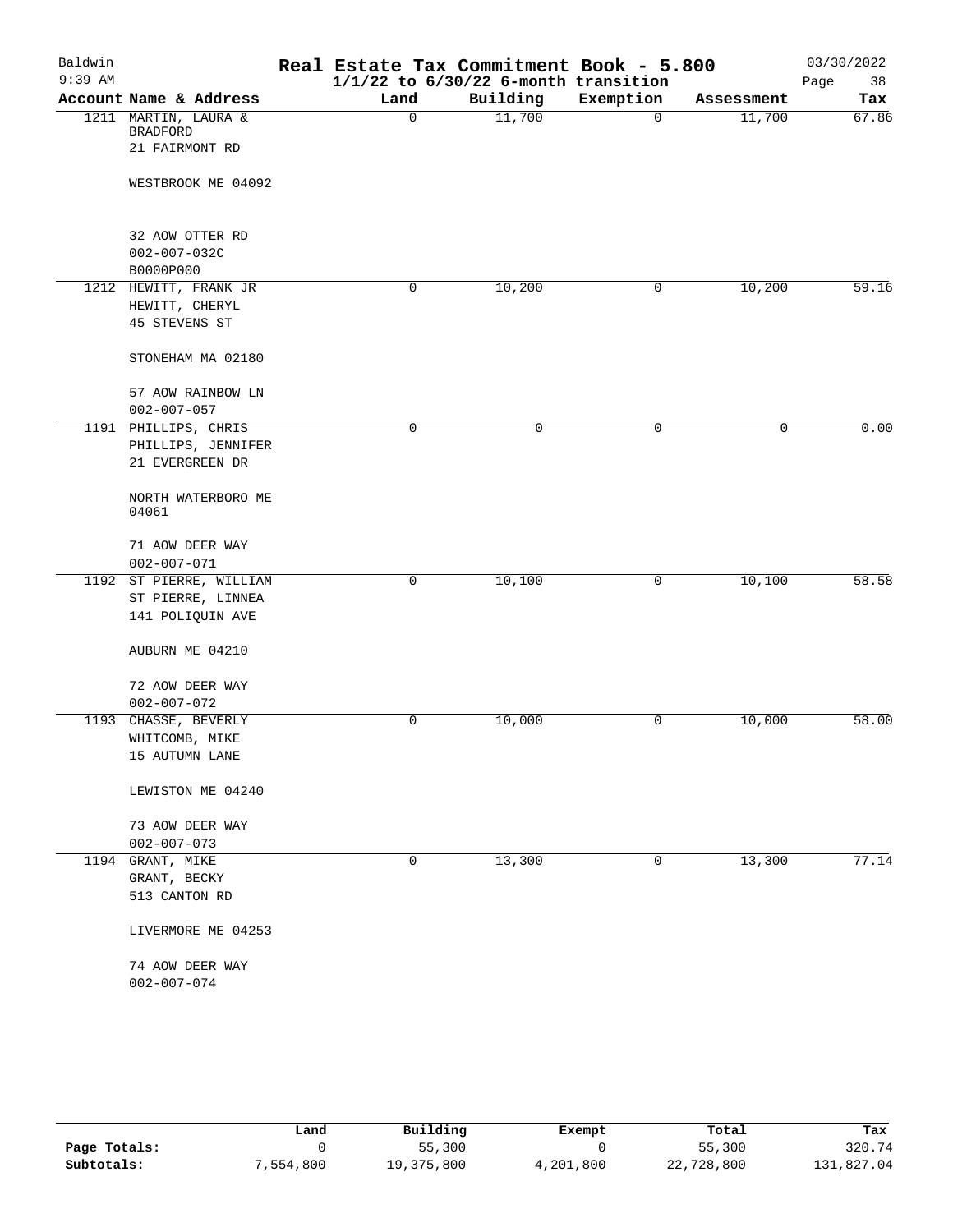| Baldwin<br>$9:39$ AM |                        |           |         |            |          | Real Estate Tax Commitment Book - 5.800<br>$1/1/22$ to $6/30/22$ 6-month transition |            | 03/30/2022<br>39<br>Page |
|----------------------|------------------------|-----------|---------|------------|----------|-------------------------------------------------------------------------------------|------------|--------------------------|
|                      | Account Name & Address |           | Land    |            | Building | Exemption                                                                           | Assessment | Tax                      |
|                      | 1195 DYER, DAN         |           |         | 0          | 2,600    | $\mathbf 0$                                                                         | 2,600      | 15.08                    |
|                      | DYER, ANN              |           |         |            |          |                                                                                     |            |                          |
|                      | 82 MAPLE AVE           |           |         |            |          |                                                                                     |            |                          |
|                      | SCARBOROUGH ME 04074   |           |         |            |          |                                                                                     |            |                          |
|                      | 75 AOW DEER WAY        |           |         |            |          |                                                                                     |            |                          |
|                      | $002 - 007 - 075$      |           |         |            |          |                                                                                     |            |                          |
|                      | 1306 RHODES, LARRY     |           |         | 0          | 1,800    | 0                                                                                   | 1,800      | 10.44                    |
|                      | RHODES, LINDA          |           |         |            |          |                                                                                     |            |                          |
|                      | 65 SOGGS LANE          |           |         |            |          |                                                                                     |            |                          |
|                      | SEABROOK NH 03874      |           |         |            |          |                                                                                     |            |                          |
|                      | 13E AOW BLUEBERRY HILL |           |         |            |          |                                                                                     |            |                          |
|                      | $002 - 007 - 13E$      |           |         |            |          |                                                                                     |            |                          |
|                      | 158 MAINE STATE OF     |           | 711,000 |            | 0        | 711,000                                                                             | 0          | 0.00                     |
|                      | UNKNOW                 |           | Acres   | 474.00     |          | 901 STATE                                                                           |            |                          |
|                      | AUGUSTA ME 04333       |           |         |            |          |                                                                                     |            |                          |
|                      |                        |           |         |            |          |                                                                                     |            |                          |
|                      | BRIDGTON RD            |           |         |            |          |                                                                                     |            |                          |
|                      | $002 - 007 - A$        |           |         |            |          |                                                                                     |            |                          |
| 1197                 | DIONNE, ALAN           |           |         | 0          | 12,200   | 0                                                                                   | 12,200     | 70.76                    |
|                      | DIONNE, LISA           |           |         |            |          |                                                                                     |            |                          |
|                      | 24 SABLE ROAD          |           |         |            |          |                                                                                     |            |                          |
|                      | SALEM MA 01970         |           |         |            |          |                                                                                     |            |                          |
|                      |                        |           |         |            |          |                                                                                     |            |                          |
|                      | AOW FOREST AVE         |           |         |            |          |                                                                                     |            |                          |
|                      | 002-007-ACORN          |           |         |            |          |                                                                                     |            |                          |
|                      | 580378 RIKER, JASON    |           |         | 0          | 10,800   | 0                                                                                   | 10,800     | 62.64                    |
|                      | 8 W SAND POND ROAD     |           |         |            |          |                                                                                     |            |                          |
|                      | LIMINGTON ME 04049     |           |         |            |          |                                                                                     |            |                          |
|                      |                        |           |         |            |          |                                                                                     |            |                          |
|                      | AOW DEER WAY           |           |         |            |          |                                                                                     |            |                          |
|                      | 002-007-ANTLER-HILL    |           |         |            |          |                                                                                     |            |                          |
| 1254                 | STATE OF MAINE         |           | 50,600  |            | 0        | 50,600                                                                              | 0          | 0.00                     |
|                      |                        |           | Acres   | 45.00      |          | 901 STATE                                                                           |            |                          |
|                      | AUGUSTA ME             |           |         |            |          |                                                                                     |            |                          |
|                      |                        |           |         |            |          |                                                                                     |            |                          |
|                      | REAR LOT               |           |         |            |          |                                                                                     |            |                          |
|                      | $002 - 007 - B$        |           |         |            |          |                                                                                     |            |                          |
| 1198                 | SWANSON, JACQUI        |           |         | 0          | 14,400   | 0                                                                                   | 14,400     | 83.52                    |
|                      | 391 NECK ROAD          |           |         |            |          |                                                                                     |            |                          |
|                      | CHINA ME 04358         |           |         |            |          |                                                                                     |            |                          |
|                      |                        |           |         |            |          |                                                                                     |            |                          |
|                      | AOW FOREST AVE         |           |         |            |          |                                                                                     |            |                          |
|                      | 002-007-BEECHNT        |           |         |            |          |                                                                                     |            |                          |
|                      |                        |           |         |            |          |                                                                                     |            |                          |
|                      |                        | Land      |         | Building   |          | Exempt                                                                              | Total      | Tax                      |
| Page Totals:         |                        | 761,600   |         | 41,800     |          | 761,600                                                                             | 41,800     | 242.44                   |
| Subtotals:           |                        | 8,316,400 |         | 19,417,600 |          | 4,963,400                                                                           | 22,770,600 | 132,069.48               |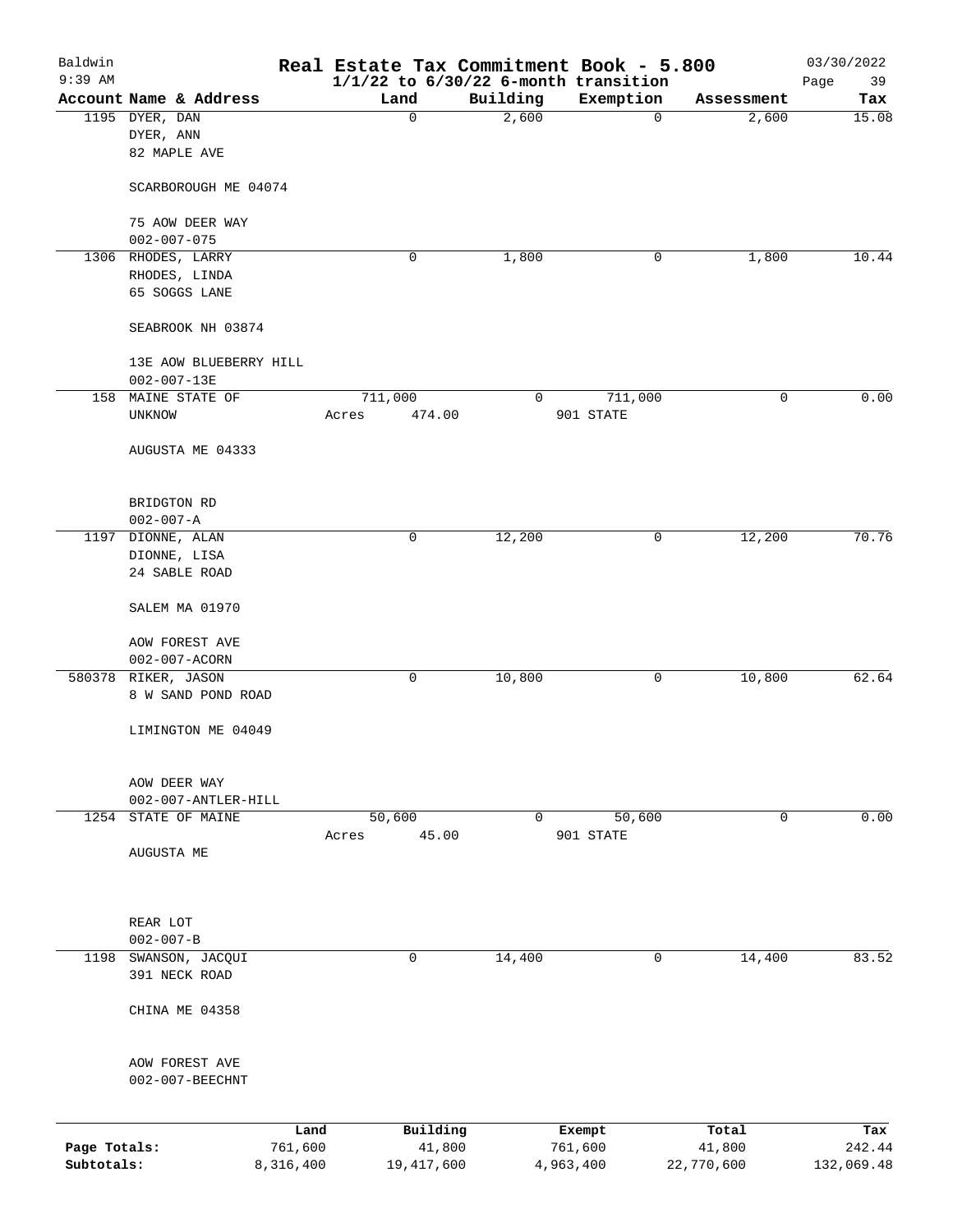| Baldwin<br>$9:39$ AM |                                              |           |              | Real Estate Tax Commitment Book - 5.800<br>$1/1/22$ to $6/30/22$ 6-month transition |             |                 | 03/30/2022<br>Page<br>40 |
|----------------------|----------------------------------------------|-----------|--------------|-------------------------------------------------------------------------------------|-------------|-----------------|--------------------------|
|                      | Account Name & Address                       |           | Land         | Building                                                                            | Exemption   | Assessment      | Tax                      |
|                      | 1199 SCHROEDER, ERIC                         |           | 0            | 9,700                                                                               | $\mathbf 0$ | 9,700           | 56.26                    |
|                      | 169 PIGEON BROOK RD                          |           |              |                                                                                     |             |                 |                          |
|                      | WEST BALDWIN ME 04091                        |           |              |                                                                                     |             |                 |                          |
|                      |                                              |           |              |                                                                                     |             |                 |                          |
|                      | AOW FOREST AVE                               |           |              |                                                                                     |             |                 |                          |
|                      | 002-007-BIRCH                                |           |              |                                                                                     |             |                 |                          |
|                      | 1200 OVERLOCK, KELLY                         |           | 0            | 2,500                                                                               | 0           | 2,500           | 14.50                    |
|                      | 7 LONG ST                                    |           |              |                                                                                     |             |                 |                          |
|                      | LIMERICK ME 04048                            |           |              |                                                                                     |             |                 |                          |
|                      | AOW FOREST AVE                               |           |              |                                                                                     |             |                 |                          |
|                      | 002-007-CHESTNT                              |           |              |                                                                                     |             |                 |                          |
|                      | 1213 POTVIN, BEN                             |           | 0            | 14,700                                                                              | 0           | 14,700          | 85.26                    |
|                      | POTVIN, PAULA                                |           |              |                                                                                     |             |                 |                          |
|                      | 7 CIRCLE HILL RD                             |           |              |                                                                                     |             |                 |                          |
|                      | SALEM MA 01970                               |           |              |                                                                                     |             |                 |                          |
|                      | AOW TACKLEBOX                                |           |              |                                                                                     |             |                 |                          |
|                      | 002-007-DARDEVL                              |           |              |                                                                                     |             |                 |                          |
|                      | 1214 CALLAHAN, LAURIE                        |           | 0            | 1,400                                                                               | 0           | 1,400           | 8.12                     |
|                      | 6 CIRCLE HILL RD                             |           |              |                                                                                     |             |                 |                          |
|                      | SALEM MA 01970                               |           |              |                                                                                     |             |                 |                          |
|                      |                                              |           |              |                                                                                     |             |                 |                          |
|                      | AOW TACKLEBOX                                |           |              |                                                                                     |             |                 |                          |
|                      | 002-007-HULDNCR                              |           |              |                                                                                     |             |                 |                          |
|                      | 1215 HEBERT, MARANDA                         |           | 0            | 8,000                                                                               | 0           | 8,000           | 46.40                    |
|                      | 7 THERIAULT ST                               |           |              |                                                                                     |             |                 |                          |
|                      | SANFORD ME 04073                             |           |              |                                                                                     |             |                 |                          |
|                      | AOW TACKLEBOX                                |           |              |                                                                                     |             |                 |                          |
|                      | 002-007-JTTRBG                               |           |              |                                                                                     |             |                 |                          |
|                      | 1205 BERTHAIUME, KATIE                       |           | 0            | 11,000                                                                              | 0           | 11,000          | 63.80                    |
|                      | 45 FARRINGTON ROAD                           |           |              |                                                                                     |             |                 |                          |
|                      | GORHAM ME 04038                              |           |              |                                                                                     |             |                 |                          |
|                      | AOW LADY SLIPPER                             |           |              |                                                                                     |             |                 |                          |
|                      | 002-007-LUPINE                               |           |              |                                                                                     |             |                 |                          |
|                      | 1216 FIELD, DEREK<br>87 BOSTON STREET, APT 2 |           | 0            | 10,600                                                                              | 0           | 10,600          | 61.48                    |
|                      | SALEM MA 01970                               |           |              |                                                                                     |             |                 |                          |
|                      | AOW TACKLEBOX                                |           |              |                                                                                     |             |                 |                          |
|                      | 002-007-LZYSUSN                              |           |              |                                                                                     |             |                 |                          |
|                      |                                              |           |              |                                                                                     |             |                 |                          |
| Page Totals:         |                                              | Land<br>0 | Building     | 57,900                                                                              | Exempt<br>0 | Total<br>57,900 | Tax<br>335.82            |
| Subtotals:           |                                              | 8,316,400 | 19, 475, 500 | 4,963,400                                                                           |             | 22,828,500      | 132,405.30               |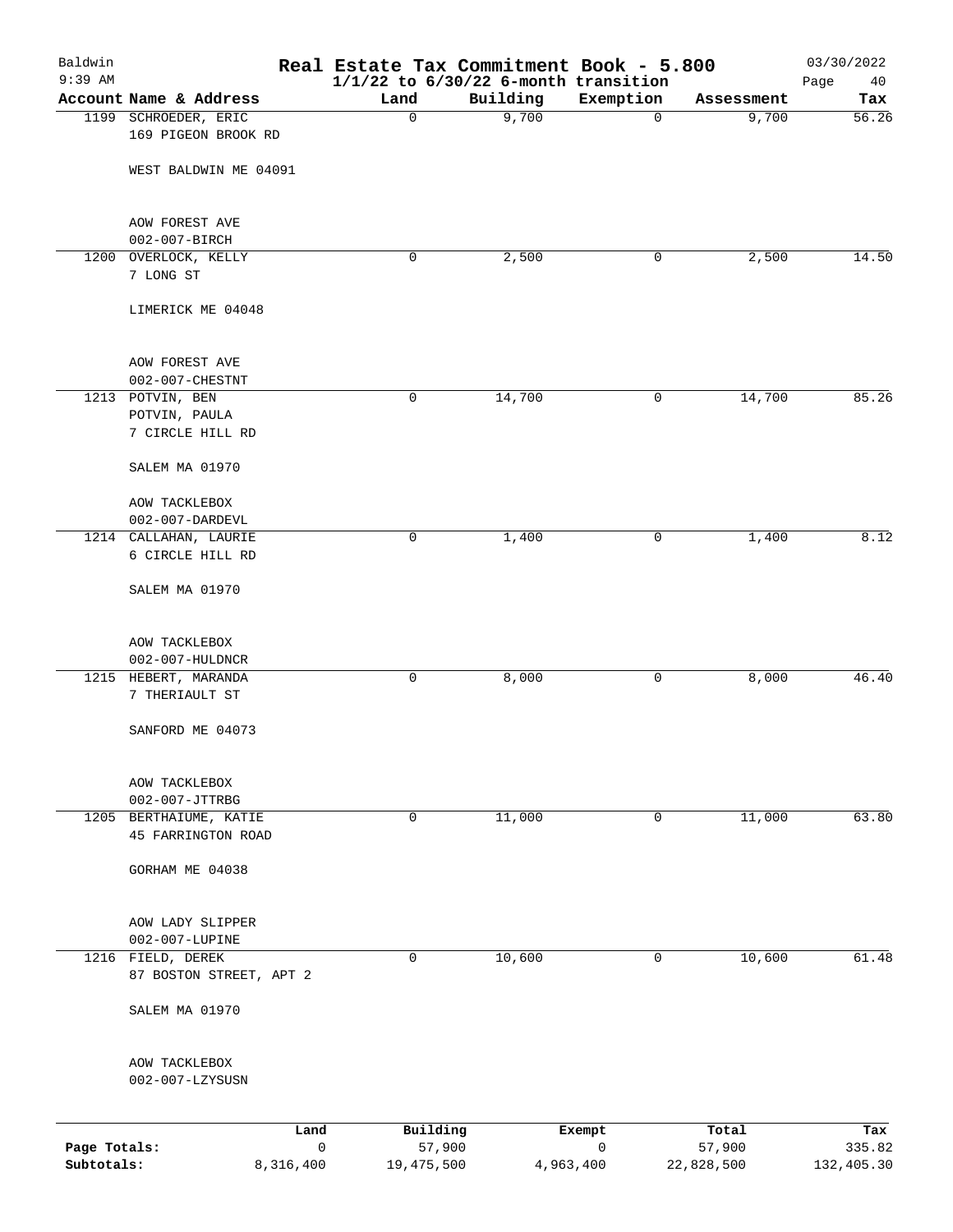| Baldwin<br>$9:39$ AM       |                                  |                      | Real Estate Tax Commitment Book - 5.800 | $1/1/22$ to $6/30/22$ 6-month transition |             |                      | 03/30/2022<br>Page<br>41 |
|----------------------------|----------------------------------|----------------------|-----------------------------------------|------------------------------------------|-------------|----------------------|--------------------------|
|                            | Account Name & Address           |                      | Land                                    | Building                                 | Exemption   | Assessment           | Tax                      |
| 1217                       | WOLSKE, ROB                      |                      | $\mathbf 0$                             | 11,000                                   | $\mathbf 0$ | 11,000               | 63.80                    |
|                            | WOLSKE, CYNDY                    |                      |                                         |                                          |             |                      |                          |
|                            | 27 WESTWIND DR                   |                      |                                         |                                          |             |                      |                          |
|                            |                                  |                      |                                         |                                          |             |                      |                          |
|                            | METHUEN MA 01844                 |                      |                                         |                                          |             |                      |                          |
|                            |                                  |                      |                                         |                                          |             |                      |                          |
|                            | AOW TACKLEBOX                    |                      |                                         |                                          |             |                      |                          |
|                            | $002 - 007 - MOON$               |                      |                                         |                                          |             |                      |                          |
|                            | 580380 BICKFORD, MARK            |                      | 0                                       | 13,400                                   | 0           | 13,400               | 77.72                    |
|                            | BICKFORD, JOYCE                  |                      |                                         |                                          |             |                      |                          |
|                            | 57 ALBION RD                     |                      |                                         |                                          |             |                      |                          |
|                            | WINDHAM ME 04062                 |                      |                                         |                                          |             |                      |                          |
|                            |                                  |                      |                                         |                                          |             |                      |                          |
|                            | AOW OTTER RD                     |                      |                                         |                                          |             |                      |                          |
|                            | 002-007-OTTER2                   |                      |                                         |                                          |             |                      |                          |
|                            | 1202 HORAK, DAWN                 |                      | 0                                       | 12,200                                   | 0           | 12,200               | 70.76                    |
|                            | 24 LEXINGTON ST                  |                      |                                         |                                          |             |                      |                          |
|                            |                                  |                      |                                         |                                          |             |                      |                          |
|                            | WILMINGTON MA 01887              |                      |                                         |                                          |             |                      |                          |
|                            |                                  |                      |                                         |                                          |             |                      |                          |
|                            |                                  |                      |                                         |                                          |             |                      |                          |
|                            | AOW FOREST AVE                   |                      |                                         |                                          |             |                      |                          |
|                            | 002-007-PINECON                  |                      |                                         |                                          |             |                      |                          |
|                            | 1218 DOLE, MIKE                  |                      | 0                                       | 9,700                                    | 0           | 9,700                | 56.26                    |
|                            | 19 PINE ST                       |                      |                                         |                                          |             |                      |                          |
|                            | PORTER ME 04068                  |                      |                                         |                                          |             |                      |                          |
|                            |                                  |                      |                                         |                                          |             |                      |                          |
|                            |                                  |                      |                                         |                                          |             |                      |                          |
|                            | AOW TACKLEBOX                    |                      |                                         |                                          |             |                      |                          |
|                            | 002-007-POPPER                   |                      |                                         |                                          |             |                      |                          |
|                            | 1206 WHITEHOUSE, NANCY           |                      | 0                                       | 11,400                                   | 0           | 11,400               | 66.12                    |
|                            | 587 PLAINS RD                    |                      |                                         |                                          |             |                      |                          |
|                            |                                  |                      |                                         |                                          |             |                      |                          |
|                            | HOLLIS ME 04092                  |                      |                                         |                                          |             |                      |                          |
|                            |                                  |                      |                                         |                                          |             |                      |                          |
|                            |                                  |                      |                                         |                                          |             |                      |                          |
|                            | AOW LADY SLIPPER<br>002-007-ROSE |                      |                                         |                                          |             |                      |                          |
|                            | 1220 FIELD, KRISTEN              |                      | 0                                       | 12,800                                   | 0           | 12,800               | 74.24                    |
|                            | 8 MOONEY RD                      |                      |                                         |                                          |             |                      |                          |
|                            |                                  |                      |                                         |                                          |             |                      |                          |
|                            | SALEM MA 01970                   |                      |                                         |                                          |             |                      |                          |
|                            |                                  |                      |                                         |                                          |             |                      |                          |
|                            |                                  |                      |                                         |                                          |             |                      |                          |
|                            | AOW TACKLEBOX                    |                      |                                         |                                          |             |                      |                          |
|                            | 002-007-SPOON                    |                      |                                         |                                          |             |                      |                          |
|                            | 1207 YATES, DANIEL               |                      | 0                                       | 13,300                                   | 0           | 13,300               | 77.14                    |
|                            | RICH, MARY                       |                      |                                         |                                          |             |                      |                          |
|                            | 50 ASSELYN DRIVE                 |                      |                                         |                                          |             |                      |                          |
|                            | SCARBOROUGH ME 04074             |                      |                                         |                                          |             |                      |                          |
|                            |                                  |                      |                                         |                                          |             |                      |                          |
|                            | AOW LADY SLIPPER                 |                      |                                         |                                          |             |                      |                          |
|                            | 002-007-SUNFLWR                  |                      |                                         |                                          |             |                      |                          |
|                            |                                  |                      |                                         |                                          |             |                      |                          |
|                            |                                  |                      |                                         |                                          |             |                      |                          |
|                            |                                  | Land<br>$\mathsf{O}$ | Building                                |                                          | Exempt<br>0 | Total                | Tax                      |
| Page Totals:<br>Subtotals: |                                  | 8,316,400            | 83,800<br>19,559,300                    |                                          | 4,963,400   | 83,800<br>22,912,300 | 486.04<br>132,891.34     |
|                            |                                  |                      |                                         |                                          |             |                      |                          |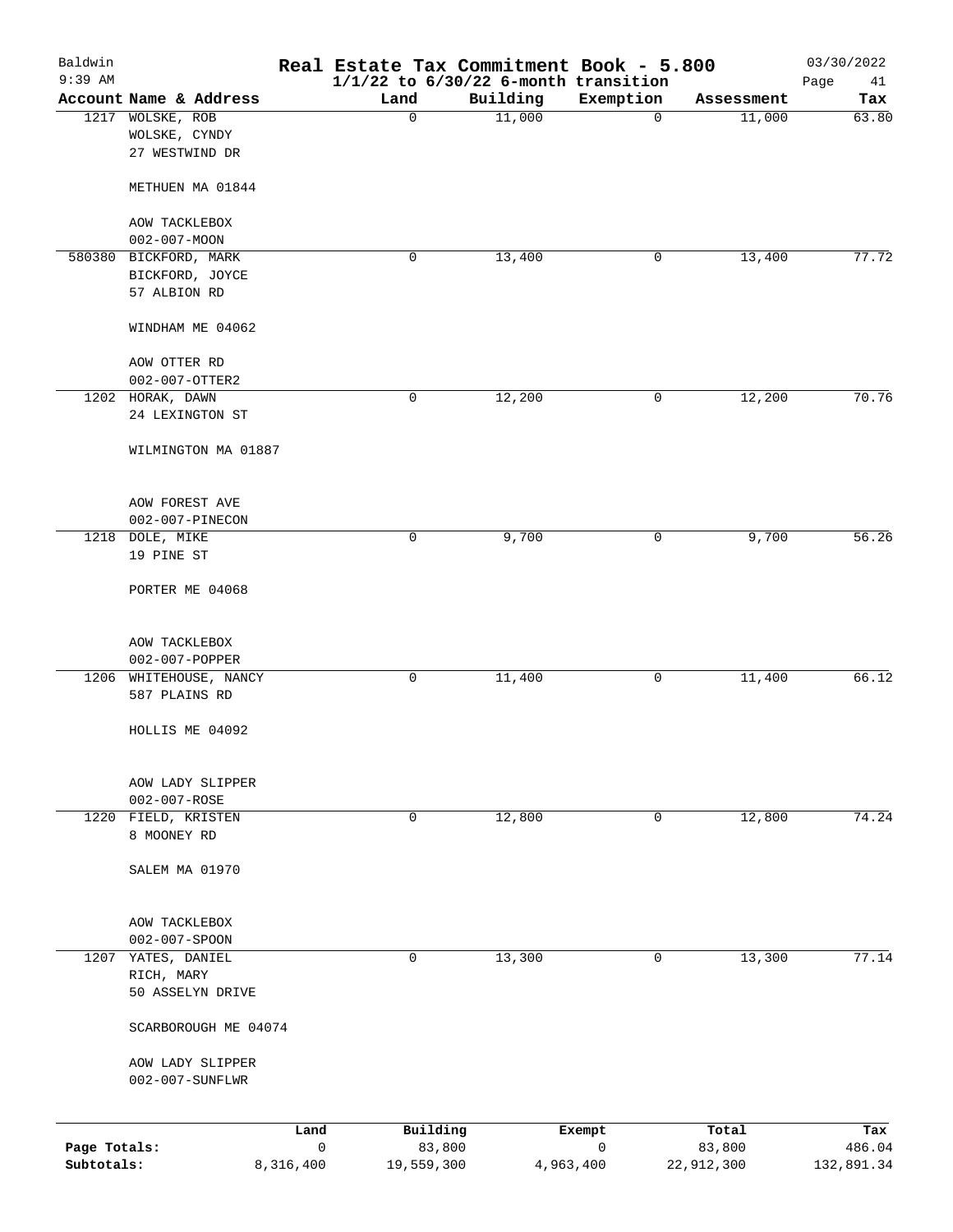| Baldwin<br>$9:39$ AM |                                    |       |        |              |             | Real Estate Tax Commitment Book - 5.800<br>$1/1/22$ to $6/30/22$ 6-month transition |            | 03/30/2022<br>Page<br>42 |
|----------------------|------------------------------------|-------|--------|--------------|-------------|-------------------------------------------------------------------------------------|------------|--------------------------|
|                      | Account Name & Address             |       | Land   |              | Building    | Exemption                                                                           | Assessment | Tax                      |
|                      | 1203 MCDONALD, KATHERINE           |       |        | $\mathsf{O}$ | 13,200      | $\overline{0}$                                                                      | 13,200     | 76.56                    |
|                      | 1955 ALDER BRANCH LANE             |       |        |              |             |                                                                                     |            |                          |
|                      | GERMANTOWN TN 38139                |       |        |              |             |                                                                                     |            |                          |
|                      | AOW FOREST AVE                     |       |        |              |             |                                                                                     |            |                          |
|                      | $002 - 007 - WALNUT$               |       |        |              |             |                                                                                     |            |                          |
| 159                  | WOOD, PATRICIA                     |       | 84,400 |              | $\mathbf 0$ | 0                                                                                   | 84,400     | 489.52                   |
|                      | 11 L INDIAN HILL RD                | Acres |        | 75.00        |             |                                                                                     |            |                          |
|                      | DERRY NH 03038                     |       |        |              |             |                                                                                     |            |                          |
|                      | BRIDGTON RD                        |       |        |              |             |                                                                                     |            |                          |
|                      | $002 - 008$                        |       |        |              |             |                                                                                     |            |                          |
|                      | B13903P306                         |       |        |              |             |                                                                                     |            |                          |
|                      | 160 RIDLEY, CLAY E                 |       | 27,600 |              | 86,600      | 25,000                                                                              | 89,200     | 517.36                   |
|                      | P.O. BOX 273                       | Acres |        | 2.75         |             | 01 Homestead                                                                        |            |                          |
|                      | SEBAGO ME 04029                    |       |        |              |             |                                                                                     |            |                          |
|                      | 2 SEBAGO RD                        |       |        |              |             |                                                                                     |            |                          |
|                      | $003 - 001$                        |       |        |              |             |                                                                                     |            |                          |
|                      | B16528P229                         |       |        |              |             |                                                                                     |            |                          |
|                      | 161 JOAN SIMONDS HEIRS OF          |       | 38,000 |              | $\mathbf 0$ | 0                                                                                   | 38,000     | 220.40                   |
|                      | SIMONDS, JONATHON<br>35 TOWLE ROAD | Acres |        | 9.66         |             |                                                                                     |            |                          |
|                      | FREEDOM NH 03836                   |       |        |              |             |                                                                                     |            |                          |
|                      | $003 - 002$                        |       |        |              |             |                                                                                     |            |                          |
|                      | B29533P202                         |       |        |              |             |                                                                                     |            |                          |
|                      | 1000 ALFIERO, JASON +              |       | 61,000 |              | 187,400     | 0                                                                                   | 248,400    | 1,440.72                 |
|                      | HANSCOM BRANDY                     |       |        |              |             |                                                                                     |            |                          |
|                      | P.O. BOX 156                       | Acres |        | 25.00        |             |                                                                                     |            |                          |
|                      | EAST BALDWIN ME 04024              |       |        |              |             |                                                                                     |            |                          |
|                      | 60 SEBAGO RD                       |       |        |              |             |                                                                                     |            |                          |
|                      | $003 - 002 - A$                    |       |        |              |             |                                                                                     |            |                          |
|                      | B21429P340                         |       |        |              |             |                                                                                     |            |                          |
|                      | 1105 CHRISTENSEN, KURT             |       | 48,200 |              | 0           | $\mathbf 0$                                                                         | 48,200     | 279.56                   |
|                      | 292 NORTHWEST RIVER RD             | Acres |        | 20.00        |             |                                                                                     |            |                          |
|                      | SEBAGO ME 04029                    |       |        |              |             |                                                                                     |            |                          |
|                      | SEBAGO RD                          |       |        |              |             |                                                                                     |            |                          |
|                      | $003 - 002 - B$                    |       |        |              |             |                                                                                     |            |                          |
|                      | B34900P117                         |       |        |              |             |                                                                                     |            |                          |
|                      |                                    |       |        |              |             |                                                                                     |            |                          |

|              | Land      | Building   | Exempt    | Total        | Tax          |
|--------------|-----------|------------|-----------|--------------|--------------|
| Page Totals: | 259,200   | 287,200    | 25,000    | 521,400      | 3,024.12     |
| Subtotals:   | 8,575,600 | 19,846,500 | 4,988,400 | 23, 433, 700 | 135, 915, 46 |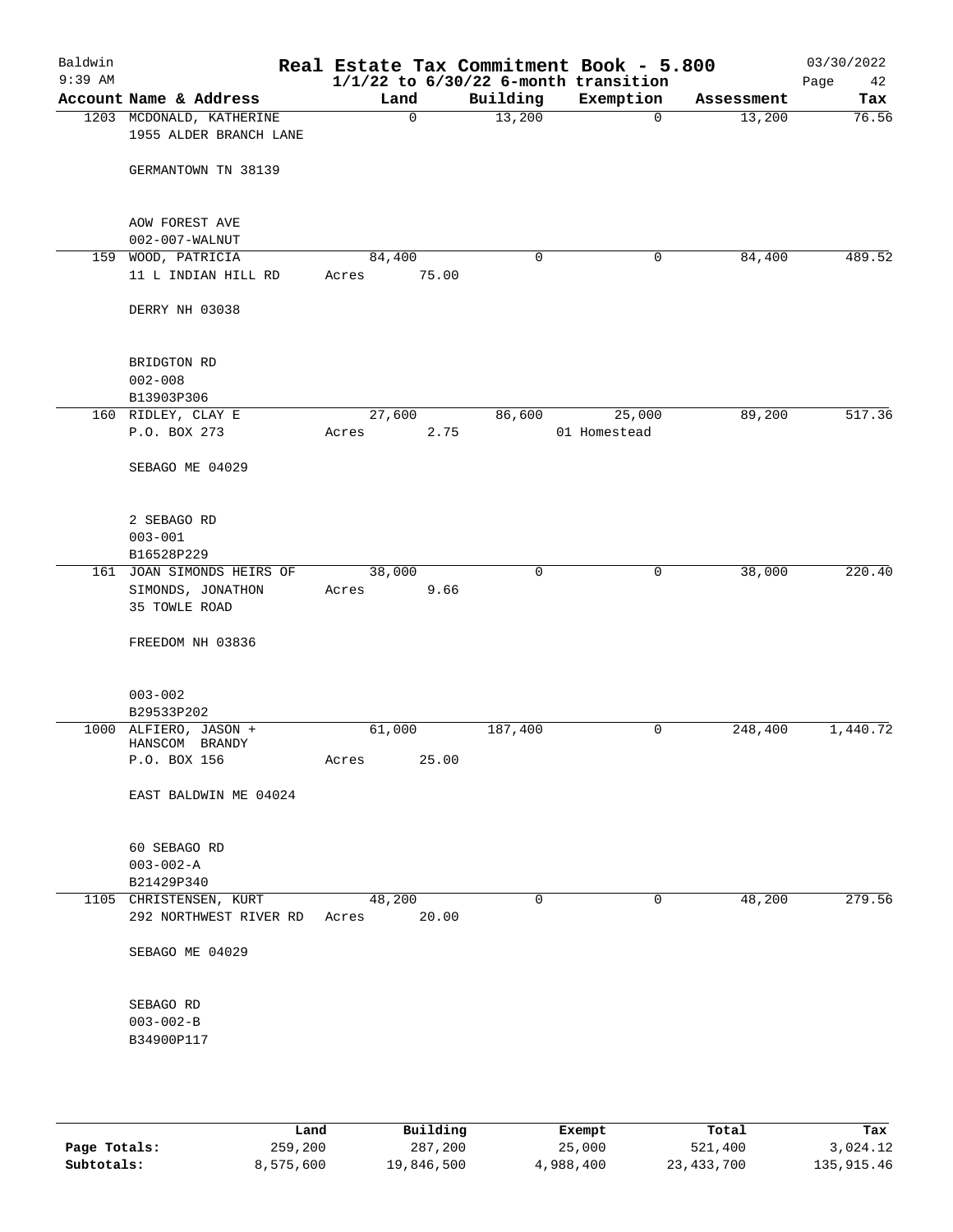| Baldwin<br>$9:39$ AM |                                                                |                 |       | Real Estate Tax Commitment Book - 5.800<br>$1/1/22$ to $6/30/22$ 6-month transition |                |            | 03/30/2022<br>Page<br>43 |
|----------------------|----------------------------------------------------------------|-----------------|-------|-------------------------------------------------------------------------------------|----------------|------------|--------------------------|
|                      | Account Name & Address                                         | Land            |       | Building                                                                            | Exemption      | Assessment | Tax                      |
|                      | 1120 BISHOP COMPANY LLC                                        | 32,600          |       | $\mathbf 0$                                                                         | $\overline{0}$ | 32,600     | 189.08                   |
|                      | 730B MIDDLE RD                                                 | Acres           | 12.93 |                                                                                     |                |            |                          |
|                      | STEEP FALLS ME 04085                                           |                 |       |                                                                                     |                |            |                          |
|                      | 48 SEBAGO RD<br>$003 - 002 - C$                                |                 |       |                                                                                     |                |            |                          |
|                      | B37735P241                                                     |                 |       |                                                                                     |                |            |                          |
|                      | 1128 FULLER, ROBERT W                                          | 12,900          |       | 0                                                                                   | 0              | 12,900     | 74.82                    |
|                      | PO BOX 116                                                     | Acres           | 29.50 |                                                                                     |                |            |                          |
|                      | EAST BALDWIN ME 04024                                          |                 |       |                                                                                     |                |            |                          |
|                      | SEBAGO RD                                                      |                 |       |                                                                                     |                |            |                          |
|                      | $003 - 002 - D$<br>B35521P274                                  |                 |       |                                                                                     |                |            |                          |
|                      | 1127 SCHULTZ, SANDER R                                         | 39,100          |       | 0                                                                                   | 0              | 39,100     | 226.78                   |
|                      | SCHULTZ, SARA A<br>15 BROOK RD                                 | Acres           | 11.31 |                                                                                     |                |            |                          |
|                      | GLOUCESTER MA 01930                                            |                 |       |                                                                                     |                |            |                          |
|                      | SEBAGO RD                                                      |                 |       |                                                                                     |                |            |                          |
|                      | $003 - 002 - E$<br>B37027P170                                  |                 |       |                                                                                     |                |            |                          |
|                      | 1142 LEO, ROCCO                                                | 41,500          |       | 94,200                                                                              | 0              | 135,700    | 787.06                   |
|                      | 271 BRIDGTON ROAD                                              | Acres           | 22.95 |                                                                                     |                |            |                          |
|                      | EAST BALDWIN ME 04024                                          |                 |       |                                                                                     |                |            |                          |
|                      | 271 BRIDGTON RD                                                |                 |       |                                                                                     |                |            |                          |
|                      | $003 - 002 - F$                                                |                 |       |                                                                                     |                |            |                          |
|                      | B32750P103                                                     |                 |       |                                                                                     |                |            |                          |
|                      | 1145 MOWRY, CHRISTOPHER<br>MOWRY, ALEXANDRIA<br>19 TUTTLE LANE | 29,800<br>Acres | 5.27  | 224,400                                                                             | 0              | 254,200    | 1,474.36                 |
|                      | WEST NEWFIELD ME 04095                                         |                 |       |                                                                                     |                |            |                          |
|                      | 291 BRIDGTON RD<br>$003 - 002 - G$                             |                 |       |                                                                                     |                |            |                          |
|                      | B37189P40<br>162 JAMISON, NATASHA                              | 148,800         |       | $\mathbf 0$                                                                         | $\mathbf 0$    | 148,800    | 863.04                   |
|                      | 20 BLACKBERRY LANE                                             | Acres           | 92.72 |                                                                                     |                |            |                          |
|                      | GORHAM ME 04038                                                |                 |       |                                                                                     |                |            |                          |
|                      | CARL BURNELL RD                                                |                 |       |                                                                                     |                |            |                          |
|                      | $003 - 003$<br>B30325P238                                      |                 |       |                                                                                     |                |            |                          |
|                      |                                                                |                 |       |                                                                                     |                |            |                          |
|                      |                                                                |                 |       |                                                                                     |                |            |                          |

|              | ∟and      | Building   | Exempt    | Total      | Tax        |
|--------------|-----------|------------|-----------|------------|------------|
| Page Totals: | 304,700   | 318,600    |           | 623,300    | 3,615.14   |
| Subtotals:   | 8,880,300 | 20,165,100 | 4,988,400 | 24,057,000 | 139,530.60 |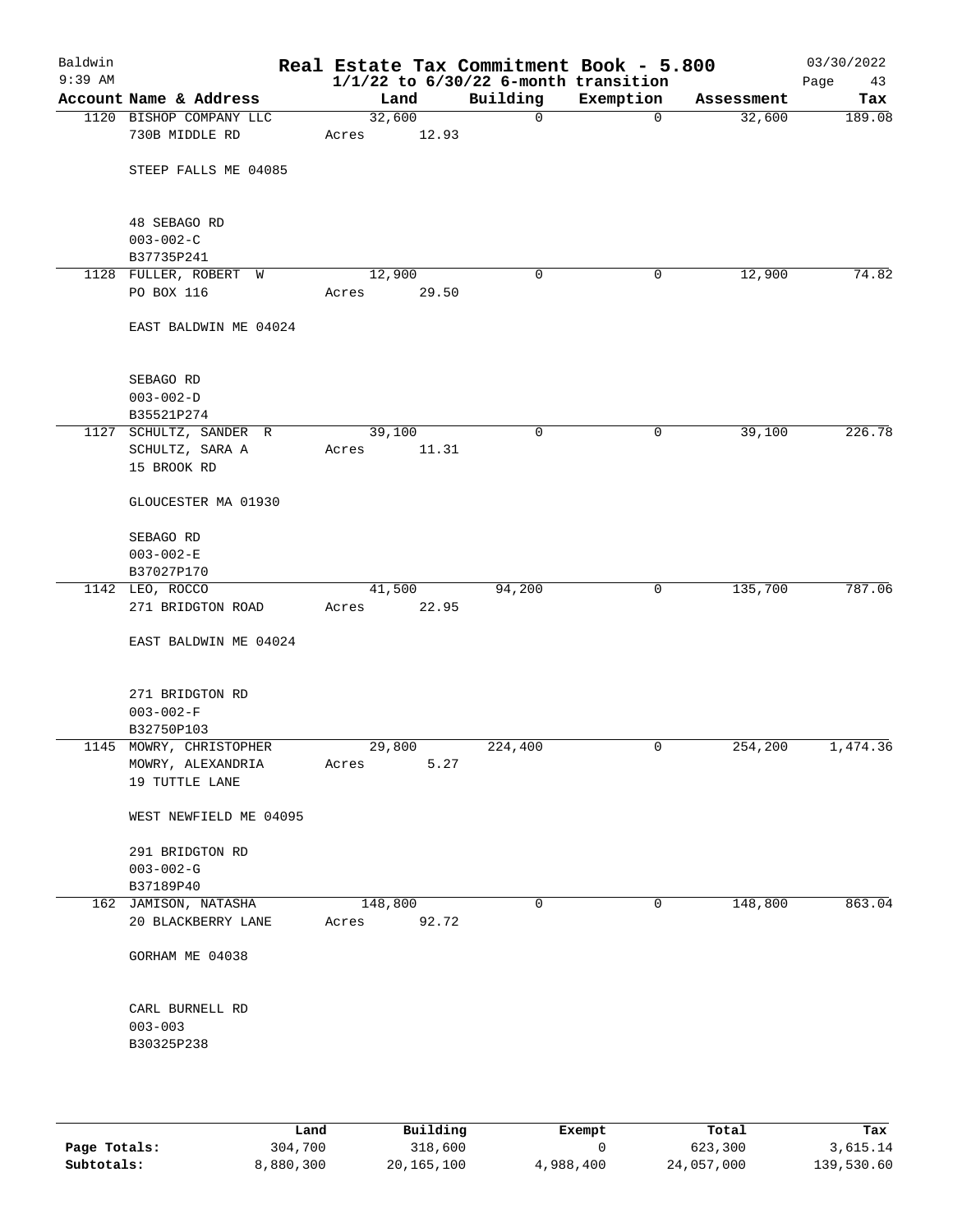| Baldwin<br>$9:39$ AM |                          |         |          |             | Real Estate Tax Commitment Book - 5.800<br>$1/1/22$ to $6/30/22$ 6-month transition |            | 03/30/2022<br>Page<br>44 |
|----------------------|--------------------------|---------|----------|-------------|-------------------------------------------------------------------------------------|------------|--------------------------|
|                      | Account Name & Address   | Land    |          | Building    | Exemption                                                                           | Assessment | Tax                      |
|                      | 1070 DOUGLASS, STANLEY W | 36,400  |          | 0           | $\mathbf 0$                                                                         | 36,400     | 211.12                   |
|                      | 19 SHADOW LAWN DR        | Acres   | 25.00    |             |                                                                                     |            |                          |
|                      | STANDISH ME 04084        |         |          |             |                                                                                     |            |                          |
|                      |                          |         |          |             |                                                                                     |            |                          |
|                      | CARL BURNELL RD          |         |          |             |                                                                                     |            |                          |
|                      | $003 - 003 - 001$        |         |          |             |                                                                                     |            |                          |
|                      | B34936P141               |         |          |             |                                                                                     |            |                          |
|                      | 1076 PROFENNO, MARIAH    | 18,400  |          | 222,700     | 0                                                                                   | 241,100    | 1,398.38                 |
|                      | LEEANN                   |         |          |             |                                                                                     |            |                          |
|                      | LERMAN, TYLER CHASE      | Acres   | 2.00     |             |                                                                                     |            |                          |
|                      | 123 CARL BURNELL RD      |         |          |             |                                                                                     |            |                          |
|                      | EAST BALDWIN ME 04024    |         |          |             |                                                                                     |            |                          |
|                      | 123 CARL BURNELL RD      |         |          |             |                                                                                     |            |                          |
|                      | $003 - 003 - 007$        |         |          |             |                                                                                     |            |                          |
|                      | B37575P175               |         |          |             |                                                                                     |            |                          |
|                      | 1106 PEABODY, DEBORAH    | 35,900  |          | 134,200     | 25,000                                                                              | 145,100    | 841.58                   |
|                      | WARREN, SARAH A          | Acres   | 8.28     |             | 01 Homestead                                                                        |            |                          |
|                      | P O BOX 99               |         |          |             |                                                                                     |            |                          |
|                      | EAST BALDWIN ME 04024    |         |          |             |                                                                                     |            |                          |
|                      | 176 SEBAGO RD            |         |          |             |                                                                                     |            |                          |
|                      | $003 - 003 - A$          |         |          |             |                                                                                     |            |                          |
|                      | B28749P324               |         |          |             |                                                                                     |            |                          |
|                      | 163 SOW SOLAR INC        | 149,100 |          | 0           | 0                                                                                   | 149,100    | 864.78                   |
|                      | 2 TANDEM DRIVE           | Acres   | 83.76    |             |                                                                                     |            |                          |
|                      | WESTMINSTER MA 01473     |         |          |             |                                                                                     |            |                          |
|                      | CARL BURNELL RD          |         |          |             |                                                                                     |            |                          |
|                      | $003 - 004$              |         |          |             |                                                                                     |            |                          |
|                      | B37839P339               |         |          |             |                                                                                     |            |                          |
|                      | 167 STURGEON, TERESA     | 123,000 |          | 0           | $\overline{0}$                                                                      | 123,000    | 713.40                   |
|                      | P O BOX 277              | Acres   | 67.00    |             |                                                                                     |            |                          |
|                      |                          |         |          |             |                                                                                     |            |                          |
|                      | CORNISH ME 04020         |         |          |             |                                                                                     |            |                          |
|                      | CARL BURNELL RD          |         |          |             |                                                                                     |            |                          |
|                      | $003 - 006 - A$          |         |          |             |                                                                                     |            |                          |
|                      | B23788P181               |         |          |             |                                                                                     |            |                          |
|                      | 168 PIKE INDUSTRIES INC  | 210,400 |          | $\mathbf 0$ | 0                                                                                   | 210,400    | 1,220.32                 |
|                      | 3 EASTGATE PARK RD       | Acres   | 79.70    |             |                                                                                     |            |                          |
|                      | BELMONT NH 03220         |         |          |             |                                                                                     |            |                          |
|                      |                          |         |          |             |                                                                                     |            |                          |
|                      | CARL BURNELL RD          |         |          |             |                                                                                     |            |                          |
|                      | $003 - 006 - B$          |         |          |             |                                                                                     |            |                          |
|                      | B7384P207                |         |          |             |                                                                                     |            |                          |
|                      |                          |         |          |             |                                                                                     |            |                          |
|                      | Land                     |         | Building |             | Exempt                                                                              | Total      | Tax                      |

|              | Lanu      | <b>Building</b> | вхешрс    | TOLAT      | rax.       |
|--------------|-----------|-----------------|-----------|------------|------------|
| Page Totals: | 573,200   | 356,900         | 25,000    | 905,100    | 5,249.58   |
| Subtotals:   | 9,453,500 | 20,522,000      | 5,013,400 | 24,962,100 | 144,780.18 |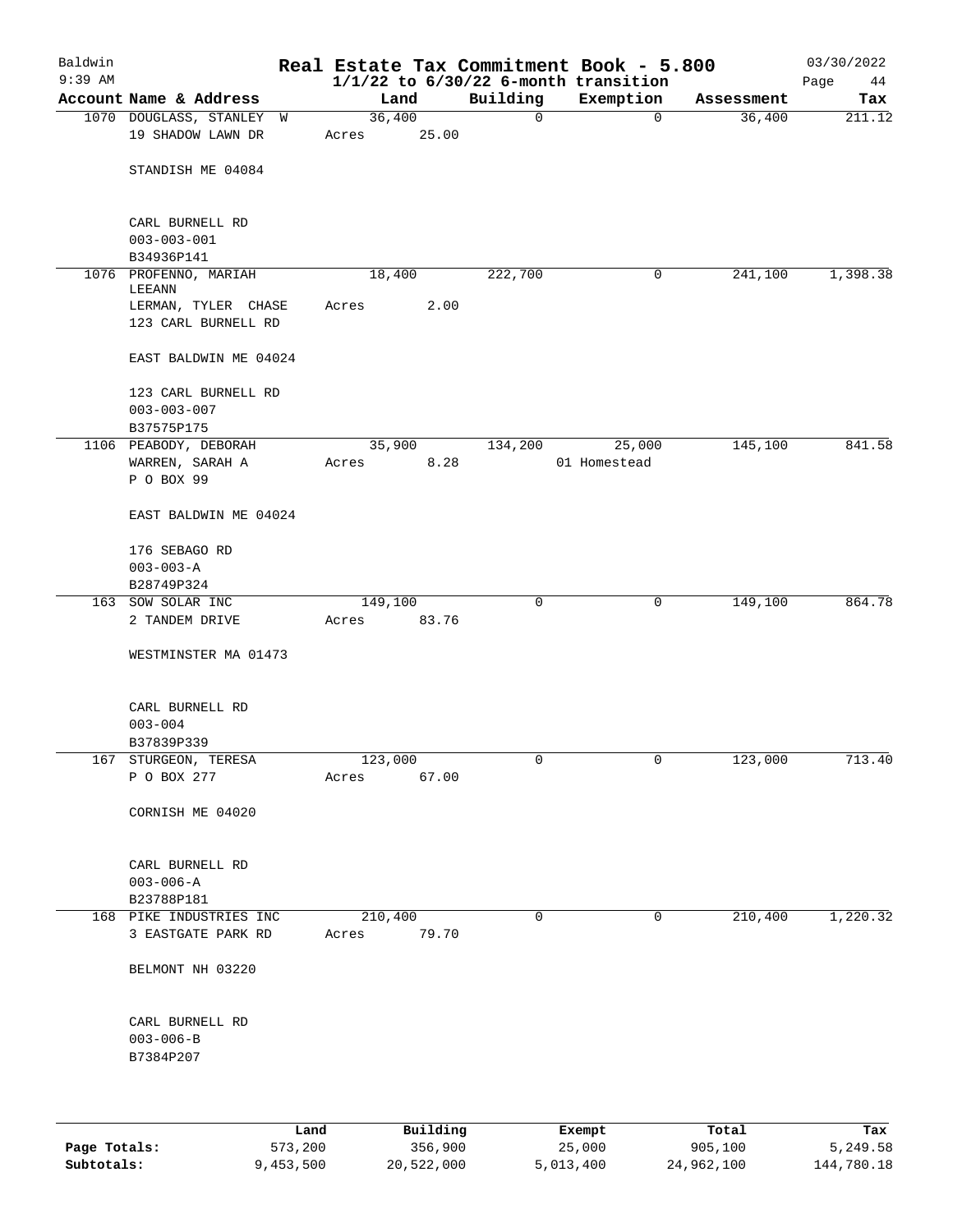| Baldwin<br>$9:39$ AM |                                                           |                 |        |                | Real Estate Tax Commitment Book - 5.800<br>$1/1/22$ to $6/30/22$ 6-month transition |            | 03/30/2022<br>Page<br>45 |
|----------------------|-----------------------------------------------------------|-----------------|--------|----------------|-------------------------------------------------------------------------------------|------------|--------------------------|
|                      | Account Name & Address                                    | Land            |        | Building       | Exemption                                                                           | Assessment | Tax                      |
|                      | 169 BOONE, LARRY J<br>GUPTA, SURINDER                     | 41,500<br>Acres | 23.17  | $\overline{0}$ | $\mathbf{0}$                                                                        | 41,500     | 240.70                   |
|                      | 315 ROOSEVELT TRAIL                                       |                 |        |                |                                                                                     |            |                          |
|                      | CASCO ME 04015                                            |                 |        |                |                                                                                     |            |                          |
|                      | CARL BURNELL RD<br>$003 - 007$                            |                 |        |                |                                                                                     |            |                          |
|                      | B31645P181 07/15/2014                                     |                 |        |                |                                                                                     |            |                          |
|                      | 170 BAILLARGEON, DAVID &                                  | 26,300          |        | 184,100        | 25,000                                                                              | 185,400    | 1,075.32                 |
|                      | PAULA<br>PO BOX 39                                        | Acres           | 1.85   |                | 01 Homestead                                                                        |            |                          |
|                      | EAST BALDWIN ME 04024                                     |                 |        |                |                                                                                     |            |                          |
|                      |                                                           |                 |        |                |                                                                                     |            |                          |
|                      | 9 CARL BURNELL RD<br>$003 - 007 - A$                      |                 |        |                |                                                                                     |            |                          |
|                      | B33059P153                                                |                 |        |                |                                                                                     |            |                          |
|                      | 164 GEORGE ANDERSON & SONS,<br>INC.                       | 94,000          |        | $\mathbf 0$    | $\mathsf{O}$                                                                        | 94,000     | 545.20                   |
|                      | 83 CONVENE RD                                             | Acres           | 14.80  |                |                                                                                     |            |                          |
|                      | SEBAGO ME 04029                                           |                 |        |                |                                                                                     |            |                          |
|                      | CARL BURNELL RD<br>$003 - 008$<br>B27205P210              |                 |        |                |                                                                                     |            |                          |
|                      | 171 THORNE, MARK                                          |                 | 49,800 | 177,900        | $\mathbf 0$                                                                         | 227,700    | 1,320.66                 |
|                      | 315 BRIDGTON RD                                           | Acres 23.00     |        |                |                                                                                     |            |                          |
|                      | EAST BALDWIN ME 04024                                     |                 |        |                |                                                                                     |            |                          |
|                      | 315 BRIDGTON RD<br>$003 - 009$                            |                 |        |                |                                                                                     |            |                          |
|                      | 172 OSGOOD, ARTHUR & SHARON 27,400 142,800 31,000 139,200 |                 |        |                |                                                                                     |            | 807.36                   |
|                      | 333 BRIDGTON RD                                           | Acres           | 2.60   |                | 13 Veteran (Viet Non Res<br>01 Homestead                                            |            |                          |
|                      | EAST BALDWIN ME 04024                                     |                 |        |                |                                                                                     |            |                          |
|                      | 333 BRIDGTON RD<br>$003 - 009 - A$                        |                 |        |                |                                                                                     |            |                          |
|                      | 173 JORDAN, MAYNARD N &<br>GAIL B                         | 27,800          |        | 123,800        | $\frac{1}{25,000}$                                                                  | 126,600    | 734.28                   |
|                      | P O BOX 123                                               | Acres 2.85      |        |                | 01 Homestead                                                                        |            |                          |
|                      | EAST BALDWIN ME 04024                                     |                 |        |                |                                                                                     |            |                          |
|                      | 321 BRIDGTON RD<br>$003 - 009 - B$                        |                 |        |                |                                                                                     |            |                          |
|                      |                                                           |                 |        |                |                                                                                     |            |                          |

|              | Land      | Building   | Exempt    | Total      | Tax        |
|--------------|-----------|------------|-----------|------------|------------|
| Page Totals: | 266,800   | 628,600    | 81,000    | 814,400    | 4,723.52   |
| Subtotals:   | 9,720,300 | 21,150,600 | 5,094,400 | 25,776,500 | 149,503.70 |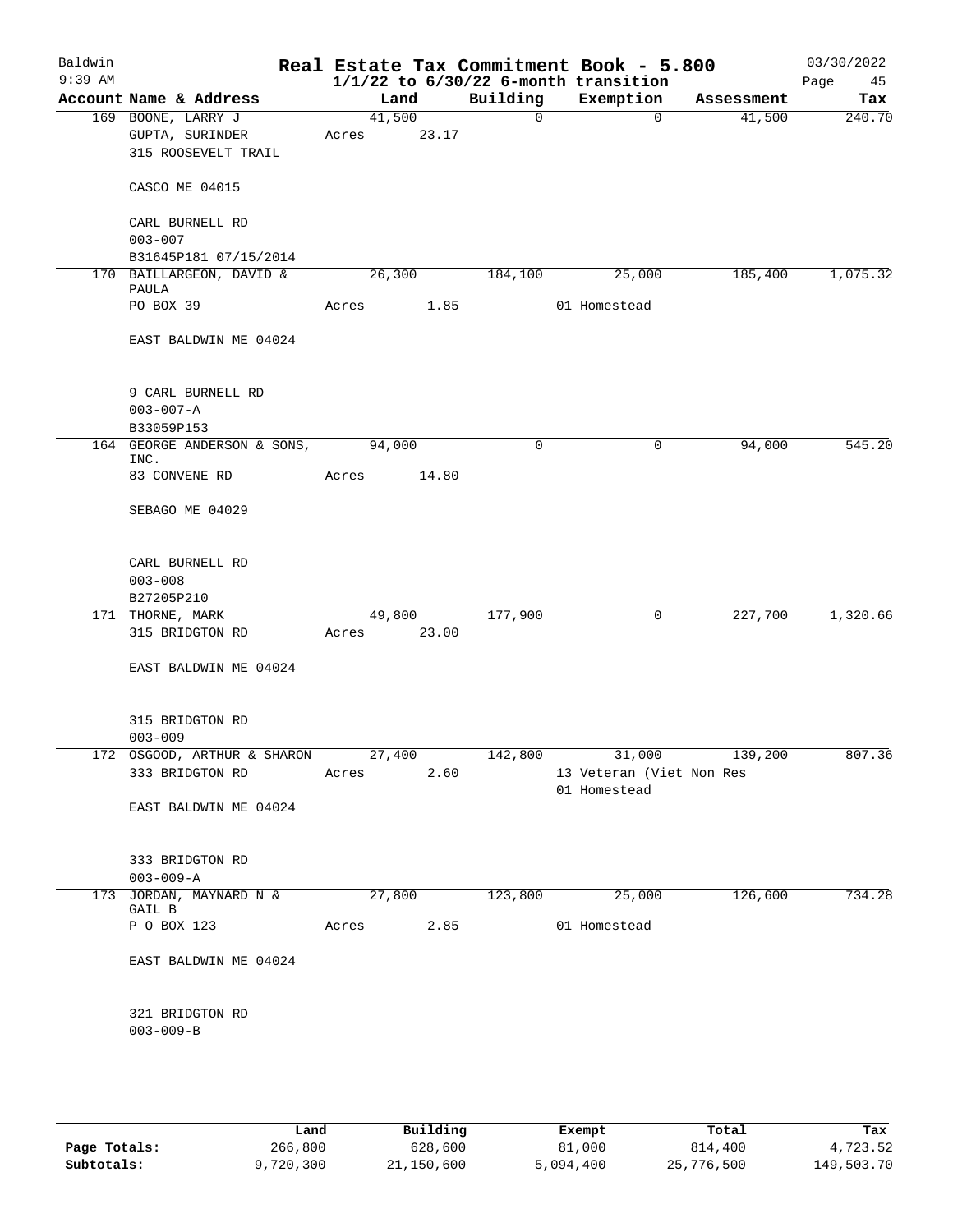| Baldwin<br>$9:39$ AM |                                                                             |                 |        |      | Real Estate Tax Commitment Book - 5.800<br>$1/1/22$ to $6/30/22$ 6-month transition |              |             |            | 03/30/2022<br>Page<br>46 |
|----------------------|-----------------------------------------------------------------------------|-----------------|--------|------|-------------------------------------------------------------------------------------|--------------|-------------|------------|--------------------------|
|                      | Account Name & Address                                                      |                 | Land   |      | Building                                                                            | Exemption    |             | Assessment | Tax                      |
|                      | 174 ARSENAULT, SEAN JASON<br>ARSENAULT, SYDNEY<br>ALICIA<br>306 BRIDGTON RD | 30,700<br>Acres |        | 5.20 | 172,800                                                                             |              | $\mathbf 0$ | 203,500    | 1,180.30                 |
|                      | EAST BALDWIN ME 04024                                                       |                 |        |      |                                                                                     |              |             |            |                          |
|                      | 306 BRIDGTON RD                                                             |                 |        |      |                                                                                     |              |             |            |                          |
|                      | $003 - 010$<br>B37165P20                                                    |                 |        |      |                                                                                     |              |             |            |                          |
|                      | 998 BISWELL, PHYLLIS A                                                      | 21,800          |        |      | 138,500                                                                             |              | 25,000      | 135,300    | 784.74                   |
|                      | PO BOX 254                                                                  | Acres           |        | 0.65 |                                                                                     | 01 Homestead |             |            |                          |
|                      | GORHAM ME 04038                                                             |                 |        |      |                                                                                     |              |             |            |                          |
|                      | 332 BRIDGTON RD<br>$003 - 010 - A$                                          |                 |        |      |                                                                                     |              |             |            |                          |
|                      | 176 HAWXWELL, DANIEL                                                        | 25,600          |        |      | 0                                                                                   |              | 0           | 25,600     | 148.48                   |
|                      | 4 CHASE STREET                                                              | Acres           |        | 2.21 |                                                                                     |              |             |            |                          |
|                      | STANDISH ME 04084                                                           |                 |        |      |                                                                                     |              |             |            |                          |
|                      | CRAM RD<br>$003 - 010 - B$                                                  |                 |        |      |                                                                                     |              |             |            |                          |
|                      | B36405P183                                                                  |                 |        |      |                                                                                     |              |             |            |                          |
|                      | 1258 HAWXWELL, CHRISTINA                                                    | 26, 500         |        |      | $\mathbf 0$                                                                         |              | 0           | 26,500     | 153.70                   |
|                      | 4 CHASE STREET                                                              | Acres           |        | 2.00 |                                                                                     |              |             |            |                          |
|                      | STANDISH ME 04084                                                           |                 |        |      |                                                                                     |              |             |            |                          |
|                      | CRAM RD                                                                     |                 |        |      |                                                                                     |              |             |            |                          |
|                      | $003 - 010 - B - 001$                                                       |                 |        |      |                                                                                     |              |             |            |                          |
|                      | B36405P180                                                                  |                 |        |      |                                                                                     |              |             |            |                          |
|                      | 177 COTE, LORRAINE                                                          |                 | 26,700 |      | 183,200                                                                             |              | 25,000      | 184,900    | 1,072.42                 |
|                      | 330 BRIDGTON ROAD                                                           | Acres           |        | 2.15 |                                                                                     | 01 Homestead |             |            |                          |
|                      | EAST BALDWIN ME 04024                                                       |                 |        |      |                                                                                     |              |             |            |                          |
|                      | 330 BRIDGTON RD                                                             |                 |        |      |                                                                                     |              |             |            |                          |
|                      | $003 - 010 - C$<br>B32469P210                                               |                 |        |      |                                                                                     |              |             |            |                          |
|                      | 178 BECKWITH, STEVEN &<br>JANET                                             | 26,600          |        |      | 93,800                                                                              |              | 25,000      | 95,400     | 553.32                   |
|                      | PO BOX 82                                                                   | Acres           |        | 2.15 |                                                                                     | 01 Homestead |             |            |                          |
|                      | EAST BALDWIN ME 04024                                                       |                 |        |      |                                                                                     |              |             |            |                          |
|                      | 317 BRIDGTON RD<br>$003 - 010 - D$<br>B14597P122                            |                 |        |      |                                                                                     |              |             |            |                          |
|                      |                                                                             |                 |        |      |                                                                                     |              |             |            |                          |

|              | Land      | Building   | Exempt    | Total      | Tax        |
|--------------|-----------|------------|-----------|------------|------------|
| Page Totals: | 157,900   | 588,300    | 75,000    | 671,200    | 3,892.96   |
| Subtotals:   | 9,878,200 | 21,738,900 | 5,169,400 | 26,447,700 | 153,396.66 |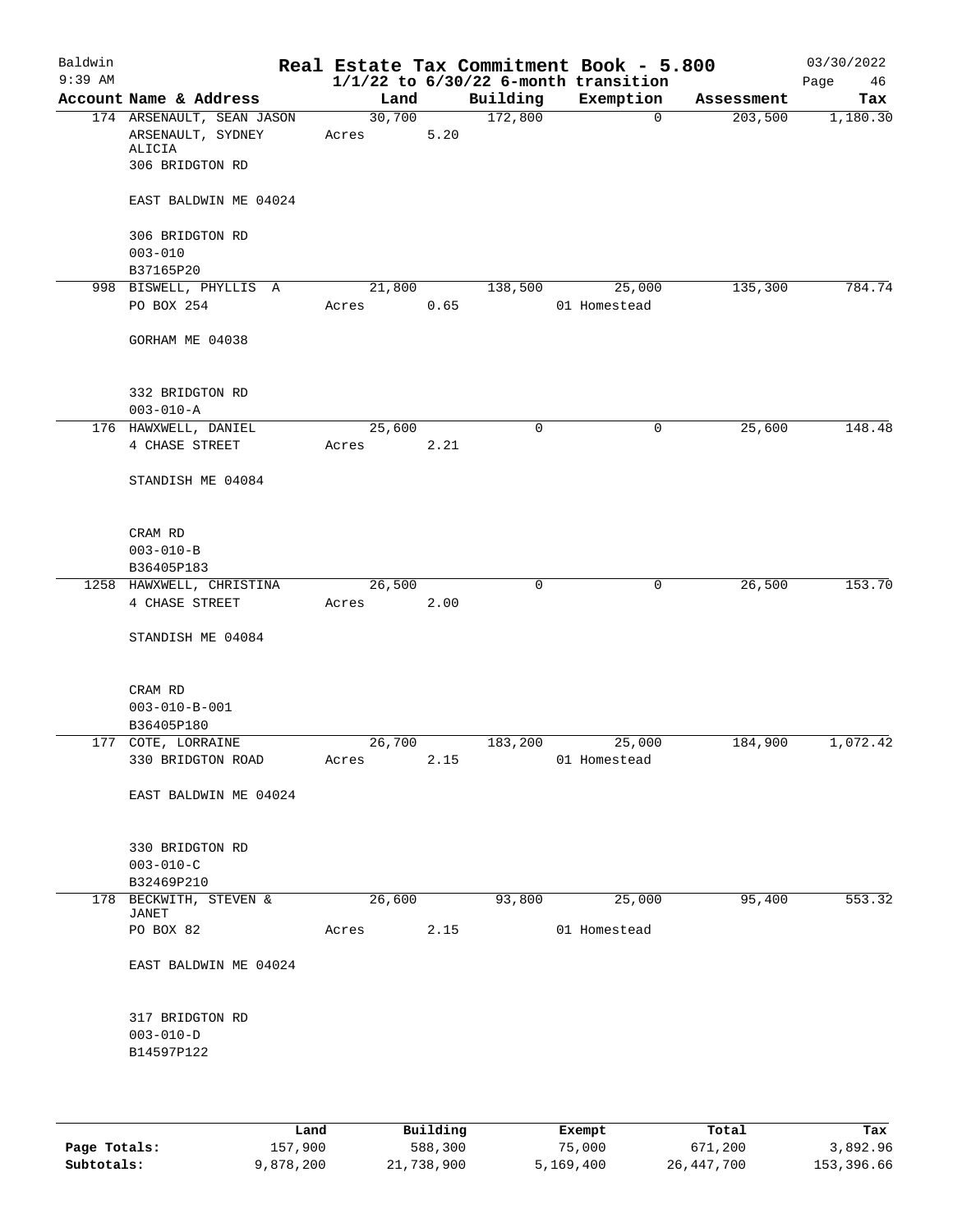| Baldwin<br>$9:39$ AM |                                  |        |      |          | Real Estate Tax Commitment Book - 5.800<br>$1/1/22$ to $6/30/22$ 6-month transition |            | 03/30/2022<br>Page<br>47 |
|----------------------|----------------------------------|--------|------|----------|-------------------------------------------------------------------------------------|------------|--------------------------|
|                      | Account Name & Address           | Land   |      | Building | Exemption                                                                           | Assessment | Tax                      |
|                      | 179 NOBLE, RONALD                | 26,500 |      | 131,500  | 25,000                                                                              | 133,000    | 771.40                   |
|                      | 19 CRAM RD                       | Acres  | 2.00 |          | 01 Homestead                                                                        |            |                          |
|                      | EAST BALDWIN ME 04024            |        |      |          |                                                                                     |            |                          |
|                      | 19 CRAM RD                       |        |      |          |                                                                                     |            |                          |
|                      | $003 - 010 - E$                  |        |      |          |                                                                                     |            |                          |
|                      | 180 JORDAN, JEREMY & JEANNE      | 28,500 |      | 261,000  | 25,000                                                                              | 264,500    | 1,534.10                 |
|                      | PO BOX 126                       | Acres  | 3.30 |          | 01 Homestead                                                                        |            |                          |
|                      | EAST BALDWIN ME 04024            |        |      |          |                                                                                     |            |                          |
|                      |                                  |        |      |          |                                                                                     |            |                          |
|                      | 11 CRAM RD                       |        |      |          |                                                                                     |            |                          |
|                      | $003 - 010 - F$<br>B12542P193    |        |      |          |                                                                                     |            |                          |
|                      | 1091 JORDAN, JARED E             | 27,200 |      | 0        | 0                                                                                   | 27,200     | 157.76                   |
|                      | PO BOX 126                       | Acres  | 2.92 |          |                                                                                     |            |                          |
|                      |                                  |        |      |          |                                                                                     |            |                          |
|                      | EAST BALDWIN ME 04024            |        |      |          |                                                                                     |            |                          |
|                      | BRIDGTON RD                      |        |      |          |                                                                                     |            |                          |
|                      | $003 - 010 - G$                  |        |      |          |                                                                                     |            |                          |
|                      | B36573P46                        |        |      |          |                                                                                     |            |                          |
|                      | 1146 BECKWITH, STEVEN &<br>JANET | 31,900 |      | 0        | $\mathbf 0$                                                                         | 31,900     | 185.02                   |
|                      | PO BOX 82                        | Acres  | 5.63 |          |                                                                                     |            |                          |
|                      | EAST BALDWIN ME 04024            |        |      |          |                                                                                     |            |                          |
|                      | CRAM RD                          |        |      |          |                                                                                     |            |                          |
|                      | $003 - 010 - H$                  |        |      |          |                                                                                     |            |                          |
|                      | 181 REYNOLDS , MARK              | 25,200 |      | 149,500  | 0                                                                                   | 174,700    | 1,013.26                 |
|                      | REYNOLDS , MARY                  | Acres  | 1.15 |          |                                                                                     |            |                          |
|                      | PO BOX 104                       |        |      |          |                                                                                     |            |                          |
|                      | GORHAM ME 04038                  |        |      |          |                                                                                     |            |                          |
|                      | 303 BRIDGTON RD                  |        |      |          |                                                                                     |            |                          |
|                      | $003 - 011$                      |        |      |          |                                                                                     |            |                          |
|                      | B35307P177                       |        |      |          |                                                                                     |            |                          |
|                      | 182 MYERS, FRANK                 | 24,300 |      | 97,200   | 25,000                                                                              | 96,500     | 559.70                   |
|                      | 301 BRIDGTON RD                  | Acres  | 0.91 |          | 01 Homestead                                                                        |            |                          |
|                      | EAST BALDWIN ME 04024            |        |      |          |                                                                                     |            |                          |
|                      | 301 BRIDGTON RD                  |        |      |          |                                                                                     |            |                          |
|                      | $003 - 012$                      |        |      |          |                                                                                     |            |                          |
|                      |                                  |        |      |          |                                                                                     |            |                          |
|                      |                                  |        |      |          |                                                                                     |            |                          |

|              | Land       | Building   | Exempt    | Total      | Tax        |
|--------------|------------|------------|-----------|------------|------------|
| Page Totals: | 163,600    | 639,200    | 75,000    | 727,800    | 4,221.24   |
| Subtotals:   | 10,041,800 | 22,378,100 | 5,244,400 | 27,175,500 | 157,617.90 |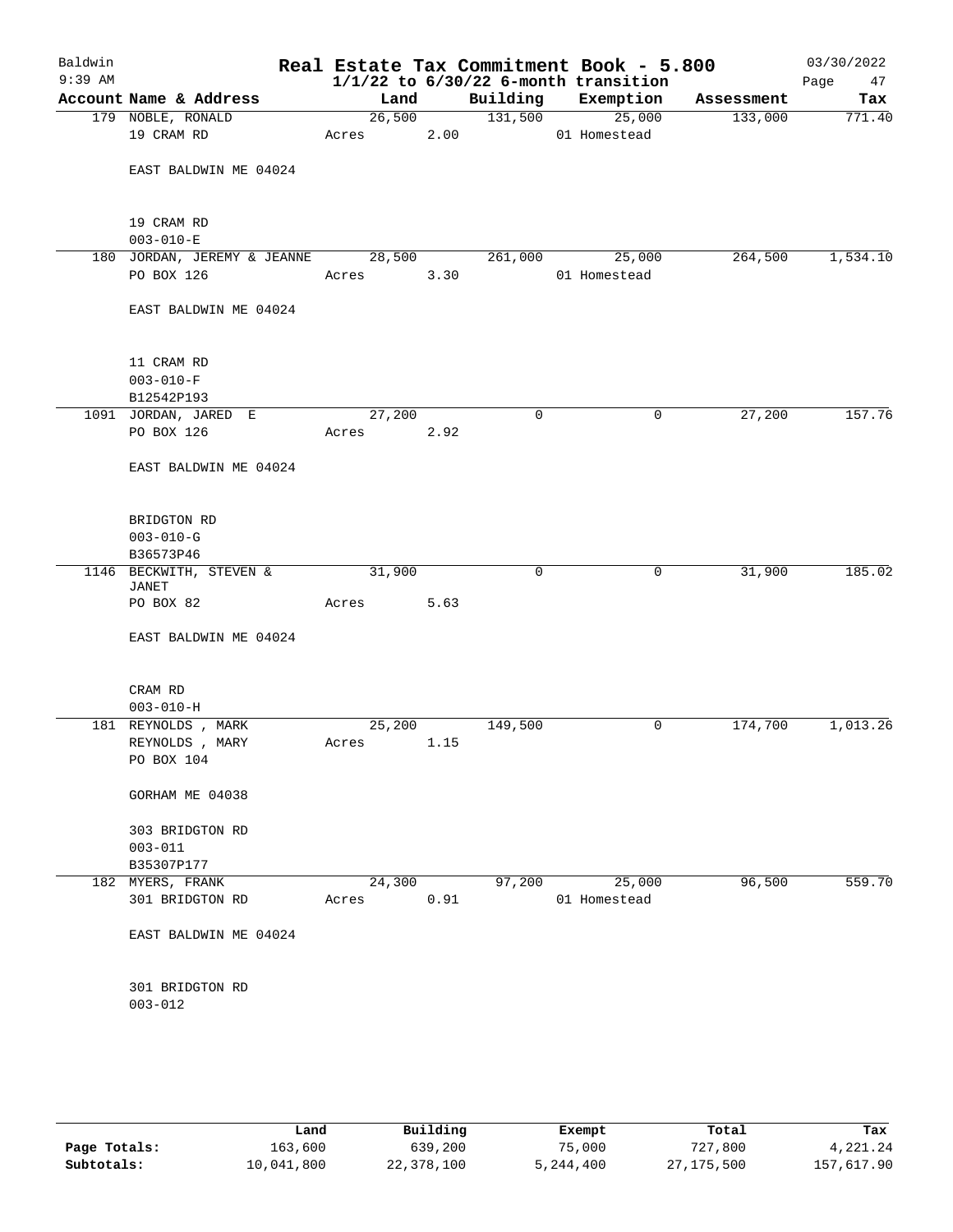| Baldwin<br>$9:39$ AM |                                                     |        |       |             | Real Estate Tax Commitment Book - 5.800<br>$1/1/22$ to $6/30/22$ 6-month transition |            | 03/30/2022<br>Page<br>48 |
|----------------------|-----------------------------------------------------|--------|-------|-------------|-------------------------------------------------------------------------------------|------------|--------------------------|
|                      | Account Name & Address                              | Land   |       | Building    | Exemption                                                                           | Assessment | Tax                      |
|                      | 183 CRESSEY, DALE                                   | 27,200 |       | 202,600     | 25,000                                                                              | 204,800    | 1,187.84                 |
|                      | 29 CRESSEY POND LN                                  | Acres  | 4.11  |             | 01 Homestead                                                                        |            |                          |
|                      | EAST BALDWIN ME 04024                               |        |       |             |                                                                                     |            |                          |
|                      | 29 CRESSEY POND LN<br>$003 - 013$                   |        |       |             |                                                                                     |            |                          |
|                      | B13730P64                                           |        |       |             |                                                                                     |            |                          |
|                      | 1129 CHARLES, ADAM                                  | 23,900 |       | 197,200     | 25,000                                                                              | 196,100    | 1,137.38                 |
|                      | P O BOX 73                                          | Acres  | 2.02  |             | 01 Homestead                                                                        |            |                          |
|                      | CORNISH ME 04020                                    |        |       |             |                                                                                     |            |                          |
|                      | 27 CRESSEY POND LN<br>$003 - 013 - A$<br>B30900P284 |        |       |             |                                                                                     |            |                          |
|                      | 580430 MILLS, DEVIN HOPE                            | 54,000 |       | 220,500     | 25,000                                                                              | 249,500    | 1,447.10                 |
|                      | MILLS, RYAN M                                       | Acres  | 22.00 |             | 01 Homestead                                                                        |            |                          |
|                      | 32 CRESSEY POND LN                                  |        |       |             |                                                                                     |            |                          |
|                      | WEST BALDWIN ME 04024                               |        |       |             |                                                                                     |            |                          |
|                      | 32 CRESSEY POND LN                                  |        |       |             |                                                                                     |            |                          |
|                      | $003 - 013 - B$<br>B35236P34                        |        |       |             |                                                                                     |            |                          |
|                      | 1300 MILLS, DEVIN HOPE                              | 25,300 |       | $\mathbf 0$ | 0                                                                                   | 25,300     | 146.74                   |
|                      | MILLS, RYAN M                                       | Acres  | 2.87  |             |                                                                                     |            |                          |
|                      | 32 CRESSEY POND LN                                  |        |       |             |                                                                                     |            |                          |
|                      | WEST BALDWIN ME 04024                               |        |       |             |                                                                                     |            |                          |
|                      | CRESSEY POND LN                                     |        |       |             |                                                                                     |            |                          |
|                      | $003 - 013 - C$                                     |        |       |             |                                                                                     |            |                          |
|                      | B36753P261                                          |        |       |             |                                                                                     |            |                          |
|                      | 184 RAMSDELL, RYAN                                  | 42,800 |       | 0           | 0                                                                                   | 42,800     | 248.24                   |
|                      | EARL, TAMMIE                                        | Acres  | 16.02 |             |                                                                                     |            |                          |
|                      | 30 CRAM RD                                          |        |       |             |                                                                                     |            |                          |
|                      | EAST BALDWIN ME 04024                               |        |       |             |                                                                                     |            |                          |
|                      | CRAM RD                                             |        |       |             |                                                                                     |            |                          |
|                      | $003 - 014$<br>B6143P5                              |        |       |             |                                                                                     |            |                          |
|                      | 185 BUTTERWORTH, JORDAN &<br>ELIZABETH M            | 25,700 |       | 90,100      | $\mathbf 0$                                                                         | 115,800    | 671.64                   |
|                      | 16 CRAM HILL RD                                     | Acres  | 1.45  |             |                                                                                     |            |                          |
|                      | EAST BALDWIN ME 04024                               |        |       |             |                                                                                     |            |                          |
|                      | 16 CRAM RD                                          |        |       |             |                                                                                     |            |                          |
|                      | $003 - 014 - 001$                                   |        |       |             |                                                                                     |            |                          |
|                      | B23950P49                                           |        |       |             |                                                                                     |            |                          |
|                      |                                                     |        |       |             |                                                                                     |            |                          |
|                      |                                                     |        |       |             |                                                                                     |            |                          |

|              | Land       | Building   | Exempt    | Total      | Tax        |
|--------------|------------|------------|-----------|------------|------------|
| Page Totals: | 198,900    | 710,400    | 75,000    | 834,300    | 4,838.94   |
| Subtotals:   | 10,240,700 | 23,088,500 | 5,319,400 | 28,009,800 | 162,456.84 |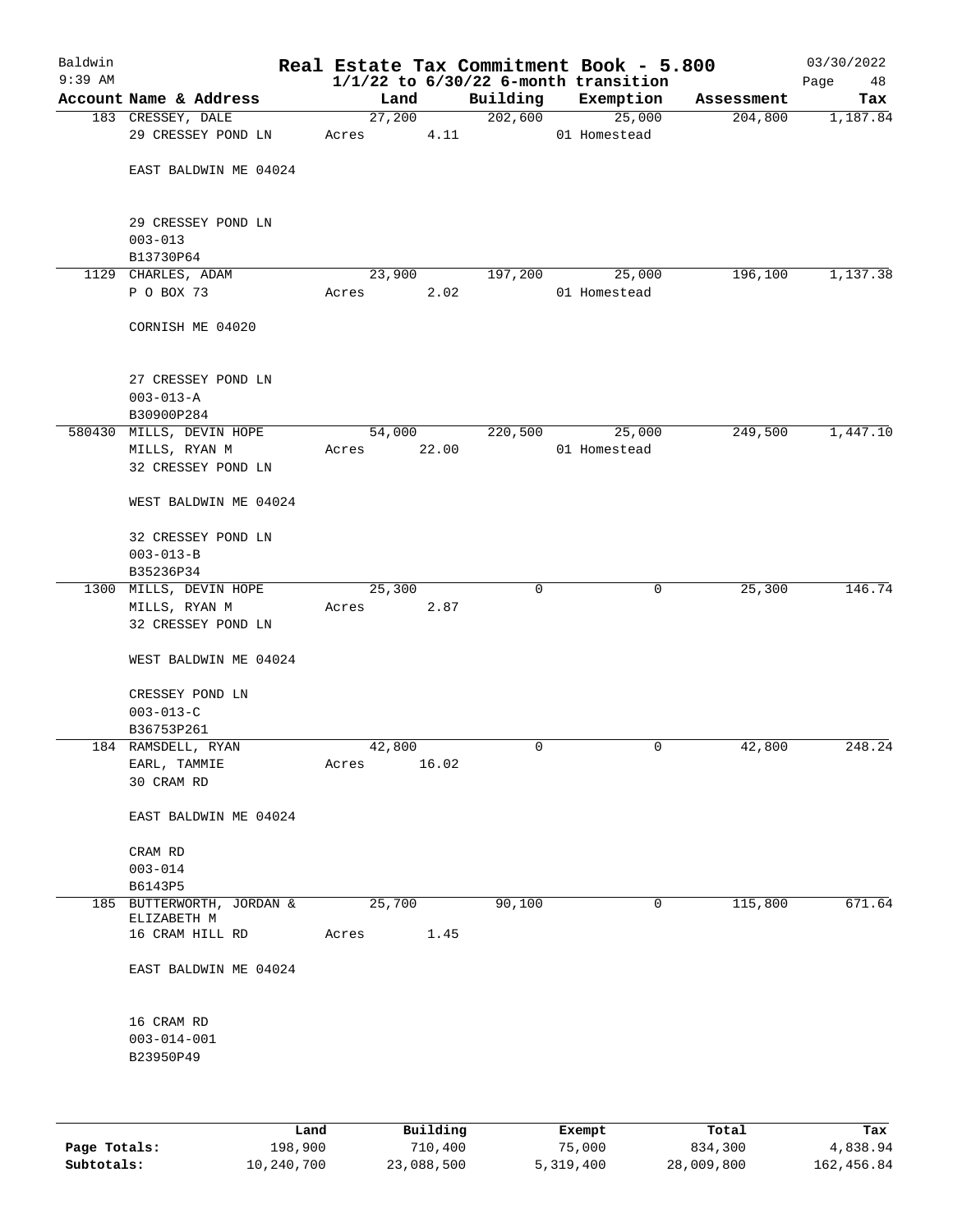| Baldwin<br>$9:39$ AM |                                 |            |        |      |          | Real Estate Tax Commitment Book - 5.800<br>$1/1/22$ to $6/30/22$ 6-month transition |            | 03/30/2022<br>Page<br>49 |
|----------------------|---------------------------------|------------|--------|------|----------|-------------------------------------------------------------------------------------|------------|--------------------------|
|                      | Account Name & Address          |            | Land   |      | Building | Exemption                                                                           | Assessment | Tax                      |
|                      | 186 LICHTENBERGER, BERNARD      |            | 25,700 |      | 115,300  | 25,000                                                                              | 116,000    | 672.80                   |
|                      | Е<br>20 CRAM RD                 | Acres      |        | 1.45 |          | 01 Homestead                                                                        |            |                          |
|                      | EAST BALDWIN ME 04024           |            |        |      |          |                                                                                     |            |                          |
|                      |                                 |            |        |      |          |                                                                                     |            |                          |
|                      | 20 CRAM RD<br>$003 - 014 - 002$ |            |        |      |          |                                                                                     |            |                          |
|                      | 187 BURDWOOD, ROBERT            |            | 26,100 |      | 124,400  | 31,000                                                                              | 119,500    | 693.10                   |
|                      | BURDWOOD, TAMMIE                | Acres      |        | 1.70 |          | 13 Veteran (Viet Non Res                                                            |            |                          |
|                      | 24 CRAM ROAD                    |            |        |      |          | 01 Homestead                                                                        |            |                          |
|                      | EAST BALDWIN ME 04024           |            |        |      |          |                                                                                     |            |                          |
|                      | 24 CRAM RD                      |            |        |      |          |                                                                                     |            |                          |
|                      | $003 - 014 - 003$               |            |        |      |          |                                                                                     |            |                          |
|                      | B24053P213                      |            |        |      |          |                                                                                     |            |                          |
|                      | 188 GAGNON JR, DAVID JAMES      |            | 26,000 |      | 137,900  | 25,000                                                                              | 138,900    | 805.62                   |
|                      | GAGNON, LISA THERESA            |            |        | 1.65 |          | 01 Homestead                                                                        |            |                          |
|                      | MARIE                           | Acres      |        |      |          |                                                                                     |            |                          |
|                      | 28 CRAM RD                      |            |        |      |          |                                                                                     |            |                          |
|                      | EAST BALDWIN ME 04024           |            |        |      |          |                                                                                     |            |                          |
|                      | 28 CRAM RD                      |            |        |      |          |                                                                                     |            |                          |
|                      | $003 - 014 - 004$               |            |        |      |          |                                                                                     |            |                          |
|                      | B36186P100                      |            |        |      |          |                                                                                     |            |                          |
|                      | 189 RAMSDELL, RYAN              |            | 28,200 |      | 206,100  | 0                                                                                   | 234,300    | 1,358.94                 |
|                      | 30 CRAM RD                      | Acres      |        | 3.10 |          |                                                                                     |            |                          |
|                      | EAST BALDWIN ME 04024           |            |        |      |          |                                                                                     |            |                          |
|                      | 30 CRAM RD                      |            |        |      |          |                                                                                     |            |                          |
|                      | $003 - 014 - A$                 |            |        |      |          |                                                                                     |            |                          |
|                      | B15960P265                      |            |        |      |          |                                                                                     |            |                          |
|                      | 190 BURNS, ZACHARY              |            | 26,500 |      | 134,600  | 0                                                                                   | 161, 100   | 934.38                   |
|                      | 8 CRAM RD                       | Acres      |        | 2.00 |          |                                                                                     |            |                          |
|                      | EAST BALDWIN ME 04024           |            |        |      |          |                                                                                     |            |                          |
|                      |                                 |            |        |      |          |                                                                                     |            |                          |
|                      | 8 CRAM RD                       |            |        |      |          |                                                                                     |            |                          |
|                      | $003 - 014 - B$                 |            |        |      |          |                                                                                     |            |                          |
|                      | B37765P197                      |            |        |      |          |                                                                                     |            |                          |
|                      | 191 MASON, SCOTT B              |            | 25,800 |      | 123,900  | 25,000                                                                              | 124,700    | 723.26                   |
|                      | P.O. BOX 147                    | Acres 1.50 |        |      |          | 01 Homestead                                                                        |            |                          |
|                      | EAST BALDWIN ME 04024           |            |        |      |          |                                                                                     |            |                          |
|                      | 12 CRAM RD                      |            |        |      |          |                                                                                     |            |                          |
|                      | $003 - 014 - C$                 |            |        |      |          |                                                                                     |            |                          |
|                      | B23165P242                      |            |        |      |          |                                                                                     |            |                          |
|                      |                                 |            |        |      |          |                                                                                     |            |                          |
|                      |                                 |            |        |      |          |                                                                                     |            |                          |

|              | Land       | Building   | Exempt    | Total      | Tax        |
|--------------|------------|------------|-----------|------------|------------|
| Page Totals: | 158,300    | 842,200    | 106,000   | 894,500    | 5,188.10   |
| Subtotals:   | 10,399,000 | 23,930,700 | 5,425,400 | 28,904,300 | 167,644.94 |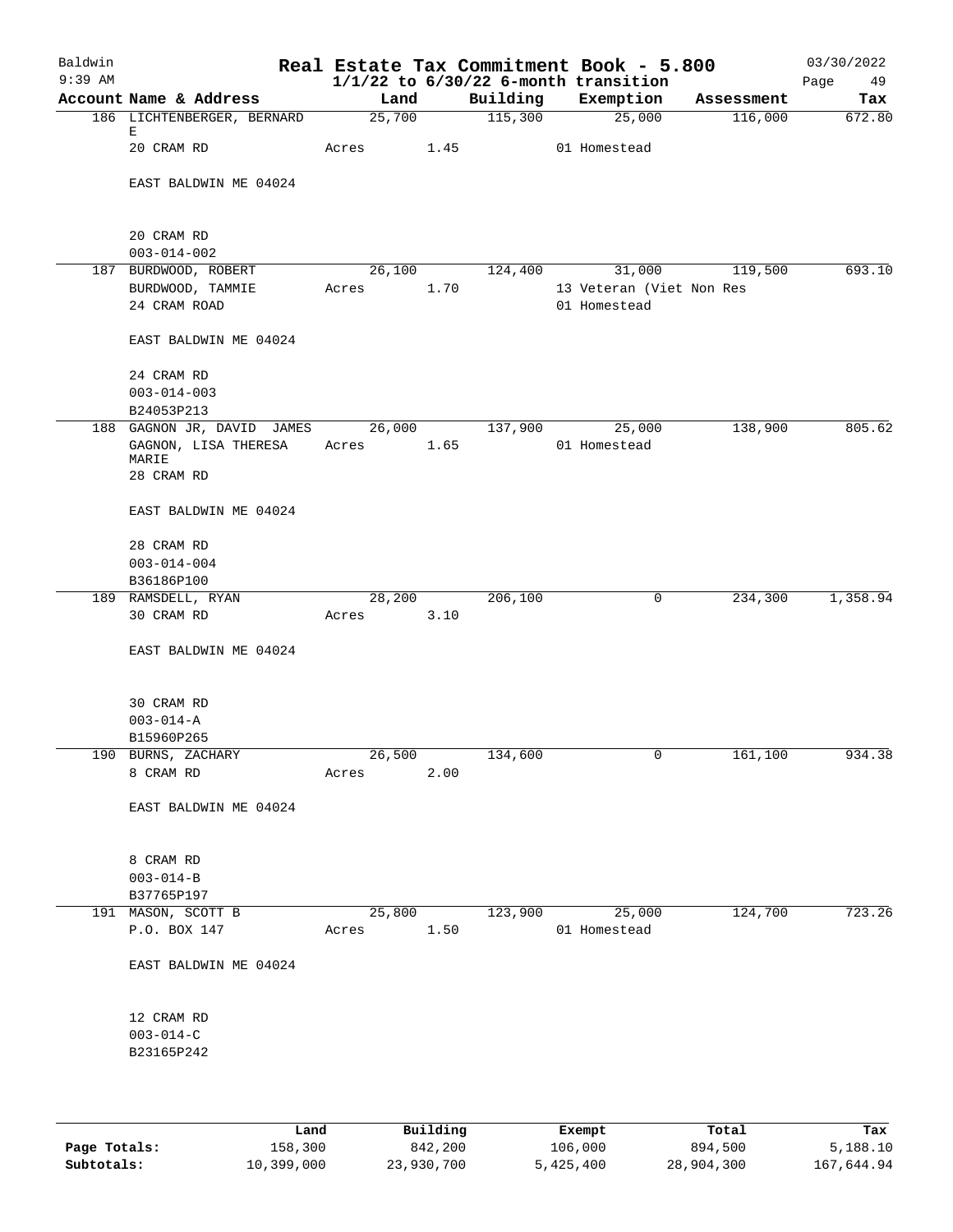| Baldwin<br>$9:39$ AM |                                     |             |        |             | Real Estate Tax Commitment Book - 5.800<br>$1/1/22$ to $6/30/22$ 6-month transition |            | 03/30/2022<br>Page<br>50 |
|----------------------|-------------------------------------|-------------|--------|-------------|-------------------------------------------------------------------------------------|------------|--------------------------|
|                      | Account Name & Address              |             | Land   | Building    | Exemption                                                                           | Assessment | Tax                      |
|                      | 580381 PODLASKI, RONALD &           | 182,500     |        | 238,900     | 25,000                                                                              | 396,400    | 2,299.12                 |
|                      | CHRISTINE F                         |             |        |             |                                                                                     |            |                          |
|                      | 82 CRAM RD                          | Acres       | 106.00 |             | 01 Homestead                                                                        |            |                          |
|                      |                                     |             |        |             |                                                                                     |            |                          |
|                      | EAST BALDWIN ME 04024               |             |        |             |                                                                                     |            |                          |
|                      |                                     |             |        |             |                                                                                     |            |                          |
|                      | 82 CRAM RD                          |             |        |             |                                                                                     |            |                          |
|                      | $003 - 015 - 016$                   |             |        |             |                                                                                     |            |                          |
|                      | 193 NASSETTA, CORREY                | 30,900      |        | 202,500     | 25,000                                                                              | 208,400    | 1,208.72                 |
|                      | 40 CRAM RD                          | Acres 4.90  |        |             | 01 Homestead                                                                        |            |                          |
|                      | EAST BALDWIN ME 04024               |             |        |             |                                                                                     |            |                          |
|                      |                                     |             |        |             |                                                                                     |            |                          |
|                      |                                     |             |        |             |                                                                                     |            |                          |
|                      | 40 CRAM RD                          |             |        |             |                                                                                     |            |                          |
|                      | $003 - 015 - A$<br>B35349P163       |             |        |             |                                                                                     |            |                          |
|                      | 194 GRAHAM, EMILY B. & KARL         | 42,100      |        | 110,000     | 25,000                                                                              | 127,100    | 737.18                   |
|                      | R.                                  |             |        |             |                                                                                     |            |                          |
|                      | PO BOX 162                          | Acres       | 13.17  |             | 01 Homestead                                                                        |            |                          |
|                      | EAST BALDWIN ME 04024               |             |        |             |                                                                                     |            |                          |
|                      |                                     |             |        |             |                                                                                     |            |                          |
|                      | 16 MESSER RD                        |             |        |             |                                                                                     |            |                          |
|                      | $003 - 017$                         |             |        |             |                                                                                     |            |                          |
|                      | B32201P317                          |             |        |             |                                                                                     |            |                          |
|                      | 195 MESSER JR., ERNEST              | 49,700      |        | $\mathbf 0$ | 0                                                                                   | 49,700     | 288.26                   |
|                      | P.O. BOX 4002                       | Acres       | 18.25  |             |                                                                                     |            |                          |
|                      | OLD LYME CT 06371                   |             |        |             |                                                                                     |            |                          |
|                      |                                     |             |        |             |                                                                                     |            |                          |
|                      | MESSER RD                           |             |        |             |                                                                                     |            |                          |
|                      | $003 - 017 - 001$                   |             |        |             |                                                                                     |            |                          |
|                      | 196 GRAHAM, EMILY B                 | 7,900       |        | 0           | 0                                                                                   | 7,900      | 45.82                    |
|                      | P.O. BOX 162                        | Acres 18.79 |        |             |                                                                                     |            |                          |
|                      |                                     |             |        |             |                                                                                     |            |                          |
|                      | EAST BALDWIN ME 04024               |             |        |             |                                                                                     |            |                          |
|                      |                                     |             |        |             |                                                                                     |            |                          |
|                      | REAR LOT                            |             |        |             |                                                                                     |            |                          |
|                      | $003 - 017 - 002$                   |             |        |             |                                                                                     |            |                          |
|                      | B28585P30                           |             |        |             |                                                                                     |            |                          |
|                      | 197 SHIPLETT, JAMES J,<br>ESTATE OF | 45,200      |        | 115,500     | 0                                                                                   | 160,700    | 932.06                   |
|                      | COOK, CHRISTINE PERS<br>REP         | Acres       | 45.00  |             |                                                                                     |            |                          |
|                      | P.O. BOX 117                        |             |        |             |                                                                                     |            |                          |
|                      |                                     |             |        |             |                                                                                     |            |                          |
|                      | EAST BALDWIN ME 04024               |             |        |             |                                                                                     |            |                          |
|                      | 8 WENTWORTH RD                      |             |        |             |                                                                                     |            |                          |
|                      | $003 - 018$                         |             |        |             |                                                                                     |            |                          |
|                      | B3197P704                           |             |        |             |                                                                                     |            |                          |
|                      |                                     |             |        |             |                                                                                     |            |                          |
|                      |                                     |             |        |             |                                                                                     |            |                          |

|              | Land       | Building   | Exempt    | Total      | Tax        |
|--------------|------------|------------|-----------|------------|------------|
| Page Totals: | 358,300    | 666,900    | 75,000    | 950,200    | 5,511.16   |
| Subtotals:   | 10,757,300 | 24,597,600 | 5,500,400 | 29,854,500 | 173,156.10 |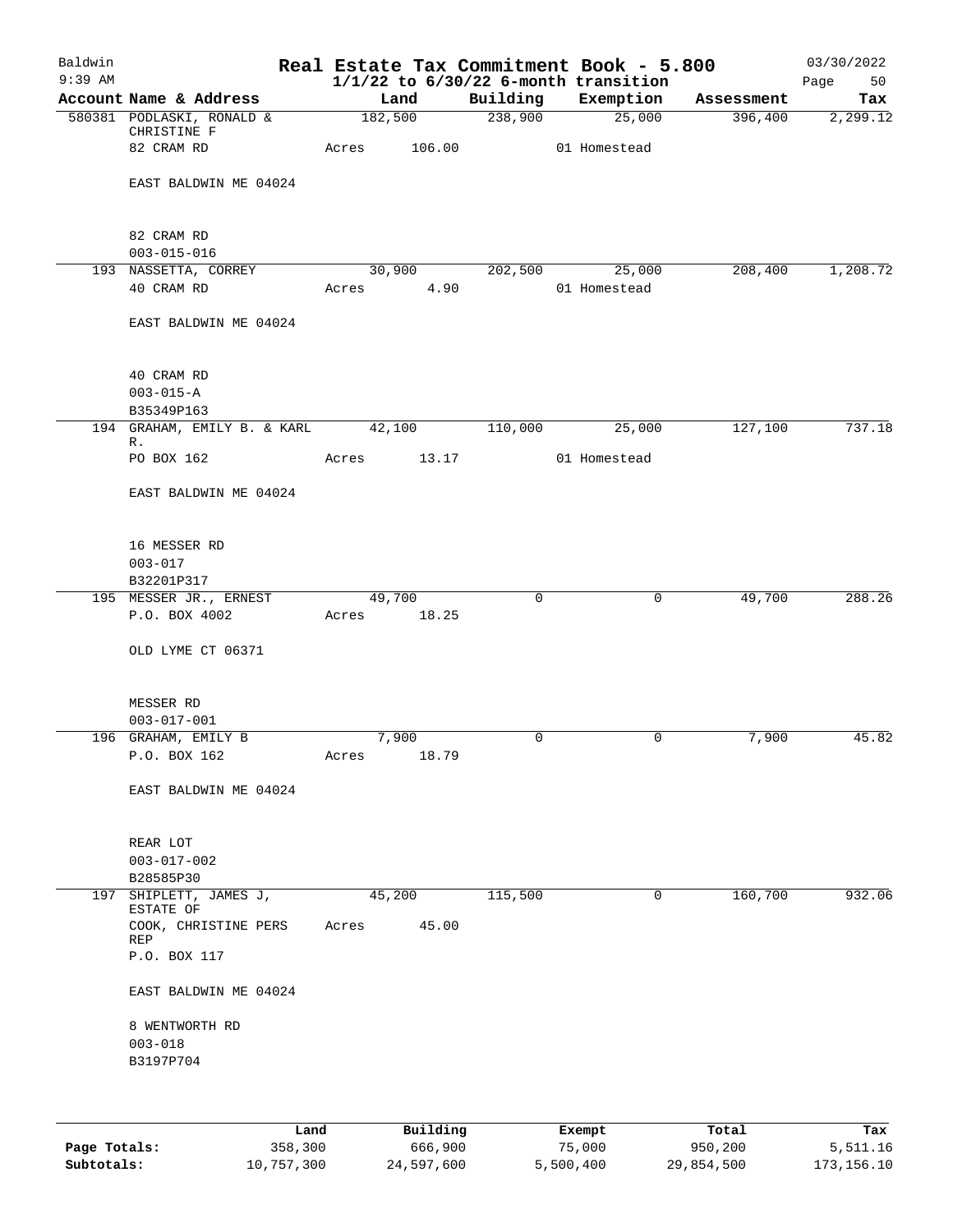| Baldwin<br>$9:39$ AM |                                 |         |       |          | Real Estate Tax Commitment Book - 5.800<br>$1/1/22$ to $6/30/22$ 6-month transition |            | 03/30/2022<br>Page<br>51 |
|----------------------|---------------------------------|---------|-------|----------|-------------------------------------------------------------------------------------|------------|--------------------------|
|                      | Account Name & Address          | Land    |       | Building | Exemption                                                                           | Assessment | Tax                      |
|                      | 1147 SHIPLETT, MATTHEW P        | 25,600  |       | 147,600  | 25,000                                                                              | 148,200    | 859.56                   |
|                      | 108 CRAM RD                     | Acres   | 1.38  |          | 01 Homestead                                                                        |            |                          |
|                      | EAST BALDWIN ME 04024           |         |       |          |                                                                                     |            |                          |
|                      | 108 CRAM RD<br>$003 - 018 - A$  |         |       |          |                                                                                     |            |                          |
|                      | B33234P309                      |         |       |          |                                                                                     |            |                          |
|                      | 1148 SHIPLETT, MATTHEW P        | 28,300  |       | 116,200  | 25,000                                                                              | 119,500    | 693.10                   |
|                      | ROCKWELL, LINDA M               | Acres   | 3.19  |          | 01 Homestead                                                                        |            |                          |
|                      | 112 CRAM RD                     |         |       |          |                                                                                     |            |                          |
|                      | EASE BALDWIN ME 04024           |         |       |          |                                                                                     |            |                          |
|                      | 112 CRAM RD                     |         |       |          |                                                                                     |            |                          |
|                      | $003 - 018 - B$                 |         |       |          |                                                                                     |            |                          |
|                      | 198 DOLLOFF, ALLAN &<br>MARILYN | 109,700 |       | 34,700   | 0                                                                                   | 144,400    | 837.52                   |
|                      | 55 WIGGIN RD                    | Acres   | 64.16 |          |                                                                                     |            |                          |
|                      | EAST BALDWIN ME                 |         |       |          |                                                                                     |            |                          |
|                      | WIGGIN RD                       |         |       |          |                                                                                     |            |                          |
|                      | $003 - 019$                     |         |       |          |                                                                                     |            |                          |
|                      | B31839P262                      |         |       |          |                                                                                     |            |                          |
|                      | 199 BUTLER, NEAL A              | 26,500  |       | 95,400   | 0                                                                                   | 121,900    | 707.02                   |
|                      | FISHER, DARLA J                 | Acres   | 2.00  |          |                                                                                     |            |                          |
|                      | PO BOX 68                       |         |       |          |                                                                                     |            |                          |
|                      | 97 CRAM RD                      |         |       |          |                                                                                     |            |                          |
|                      | EAST BALDWIN ME 04024           |         |       |          |                                                                                     |            |                          |
|                      | 97 CRAM RD                      |         |       |          |                                                                                     |            |                          |
|                      | $003 - 019 - A$                 |         |       |          |                                                                                     |            |                          |
|                      | B30222P152                      |         |       |          |                                                                                     |            |                          |
|                      | 960 NORTH BALDWIN CHURCH        | 26,300  |       | 243,900  | 270,200                                                                             | 0          | 0.00                     |
|                      | TRUSTEE OF N. BALDWIN           | Acres   | 1.84  |          | 906 CHURCHES                                                                        |            |                          |
|                      | UN CHURC                        |         |       |          |                                                                                     |            |                          |
|                      | P.O. BOX 126                    |         |       |          |                                                                                     |            |                          |
|                      | EAST BALDWIN ME 04024           |         |       |          |                                                                                     |            |                          |
|                      | 113 CRAM RD                     |         |       |          |                                                                                     |            |                          |
|                      | $003 - 019 - B$                 |         |       |          |                                                                                     |            |                          |
|                      | B18807P61                       |         |       |          |                                                                                     |            |                          |
|                      | 200 HAASE, BONNIE & TRAVIS      | 61,000  |       | 398,800  | 0                                                                                   | 459,800    | 2,666.84                 |
|                      | P.O. BOX 203                    | Acres   | 25.00 |          |                                                                                     |            |                          |
|                      | EAST BALDWIN ME 04024           |         |       |          |                                                                                     |            |                          |
|                      | 20 WIGGIN RD                    |         |       |          |                                                                                     |            |                          |
|                      | $003 - 020$                     |         |       |          |                                                                                     |            |                          |
|                      | B10991P24                       |         |       |          |                                                                                     |            |                          |
|                      |                                 |         |       |          |                                                                                     |            |                          |
|                      |                                 |         |       |          |                                                                                     |            |                          |

|              | Land       | Building   | Exempt    | Total      | Tax        |
|--------------|------------|------------|-----------|------------|------------|
| Page Totals: | 277,400    | 1,036,600  | 320,200   | 993,800    | 5,764.04   |
| Subtotals:   | 11,034,700 | 25,634,200 | 5,820,600 | 30,848,300 | 178,920.14 |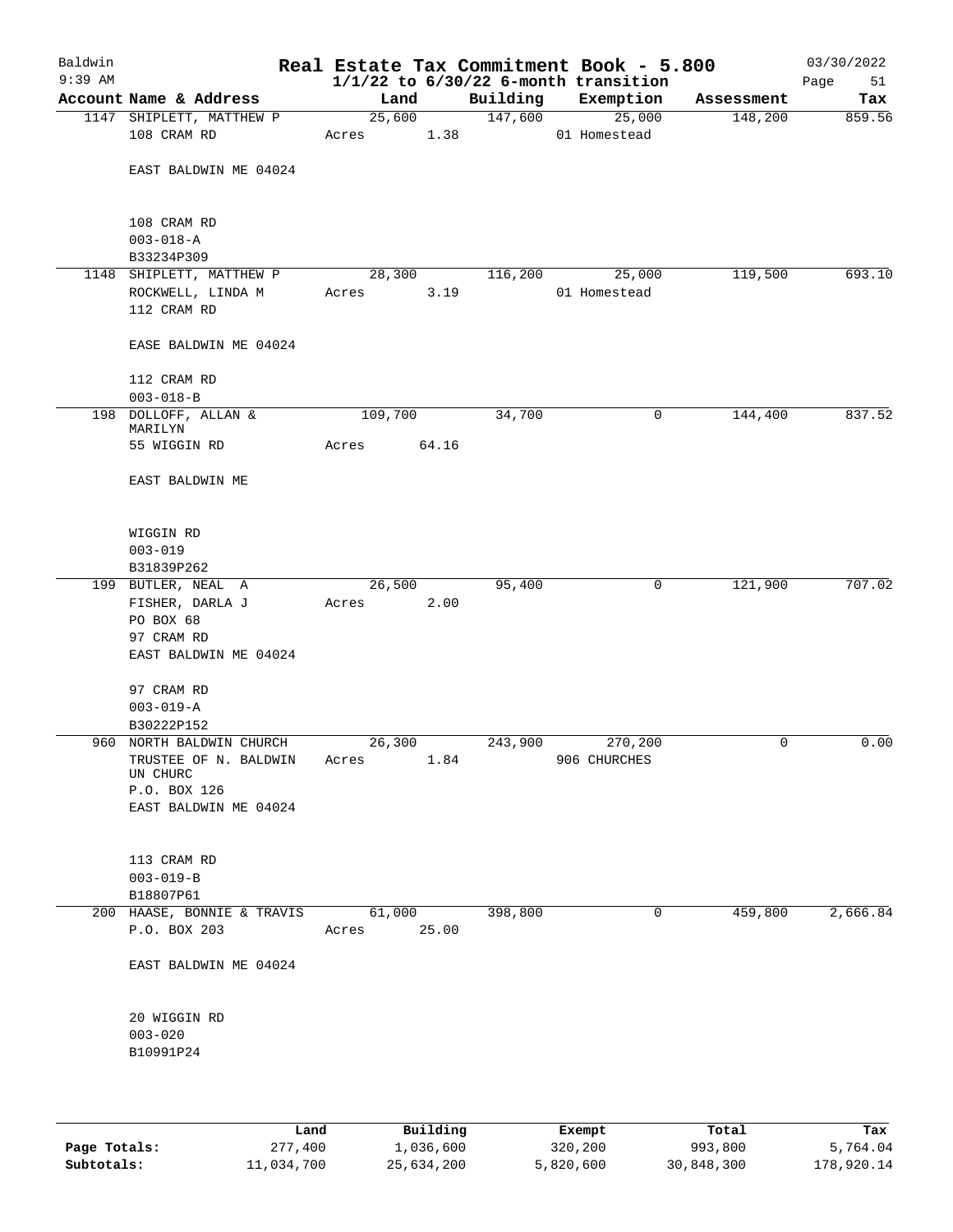| Baldwin<br>$9:39$ AM |                                                              |       |         |                |              | Real Estate Tax Commitment Book - 5.800<br>$1/1/22$ to $6/30/22$ 6-month transition |            | 03/30/2022<br>Page<br>52 |
|----------------------|--------------------------------------------------------------|-------|---------|----------------|--------------|-------------------------------------------------------------------------------------|------------|--------------------------|
|                      | Account Name & Address                                       |       | Land    |                | Building     | Exemption                                                                           | Assessment | Tax                      |
|                      | 202 MCKENNEY, NORMAN,<br>MARCIA                              |       | 127,800 |                | $\mathsf{O}$ | $\overline{0}$                                                                      | 127,800    | 741.24                   |
|                      | 111 MURCH RD                                                 | Acres |         | 138.00         |              |                                                                                     |            |                          |
|                      | EAST BALDWIN ME 04024                                        |       |         |                |              |                                                                                     |            |                          |
|                      | 103 MURCH RD<br>$003 - 021$<br>B27730P283                    |       |         |                |              |                                                                                     |            |                          |
|                      | 203 CUMMINGS, DONALD SR &<br>ROSE                            |       | 25,000  |                | 93,700       | 25,000                                                                              | 93,700     | 543.46                   |
|                      | 49 MURCH RD                                                  | Acres |         | 1.00           |              | 01 Homestead                                                                        |            |                          |
|                      | EAST BALDWIN ME 04024                                        |       |         |                |              |                                                                                     |            |                          |
|                      | 49 MURCH RD<br>$003 - 021 - A$                               |       |         |                |              |                                                                                     |            |                          |
|                      | 1054 MCKENNEY, STEVEN &<br>MARCIA                            |       | 26,500  |                | 152,100      | 25,000                                                                              | 153,600    | 890.88                   |
|                      | 103 MURCH RD.                                                | Acres |         | 2.00           |              | 01 Homestead                                                                        |            |                          |
|                      | EAST BALDWIN ME 04024                                        |       |         |                |              |                                                                                     |            |                          |
|                      | 103 MURCH RD<br>$003 - 021 - B$                              |       |         |                |              |                                                                                     |            |                          |
|                      | 204 CUMMINGS JR., DONALD<br>CUMMINGS, JENNY L<br>41 MURCH RD | Acres |         | 26,500<br>2.00 | 121,300      | 25,000<br>01 Homestead                                                              | 122,800    | 712.24                   |
|                      | EAST BALDWIN ME 04024                                        |       |         |                |              |                                                                                     |            |                          |
|                      | 41 MURCH RD<br>$003 - 021 - C$<br>B30189P22                  |       |         |                |              |                                                                                     |            |                          |
| 939                  | SANBORN, MATTHEW N<br>SANBORN, AMANDA M<br>55 MURCH RD       | Acres | 25,300  | 2.00           | 197,400      | 25,000<br>01 Homestead                                                              | 197,700    | 1,146.66                 |
|                      | EAST BALDWIN ME 04024                                        |       |         |                |              |                                                                                     |            |                          |
|                      | 55 MURCH RD<br>$003 - 021 - D$<br>B33248P256 06/27/2016      |       |         |                |              |                                                                                     |            |                          |
|                      | 205 MCKENNEY, NORMAN                                         |       | 29,500  |                | 94,300       | 0                                                                                   | 123,800    | 718.04                   |
|                      | 111 MURCH RD                                                 | Acres |         | 4.00           |              |                                                                                     |            |                          |
|                      | EAST BALDWIN ME 04024                                        |       |         |                |              |                                                                                     |            |                          |
|                      | 111 MURCH RD<br>$003 - 022$                                  |       |         |                |              |                                                                                     |            |                          |
|                      |                                                              |       |         |                |              |                                                                                     |            |                          |

|              | Land       | Building     | Exempt    | Total      | Tax        |
|--------------|------------|--------------|-----------|------------|------------|
| Page Totals: | 260,600    | 658,800      | 100,000   | 819,400    | 4,752.52   |
| Subtotals:   | 11,295,300 | 26, 293, 000 | 5,920,600 | 31,667,700 | 183,672.66 |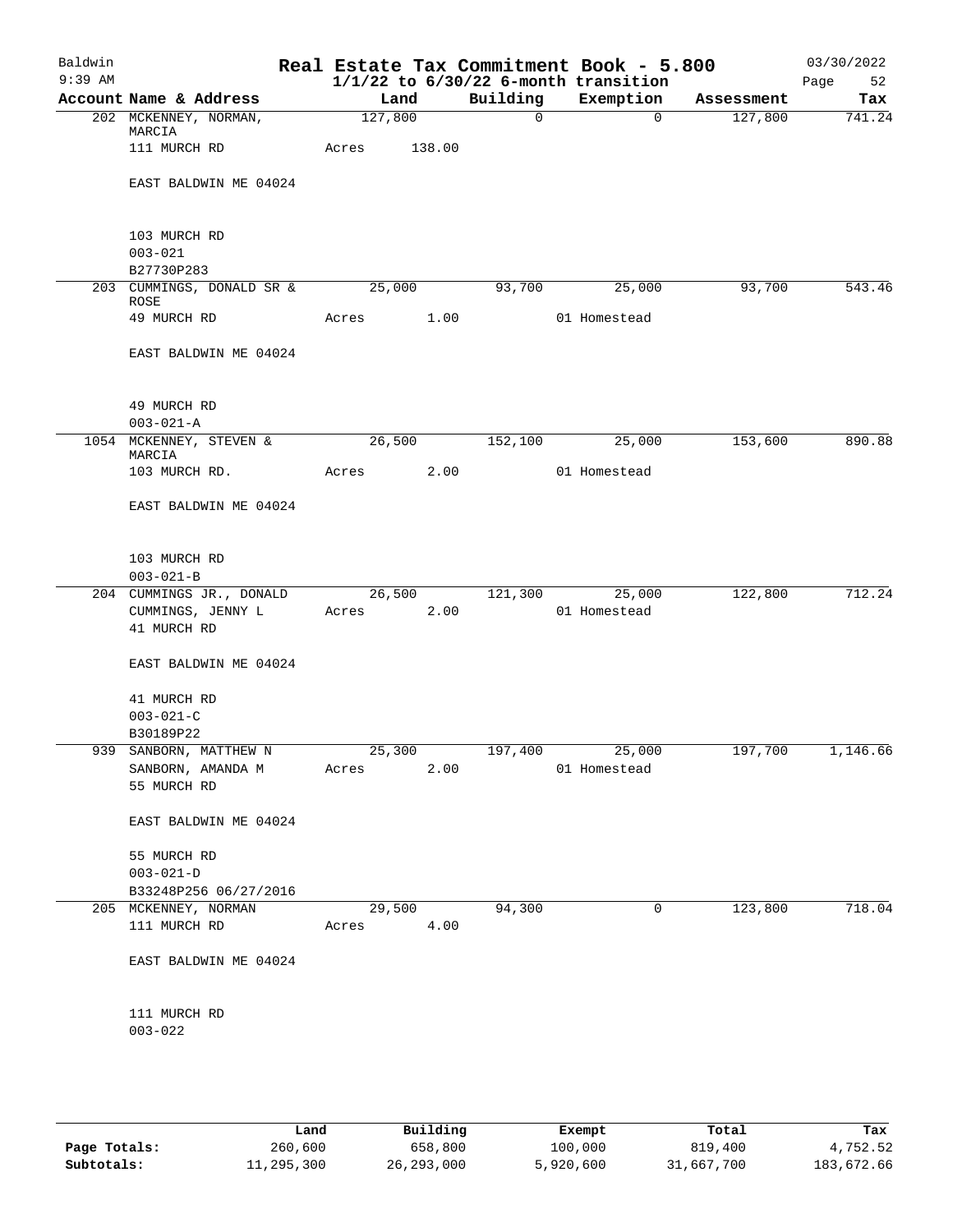| Baldwin<br>$9:39$ AM |                                 |        |       |          | Real Estate Tax Commitment Book - 5.800<br>$1/1/22$ to $6/30/22$ 6-month transition |            | 03/30/2022<br>Page<br>53 |
|----------------------|---------------------------------|--------|-------|----------|-------------------------------------------------------------------------------------|------------|--------------------------|
|                      | Account Name & Address          | Land   |       | Building | Exemption                                                                           | Assessment | Tax                      |
|                      | 206 P & D CLASSIC HOMES         | 28,000 |       | 0        | $\mathbf 0$                                                                         | 28,000     | 162.40                   |
|                      | 6 ST. JOHN STREET               | Acres  | 27.50 |          |                                                                                     |            |                          |
|                      |                                 |        |       |          |                                                                                     |            |                          |
|                      | STANDISH ME 04084               |        |       |          |                                                                                     |            |                          |
|                      |                                 |        |       |          |                                                                                     |            |                          |
|                      |                                 |        |       |          |                                                                                     |            |                          |
|                      | REAR LOT                        |        |       |          |                                                                                     |            |                          |
|                      | $003 - 023$                     |        |       |          |                                                                                     |            |                          |
|                      | B13469P312                      |        |       |          |                                                                                     |            |                          |
|                      | 207 CROWN ATLANTIC CO LL        | 27,500 |       | 450,400  | 0                                                                                   | 477,900    | 2,771.82                 |
|                      | PMB 353                         | Acres  | 1.00  |          |                                                                                     |            |                          |
|                      | 4017 WASHINGTON RD.             |        |       |          |                                                                                     |            |                          |
|                      | MCMURRARY PA 15317              |        |       |          |                                                                                     |            |                          |
|                      |                                 |        |       |          |                                                                                     |            |                          |
|                      | MAPLE RIDGE RD                  |        |       |          |                                                                                     |            |                          |
|                      | $003 - 023 - A$                 |        |       |          |                                                                                     |            |                          |
|                      | B16096P345                      |        |       |          |                                                                                     |            |                          |
|                      | 1020 BOXER, MELISSA A           | 26,500 |       | 181,700  | 0                                                                                   | 208,200    | 1,207.56                 |
|                      | 843 RICHVILLE RD                | Acres  | 2.00  |          |                                                                                     |            |                          |
|                      |                                 |        |       |          |                                                                                     |            |                          |
|                      | STANDISH ME 04048               |        |       |          |                                                                                     |            |                          |
|                      |                                 |        |       |          |                                                                                     |            |                          |
|                      |                                 |        |       |          |                                                                                     |            |                          |
|                      | 1 MAPLE RIDGE RD                |        |       |          |                                                                                     |            |                          |
|                      | $003 - 023 - B$                 |        |       |          |                                                                                     |            |                          |
|                      | 209 MINER, KEVIN<br>PO BOX 14   | 53,200 |       | 307,300  | 25,000                                                                              | 335,500    | 1,945.90                 |
|                      |                                 | Acres  | 3.16  |          | 01 Homestead                                                                        |            |                          |
|                      | EAST BALDWIN ME 04024           |        |       |          |                                                                                     |            |                          |
|                      |                                 |        |       |          |                                                                                     |            |                          |
|                      |                                 |        |       |          |                                                                                     |            |                          |
|                      | 235 MURCH RD                    |        |       |          |                                                                                     |            |                          |
|                      | $003 - 024 - A$                 |        |       |          |                                                                                     |            |                          |
|                      | 210 MINER, DALE                 | 53,200 |       | 215,600  | 25,000                                                                              | 243,800    | 1,414.04                 |
|                      | PO BOX 11                       | Acres  | 3.16  |          | 01 Homestead                                                                        |            |                          |
|                      |                                 |        |       |          |                                                                                     |            |                          |
|                      | EAST BALDWIN ME 04024           |        |       |          |                                                                                     |            |                          |
|                      |                                 |        |       |          |                                                                                     |            |                          |
|                      |                                 |        |       |          |                                                                                     |            |                          |
|                      | 243 MURCH RD<br>$003 - 024 - B$ |        |       |          |                                                                                     |            |                          |
|                      | 211 STERLING, ALLEN E &         | 28,200 |       | 258,500  | 25,000                                                                              | 261,700    | 1,517.86                 |
|                      | SHIRLEY J                       |        |       |          |                                                                                     |            |                          |
|                      | 255 MURCH RD.                   | Acres  | 3.16  |          | 01 Homestead                                                                        |            |                          |
|                      |                                 |        |       |          |                                                                                     |            |                          |
|                      | EAST BALDWIN ME 04024           |        |       |          |                                                                                     |            |                          |
|                      |                                 |        |       |          |                                                                                     |            |                          |
|                      | 255 MURCH RD                    |        |       |          |                                                                                     |            |                          |
|                      | $003 - 024 - C$                 |        |       |          |                                                                                     |            |                          |
|                      | B24982P217                      |        |       |          |                                                                                     |            |                          |
|                      |                                 |        |       |          |                                                                                     |            |                          |
|                      |                                 |        |       |          |                                                                                     |            |                          |
|                      |                                 |        |       |          |                                                                                     |            |                          |

|              | Land       | Building   | Exempt    | Total        | Tax        |
|--------------|------------|------------|-----------|--------------|------------|
| Page Totals: | 216,600    | 1,413,500  | 75,000    | 1,555,100    | 9,019.58   |
| Subtotals:   | 11,511,900 | 27,706,500 | 5,995,600 | 33, 222, 800 | 192,692.24 |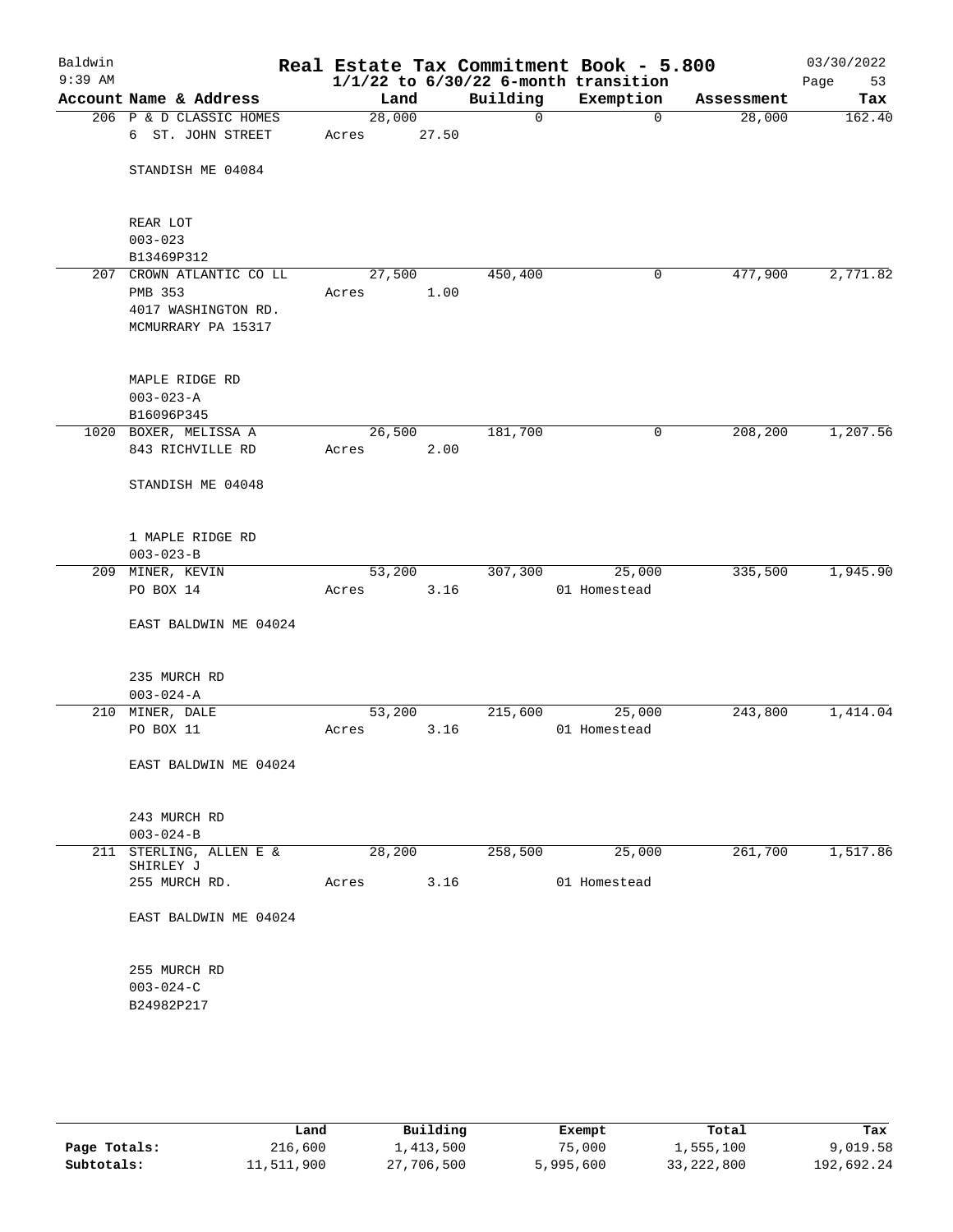| Baldwin   |                                                     |       |                 |             | Real Estate Tax Commitment Book - 5.800  |            | 03/30/2022 |
|-----------|-----------------------------------------------------|-------|-----------------|-------------|------------------------------------------|------------|------------|
| $9:39$ AM |                                                     |       |                 |             | $1/1/22$ to $6/30/22$ 6-month transition |            | 54<br>Page |
|           | Account Name & Address                              |       | Land            | Building    | Exemption                                | Assessment | Tax        |
|           | 1259 MINER, KEVIN F<br>MINER, SANDRA L<br>PO BOX 14 | Acres | 68,500<br>30.00 | 0           | $\mathbf 0$                              | 68,500     | 397.30     |
|           | EAST BALDWIN ME 04024                               |       |                 |             |                                          |            |            |
|           | MURCH RD                                            |       |                 |             |                                          |            |            |
|           | $003 - 024 - D$                                     |       |                 |             |                                          |            |            |
|           | B36523P331                                          |       |                 |             |                                          |            |            |
|           | 1268 MINER, DALE M                                  |       | 55,500          | 0           | 0                                        | 55,500     | 321.90     |
|           | MINER, JENNIFER J                                   | Acres | 30.00           |             |                                          |            |            |
|           | 243 MURCH ROAD                                      |       |                 |             |                                          |            |            |
|           | EAST BALDWIN ME 04024                               |       |                 |             |                                          |            |            |
|           | MURCH RD                                            |       |                 |             |                                          |            |            |
|           | $003 - 024 - E$                                     |       |                 |             |                                          |            |            |
|           | B36523P328                                          |       |                 |             |                                          |            |            |
|           | 212 FITCH, JADA C                                   |       | 83,400          | 0           | 0                                        | 83,400     | 483.72     |
|           | PO BOX 57                                           | Acres | 39.92           |             |                                          |            |            |
|           | SEBAGO ME 04029                                     |       |                 |             |                                          |            |            |
|           | MURCH RD                                            |       |                 |             |                                          |            |            |
|           | $003 - 025$                                         |       |                 |             |                                          |            |            |
|           | B19161P256                                          |       |                 |             |                                          |            |            |
|           | 961 LEBORGNE, GERALD C +                            |       | 34,600          | 244,400     | 25,000                                   | 254,000    | 1,473.20   |
|           | MICHELLE C<br>PO BOX 427                            | Acres | 7.38            |             | 01 Homestead                             |            |            |
|           |                                                     |       |                 |             |                                          |            |            |
|           | SEBAGO ME 04029                                     |       |                 |             |                                          |            |            |
|           | 266 MURCH RD                                        |       |                 |             |                                          |            |            |
|           | $003 - 025 - A$                                     |       |                 |             |                                          |            |            |
|           | B32076P204 02/12/2015                               |       |                 |             |                                          |            |            |
|           | 971 DWYER, LOUISE + EDWARD                          |       | 34,600          | 313,600     | 25,000                                   | 323,200    | 1,874.56   |
|           | PO BOX 326                                          | Acres | 7.38            |             | 01 Homestead                             |            |            |
|           | SEBAGO ME 04029-0326                                |       |                 |             |                                          |            |            |
|           | 256 MURCH RD                                        |       |                 |             |                                          |            |            |
|           | $003 - 025 - B$                                     |       |                 |             |                                          |            |            |
|           | B31788P189 09/22/2014                               |       |                 |             |                                          |            |            |
|           | 1149 JOHNSON, RANDY E                               |       | 34,500          | $\mathbf 0$ | 0                                        | 34,500     | 200.10     |
|           | 19 MASSASOIP ST                                     | Acres | 7.32            |             |                                          |            |            |
|           | SOMERSET MA 02725                                   |       |                 |             |                                          |            |            |
|           | REAR LOT                                            |       |                 |             |                                          |            |            |
|           | $003 - 025 - C$                                     |       |                 |             |                                          |            |            |
|           | B33559P279                                          |       |                 |             |                                          |            |            |
|           |                                                     |       |                 |             |                                          |            |            |
|           |                                                     |       |                 |             |                                          |            |            |
|           | Land                                                |       | Building        |             | Exempt                                   | Total      | Tax        |

|              | .          | <u>DULLULUM</u> | <b>BY CITING</b> | ----       | $-0.0$     |
|--------------|------------|-----------------|------------------|------------|------------|
| Page Totals: | 311,100    | 558,000         | 50,000           | 819,100    | 4,750.78   |
| Subtotals:   | 11,823,000 | 28, 264, 500    | 6.045.600        | 34,041,900 | 197,443.02 |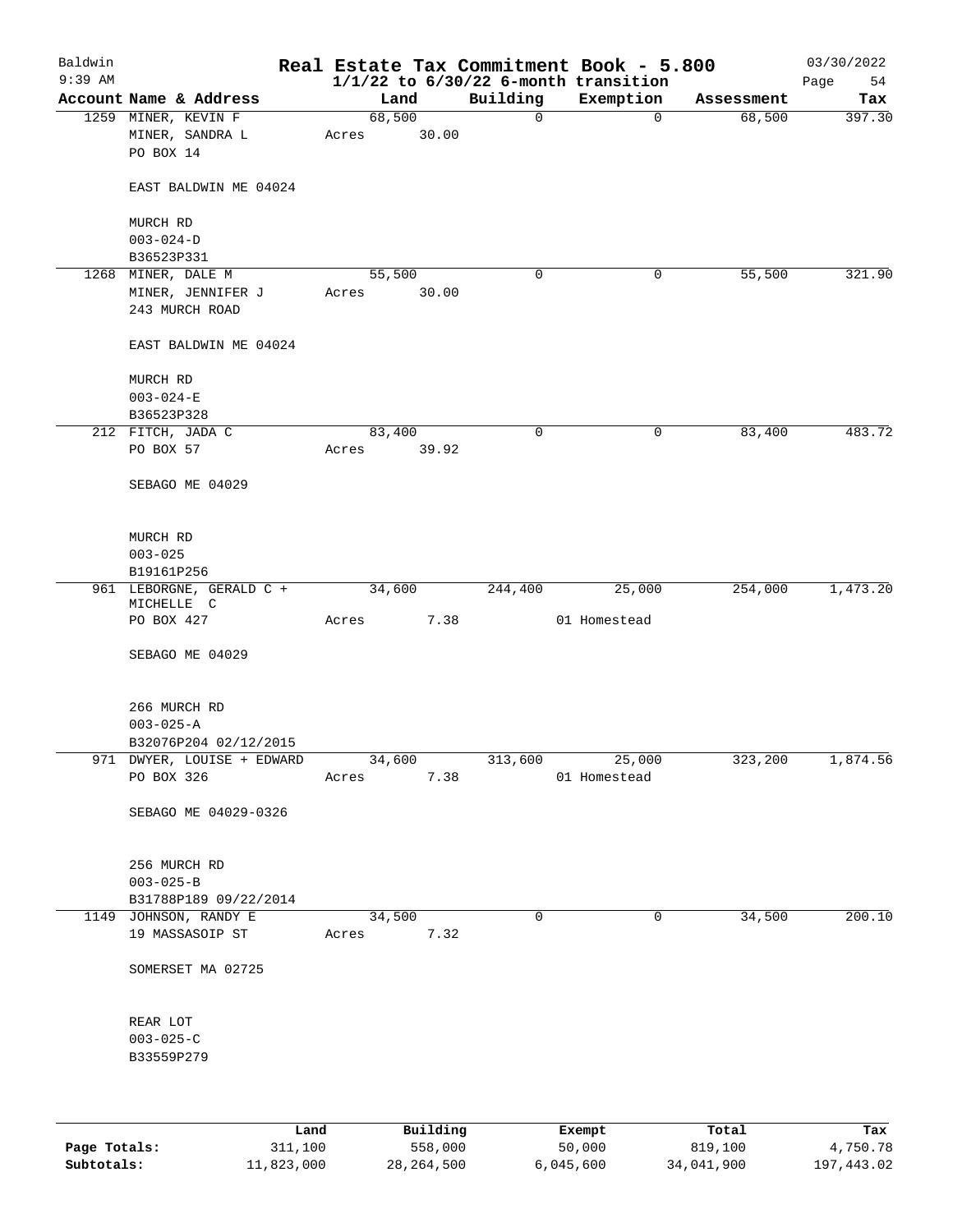| Baldwin<br>$9:39$ AM |                                                                                             |                 |       |          | Real Estate Tax Commitment Book - 5.800<br>$1/1/22$ to $6/30/22$ 6-month transition |            | 03/30/2022<br>Page<br>55 |
|----------------------|---------------------------------------------------------------------------------------------|-----------------|-------|----------|-------------------------------------------------------------------------------------|------------|--------------------------|
|                      | Account Name & Address                                                                      | Land            |       | Building | Exemption                                                                           | Assessment | Tax                      |
|                      | 213 MARKOVICH, GISELLE D<br>393 BRIDGTON ROAD<br>QUAKER BROOK FARM<br>EAST BALDWIN ME 04024 | 56,500<br>Acres | 22.00 | 2,700    | $\mathbf{0}$                                                                        | 59,200     | 343.36                   |
|                      | MURCH RD<br>$003 - 027$<br>B31869P164 10/24/2014                                            |                 |       |          |                                                                                     |            |                          |
|                      | 214 EASTMAN, DAREN L<br>PO BOX 63                                                           | 25,900<br>Acres | 1.61  | 92,900   | 0                                                                                   | 118,800    | 689.04                   |
|                      | EAST BALDWIN ME 04024                                                                       |                 |       |          |                                                                                     |            |                          |
|                      | 410 BRIDGTON RD<br>$003 - 027 - A$<br>B32793P312 12/14/2015                                 |                 |       |          |                                                                                     |            |                          |
|                      | 215 POMERLEAU, RAYMOND &<br>ROBERTA J                                                       | 26,400          |       | 141,800  | 25,000                                                                              | 143,200    | 830.56                   |
|                      | 399 BRIDGTON RD                                                                             | Acres           | 1.90  |          | 01 Homestead                                                                        |            |                          |
|                      | EAST BALDWIN ME 04024                                                                       |                 |       |          |                                                                                     |            |                          |
|                      | 399 BRIDGTON RD<br>$003 - 027 - B$                                                          |                 |       |          |                                                                                     |            |                          |
|                      | 216 CRAWFORD, BRUCE A<br>PO BOX 3                                                           | 29,500<br>Acres | 4.00  | 136,900  | 25,000<br>01 Homestead                                                              | 141,400    | 820.12                   |
|                      | EAST BALDWIN ME 04024                                                                       |                 |       |          |                                                                                     |            |                          |
|                      | 404 BRIDGTON RD<br>$003 - 028$<br>B28473P33                                                 |                 |       |          |                                                                                     |            |                          |
|                      | 217 CRAWFORD, BRUCE A<br>PO BOX 3                                                           | 0               |       | 15,300   | 0                                                                                   | 15,300     | 88.74                    |
|                      | EAST BALDWIN ME 04024                                                                       |                 |       |          |                                                                                     |            |                          |
|                      | 402 BRIDGTON RD<br>$003 - 028 - ON$                                                         |                 |       |          |                                                                                     |            |                          |
|                      | 218 OBRIEN, KENNETH<br>PO BOX 57                                                            | 53,500<br>Acres | 20.00 | 137,600  | 31,000<br>13 Veteran (Viet Non Res<br>01 Homestead                                  | 160,100    | 928.58                   |
|                      | EAST BALDWIN ME 04024                                                                       |                 |       |          |                                                                                     |            |                          |
|                      | 392 BRIDGTON RD<br>$003 - 029$                                                              |                 |       |          |                                                                                     |            |                          |
|                      |                                                                                             |                 |       |          |                                                                                     |            |                          |

|              | Land       | Building   | Exempt    | Total      | Tax        |
|--------------|------------|------------|-----------|------------|------------|
| Page Totals: | 191,800    | 527,200    | 81,000    | 638,000    | 3,700.40   |
| Subtotals:   | 12,014,800 | 28,791,700 | 6,126,600 | 34,679,900 | 201,143.42 |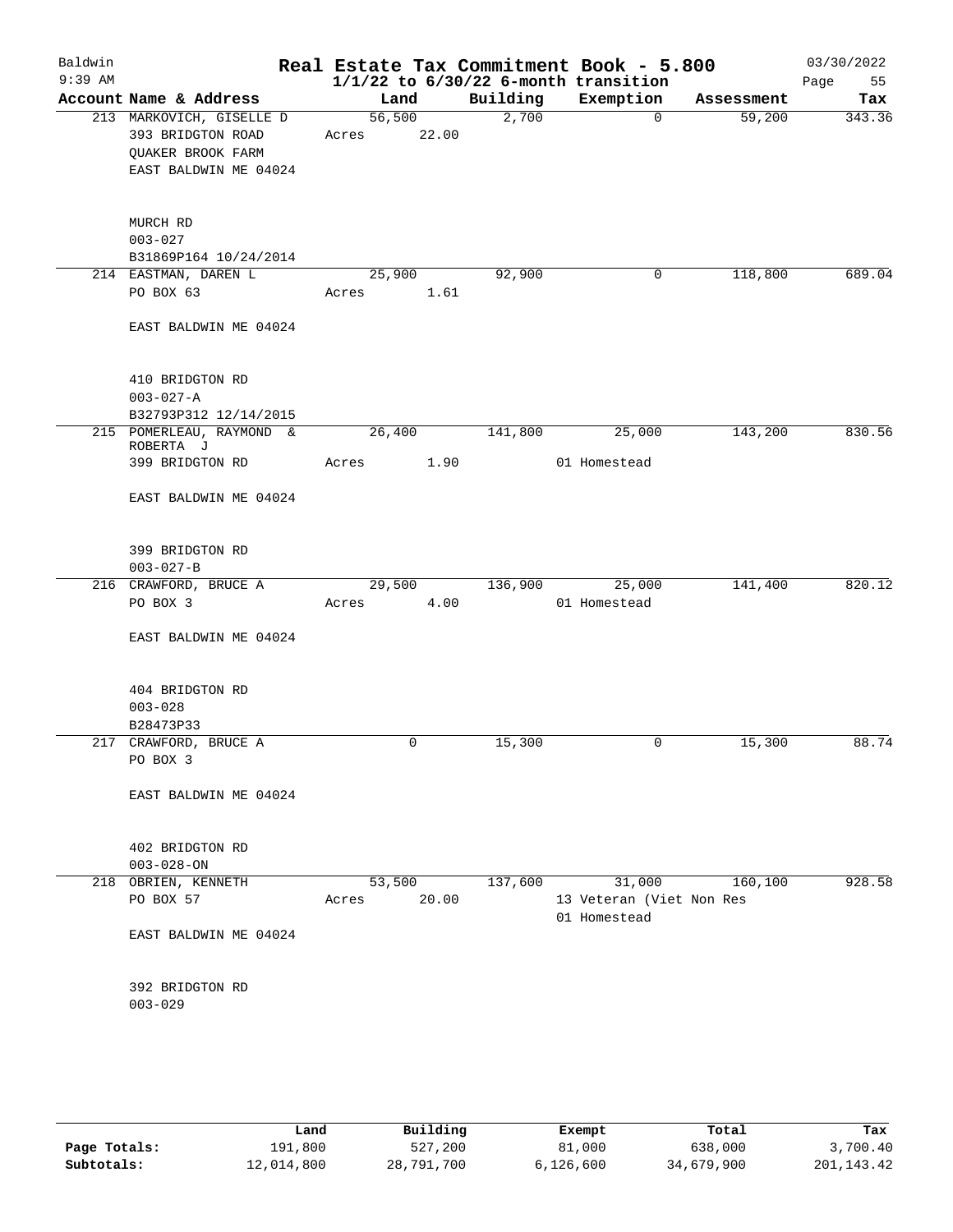| Baldwin   |                                |             |                      | Real Estate Tax Commitment Book - 5.800  |         | 03/30/2022 |
|-----------|--------------------------------|-------------|----------------------|------------------------------------------|---------|------------|
| $9:39$ AM |                                |             |                      | $1/1/22$ to $6/30/22$ 6-month transition |         | Page 56    |
|           | Account Name & Address         | Land        |                      | Building Exemption Assessment            |         | Tax        |
|           | 219 MARKOVICH, GISELLE D       | 83,100      | $\overline{276,900}$ | 31,000                                   | 329,000 | 1,908.20   |
|           | 393 BRIDGTON ROAD              | Acres 44.00 |                      | 13 Veteran (Viet Non Res                 |         |            |
|           | QUAKER BROOK FARM              |             |                      | 01 Homestead                             |         |            |
|           | EAST BALDWIN ME 04024          |             |                      |                                          |         |            |
|           |                                |             |                      |                                          |         |            |
|           | 393 BRIDGTON RD                |             |                      |                                          |         |            |
|           | $003 - 030$                    |             |                      |                                          |         |            |
|           | 220 OBRIEN, KENNETH HEIRS      | 18,400      | 0                    | 0                                        | 18,400  | 106.72     |
|           | PO BOX 57                      | Acres       | 0.30                 |                                          |         |            |
|           | EAST BALDWIN ME 04024          |             |                      |                                          |         |            |
|           |                                |             |                      |                                          |         |            |
|           | ROUTE 107                      |             |                      |                                          |         |            |
|           | $003 - 031$                    |             |                      |                                          |         |            |
|           | 221 HEWARD, BRADLEY            | 26,100      | 65,600               | $\mathbf 0$                              | 91,700  | 531.86     |
|           | PO BOX 127                     | Acres       | 1.70                 |                                          |         |            |
|           | LIMINGTON ME 04049             |             |                      |                                          |         |            |
|           | 384 BRIDGTON RD                |             |                      |                                          |         |            |
|           | $003 - 032$                    |             |                      |                                          |         |            |
|           | B24244P347                     |             |                      |                                          |         |            |
|           | 925 MURCH, BYRON S + LORI A    | 51,000      | 218,400              | 25,000                                   | 244,400 | 1,417.52   |
|           | 358 BRIDGTON RD                | Acres 35.68 |                      | 01 Homestead                             |         |            |
|           | EAST BALDWIN ME 04024          |             |                      |                                          |         |            |
|           | 358 BRIDGTON RD                |             |                      |                                          |         |            |
|           | $003 - 033 - A$                |             |                      |                                          |         |            |
|           | B14596P279                     |             |                      |                                          |         |            |
|           | 1260 BABBIDGE, TINA            | 0           | 30,900               | 0                                        | 30,900  | 179.22     |
|           | BABBIDGE, KASEY                |             |                      |                                          |         |            |
|           | 376 BRIDGTON ROAD              |             |                      |                                          |         |            |
|           |                                |             |                      |                                          |         |            |
|           | EAST BALDWIN ME 04024          |             |                      |                                          |         |            |
|           | 376 BRIDGTON RD                |             |                      |                                          |         |            |
|           | $003 - 033 - B$                |             |                      |                                          |         |            |
|           | B35843P233                     |             |                      |                                          |         |            |
|           | 223 MT ETNA GRANGE 147         | 18,000      | 190, 100             | 208,100                                  | 0       | 0.00       |
|           |                                | Acres       | 0.25                 | 920 TOTAL EXEMPT                         |         |            |
|           | EAST BALDWIN ME 04024          |             |                      |                                          |         |            |
|           |                                |             |                      |                                          |         |            |
|           | 357 BRIDGTON RD<br>$003 - 034$ |             |                      |                                          |         |            |
|           |                                |             |                      |                                          |         |            |
|           |                                |             |                      |                                          |         |            |

|              | Land       | Building   | Exempt    | Total      | Tax        |
|--------------|------------|------------|-----------|------------|------------|
| Page Totals: | 196,600    | 781,900    | 264,100   | 714,400    | 4, 143.52  |
| Subtotals:   | 12,211,400 | 29,573,600 | 6,390,700 | 35,394,300 | 205,286.94 |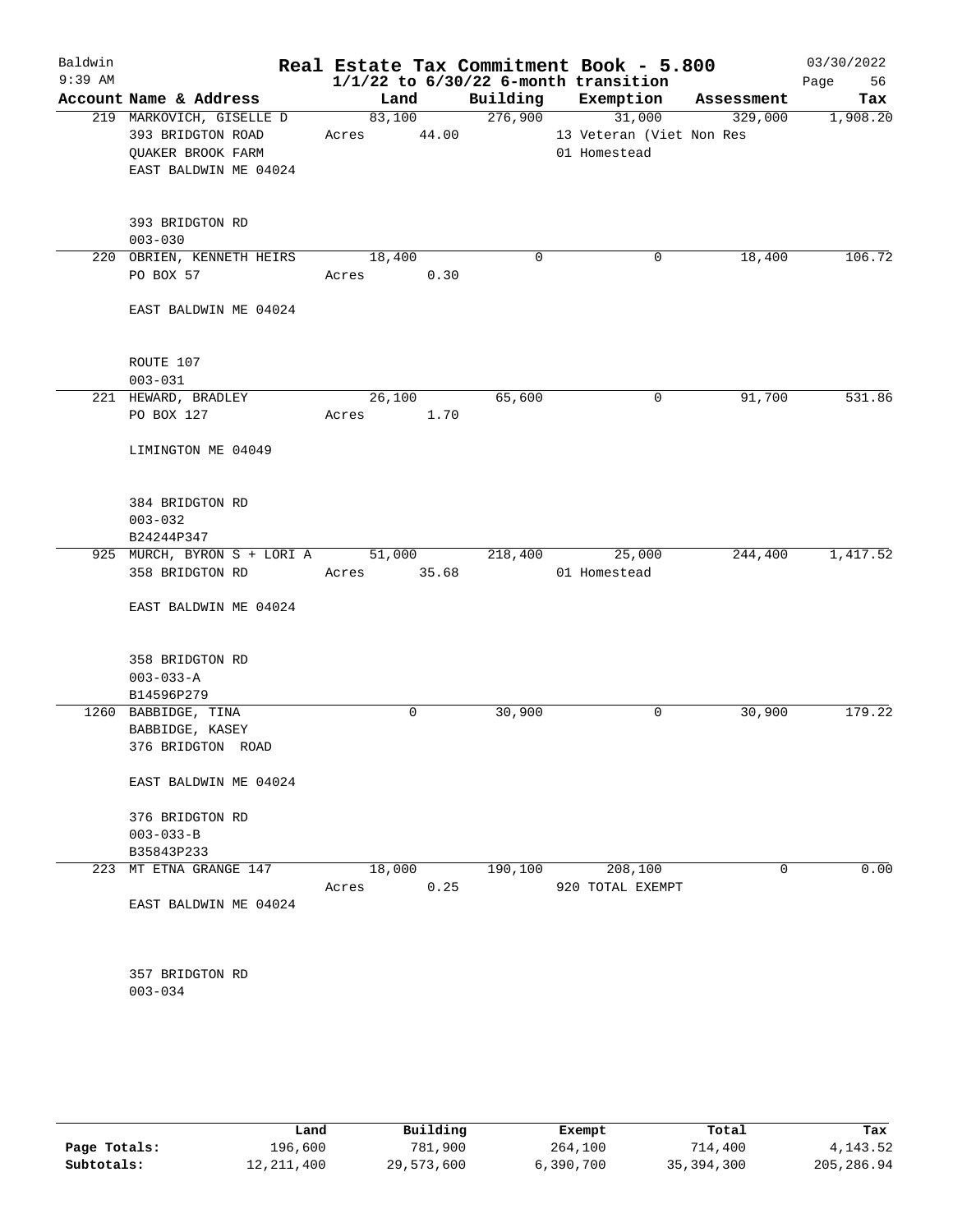| Baldwin<br>$9:39$ AM |                                                  |         |                     |             | Real Estate Tax Commitment Book - 5.800<br>$1/1/22$ to $6/30/22$ 6-month transition |                  | 03/30/2022<br>Page<br>57 |
|----------------------|--------------------------------------------------|---------|---------------------|-------------|-------------------------------------------------------------------------------------|------------------|--------------------------|
|                      | Account Name & Address                           | Land    |                     | Building    | Exemption                                                                           | Assessment       | Tax                      |
|                      | 224 DAVIS, GEORGE E                              | 135,700 |                     | 91,300      | 25,000                                                                              | 202,000          | 1,171.60                 |
|                      | 356 BRIDGTON RD                                  | Acres   | 83.00               |             | 01 Homestead                                                                        |                  |                          |
|                      | EAST BALDWIN ME 04024                            |         |                     |             |                                                                                     |                  |                          |
|                      | 356 BRIDGTON RD<br>$003 - 035, 36$               |         |                     |             |                                                                                     |                  |                          |
| 968                  | B15126P288<br>TAYLOR, LEO J & MELANIE            | 31,900  |                     | 200,200     | 25,000                                                                              | 207,100          | 1,201.18                 |
|                      | J                                                |         |                     |             |                                                                                     |                  |                          |
|                      | 44 Wiggin Road                                   | Acres   | 5.60                |             | 01 Homestead                                                                        |                  |                          |
|                      | East Baldwin ME 04024                            |         |                     |             |                                                                                     |                  |                          |
|                      | 44 WIGGIN RD<br>$003 - 035 - A$                  |         |                     |             |                                                                                     |                  |                          |
|                      | 225 BROWN, MICHAEL E & JOAN<br>M                 | 26,400  |                     | 199,600     | 25,000                                                                              | 201,000          | 1,165.80                 |
|                      | 336 BRIDGTON RD.                                 | Acres   | 2.00                |             | 01 Homestead                                                                        |                  |                          |
|                      | EAST BALDWIN ME 04024                            |         |                     |             |                                                                                     |                  |                          |
|                      | 336 BRIDGTON RD<br>$003 - 035 - B$               |         |                     |             |                                                                                     |                  |                          |
|                      | B32780P67                                        |         |                     |             |                                                                                     |                  |                          |
|                      | 972 PODLASKI, RONALD &<br>CHRISTINE F            | 37,200  |                     | $\mathbf 0$ | 0                                                                                   | 37,200           | 215.76                   |
|                      | 82 CRAM RD                                       | Acres   | 10.00               |             |                                                                                     |                  |                          |
|                      | EAST BALDWIN ME 04024                            |         |                     |             |                                                                                     |                  |                          |
|                      | BRIDGTON RD<br>$003 - 035 - C$                   |         |                     |             |                                                                                     |                  |                          |
| 1099                 | TAYLOR, LEO J & MELANIE                          | 37,700  |                     | $\mathbf 0$ | 0                                                                                   | 37,700           | 218.66                   |
|                      | J<br>44 Wiggin Road                              | Acres   | 17.87               |             |                                                                                     |                  |                          |
|                      | East Baldwin ME 04024                            |         |                     |             |                                                                                     |                  |                          |
|                      | WIGGIN RD<br>$003 - 035 - D$                     |         |                     |             |                                                                                     |                  |                          |
|                      | B0368P33221                                      |         |                     |             |                                                                                     |                  |                          |
| 1150                 | DAVIS, EVELYNE E &                               | 26,500  |                     | 45,900      | 25,000                                                                              | 47,400           | 274.92                   |
|                      | GEORGE E II<br>356 BRIDGTON RD                   | Acres   | 2.00                |             | 01 Homestead                                                                        |                  |                          |
|                      | EAST BALDWIN ME 04024                            |         |                     |             |                                                                                     |                  |                          |
|                      |                                                  |         |                     |             |                                                                                     |                  |                          |
|                      | 340 BRIDGTON RD<br>$003 - 035 - E$<br>B33333P263 |         |                     |             |                                                                                     |                  |                          |
|                      |                                                  |         |                     |             |                                                                                     |                  |                          |
| Page Totals:         | Land<br>295,400                                  |         | Building<br>537,000 |             | Exempt<br>100,000                                                                   | Total<br>732,400 | Tax<br>4,247.92          |

**Subtotals:** 12,506,800 30,110,600 6,490,700 36,126,700 209,534.86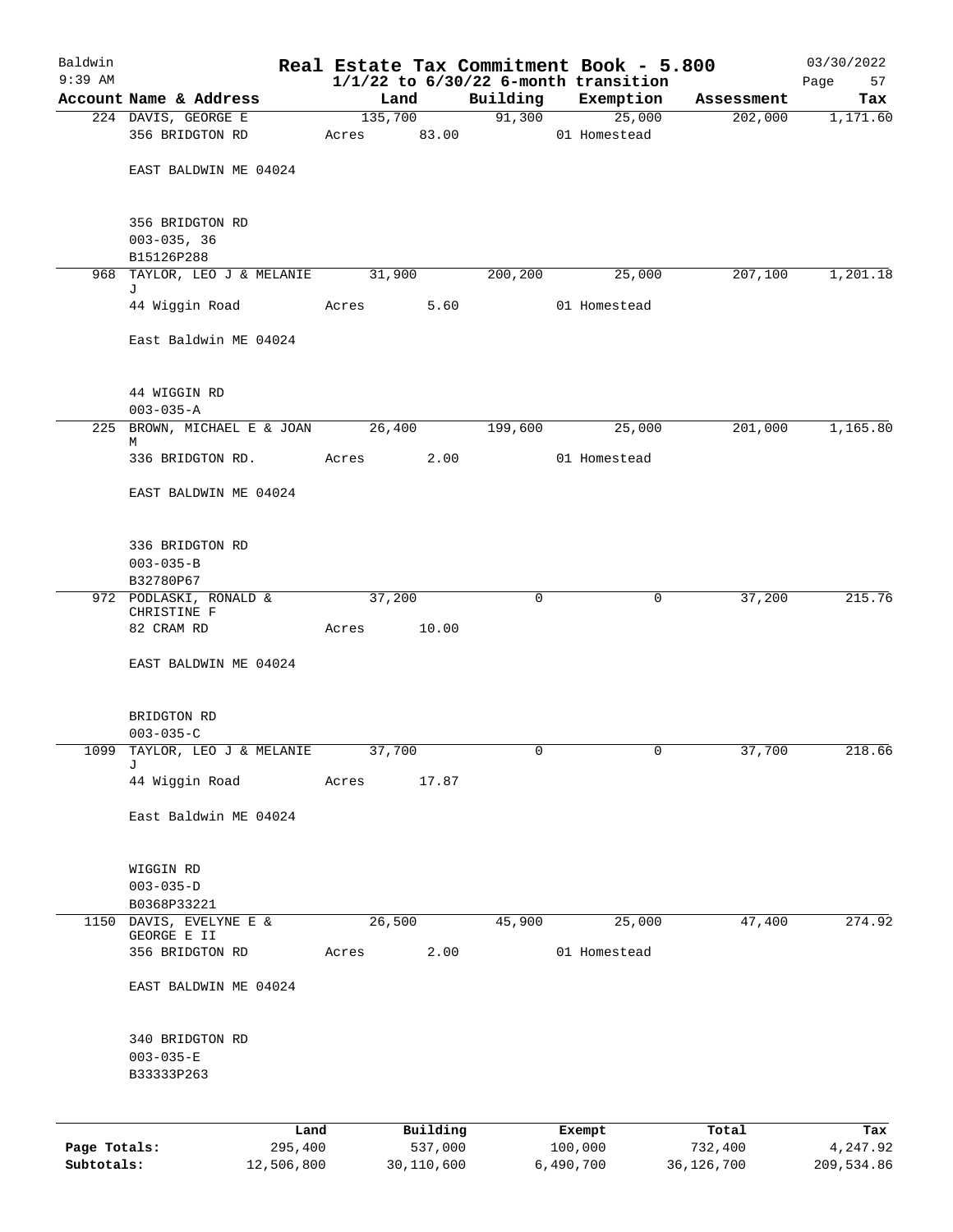| Baldwin<br>$9:39$ AM |                                                      |         |          |             | Real Estate Tax Commitment Book - 5.800<br>$1/1/22$ to $6/30/22$ 6-month transition |            | 03/30/2022<br>Page<br>58 |
|----------------------|------------------------------------------------------|---------|----------|-------------|-------------------------------------------------------------------------------------|------------|--------------------------|
|                      | Account Name & Address                               | Land    |          | Building    | Exemption                                                                           | Assessment | Tax                      |
|                      | 226 ACETO AGGREGATES, LLC                            | 17,900  |          | $\mathbf 0$ | 0                                                                                   | 17,900     | 103.82                   |
|                      | 1027 NARRAGANSETT TRAIL Acres                        |         | 14.95    |             |                                                                                     |            |                          |
|                      |                                                      |         |          |             |                                                                                     |            |                          |
|                      | BUXTON ME 04093                                      |         |          |             |                                                                                     |            |                          |
|                      | BRIDGTON RD                                          |         |          |             |                                                                                     |            |                          |
|                      | $003 - 036 - A$                                      |         |          |             |                                                                                     |            |                          |
|                      | B29742P170                                           |         |          |             |                                                                                     |            |                          |
|                      | 1077 THOMBS, JOHN & DARLENE                          | 41,600  |          | 0           | 0                                                                                   | 41,600     | 241.28                   |
|                      | P O BOX 9                                            | Acres   | 23.18    |             |                                                                                     |            |                          |
|                      | EAST BALDWIN ME 04024                                |         |          |             |                                                                                     |            |                          |
|                      | MAPLE RIDGE RD                                       |         |          |             |                                                                                     |            |                          |
|                      | $003 - 037$                                          |         |          |             |                                                                                     |            |                          |
|                      | 580431 FULLER, KENNETH D                             | 107,200 |          | 94,200      | 0                                                                                   | 201,400    | 1,168.12                 |
|                      | PO BOX 72                                            | Acres   | 233.00   |             |                                                                                     |            |                          |
|                      |                                                      |         |          |             |                                                                                     |            |                          |
|                      | EAST BALDWIN ME<br>04024-0072                        |         |          |             |                                                                                     |            |                          |
|                      | 260 BRIDGTON RD                                      |         |          |             |                                                                                     |            |                          |
|                      | $004 - 001$                                          |         |          |             |                                                                                     |            |                          |
|                      | B35064P216                                           |         |          |             |                                                                                     |            |                          |
|                      | 1261 RISE SHINE LLC                                  | 5,500   |          | 40,700      | 0                                                                                   | 46,200     | 267.96                   |
|                      | 247 FOREST ST                                        | Acres   | 11.99    |             |                                                                                     |            |                          |
|                      | WESTBROOK ME 04092                                   |         |          |             |                                                                                     |            |                          |
|                      |                                                      |         |          |             |                                                                                     |            |                          |
|                      | 8 GRANT LN                                           |         |          |             |                                                                                     |            |                          |
|                      | $004 - 001 - 001$                                    |         |          |             |                                                                                     |            |                          |
|                      | B35770P43                                            |         |          |             |                                                                                     |            |                          |
|                      | 1301 RAED HERTEL FAMILY                              | 94,000  |          | 0           | 0                                                                                   | 94,000     | 545.20                   |
|                      | TRUST                                                |         |          |             |                                                                                     |            |                          |
|                      | VAN E HERTEL SR TRUSTEE Acres<br>617 FOUR BAYS DRIVE |         | 47.00    |             |                                                                                     |            |                          |
|                      |                                                      |         |          |             |                                                                                     |            |                          |
|                      | NOKOMIS FL 34275                                     |         |          |             |                                                                                     |            |                          |
|                      | BRIDGTON RD                                          |         |          |             |                                                                                     |            |                          |
|                      | $004 - 001 - 002$                                    |         |          |             |                                                                                     |            |                          |
|                      | B37292P263                                           |         |          |             |                                                                                     |            |                          |
| 227                  | DROWN, DONALD E. &<br>DIANN                          | 34,800  |          | 224,400     | 31,000                                                                              | 228,200    | 1,323.56                 |
|                      | 251 SAND POND RD                                     | Acres   | 14.00    |             | 40 Veteran (Korean Res)                                                             |            |                          |
|                      | EAST BALDWIN ME 04024                                |         |          |             | 01 Homestead                                                                        |            |                          |
|                      |                                                      |         |          |             |                                                                                     |            |                          |
|                      | 251 SAND POND RD                                     |         |          |             |                                                                                     |            |                          |
|                      | $004 - 002$<br>B15398P031                            |         |          |             |                                                                                     |            |                          |
|                      |                                                      |         |          |             |                                                                                     |            |                          |
|                      |                                                      |         |          |             |                                                                                     |            |                          |
|                      | Land                                                 |         | Building |             | Exempt                                                                              | Total      | Tax                      |

| Page Totals: | 301,000    | 359,300    | 31,000    | 629,300    | 3,649.94   |
|--------------|------------|------------|-----------|------------|------------|
| Subtotals:   | 12,807,800 | 30,469,900 | 6,521,700 | 36,756,000 | 213,184.80 |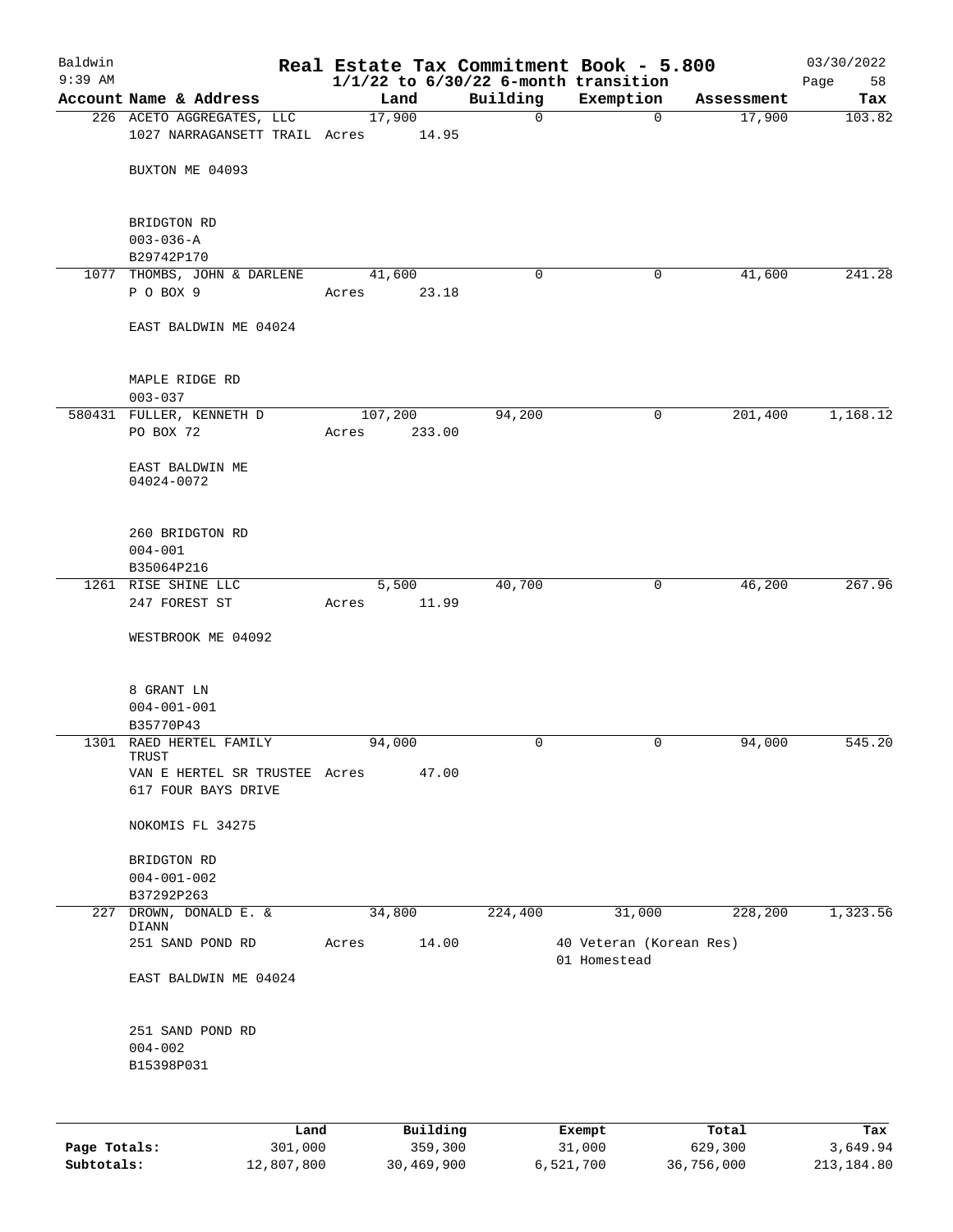| Baldwin<br>$9:39$ AM |                                         | Real Estate Tax Commitment Book - 5.800 |                     |          |                                                       |                  | 03/30/2022        |
|----------------------|-----------------------------------------|-----------------------------------------|---------------------|----------|-------------------------------------------------------|------------------|-------------------|
|                      | Account Name & Address                  | Land                                    |                     | Building | $1/1/22$ to $6/30/22$ 6-month transition<br>Exemption | Assessment       | Page<br>59<br>Tax |
|                      | 228 DOUGLASS, PATRICIA                  |                                         | 36,500              | 180,100  | 25,000                                                | 191,600          | 1,111.28          |
|                      | 66 WENTWORTH RD                         | Acres 12.52                             |                     |          | 01 Homestead                                          |                  |                   |
|                      | EAST BALDWIN ME 04024                   |                                         |                     |          |                                                       |                  |                   |
|                      | 66 WENTWORTH RD<br>$004 - 002 - A$      |                                         |                     |          |                                                       |                  |                   |
|                      | B9384P58                                |                                         |                     |          |                                                       |                  |                   |
|                      | 229 THERAULT, DAVID &<br>GERALDINE      | 28,800                                  |                     | 194,200  | 25,000                                                | 198,000          | 1,148.40          |
|                      | 60 WENTWORTH RD                         | Acres                                   | 3.54                |          | 01 Homestead                                          |                  |                   |
|                      | EAST BALDWIN ME 04024                   |                                         |                     |          |                                                       |                  |                   |
|                      | 60 WENTWORTH RD<br>$004 - 002 - B$      |                                         |                     |          |                                                       |                  |                   |
|                      | 230 JOHNSON, JAMES R &<br><b>HELEN</b>  | 55,800                                  |                     | 0        | 0                                                     | 55,800           | 323.64            |
|                      | 1034 HARVEYS PENINSULA Acres<br>RD      |                                         | 42.00               |          |                                                       |                  |                   |
|                      | SWANTON MD 21561                        |                                         |                     |          |                                                       |                  |                   |
|                      | SAND POND RD<br>$004 - 003$             |                                         |                     |          |                                                       |                  |                   |
|                      | B12804P334                              |                                         |                     |          |                                                       |                  |                   |
|                      | 231 FAULK, JERMAINE<br>254 SAND POND RD | 25,800<br>Acres                         | 2.00                | 62,500   | 0                                                     | 88,300           | 512.14            |
|                      | EAST BALDWIN ME 04024                   |                                         |                     |          |                                                       |                  |                   |
|                      | 254 SAND POND RD<br>$004 - 003 - A$     |                                         |                     |          |                                                       |                  |                   |
|                      | B37824P86                               |                                         |                     |          |                                                       |                  |                   |
|                      | 232 CYR, PETER                          | 99,600                                  |                     | 211,000  | 25,000                                                | 285,600          | 1,656.48          |
|                      | 515 NORTH ROAD                          | Acres                                   | 155.00              |          | 01 Homestead                                          |                  |                   |
|                      | PARSONSFIELD ME 04047                   |                                         |                     |          |                                                       |                  |                   |
|                      | 67 SADDLEBACK RD<br>$004 - 004$         |                                         |                     |          |                                                       |                  |                   |
|                      | B12007P134                              |                                         |                     |          |                                                       |                  |                   |
|                      | 233 BROWN, DAVID & DANIEL               | 47,500                                  |                     | 0        | 0                                                     | 47,500           | 275.50            |
|                      | RYAN, WILLIAM JR                        | Acres                                   | 31.00               |          |                                                       |                  |                   |
|                      | 63 EMERALD DR                           |                                         |                     |          |                                                       |                  |                   |
|                      | LYNN MA 01904                           |                                         |                     |          |                                                       |                  |                   |
|                      | SADDLEBACK RD                           |                                         |                     |          |                                                       |                  |                   |
|                      | $004 - 005$                             |                                         |                     |          |                                                       |                  |                   |
|                      | B15116P245                              |                                         |                     |          |                                                       |                  |                   |
|                      |                                         |                                         |                     |          |                                                       |                  |                   |
| Page Totals:         | Land<br>294,000                         |                                         | Building<br>647,800 |          | Exempt<br>75,000                                      | Total<br>866,800 | Tax<br>5,027.44   |

**Subtotals:** 13,101,800 31,117,700 6,596,700 37,622,800 218,212.24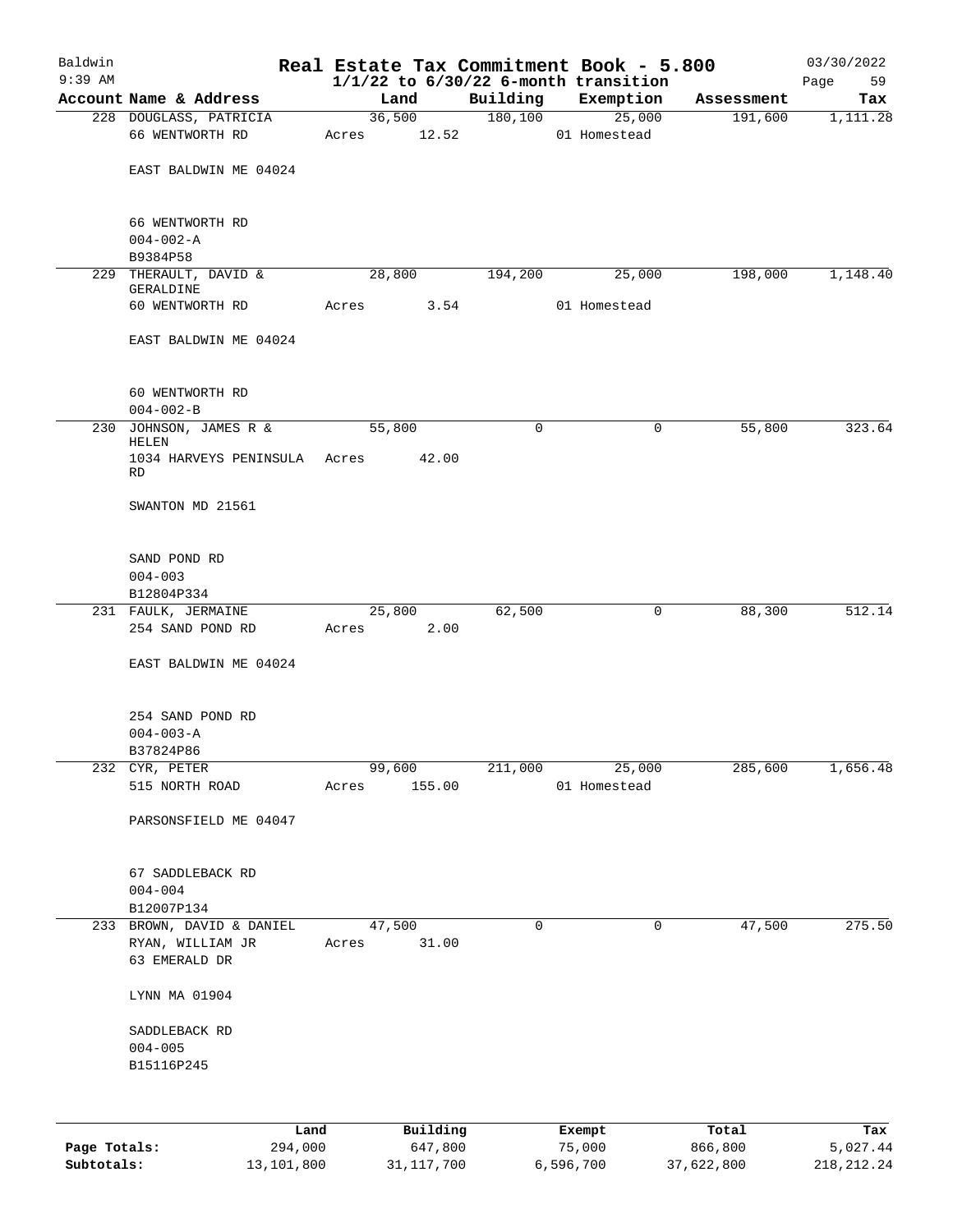| Baldwin<br>$9:39$ AM |                              |       |        |          | Real Estate Tax Commitment Book - 5.800<br>$1/1/22$ to $6/30/22$ 6-month transition |            | 03/30/2022<br>60<br>Page |
|----------------------|------------------------------|-------|--------|----------|-------------------------------------------------------------------------------------|------------|--------------------------|
|                      | Account Name & Address       |       | Land   | Building | Exemption                                                                           | Assessment | Tax                      |
|                      | 973 BREARLEY, MERCEDES M     |       | 28,600 | 97,400   | 25,000                                                                              | 101,000    | 585.80                   |
|                      | 28 DURAN LANE                | Acres | 3.40   |          | 01 Homestead                                                                        |            |                          |
|                      | WEST BALDWIN ME 04091        |       |        |          |                                                                                     |            |                          |
|                      | 28 DURAN LN                  |       |        |          |                                                                                     |            |                          |
|                      | $004 - 006 - A$<br>B29461P48 |       |        |          |                                                                                     |            |                          |
|                      | 235 BROWN, DANIEL B          |       | 27,200 | 0        | 0                                                                                   | 27,200     | 157.76                   |
|                      | BROWN, MARK B                | Acres | 65.00  |          |                                                                                     |            |                          |
|                      | 316 GREENWAY AVE             |       |        |          |                                                                                     |            |                          |
|                      | NASHVILLE TN 37205           |       |        |          |                                                                                     |            |                          |
|                      | BROWN RD                     |       |        |          |                                                                                     |            |                          |
|                      | $004 - 007$                  |       |        |          |                                                                                     |            |                          |
|                      | B36971P71                    |       |        |          |                                                                                     |            |                          |
|                      | 236 SHAW, NORMAN             |       | 53,500 | 34,100   | 0                                                                                   | 87,600     | 508.08                   |
|                      | 522 CANAAN RD                | Acres | 61.00  |          |                                                                                     |            |                          |
|                      | SKOWHEGAN ME 04976           |       |        |          |                                                                                     |            |                          |
|                      | 129 BROWN RD                 |       |        |          |                                                                                     |            |                          |
|                      | $004 - 008$                  |       |        |          |                                                                                     |            |                          |
|                      | B20570P126                   |       |        |          |                                                                                     |            |                          |
|                      | 237 ESTES, SCOTT H &         |       | 25,500 | 170,400  | 25,000                                                                              | 170,900    | 991.22                   |
|                      | REBECCA G                    |       |        |          |                                                                                     |            |                          |
|                      | 132 BROWN RD                 | Acres | 1.60   |          | 01 Homestead                                                                        |            |                          |
|                      | WEST BALDWIN ME 04091        |       |        |          |                                                                                     |            |                          |
|                      | 132 BROWN RD                 |       |        |          |                                                                                     |            |                          |
|                      | $004 - 009$                  |       |        |          |                                                                                     |            |                          |
|                      | B11970P253                   |       |        |          |                                                                                     |            |                          |
|                      | 1047 LIPSKY, JON E           |       |        | 161,900  | 33,500                                                                              | 190,200    | 1,103.16                 |
|                      | LIPSKY, DEBORAH A            | Acres | 50.00  |          | 103 SOL3                                                                            |            |                          |
|                      | 95 BROWN RD                  |       |        |          | 01 Homestead                                                                        |            |                          |
|                      | WEST BALDWIN ME 04091        |       |        |          |                                                                                     |            |                          |
|                      | 95 BROWN RD                  |       |        |          |                                                                                     |            |                          |
|                      | $004 - 010$                  |       |        |          |                                                                                     |            |                          |
|                      | B34477P47                    |       |        |          |                                                                                     |            |                          |
|                      | 239 MOORE, WAYNE F.          |       | 31,400 | 126,300  | 25,000                                                                              | 132,700    | 769.66                   |
|                      | 86 BROWN RD                  | Acres | 6.65   |          | 01 Homestead                                                                        |            |                          |
|                      | WEST BALDWIN ME 04091        |       |        |          |                                                                                     |            |                          |
|                      | 86 BROWN RD                  |       |        |          |                                                                                     |            |                          |
|                      | $004 - 010 - A$              |       |        |          |                                                                                     |            |                          |
|                      |                              |       |        |          |                                                                                     |            |                          |
|                      |                              |       |        |          |                                                                                     |            |                          |

|              | Land       | Building   | Exempt    | Total        | Tax          |
|--------------|------------|------------|-----------|--------------|--------------|
| Page Totals: | 228,000    | 590,100    | 108,500   | 709,600      | 4, 115, 68   |
| Subtotals:   | 13,329,800 | 31,707,800 | 6,705,200 | 38, 332, 400 | 222, 327, 92 |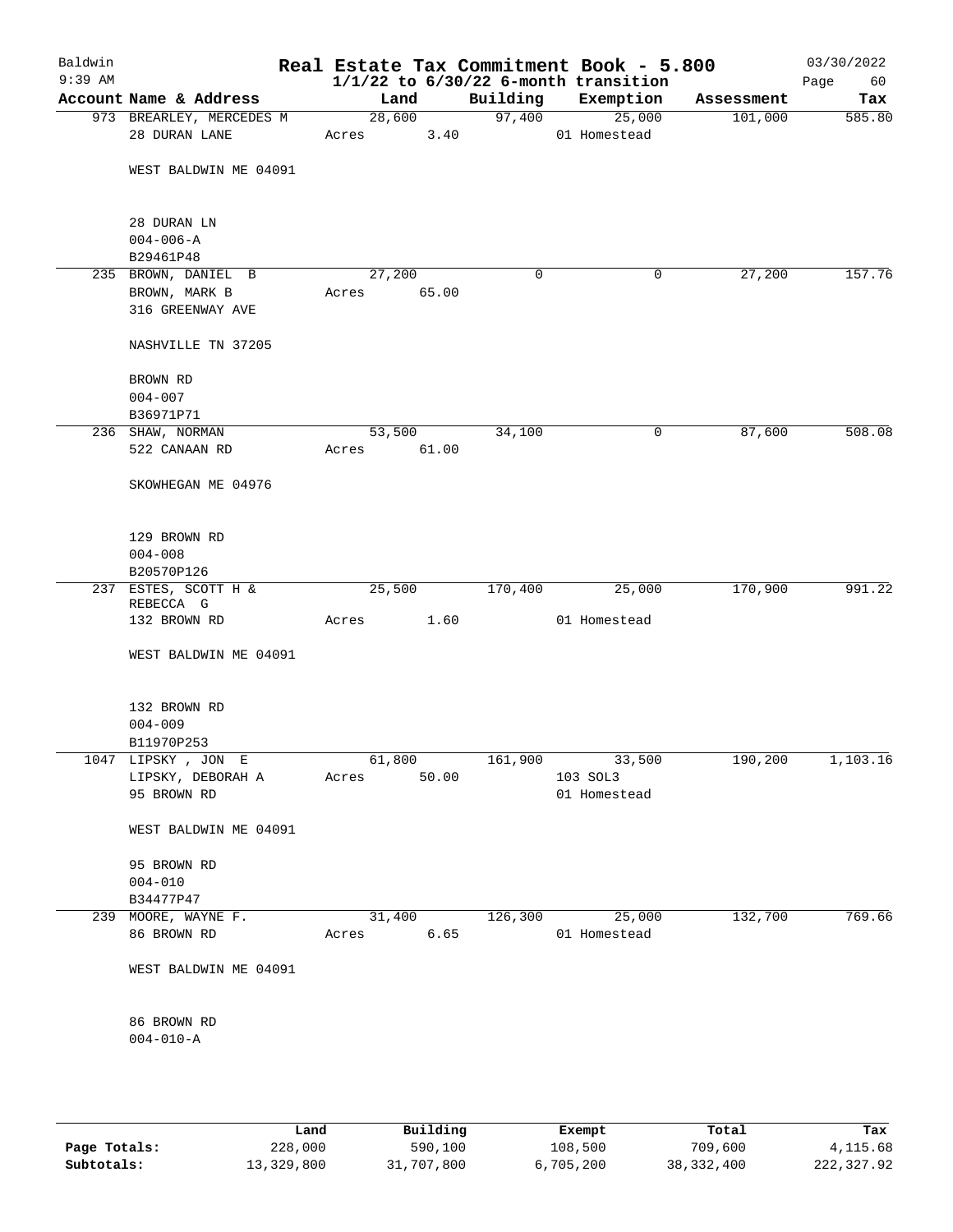| Baldwin<br>$9:39$ AM |                                           |         |        |             | Real Estate Tax Commitment Book - 5.800<br>$1/1/22$ to $6/30/22$ 6-month transition |            | 03/30/2022<br>Page<br>61 |
|----------------------|-------------------------------------------|---------|--------|-------------|-------------------------------------------------------------------------------------|------------|--------------------------|
|                      | Account Name & Address                    | Land    |        | Building    | Exemption                                                                           | Assessment | Tax                      |
|                      | 238 NORTON, CAROL ANN                     |         | 27,900 | 55,100      | 25,000                                                                              | 58,000     | 336.40                   |
|                      | 90 BROWN RD                               | Acres   | 3.60   |             | 01 Homestead                                                                        |            |                          |
|                      |                                           |         |        |             |                                                                                     |            |                          |
|                      | WEST BALDWIN ME 04091                     |         |        |             |                                                                                     |            |                          |
|                      |                                           |         |        |             |                                                                                     |            |                          |
|                      |                                           |         |        |             |                                                                                     |            |                          |
|                      | 90 BROWN RD                               |         |        |             |                                                                                     |            |                          |
|                      | $004 - 010 - B$                           |         |        |             |                                                                                     |            |                          |
|                      | B32132P43<br>1063 BROWN, GERRY & SAMANTHA | 26,600  |        | 122,000     | 25,000                                                                              | 123,600    | 716.88                   |
|                      | 96 BROWN RD.                              | Acres   | 2.19   |             | 01 Homestead                                                                        |            |                          |
|                      |                                           |         |        |             |                                                                                     |            |                          |
|                      | WEST BALDWIN ME 04091                     |         |        |             |                                                                                     |            |                          |
|                      |                                           |         |        |             |                                                                                     |            |                          |
|                      |                                           |         |        |             |                                                                                     |            |                          |
|                      | 96 BROWN RD                               |         |        |             |                                                                                     |            |                          |
|                      | $004 - 010 - C$                           |         |        |             |                                                                                     |            |                          |
|                      | B32054P149 01/30/2015                     |         |        |             |                                                                                     |            |                          |
|                      | 1096 SMITH, RICHARD E                     | 26,800  |        | 165,200     | 0                                                                                   | 192,000    | 1,113.60                 |
|                      | 1149 CAPE RD                              | Acres   | 2.22   |             |                                                                                     |            |                          |
|                      |                                           |         |        |             |                                                                                     |            |                          |
|                      | HOLLIS ME 04042                           |         |        |             |                                                                                     |            |                          |
|                      |                                           |         |        |             |                                                                                     |            |                          |
|                      |                                           |         |        |             |                                                                                     |            |                          |
|                      | 114 BROWN RD                              |         |        |             |                                                                                     |            |                          |
|                      | $004 - 010 - D$                           |         |        |             |                                                                                     |            |                          |
|                      | B37370P277<br>240 PIERCE, JOSIAH          | 263,000 |        | 0           | $\mathbf 0$                                                                         | 263,000    | 1,525.40                 |
|                      | PIERCE, KATHLEEN                          |         | 612.00 |             |                                                                                     |            |                          |
|                      | 9 PIERCE PLACE                            | Acres   |        |             |                                                                                     |            |                          |
|                      |                                           |         |        |             |                                                                                     |            |                          |
|                      | WEST BALDWIN ME 04091                     |         |        |             |                                                                                     |            |                          |
|                      |                                           |         |        |             |                                                                                     |            |                          |
|                      | BROWN RD                                  |         |        |             |                                                                                     |            |                          |
|                      | $004 - 011$                               |         |        |             |                                                                                     |            |                          |
|                      | B34981P45                                 |         |        |             |                                                                                     |            |                          |
|                      | 1124 BALDWIN, TOWN OF                     | 25,800  |        | $\mathbf 0$ | 25,800                                                                              | 0          | 0.00                     |
|                      | 534 PEQUAWKET TRAIL                       | Acres   | 2.00   |             | 903 MUNICIPAL                                                                       |            |                          |
|                      |                                           |         |        |             |                                                                                     |            |                          |
|                      | WEST BALDWIN ME 04091                     |         |        |             |                                                                                     |            |                          |
|                      |                                           |         |        |             |                                                                                     |            |                          |
|                      | BROWN RD                                  |         |        |             |                                                                                     |            |                          |
|                      | $004 - 011 - A$                           |         |        |             |                                                                                     |            |                          |
|                      | 242 JOHNSON, ERIC S.                      | 43,100  |        | 0           | $\mathbf 0$                                                                         | 43,100     | 249.98                   |
|                      | 256 PARK RD                               | Acres   | 94.00  |             |                                                                                     |            |                          |
|                      |                                           |         |        |             |                                                                                     |            |                          |
|                      | WESTBROOK ME 04092                        |         |        |             |                                                                                     |            |                          |
|                      |                                           |         |        |             |                                                                                     |            |                          |
|                      |                                           |         |        |             |                                                                                     |            |                          |
|                      | REAR LOT                                  |         |        |             |                                                                                     |            |                          |
|                      | $004 - 012$                               |         |        |             |                                                                                     |            |                          |
|                      | B27825P65                                 |         |        |             |                                                                                     |            |                          |
|                      |                                           |         |        |             |                                                                                     |            |                          |
|                      |                                           |         |        |             |                                                                                     |            |                          |
|                      |                                           |         |        |             |                                                                                     |            |                          |
|                      |                                           |         |        |             |                                                                                     |            |                          |

|              | Land       | Building   | Exempt    | Total      | Tax        |
|--------------|------------|------------|-----------|------------|------------|
| Page Totals: | 413,200    | 342,300    | 75,800    | 679,700    | 3,942.26   |
| Subtotals:   | 13,743,000 | 32,050,100 | 6,781,000 | 39,012,100 | 226,270.18 |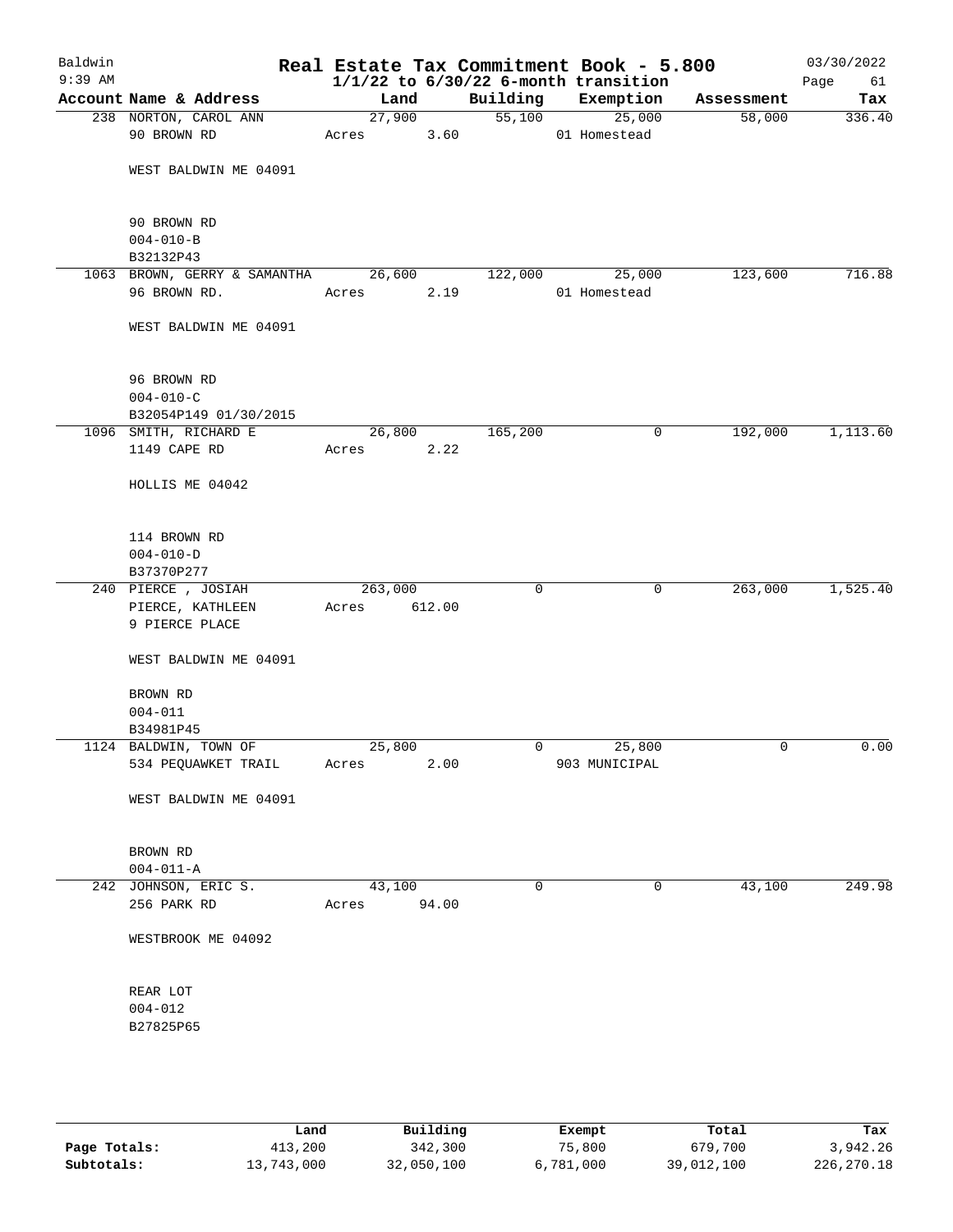| Baldwin<br>$9:39$ AM |                                                                                      |                  |        |             | Real Estate Tax Commitment Book - 5.800<br>$1/1/22$ to $6/30/22$ 6-month transition |            | 03/30/2022<br>Page<br>62 |
|----------------------|--------------------------------------------------------------------------------------|------------------|--------|-------------|-------------------------------------------------------------------------------------|------------|--------------------------|
|                      | Account Name & Address                                                               | Land             |        | Building    | Exemption                                                                           | Assessment | Tax                      |
|                      | 243 FUCHS, ELIZABETH PIERCE                                                          | 126,900          |        | $\mathbf 0$ | $\Omega$                                                                            | 126,900    | 736.02                   |
|                      | 28 MIDDLE HOLLOW RD                                                                  | Acres            | 326.00 |             |                                                                                     |            |                          |
|                      | HUNTINGTON LONG ISL. NY<br>11743                                                     |                  |        |             |                                                                                     |            |                          |
|                      | SAND POND RD<br>$004 - 013$                                                          |                  |        |             |                                                                                     |            |                          |
|                      | 244 WOOD, CAROLYN                                                                    | 33,100           |        | $\mathbf 0$ | 0                                                                                   | 33,100     | 191.98                   |
|                      | WOOD, DEAN<br>5 BROWN ROADD                                                          | Acres            | 8.20   |             |                                                                                     |            |                          |
|                      | WEST BALDWIN ME 04091                                                                |                  |        |             |                                                                                     |            |                          |
|                      | BROWN RD                                                                             |                  |        |             |                                                                                     |            |                          |
|                      | $005 - 001$<br>B33795P339                                                            |                  |        |             |                                                                                     |            |                          |
|                      | 1151 LIMINGTON LUMBER CO                                                             | 24,300           |        | $\mathbf 0$ | 0                                                                                   | 24,300     | 140.94                   |
|                      | PO BOX 47                                                                            | Acres            | 2.00   |             |                                                                                     |            |                          |
|                      | EAST BALDWIN ME 04024                                                                |                  |        |             |                                                                                     |            |                          |
|                      | PEQUAWKET TR<br>$005 - 001 - A$                                                      |                  |        |             |                                                                                     |            |                          |
|                      | B38204P269                                                                           |                  |        |             |                                                                                     |            |                          |
|                      | 245 LIMINGTON LUMBER CO<br>PO BOX 47                                                 | 158,100<br>Acres | 43.00  | 2,156,100   | 0                                                                                   | 2,314,200  | 13,422.36                |
|                      | EAST BALDWIN ME 04024                                                                |                  |        |             |                                                                                     |            |                          |
|                      | 411 PEQUAWKET TR<br>$005 - 002$                                                      |                  |        |             |                                                                                     |            |                          |
|                      | B38204P269                                                                           |                  |        |             |                                                                                     |            |                          |
|                      | 246 GUPTILL, WILLIAM O. &<br>BESSIE M.<br>GUPTILL, BESSIE M.<br>188 DOUGLASS HILL RD | 229,800<br>Acres | 87.10  | 0           | 0                                                                                   | 229,800    | 1,332.84                 |
|                      | WEST BALDWIN ME 04091                                                                |                  |        |             |                                                                                     |            |                          |
|                      |                                                                                      |                  |        |             |                                                                                     |            |                          |
|                      | ROUTE 113                                                                            |                  |        |             |                                                                                     |            |                          |
|                      | $005 - 003$                                                                          |                  |        |             |                                                                                     |            |                          |
|                      | 247 GUPTILL, APRIL L<br>PO BOX 74                                                    | 25,500<br>Acres  | 1.35   | 103,700     | 25,000<br>01 Homestead                                                              | 104,200    | 604.36                   |
|                      | EAST BALDWIN ME 04024                                                                |                  |        |             |                                                                                     |            |                          |
|                      | 4 KELLY BROOK LN<br>$005 - 003 - A$<br>B11784P301                                    |                  |        |             |                                                                                     |            |                          |
|                      |                                                                                      |                  |        |             |                                                                                     |            |                          |

|              | Land       | Building   | Exempt    | Total      | Tax        |
|--------------|------------|------------|-----------|------------|------------|
| Page Totals: | 597,700    | 2,259,800  | 25,000    | 2,832,500  | 16,428.50  |
| Subtotals:   | 14,340,700 | 34,309,900 | 6,806,000 | 41,844,600 | 242,698.68 |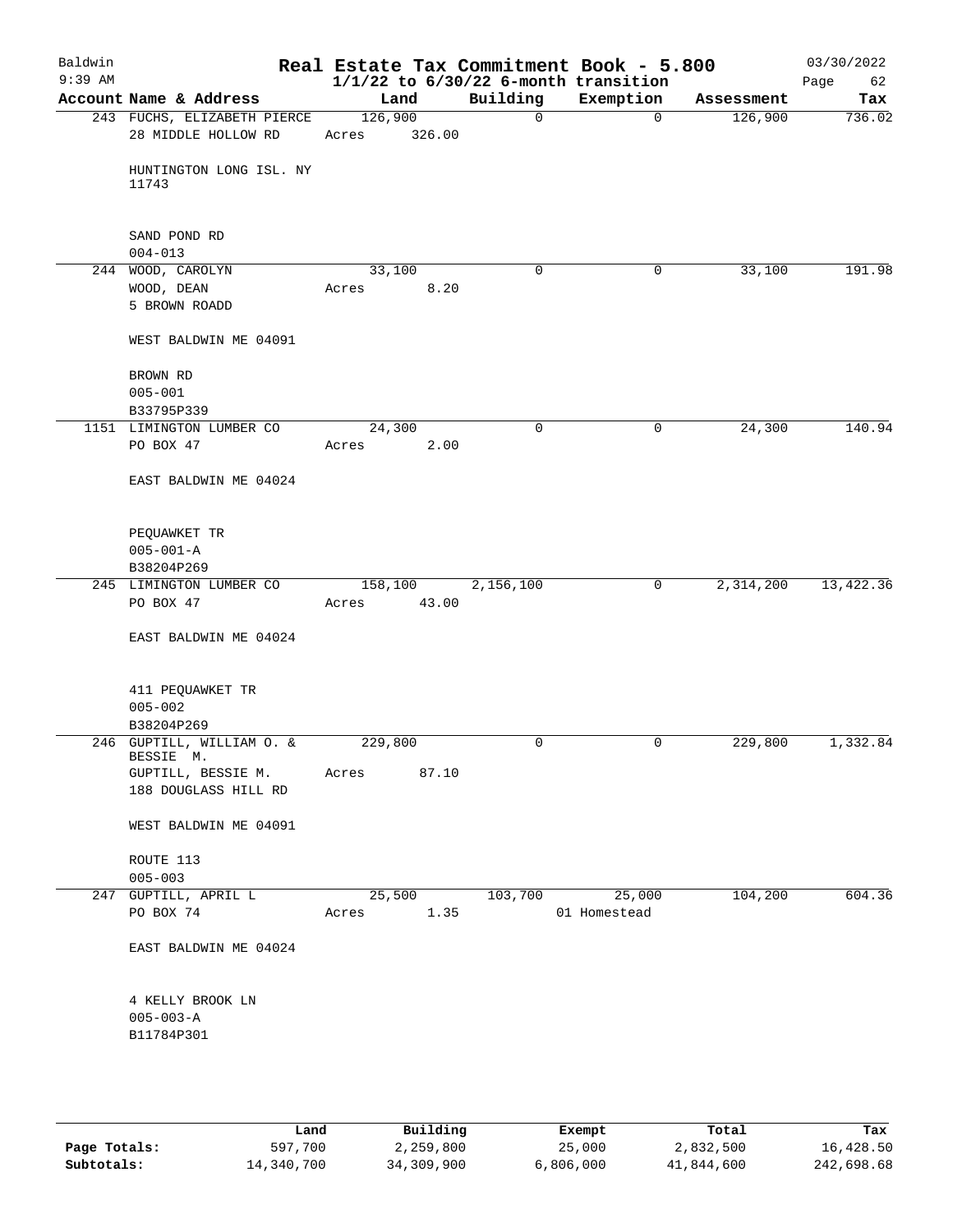| Baldwin<br>$9:39$ AM |                                     |        |       |             | Real Estate Tax Commitment Book - 5.800<br>$1/1/22$ to $6/30/22$ 6-month transition |            | 03/30/2022<br>Page<br>63 |
|----------------------|-------------------------------------|--------|-------|-------------|-------------------------------------------------------------------------------------|------------|--------------------------|
|                      | Account Name & Address              | Land   |       | Building    | Exemption                                                                           | Assessment | Tax                      |
|                      | 248 GUPTILL, RONALD D               | 23,800 |       | $\mathbf 0$ | $\mathbf 0$                                                                         | 23,800     | 138.04                   |
|                      | P O BOX 74                          | Acres  | 1.85  |             |                                                                                     |            |                          |
|                      | EAST BALDWIN ME 04024               |        |       |             |                                                                                     |            |                          |
|                      | REAR LOT                            |        |       |             |                                                                                     |            |                          |
|                      | $005 - 003 - B$                     |        |       |             |                                                                                     |            |                          |
|                      | B24353P74<br>249 LIBBY, TODD        | 27,700 |       | 158,300     | 25,000                                                                              | 161,000    | 933.80                   |
|                      | 7 KELLY BROOK LANE                  | Acres  | 3.38  |             | 01 Homestead                                                                        |            |                          |
|                      | EAST BALDWIN ME 04024               |        |       |             |                                                                                     |            |                          |
|                      | 7 KELLY BROOK LN<br>$005 - 003 - C$ |        |       |             |                                                                                     |            |                          |
|                      | B29804P296                          |        |       |             |                                                                                     |            |                          |
|                      | 250 GAMMON, ELAINE &<br>GREGORY     | 39,600 |       | 179,500     | 0                                                                                   | 219,100    | 1,270.78                 |
|                      | 125 GAMMON ROAD                     | Acres  | 10.70 |             |                                                                                     |            |                          |
|                      | LIMINGTON ME 04049                  |        |       |             |                                                                                     |            |                          |
|                      | 10 KELLY BROOK LN                   |        |       |             |                                                                                     |            |                          |
|                      | $005 - 003 - D$                     |        |       |             |                                                                                     |            |                          |
|                      | B38174P75                           |        |       |             |                                                                                     |            |                          |
|                      | 251 LIBBY, TODD                     | 5,800  |       | 0           | 0                                                                                   | 5,800      | 33.64                    |
|                      | 7 KELLY BROOK LANE                  | Acres  | 7.30  |             |                                                                                     |            |                          |
|                      | EAST BALDWIN ME 04024               |        |       |             |                                                                                     |            |                          |
|                      | REAR LOT<br>$005 - 003 - E$         |        |       |             |                                                                                     |            |                          |
|                      | 1100 GUPTILL, JOSHUA & ERICA        | 24,000 |       | 335,100     | 0                                                                                   | 359,100    | 2,082.78                 |
|                      | 60 BROWN RD                         | Acres  | 2.00  |             |                                                                                     |            |                          |
|                      | WEST BALDWIN ME 04091               |        |       |             |                                                                                     |            |                          |
|                      | 60 BROWN RD                         |        |       |             |                                                                                     |            |                          |
|                      | $005 - 003 - F$                     |        |       |             |                                                                                     |            |                          |
|                      | B27793P171                          |        |       |             |                                                                                     |            |                          |
|                      | 252 MURPHY, KEVIN M. & JANA         | 26,100 |       | 372,100     | 25,000                                                                              | 373,200    | 2,164.56                 |
|                      | L.<br>501 PEQUAWKET TRAIL           | Acres  | 4.00  |             | 01 Homestead                                                                        |            |                          |
|                      | WEST BALDWIN ME 04091               |        |       |             |                                                                                     |            |                          |
|                      | 501 PEQUAWKET TR<br>$005 - 004$     |        |       |             |                                                                                     |            |                          |
|                      | B31045P23                           |        |       |             |                                                                                     |            |                          |

|              | Land       | Building     | Exempt    | Total      | Tax        |
|--------------|------------|--------------|-----------|------------|------------|
| Page Totals: | 147,000    | 1,045,000    | 50,000    | 1,142,000  | 6.623.60   |
| Subtotals:   | 14,487,700 | 35, 354, 900 | 6,856,000 | 42,986,600 | 249,322.28 |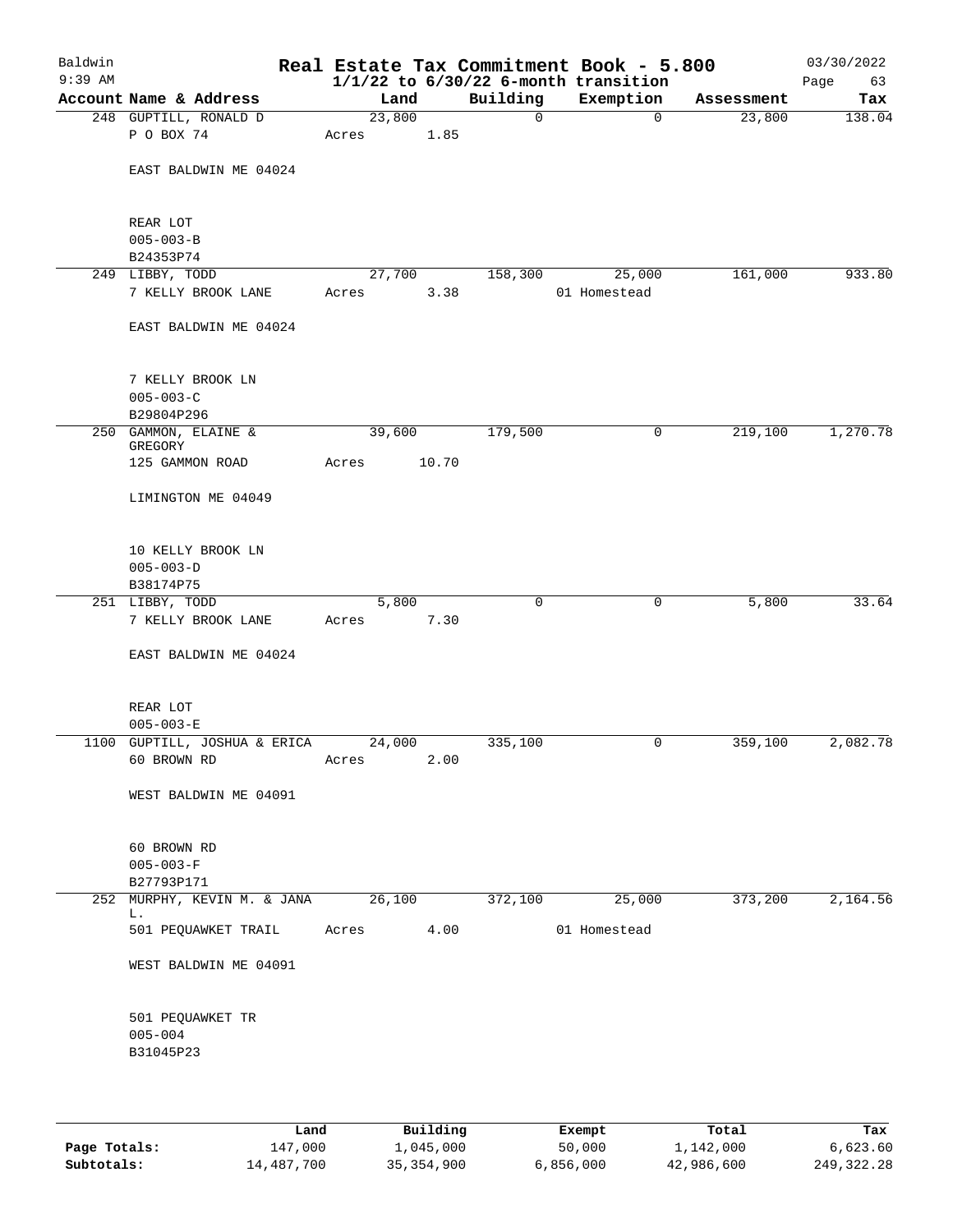| Baldwin<br>$9:39$ AM |                                               |                 |       |             | Real Estate Tax Commitment Book - 5.800<br>$1/1/22$ to $6/30/22$ 6-month transition |            | 03/30/2022<br>Page<br>64 |
|----------------------|-----------------------------------------------|-----------------|-------|-------------|-------------------------------------------------------------------------------------|------------|--------------------------|
|                      | Account Name & Address                        | Land            |       | Building    | Exemption                                                                           | Assessment | Tax                      |
|                      | 253 MURPHY, KEVIN<br>501 PEQUAWKET TRAIL      | 52,700<br>Acres | 43.20 | $\mathbf 0$ | 0                                                                                   | 52,700     | 305.66                   |
|                      | WEST BALDWIN ME 04091                         |                 |       |             |                                                                                     |            |                          |
|                      | PEQUAWKET TR<br>$005 - 004 - A$               |                 |       |             |                                                                                     |            |                          |
|                      | B30291P134                                    |                 |       |             |                                                                                     |            |                          |
|                      | 1236 MURPHY, KEVIN                            | 1,400           |       | 0           | 0                                                                                   | 1,400      | 8.12                     |
|                      | 501 PEQUAWKET TRAIL                           | Acres           | 2.90  |             |                                                                                     |            |                          |
|                      | WEST BALDWIN ME 04091                         |                 |       |             |                                                                                     |            |                          |
|                      | PEQUAWKET TR<br>$005 - 004 - B$<br>B30291P134 |                 |       |             |                                                                                     |            |                          |
|                      | 254 M&T CONSTRUCTION LLC                      | 27,300          |       | 178,600     | 0                                                                                   | 205,900    | 1,194.22                 |
|                      | 49 WILSON RD                                  | Acres           | 2.50  |             |                                                                                     |            |                          |
|                      | GORHAM ME 04038                               |                 |       |             |                                                                                     |            |                          |
|                      | 507 PEQUAWKET TR<br>$005 - 005$<br>B37554P131 |                 |       |             |                                                                                     |            |                          |
|                      | 1237 MURPHY, KEVIN                            | 1,400           |       | $\mathbf 0$ | $\mathbf 0$                                                                         | 1,400      | 8.12                     |
|                      | 501 PEQUAWKET TRAIL                           | Acres           | 2.90  |             |                                                                                     |            |                          |
|                      | WEST BALDWIN ME 04091                         |                 |       |             |                                                                                     |            |                          |
|                      | PEQUAWKET TR<br>$005 - 006$<br>B30291P134     |                 |       |             |                                                                                     |            |                          |
|                      | 256 CRESSEY, LAUREN E                         | 25,100          |       | 169,300     | 0                                                                                   | 194,400    | 1,127.52                 |
|                      | LEWIS, KEVIN R<br>509 PEQUAWKET TRAIL         | Acres           | 2.90  |             |                                                                                     |            |                          |
|                      | WEST BALDWIN ME 04091                         |                 |       |             |                                                                                     |            |                          |
|                      | 509 PEQUAWKET TR<br>$005 - 007$               |                 |       |             |                                                                                     |            |                          |
|                      | B37670P148                                    |                 |       |             |                                                                                     |            |                          |
|                      | 257 PEARE, ROBERT & GLENNA                    | 40,100          |       | $\mathbf 0$ | 0                                                                                   | 40,100     | 232.58                   |
|                      | 516 PEQUAWKET TR                              | Acres           | 27.13 |             |                                                                                     |            |                          |
|                      | WEST BALDWIN ME 04091                         |                 |       |             |                                                                                     |            |                          |
|                      | 516 PEQUAWKET TR<br>$005 - 008$               |                 |       |             |                                                                                     |            |                          |
|                      |                                               |                 |       |             |                                                                                     |            |                          |

|              | Land       | Building   | Exempt    | Total      | Tax        |
|--------------|------------|------------|-----------|------------|------------|
| Page Totals: | 148,000    | 347,900    |           | 495,900    | 2,876.22   |
| Subtotals:   | 14,635,700 | 35,702,800 | 6,856,000 | 43,482,500 | 252,198.50 |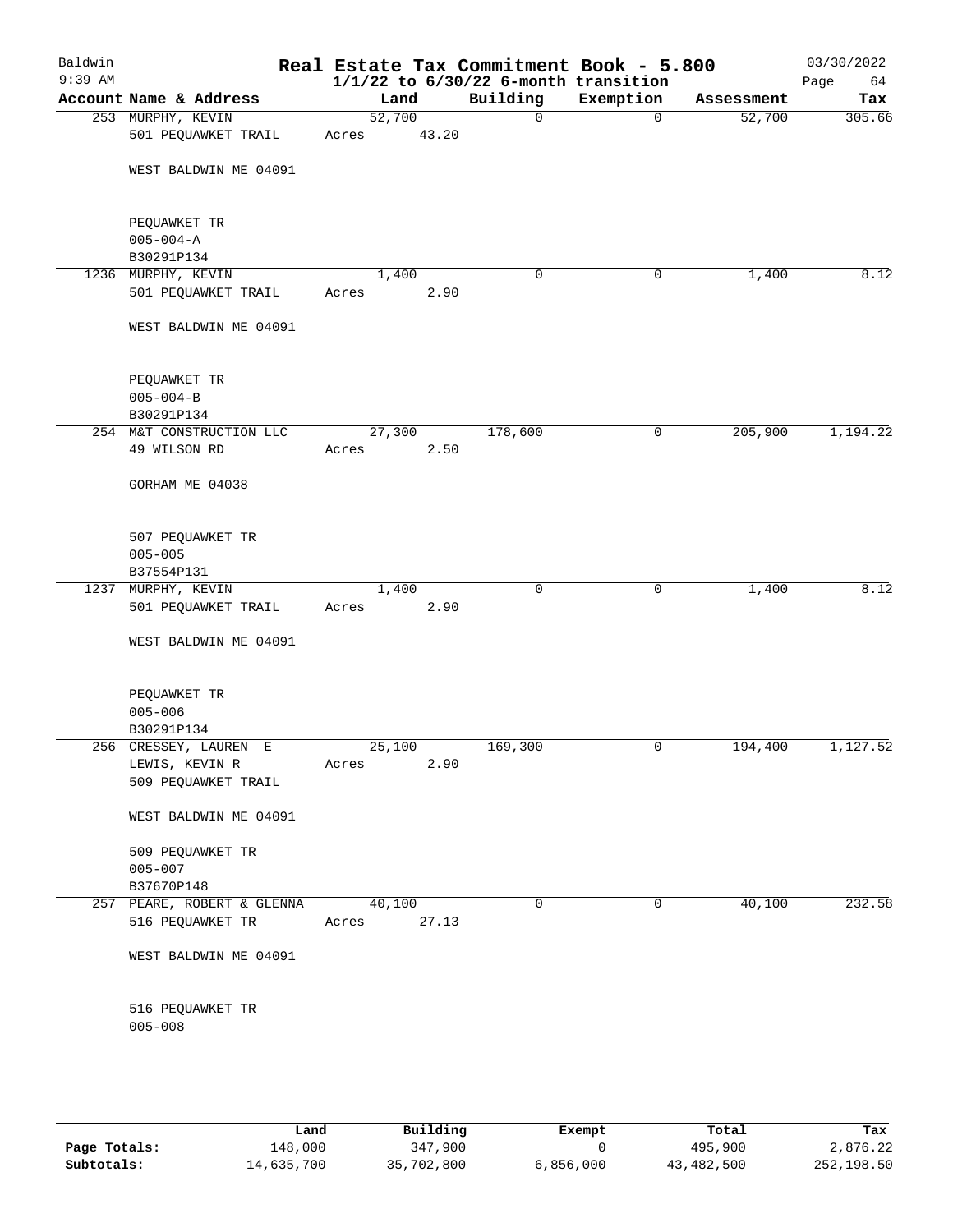| Baldwin<br>$9:39$ AM |                                     |        |      |             | Real Estate Tax Commitment Book - 5.800<br>$1/1/22$ to $6/30/22$ 6-month transition |            | 03/30/2022<br>Page<br>65 |
|----------------------|-------------------------------------|--------|------|-------------|-------------------------------------------------------------------------------------|------------|--------------------------|
|                      | Account Name & Address              | Land   |      | Building    | Exemption                                                                           | Assessment | Tax                      |
|                      | 258 WESCOTT, DYLAN T                | 24,000 |      | 61,300      | $\mathbf 0$                                                                         | 85,300     | 494.74                   |
|                      | PO BOX 795                          | Acres  | 2.25 |             |                                                                                     |            |                          |
|                      | CORNISH ME 04020                    |        |      |             |                                                                                     |            |                          |
|                      |                                     |        |      |             |                                                                                     |            |                          |
|                      | 514 PEQUAWKET TR<br>$005 - 008 - A$ |        |      |             |                                                                                     |            |                          |
|                      | B35122P126                          |        |      |             |                                                                                     |            |                          |
|                      | 948 WESCOTT, ADAM + BETHANY         | 23,700 |      | 156,200     | 25,000                                                                              | 154,900    | 898.42                   |
|                      | 516 PEQUAWKET TRAIL                 | Acres  | 2.00 |             | 01 Homestead                                                                        |            |                          |
|                      | WEST BALDWIN ME 04091               |        |      |             |                                                                                     |            |                          |
|                      | 516 PEQUAWKET TR                    |        |      |             |                                                                                     |            |                          |
|                      | $005 - 008 - B$                     |        |      |             |                                                                                     |            |                          |
|                      | B17184P264                          |        |      |             |                                                                                     |            |                          |
| 949                  | MAYFIELD , LINDA<br>FRANCES         | 26,600 |      | 239,900     | 25,000                                                                              | 241,500    | 1,400.70                 |
|                      | WOOLLEY, LELIA H                    | Acres  | 5.00 |             | 01 Homestead                                                                        |            |                          |
|                      | 500 PEQUAWKET TRAIL                 |        |      |             |                                                                                     |            |                          |
|                      | WEST BALDWIN ME 04091               |        |      |             |                                                                                     |            |                          |
|                      | 500 PEQUAWKET TR                    |        |      |             |                                                                                     |            |                          |
|                      | $005 - 008 - C$                     |        |      |             |                                                                                     |            |                          |
|                      | B33983P207                          |        |      |             |                                                                                     |            |                          |
|                      | 1039 WILLIAMS, RHONDA               | 25,300 |      | $\mathbf 0$ | 0                                                                                   | 25,300     | 146.74                   |
|                      | 508 PEQUAWKET TRAIL                 | Acres  | 3.04 |             |                                                                                     |            |                          |
|                      | WEST BALDWIN ME 04091               |        |      |             |                                                                                     |            |                          |
|                      | PEQUAWKET TR                        |        |      |             |                                                                                     |            |                          |
|                      | $005 - 008 - D$                     |        |      |             |                                                                                     |            |                          |
|                      | B30066P318                          |        |      |             |                                                                                     |            |                          |
|                      | 1038 WILLIAMS, MARY                 | 29,900 |      | 186,800     | 0                                                                                   | 216,700    | 1,256.86                 |
|                      | 151 A STREET                        | Acres  | 7.11 |             |                                                                                     |            |                          |
|                      | BAKERSFIELD CA 93304                |        |      |             |                                                                                     |            |                          |
|                      | 508 PEQUAWKET TR                    |        |      |             |                                                                                     |            |                          |
|                      | $005 - 008 - E$                     |        |      |             |                                                                                     |            |                          |
|                      | 1046 PEARE, SCOTT & KATHY           | 33,100 |      | $\Omega$    | 0                                                                                   | 33,100     | 191.98                   |
|                      | P.O. BOX 2172                       | Acres  | 9.72 |             |                                                                                     |            |                          |
|                      | WINDHAM ME 04062                    |        |      |             |                                                                                     |            |                          |
|                      | PEQUAWKET TR<br>$005 - 008 - F$     |        |      |             |                                                                                     |            |                          |
|                      |                                     |        |      |             |                                                                                     |            |                          |

|              | Land       | Building     | Exempt    | Total      | Tax        |
|--------------|------------|--------------|-----------|------------|------------|
| Page Totals: | 162,600    | 644,200      | 50,000    | 756,800    | 4,389.44   |
| Subtotals:   | 14,798,300 | 36, 347, 000 | 6,906,000 | 44,239,300 | 256,587.94 |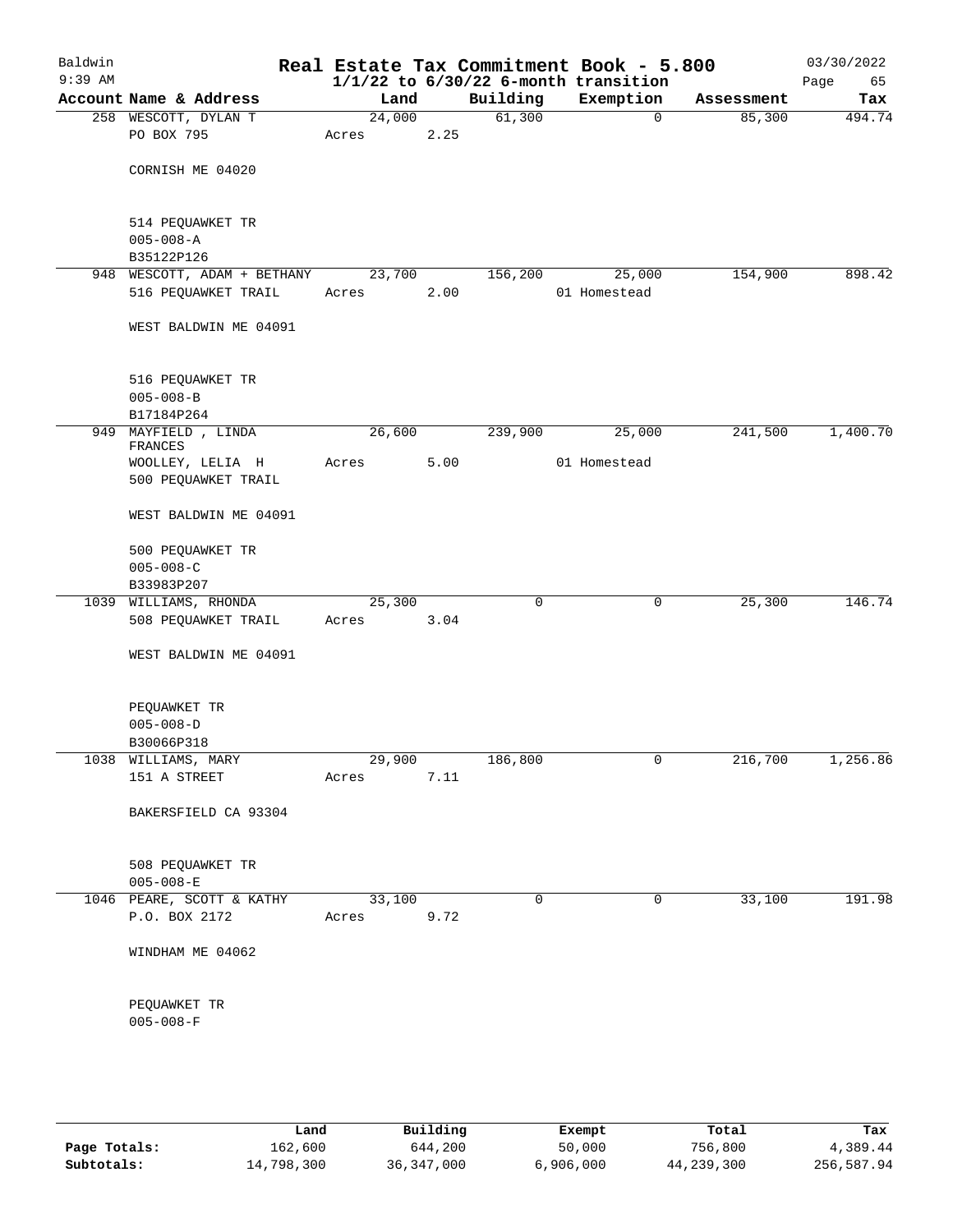| Baldwin<br>$9:39$ AM |                                                                        |                 |                |             | Real Estate Tax Commitment Book - 5.800<br>$1/1/22$ to $6/30/22$ 6-month transition |            | 03/30/2022<br>Page<br>66 |
|----------------------|------------------------------------------------------------------------|-----------------|----------------|-------------|-------------------------------------------------------------------------------------|------------|--------------------------|
|                      | Account Name & Address                                                 | Land            |                | Building    | Exemption                                                                           | Assessment | Tax                      |
|                      | 259 PEAVEY, THOMAS G. SR. &<br>DEBORAH A<br>517 PEQUAWKET TRAIL        | 29,500<br>Acres | 6.15           | 145,300     | $\overline{0}$                                                                      | 174,800    | 1,013.84                 |
|                      | WEST BALDWIN ME 04091                                                  |                 |                |             |                                                                                     |            |                          |
|                      | 517 PEQUAWKET TR<br>$005 - 009$                                        |                 |                |             |                                                                                     |            |                          |
|                      | 1253 WEITZELL SR, JAMES R<br>WEITZELL, RAEANN<br>517A PEWQUAWKET TRAIL |                 | $\mathbf 0$    | 51,500      | 0                                                                                   | 51,500     | 298.70                   |
|                      | WEST BALDWIN ME 04091                                                  |                 |                |             |                                                                                     |            |                          |
|                      | 517 PEQUAWKET TR<br>$005 - 009 - 000 - ON$<br>B37254P150               |                 |                |             |                                                                                     |            |                          |
|                      | 995 ROLLINS, JED T + CARLA                                             | 67,700          |                | $\mathbf 0$ | 0                                                                                   | 67,700     | 392.66                   |
|                      | J<br>21 US Rt 1                                                        | Acres           | 48.44          |             |                                                                                     |            |                          |
|                      | WESTON ME 04424                                                        |                 |                |             |                                                                                     |            |                          |
|                      | 521 PEQUAWKET TR<br>$005 - 009 - A$                                    |                 |                |             |                                                                                     |            |                          |
|                      | B28292P188                                                             |                 |                |             |                                                                                     |            |                          |
|                      | 974 PEAVEY, FRANK + RANDI<br>519 PEQUAWKET TRAIL                       | Acres           | 23,900<br>2.00 | 153,700     | 25,000<br>01 Homestead                                                              | 152,600    | 885.08                   |
|                      | WEST BALDWIN ME 04091                                                  |                 |                |             |                                                                                     |            |                          |
|                      | 519 PEQUAWKET TR<br>$005 - 009 - B$<br>B23846P118                      |                 |                |             |                                                                                     |            |                          |
|                      | 1101 LEVESQUE, SYLVIA G                                                | 27,400          |                |             | 217,200 25,000                                                                      | 219,600    | 1,273.68                 |
|                      | 521 PEQUAWKET TRAIL                                                    | Acres           | 4.66           |             | 01 Homestead                                                                        |            |                          |
|                      | WEST BALDWIN ME 04091                                                  |                 |                |             |                                                                                     |            |                          |
|                      | 521 PEQUAWKET TR<br>$005 - 009 - C$<br>B34469P57                       |                 |                |             |                                                                                     |            |                          |
|                      | 580432 WEITZELL JR, JAMES R<br>SOUN, SARAH<br>515 Pequawket Trail      | 23,900<br>Acres | 2.00           | 177,300     | $\mathbf 0$                                                                         | 201,200    | 1,166.96                 |
|                      | West Baldwin ME 04091                                                  |                 |                |             |                                                                                     |            |                          |
|                      | 515 PEQUAWKET TR<br>$005 - 009 - D$<br>B36431P172                      |                 |                |             |                                                                                     |            |                          |
|                      |                                                                        |                 |                |             |                                                                                     |            |                          |

|              | Land       | Building   | Exempt    | Total      | Tax        |
|--------------|------------|------------|-----------|------------|------------|
| Page Totals: | 172,400    | 745,000    | 50,000    | 867,400    | 5,030.92   |
| Subtotals:   | 14,970,700 | 37,092,000 | 6,956,000 | 45,106,700 | 261,618.86 |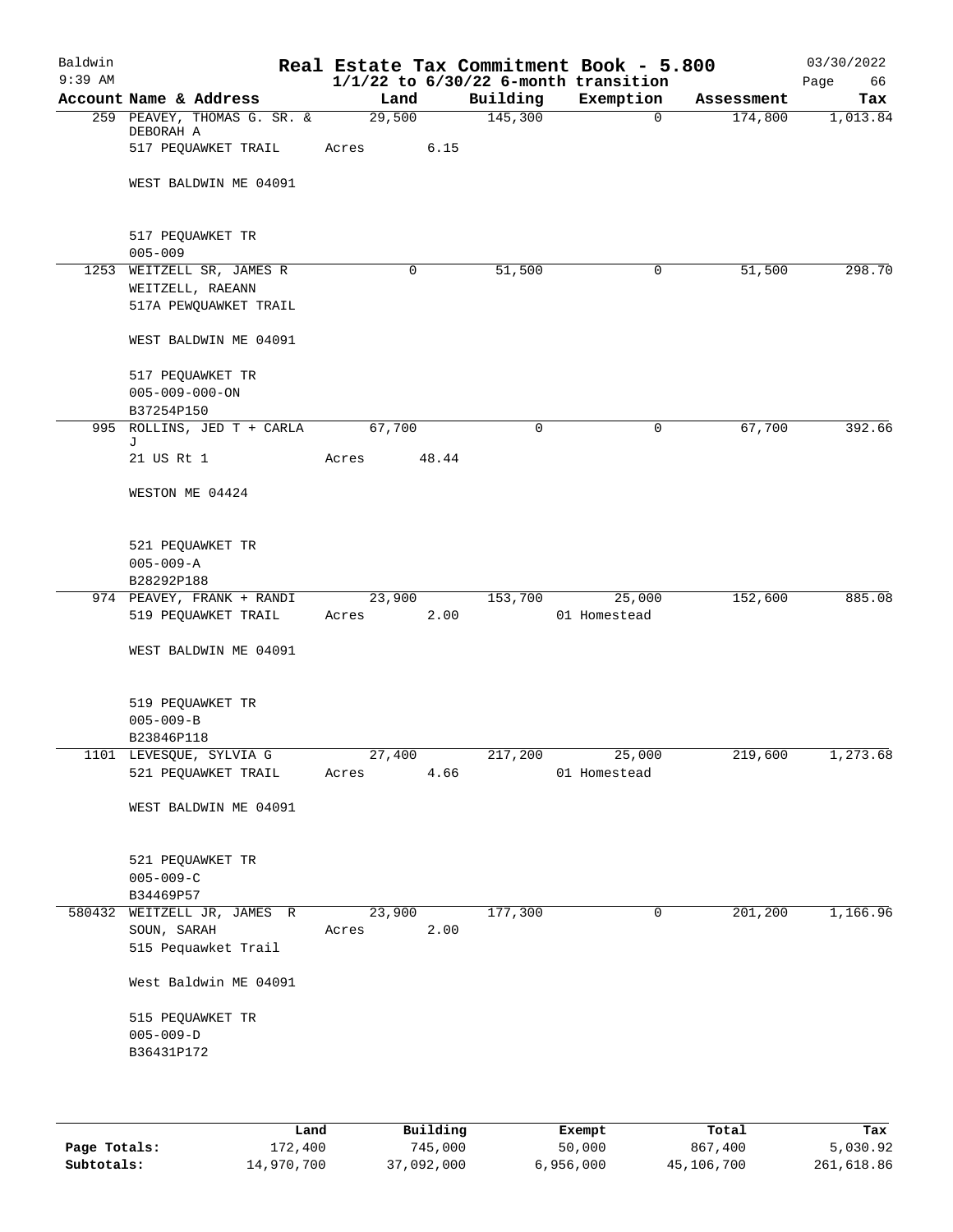| Baldwin<br>$9:39$ AM |                                  |         |        |                | Real Estate Tax Commitment Book - 5.800<br>$1/1/22$ to $6/30/22$ 6-month transition |            | 03/30/2022<br>Page<br>67 |
|----------------------|----------------------------------|---------|--------|----------------|-------------------------------------------------------------------------------------|------------|--------------------------|
|                      | Account Name & Address           | Land    |        | Building       | Exemption                                                                           | Assessment | Tax                      |
|                      | 260 DOAK, FR ROBERT G            | 15,900  |        | 169,700        | 25,000                                                                              | 160,600    | 931.48                   |
|                      | 526 PEQUAWKET TR                 | Acres   | 0.45   |                | 01 Homestead                                                                        |            |                          |
|                      |                                  |         |        |                |                                                                                     |            |                          |
|                      | WEST BALDWIN ME 04091            |         |        |                |                                                                                     |            |                          |
|                      |                                  |         |        |                |                                                                                     |            |                          |
|                      |                                  |         |        |                |                                                                                     |            |                          |
|                      | 526 PEQUAWKET TR                 |         |        |                |                                                                                     |            |                          |
|                      | $005 - 010$<br>261 LINK, DOUGLAS | 21,800  |        | 46,300         | 0                                                                                   | 68,100     | 394.98                   |
|                      | LOTS & RENTALS, LLC              | Acres   | 0.90   |                |                                                                                     |            |                          |
|                      | PO BOX 83                        |         |        |                |                                                                                     |            |                          |
|                      |                                  |         |        |                |                                                                                     |            |                          |
|                      | SEBAGO ME 04029                  |         |        |                |                                                                                     |            |                          |
|                      |                                  |         |        |                |                                                                                     |            |                          |
|                      | 530 PEQUAWKET TR                 |         |        |                |                                                                                     |            |                          |
|                      | $005 - 011$                      |         |        |                |                                                                                     |            |                          |
|                      | B27310P100                       |         |        |                |                                                                                     |            |                          |
| 262                  | TOWN OF BALDWIN                  | 34,800  |        | 1,567,300      | 1,602,100                                                                           | 0          | 0.00                     |
|                      |                                  | Acres   | 10.12  |                | 903 MUNICIPAL                                                                       |            |                          |
|                      | WEST BALDWIN ME 04091            |         |        |                |                                                                                     |            |                          |
|                      |                                  |         |        |                |                                                                                     |            |                          |
|                      |                                  |         |        |                |                                                                                     |            |                          |
|                      | 536 PEQUAWKET TR                 |         |        |                |                                                                                     |            |                          |
|                      | $005 - 012$                      |         |        |                |                                                                                     |            |                          |
|                      | B32628P165                       |         |        |                |                                                                                     |            |                          |
|                      | 263 BALDWIN, TOWN OF             | 86,500  |        | $\overline{0}$ | 86,500                                                                              | 0          | 0.00                     |
|                      | 534 PEQUAWKET TRAIL              | Acres   | 42.00  |                | 903 MUNICIPAL                                                                       |            |                          |
|                      |                                  |         |        |                |                                                                                     |            |                          |
|                      | WEST BALDWIN ME 04091            |         |        |                |                                                                                     |            |                          |
|                      |                                  |         |        |                |                                                                                     |            |                          |
|                      |                                  |         |        |                |                                                                                     |            |                          |
|                      | ROUTE 113                        |         |        |                |                                                                                     |            |                          |
|                      | $005 - 013$                      |         |        |                |                                                                                     |            |                          |
|                      | 264 BALDWIN, TOWN OF             | 40,000  |        | $\overline{0}$ | 40,000                                                                              | 0          | 0.00                     |
|                      | EAST BALDWIN ME 04024            | Acres   | 11.00  |                | 903 MUNICIPAL                                                                       |            |                          |
|                      |                                  |         |        |                |                                                                                     |            |                          |
|                      |                                  |         |        |                |                                                                                     |            |                          |
|                      |                                  |         |        |                |                                                                                     |            |                          |
|                      | ROUTE 113                        |         |        |                |                                                                                     |            |                          |
|                      | $005 - 013 - A$                  |         |        |                |                                                                                     |            |                          |
|                      | 265 MACDONALD, JAMES M           | 190,800 |        | 0              | 0                                                                                   | 190,800    | 1,106.64                 |
|                      | 9 BAYWOODS DR                    | Acres   | 139.50 |                |                                                                                     |            |                          |
|                      |                                  |         |        |                |                                                                                     |            |                          |
|                      | SCARBOROUGH ME 04074             |         |        |                |                                                                                     |            |                          |
|                      |                                  |         |        |                |                                                                                     |            |                          |
|                      |                                  |         |        |                |                                                                                     |            |                          |
|                      | ROUTE 113<br>$005 - 014$         |         |        |                |                                                                                     |            |                          |
|                      | B34505P169                       |         |        |                |                                                                                     |            |                          |
|                      |                                  |         |        |                |                                                                                     |            |                          |
|                      |                                  |         |        |                |                                                                                     |            |                          |
|                      |                                  |         |        |                |                                                                                     |            |                          |
|                      |                                  |         |        |                |                                                                                     |            |                          |

|              | Land       | Building   | Exempt    | Total      | Tax        |
|--------------|------------|------------|-----------|------------|------------|
| Page Totals: | 389,800    | 1,783,300  | 1,753,600 | 419,500    | 2,433.10   |
| Subtotals:   | 15,360,500 | 38,875,300 | 8,709,600 | 45,526,200 | 264,051.96 |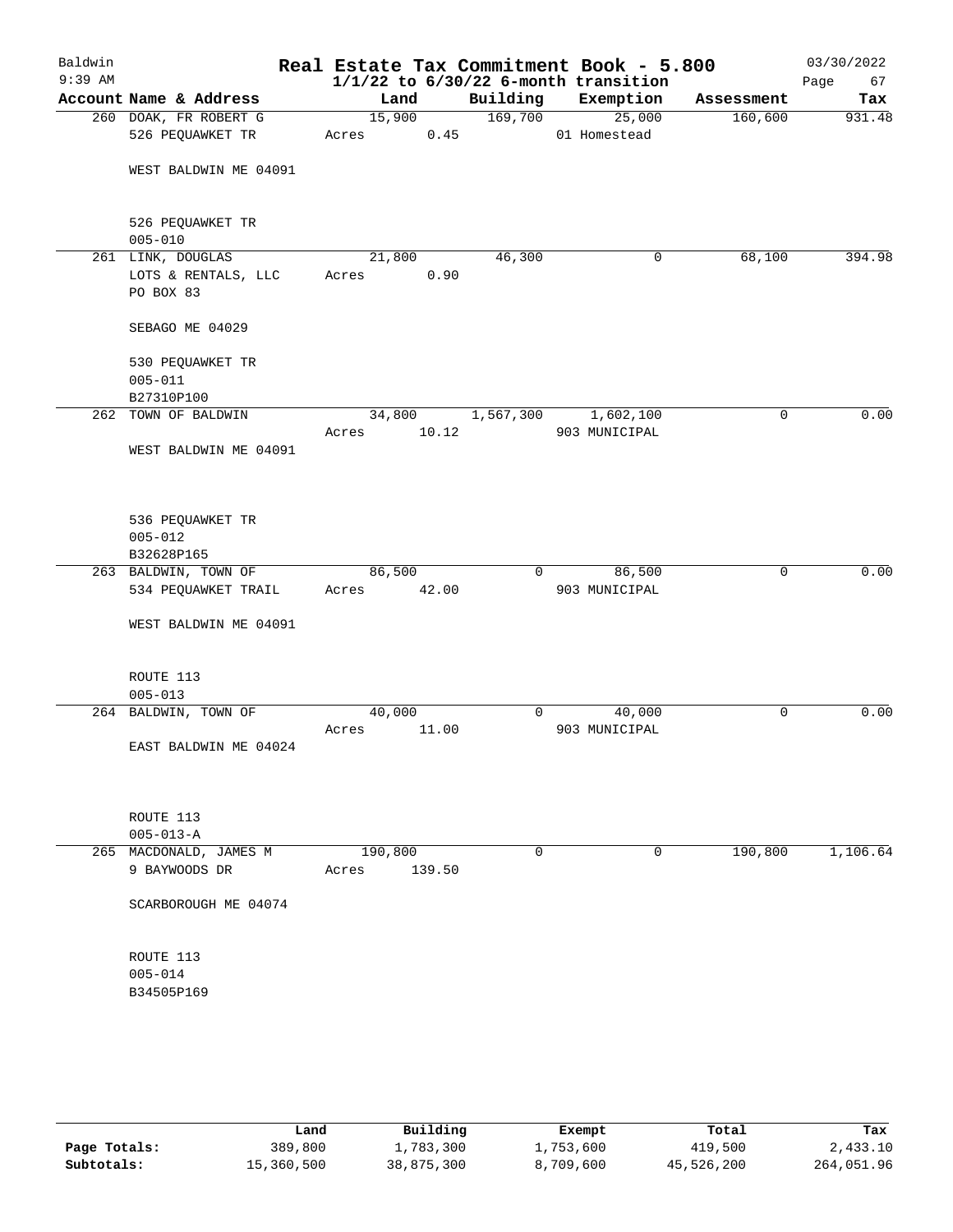| Baldwin<br>$9:39$ AM |                                                      |                 |        |              | Real Estate Tax Commitment Book - 5.800<br>$1/1/22$ to $6/30/22$ 6-month transition |            | 03/30/2022<br>68<br>Page |
|----------------------|------------------------------------------------------|-----------------|--------|--------------|-------------------------------------------------------------------------------------|------------|--------------------------|
|                      | Account Name & Address                               | Land            |        | Building     | Exemption                                                                           | Assessment | Tax                      |
|                      | 1277 REDLON, CONNOR BRENT<br>537 PEQUAWKET TRAIL     | 27,300<br>Acres | 2.50   | 232,300      | 0                                                                                   | 259,600    | 1,505.68                 |
|                      | WEST BALDWIN ME 04091                                |                 |        |              |                                                                                     |            |                          |
|                      | 537 PEQUAWKET TR<br>$005 - 014 - A$<br>B37424P33     |                 |        |              |                                                                                     |            |                          |
|                      | 266 BALDWIN, TOWN OF                                 | 221,000         |        | $\mathbf{0}$ | 221,000                                                                             | 0          | 0.00                     |
|                      | EAST BALDWIN ME 04024                                | Acres           | 135.00 |              | 903 MUNICIPAL                                                                       |            |                          |
|                      | REAR LOT<br>$005 - 015$                              |                 |        |              |                                                                                     |            |                          |
|                      | 267 VERRILL, DALE & DEBRA                            | 86,500          |        | 24,900       | 0                                                                                   | 111,400    | 646.12                   |
|                      | 14 MOUNTAIN VIEW RD                                  | Acres           | 42.00  |              |                                                                                     |            |                          |
|                      | BROWNFIELD ME 04010                                  |                 |        |              |                                                                                     |            |                          |
|                      | 189 PIGEON BROOK RD<br>$005 - 016$                   |                 |        |              |                                                                                     |            |                          |
|                      | B33014P76                                            |                 |        |              |                                                                                     |            | 203.58                   |
|                      | 268 MORSE, PAUL<br>197 PIGEON BROOK RD               | 24,400<br>Acres | 0.92   | 41,700       | 31,000<br>13 Veteran (Viet Non Res<br>01 Homestead                                  | 35,100     |                          |
|                      | WEST BALDWIN ME 04091                                |                 |        |              |                                                                                     |            |                          |
|                      | 197 PIGEON BROOK RD<br>$005 - 016 - A$<br>B28217P307 |                 |        |              |                                                                                     |            |                          |
|                      | 269 BATCHELDER, NICOLE D                             | 26,500          |        | 90,200       | 0                                                                                   | 116,700    | 676.86                   |
|                      | 195 PIGEON BROOK RD                                  | Acres           | 2.02   |              |                                                                                     |            |                          |
|                      | WEST BALDWIN ME 04091                                |                 |        |              |                                                                                     |            |                          |
|                      | 195 PIGEON BROOK RD<br>$005 - 016 - B$<br>B34408P105 |                 |        |              |                                                                                     |            |                          |
|                      | 270 BLISS, CURTIS & MILDRED 24,500                   |                 |        | 61,800       | 25,000                                                                              | 61,300     | 355.54                   |
|                      | PO BOX 25                                            | Acres           | 3.00   |              | 01 Homestead                                                                        |            |                          |
|                      | WEST BALDWIN ME 04091                                |                 |        |              |                                                                                     |            |                          |
|                      | 628 PEQUAWKET TR<br>$005 - 018$                      |                 |        |              |                                                                                     |            |                          |
|                      |                                                      |                 |        |              |                                                                                     |            |                          |

|              | Land       | Building     | Exempt    | Total      | Tax        |
|--------------|------------|--------------|-----------|------------|------------|
| Page Totals: | 410,200    | 450,900      | 277,000   | 584,100    | 3,387.78   |
| Subtotals:   | 15,770,700 | 39, 326, 200 | 8,986,600 | 46,110,300 | 267,439.74 |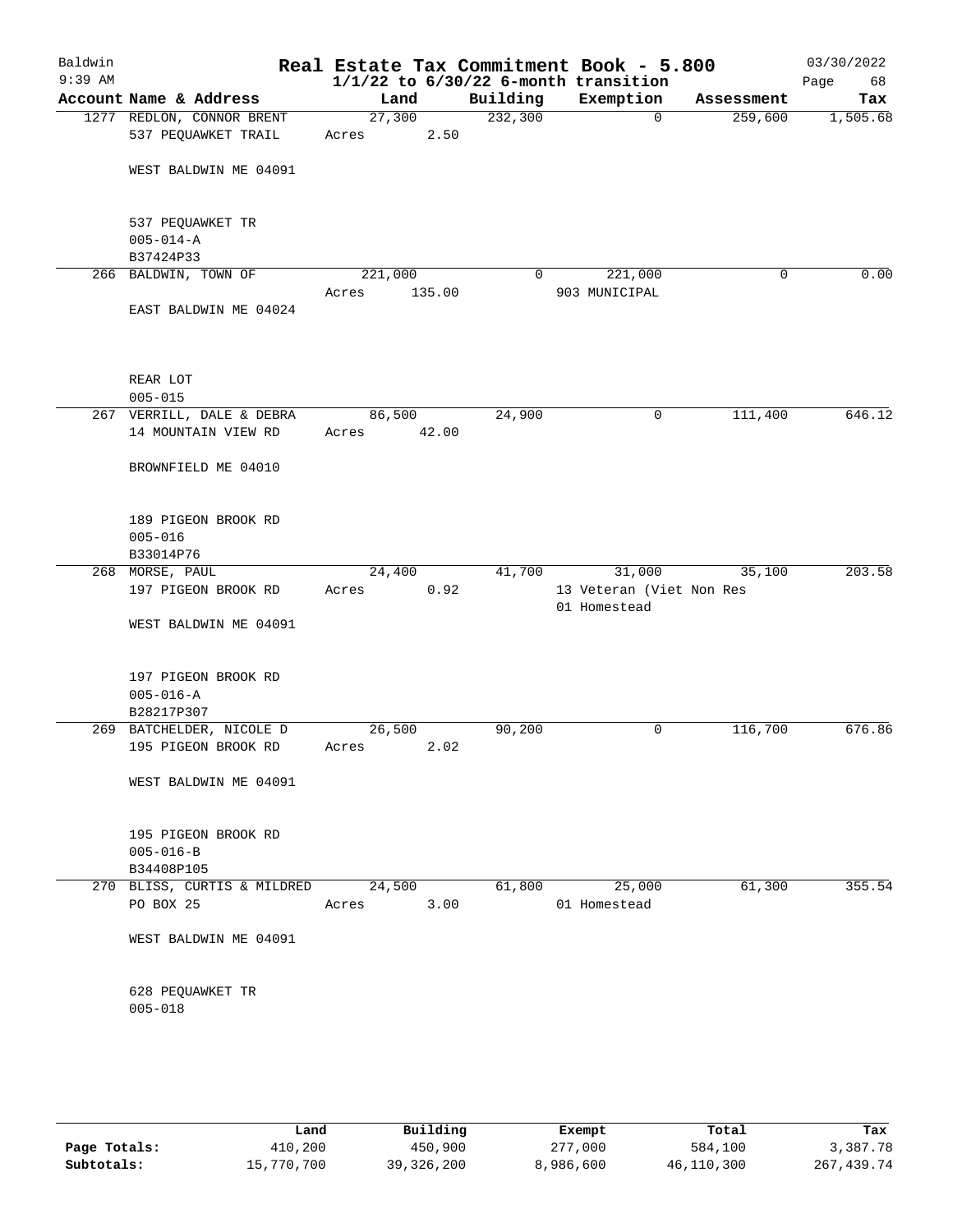| $1/1/22$ to $6/30/22$ 6-month transition<br>Account Name & Address<br>Building<br>Exemption<br>Land<br>Assessment<br>25,400<br>125,800<br>271 SMITH, AL J. & SHARON E<br>25,000<br>126, 200<br>PO BOX 91<br>01 Homestead<br>Acres 3.90<br>EAST BALDWIN ME 04024<br>636 PEQUAWKET TR<br>$005 - 019$<br>B8023P258<br>168,800<br>196,200<br>975 TAYLOR, BRADLEY S<br>27,400<br>0<br>224 PIGEON BROOK RD.<br>Acres 2.75<br>WEST BALDWIN ME 04091<br>224 PIGEON BROOK RD<br>$005 - 019 - A$<br>1137 SMITH, AL J. & SHARON E 122,200<br>122,200<br>0<br>0<br>PO BOX 91<br>89.63<br>Acres<br>EAST BALDWIN ME 04024<br>CHASE RD<br>$005 - 019 - B$<br>24,400<br>94,600<br>25,000<br>94,000<br>272 SARGENT, JR, DAVID<br>226 PIGEON BROOK RD<br>0.92<br>Acres<br>01 Homestead<br>WEST BALDWIN ME 04091<br>226 PIGEON BROOK RD<br>$005 - 020$<br>B11945P128<br>273 MARTIN, JEFFREY<br>112,600<br>140,600<br>28,000<br>0<br>220 PIGEON BROOK RD<br>3.00<br>Acres<br>WEST BALDWIN ME 04091<br>220 PIGEON BROOK RD<br>$005 - 021$<br>B23938P167<br>274 LIBBY, BRENT A. &<br>29,600<br>88,200<br>31,000<br>86,800<br>PATRICIA D.<br>214 PIGEON BROOK RD.<br>Acres<br>4.40<br>13 Veteran (Viet Non Res<br>01 Homestead<br>WEST BALDWIN ME 04091<br>214 PIGEON BROOK RD<br>$005 - 022$<br>B17661P13 | Baldwin<br>$9:39$ AM |  |  | Real Estate Tax Commitment Book - 5.800 | 03/30/2022<br>Page<br>69 |
|-------------------------------------------------------------------------------------------------------------------------------------------------------------------------------------------------------------------------------------------------------------------------------------------------------------------------------------------------------------------------------------------------------------------------------------------------------------------------------------------------------------------------------------------------------------------------------------------------------------------------------------------------------------------------------------------------------------------------------------------------------------------------------------------------------------------------------------------------------------------------------------------------------------------------------------------------------------------------------------------------------------------------------------------------------------------------------------------------------------------------------------------------------------------------------------------------------------------------------------------------------------------------------------|----------------------|--|--|-----------------------------------------|--------------------------|
|                                                                                                                                                                                                                                                                                                                                                                                                                                                                                                                                                                                                                                                                                                                                                                                                                                                                                                                                                                                                                                                                                                                                                                                                                                                                                     |                      |  |  |                                         | Tax                      |
|                                                                                                                                                                                                                                                                                                                                                                                                                                                                                                                                                                                                                                                                                                                                                                                                                                                                                                                                                                                                                                                                                                                                                                                                                                                                                     |                      |  |  |                                         | 731.96                   |
|                                                                                                                                                                                                                                                                                                                                                                                                                                                                                                                                                                                                                                                                                                                                                                                                                                                                                                                                                                                                                                                                                                                                                                                                                                                                                     |                      |  |  |                                         |                          |
|                                                                                                                                                                                                                                                                                                                                                                                                                                                                                                                                                                                                                                                                                                                                                                                                                                                                                                                                                                                                                                                                                                                                                                                                                                                                                     |                      |  |  |                                         |                          |
|                                                                                                                                                                                                                                                                                                                                                                                                                                                                                                                                                                                                                                                                                                                                                                                                                                                                                                                                                                                                                                                                                                                                                                                                                                                                                     |                      |  |  |                                         |                          |
|                                                                                                                                                                                                                                                                                                                                                                                                                                                                                                                                                                                                                                                                                                                                                                                                                                                                                                                                                                                                                                                                                                                                                                                                                                                                                     |                      |  |  |                                         | 1,137.96                 |
|                                                                                                                                                                                                                                                                                                                                                                                                                                                                                                                                                                                                                                                                                                                                                                                                                                                                                                                                                                                                                                                                                                                                                                                                                                                                                     |                      |  |  |                                         |                          |
|                                                                                                                                                                                                                                                                                                                                                                                                                                                                                                                                                                                                                                                                                                                                                                                                                                                                                                                                                                                                                                                                                                                                                                                                                                                                                     |                      |  |  |                                         |                          |
|                                                                                                                                                                                                                                                                                                                                                                                                                                                                                                                                                                                                                                                                                                                                                                                                                                                                                                                                                                                                                                                                                                                                                                                                                                                                                     |                      |  |  |                                         |                          |
|                                                                                                                                                                                                                                                                                                                                                                                                                                                                                                                                                                                                                                                                                                                                                                                                                                                                                                                                                                                                                                                                                                                                                                                                                                                                                     |                      |  |  |                                         | 708.76                   |
|                                                                                                                                                                                                                                                                                                                                                                                                                                                                                                                                                                                                                                                                                                                                                                                                                                                                                                                                                                                                                                                                                                                                                                                                                                                                                     |                      |  |  |                                         |                          |
|                                                                                                                                                                                                                                                                                                                                                                                                                                                                                                                                                                                                                                                                                                                                                                                                                                                                                                                                                                                                                                                                                                                                                                                                                                                                                     |                      |  |  |                                         |                          |
|                                                                                                                                                                                                                                                                                                                                                                                                                                                                                                                                                                                                                                                                                                                                                                                                                                                                                                                                                                                                                                                                                                                                                                                                                                                                                     |                      |  |  |                                         |                          |
|                                                                                                                                                                                                                                                                                                                                                                                                                                                                                                                                                                                                                                                                                                                                                                                                                                                                                                                                                                                                                                                                                                                                                                                                                                                                                     |                      |  |  |                                         | 545.20                   |
|                                                                                                                                                                                                                                                                                                                                                                                                                                                                                                                                                                                                                                                                                                                                                                                                                                                                                                                                                                                                                                                                                                                                                                                                                                                                                     |                      |  |  |                                         |                          |
|                                                                                                                                                                                                                                                                                                                                                                                                                                                                                                                                                                                                                                                                                                                                                                                                                                                                                                                                                                                                                                                                                                                                                                                                                                                                                     |                      |  |  |                                         |                          |
|                                                                                                                                                                                                                                                                                                                                                                                                                                                                                                                                                                                                                                                                                                                                                                                                                                                                                                                                                                                                                                                                                                                                                                                                                                                                                     |                      |  |  |                                         |                          |
|                                                                                                                                                                                                                                                                                                                                                                                                                                                                                                                                                                                                                                                                                                                                                                                                                                                                                                                                                                                                                                                                                                                                                                                                                                                                                     |                      |  |  |                                         |                          |
|                                                                                                                                                                                                                                                                                                                                                                                                                                                                                                                                                                                                                                                                                                                                                                                                                                                                                                                                                                                                                                                                                                                                                                                                                                                                                     |                      |  |  |                                         | 815.48                   |
|                                                                                                                                                                                                                                                                                                                                                                                                                                                                                                                                                                                                                                                                                                                                                                                                                                                                                                                                                                                                                                                                                                                                                                                                                                                                                     |                      |  |  |                                         |                          |
|                                                                                                                                                                                                                                                                                                                                                                                                                                                                                                                                                                                                                                                                                                                                                                                                                                                                                                                                                                                                                                                                                                                                                                                                                                                                                     |                      |  |  |                                         |                          |
|                                                                                                                                                                                                                                                                                                                                                                                                                                                                                                                                                                                                                                                                                                                                                                                                                                                                                                                                                                                                                                                                                                                                                                                                                                                                                     |                      |  |  |                                         |                          |
|                                                                                                                                                                                                                                                                                                                                                                                                                                                                                                                                                                                                                                                                                                                                                                                                                                                                                                                                                                                                                                                                                                                                                                                                                                                                                     |                      |  |  |                                         |                          |
|                                                                                                                                                                                                                                                                                                                                                                                                                                                                                                                                                                                                                                                                                                                                                                                                                                                                                                                                                                                                                                                                                                                                                                                                                                                                                     |                      |  |  |                                         | 503.44                   |
|                                                                                                                                                                                                                                                                                                                                                                                                                                                                                                                                                                                                                                                                                                                                                                                                                                                                                                                                                                                                                                                                                                                                                                                                                                                                                     |                      |  |  |                                         |                          |
|                                                                                                                                                                                                                                                                                                                                                                                                                                                                                                                                                                                                                                                                                                                                                                                                                                                                                                                                                                                                                                                                                                                                                                                                                                                                                     |                      |  |  |                                         |                          |
|                                                                                                                                                                                                                                                                                                                                                                                                                                                                                                                                                                                                                                                                                                                                                                                                                                                                                                                                                                                                                                                                                                                                                                                                                                                                                     |                      |  |  |                                         |                          |
|                                                                                                                                                                                                                                                                                                                                                                                                                                                                                                                                                                                                                                                                                                                                                                                                                                                                                                                                                                                                                                                                                                                                                                                                                                                                                     |                      |  |  |                                         |                          |
|                                                                                                                                                                                                                                                                                                                                                                                                                                                                                                                                                                                                                                                                                                                                                                                                                                                                                                                                                                                                                                                                                                                                                                                                                                                                                     |                      |  |  |                                         |                          |
|                                                                                                                                                                                                                                                                                                                                                                                                                                                                                                                                                                                                                                                                                                                                                                                                                                                                                                                                                                                                                                                                                                                                                                                                                                                                                     |                      |  |  |                                         |                          |
|                                                                                                                                                                                                                                                                                                                                                                                                                                                                                                                                                                                                                                                                                                                                                                                                                                                                                                                                                                                                                                                                                                                                                                                                                                                                                     |                      |  |  |                                         |                          |

|              | Land       | Building   | Exempt    | Total      | Tax        |
|--------------|------------|------------|-----------|------------|------------|
| Page Totals: | 257,000    | 590,000    | 81,000    | 766,000    | 4,442.80   |
| Subtotals:   | 16,027,700 | 39,916,200 | 9,067,600 | 46,876,300 | 271,882.54 |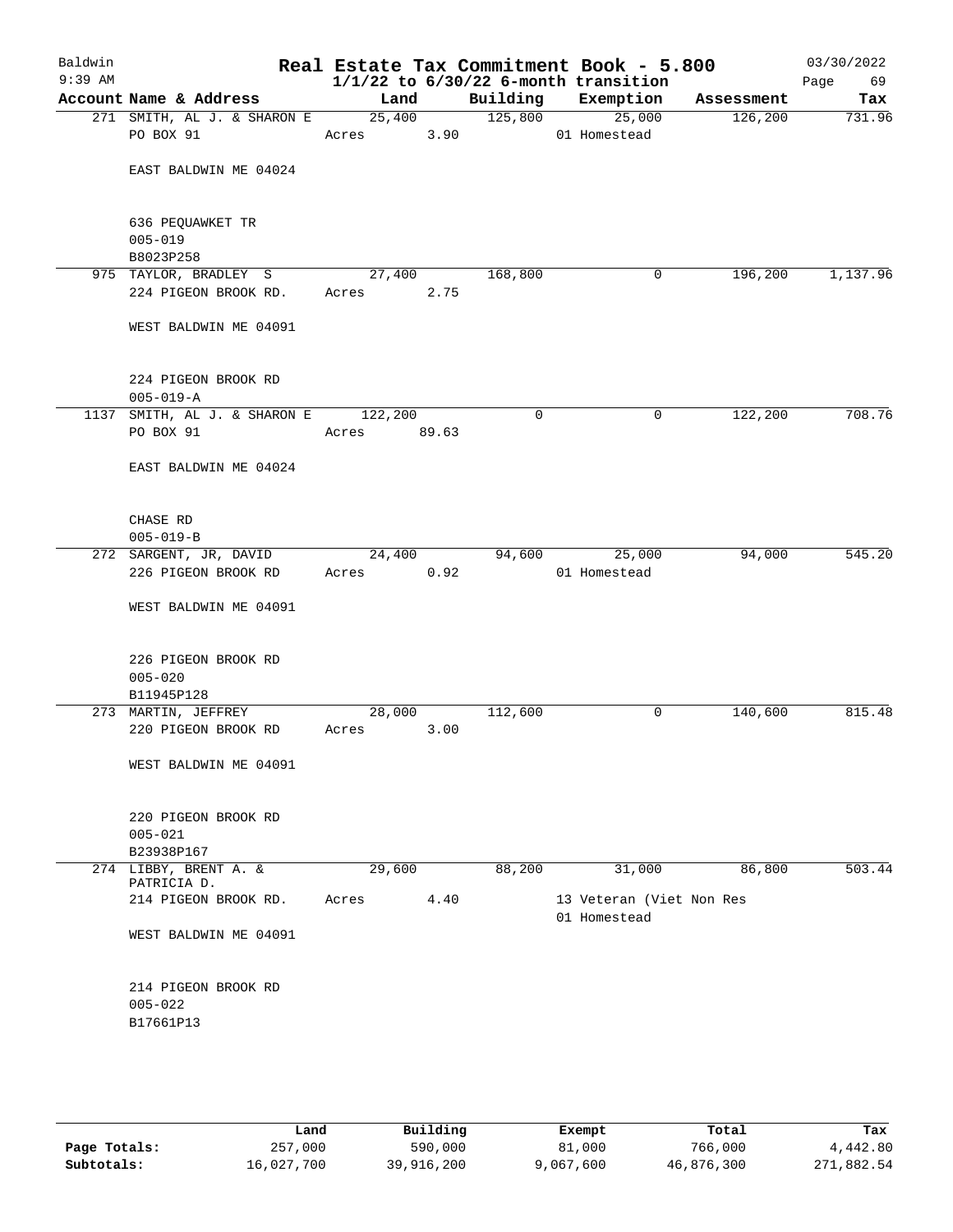| Baldwin<br>$9:39$ AM |                                                               |                 |      | $1/1/22$ to $6/30/22$ 6-month transition | Real Estate Tax Commitment Book - 5.800 |            | 03/30/2022<br>70<br>Page |
|----------------------|---------------------------------------------------------------|-----------------|------|------------------------------------------|-----------------------------------------|------------|--------------------------|
|                      | Account Name & Address                                        | Land            |      | Building Exemption                       |                                         | Assessment | Tax                      |
|                      | 1078 LIBBY, KYLE J<br>MUISE, VANESSA J<br>208 PIGEON BROOK RD | 28,000<br>Acres | 3.00 | 185,900                                  | 25,000<br>01 Homestead                  | 188,900    | 1,095.62                 |
|                      | WEST BALDWIN ME 04091                                         |                 |      |                                          |                                         |            |                          |
|                      | 208 PIGEON BROOK RD<br>$005 - 022 - A$                        |                 |      |                                          |                                         |            |                          |
|                      | B28597P218                                                    |                 |      |                                          |                                         |            |                          |
|                      | 275 BLACK, HAZEL<br>211 PIGEON BROOK RD                       | 14,000<br>Acres | 0.20 | 62,500                                   | 25,000<br>01 Homestead                  | 51,500     | 298.70                   |
|                      | WEST BALDWIN ME 04091                                         |                 |      |                                          |                                         |            |                          |
|                      | 211 PIGEON BROOK RD<br>$005 - 023$                            |                 |      |                                          |                                         |            |                          |
|                      | 276 FIFIELD, KELLI H.                                         | 26,500          |      | 225,400                                  | 25,000                                  | 226,900    | 1,316.02                 |
|                      | 210 PIGEON BROOK RD.                                          | Acres           | 2.00 |                                          | 01 Homestead                            |            |                          |
|                      | WEST BALDWIN ME 04091                                         |                 |      |                                          |                                         |            |                          |
|                      | 210 PIGEON BROOK RD<br>$005 - 024$                            |                 |      |                                          |                                         |            |                          |
|                      | B28229P292                                                    |                 |      |                                          |                                         |            |                          |
|                      | 277 BLACK, RICHARD E ESTATE<br>ΟF                             | 31,000          |      | 107,300                                  | 25,000                                  | 113,300    | 657.14                   |
|                      | 176 RIVER RD                                                  | Acres           | 5.00 |                                          | 01 Homestead                            |            |                          |
|                      | WEST BALDWIN ME 04091                                         |                 |      |                                          |                                         |            |                          |
|                      | 202 PIGEON BROOK RD<br>$005 - 024 - A$                        |                 |      |                                          |                                         |            |                          |
|                      | 278 ROSS, JEFFREY E. & MARY                                   | 27,000          |      | 163,100                                  | 25,000                                  | 165,100    | 957.58                   |
|                      | 200 PIGEON BROOK RD                                           | Acres           | 2.30 |                                          | 01 Homestead                            |            |                          |
|                      | WEST BALDWIN ME 04091                                         |                 |      |                                          |                                         |            |                          |
|                      | 200 PIGEON BROOK RD<br>$005 - 025$                            |                 |      |                                          |                                         |            |                          |
|                      | 279 DOUGLASS, GENELLA                                         | 26,700          |      | 92,400                                   | 25,000                                  | 94,100     | 545.78                   |
|                      | 190 PIGEON BROOK RD                                           | Acres           | 2.15 |                                          | 01 Homestead                            |            |                          |
|                      | WEST BALDWIN ME 04091                                         |                 |      |                                          |                                         |            |                          |
|                      | 190 PIGEON BROOK RD<br>$005 - 025 - A$                        |                 |      |                                          |                                         |            |                          |
|                      |                                                               |                 |      |                                          |                                         |            |                          |

|              | Land       | Building   | Exempt    | Total      | Tax        |
|--------------|------------|------------|-----------|------------|------------|
| Page Totals: | 153,200    | 836,600    | 150,000   | 839,800    | 4,870.84   |
| Subtotals:   | 16,180,900 | 40,752,800 | 9,217,600 | 47,716,100 | 276,753.38 |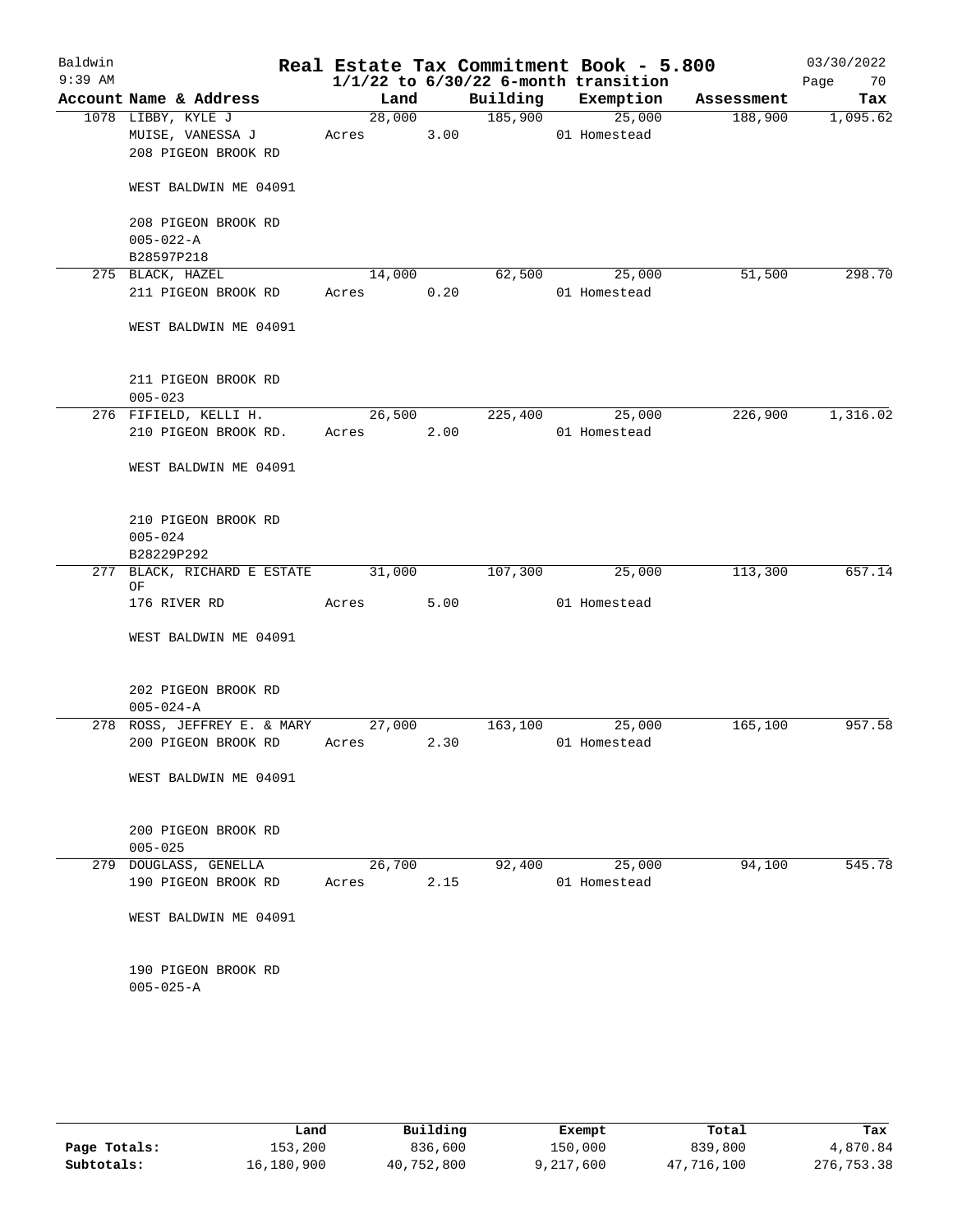| Baldwin<br>$9:39$ AM |                                      |         |       |             | Real Estate Tax Commitment Book - 5.800<br>$1/1/22$ to $6/30/22$ 6-month transition |            | 03/30/2022<br>Page<br>71 |
|----------------------|--------------------------------------|---------|-------|-------------|-------------------------------------------------------------------------------------|------------|--------------------------|
|                      | Account Name & Address               | Land    |       | Building    | Exemption                                                                           | Assessment | Tax                      |
|                      | 280 HARRIS, WILLIAM A. &<br>NANCY    | 117,800 |       | $\mathbf 0$ | $\mathbf 0$                                                                         | 117,800    | 683.24                   |
|                      | 36 STANDISH NECK RD                  | Acres   | 77.87 |             |                                                                                     |            |                          |
|                      | STANDISH ME 04084                    |         |       |             |                                                                                     |            |                          |
|                      | RIVER RD                             |         |       |             |                                                                                     |            |                          |
|                      | $005 - 026$                          |         |       |             |                                                                                     |            |                          |
|                      | B15523P276<br>992 PEMBERTON, MATTHEW | 26,700  |       | 182,500     | 25,000                                                                              | 184,200    | 1,068.36                 |
|                      | 1 FIREFLY DR                         | Acres   | 2.11  |             | 01 Homestead                                                                        |            |                          |
|                      | WEST BALDWIN ME 04091                |         |       |             |                                                                                     |            |                          |
|                      | 1 1 FIREFLY DR<br>$005 - 026 - 001$  |         |       |             |                                                                                     |            |                          |
|                      | B30763P98                            |         |       |             |                                                                                     |            |                          |
|                      | 991 HAINES GLENN                     | 27,300  |       | 248,500     | 31,000                                                                              | 244,800    | 1,419.84                 |
|                      | HAINES NORMA<br>PO BOX 49            | Acres   | 2.51  |             | 13 Veteran (Viet Non Res<br>01 Homestead                                            |            |                          |
|                      | 3 FIREFLY DRIVE                      |         |       |             |                                                                                     |            |                          |
|                      | EAST BALDWIN ME 04024                |         |       |             |                                                                                     |            |                          |
|                      | 3 FIREFLY DR<br>$005 - 026 - 002$    |         |       |             |                                                                                     |            |                          |
|                      | B27165P121                           |         |       |             |                                                                                     |            |                          |
|                      | 990 BARROWS, ZACHARY J               | 28,900  |       | 0           | 0                                                                                   | 28,900     | 167.62                   |
|                      | 152 PIGEON BROOK RD                  | Acres   | 3.58  |             |                                                                                     |            |                          |
|                      | WEST BALDWIN ME 04091                |         |       |             |                                                                                     |            |                          |
|                      | FIREFLY DR                           |         |       |             |                                                                                     |            |                          |
|                      | $005 - 026 - 003$<br>B35163P70       |         |       |             |                                                                                     |            |                          |
|                      | 988 REYNOLDS, PHILIP A               | 34,500  |       | 114,700     | 25,000                                                                              | 124,200    | 720.36                   |
|                      | REYNOLDS, DEBRA M                    | Acres   | 8.00  |             | 01 Homestead                                                                        |            |                          |
|                      | 2 FIREFLY DR                         |         |       |             |                                                                                     |            |                          |
|                      | WEST BALDWIN ME 04091                |         |       |             |                                                                                     |            |                          |
|                      | 2 FIREFLY DR                         |         |       |             |                                                                                     |            |                          |
|                      | $005 - 026 - 004$                    |         |       |             |                                                                                     |            |                          |
|                      | B34708P182                           |         |       |             |                                                                                     |            |                          |
|                      | 989 BLISS, GENE + BRENDA             | 26,800  |       | 91,000      | 25,000                                                                              | 92,800     | 538.24                   |
|                      | 4 Firefly Drive                      | Acres   | 2.31  |             | 01 Homestead                                                                        |            |                          |
|                      | WEST BALDWIN ME 04091                |         |       |             |                                                                                     |            |                          |
|                      | 4 FIREFLY DR                         |         |       |             |                                                                                     |            |                          |
|                      | $005 - 026 - 005$                    |         |       |             |                                                                                     |            |                          |
|                      |                                      |         |       |             |                                                                                     |            |                          |
|                      |                                      |         |       |             |                                                                                     |            |                          |

|              | Land       | Building   | Exempt    | Total      | Tax          |
|--------------|------------|------------|-----------|------------|--------------|
| Page Totals: | 262,000    | 636,700    | 106,000   | 792,700    | 4,597.66     |
| Subtotals:   | 16,442,900 | 41,389,500 | 9,323,600 | 48,508,800 | 281, 351, 04 |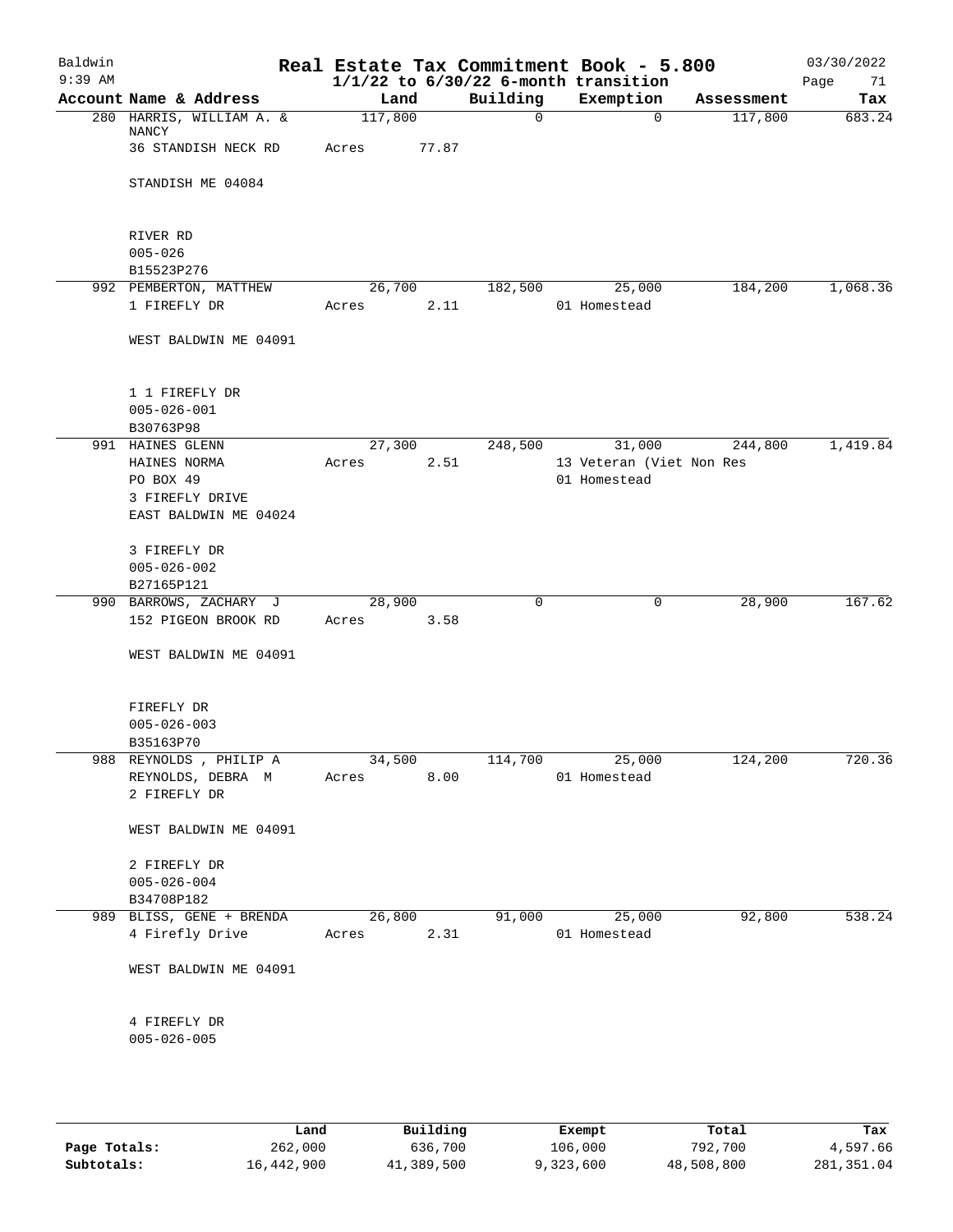| Baldwin<br>$9:39$ AM |                                  |        |            |             | Real Estate Tax Commitment Book - 5.800<br>$1/1/22$ to $6/30/22$ 6-month transition |            | 03/30/2022<br>Page<br>72 |
|----------------------|----------------------------------|--------|------------|-------------|-------------------------------------------------------------------------------------|------------|--------------------------|
|                      | Account Name & Address           | Land   |            | Building    | Exemption                                                                           | Assessment | Tax                      |
|                      | 281 ST PIERRE, DANIEL            | 27,900 |            | $\mathbf 0$ | 0                                                                                   | 27,900     | 161.82                   |
|                      | P.O. BOX 765                     | Acres  | 3.18       |             |                                                                                     |            |                          |
|                      |                                  |        |            |             |                                                                                     |            |                          |
|                      | COTUIT MA 02635                  |        |            |             |                                                                                     |            |                          |
|                      | RIVER RD                         |        |            |             |                                                                                     |            |                          |
|                      | $005 - 026 - A$                  |        |            |             |                                                                                     |            |                          |
|                      | B25235P53                        |        |            |             |                                                                                     |            |                          |
|                      | 904 MILLER, JEREMY D + MARY<br>Α | 26,700 |            | 132,500     | 25,000                                                                              | 134,200    | 778.36                   |
|                      | 10 RIVER RD.                     | Acres  | 2.50       |             | 01 Homestead                                                                        |            |                          |
|                      | WEST BALDWIN ME 04091            |        |            |             |                                                                                     |            |                          |
|                      | 10 RIVER RD                      |        |            |             |                                                                                     |            |                          |
|                      | $005 - 026 - B$                  |        |            |             |                                                                                     |            |                          |
|                      | B14552P281                       |        |            |             |                                                                                     |            |                          |
|                      | 907 CARNEY, ROSALYNN A +         | 29,700 |            | 194,100     | 25,000                                                                              | 198,800    | 1,153.04                 |
|                      | PETER M<br>21 RIVER RD           | Acres  | 4.16       |             | 01 Homestead                                                                        |            |                          |
|                      | WEST BALDWIN ME 04091            |        |            |             |                                                                                     |            |                          |
|                      | 21 RIVER RD                      |        |            |             |                                                                                     |            |                          |
|                      | $005 - 026 - C$                  |        |            |             |                                                                                     |            |                          |
|                      | B13448P115                       |        |            |             |                                                                                     |            |                          |
|                      | 905 HOWELL, CRAIG L              | 26,600 |            | 70,100      | 25,000                                                                              | 71,700     | 415.86                   |
|                      | 23 RIVER ROAD                    | Acres  | 2.20       |             | 01 Homestead                                                                        |            |                          |
|                      | WEST BALDWIN ME 04091            |        |            |             |                                                                                     |            |                          |
|                      | 23 RIVER RD                      |        |            |             |                                                                                     |            |                          |
|                      | $005 - 026 - D$                  |        |            |             |                                                                                     |            |                          |
|                      | B24274P282                       |        |            |             |                                                                                     |            |                          |
| 906                  | BRIDGES KRISTOPHER               | 26,600 |            | 116,000     | 0                                                                                   | 142,600    | 827.08                   |
|                      | 29 RIVER RD                      | Acres  | 2.16       |             |                                                                                     |            |                          |
|                      | WEST BALDWIN ME 04091            |        |            |             |                                                                                     |            |                          |
|                      | 29 RIVER RD                      |        |            |             |                                                                                     |            |                          |
|                      | $005 - 026 - E$                  |        |            |             |                                                                                     |            |                          |
|                      | B28613P197                       |        |            |             |                                                                                     |            |                          |
| 909                  | CARNEY, ROSALYNN A +             | 3,000  |            | 0           | 0                                                                                   | 3,000      | 17.40                    |
|                      | PETER M<br>21 RIVER RD           | Acres  | 2.00       |             |                                                                                     |            |                          |
|                      |                                  |        |            |             |                                                                                     |            |                          |
|                      | WEST BALDWIN ME 04091            |        |            |             |                                                                                     |            |                          |
|                      | REAR LOT                         |        |            |             |                                                                                     |            |                          |
|                      | $005 - 026 - F$                  |        |            |             |                                                                                     |            |                          |
|                      | B13525P135                       |        |            |             |                                                                                     |            |                          |
|                      |                                  | Land   | Building   |             | Exempt                                                                              | Total      | Tax                      |
| Page Totals:         | 140,500                          |        | 512,700    |             | 75,000                                                                              | 578,200    | 3,353.56                 |
| Subtotals:           | 16,583,400                       |        | 41,902,200 |             | 9,398,600                                                                           | 49,087,000 | 284,704.60               |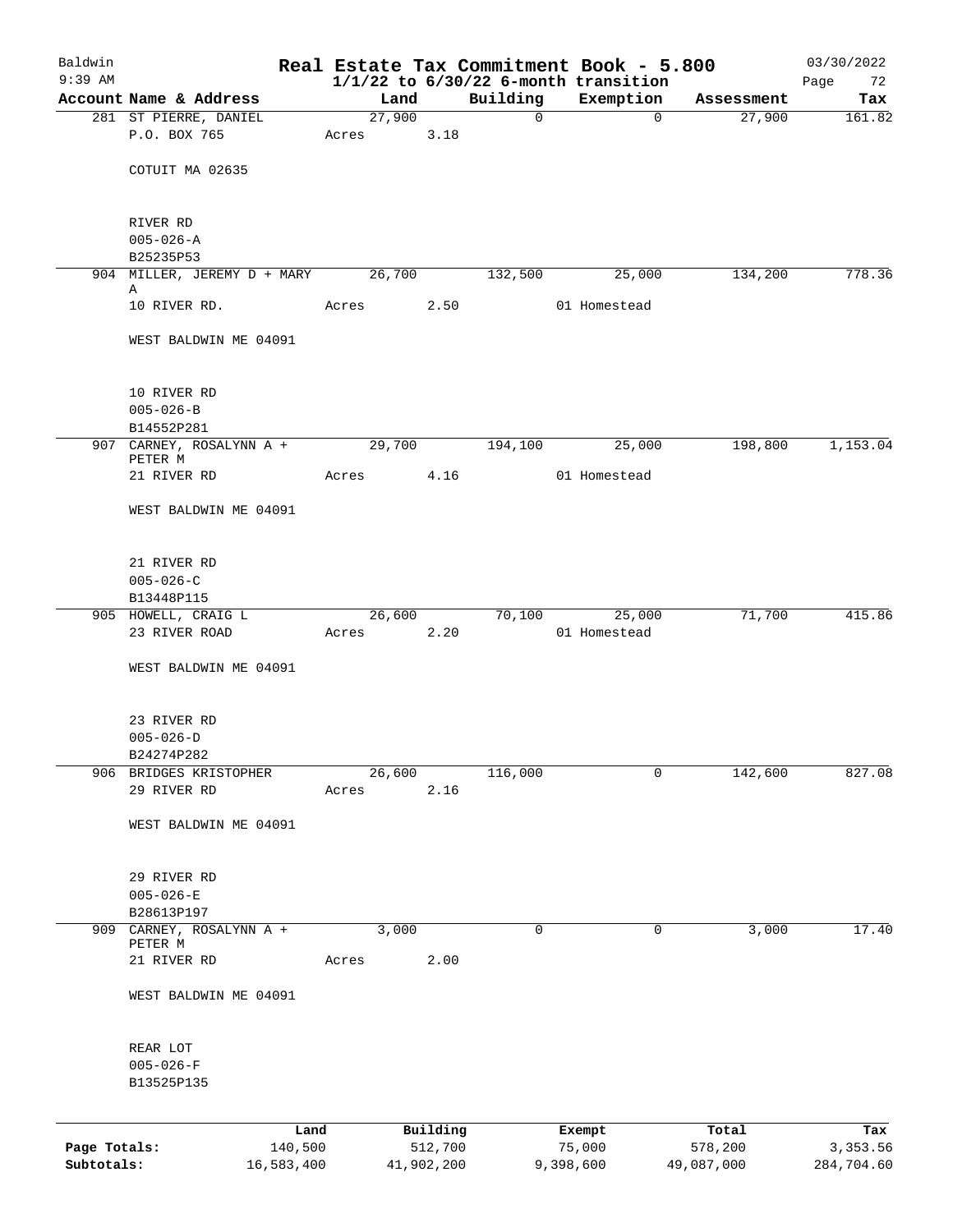| Baldwin<br>$9:39$ AM |                                                                |                 |      |          | Real Estate Tax Commitment Book - 5.800<br>$1/1/22$ to $6/30/22$ 6-month transition |            | 03/30/2022<br>Page<br>73 |
|----------------------|----------------------------------------------------------------|-----------------|------|----------|-------------------------------------------------------------------------------------|------------|--------------------------|
|                      | Account Name & Address                                         | Land            |      | Building | Exemption                                                                           | Assessment | Tax                      |
|                      | 1057 MCINTIRE, JR, RAYMOND                                     | 26,600          |      | 179,100  | 25,000                                                                              | 180,700    | 1,048.06                 |
|                      | L.<br>1 RIVER RD.                                              | Acres           | 2.07 |          | 01 Homestead                                                                        |            |                          |
|                      | WEST BALDWIN ME 04091                                          |                 |      |          |                                                                                     |            |                          |
|                      | 1 RIVER RD<br>$005 - 026 - G$                                  |                 |      |          |                                                                                     |            |                          |
|                      | 1302 BLAIS, DAVID J                                            | 37,650          |      | $\Omega$ | 0                                                                                   | 37,650     | 218.37                   |
|                      | P.O. BOX 188                                                   | Acres 6.73      |      |          |                                                                                     |            |                          |
|                      | EAST BALDWIN ME 04024                                          |                 |      |          |                                                                                     |            |                          |
|                      | FIREFLY DR<br>$005 - 026 - H$<br>B37864P314                    |                 |      |          |                                                                                     |            |                          |
|                      | 282 PRICE FAMILY REVOCABLE<br>TRUST                            | 26,400          |      | 141,400  | 25,000                                                                              | 142,800    | 828.24                   |
|                      | 178 PIGEON BROOK RD                                            | Acres           | 1.90 |          | 01 Homestead                                                                        |            |                          |
|                      | W BALDWIN ME 04091                                             |                 |      |          |                                                                                     |            |                          |
|                      | 178 PIGEON BROOK RD<br>$005 - 027$                             |                 |      |          |                                                                                     |            |                          |
|                      | B37964P113                                                     |                 |      |          |                                                                                     |            |                          |
|                      | 283 MACARTHUR, JUSTIN R                                        | 14,100          |      | 105,300  | 0                                                                                   | 119,400    | 692.52                   |
|                      | 28 PIGEON BROOK RD                                             | Acres           | 0.35 |          |                                                                                     |            |                          |
|                      | WEST BALDWIN ME 04091                                          |                 |      |          |                                                                                     |            |                          |
|                      | 175 PIGEON BROOK RD<br>$005 - 029$                             |                 |      |          |                                                                                     |            |                          |
|                      | B34825P301                                                     |                 |      |          |                                                                                     |            |                          |
|                      | 284 NEVERS, KATHERINE                                          | 25,000          |      | 171,200  | $\frac{1}{25,000}$                                                                  | 171,200    | 992.96                   |
|                      | 174 PIGEON BROOK ROAD                                          | Acres           | 1.00 |          | 01 Homestead                                                                        |            |                          |
|                      | WEST BALDWIN ME 04091                                          |                 |      |          |                                                                                     |            |                          |
|                      | 174 PIGEON BROOK RD<br>$005 - 030$                             |                 |      |          |                                                                                     |            |                          |
|                      | B33431P028                                                     |                 |      |          |                                                                                     |            |                          |
|                      | 285 LIBBY, SARA E<br>SCHROEDER JR, ERIC<br>169 PIGEON BROOK RD | 26,900<br>Acres | 2.26 | 160,900  | 0                                                                                   | 187,800    | 1,089.24                 |
|                      | WEST BALDWIN ME 04091                                          |                 |      |          |                                                                                     |            |                          |
|                      | 169 PIGEON BROOK RD<br>$005 - 031$                             |                 |      |          |                                                                                     |            |                          |
|                      | B36584P42                                                      |                 |      |          |                                                                                     |            |                          |
|                      |                                                                |                 |      |          |                                                                                     |            |                          |

|              | Land       | Building   | Exempt    | Total      | Tax        |
|--------------|------------|------------|-----------|------------|------------|
| Page Totals: | 156,650    | 757,900    | 75,000    | 839,550    | 4,869.39   |
| Subtotals:   | 16,740,050 | 42,660,100 | 9,473,600 | 49,926,550 | 289,573.99 |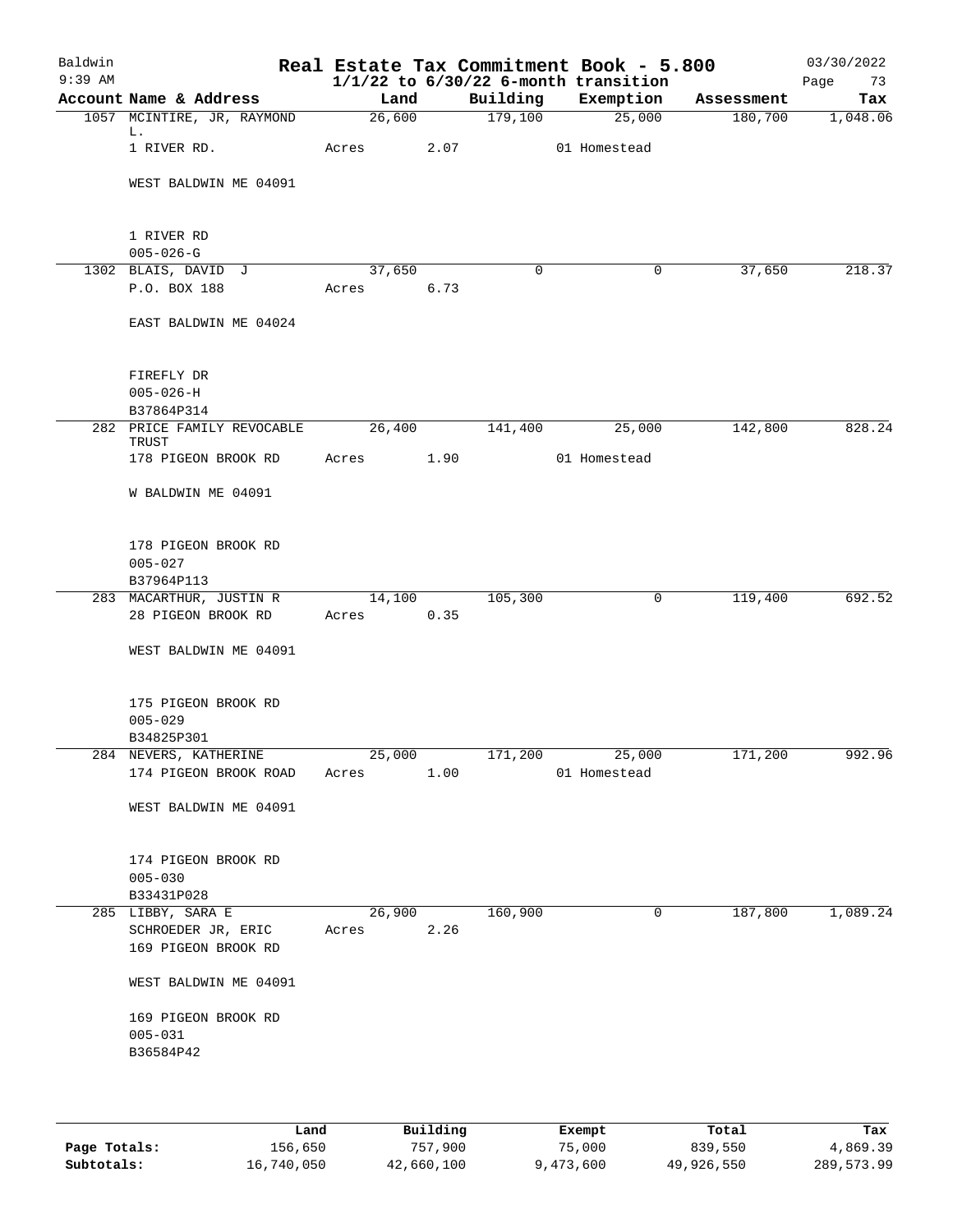| Baldwin<br>$9:39$ AM |                                                                               |                 |             |          | Real Estate Tax Commitment Book - 5.800<br>$1/1/22$ to $6/30/22$ 6-month transition |            | 03/30/2022<br>74<br>Page |
|----------------------|-------------------------------------------------------------------------------|-----------------|-------------|----------|-------------------------------------------------------------------------------------|------------|--------------------------|
|                      | Account Name & Address                                                        | Land            |             | Building | Exemption                                                                           | Assessment | Tax                      |
|                      | 286 HASTINGS, TERRI L<br>HASTINGS, CHRISTOPHER J Acres<br>172 PIGEON BROOK RD | 25,000          | 1.00        | 94,500   | $\mathbf 0$                                                                         | 119,500    | 693.10                   |
|                      | WEST BALDWIN ME 04091                                                         |                 |             |          |                                                                                     |            |                          |
|                      | 172 PIGEON BROOK RD<br>$005 - 031 - A$<br>B37066P334                          |                 |             |          |                                                                                     |            |                          |
|                      | 287 ELDRIDGE, PAUL (HEIRS)<br>C/O ELDRIDGE, TIMOTHY<br>166 PIGEON BROOK RD    | 31,000<br>Acres | 5.00        | 23,900   | 0                                                                                   | 54,900     | 318.42                   |
|                      | WEST BALDWIN ME 04091                                                         |                 |             |          |                                                                                     |            |                          |
|                      | 166 PIGEON BROOK RD<br>$005 - 031 - B$                                        |                 |             |          |                                                                                     |            |                          |
|                      | 288 ELDRIDGE, TIMOTHY L<br>166 PIGEON BROOK RD                                |                 | $\mathbf 0$ | 14,700   | 0                                                                                   | 14,700     | 85.26                    |
|                      | WEST BALDWIN ME 04091                                                         |                 |             |          |                                                                                     |            |                          |
|                      | 170 PIGEON BROOK RD<br>$005 - 031 - B - ON$<br>B34569P169                     |                 |             |          |                                                                                     |            |                          |
|                      | 289 PARKER, RONALD F. &<br>VERONICA                                           | 24,200          |             | 156,000  | 25,000                                                                              | 155,200    | 900.16                   |
|                      | 158 PIGEON BROOK RD                                                           | Acres           | 0.90        |          | 01 Homestead                                                                        |            |                          |
|                      | WEST BALDWIN ME 04091                                                         |                 |             |          |                                                                                     |            |                          |
|                      | 158 PIGEON BROOK RD<br>$005 - 032$                                            |                 |             |          |                                                                                     |            |                          |
|                      | 290 PIERCE, JOSIAH                                                            | 17,900          |             | 0        | 0                                                                                   | 17,900     | 103.82                   |
|                      | 9 PIERCE PL                                                                   | Acres           | 45.00       |          |                                                                                     |            |                          |
|                      | WEST BALDWIN ME 04091                                                         |                 |             |          |                                                                                     |            |                          |
|                      | PIGEON BROOK RD<br>$005 - 033$                                                |                 |             |          |                                                                                     |            |                          |
| 291                  | B18112P284                                                                    | 26,900          |             |          | 31,000                                                                              |            | 471.54                   |
|                      | THOMAS, RONALD<br>157 PIGEON BROOK RD                                         | Acres           | 2.25        | 85,400   | 13 Veteran (Viet Non Res<br>01 Homestead                                            | 81,300     |                          |
|                      | WEST BALDWIN ME 04091                                                         |                 |             |          |                                                                                     |            |                          |
|                      | 157 PIGEON BROOK RD<br>$005 - 034$                                            |                 |             |          |                                                                                     |            |                          |
|                      |                                                                               |                 |             |          |                                                                                     |            |                          |

|              | Land       | Building   | Exempt    | Total      | Tax        |
|--------------|------------|------------|-----------|------------|------------|
| Page Totals: | 125,000    | 374,500    | 56,000    | 443,500    | 2,572.30   |
| Subtotals:   | 16,865,050 | 43,034,600 | 9,529,600 | 50,370,050 | 292,146.29 |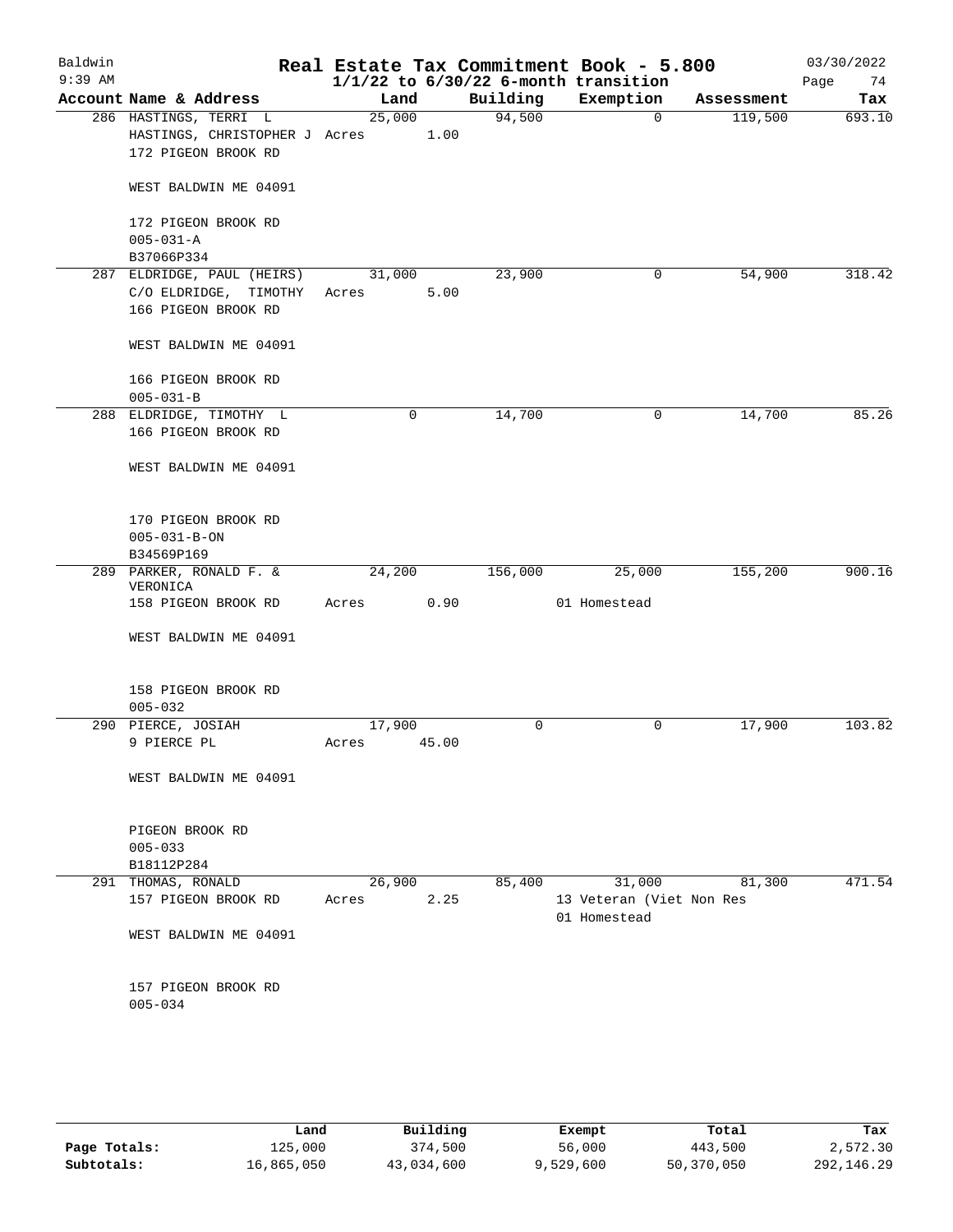| Baldwin<br>$9:39$ AM |                                             |       |        |          | Real Estate Tax Commitment Book - 5.800<br>$1/1/22$ to $6/30/22$ 6-month transition |            | 03/30/2022<br>Page<br>75 |
|----------------------|---------------------------------------------|-------|--------|----------|-------------------------------------------------------------------------------------|------------|--------------------------|
|                      | Account Name & Address                      |       | Land   | Building | Exemption                                                                           | Assessment | Tax                      |
|                      | 292 BALDWIN, TOWN OF                        |       | 37,000 |          | 9,500<br>46,500                                                                     | 0          | 0.00                     |
|                      |                                             | Acres | 9.00   |          | 903 MUNICIPAL                                                                       |            |                          |
|                      | EAST BALDWIN ME 04024                       |       |        |          |                                                                                     |            |                          |
|                      | CHASE RD                                    |       |        |          |                                                                                     |            |                          |
|                      | $005 - 037$                                 |       |        |          |                                                                                     |            |                          |
|                      | 293 DAY, RICHARD W JR                       |       | 79,000 | 89,600   | 0                                                                                   | 168,600    | 977.88                   |
|                      | 146 PIGEON BROOK RD                         | Acres | 23.00  |          |                                                                                     |            |                          |
|                      | WEST BALDWIN ME 04091                       |       |        |          |                                                                                     |            |                          |
|                      | 146 PIGEON BROOK RD<br>$005 - 038$          |       |        |          |                                                                                     |            |                          |
|                      | B23007P347                                  |       |        |          |                                                                                     |            |                          |
|                      | 294 BARROWS, RALPH J II                     |       | 29,500 | 183,300  | 25,000                                                                              | 187,800    | 1,089.24                 |
|                      | 152 PIGEON BROOK RD                         | Acres | 4.00   |          | 01 Homestead                                                                        |            |                          |
|                      |                                             |       |        |          |                                                                                     |            |                          |
|                      | WST BALDWIN ME 04091                        |       |        |          |                                                                                     |            |                          |
|                      | 152 PIGEON BROOK RD                         |       |        |          |                                                                                     |            |                          |
|                      | $005 - 038 - A$                             |       |        |          |                                                                                     |            |                          |
|                      | B35807P77                                   |       |        |          |                                                                                     |            |                          |
|                      | 295 MCLAUGHLIN, PATRICK &<br><b>SUZETTE</b> |       | 29,300 | 237,900  | 25,000                                                                              | 242,200    | 1,404.76                 |
|                      | P O BOX 144                                 | Acres | 4.22   |          | 01 Homestead                                                                        |            |                          |
|                      | EAST BALDWIN ME 04024                       |       |        |          |                                                                                     |            |                          |
|                      |                                             |       |        |          |                                                                                     |            |                          |
|                      | 118 PIGEON BROOK RD                         |       |        |          |                                                                                     |            |                          |
|                      | $005 - 038 - B$                             |       |        |          |                                                                                     |            |                          |
|                      | B22808P5                                    |       |        |          |                                                                                     |            |                          |
|                      | 296 HOWE, STEPHANIE                         |       | 27,800 | 133,000  | 0                                                                                   | 160,800    | 932.64                   |
|                      | 142 PIGEON BROOK RD                         | Acres | 2.85   |          |                                                                                     |            |                          |
|                      | WEST BALDWIN, ME 04091                      |       |        |          |                                                                                     |            |                          |
|                      | 142 PIGEON BROOK RD                         |       |        |          |                                                                                     |            |                          |
|                      | $005 - 038 - C$                             |       |        |          |                                                                                     |            |                          |
|                      | B33034P62                                   |       |        |          |                                                                                     |            |                          |
|                      | 928 MCLAUGHLIN, PATRICK &                   |       | 29,500 | 42,700   | 0                                                                                   | 72,200     | 418.76                   |
|                      | SUZETTE                                     |       |        |          |                                                                                     |            |                          |
|                      | P O BOX 144                                 | Acres | 4.00   |          |                                                                                     |            |                          |
|                      | EAST BALDWIN ME 04024                       |       |        |          |                                                                                     |            |                          |
|                      | 122 PIGEON BROOK RD                         |       |        |          |                                                                                     |            |                          |
|                      | $005 - 038 - D$                             |       |        |          |                                                                                     |            |                          |
|                      | B14907P160                                  |       |        |          |                                                                                     |            |                          |
|                      |                                             |       |        |          |                                                                                     |            |                          |
|                      |                                             |       |        |          |                                                                                     |            |                          |
|                      |                                             |       |        |          |                                                                                     |            |                          |

|              | Land       | Building   | Exempt    | Total      | Tax        |
|--------------|------------|------------|-----------|------------|------------|
| Page Totals: | 232,100    | 696,000    | 96,500    | 831,600    | 4,823.28   |
| Subtotals:   | 17,097,150 | 43,730,600 | 9,626,100 | 51,201,650 | 296,969.57 |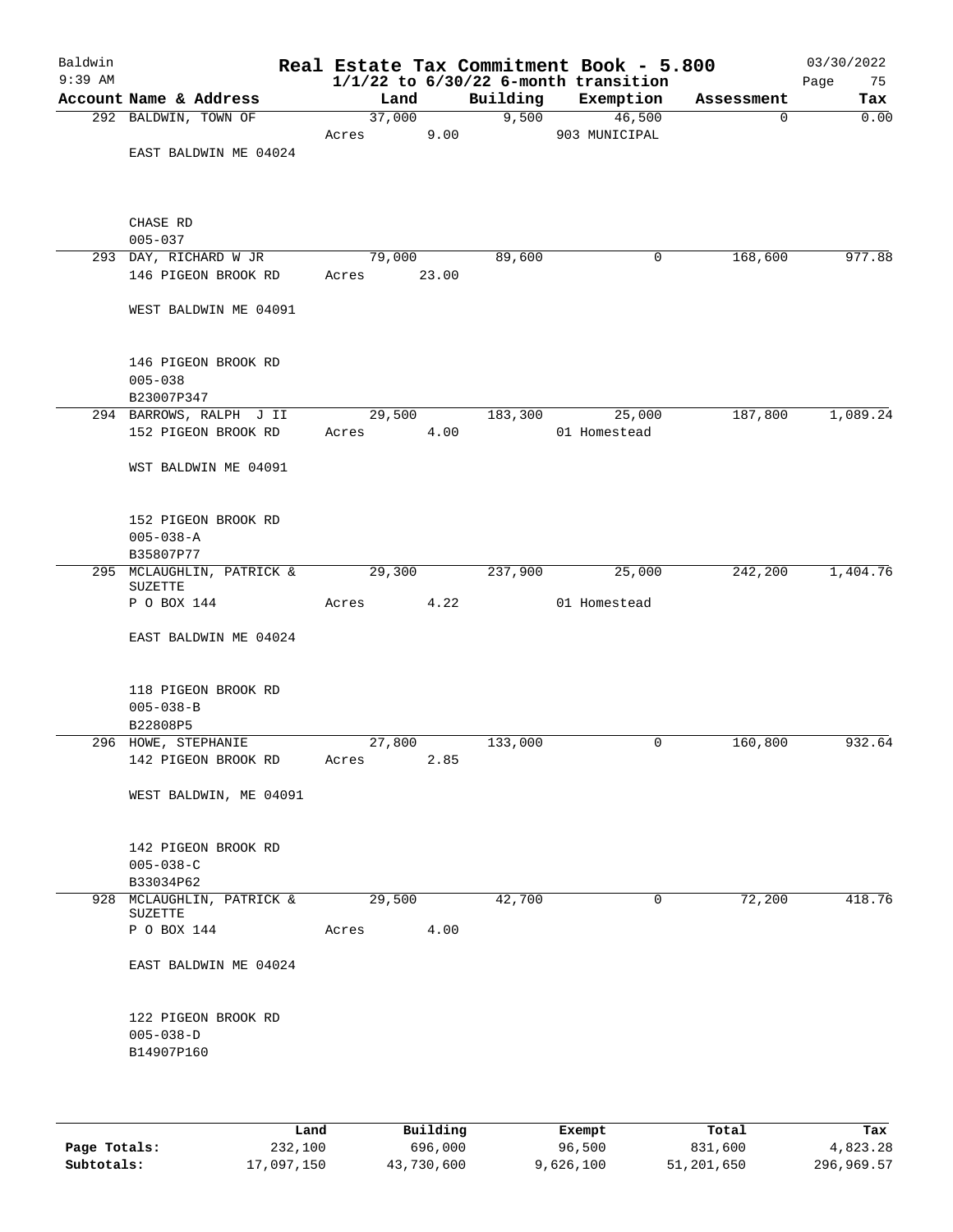| Baldwin<br>$9:39$ AM |                             |                                       |        |       |              | Real Estate Tax Commitment Book - 5.800<br>$1/1/22$ to $6/30/22$ 6-month transition |            | 03/30/2022<br>Page<br>76 |
|----------------------|-----------------------------|---------------------------------------|--------|-------|--------------|-------------------------------------------------------------------------------------|------------|--------------------------|
|                      |                             | Account Name & Address                | Land   |       | Building     | Exemption                                                                           | Assessment | Tax                      |
|                      |                             | 1025 WOOD, MARILYN                    | 82,000 |       | $\mathsf{O}$ | $\mathbf 0$                                                                         | 82,000     | 475.60                   |
|                      |                             | 501 PEQUAWKET TRAIL                   | Acres  | 27.00 |              |                                                                                     |            |                          |
|                      |                             |                                       |        |       |              |                                                                                     |            |                          |
|                      |                             | STEEP FALLS ME 04085                  |        |       |              |                                                                                     |            |                          |
|                      |                             |                                       |        |       |              |                                                                                     |            |                          |
|                      |                             |                                       |        |       |              |                                                                                     |            |                          |
|                      | CHASE RD                    |                                       |        |       |              |                                                                                     |            |                          |
|                      | $005 - 038 - E$<br>B22808P9 |                                       |        |       |              |                                                                                     |            |                          |
|                      |                             | 1026 DAY, RICHARD W. JR               | 85,800 |       | 0            | 0                                                                                   | 85,800     | 497.64                   |
|                      |                             | 147 PIGEON BROOK ROAD                 | Acres  | 32.00 |              |                                                                                     |            |                          |
|                      |                             |                                       |        |       |              |                                                                                     |            |                          |
|                      |                             | WEST BALDWIN ME 04091                 |        |       |              |                                                                                     |            |                          |
|                      |                             |                                       |        |       |              |                                                                                     |            |                          |
|                      |                             |                                       |        |       |              |                                                                                     |            |                          |
|                      | CHASE RD                    |                                       |        |       |              |                                                                                     |            |                          |
|                      | $005 - 038 - F$             |                                       |        |       |              |                                                                                     |            |                          |
|                      |                             | B28595P335                            |        |       |              |                                                                                     |            |                          |
|                      |                             | 1079 DAY, RICHARD W JR                | 26,100 |       | 332,700      | 0                                                                                   | 358,800    | 2,081.04                 |
|                      |                             | 147 PIGEON BROOK RD                   | Acres  | 2.00  |              |                                                                                     |            |                          |
|                      |                             |                                       |        |       |              |                                                                                     |            |                          |
|                      |                             | WEST BALDWIN ME 04091                 |        |       |              |                                                                                     |            |                          |
|                      |                             |                                       |        |       |              |                                                                                     |            |                          |
|                      |                             | 147 PIGEON BROOK RD                   |        |       |              |                                                                                     |            |                          |
|                      | $005 - 038 - G$             |                                       |        |       |              |                                                                                     |            |                          |
|                      |                             | 297 REYNOLDS, GLEN                    | 26,100 |       | 120,300      | 25,000                                                                              | 121,400    | 704.12                   |
|                      |                             | 111 PIGEON BROOK RD                   | Acres  | 2.00  |              | 01 Homestead                                                                        |            |                          |
|                      |                             |                                       |        |       |              |                                                                                     |            |                          |
|                      |                             | WEST BALDWIN ME 04091                 |        |       |              |                                                                                     |            |                          |
|                      |                             |                                       |        |       |              |                                                                                     |            |                          |
|                      |                             |                                       |        |       |              |                                                                                     |            |                          |
|                      |                             | 111 PIGEON BROOK RD                   |        |       |              |                                                                                     |            |                          |
|                      | $005 - 039$                 |                                       |        |       |              |                                                                                     |            |                          |
|                      |                             | 298 ALLEN, MICHAEL E &<br>KATHERINE L | 26,400 |       | 10,400       | 25,000                                                                              | 11,800     | 68.44                    |
|                      |                             | 92 PIGEON BROOK RD                    | Acres  | 1.90  |              | 01 Homestead                                                                        |            |                          |
|                      |                             |                                       |        |       |              |                                                                                     |            |                          |
|                      |                             | WEST BALDWIN ME 04091                 |        |       |              |                                                                                     |            |                          |
|                      |                             |                                       |        |       |              |                                                                                     |            |                          |
|                      |                             |                                       |        |       |              |                                                                                     |            |                          |
|                      |                             | 92 PIGEON BROOK RD                    |        |       |              |                                                                                     |            |                          |
|                      | $005 - 040$                 |                                       |        |       |              |                                                                                     |            |                          |
|                      |                             | 299 DAVIS, RICHARD E &                | 30,600 |       | 219,700      | 25,000                                                                              | 225,300    | 1,306.74                 |
|                      | MIRIAM R                    | 79 PIGEON BROOK RD                    | Acres  | 4.70  |              | 01 Homestead                                                                        |            |                          |
|                      |                             |                                       |        |       |              |                                                                                     |            |                          |
|                      |                             | WEST BALDWIN ME 04091                 |        |       |              |                                                                                     |            |                          |
|                      |                             |                                       |        |       |              |                                                                                     |            |                          |
|                      |                             |                                       |        |       |              |                                                                                     |            |                          |
|                      |                             | 79 PIGEON BROOK RD                    |        |       |              |                                                                                     |            |                          |
|                      | $005 - 041$                 |                                       |        |       |              |                                                                                     |            |                          |
|                      |                             |                                       |        |       |              |                                                                                     |            |                          |
|                      |                             |                                       |        |       |              |                                                                                     |            |                          |
|                      |                             |                                       |        |       |              |                                                                                     |            |                          |

|              | Land       | Building     | Exempt    | Total      | Tax        |
|--------------|------------|--------------|-----------|------------|------------|
| Page Totals: | 277,000    | 683,100      | 75,000    | 885,100    | 5,133.58   |
| Subtotals:   | 17,374,150 | 44, 413, 700 | 9,701,100 | 52,086,750 | 302,103.15 |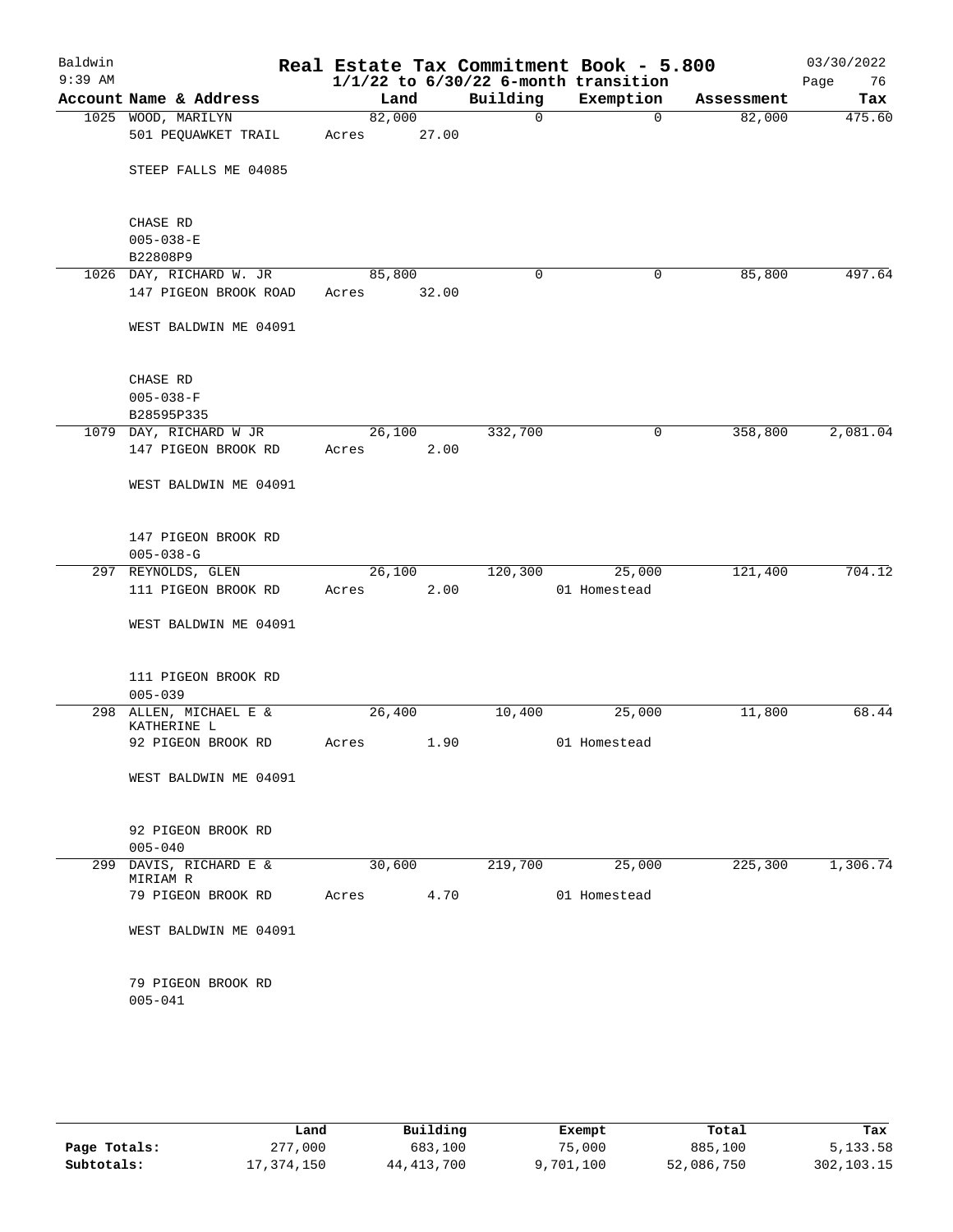| Baldwin<br>$9:39$ AM |                                         |        |      |          | Real Estate Tax Commitment Book - 5.800<br>$1/1/22$ to $6/30/22$ 6-month transition |            | 03/30/2022<br>Page<br>77 |
|----------------------|-----------------------------------------|--------|------|----------|-------------------------------------------------------------------------------------|------------|--------------------------|
|                      | Account Name & Address                  | Land   |      | Building | Exemption                                                                           | Assessment | Tax                      |
|                      | 1001 JOHNSTON, HEIDI D                  | 27,000 |      | 232,200  | 25,000                                                                              | 234,200    | 1,358.36                 |
|                      | BUBAR, JOSEPH T                         | Acres  | 3.60 |          | 01 Homestead                                                                        |            |                          |
|                      | 81 PIGEON BROOK RD                      |        |      |          |                                                                                     |            |                          |
|                      | WEST BALDWIN ME 04091                   |        |      |          |                                                                                     |            |                          |
|                      | 81 PIGEON BROOK RD                      |        |      |          |                                                                                     |            |                          |
|                      | $005 - 041 - A$                         |        |      |          |                                                                                     |            |                          |
|                      | B33962P181                              |        |      |          |                                                                                     |            |                          |
|                      | 1002 DYSON, JOHN F                      | 28,000 |      | 265,000  | 0                                                                                   | 293,000    | 1,699.40                 |
|                      | DYSON, LYNN S                           | Acres  | 2.97 |          |                                                                                     |            |                          |
|                      | 95 PIGEON BROOK RD                      |        |      |          |                                                                                     |            |                          |
|                      | WEST BALDWIN ME 04091                   |        |      |          |                                                                                     |            |                          |
|                      | 95 PIGEON BROOK RD                      |        |      |          |                                                                                     |            |                          |
|                      | $005 - 041 - B$                         |        |      |          |                                                                                     |            |                          |
|                      | B37564P53                               |        |      |          |                                                                                     |            |                          |
|                      | 300 BUZZELL, GLENDON F JR &<br>BRENDA J | 29,500 |      | 150, 300 | 25,000                                                                              | 154,800    | 897.84                   |
|                      | P O BOX 55                              | Acres  | 4.00 |          | 01 Homestead                                                                        |            |                          |
|                      | EAST BALDWIN ME 04024                   |        |      |          |                                                                                     |            |                          |
|                      | 35 PIGEON BROOK RD                      |        |      |          |                                                                                     |            |                          |
|                      | $005 - 042$                             |        |      |          |                                                                                     |            |                          |
|                      | B9716P10                                |        |      |          |                                                                                     |            |                          |
|                      | 301 MACARTHUR, JENNIFER L               | 26,400 |      | 251,500  | 25,000                                                                              | 252,900    | 1,466.82                 |
|                      | 28 PIGEON BROOK RD                      | Acres  | 2.25 |          | 01 Homestead                                                                        |            |                          |
|                      | WEST BALDWIN ME 04091                   |        |      |          |                                                                                     |            |                          |
|                      | 28 PIGEON BROOK RD                      |        |      |          |                                                                                     |            |                          |
|                      | $005 - 042 - A$                         |        |      |          |                                                                                     |            |                          |
|                      | 302 LAMPRON, MICHAEL                    | 23,800 |      | 184,100  | 25,000                                                                              | 182,900    | 1,060.82                 |
|                      | LAMPRON, CECILE                         | Acres  | 1.03 |          | 01 Homestead                                                                        |            |                          |
|                      | 29 PIGEON BROOK ROAD                    |        |      |          |                                                                                     |            |                          |
|                      | WEST BALDWIN ME 04038                   |        |      |          |                                                                                     |            |                          |
|                      | 29 PIGEON BROOK RD                      |        |      |          |                                                                                     |            |                          |
|                      | $005 - 042 - B$                         |        |      |          |                                                                                     |            |                          |
|                      | B35536P182                              |        |      |          |                                                                                     |            |                          |
|                      | 940 BUZZELL, COREY + ALESHA             | 25,800 |      | 241,900  | 25,000                                                                              | 242,700    | 1,407.66                 |
|                      | P.O. BOX 97                             | Acres  | 2.00 |          | 01 Homestead                                                                        |            |                          |
|                      | EAST BALDWIN ME 04024                   |        |      |          |                                                                                     |            |                          |
|                      | 43 PIGEON BROOK RD<br>$005 - 042 - D$   |        |      |          |                                                                                     |            |                          |
|                      |                                         |        |      |          |                                                                                     |            |                          |

|              | Land       | Building   | Exempt    | Total      | Tax        |
|--------------|------------|------------|-----------|------------|------------|
| Page Totals: | 160,500    | 1,325,000  | 125,000   | 1,360,500  | 7,890.90   |
| Subtotals:   | 17,534,650 | 45,738,700 | 9,826,100 | 53,447,250 | 309,994.05 |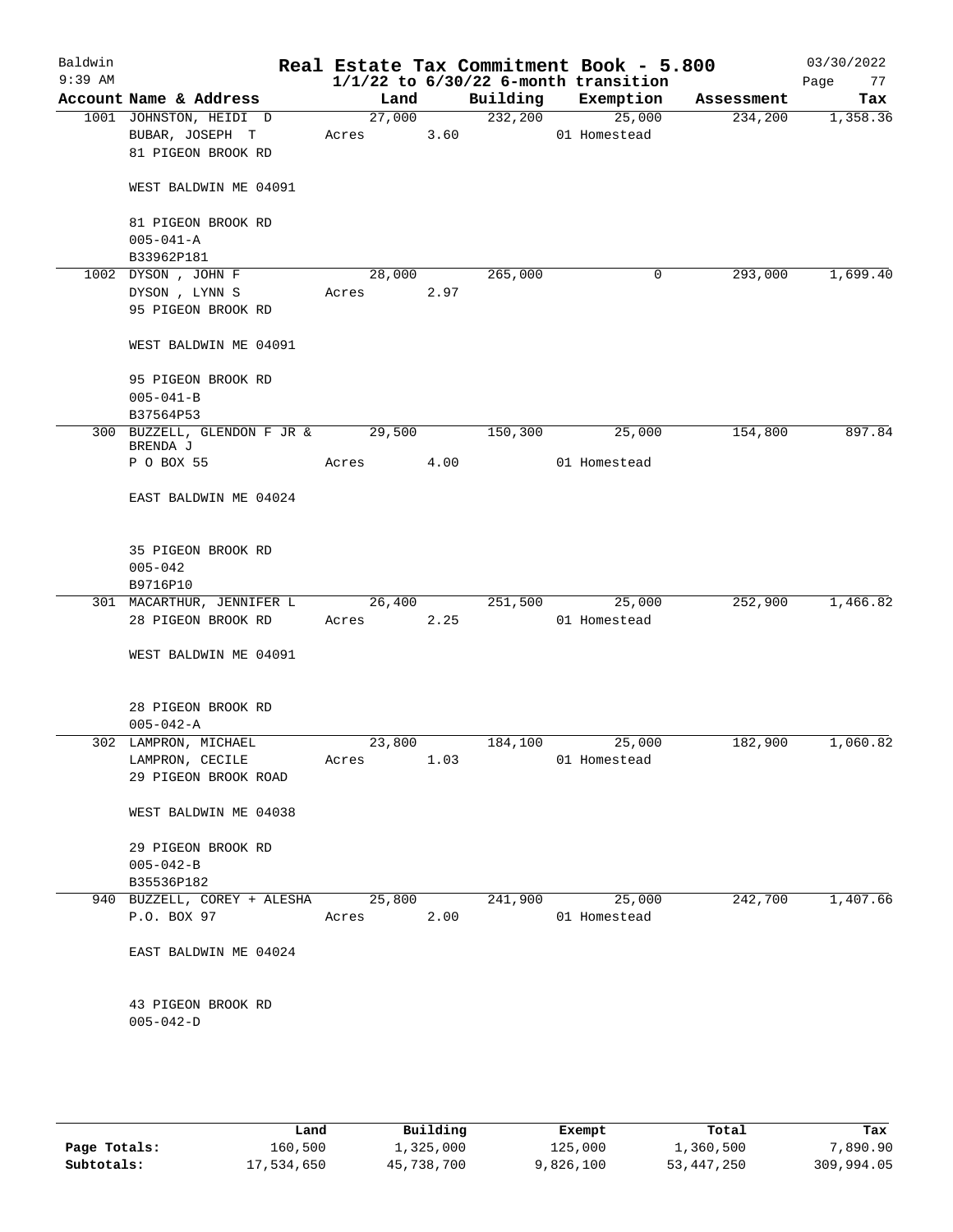| Baldwin<br>$9:39$ AM |                                       |            |      |          | Real Estate Tax Commitment Book - 5.800<br>$1/1/22$ to $6/30/22$ 6-month transition |            | 03/30/2022<br>Page<br>78 |
|----------------------|---------------------------------------|------------|------|----------|-------------------------------------------------------------------------------------|------------|--------------------------|
|                      | Account Name & Address                | Land       |      | Building | Exemption                                                                           | Assessment | Tax                      |
|                      | 304 COE, BRENDA                       | 25,900     |      | 51,400   | 25,000                                                                              | 52,300     | 303.34                   |
|                      | COE, YALE                             | Acres      | 6.06 |          | 01 Homestead                                                                        |            |                          |
|                      | 464 PEQUAWKET TRAIL                   |            |      |          |                                                                                     |            |                          |
|                      | WEST BALDWIN ME 04091                 |            |      |          |                                                                                     |            |                          |
|                      | 464 PEQUAWKET TR                      |            |      |          |                                                                                     |            |                          |
|                      | $005 - 043$<br>B34005P289             |            |      |          |                                                                                     |            |                          |
|                      | 1065 DUZAN, PAUL                      | 29,100     |      | 225,300  | 0                                                                                   | 254,400    | 1,475.52                 |
|                      | DUZAN, MARYANN                        | Acres      | 6.50 |          |                                                                                     |            |                          |
|                      | 38 PIGEON BROOK RD                    |            |      |          |                                                                                     |            |                          |
|                      | WEST BALDWIN ME 04091                 |            |      |          |                                                                                     |            |                          |
|                      | 38 PIGEON BROOK RD                    |            |      |          |                                                                                     |            |                          |
|                      | $005 - 043 - A$                       |            |      |          |                                                                                     |            |                          |
|                      | B37817P290                            |            |      |          |                                                                                     |            |                          |
|                      | 976 MARION, PETER M +                 | 33,100     |      | 253,000  | 25,000                                                                              | 261,100    | 1,514.38                 |
|                      | KIMBERLY<br>73 PIGEON BROOK RD        | Acres      | 7.00 |          | 01 Homestead                                                                        |            |                          |
|                      |                                       |            |      |          |                                                                                     |            |                          |
|                      | WEST BALDWIN ME 04091                 |            |      |          |                                                                                     |            |                          |
|                      | 73 PIGEON BROOK RD                    |            |      |          |                                                                                     |            |                          |
|                      | $005 - 043 - B$                       |            |      |          |                                                                                     |            |                          |
|                      | B22436P151                            |            |      |          |                                                                                     |            |                          |
| 1017                 | CROCKETT-MCKEAGE,<br>STEFANIE M       | 23,200     |      | 179,200  | 25,000                                                                              | 177,400    | 1,028.92                 |
|                      | 456 PEQUAWKET TRAIL                   | Acres      | 2.00 |          | 01 Homestead                                                                        |            |                          |
|                      | WEST BALDWIN ME 04091                 |            |      |          |                                                                                     |            |                          |
|                      | 456 PEQUAWKET TR                      |            |      |          |                                                                                     |            |                          |
|                      | $005 - 043 - C$                       |            |      |          |                                                                                     |            |                          |
|                      | B34653P49                             |            |      |          |                                                                                     |            |                          |
|                      | 1060 BUZZELL, COREY & ALESHA 25,800   |            |      | 0        | $\mathbf 0$                                                                         | 25,800     | 149.64                   |
|                      | P.O. BOX 97                           | Acres 2.00 |      |          |                                                                                     |            |                          |
|                      | EAST BALDWIN ME 04024                 |            |      |          |                                                                                     |            |                          |
|                      | REAR LOT                              |            |      |          |                                                                                     |            |                          |
|                      | $005 - 043 - D$                       |            |      |          |                                                                                     |            |                          |
|                      | 1107 BUZZELL, DARCY-JO                | 24,600     |      | 182,600  | 0                                                                                   |            | 207,200 1,201.76         |
|                      | P O BOX 166                           | Acres 2.00 |      |          |                                                                                     |            |                          |
|                      | EAST BALDWIN ME 04024                 |            |      |          |                                                                                     |            |                          |
|                      |                                       |            |      |          |                                                                                     |            |                          |
|                      | 45 PIGEON BROOK RD<br>$005 - 043 - E$ |            |      |          |                                                                                     |            |                          |
|                      |                                       |            |      |          |                                                                                     |            |                          |
|                      |                                       |            |      |          |                                                                                     |            |                          |

|              | Land       | Building   | Exempt    | Total      | Tax        |
|--------------|------------|------------|-----------|------------|------------|
| Page Totals: | 161,700    | 891,500    | 75,000    | 978,200    | 5,673.56   |
| Subtotals:   | 17,696,350 | 46,630,200 | 9,901,100 | 54,425,450 | 315,667.61 |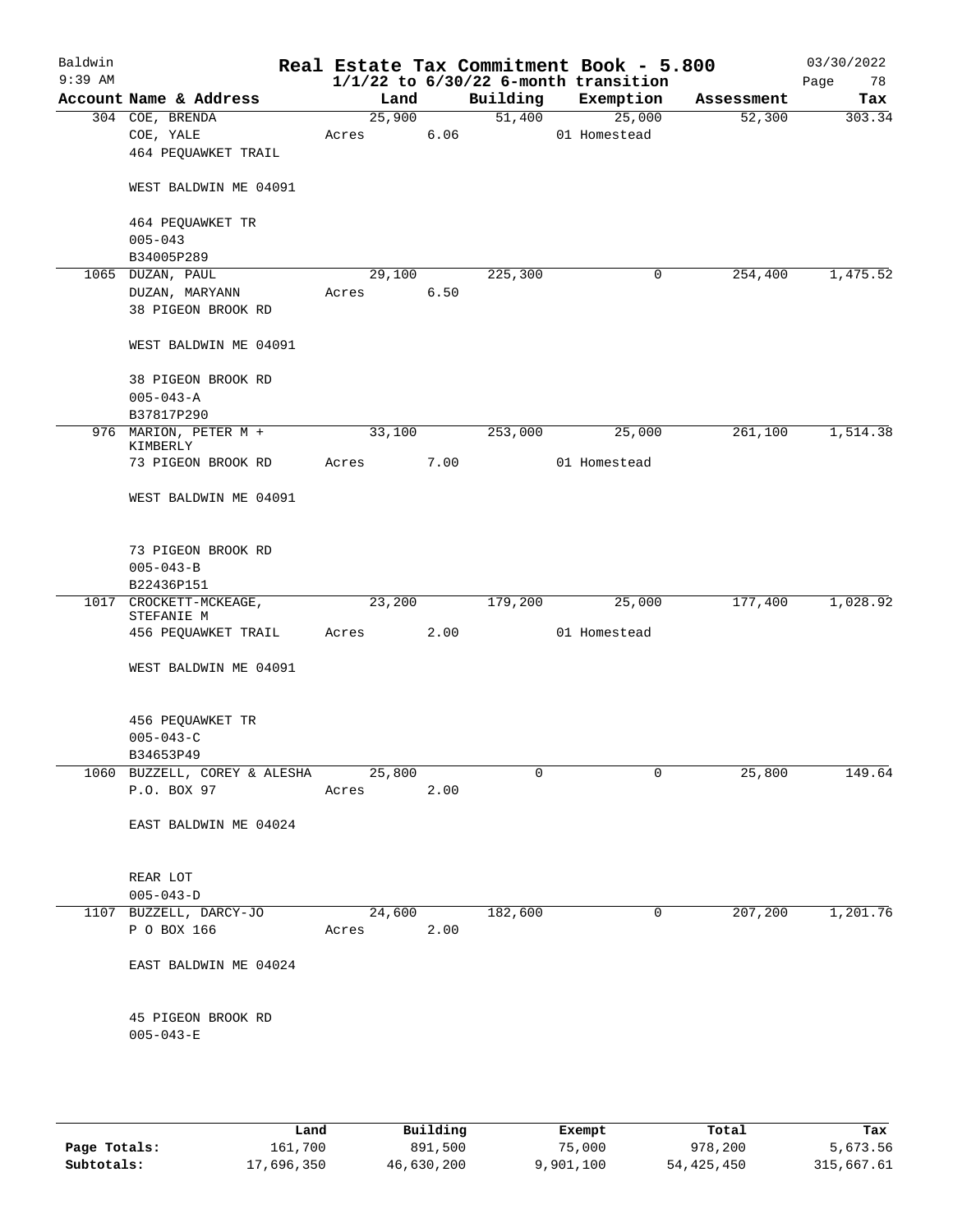| Baldwin<br>$9:39$ AM |                                  |            |        |              |          | Real Estate Tax Commitment Book - 5.800<br>$1/1/22$ to $6/30/22$ 6-month transition |              | 03/30/2022<br>Page<br>79 |
|----------------------|----------------------------------|------------|--------|--------------|----------|-------------------------------------------------------------------------------------|--------------|--------------------------|
|                      | Account Name & Address           |            |        | Land         | Building | Exemption                                                                           | Assessment   | Tax                      |
|                      | 1125 WOOD, ANTHONY               |            | 86,400 |              | 0        | 0                                                                                   | 86,400       | 501.12                   |
|                      | WOOD, DEAN                       |            | Acres  | 107.00       |          |                                                                                     |              |                          |
|                      | 5 BROWN RD                       |            |        |              |          |                                                                                     |              |                          |
|                      |                                  |            |        |              |          |                                                                                     |              |                          |
|                      | WEST BALDWIN ME 04091            |            |        |              |          |                                                                                     |              |                          |
|                      | PEQUAWKET TR                     |            |        |              |          |                                                                                     |              |                          |
|                      | $005 - 043 - F$                  |            |        |              |          |                                                                                     |              |                          |
|                      | B31073P301                       |            |        |              |          |                                                                                     |              |                          |
|                      | 306 VIOLETTE, ESTATE OF,         |            | 86,800 |              | 222,700  | 0                                                                                   | 309,500      | 1,795.10                 |
|                      | MICHAEL<br>8 RED HOUSE INTERVALE |            | Acres  | 70.50        |          |                                                                                     |              |                          |
|                      |                                  |            |        |              |          |                                                                                     |              |                          |
|                      | WEST BALDWIN ME 04091            |            |        |              |          |                                                                                     |              |                          |
|                      | 8 RED HOUSE INTERVALE            |            |        |              |          |                                                                                     |              |                          |
|                      | $005 - 044$                      |            |        |              |          |                                                                                     |              |                          |
|                      | B37234P291                       |            |        |              |          |                                                                                     |              |                          |
|                      | 307 VISHLITZKY, NATHAN &         |            | 46,700 |              | 0        | 0                                                                                   | 46,700       | 270.86                   |
|                      | MIRYAM                           |            |        |              |          |                                                                                     |              |                          |
|                      | 87 CLINTON RD                    |            | Acres  | 126.00       |          |                                                                                     |              |                          |
|                      | BROOKLINE MA 02445               |            |        |              |          |                                                                                     |              |                          |
|                      | PIGEON BROOK RD                  |            |        |              |          |                                                                                     |              |                          |
|                      | $005 - 044 - A$                  |            |        |              |          |                                                                                     |              |                          |
|                      | B15897P242                       |            |        |              |          |                                                                                     |              |                          |
|                      | 1028 ELLINGWOOD , SANDRA         |            | 26,500 |              | 261,100  | 25,000                                                                              | 262,600      | 1,523.08                 |
|                      | BOUCHER , CHRISTOPHER            |            | Acres  | 2.00         |          | 01 Homestead                                                                        |              |                          |
|                      | 12 PIGEON BROOK RD               |            |        |              |          |                                                                                     |              |                          |
|                      | WEST BALDWIN ME 04091            |            |        |              |          |                                                                                     |              |                          |
|                      | 12 PIGEON BROOK RD               |            |        |              |          |                                                                                     |              |                          |
|                      | $005 - 044 - B$                  |            |        |              |          |                                                                                     |              |                          |
|                      | B34228P266                       |            |        |              |          |                                                                                     |              |                          |
| 1018                 | DUCHAINE, MICHAEL &              |            | 26,500 |              | 93,200   | 25,000                                                                              | 94,700       | 549.26                   |
|                      | JULIA                            |            |        |              |          |                                                                                     |              |                          |
|                      | 22 PIGEON BROOK RD               |            | Acres  | 2.00         |          | 01 Homestead                                                                        |              |                          |
|                      | WEST BALDWIN ME 04091            |            |        |              |          |                                                                                     |              |                          |
|                      | 22 PIGEON BROOK RD               |            |        |              |          |                                                                                     |              |                          |
|                      | $005 - 044 - B1$                 |            |        |              |          |                                                                                     |              |                          |
|                      | B31805P60 09/25/2014             |            |        |              |          |                                                                                     |              |                          |
|                      | 1003 MERCIER, RONALD M.          |            | 26,500 |              | 203,200  | 31,000                                                                              | 198,700      | 1,152.46                 |
|                      | 10 PIGEON BROOK RD.              |            | Acres  | 2.00         |          | 13 Veteran (Viet Non Res                                                            |              |                          |
|                      |                                  |            |        |              |          | 01 Homestead                                                                        |              |                          |
|                      | WEST BALDWIN ME 04091            |            |        |              |          |                                                                                     |              |                          |
|                      | 10 PIGEON BROOK RD               |            |        |              |          |                                                                                     |              |                          |
|                      | $005 - 044 - C$                  |            |        |              |          |                                                                                     |              |                          |
|                      | B31534P304 05/14/2014            |            |        |              |          |                                                                                     |              |                          |
|                      |                                  |            |        |              |          |                                                                                     |              |                          |
|                      |                                  | Land       |        | Building     |          | Exempt                                                                              | Total        | Tax                      |
| Page Totals:         |                                  | 299,400    |        | 780,200      |          | 81,000                                                                              | 998,600      | 5,791.88                 |
| Subtotals:           |                                  | 17,995,750 |        | 47, 410, 400 |          | 9,982,100                                                                           | 55, 424, 050 | 321, 459.49              |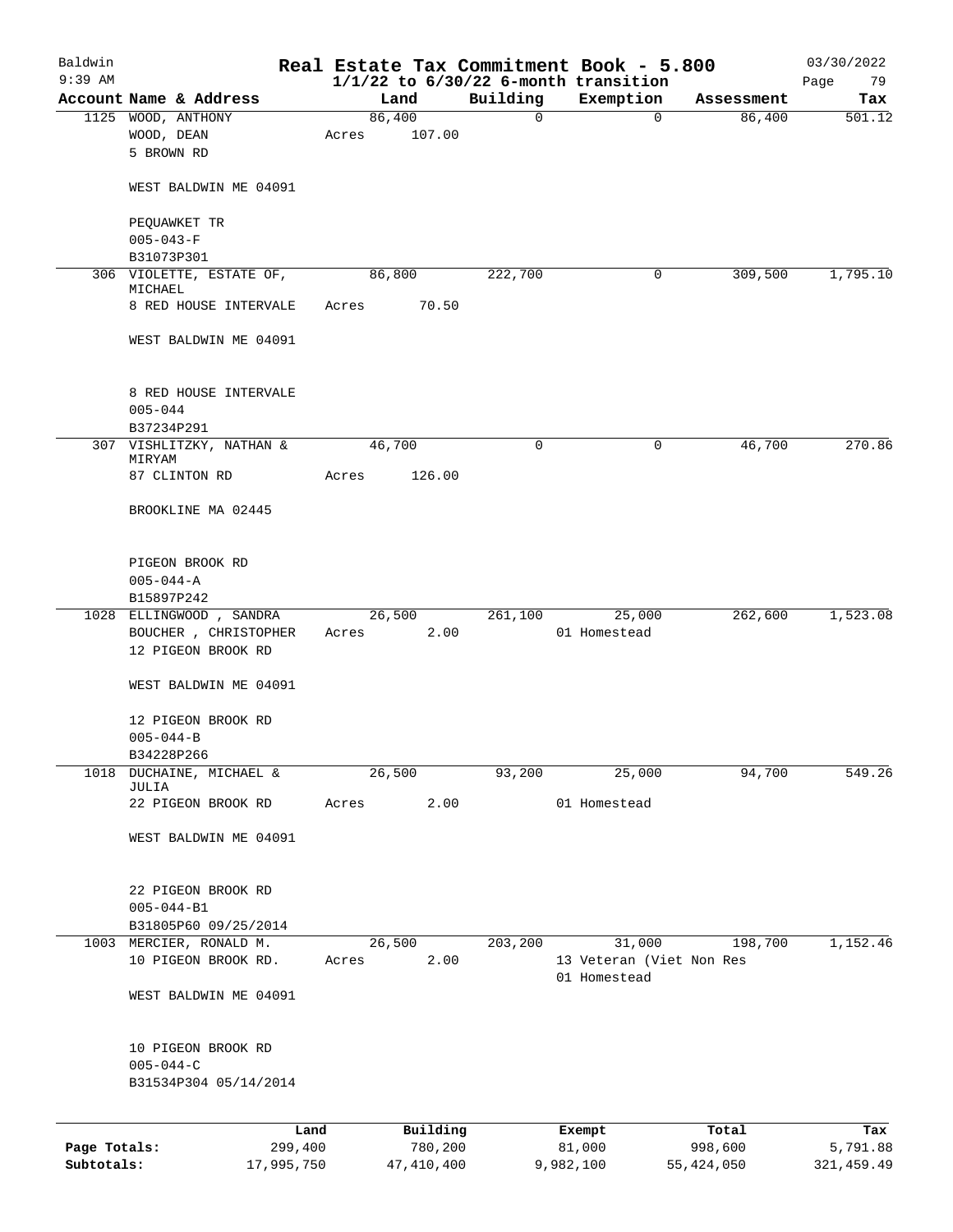| $1/1/22$ to $6/30/22$ 6-month transition<br>Account Name & Address<br>Building<br>Exemption<br>Land<br>Tax<br>Assessment<br>27,300<br>1033 LIMINGTON LUMBER CO.<br>27,300<br>158.34<br>$\mathbf 0$<br>$\mathbf 0$<br>P.O. BOX 47<br>4.93<br>Acres<br>EAST BALDWIN ME 04024<br>PEQUAWKET TR<br>$005 - 044 - D$<br>B38204P269<br>1027 RAND, BRIAN C.<br>26,500<br>160,600<br>162,100<br>25,000<br>44 PIGEON BROOK RD.<br>2.00<br>01 Homestead<br>Acres<br>WEST BALDWIN ME 04091<br>44 PIGEON BROOK RD<br>$005 - 044 - E$<br>B25304P244<br>1233 FRANCIS SMALL HERITAGE<br>4,800<br>$\mathbf 0$<br>4,800<br>0<br>TRUST<br>8.00<br>PO BOX 414<br>Acres<br>LIMERICK ME 04048<br>GOULDS IS<br>$005 - 045$<br>B37622P177<br>56.26<br>309 HIGHLAND FARMS, INC<br>9,700<br>9,700<br>0<br>0<br>152 TOWLES HILL RD<br>Acres<br>30.00<br>CORNISH ME 04020<br>RED HOUSE INTERVALE<br>$005 - 046$<br>B25522P247<br>310 DUNTON, TIMOTHY B,<br>2,500<br>0<br>0<br>2,500<br>TRUSTEE<br>0.25<br>CARTER, PATRICIA D<br>Acres<br>TRUSTEE, DUNTON, RALP<br>14 BICKFORD RD<br>DIXMONT ME 04932<br>RED HOUSE INTERVALE<br>$005 - 047$<br>B32701P215<br>311 BALDWIN, TOWN OF<br>33,600<br>33,600<br>0<br>0<br>0.40<br>Acres<br>903 MUNICIPAL<br>EAST BALDWIN ME 04024<br>RED HOUSE INTERVALE<br>$005 - 048$<br>Building<br>Total<br>Land<br>Exempt<br>Page Totals:<br>104,400<br>160,600<br>58,600<br>206,400 | Baldwin   |  |  | Real Estate Tax Commitment Book - 5.800 | 03/30/2022      |
|--------------------------------------------------------------------------------------------------------------------------------------------------------------------------------------------------------------------------------------------------------------------------------------------------------------------------------------------------------------------------------------------------------------------------------------------------------------------------------------------------------------------------------------------------------------------------------------------------------------------------------------------------------------------------------------------------------------------------------------------------------------------------------------------------------------------------------------------------------------------------------------------------------------------------------------------------------------------------------------------------------------------------------------------------------------------------------------------------------------------------------------------------------------------------------------------------------------------------------------------------------------------------------------------------------------------------------------------------------------------------------------|-----------|--|--|-----------------------------------------|-----------------|
|                                                                                                                                                                                                                                                                                                                                                                                                                                                                                                                                                                                                                                                                                                                                                                                                                                                                                                                                                                                                                                                                                                                                                                                                                                                                                                                                                                                      | $9:39$ AM |  |  |                                         | Page<br>80      |
|                                                                                                                                                                                                                                                                                                                                                                                                                                                                                                                                                                                                                                                                                                                                                                                                                                                                                                                                                                                                                                                                                                                                                                                                                                                                                                                                                                                      |           |  |  |                                         |                 |
|                                                                                                                                                                                                                                                                                                                                                                                                                                                                                                                                                                                                                                                                                                                                                                                                                                                                                                                                                                                                                                                                                                                                                                                                                                                                                                                                                                                      |           |  |  |                                         |                 |
|                                                                                                                                                                                                                                                                                                                                                                                                                                                                                                                                                                                                                                                                                                                                                                                                                                                                                                                                                                                                                                                                                                                                                                                                                                                                                                                                                                                      |           |  |  |                                         |                 |
|                                                                                                                                                                                                                                                                                                                                                                                                                                                                                                                                                                                                                                                                                                                                                                                                                                                                                                                                                                                                                                                                                                                                                                                                                                                                                                                                                                                      |           |  |  |                                         |                 |
|                                                                                                                                                                                                                                                                                                                                                                                                                                                                                                                                                                                                                                                                                                                                                                                                                                                                                                                                                                                                                                                                                                                                                                                                                                                                                                                                                                                      |           |  |  |                                         |                 |
|                                                                                                                                                                                                                                                                                                                                                                                                                                                                                                                                                                                                                                                                                                                                                                                                                                                                                                                                                                                                                                                                                                                                                                                                                                                                                                                                                                                      |           |  |  |                                         | 940.18          |
|                                                                                                                                                                                                                                                                                                                                                                                                                                                                                                                                                                                                                                                                                                                                                                                                                                                                                                                                                                                                                                                                                                                                                                                                                                                                                                                                                                                      |           |  |  |                                         |                 |
|                                                                                                                                                                                                                                                                                                                                                                                                                                                                                                                                                                                                                                                                                                                                                                                                                                                                                                                                                                                                                                                                                                                                                                                                                                                                                                                                                                                      |           |  |  |                                         |                 |
|                                                                                                                                                                                                                                                                                                                                                                                                                                                                                                                                                                                                                                                                                                                                                                                                                                                                                                                                                                                                                                                                                                                                                                                                                                                                                                                                                                                      |           |  |  |                                         |                 |
|                                                                                                                                                                                                                                                                                                                                                                                                                                                                                                                                                                                                                                                                                                                                                                                                                                                                                                                                                                                                                                                                                                                                                                                                                                                                                                                                                                                      |           |  |  |                                         |                 |
|                                                                                                                                                                                                                                                                                                                                                                                                                                                                                                                                                                                                                                                                                                                                                                                                                                                                                                                                                                                                                                                                                                                                                                                                                                                                                                                                                                                      |           |  |  |                                         | 27.84           |
|                                                                                                                                                                                                                                                                                                                                                                                                                                                                                                                                                                                                                                                                                                                                                                                                                                                                                                                                                                                                                                                                                                                                                                                                                                                                                                                                                                                      |           |  |  |                                         |                 |
|                                                                                                                                                                                                                                                                                                                                                                                                                                                                                                                                                                                                                                                                                                                                                                                                                                                                                                                                                                                                                                                                                                                                                                                                                                                                                                                                                                                      |           |  |  |                                         |                 |
|                                                                                                                                                                                                                                                                                                                                                                                                                                                                                                                                                                                                                                                                                                                                                                                                                                                                                                                                                                                                                                                                                                                                                                                                                                                                                                                                                                                      |           |  |  |                                         |                 |
|                                                                                                                                                                                                                                                                                                                                                                                                                                                                                                                                                                                                                                                                                                                                                                                                                                                                                                                                                                                                                                                                                                                                                                                                                                                                                                                                                                                      |           |  |  |                                         |                 |
|                                                                                                                                                                                                                                                                                                                                                                                                                                                                                                                                                                                                                                                                                                                                                                                                                                                                                                                                                                                                                                                                                                                                                                                                                                                                                                                                                                                      |           |  |  |                                         |                 |
|                                                                                                                                                                                                                                                                                                                                                                                                                                                                                                                                                                                                                                                                                                                                                                                                                                                                                                                                                                                                                                                                                                                                                                                                                                                                                                                                                                                      |           |  |  |                                         |                 |
|                                                                                                                                                                                                                                                                                                                                                                                                                                                                                                                                                                                                                                                                                                                                                                                                                                                                                                                                                                                                                                                                                                                                                                                                                                                                                                                                                                                      |           |  |  |                                         |                 |
|                                                                                                                                                                                                                                                                                                                                                                                                                                                                                                                                                                                                                                                                                                                                                                                                                                                                                                                                                                                                                                                                                                                                                                                                                                                                                                                                                                                      |           |  |  |                                         |                 |
|                                                                                                                                                                                                                                                                                                                                                                                                                                                                                                                                                                                                                                                                                                                                                                                                                                                                                                                                                                                                                                                                                                                                                                                                                                                                                                                                                                                      |           |  |  |                                         |                 |
|                                                                                                                                                                                                                                                                                                                                                                                                                                                                                                                                                                                                                                                                                                                                                                                                                                                                                                                                                                                                                                                                                                                                                                                                                                                                                                                                                                                      |           |  |  |                                         |                 |
|                                                                                                                                                                                                                                                                                                                                                                                                                                                                                                                                                                                                                                                                                                                                                                                                                                                                                                                                                                                                                                                                                                                                                                                                                                                                                                                                                                                      |           |  |  |                                         | 14.50           |
|                                                                                                                                                                                                                                                                                                                                                                                                                                                                                                                                                                                                                                                                                                                                                                                                                                                                                                                                                                                                                                                                                                                                                                                                                                                                                                                                                                                      |           |  |  |                                         |                 |
|                                                                                                                                                                                                                                                                                                                                                                                                                                                                                                                                                                                                                                                                                                                                                                                                                                                                                                                                                                                                                                                                                                                                                                                                                                                                                                                                                                                      |           |  |  |                                         |                 |
|                                                                                                                                                                                                                                                                                                                                                                                                                                                                                                                                                                                                                                                                                                                                                                                                                                                                                                                                                                                                                                                                                                                                                                                                                                                                                                                                                                                      |           |  |  |                                         |                 |
|                                                                                                                                                                                                                                                                                                                                                                                                                                                                                                                                                                                                                                                                                                                                                                                                                                                                                                                                                                                                                                                                                                                                                                                                                                                                                                                                                                                      |           |  |  |                                         |                 |
|                                                                                                                                                                                                                                                                                                                                                                                                                                                                                                                                                                                                                                                                                                                                                                                                                                                                                                                                                                                                                                                                                                                                                                                                                                                                                                                                                                                      |           |  |  |                                         | 0.00            |
|                                                                                                                                                                                                                                                                                                                                                                                                                                                                                                                                                                                                                                                                                                                                                                                                                                                                                                                                                                                                                                                                                                                                                                                                                                                                                                                                                                                      |           |  |  |                                         |                 |
|                                                                                                                                                                                                                                                                                                                                                                                                                                                                                                                                                                                                                                                                                                                                                                                                                                                                                                                                                                                                                                                                                                                                                                                                                                                                                                                                                                                      |           |  |  |                                         |                 |
|                                                                                                                                                                                                                                                                                                                                                                                                                                                                                                                                                                                                                                                                                                                                                                                                                                                                                                                                                                                                                                                                                                                                                                                                                                                                                                                                                                                      |           |  |  |                                         |                 |
|                                                                                                                                                                                                                                                                                                                                                                                                                                                                                                                                                                                                                                                                                                                                                                                                                                                                                                                                                                                                                                                                                                                                                                                                                                                                                                                                                                                      |           |  |  |                                         |                 |
|                                                                                                                                                                                                                                                                                                                                                                                                                                                                                                                                                                                                                                                                                                                                                                                                                                                                                                                                                                                                                                                                                                                                                                                                                                                                                                                                                                                      |           |  |  |                                         | Tax<br>1,197.12 |

**Subtotals:** 18,100,150 47,571,000 10,040,700 55,630,450 322,656.61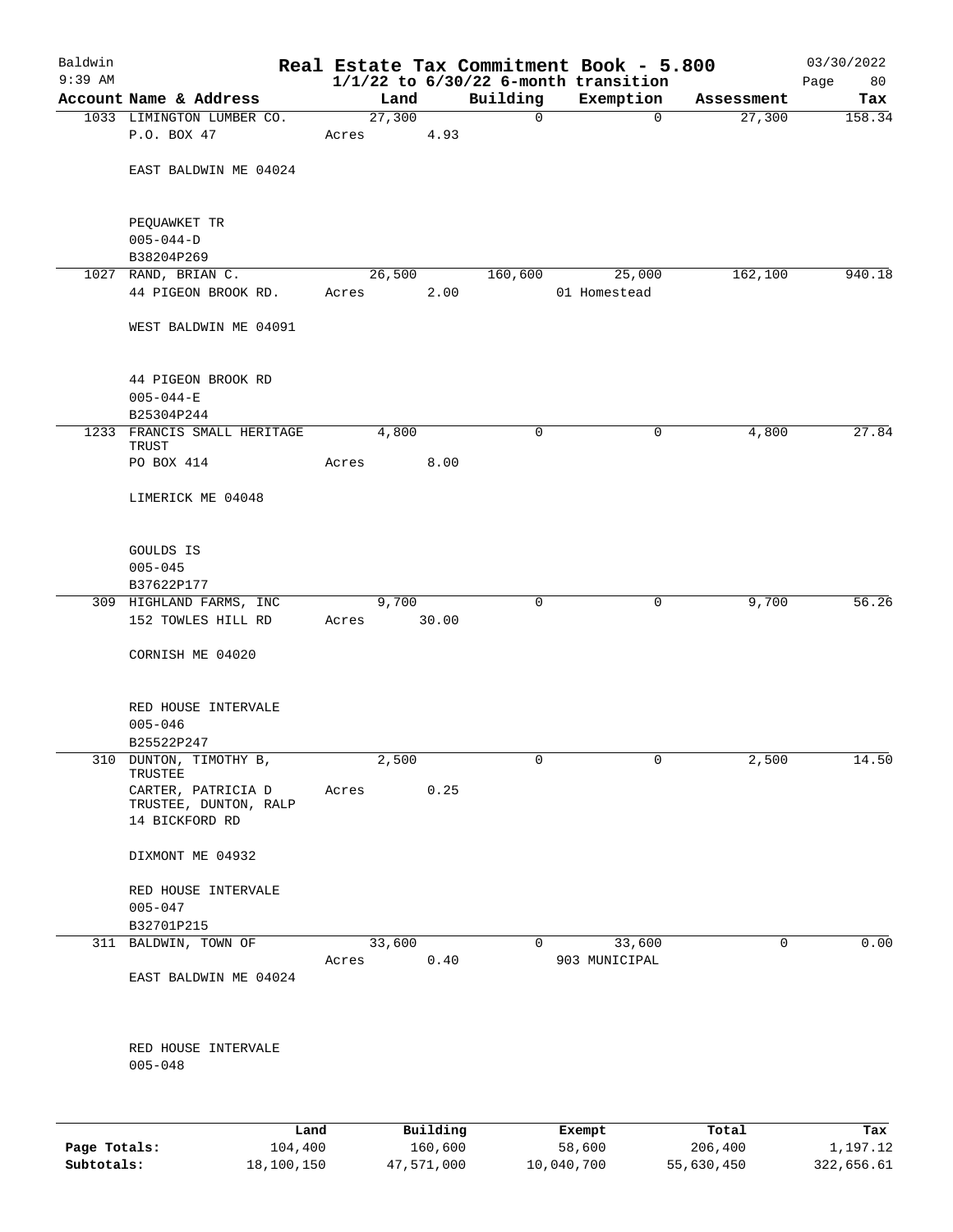| Baldwin      |                                     |        |            |                | Real Estate Tax Commitment Book - 5.800               |              | 03/30/2022        |
|--------------|-------------------------------------|--------|------------|----------------|-------------------------------------------------------|--------------|-------------------|
| $9:39$ AM    | Account Name & Address              | Land   |            | Building       | $1/1/22$ to $6/30/22$ 6-month transition<br>Exemption | Assessment   | Page<br>81<br>Tax |
|              | 312 BALDWIN, TOWN OF                | 34,300 |            | $\overline{0}$ | 34,300                                                |              | 0.00<br>0         |
|              |                                     | Acres  | 0.45       |                | 903 MUNICIPAL                                         |              |                   |
|              | EAST BALDWIN ME 04024               |        |            |                |                                                       |              |                   |
|              | RED HOUSE INTERVALE                 |        |            |                |                                                       |              |                   |
|              | $005 - 049$<br>313 BALDWIN, TOWN OF | 37,100 |            | 0              | 37,100                                                |              | 0.00<br>0         |
|              |                                     | Acres  | 0.60       |                | 903 MUNICIPAL                                         |              |                   |
|              | EAST BALDWIN ME 04024               |        |            |                |                                                       |              |                   |
|              | RED HOUSE INTERVALE                 |        |            |                |                                                       |              |                   |
|              | $005 - 050$<br>314 BALDWIN, TOWN OF | 39,200 |            | 0              | 39,200                                                |              | 0.00<br>0         |
|              |                                     | Acres  | 0.70       |                | 903 MUNICIPAL                                         |              |                   |
|              | EAST BALDWIN ME 04024               |        |            |                |                                                       |              |                   |
|              | RED HOUSE INTERVALE                 |        |            |                |                                                       |              |                   |
|              | $005 - 051$                         |        |            |                |                                                       |              |                   |
|              | 315 BALDWIN, TOWN OF                | 41,700 |            | 0              | 41,700                                                |              | 0.00<br>0         |
|              | EAST BALDWIN ME 04024               | Acres  | 0.85       |                | 903 MUNICIPAL                                         |              |                   |
|              | RED HOUSE INTERVALE<br>$005 - 052$  |        |            |                |                                                       |              |                   |
|              | 316 BALDWIN, TOWN OF                | 35,000 |            | 0              | 35,000                                                |              | 0.00<br>0         |
|              | EAST BALDWIN ME 04024               | Acres  | 0.50       |                | 903 MUNICIPAL                                         |              |                   |
|              | RED HOUSE INTERVALE                 |        |            |                |                                                       |              |                   |
|              | $005 - 053$                         |        |            |                |                                                       |              |                   |
| 317          | BALDWIN, TOWN OF                    | 35,000 |            | 0              | 35,000                                                |              | 0.00<br>0         |
|              | EAST BALDWIN ME 04024               | Acres  | 0.50       |                | 903 MUNICIPAL                                         |              |                   |
|              | RED HOUSE INTERVALE                 |        |            |                |                                                       |              |                   |
|              | $005 - 054$                         |        |            |                |                                                       |              |                   |
|              | 318 BALDWIN, TOWN OF                | 34,300 |            | 0              | 34,300                                                |              | 0<br>0.00         |
|              | EAST BALDWIN ME 04024               | Acres  | 0.45       |                | 903 MUNICIPAL                                         |              |                   |
|              | RED HOUSE INTERVALE<br>$005 - 055$  |        |            |                |                                                       |              |                   |
|              |                                     |        |            |                |                                                       |              |                   |
|              | Land                                |        | Building   |                | Exempt                                                | Total        | Tax               |
| Page Totals: | 256,600                             |        | 0          |                | 256,600                                               | $\mathsf{O}$ | 0.00              |
| Subtotals:   | 18, 356, 750                        |        | 47,571,000 | 10,297,300     |                                                       | 55,630,450   | 322,656.61        |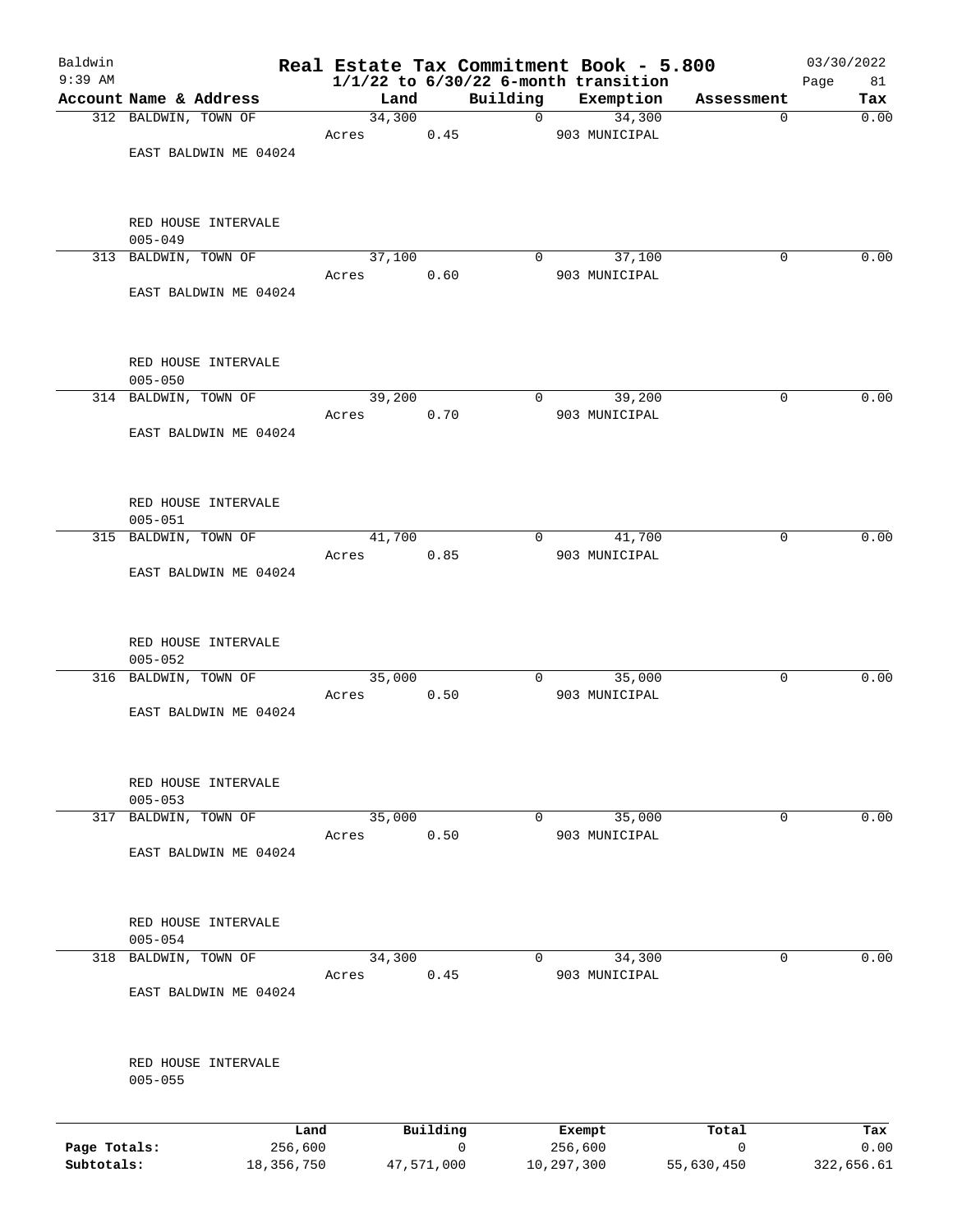| Baldwin<br>$9:39$ AM |                                        |        |      |          | Real Estate Tax Commitment Book - 5.800<br>$1/1/22$ to $6/30/22$ 6-month transition |            | 03/30/2022<br>82<br>Page |
|----------------------|----------------------------------------|--------|------|----------|-------------------------------------------------------------------------------------|------------|--------------------------|
|                      | Account Name & Address                 | Land   |      | Building | Exemption                                                                           | Assessment | Tax                      |
|                      | 319 BALDWIN, TOWN OF                   | 35,000 |      | 0        | 35,000                                                                              | 0          | 0.00                     |
|                      |                                        | Acres  | 0.50 |          | 903 MUNICIPAL                                                                       |            |                          |
|                      | EAST BALDWIN ME 04024                  |        |      |          |                                                                                     |            |                          |
|                      | RED HOUSE INTERVALE<br>$005 - 056$     |        |      |          |                                                                                     |            |                          |
|                      | 320 LALIBERTE, ROBERT A                | 42,100 |      | 49,100   | 0                                                                                   | 91,200     | 528.96                   |
|                      | LALIBERTE, MARCELLA L<br>326 SEBAGO RD | Acres  | 1.50 |          |                                                                                     |            |                          |
|                      | SEBAGO ME 04029                        |        |      |          |                                                                                     |            |                          |
|                      | 144 RED HOUSE INTERVALE<br>$005 - 059$ |        |      |          |                                                                                     |            |                          |
|                      | 321 TOWN OF, BALDWIN                   | 32,200 |      | 600      | 0                                                                                   | 32,800     | 190.24                   |
|                      | 534 PEQUAWKET TRAIL                    | Acres  | 0.42 |          |                                                                                     |            |                          |
|                      | WEST BALDWIN ME 04091                  |        |      |          |                                                                                     |            |                          |
|                      | RED HOUSE INTERVALE                    |        |      |          |                                                                                     |            |                          |
|                      | $005 - 060$                            |        |      |          |                                                                                     |            |                          |
|                      | B13249P205<br>322 STAPLES, GEORGE R    | 31,900 |      | 27,000   | 0                                                                                   | 58,900     | 341.62                   |
|                      | 100 WASHINGTON ST                      | Acres  | 0.40 |          |                                                                                     |            |                          |
|                      | SEABROOK NH 03874                      |        |      |          |                                                                                     |            |                          |
|                      | 138 RED HOUSE INTERVALE<br>$005 - 061$ |        |      |          |                                                                                     |            |                          |
|                      | B13249P205                             |        |      |          |                                                                                     |            |                          |
|                      | 323 DAVIS, GEORGE                      | 44,300 |      | 45,500   | 0                                                                                   | 89,800     | 520.84                   |
|                      | EASTMAN, DEREK                         | Acres  | 1.43 |          |                                                                                     |            |                          |
|                      | 356 BRIDGTON RD                        |        |      |          |                                                                                     |            |                          |
|                      | EAST BALDWIN ME 04024                  |        |      |          |                                                                                     |            |                          |
|                      | 130 RED HOUSE INTERVALE                |        |      |          |                                                                                     |            |                          |
|                      | $005 - 063$                            |        |      |          |                                                                                     |            |                          |
|                      | B27848P32                              |        |      |          |                                                                                     |            |                          |
|                      | 324 MURCH, FRANK & JEAN                | 27,500 |      | 146,900  | 25,000                                                                              | 149,400    | 866.52                   |
|                      | P O BOX 103                            | Acres  | 4.74 |          | 01 Homestead                                                                        |            |                          |
|                      | EAST BALDWIN ME 04024                  |        |      |          |                                                                                     |            |                          |
|                      | 448 PEQUAWKET TR                       |        |      |          |                                                                                     |            |                          |
|                      | $005 - 066$                            |        |      |          |                                                                                     |            |                          |
|                      |                                        |        |      |          |                                                                                     |            |                          |

|              | Land       | Building   | Exempt     | Total      | Tax         |
|--------------|------------|------------|------------|------------|-------------|
| Page Totals: | 213,000    | 269,100    | 60,000     | 422,100    | 2,448.18    |
| Subtotals:   | 18,569,750 | 47,840,100 | 10,357,300 | 56,052,550 | 325, 104.79 |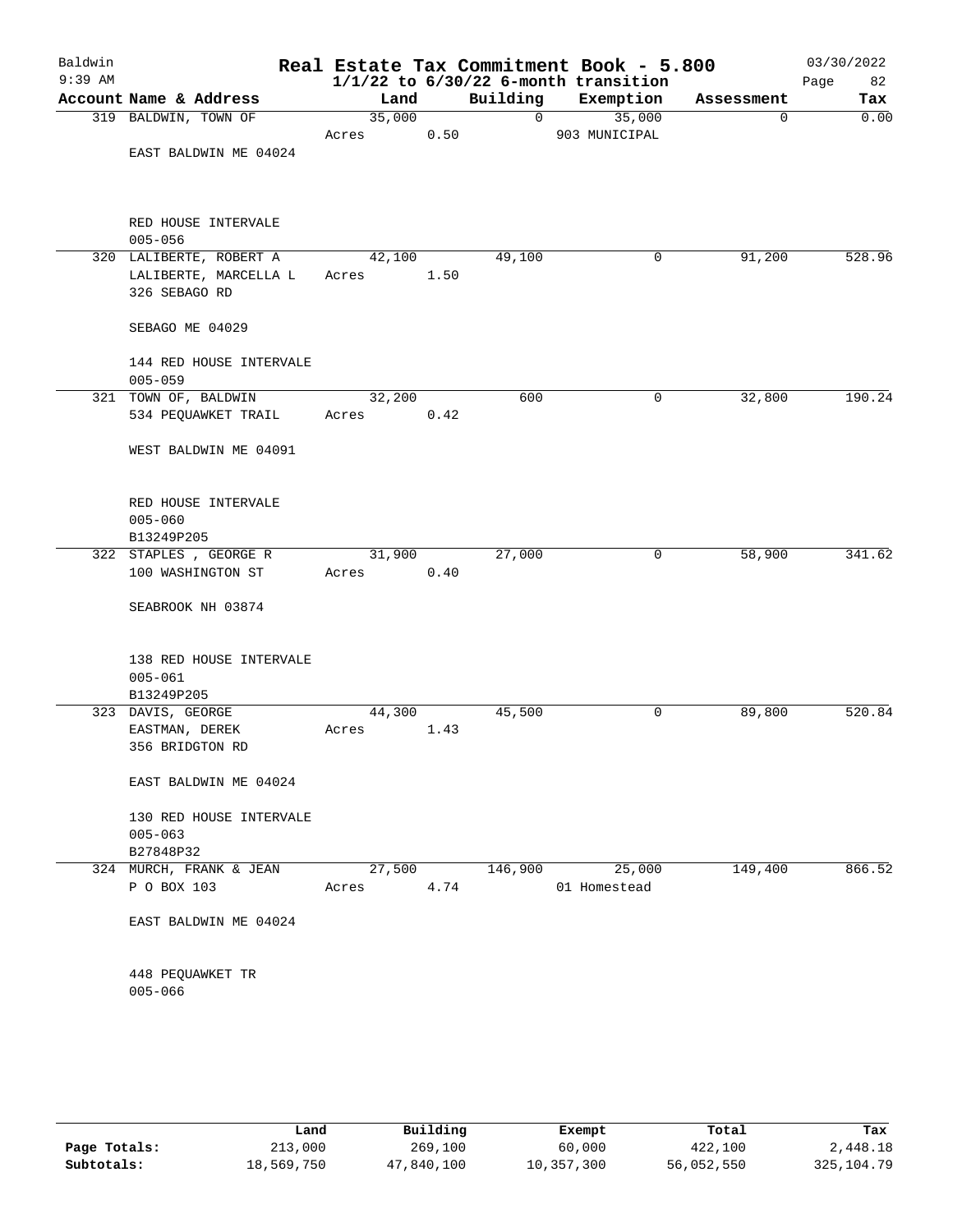| Baldwin<br>$9:39$ AM |                                                          |        |        |          | Real Estate Tax Commitment Book - 5.800<br>$1/1/22$ to $6/30/22$ 6-month transition |            | 03/30/2022<br>Page<br>83 |
|----------------------|----------------------------------------------------------|--------|--------|----------|-------------------------------------------------------------------------------------|------------|--------------------------|
|                      | Account Name & Address                                   | Land   |        | Building | Exemption                                                                           | Assessment | Tax                      |
|                      | 325 WHEELER, MARIAN F                                    |        | 21,400 | 123,400  | 25,000                                                                              | 119,800    | 694.84                   |
|                      | 444 PEQUAWKET TR                                         | Acres  | 0.85   |          | 01 Homestead                                                                        |            |                          |
|                      | WEST BALDWIN ME 04091                                    |        |        |          |                                                                                     |            |                          |
|                      | 444 PEQUAWKET TR<br>$005 - 067$<br>B32125P227 03/10/2015 |        |        |          |                                                                                     |            |                          |
|                      | 326 HUTCHINS, ASHLEY J                                   | 21,800 |        | 129,300  | 25,000                                                                              | 126,100    | 731.38                   |
|                      | HOLLAND II, CRESSMAN P Acres<br>47 BROWN RD              |        | 0.65   |          | 01 Homestead                                                                        |            |                          |
|                      | WEST BALDWIN ME 04091                                    |        |        |          |                                                                                     |            |                          |
|                      | 47 BROWN RD<br>$005 - 068$<br>B26084P121                 |        |        |          |                                                                                     |            |                          |
|                      | 327 KELLEY, SARAH                                        | 23,800 |        | 167,800  | 25,000                                                                              | 166,600    | 966.28                   |
|                      | KING, CODY                                               | Acres  | 0.85   |          | 01 Homestead                                                                        |            |                          |
|                      | 43 BROWN RD                                              |        |        |          |                                                                                     |            |                          |
|                      | WEST BALDWIN ME 04091                                    |        |        |          |                                                                                     |            |                          |
|                      | 43 BROWN RD                                              |        |        |          |                                                                                     |            |                          |
|                      | $005 - 069$                                              |        |        |          |                                                                                     |            |                          |
|                      | B35940P305                                               |        |        |          |                                                                                     |            |                          |
|                      | 328 NASON, PATRICIA                                      | 9,000  |        | 143,900  | 25,000                                                                              | 127,900    | 741.82                   |
|                      | JOHNSON, PAUL A<br>P O BOX 164                           | Acres  | 0.15   |          | 01 Homestead                                                                        |            |                          |
|                      | EAST BALDWIN ME 04024                                    |        |        |          |                                                                                     |            |                          |
|                      | 53 BROWN RD                                              |        |        |          |                                                                                     |            |                          |
|                      | $005 - 070$                                              |        |        |          |                                                                                     |            |                          |
|                      | B24441P278                                               |        |        |          |                                                                                     |            |                          |
|                      | 329 DRAPER, DONNA M, HOWARD<br>C & HAROLD W              | 20,000 |        | 209,600  | 25,000                                                                              | 204,600    | 1,186.68                 |
|                      | 49 BROWN RD                                              | Acres  | 0.50   |          | 01 Homestead                                                                        |            |                          |
|                      | WEST BALDWIN ME 04091                                    |        |        |          |                                                                                     |            |                          |
|                      | 49 BROWN RD<br>$005 - 071$                               |        |        |          |                                                                                     |            |                          |
|                      | B30930P23                                                |        |        |          |                                                                                     |            |                          |
|                      | 330 JONES, DARLENE                                       | 16,200 |        | 175,400  | 35,000                                                                              | 156,600    | 908.28                   |
|                      | 440 PEQUAWKET TR                                         | Acres  | 0.25   |          | 29 Blind<br>13 Veteran (Viet Non Res<br>Widow)                                      |            |                          |
|                      | WEST BALDWIN ME 04091                                    |        |        |          | 01 Homestead                                                                        |            |                          |
|                      | 440 PEQUAWKET TR<br>$005 - 072$                          |        |        |          |                                                                                     |            |                          |
|                      |                                                          |        |        |          |                                                                                     |            |                          |

|              | Land       | Building   | Exempt     | Total      | Tax          |
|--------------|------------|------------|------------|------------|--------------|
| Page Totals: | 112,200    | 949,400    | 160,000    | 901,600    | 5,229.28     |
| Subtotals:   | 18,681,950 | 48,789,500 | 10,517,300 | 56,954,150 | 330, 334, 07 |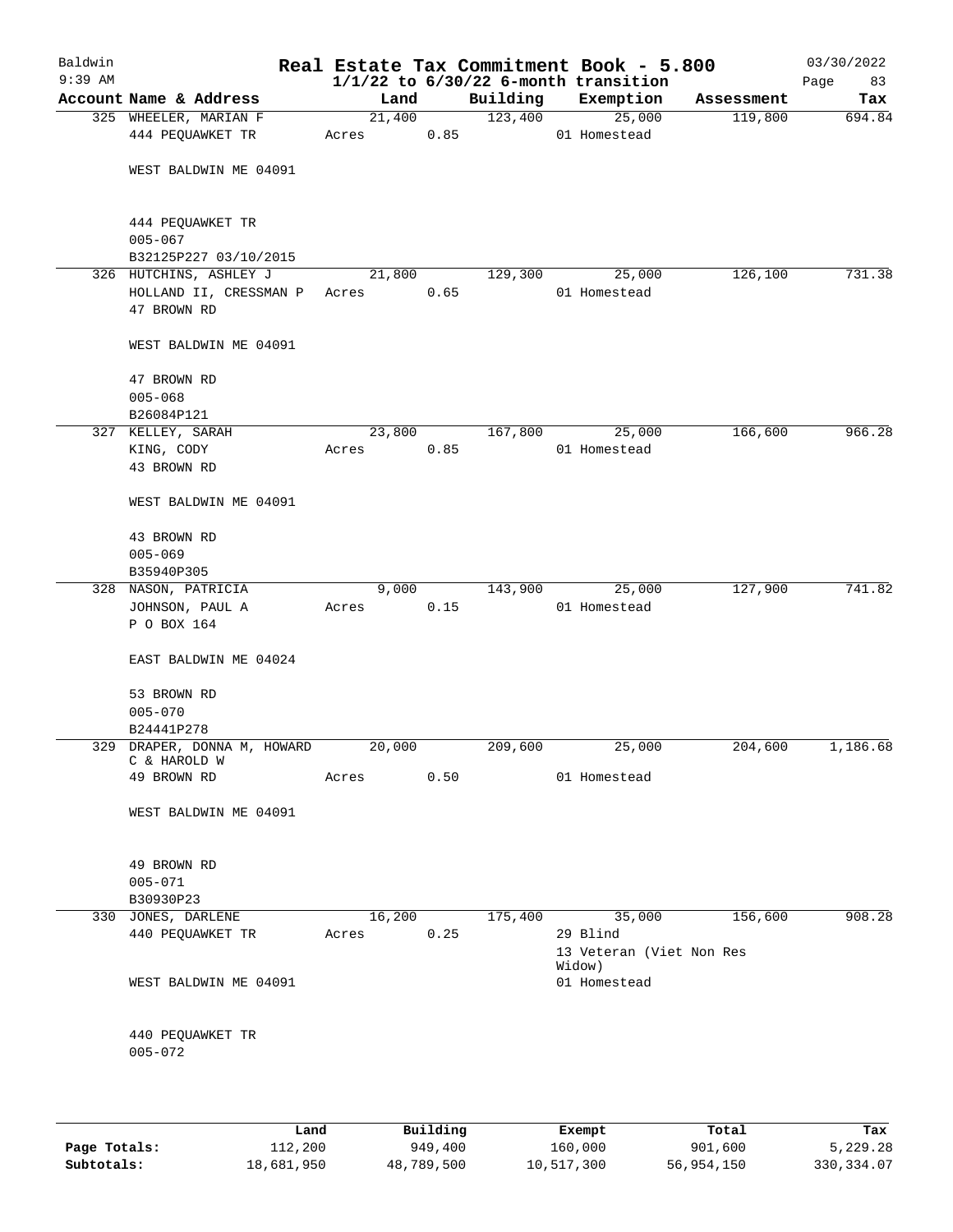| Baldwin<br>$9:39$ AM |                                               |                 |        |             | Real Estate Tax Commitment Book - 5.800<br>$1/1/22$ to $6/30/22$ 6-month transition |            | 03/30/2022<br>Page<br>84 |
|----------------------|-----------------------------------------------|-----------------|--------|-------------|-------------------------------------------------------------------------------------|------------|--------------------------|
|                      | Account Name & Address                        | Land            |        | Building    | Exemption                                                                           | Assessment | Tax                      |
|                      | 331 PIERCE, JOSIAH                            | 141,200         |        | $\mathbf 0$ | $\mathbf 0$                                                                         | 141,200    | 818.96                   |
|                      | 9 PIERCE PL                                   | Acres           | 229.62 |             |                                                                                     |            |                          |
|                      | WEST BALDWIN ME 04091                         |                 |        |             |                                                                                     |            |                          |
|                      | ROUTE 113<br>$006 - 001$                      |                 |        |             |                                                                                     |            |                          |
|                      | 332 PIERCE, JOSIAH                            | 121,400         |        | 403,400     | 0                                                                                   | 524,800    | 3,043.84                 |
|                      | 9 PIERCE PL                                   | Acres           | 176.00 |             |                                                                                     |            |                          |
|                      | WEST BALDWIN ME 04091                         |                 |        |             |                                                                                     |            |                          |
|                      | 710 PEQUAWKET TR<br>$006 - 002$               |                 |        |             |                                                                                     |            |                          |
|                      | B23481P104                                    |                 |        |             |                                                                                     |            |                          |
|                      | 333 ROBERTS, ARTHUR L &<br>MARY LOU           | 18,000          |        | 108,700     | 0                                                                                   | 126,700    | 734.86                   |
|                      | 722 PEQUAWKET TRAIL                           | Acres           | 0.50   |             |                                                                                     |            |                          |
|                      | WEST BALDWIN ME 04091                         |                 |        |             |                                                                                     |            |                          |
|                      | 722 PEQUAWKET TR                              |                 |        |             |                                                                                     |            |                          |
|                      | $006 - 002 - A$                               |                 |        |             |                                                                                     |            |                          |
|                      | B30674P136                                    |                 |        |             |                                                                                     |            |                          |
|                      | 1249 PIERCE, JOSIAH                           | 14,600          |        | 0           | 0                                                                                   | 14,600     | 84.68                    |
|                      | 9 PIERCE PL                                   | Acres           | 34.10  |             |                                                                                     |            |                          |
|                      | WEST BALDWIN ME 04091                         |                 |        |             |                                                                                     |            |                          |
|                      | LEDGE RD                                      |                 |        |             |                                                                                     |            |                          |
|                      | $006 - 003$                                   |                 |        |             |                                                                                     |            |                          |
|                      | B23481P104                                    |                 |        |             |                                                                                     |            |                          |
|                      | 335 GULSTROM, DARWIN JOEL<br>36 ROCKY DUNN RD | 27,000<br>Acres | 2.30   | 196,500     | 25,000<br>01 Homestead                                                              | 198,500    | 1,151.30                 |
|                      | WEST BALDWIN ME 04091                         |                 |        |             |                                                                                     |            |                          |
|                      | 36 ROCKY DUNN RD<br>$006 - 003 - A$           |                 |        |             |                                                                                     |            |                          |
|                      | B30284P178                                    |                 |        |             |                                                                                     |            |                          |
|                      | 336 LORD, EDWIN                               | 26,500          |        | 148,000     | 0                                                                                   | 174,500    | 1,012.10                 |
|                      | LORD , JAYLEEN<br>32 ROCKY DUNN RD            | Acres           | 2.00   |             |                                                                                     |            |                          |
|                      | BALDWIN ME 04091                              |                 |        |             |                                                                                     |            |                          |
|                      | 32 ROCKY DUNN RD                              |                 |        |             |                                                                                     |            |                          |
|                      | $006 - 003 - B$                               |                 |        |             |                                                                                     |            |                          |
|                      | B31503P74                                     |                 |        |             |                                                                                     |            |                          |
|                      |                                               |                 |        |             |                                                                                     |            |                          |
|                      |                                               |                 |        |             |                                                                                     |            |                          |

|              | Land       | Building   | Exempt     | Total        | Tax        |
|--------------|------------|------------|------------|--------------|------------|
| Page Totals: | 348,700    | 856,600    | 25,000     | 1,180,300    | 6,845.74   |
| Subtotals:   | 19,030,650 | 49,646,100 | 10,542,300 | 58, 134, 450 | 337,179.81 |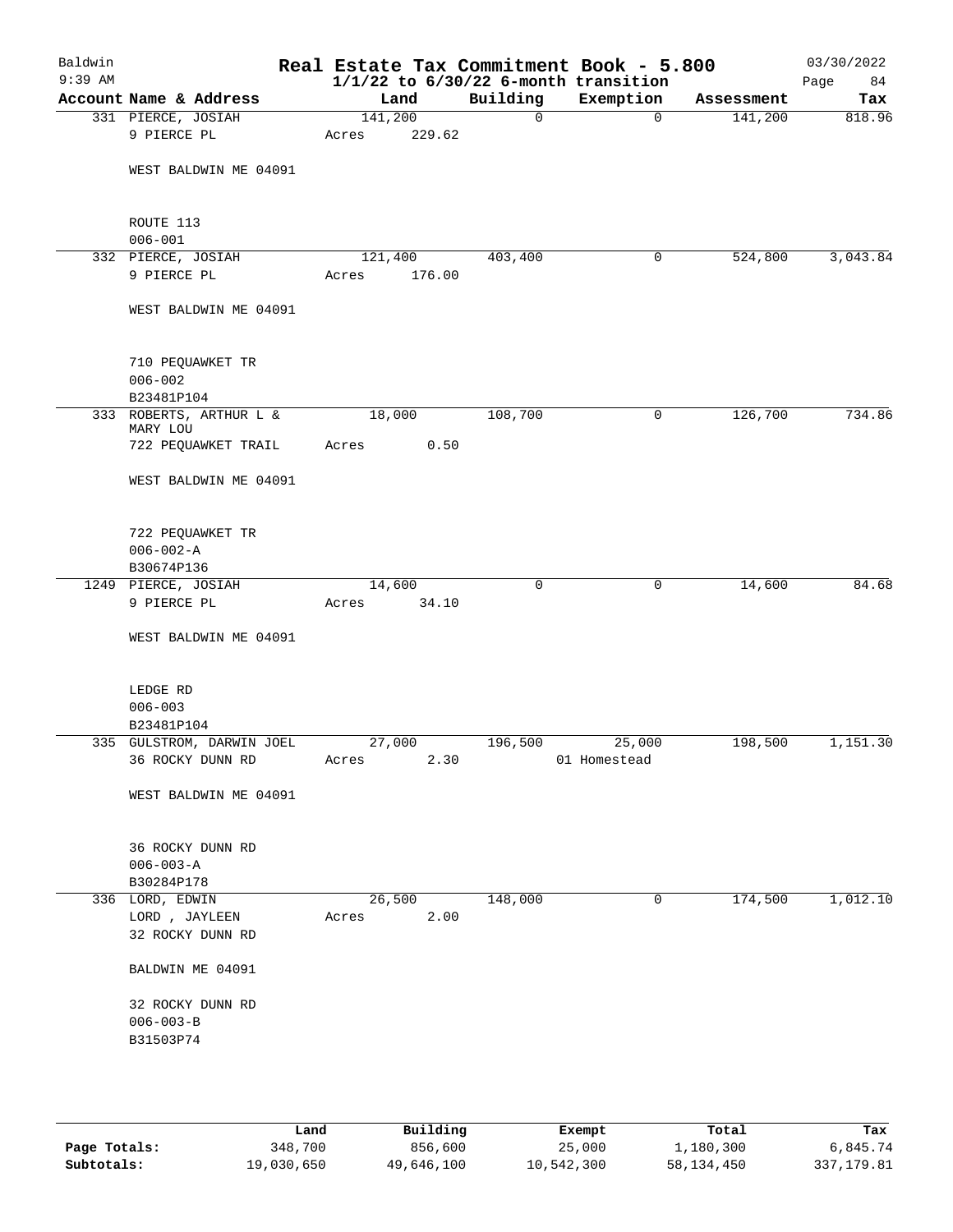| Baldwin<br>$9:39$ AM |                                         |       |        |      |          | Real Estate Tax Commitment Book - 5.800<br>$1/1/22$ to $6/30/22$ 6-month transition |            | 03/30/2022<br>Page<br>85 |
|----------------------|-----------------------------------------|-------|--------|------|----------|-------------------------------------------------------------------------------------|------------|--------------------------|
|                      | Account Name & Address                  |       | Land   |      | Building | Exemption                                                                           | Assessment | Tax                      |
|                      | 337 DAY, CHRISTOPHER M<br>4 LEDGE RD    | Acres | 26,500 | 2.03 | 150, 300 | $\mathbf 0$                                                                         | 176,800    | 1,025.44                 |
|                      |                                         |       |        |      |          |                                                                                     |            |                          |
|                      | WEST BALDWIN ME 04091                   |       |        |      |          |                                                                                     |            |                          |
|                      | 2 LEDGE RD                              |       |        |      |          |                                                                                     |            |                          |
|                      | $006 - 003 - C$                         |       |        |      |          |                                                                                     |            |                          |
|                      | B34435P142                              |       |        |      |          |                                                                                     |            |                          |
|                      | 977 PAINE, JOHN JR +<br>MELISSA         |       | 30,800 |      | 162,300  | 25,000                                                                              | 168,100    | 974.98                   |
|                      | 28 ROCKY DUNN RD                        | Acres |        | 4.86 |          | 01 Homestead                                                                        |            |                          |
|                      | WEST BALDWIN ME 04091                   |       |        |      |          |                                                                                     |            |                          |
|                      | 28 ROCKY DUNN RD                        |       |        |      |          |                                                                                     |            |                          |
|                      | $006 - 003 - D$                         |       |        |      |          |                                                                                     |            |                          |
|                      | B33543P222                              |       |        |      |          |                                                                                     |            |                          |
|                      | 978 PATRONO, ALEX H                     |       | 27,100 |      | 185,100  | 25,000                                                                              | 187,200    | 1,085.76                 |
|                      | 1 LEDGE RD                              | Acres |        | 2.57 |          | 01 Homestead                                                                        |            |                          |
|                      | WEST BALDWIN ME 04091                   |       |        |      |          |                                                                                     |            |                          |
|                      | 1 LEDGE RD                              |       |        |      |          |                                                                                     |            |                          |
|                      | $006 - 003 - E$                         |       |        |      |          |                                                                                     |            |                          |
|                      | B35403P198                              |       |        |      |          |                                                                                     |            |                          |
|                      | 1004 MARTINEAU, BRANDON R<br>4 LEDGE RD |       | 28,600 |      | 152,800  | 0                                                                                   | 181,400    | 1,052.12                 |
|                      |                                         | Acres |        | 3.43 |          |                                                                                     |            |                          |
|                      | WEST BALDWIN ME 04091                   |       |        |      |          |                                                                                     |            |                          |
|                      | 4 LEDGE RD                              |       |        |      |          |                                                                                     |            |                          |
|                      | $006 - 003 - F$                         |       |        |      |          |                                                                                     |            |                          |
|                      | B37673P170                              |       |        |      |          |                                                                                     |            |                          |
|                      | 1081 MOLLER, STANLEY K                  |       | 27,700 |      | 0        | $\overline{0}$                                                                      | 27,700     | 160.66                   |
|                      | 64 ESTATES DR                           | Acres |        | 2.79 |          |                                                                                     |            |                          |
|                      | SOUTH HAMPTON NJ 08088                  |       |        |      |          |                                                                                     |            |                          |
|                      | LEDGE RD                                |       |        |      |          |                                                                                     |            |                          |
|                      | $006 - 003 - G$                         |       |        |      |          |                                                                                     |            |                          |
|                      | 338 ELDRIDGE, AMANDA                    |       | 31,800 |      | 6,500    | 0                                                                                   | 38,300     | 222.14                   |
|                      | 17 WADLEIGH STREET                      | Acres |        | 6.00 |          |                                                                                     |            |                          |
|                      | PARSONSFIELD ME 04047                   |       |        |      |          |                                                                                     |            |                          |
|                      | 23 ROCKY DUNN RD                        |       |        |      |          |                                                                                     |            |                          |
|                      | $006 - 004$                             |       |        |      |          |                                                                                     |            |                          |
|                      | B28576P1                                |       |        |      |          |                                                                                     |            |                          |
|                      |                                         |       |        |      |          |                                                                                     |            |                          |
|                      |                                         |       |        |      |          |                                                                                     |            |                          |

|              | Land       | Building   | Exempt     | Total      | Tax        |
|--------------|------------|------------|------------|------------|------------|
| Page Totals: | 172,500    | 657,000    | 50,000     | 779,500    | 4,521.10   |
| Subtotals:   | 19,203,150 | 50,303,100 | 10,592,300 | 58,913,950 | 341,700.91 |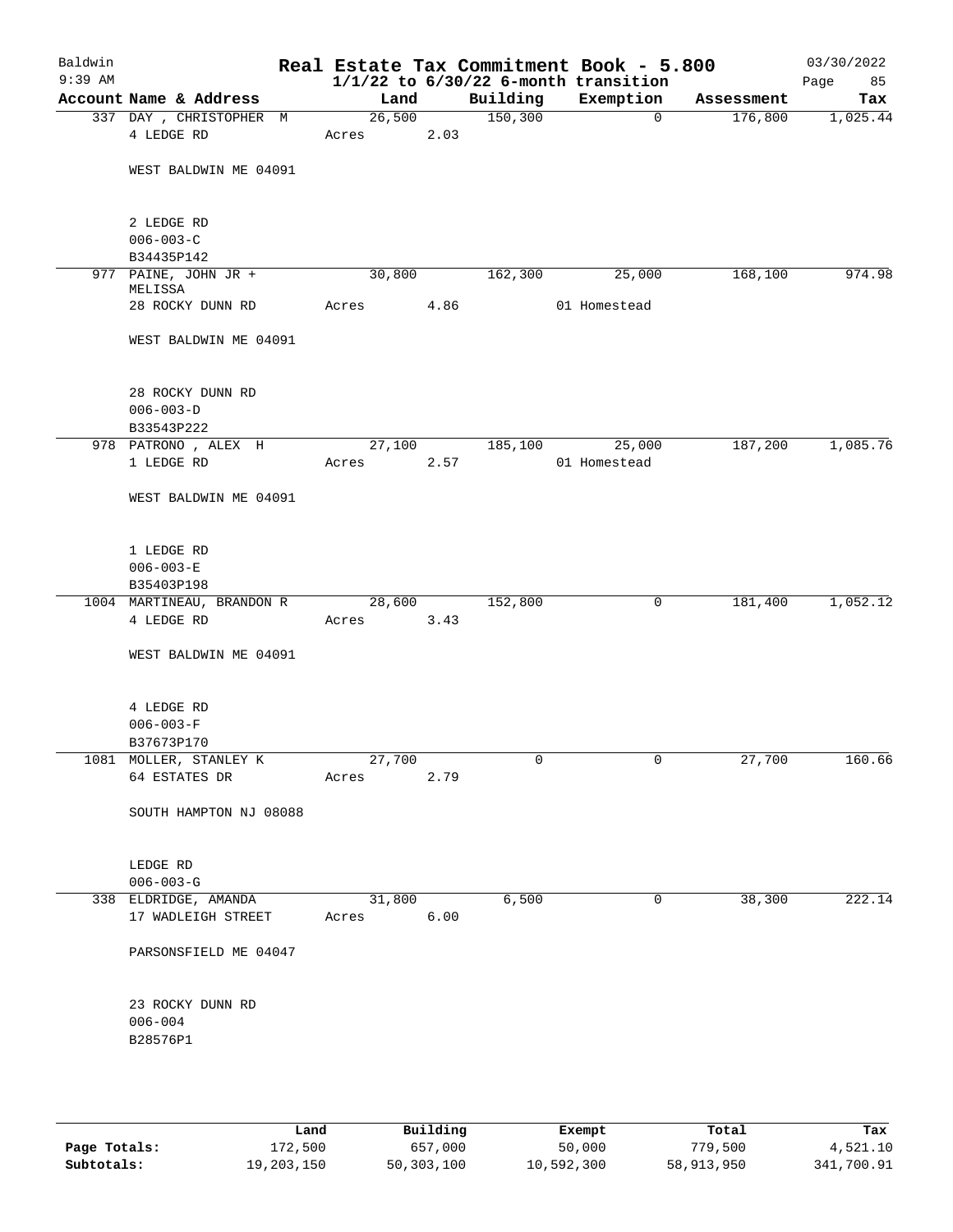| Baldwin<br>$9:39$ AM |                                                    |       |        |      |          | Real Estate Tax Commitment Book - 5.800<br>$1/1/22$ to $6/30/22$ 6-month transition |            | 03/30/2022<br>Page<br>86 |
|----------------------|----------------------------------------------------|-------|--------|------|----------|-------------------------------------------------------------------------------------|------------|--------------------------|
|                      | Account Name & Address                             |       | Land   |      | Building | Exemption                                                                           | Assessment | Tax                      |
|                      | 364 LAMONTAGNE, STEPHEN                            |       | 26,500 |      | 118,300  | 25,000                                                                              | 119,800    | 694.84                   |
|                      | 41 ROCKY DUNN RD                                   | Acres |        | 2.00 |          | 01 Homestead                                                                        |            |                          |
|                      | WEST BALDWIN ME 04091                              |       |        |      |          |                                                                                     |            |                          |
|                      | 41 ROCKY DUNN RD<br>$006 - 004 - 001$              |       |        |      |          |                                                                                     |            |                          |
|                      | 339 ALLEN, MELISSA J                               |       | 26,500 |      | 131,600  | 25,000                                                                              | 133,100    | 771.98                   |
|                      | 35 ROCKY DUNN RD                                   | Acres |        | 2.00 |          | 01 Homestead                                                                        |            |                          |
|                      | WEST BALDWIN ME 04091                              |       |        |      |          |                                                                                     |            |                          |
|                      | 35 ROCKY DUNN RD<br>$006 - 004 - 002$<br>B17580P10 |       |        |      |          |                                                                                     |            |                          |
|                      | 340 BROWN, ZACKERIE W                              |       | 23,900 |      | 160,400  | 0                                                                                   | 184,300    | 1,068.94                 |
|                      | 760 PEQUAWKET TRAIL                                | Acres |        | 2.00 |          |                                                                                     |            |                          |
|                      | WEST BALDWIN ME 04091                              |       |        |      |          |                                                                                     |            |                          |
|                      | 760 PEQUAWKET TR                                   |       |        |      |          |                                                                                     |            |                          |
|                      | $006 - 004 - 003$                                  |       |        |      |          |                                                                                     |            |                          |
|                      | B35798P326                                         |       |        |      |          |                                                                                     |            |                          |
|                      | 369 MARTIN, DEBORAH                                |       | 23,900 |      | 181,800  | 0                                                                                   | 205,700    | 1,193.06                 |
|                      | 251 HARDSCRABBLE ROAD                              | Acres |        | 2.00 |          |                                                                                     |            |                          |
|                      | LIMINGTON ME 04049                                 |       |        |      |          |                                                                                     |            |                          |
|                      | 758 PEQUAWKET TR                                   |       |        |      |          |                                                                                     |            |                          |
|                      | $006 - 004 - 004$                                  |       |        |      |          |                                                                                     |            |                          |
|                      | B24533P271                                         |       |        |      |          |                                                                                     |            | 211.12                   |
|                      | 341 ELDRIDGE, CLIFTON JR<br>29 ROCKY DUNN          | Acres | 28,200 | 3.10 | 33,200   | 25,000<br>01 Homestead                                                              | 36,400     |                          |
|                      |                                                    |       |        |      |          |                                                                                     |            |                          |
|                      | WEST BALDWIN ME 04091                              |       |        |      |          |                                                                                     |            |                          |
|                      | 29 ROCKY DUNN RD                                   |       |        |      |          |                                                                                     |            |                          |
|                      | $006 - 004 - 005$                                  |       |        |      |          |                                                                                     |            |                          |
|                      | B20353P96                                          |       |        |      |          |                                                                                     | 81,100     |                          |
|                      | 342 COLBY, JEFFREY M<br>COLBY, ROSALIE A           | Acres | 27,700 | 2.80 | 53,400   | 0                                                                                   |            | 470.38                   |
|                      | 233 TRIPPTOWN RD                                   |       |        |      |          |                                                                                     |            |                          |
|                      | HIRAM ME 04041                                     |       |        |      |          |                                                                                     |            |                          |
|                      | 25 ROCKY DUNN RD                                   |       |        |      |          |                                                                                     |            |                          |
|                      | $006 - 004 - 006$                                  |       |        |      |          |                                                                                     |            |                          |
|                      | B34328P291                                         |       |        |      |          |                                                                                     |            |                          |
|                      |                                                    |       |        |      |          |                                                                                     |            |                          |
|                      |                                                    |       |        |      |          |                                                                                     |            |                          |

|              | Land       | Building   | Exempt     | Total      | Tax          |
|--------------|------------|------------|------------|------------|--------------|
| Page Totals: | 156,700    | 678,700    | 75,000     | 760,400    | 4,410.32     |
| Subtotals:   | 19,359,850 | 50,981,800 | 10,667,300 | 59,674,350 | 346, 111, 23 |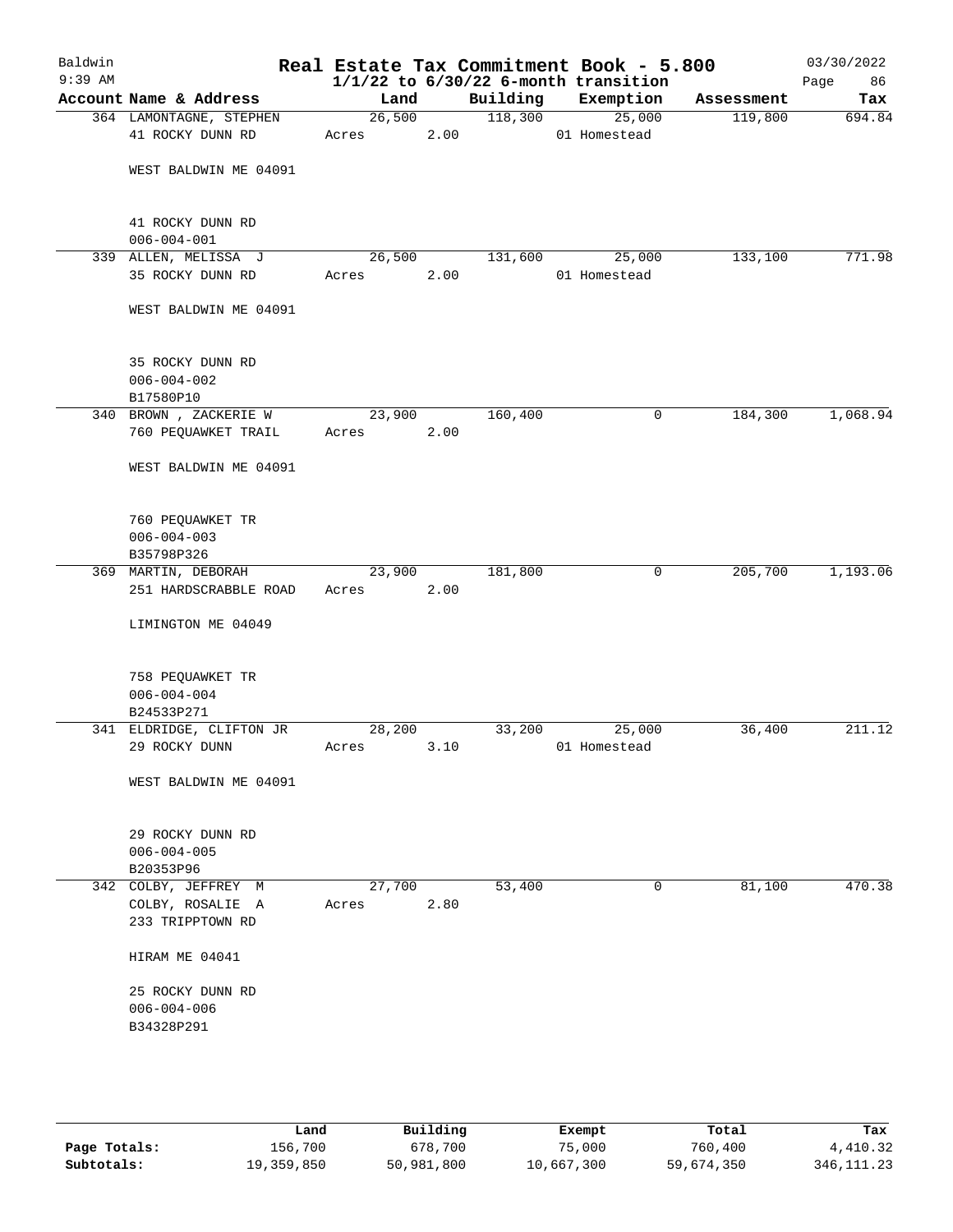| Baldwin<br>$9:39$ AM |                                     |        |       |             | Real Estate Tax Commitment Book - 5.800<br>$1/1/22$ to $6/30/22$ 6-month transition |                     | 03/30/2022<br>Page<br>87 |
|----------------------|-------------------------------------|--------|-------|-------------|-------------------------------------------------------------------------------------|---------------------|--------------------------|
|                      | Account Name & Address              | Land   |       | Building    | Exemption                                                                           | Assessment          | Tax                      |
|                      | 343 ADAMS, WILLIAM J                | 29,300 |       | $\mathbf 0$ | 0                                                                                   | 29,300              | 169.94                   |
|                      | 860 MAGNOLIA AVE APT 3              | Acres  | 6.00  |             |                                                                                     |                     |                          |
|                      |                                     |        |       |             |                                                                                     |                     |                          |
|                      | DAYTONA BEACH FL 32114              |        |       |             |                                                                                     |                     |                          |
|                      |                                     |        |       |             |                                                                                     |                     |                          |
|                      |                                     |        |       |             |                                                                                     |                     |                          |
|                      | PEQUAWKET TR                        |        |       |             |                                                                                     |                     |                          |
|                      | $006 - 004 - A$                     |        |       |             |                                                                                     |                     |                          |
|                      | 344 BOWEN, DOUGLAS M                | 46,900 |       | $\mathbf 0$ | 0                                                                                   | 46,900              | 272.02                   |
|                      | 167 TEN MILE BR RD                  | Acres  | 45.46 |             |                                                                                     |                     |                          |
|                      |                                     |        |       |             |                                                                                     |                     |                          |
|                      | PORTER ME 04068                     |        |       |             |                                                                                     |                     |                          |
|                      |                                     |        |       |             |                                                                                     |                     |                          |
|                      | ROCKY DUNN RD                       |        |       |             |                                                                                     |                     |                          |
|                      | $006 - 005$                         |        |       |             |                                                                                     |                     |                          |
|                      | B24941P158                          |        |       |             |                                                                                     |                     |                          |
|                      | 1059 CLARK, BRANDON E               | 30,400 |       | 237,300     | 0                                                                                   | 267,700             | 1,552.66                 |
|                      | PO BOX 621                          | Acres  | 4.61  |             |                                                                                     |                     |                          |
|                      |                                     |        |       |             |                                                                                     |                     |                          |
|                      | WINDHAM ME 04062                    |        |       |             |                                                                                     |                     |                          |
|                      |                                     |        |       |             |                                                                                     |                     |                          |
|                      |                                     |        |       |             |                                                                                     |                     |                          |
|                      | 46 ROCKY DUNN RD                    |        |       |             |                                                                                     |                     |                          |
|                      | $006 - 005 - A$                     |        |       |             |                                                                                     |                     |                          |
|                      | B34834P310                          |        |       |             |                                                                                     |                     |                          |
|                      | 580434 MITCHELL, PATRICIA           | 27,300 |       | 233,300     | 0                                                                                   | 260,600             | 1,511.48                 |
|                      | P.O. BOX 166                        | Acres  | 2.50  |             |                                                                                     |                     |                          |
|                      | WEST BALDWIN ME 04091               |        |       |             |                                                                                     |                     |                          |
|                      |                                     |        |       |             |                                                                                     |                     |                          |
|                      |                                     |        |       |             |                                                                                     |                     |                          |
|                      | 50 ROCKY DUNN RD                    |        |       |             |                                                                                     |                     |                          |
|                      | $006 - 005 - B$                     |        |       |             |                                                                                     |                     |                          |
|                      | B36356P176                          |        |       |             |                                                                                     |                     |                          |
|                      | 345 EDGECOMB, NEIL C & GAIL         | 73,900 |       | 178,000     | 25,000                                                                              | 226,900             | 1,316.02                 |
|                      | E                                   |        |       |             |                                                                                     |                     |                          |
|                      | 66 ROCKY DUNN RD                    | Acres  | 35.00 |             | 01 Homestead                                                                        |                     |                          |
|                      | WEST BALDWIN ME 04091               |        |       |             |                                                                                     |                     |                          |
|                      |                                     |        |       |             |                                                                                     |                     |                          |
|                      |                                     |        |       |             |                                                                                     |                     |                          |
|                      | 66 ROCKY DUNN RD                    |        |       |             |                                                                                     |                     |                          |
|                      | $006 - 006$                         |        |       |             |                                                                                     |                     |                          |
|                      | B16317P118                          |        |       |             |                                                                                     |                     |                          |
|                      | 358 ARCHER, LOIS & ANDREW           | 26,500 |       | 244,500     | 25,000                                                                              | $\frac{1}{246,000}$ | 1,426.80                 |
|                      | 60 ROCKY DUNN                       | Acres  | 2.00  |             | 01 Homestead                                                                        |                     |                          |
|                      |                                     |        |       |             |                                                                                     |                     |                          |
|                      | WEST BALDWIN ME 04091               |        |       |             |                                                                                     |                     |                          |
|                      |                                     |        |       |             |                                                                                     |                     |                          |
|                      |                                     |        |       |             |                                                                                     |                     |                          |
|                      | 60 ROCKY DUNN RD<br>$006 - 006 - A$ |        |       |             |                                                                                     |                     |                          |
|                      |                                     |        |       |             |                                                                                     |                     |                          |
|                      |                                     |        |       |             |                                                                                     |                     |                          |
|                      |                                     |        |       |             |                                                                                     |                     |                          |

|              | Land       | Building   | Exempt     | Total      | Tax        |
|--------------|------------|------------|------------|------------|------------|
| Page Totals: | 234,300    | 893,100    | 50,000     | 1,077,400  | 6,248.92   |
| Subtotals:   | 19,594,150 | 51,874,900 | 10,717,300 | 60,751,750 | 352,360.15 |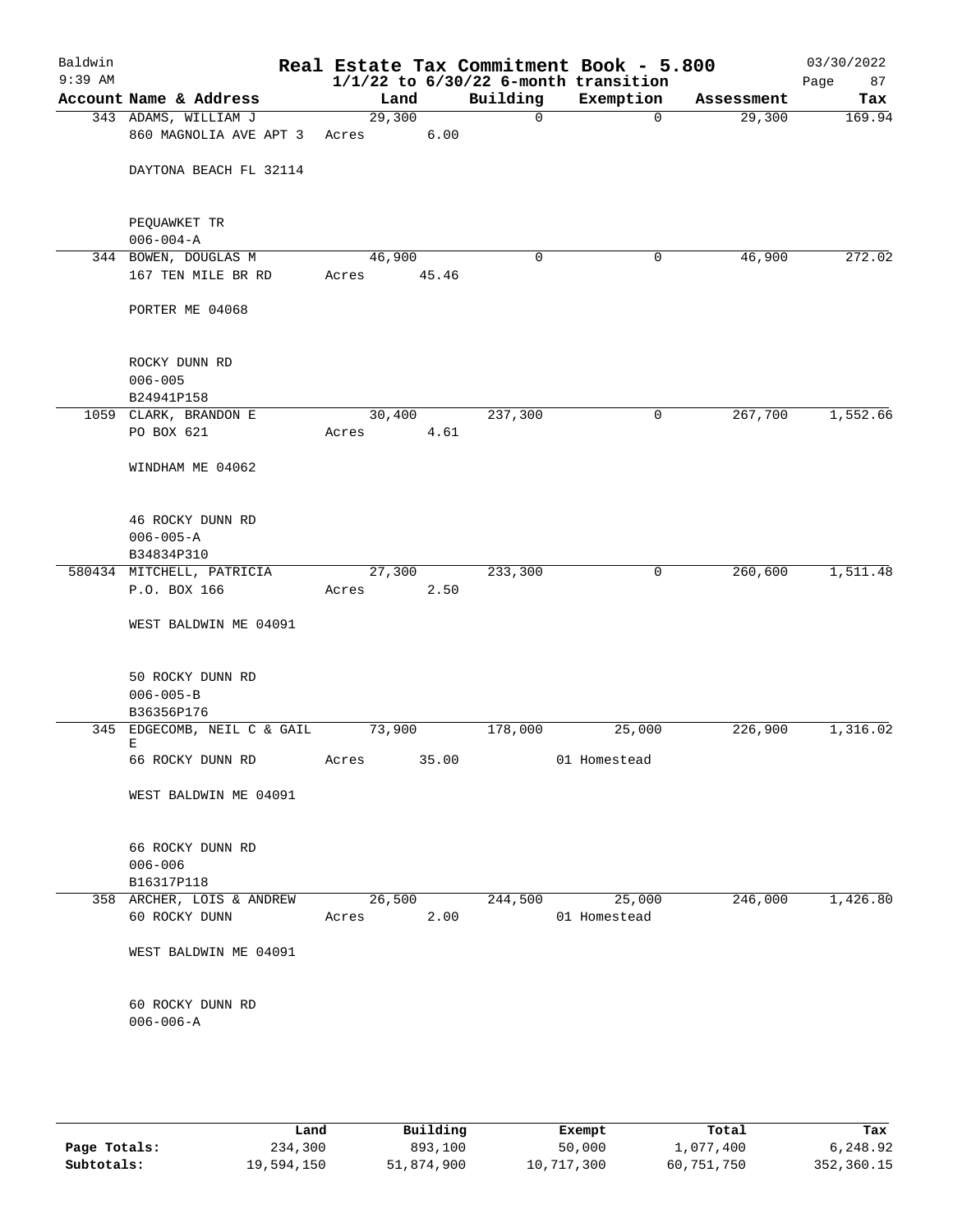| Baldwin<br>$9:39$ AM |                                      |        |       |          | Real Estate Tax Commitment Book - 5.800<br>$1/1/22$ to $6/30/22$ 6-month transition |            | 03/30/2022<br>88<br>Page |
|----------------------|--------------------------------------|--------|-------|----------|-------------------------------------------------------------------------------------|------------|--------------------------|
|                      | Account Name & Address               | Land   |       | Building | Exemption                                                                           | Assessment | Tax                      |
|                      | 346 METCALF, DAVID &                 | 56,100 |       | 255, 300 | 25,000                                                                              | 286,400    | 1,661.12                 |
|                      | KIMBERLY                             |        |       |          |                                                                                     |            |                          |
|                      | 51 ROCKY DUNN RD.                    | Acres  | 23.00 |          | 01 Homestead                                                                        |            |                          |
|                      | WEST BALDWIN ME 04091                |        |       |          |                                                                                     |            |                          |
|                      |                                      |        |       |          |                                                                                     |            |                          |
|                      | 51 ROCKY DUNN RD                     |        |       |          |                                                                                     |            |                          |
|                      | $006 - 007$                          |        |       |          |                                                                                     |            |                          |
|                      | B17589P20                            |        |       |          |                                                                                     |            |                          |
|                      | 347 SLANKARD, CARRIE                 | 26,100 |       | 182,900  | 0                                                                                   | 209,000    | 1,212.20                 |
|                      | 49 ROCKY DUNN RD.                    | Acres  | 2.00  |          |                                                                                     |            |                          |
|                      | WEST BALDWIN ME 04091                |        |       |          |                                                                                     |            |                          |
|                      | 49 ROCKY DUNN RD                     |        |       |          |                                                                                     |            |                          |
|                      | $006 - 007 - A$                      |        |       |          |                                                                                     |            |                          |
|                      | B27948P348                           |        |       |          |                                                                                     |            |                          |
|                      | 950 CYR, DAWNA L                     | 23,700 |       | 187,000  | 25,000                                                                              | 185,700    | 1,077.06                 |
|                      | 780 PEQUAWKET TRAIL                  | Acres  | 2.00  |          | 01 Homestead                                                                        |            |                          |
|                      | WEST BALDWIN ME 04091                |        |       |          |                                                                                     |            |                          |
|                      | 780 PEQUAWKET TR                     |        |       |          |                                                                                     |            |                          |
|                      | $006 - 007 - B$                      |        |       |          |                                                                                     |            |                          |
|                      | B27545P266                           |        |       |          |                                                                                     |            |                          |
|                      | 348 J.A. MILLIKEN TRUST              | 12,200 |       | 0        | 0                                                                                   | 12,200     | 70.76                    |
|                      | 14 SUNFLOWER LANE                    | Acres  | 27.50 |          |                                                                                     |            |                          |
|                      | STANDISH ME 04084                    |        |       |          |                                                                                     |            |                          |
|                      |                                      |        |       |          |                                                                                     |            |                          |
|                      | ROCKY DUNN RD<br>$006 - 008$         |        |       |          |                                                                                     |            |                          |
|                      | B35359P264                           |        |       |          |                                                                                     |            |                          |
|                      | 1094 PERKINS, SHARON                 | 27,300 |       | 0        | 0                                                                                   | 27,300     | 158.34                   |
|                      | 70 ROCKY DUNN RD                     | Acres  | 2.50  |          |                                                                                     |            |                          |
|                      | WEST BALDWIN ME 04091                |        |       |          |                                                                                     |            |                          |
|                      |                                      |        |       |          |                                                                                     |            |                          |
|                      | ROCKY DUNN RD                        |        |       |          |                                                                                     |            |                          |
|                      | $006 - 008 - A$                      |        |       |          |                                                                                     |            |                          |
|                      | 349 PERKINS, AARON                   |        | 0     | 164,300  | 25,000                                                                              | 139,300    | 807.94                   |
|                      | 70 ROCKY DUNN                        |        |       |          | 01 Homestead                                                                        |            |                          |
|                      | WEST BALDWIN ME 04091                |        |       |          |                                                                                     |            |                          |
|                      |                                      |        |       |          |                                                                                     |            |                          |
|                      | 70 ROCKY DUNN RD<br>$006 - 008 - ON$ |        |       |          |                                                                                     |            |                          |
|                      |                                      |        |       |          |                                                                                     |            |                          |
|                      |                                      |        |       |          |                                                                                     |            |                          |
|                      |                                      |        |       |          |                                                                                     |            |                          |

|              | Land       | Building   | Exempt     | Total      | Tax          |
|--------------|------------|------------|------------|------------|--------------|
| Page Totals: | 145,400    | 789,500    | 75,000     | 859,900    | 4,987.42     |
| Subtotals:   | 19,739,550 | 52,664,400 | 10,792,300 | 61,611,650 | 357, 347, 57 |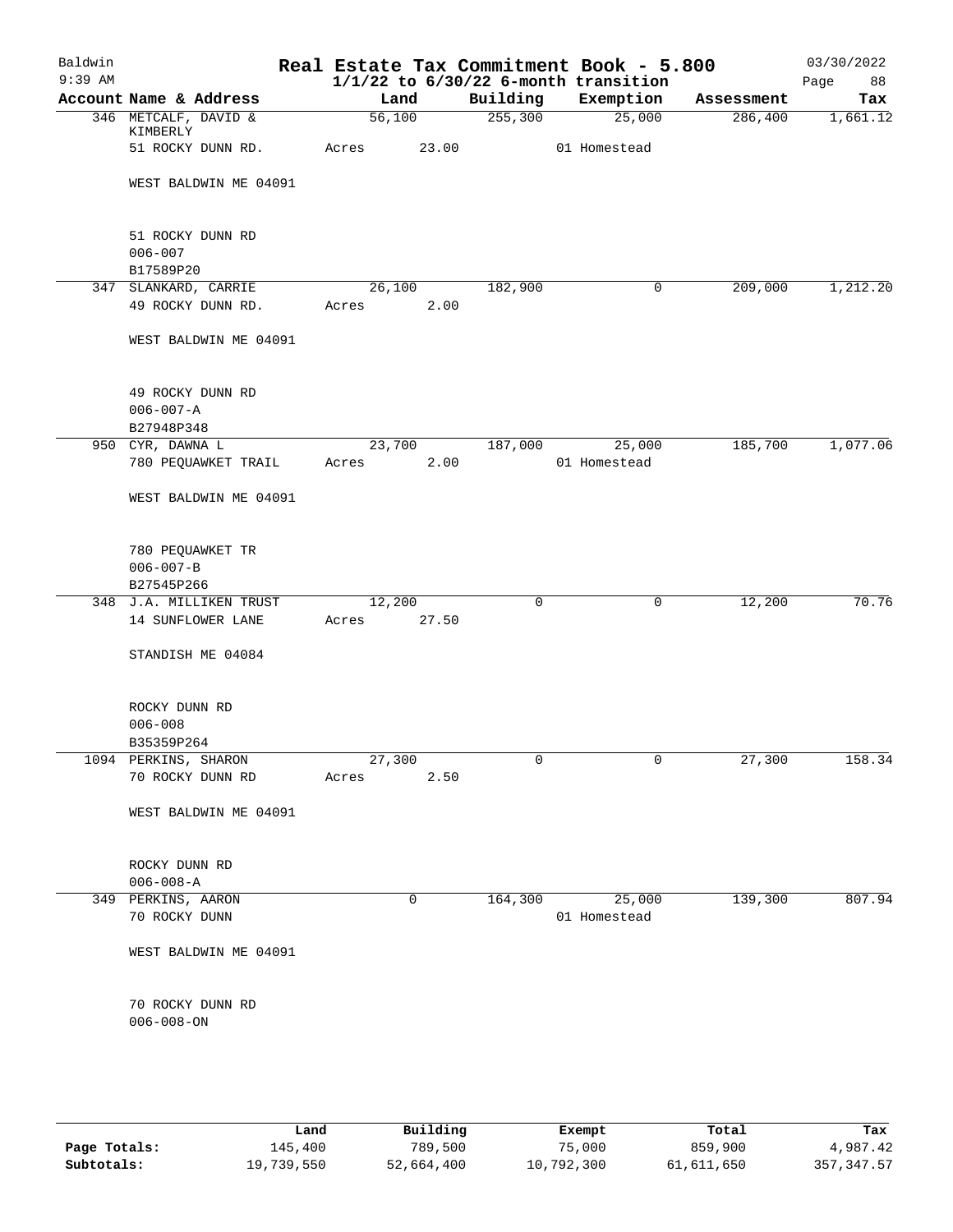| Baldwin<br>$9:39$ AM |                                     |        |       |                | Real Estate Tax Commitment Book - 5.800<br>$1/1/22$ to $6/30/22$ 6-month transition |            | 03/30/2022<br>Page<br>89 |
|----------------------|-------------------------------------|--------|-------|----------------|-------------------------------------------------------------------------------------|------------|--------------------------|
|                      | Account Name & Address              | Land   |       | Building       | Exemption                                                                           | Assessment | Tax                      |
|                      | 350 WING, MARLAND                   | 47,800 |       | $\mathsf{O}$   | $\overline{0}$                                                                      | 47,800     | 277.24                   |
|                      | 760 CUMBERLAND ST                   | Acres  | 17.00 |                |                                                                                     |            |                          |
|                      |                                     |        |       |                |                                                                                     |            |                          |
|                      | WESTBROOK ME 04092                  |        |       |                |                                                                                     |            |                          |
|                      |                                     |        |       |                |                                                                                     |            |                          |
|                      |                                     |        |       |                |                                                                                     |            |                          |
|                      | RIVER RD                            |        |       |                |                                                                                     |            |                          |
|                      | $006 - 009$                         |        |       |                |                                                                                     |            |                          |
|                      | B9398P47                            |        |       |                |                                                                                     |            |                          |
|                      | 351 PERRY, CAMERON                  | 25,500 |       | 121,300        | 0                                                                                   | 146,800    | 851.44                   |
|                      | 295 RIVER RD.                       | Acres  | 3.00  |                |                                                                                     |            |                          |
|                      |                                     |        |       |                |                                                                                     |            |                          |
|                      | WEST BALDWIN ME 04091               |        |       |                |                                                                                     |            |                          |
|                      |                                     |        |       |                |                                                                                     |            |                          |
|                      | 295 RIVER RD                        |        |       |                |                                                                                     |            |                          |
|                      | $006 - 010$                         |        |       |                |                                                                                     |            |                          |
|                      | 353 DIKEMAN, ANTHONY M              | 35,500 |       | 120,600        | 25,000                                                                              | 131,100    | 760.38                   |
|                      | 279 RIVER RD                        | Acres  | 8.00  |                | 01 Homestead                                                                        |            |                          |
|                      |                                     |        |       |                |                                                                                     |            |                          |
|                      | WEST BALDWIN ME 04091               |        |       |                |                                                                                     |            |                          |
|                      |                                     |        |       |                |                                                                                     |            |                          |
|                      |                                     |        |       |                |                                                                                     |            |                          |
|                      | 279 RIVER RD                        |        |       |                |                                                                                     |            |                          |
|                      | $006 - 010 - B$                     |        |       |                |                                                                                     |            |                          |
|                      | B34041P91                           |        |       |                |                                                                                     |            |                          |
|                      | 354 KIMBALL, KAREN E                | 34,000 |       | 100,200        | 25,000                                                                              | 109,200    | 633.36                   |
|                      | 287 RIVER RD                        | Acres  | 9.00  |                | 01 Homestead                                                                        |            |                          |
|                      |                                     |        |       |                |                                                                                     |            |                          |
|                      | WEST BALDWIN ME 04091               |        |       |                |                                                                                     |            |                          |
|                      |                                     |        |       |                |                                                                                     |            |                          |
|                      | 287 RIVER RD                        |        |       |                |                                                                                     |            |                          |
|                      | $006 - 010 - C$                     |        |       |                |                                                                                     |            |                          |
|                      | B8057P47                            |        |       |                |                                                                                     |            |                          |
|                      | 936 BALDWIN, TOWN OF                | 50,800 |       | $\overline{0}$ | 50,800                                                                              | 0          | 0.00                     |
|                      | 534 PEQUAWKET TRAIL                 | Acres  | 19.00 |                | 903 MUNICIPAL                                                                       |            |                          |
|                      |                                     |        |       |                |                                                                                     |            |                          |
|                      | WEST BALDWIN ME 04091               |        |       |                |                                                                                     |            |                          |
|                      |                                     |        |       |                |                                                                                     |            |                          |
|                      |                                     |        |       |                |                                                                                     |            |                          |
|                      | RIVER RD                            |        |       |                |                                                                                     |            |                          |
|                      | $006 - 010 - D$                     |        |       |                |                                                                                     |            |                          |
|                      | B33093P291                          |        |       |                |                                                                                     |            |                          |
|                      | 355 TOOMEY, MICHAEL J &<br>STACEY A | 34,500 |       | 101,000        | 25,000                                                                              | 110,500    | 640.90                   |
|                      | 15 HARDING RD                       | Acres  | 7.34  |                | 01 Homestead                                                                        |            |                          |
|                      |                                     |        |       |                |                                                                                     |            |                          |
|                      | WEST BALDWIN ME 04091               |        |       |                |                                                                                     |            |                          |
|                      |                                     |        |       |                |                                                                                     |            |                          |
|                      |                                     |        |       |                |                                                                                     |            |                          |
|                      | 15 HARDING RD                       |        |       |                |                                                                                     |            |                          |
|                      | $006 - 011$                         |        |       |                |                                                                                     |            |                          |
|                      |                                     |        |       |                |                                                                                     |            |                          |
|                      |                                     |        |       |                |                                                                                     |            |                          |
|                      |                                     |        |       |                |                                                                                     |            |                          |

|              | Land       | Building   | Exempt     | Total      | Tax        |
|--------------|------------|------------|------------|------------|------------|
| Page Totals: | 228,100    | 443,100    | 125,800    | 545,400    | 3, 163. 32 |
| Subtotals:   | 19,967,650 | 53,107,500 | 10,918,100 | 62,157,050 | 360,510.89 |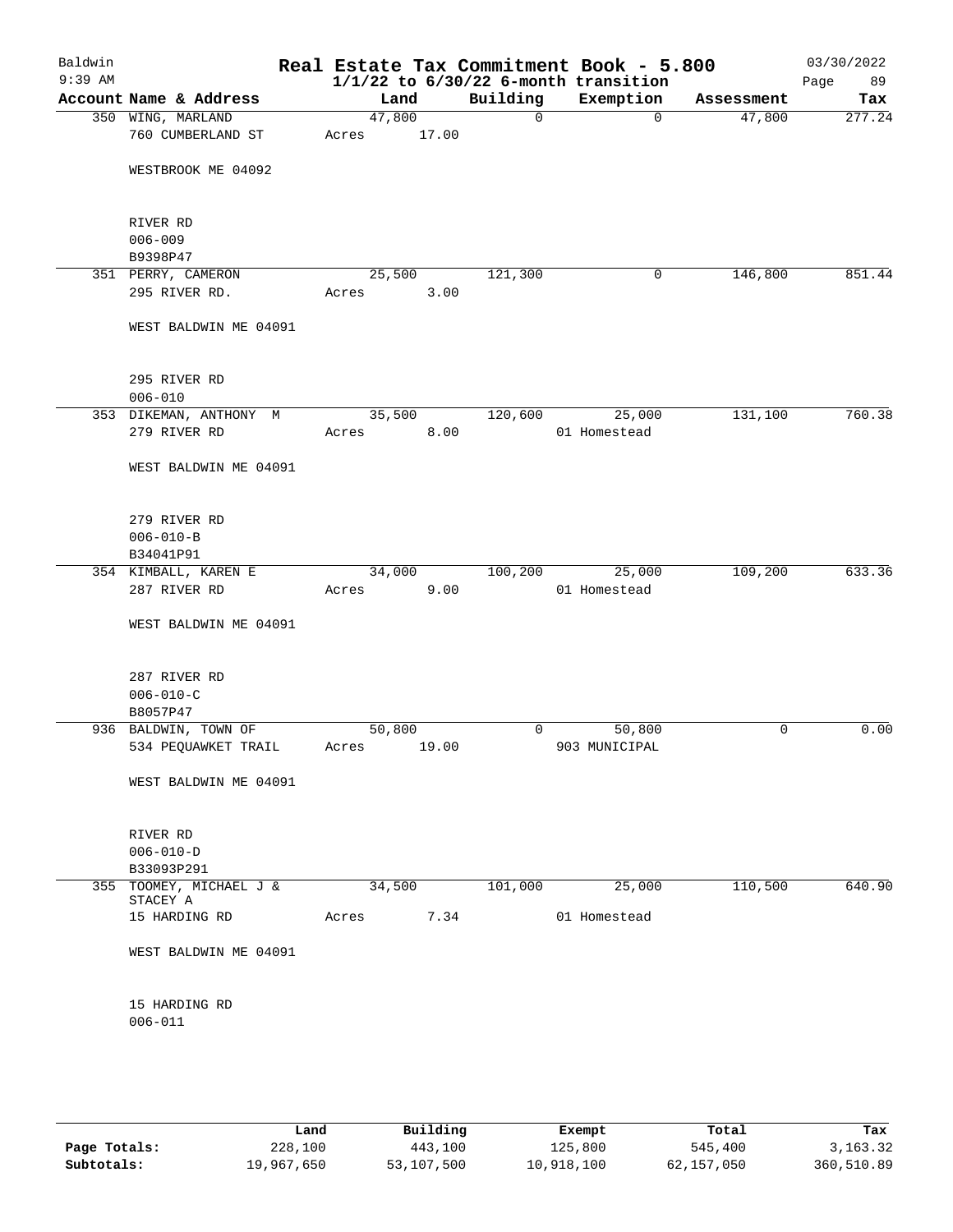| Baldwin<br>$9:39$ AM |                                              |                 |       |          | Real Estate Tax Commitment Book - 5.800<br>$1/1/22$ to $6/30/22$ 6-month transition |                         | 03/30/2022<br>Page<br>90 |
|----------------------|----------------------------------------------|-----------------|-------|----------|-------------------------------------------------------------------------------------|-------------------------|--------------------------|
|                      | Account Name & Address                       | Land            |       | Building | Exemption                                                                           | Assessment              | Tax                      |
|                      | 356 PAULSEN, JOSHUA W                        | 23,000          |       | 163,500  |                                                                                     | $\mathbf{0}$<br>186,500 | 1,081.70                 |
|                      | 3 HARDING RD                                 | Acres           | 1.30  |          |                                                                                     |                         |                          |
|                      | WEST BALDWIN ME 04091                        |                 |       |          |                                                                                     |                         |                          |
|                      | 3 HARDING RD                                 |                 |       |          |                                                                                     |                         |                          |
|                      | $006 - 011 - A$<br>B34286P213                |                 |       |          |                                                                                     |                         |                          |
|                      | 357 HOWELL, FRED                             | 32,800          |       | 245,600  | 25,000                                                                              | 253,400                 | 1,469.72                 |
|                      | 82 ROCKY DUNN                                | Acres           | 6.20  |          | 01 Homestead                                                                        |                         |                          |
|                      | WEST BALDWIN ME 04091                        |                 |       |          |                                                                                     |                         |                          |
|                      | 82 ROCKY DUNN RD                             |                 |       |          |                                                                                     |                         |                          |
|                      | $006 - 011 - B$                              |                 |       |          |                                                                                     |                         |                          |
|                      | 918 FOLEY, MATTHEW + CARRIE<br>J             | 28,700          |       | 212,800  | 25,000                                                                              | 216,500                 | 1,255.70                 |
|                      | PO BOX 64                                    | Acres           | 3.46  |          | 01 Homestead                                                                        |                         |                          |
|                      | WEST BALDWIN ME 04091                        |                 |       |          |                                                                                     |                         |                          |
|                      | 7 HARDING RD<br>$006 - 011 - C$              |                 |       |          |                                                                                     |                         |                          |
|                      | B14210P345                                   |                 |       |          |                                                                                     |                         |                          |
|                      | 1232 ST. CLAIRE, DAWN M.                     | 28,000          |       | 221,500  | 25,000                                                                              | 224,500                 | 1,302.10                 |
|                      | 41 KATO'S NOSE                               | Acres           | 3.00  |          | 01 Homestead                                                                        |                         |                          |
|                      | SHAPLEIGH ME 04076                           |                 |       |          |                                                                                     |                         |                          |
|                      | 17 HARDING RD                                |                 |       |          |                                                                                     |                         |                          |
|                      | $006 - 011 - D$                              |                 |       |          |                                                                                     |                         |                          |
|                      | B34664P152                                   |                 |       |          |                                                                                     |                         |                          |
|                      | 359 J.A. MILLIKEN TRUST<br>14 SUNFLOWER LANE | 50,500<br>Acres | 18.00 | 0        |                                                                                     | 50,500<br>0             | 292.90                   |
|                      | STANDISH ME 04084                            |                 |       |          |                                                                                     |                         |                          |
|                      | ROCKY DUNN RD                                |                 |       |          |                                                                                     |                         |                          |
|                      | $006 - 012$                                  |                 |       |          |                                                                                     |                         |                          |
|                      | B35359P264                                   |                 |       |          |                                                                                     |                         |                          |
|                      | 1055 HOWARD, VALERIE M.                      | 23,900          |       | 166,500  | 25,000                                                                              | 165,400                 | 959.32                   |
|                      | HOWARD, STEVEN C.<br>808 PEQUAWKET TRAIL     | Acres           | 2.00  |          | 01 Homestead                                                                        |                         |                          |
|                      | WEST BALDWIN ME 04091                        |                 |       |          |                                                                                     |                         |                          |
|                      | 808 PEQUAWKET TR                             |                 |       |          |                                                                                     |                         |                          |
|                      | $006 - 012 - A$<br>B30412P3                  |                 |       |          |                                                                                     |                         |                          |
|                      |                                              |                 |       |          |                                                                                     |                         |                          |

|              | Land       | Building     | Exempt     | Total        | Tax        |
|--------------|------------|--------------|------------|--------------|------------|
| Page Totals: | 186,900    | 1,009,900    | 100,000    | 1,096,800    | 6,361.44   |
| Subtotals:   | 20,154,550 | 54, 117, 400 | 11,018,100 | 63, 253, 850 | 366,872.33 |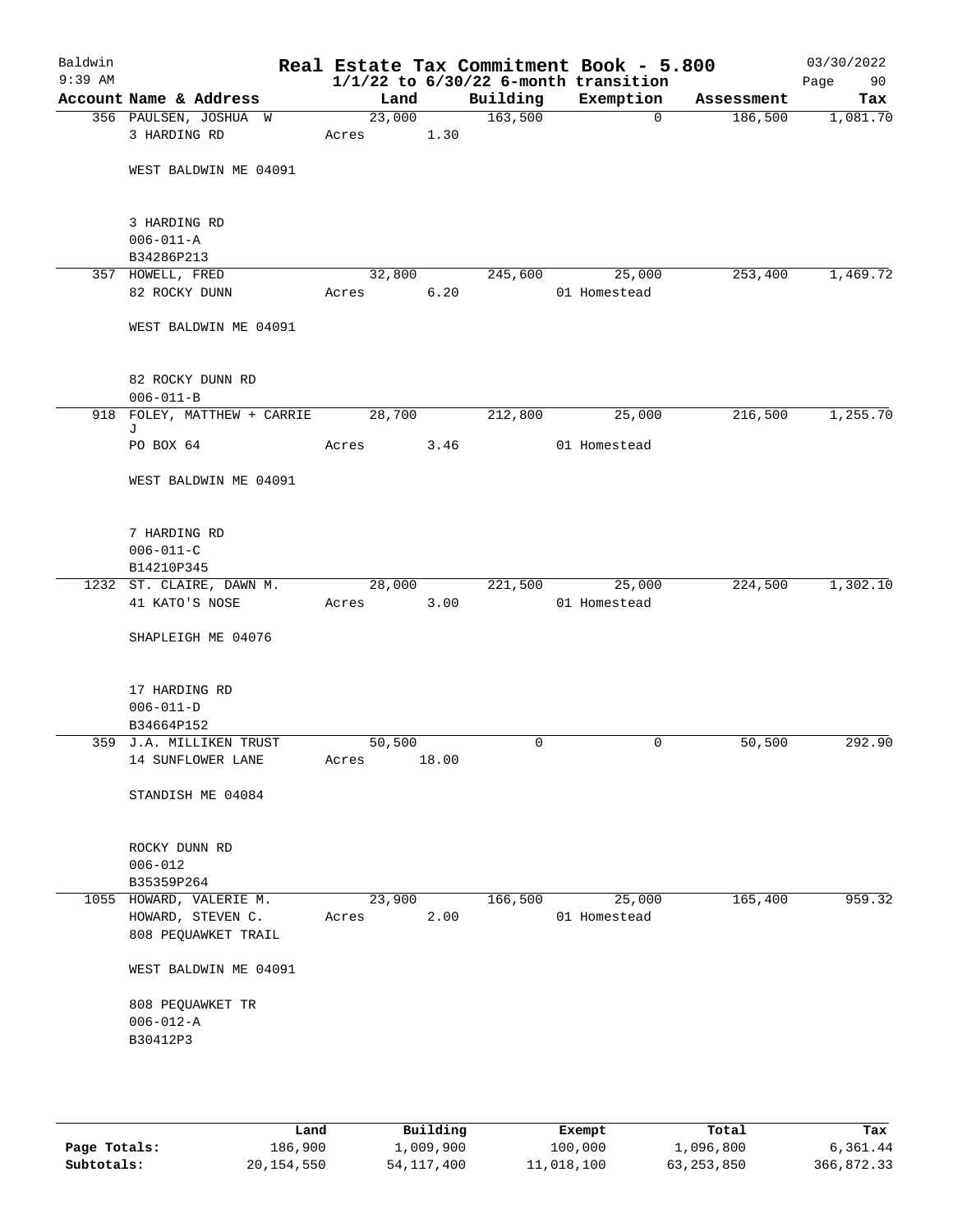| Baldwin<br>$9:39$ AM |                                                          |                       |       |          | Real Estate Tax Commitment Book - 5.800<br>$1/1/22$ to $6/30/22$ 6-month transition |            | 03/30/2022<br>Page<br>91 |
|----------------------|----------------------------------------------------------|-----------------------|-------|----------|-------------------------------------------------------------------------------------|------------|--------------------------|
|                      | Account Name & Address                                   | Land                  |       | Building | Exemption                                                                           | Assessment | Tax                      |
|                      | 360 DOUCETTE, JEFFREY P &<br>AMY Y                       | 25,500                |       | 108,500  | 25,000                                                                              | 109,000    | 632.20                   |
|                      | 101 ROCKY DUNN ROAD                                      | Acres                 | 3.00  |          | 01 Homestead                                                                        |            |                          |
|                      | BALDWIN ME 04091                                         |                       |       |          |                                                                                     |            |                          |
|                      | 101 ROCKY DUNN RD<br>$006 - 013$<br>B32104P77 02/27/2015 |                       |       |          |                                                                                     |            |                          |
|                      | 361 FLINT, WALTER JR<br>11527 DEEP POINT LANE            | 44,500<br>Acres 14.00 |       | 1,900    | 0                                                                                   | 46,400     | 269.12                   |
|                      | GLOUCESTER VA 23061                                      |                       |       |          |                                                                                     |            |                          |
|                      | DEPOT RD<br>$006 - 014$<br>B24535P142                    |                       |       |          |                                                                                     |            |                          |
|                      | 1303 ESTES, DONNA SHEA                                   | 54,700                |       | 215,400  | 0                                                                                   | 270,100    | 1,566.58                 |
|                      | 61 DEPOT RD                                              | Acres                 | 2.56  |          |                                                                                     |            |                          |
|                      | WEST BALDWIN ME 04091                                    |                       |       |          |                                                                                     |            |                          |
|                      | 61 DEPOT RD<br>$006 - 015$<br>B37631P154                 |                       |       |          |                                                                                     |            |                          |
|                      | 1138 ESTES, KYLE S                                       | 27,900                |       | 289,700  | 25,000                                                                              | 292,600    | 1,697.08                 |
|                      | 73 DEPOT RD                                              | Acres                 | 2.94  |          | 01 Homestead                                                                        |            |                          |
|                      | WEST BALDWIN ME 04091                                    |                       |       |          |                                                                                     |            |                          |
|                      | 73 DEPOT RD                                              |                       |       |          |                                                                                     |            |                          |
|                      | $006 - 015 - A$<br>362 SPE CORP                          | 43,300                |       | 0        | 0                                                                                   | 43,300     | 251.14                   |
|                      | PO BOX 86                                                | Acres                 | 12.50 |          |                                                                                     |            |                          |
|                      | WEST BALDWIN ME 04091                                    |                       |       |          |                                                                                     |            |                          |
|                      | 61 DEPOT RD<br>$006 - 015 - B$<br>B22041P307             |                       |       |          |                                                                                     |            |                          |
|                      | 363 PETERSEN, JANICE D                                   | 41,500                |       | 135,800  | 25,000                                                                              | 152,300    | 883.34                   |
|                      | 58 DEPOT RD                                              | Acres                 | 12.00 |          | 01 Homestead                                                                        |            |                          |
|                      | WEST BALDWIN ME 04091                                    |                       |       |          |                                                                                     |            |                          |
|                      | 58 DEPOT RD<br>$006 - 016$<br>B20575P19                  |                       |       |          |                                                                                     |            |                          |
|                      |                                                          |                       |       |          |                                                                                     |            |                          |

|              | Land       | Building   | Exempt     | Total      | Tax         |
|--------------|------------|------------|------------|------------|-------------|
| Page Totals: | 237,400    | 751,300    | 75,000     | 913,700    | 5,299.46    |
| Subtotals:   | 20,391,950 | 54,868,700 | 11,093,100 | 64,167,550 | 372, 171.79 |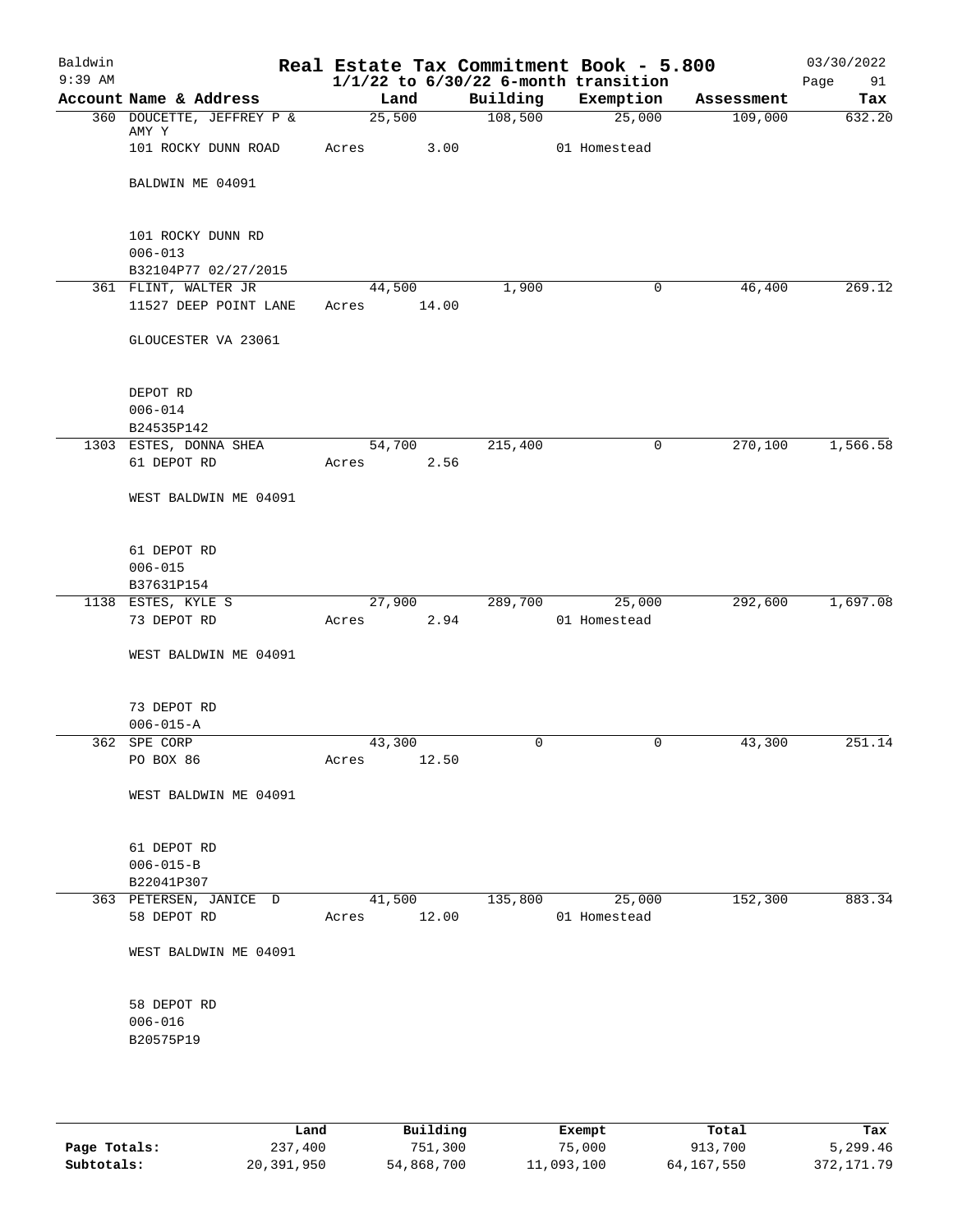| Baldwin<br>$9:39$ AM |                                                |                 |       |          | Real Estate Tax Commitment Book - 5.800<br>$1/1/22$ to $6/30/22$ 6-month transition |            | 03/30/2022<br>Page<br>92 |
|----------------------|------------------------------------------------|-----------------|-------|----------|-------------------------------------------------------------------------------------|------------|--------------------------|
|                      | Account Name & Address                         | Land            |       | Building | Exemption                                                                           | Assessment | Tax                      |
|                      | 365 KISTNER, JACK P<br>60 DEPOT RD             | 38,800<br>Acres | 10.20 | 156,100  | $\mathbf 0$                                                                         | 194,900    | 1,130.42                 |
|                      | WEST BALDWIN ME 04091                          |                 |       |          |                                                                                     |            |                          |
|                      | 60 DEPOT RD<br>$006 - 016 - 001$<br>B20886P194 |                 |       |          |                                                                                     |            |                          |
|                      | 366 WRIGHT, MARGARET                           | 33,300          |       | 147,600  | 25,000                                                                              | 155,900    | 904.22                   |
|                      | 72 DEPOT RD.                                   | Acres           | 12.10 |          | 01 Homestead                                                                        |            |                          |
|                      | WEST BALDWIN ME 04091                          |                 |       |          |                                                                                     |            |                          |
|                      | 72 DEPOT RD<br>$006 - 016 - 002$               |                 |       |          |                                                                                     |            |                          |
|                      | 367 LAUGHLIN, MARTIN J &                       | 41,100          |       | 161,100  | 25,000                                                                              | 177,200    | 1,027.76                 |
|                      | DONNA L<br>74 DEPOT RD.                        | Acres           | 11.70 |          | 01 Homestead                                                                        |            |                          |
|                      | WEST BALDWIN ME 04091                          |                 |       |          |                                                                                     |            |                          |
|                      | 74 DEPOT RD<br>$006 - 016 - 003$<br>B25196P283 |                 |       |          |                                                                                     |            |                          |
|                      | 370 PEASE , FELIXX C                           | 38,500          |       | 83,300   | 0                                                                                   | 121,800    | 706.44                   |
|                      | DENIS, SUSAN M<br>78 DEPOT RD                  | Acres           | 10.00 |          |                                                                                     |            |                          |
|                      | WEST BALDWIN ME 04091                          |                 |       |          |                                                                                     |            |                          |
|                      | 78 DEPOT RD<br>$006 - 016 - 004$<br>B35703P46  |                 |       |          |                                                                                     |            |                          |
|                      | 371 DARLING, ALAN T                            | 40,000          |       | 40,700   | 0                                                                                   | 80,700     | 468.06                   |
|                      | PO BOX 35                                      | Acres           | 11.00 |          |                                                                                     |            |                          |
|                      | WEST BALDWIN ME 04091                          |                 |       |          |                                                                                     |            |                          |
|                      |                                                |                 |       |          |                                                                                     |            |                          |
|                      | 90 DEPOT RD<br>$006 - 016 - 005$               |                 |       |          |                                                                                     |            |                          |
|                      | 372 J WESLEY SUNDERLAND,                       | 40,800          |       | 338,700  | 31,000                                                                              | 348,500    | 2,021.30                 |
|                      | LIVING TRUST                                   |                 |       |          |                                                                                     |            |                          |
|                      | 92 DEPOT RD                                    | Acres           | 11.50 |          | 13 Veteran (Viet Non Res<br>01 Homestead                                            |            |                          |
|                      | WEST BALDWIN ME 04091                          |                 |       |          |                                                                                     |            |                          |
|                      | 92 DEPOT RD<br>$006 - 016 - 006$<br>B25167P184 |                 |       |          |                                                                                     |            |                          |
|                      |                                                |                 |       |          |                                                                                     |            |                          |

|              | Land       | Building   | Exempt     | Total      | Tax        |
|--------------|------------|------------|------------|------------|------------|
|              |            |            |            |            |            |
| Page Totals: | 232,500    | 927,500    | 81,000     | 1,079,000  | 6,258.20   |
| Subtotals:   | 20,624,450 | 55,796,200 | 11,174,100 | 65,246,550 | 378,429.99 |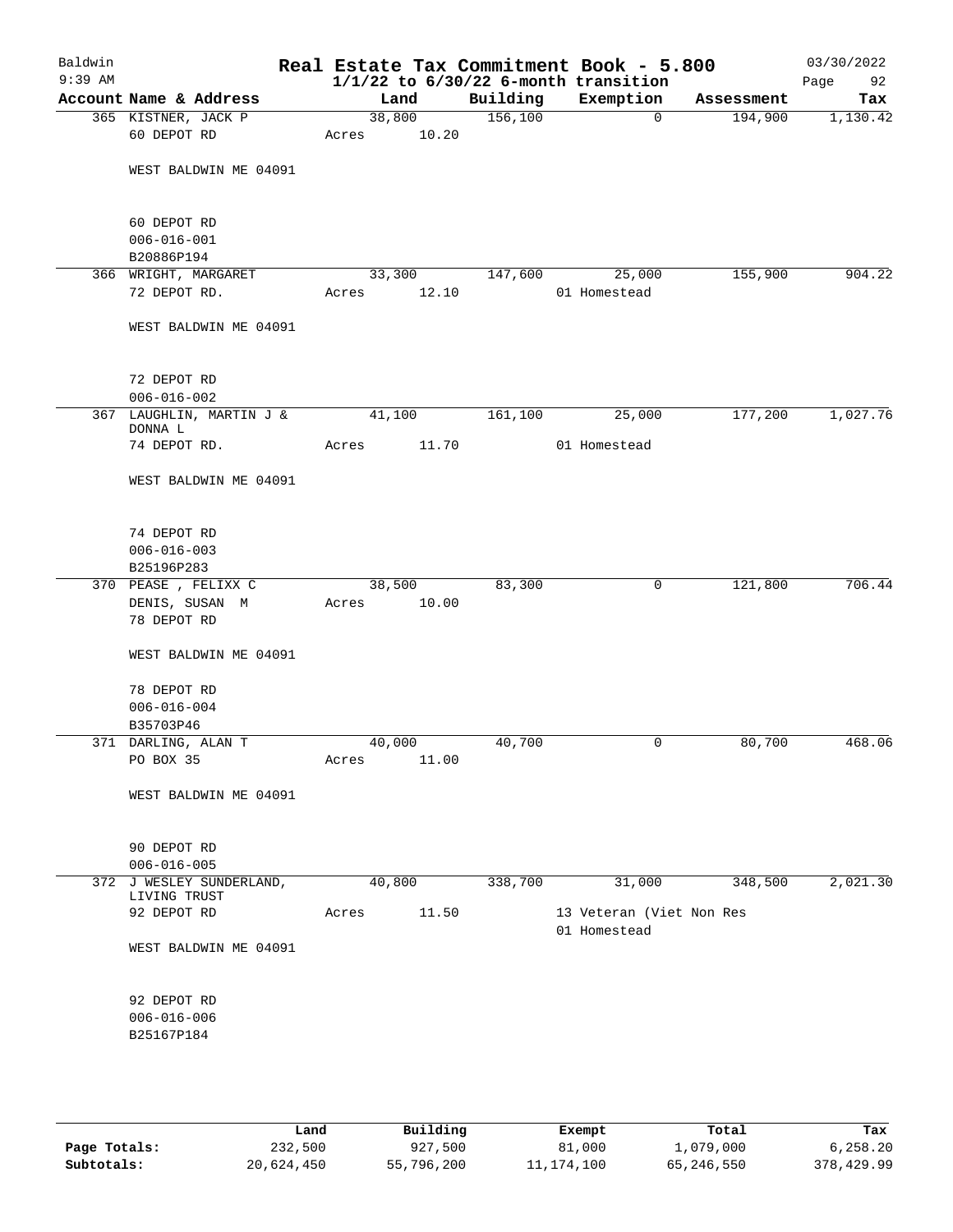| Building<br>Exemption<br>Account Name & Address<br>Land<br>Assessment<br>146,300<br>21,400<br>373 SPE CORP<br>167,700<br>$\mathbf{0}$<br>0.43<br>PO BOX 86<br>Acres<br>WEST BALDWIN ME 04091<br>102 DEPOT RD<br>$006 - 017$<br>B22041P310<br>5,300<br>20,700<br>374 KSE, LLC<br>15,400<br>0<br>PO BOX 86<br>7.00<br>Acres<br>WEST BALDWIN ME 04091<br>15 BALDWIN STATION RD<br>$006 - 018$<br>B22041P310<br>375 MAINE, STATE OF<br>17,900<br>17,900<br>0<br>0<br>901 STATE<br>0.35<br>Acres<br>$\prime$<br>0 BALDWIN STATION RD<br>$006 - 020$<br>67,000<br>25,000<br>171,300<br>377 KINGSLEY, CRAIG L &<br>129,300<br>YVONNE<br>4.00<br>01 Homestead<br>103 DEPOT RD<br>Acres<br>WEST BALDWIN ME 04091<br>103 DEPOT RD<br>$006 - 021$<br>378 LISANTE, ROBERT ET ALS<br>68,300<br>25,000<br>156,600<br>113,300<br>104 DEPOT RD<br>39.00<br>01 Homestead<br>Acres<br>WEST BALDWIN ME 04091<br>104 DEPOT RD<br>$006 - 022$<br>B32938P164<br>11,900<br>11,900<br>379 SPE CORP<br>0<br>0<br>PO BOX 86<br>0.64<br>Acres<br>WEST BALDWIN ME 04091<br>DEPOT RD<br>$006 - 023$<br>B36404P288 | Baldwin<br>$9:39$ AM |  |  | Real Estate Tax Commitment Book - 5.800<br>$1/1/22$ to $6/30/22$ 6-month transition | 03/30/2022<br>Page<br>93 |
|--------------------------------------------------------------------------------------------------------------------------------------------------------------------------------------------------------------------------------------------------------------------------------------------------------------------------------------------------------------------------------------------------------------------------------------------------------------------------------------------------------------------------------------------------------------------------------------------------------------------------------------------------------------------------------------------------------------------------------------------------------------------------------------------------------------------------------------------------------------------------------------------------------------------------------------------------------------------------------------------------------------------------------------------------------------------------------------|----------------------|--|--|-------------------------------------------------------------------------------------|--------------------------|
|                                                                                                                                                                                                                                                                                                                                                                                                                                                                                                                                                                                                                                                                                                                                                                                                                                                                                                                                                                                                                                                                                      |                      |  |  |                                                                                     | Tax                      |
|                                                                                                                                                                                                                                                                                                                                                                                                                                                                                                                                                                                                                                                                                                                                                                                                                                                                                                                                                                                                                                                                                      |                      |  |  |                                                                                     | 972.66                   |
|                                                                                                                                                                                                                                                                                                                                                                                                                                                                                                                                                                                                                                                                                                                                                                                                                                                                                                                                                                                                                                                                                      |                      |  |  |                                                                                     |                          |
|                                                                                                                                                                                                                                                                                                                                                                                                                                                                                                                                                                                                                                                                                                                                                                                                                                                                                                                                                                                                                                                                                      |                      |  |  |                                                                                     |                          |
|                                                                                                                                                                                                                                                                                                                                                                                                                                                                                                                                                                                                                                                                                                                                                                                                                                                                                                                                                                                                                                                                                      |                      |  |  |                                                                                     |                          |
|                                                                                                                                                                                                                                                                                                                                                                                                                                                                                                                                                                                                                                                                                                                                                                                                                                                                                                                                                                                                                                                                                      |                      |  |  |                                                                                     |                          |
|                                                                                                                                                                                                                                                                                                                                                                                                                                                                                                                                                                                                                                                                                                                                                                                                                                                                                                                                                                                                                                                                                      |                      |  |  |                                                                                     | 120.06                   |
|                                                                                                                                                                                                                                                                                                                                                                                                                                                                                                                                                                                                                                                                                                                                                                                                                                                                                                                                                                                                                                                                                      |                      |  |  |                                                                                     |                          |
|                                                                                                                                                                                                                                                                                                                                                                                                                                                                                                                                                                                                                                                                                                                                                                                                                                                                                                                                                                                                                                                                                      |                      |  |  |                                                                                     |                          |
|                                                                                                                                                                                                                                                                                                                                                                                                                                                                                                                                                                                                                                                                                                                                                                                                                                                                                                                                                                                                                                                                                      |                      |  |  |                                                                                     |                          |
|                                                                                                                                                                                                                                                                                                                                                                                                                                                                                                                                                                                                                                                                                                                                                                                                                                                                                                                                                                                                                                                                                      |                      |  |  |                                                                                     |                          |
|                                                                                                                                                                                                                                                                                                                                                                                                                                                                                                                                                                                                                                                                                                                                                                                                                                                                                                                                                                                                                                                                                      |                      |  |  |                                                                                     | 0.00                     |
|                                                                                                                                                                                                                                                                                                                                                                                                                                                                                                                                                                                                                                                                                                                                                                                                                                                                                                                                                                                                                                                                                      |                      |  |  |                                                                                     |                          |
|                                                                                                                                                                                                                                                                                                                                                                                                                                                                                                                                                                                                                                                                                                                                                                                                                                                                                                                                                                                                                                                                                      |                      |  |  |                                                                                     |                          |
|                                                                                                                                                                                                                                                                                                                                                                                                                                                                                                                                                                                                                                                                                                                                                                                                                                                                                                                                                                                                                                                                                      |                      |  |  |                                                                                     |                          |
|                                                                                                                                                                                                                                                                                                                                                                                                                                                                                                                                                                                                                                                                                                                                                                                                                                                                                                                                                                                                                                                                                      |                      |  |  |                                                                                     |                          |
|                                                                                                                                                                                                                                                                                                                                                                                                                                                                                                                                                                                                                                                                                                                                                                                                                                                                                                                                                                                                                                                                                      |                      |  |  |                                                                                     | 993.54                   |
|                                                                                                                                                                                                                                                                                                                                                                                                                                                                                                                                                                                                                                                                                                                                                                                                                                                                                                                                                                                                                                                                                      |                      |  |  |                                                                                     |                          |
|                                                                                                                                                                                                                                                                                                                                                                                                                                                                                                                                                                                                                                                                                                                                                                                                                                                                                                                                                                                                                                                                                      |                      |  |  |                                                                                     |                          |
|                                                                                                                                                                                                                                                                                                                                                                                                                                                                                                                                                                                                                                                                                                                                                                                                                                                                                                                                                                                                                                                                                      |                      |  |  |                                                                                     |                          |
|                                                                                                                                                                                                                                                                                                                                                                                                                                                                                                                                                                                                                                                                                                                                                                                                                                                                                                                                                                                                                                                                                      |                      |  |  |                                                                                     | 908.28                   |
|                                                                                                                                                                                                                                                                                                                                                                                                                                                                                                                                                                                                                                                                                                                                                                                                                                                                                                                                                                                                                                                                                      |                      |  |  |                                                                                     |                          |
|                                                                                                                                                                                                                                                                                                                                                                                                                                                                                                                                                                                                                                                                                                                                                                                                                                                                                                                                                                                                                                                                                      |                      |  |  |                                                                                     |                          |
|                                                                                                                                                                                                                                                                                                                                                                                                                                                                                                                                                                                                                                                                                                                                                                                                                                                                                                                                                                                                                                                                                      |                      |  |  |                                                                                     |                          |
|                                                                                                                                                                                                                                                                                                                                                                                                                                                                                                                                                                                                                                                                                                                                                                                                                                                                                                                                                                                                                                                                                      |                      |  |  |                                                                                     |                          |
|                                                                                                                                                                                                                                                                                                                                                                                                                                                                                                                                                                                                                                                                                                                                                                                                                                                                                                                                                                                                                                                                                      |                      |  |  |                                                                                     |                          |
|                                                                                                                                                                                                                                                                                                                                                                                                                                                                                                                                                                                                                                                                                                                                                                                                                                                                                                                                                                                                                                                                                      |                      |  |  |                                                                                     | 69.02                    |
|                                                                                                                                                                                                                                                                                                                                                                                                                                                                                                                                                                                                                                                                                                                                                                                                                                                                                                                                                                                                                                                                                      |                      |  |  |                                                                                     |                          |
|                                                                                                                                                                                                                                                                                                                                                                                                                                                                                                                                                                                                                                                                                                                                                                                                                                                                                                                                                                                                                                                                                      |                      |  |  |                                                                                     |                          |
|                                                                                                                                                                                                                                                                                                                                                                                                                                                                                                                                                                                                                                                                                                                                                                                                                                                                                                                                                                                                                                                                                      |                      |  |  |                                                                                     |                          |
|                                                                                                                                                                                                                                                                                                                                                                                                                                                                                                                                                                                                                                                                                                                                                                                                                                                                                                                                                                                                                                                                                      |                      |  |  |                                                                                     |                          |
|                                                                                                                                                                                                                                                                                                                                                                                                                                                                                                                                                                                                                                                                                                                                                                                                                                                                                                                                                                                                                                                                                      |                      |  |  |                                                                                     |                          |
|                                                                                                                                                                                                                                                                                                                                                                                                                                                                                                                                                                                                                                                                                                                                                                                                                                                                                                                                                                                                                                                                                      |                      |  |  |                                                                                     |                          |
|                                                                                                                                                                                                                                                                                                                                                                                                                                                                                                                                                                                                                                                                                                                                                                                                                                                                                                                                                                                                                                                                                      |                      |  |  |                                                                                     |                          |

|              | Land       | Building   | Exempt     | Total      | Tax         |
|--------------|------------|------------|------------|------------|-------------|
| Page Totals: | 246,900    | 349,200    | 67,900     | 528,200    | 3,063.56    |
| Subtotals:   | 20,871,350 | 56,145,400 | 11,242,000 | 65,774,750 | 381, 493.55 |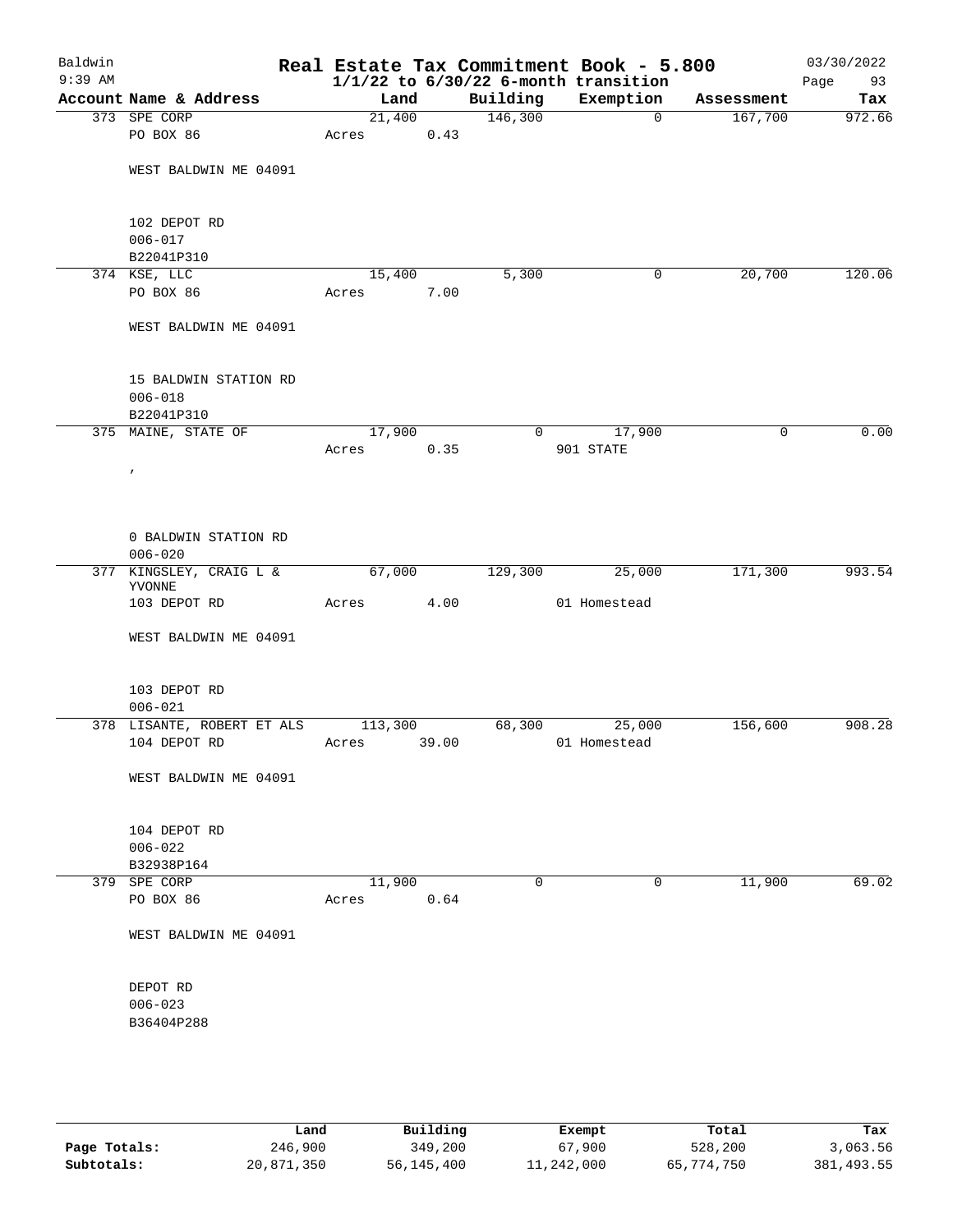| Baldwin<br>$9:39$ AM |                                                            |             |        |       |          | Real Estate Tax Commitment Book - 5.800<br>$1/1/22$ to $6/30/22$ 6-month transition |            | 03/30/2022<br>Page<br>94 |
|----------------------|------------------------------------------------------------|-------------|--------|-------|----------|-------------------------------------------------------------------------------------|------------|--------------------------|
|                      | Account Name & Address                                     |             | Land   |       | Building | Exemption                                                                           | Assessment | Tax                      |
|                      | 380 GEIS, BENJAMIN JOHN<br>GEIS, COLLIN A<br>8366 116TH ST | Acres       | 15,000 | 0.50  | 113,900  | 25,000<br>01 Homestead                                                              | 103,900    | 602.62                   |
|                      | RICHMOND NY 11418                                          |             |        |       |          |                                                                                     |            |                          |
|                      | 340 RIVER RD                                               |             |        |       |          |                                                                                     |            |                          |
|                      | $006 - 024$<br>B35190P68                                   |             |        |       |          |                                                                                     |            |                          |
|                      | 1108 TAYLOR, JULIANN M &<br>DENNIS L                       |             | 26,500 |       | 267,100  | 25,000                                                                              | 268,600    | 1,557.88                 |
|                      | P O BOX 351                                                | Acres       |        | 2.00  |          | 01 Homestead                                                                        |            |                          |
|                      | CORNISH ME 04020                                           |             |        |       |          |                                                                                     |            |                          |
|                      | 298 RIVER RD<br>$006 - 025$                                |             |        |       |          |                                                                                     |            |                          |
|                      | 382 DOW II, CLIFFORD G                                     |             | 65,200 |       | 196,400  | 0                                                                                   | 261,600    | 1,517.28                 |
|                      | 150 TARGETT RD                                             | Acres 21.00 |        |       |          |                                                                                     |            |                          |
|                      | NEW GLOUCESTER ME 04260                                    |             |        |       |          |                                                                                     |            |                          |
|                      | 320 RIVER RD<br>$006 - 026$                                |             |        |       |          |                                                                                     |            |                          |
|                      | B36712P59                                                  |             |        |       |          |                                                                                     |            |                          |
|                      | 383 THE ISAACS ME, REALTY<br>TRUST (I)                     |             | 91,800 |       | 340,500  | 0                                                                                   | 432,300    | 2,507.34                 |
|                      | PO BOX 187                                                 | Acres       |        | 20.50 |          |                                                                                     |            |                          |
|                      | CORNISH ME 04020                                           |             |        |       |          |                                                                                     |            |                          |
|                      | 260 RIVER RD                                               |             |        |       |          |                                                                                     |            |                          |
|                      | $006 - 027$                                                |             |        |       |          |                                                                                     |            |                          |
|                      | B30453P92                                                  |             |        |       |          |                                                                                     |            |                          |
|                      | 1273 ISAACS MAINE REALTY<br>TRUST II                       |             | 73,000 |       |          |                                                                                     | 73,000     | 423.40                   |
|                      | PO BOX 187                                                 | Acres       |        | 8.00  |          |                                                                                     |            |                          |
|                      | CORNISH ME 04020                                           |             |        |       |          |                                                                                     |            |                          |
|                      | RIVER RD                                                   |             |        |       |          |                                                                                     |            |                          |
|                      | $006 - 027 - A$                                            |             |        |       |          |                                                                                     |            |                          |
|                      | B30453P92                                                  |             |        |       |          |                                                                                     |            |                          |
|                      | 384 HEALEY, THOMAS<br>24428 89TH AVE                       | Acres       | 91,400 | 27.00 | 192,800  | 0                                                                                   | 284,200    | 1,648.36                 |
|                      | JAMAICA NY 11462                                           |             |        |       |          |                                                                                     |            |                          |
|                      | 245 RIVER RD                                               |             |        |       |          |                                                                                     |            |                          |
|                      | $006 - 028$                                                |             |        |       |          |                                                                                     |            |                          |
|                      |                                                            |             |        |       |          |                                                                                     |            |                          |

|              | Land       | Building   | Exempt     | Total      | Tax        |
|--------------|------------|------------|------------|------------|------------|
| Page Totals: | 362,900    | 1,110,700  | 50,000     | 1,423,600  | 8,256.88   |
| Subtotals:   | 21,234,250 | 57,256,100 | 11,292,000 | 67,198,350 | 389,750.43 |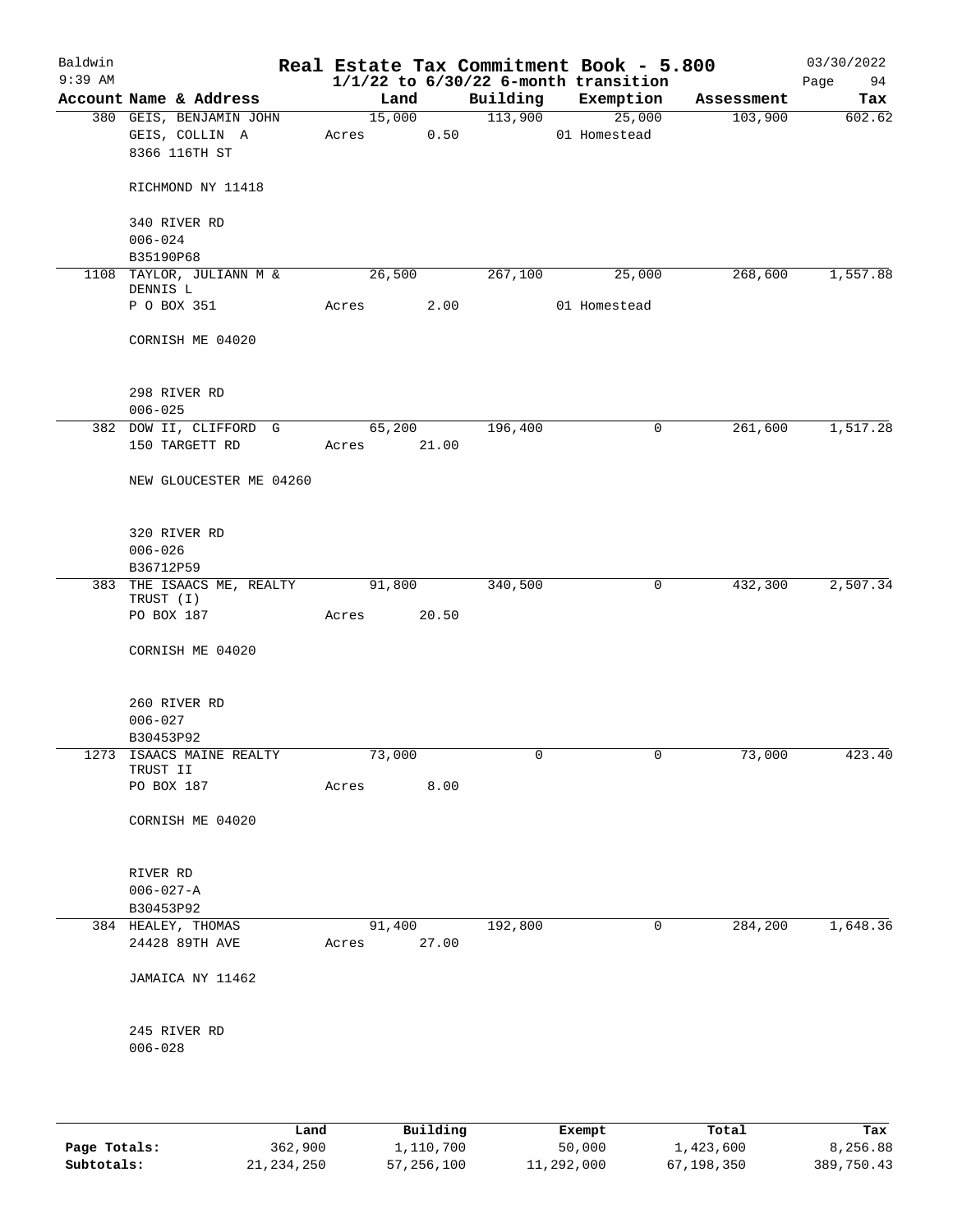| Baldwin<br>$9:39$ AM |                                                          |       |        |       | Real Estate Tax Commitment Book - 5.800<br>$1/1/22$ to $6/30/22$ 6-month transition |                     |             |            | 03/30/2022<br>95<br>Page |
|----------------------|----------------------------------------------------------|-------|--------|-------|-------------------------------------------------------------------------------------|---------------------|-------------|------------|--------------------------|
|                      | Account Name & Address                                   |       | Land   |       | Building                                                                            | Exemption           |             | Assessment | Tax                      |
|                      | 385 AHERNE, PETER                                        |       | 79,000 |       | 282,300                                                                             |                     | 25,000      | 336,300    | 1,950.54                 |
|                      | 199 RIVER RD                                             | Acres |        | 49.00 |                                                                                     | 01 Homestead        |             |            |                          |
|                      | WEST BALDWIN ME 04091                                    |       |        |       |                                                                                     |                     |             |            |                          |
|                      | 199 RIVER RD<br>$006 - 029$                              |       |        |       |                                                                                     |                     |             |            |                          |
|                      | B18101P253                                               |       |        |       |                                                                                     |                     |             |            |                          |
|                      | 386 LOUISE DOANE, HEIRS OF                               |       | 33,500 |       | 0                                                                                   |                     | 0           | 33,500     | 194.30                   |
|                      | C/O RUTH PIRTTINEN,<br>BARBARA LEWIS ET.<br>104 DEPOT RD | Acres |        | 6.68  |                                                                                     |                     |             |            |                          |
|                      | WEST BALDWIN ME 04091                                    |       |        |       |                                                                                     |                     |             |            |                          |
|                      | RIVER RD<br>$006 - 029 - A$                              |       |        |       |                                                                                     |                     |             |            |                          |
|                      | 941 CLEMENTS, MARSHAL K                                  |       | 56,300 |       | 0                                                                                   |                     | 0           | 56,300     | 326.54                   |
|                      | 35 WATCHIC RD #3                                         | Acres |        | 40.00 |                                                                                     |                     |             |            |                          |
|                      | STANDISH ME 04084                                        |       |        |       |                                                                                     |                     |             |            |                          |
|                      | RIVER RD                                                 |       |        |       |                                                                                     |                     |             |            |                          |
|                      | $006 - 029 - B$                                          |       |        |       |                                                                                     |                     |             |            |                          |
|                      | B21382P33                                                |       |        |       |                                                                                     |                     |             |            |                          |
|                      | 954 MEGGISON, TAMMY L                                    |       | 26,500 |       | 285,300                                                                             |                     | 25,000      | 286,800    | 1,663.44                 |
|                      | 197 RIVER RD                                             | Acres |        | 3.12  |                                                                                     | 01 Homestead        |             |            |                          |
|                      | WEST BALDWIN ME 04091                                    |       |        |       |                                                                                     |                     |             |            |                          |
|                      | 197 RIVER RD                                             |       |        |       |                                                                                     |                     |             |            |                          |
|                      | $006 - 029 - D$                                          |       |        |       |                                                                                     |                     |             |            |                          |
|                      | B25692P165                                               |       |        |       |                                                                                     |                     |             |            |                          |
|                      | 1244 LIBBY, PATRICIA &<br>STEPHEN                        |       | 25,600 |       | 273,600                                                                             |                     | 31,000      | 268,200    | 1,555.56                 |
|                      | MEGGISON, TAMMY L                                        | Acres |        | 2.00  |                                                                                     | 26 Veteran Resident |             |            |                          |
|                      | 195 RIVER ROAD                                           |       |        |       |                                                                                     | 01 Homestead        |             |            |                          |
|                      | WEST BALDWIN ME 04091                                    |       |        |       |                                                                                     |                     |             |            |                          |
|                      | 195 RIVER RD<br>$006 - 029 - D1$                         |       |        |       |                                                                                     |                     |             |            |                          |
|                      | B34826P333                                               |       |        |       |                                                                                     |                     |             |            |                          |
|                      | 387 PIERCE, MARGARET D                                   |       | 35,000 |       | $\mathbf 0$                                                                         |                     | $\mathbf 0$ | 35,000     | 203.00                   |
|                      | 879 BARTON WOODS RD                                      | Acres |        | 82.00 |                                                                                     |                     |             |            |                          |
|                      | ATLANTA GA 30307                                         |       |        |       |                                                                                     |                     |             |            |                          |
|                      | RIVER RD                                                 |       |        |       |                                                                                     |                     |             |            |                          |
|                      | $006 - 030$                                              |       |        |       |                                                                                     |                     |             |            |                          |
|                      | B13379P102                                               |       |        |       |                                                                                     |                     |             |            |                          |
|                      |                                                          |       |        |       |                                                                                     |                     |             |            |                          |
|                      |                                                          |       |        |       |                                                                                     |                     |             |            |                          |

|              | Land       | Building   | Exempt     | Total      | Tax        |
|--------------|------------|------------|------------|------------|------------|
| Page Totals: | 255,900    | 841,200    | 81,000     | 1,016,100  | 5,893.38   |
| Subtotals:   | 21,490,150 | 58,097,300 | 11,373,000 | 68,214,450 | 395,643.81 |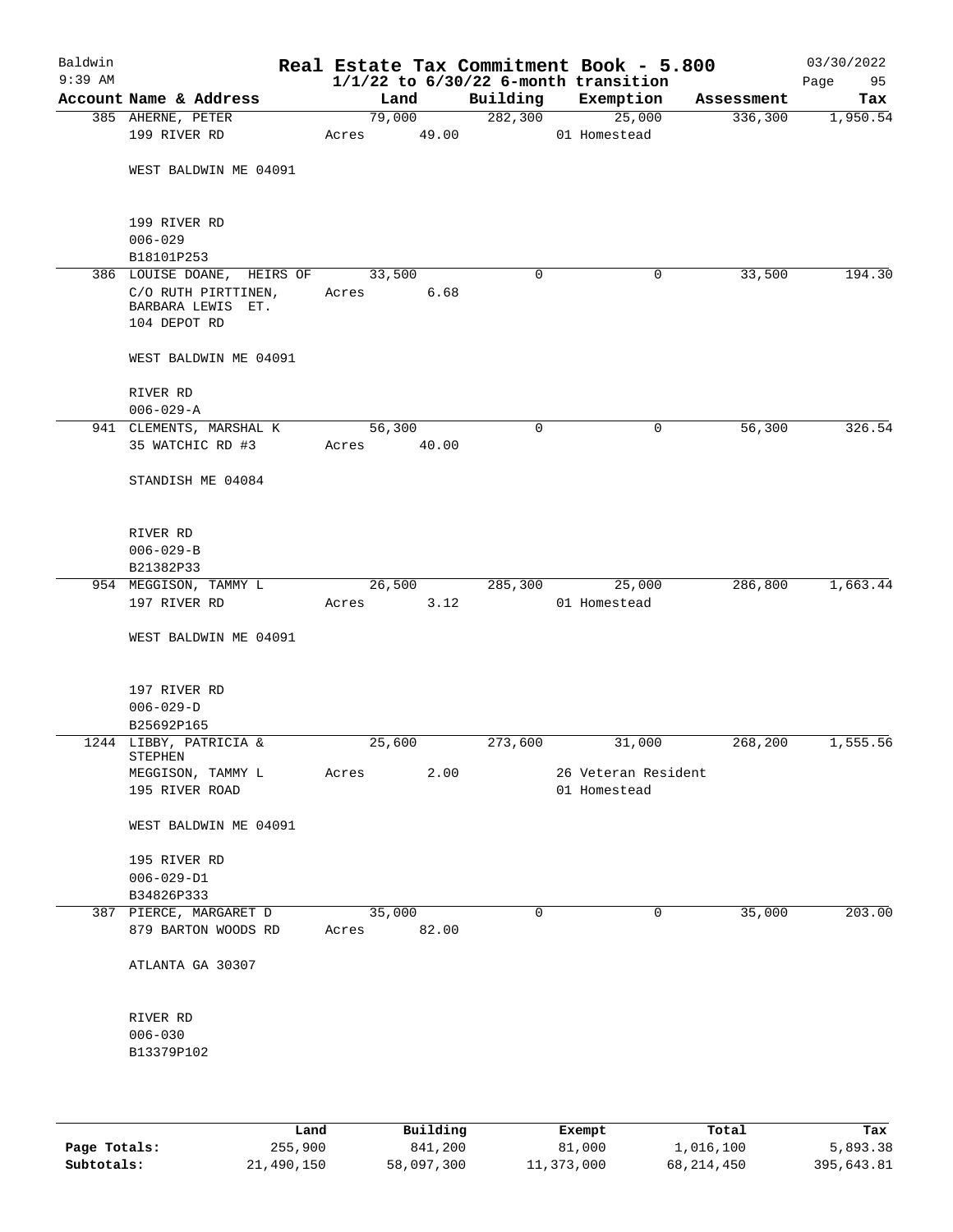| Baldwin<br>$9:39$ AM |                                           |       |                |             | Real Estate Tax Commitment Book - 5.800<br>$1/1/22$ to $6/30/22$ 6-month transition |            | 03/30/2022<br>Page<br>96 |
|----------------------|-------------------------------------------|-------|----------------|-------------|-------------------------------------------------------------------------------------|------------|--------------------------|
|                      | Account Name & Address                    |       | Land           | Building    | Exemption                                                                           | Assessment | Tax                      |
|                      | 388 PIERCE, DANIEL ET ALS                 |       | 4,600          | $\mathbf 0$ | $\mathbf 0$                                                                         | 4,600      | 26.68                    |
|                      | 28 NEW RD                                 | Acres | 10.76          |             |                                                                                     |            |                          |
|                      | WEST BALDWIN ME 04091                     |       |                |             |                                                                                     |            |                          |
|                      | RIVER RD                                  |       |                |             |                                                                                     |            |                          |
|                      | $006 - 031$<br>B22152P75                  |       |                |             |                                                                                     |            |                          |
|                      | 1250 PIERCE, JOSIAH                       |       | 8,000          | 0           | 0                                                                                   | 8,000      | 46.40                    |
|                      | 9 PIERCE PL                               | Acres | 19.12          |             |                                                                                     |            |                          |
|                      | WEST BALDWIN ME 04091                     |       |                |             |                                                                                     |            |                          |
|                      | RIVER RD                                  |       |                |             |                                                                                     |            |                          |
|                      | $006 - 031 - A$                           |       |                |             |                                                                                     |            |                          |
|                      | B23481P104                                |       |                |             |                                                                                     |            |                          |
|                      | 390 IRELAND, AMANDA<br>801 RICHVILLE ROAD | Acres | 20,600<br>0.55 | 90,200      | $\mathsf{O}$                                                                        | 110,800    | 642.64                   |
|                      | STANDISH ME 04084                         |       |                |             |                                                                                     |            |                          |
|                      | 173 RIVER RD<br>$006 - 032 - A$           |       |                |             |                                                                                     |            |                          |
|                      | B27775P249                                |       |                |             |                                                                                     |            |                          |
|                      | 391 PETERS, GERALD W +<br>LINDA F         |       | 45,300         | 106,000     | 31,000                                                                              | 120,300    | 697.74                   |
|                      | 177 RIVER RD.                             | Acres | 14.50          |             | 13 Veteran (Viet Non Res<br>01 Homestead                                            |            |                          |
|                      | WEST BALDWIN ME 04091                     |       |                |             |                                                                                     |            |                          |
|                      | 177 RIVER RD<br>$006 - 032 - B$           |       |                |             |                                                                                     |            |                          |
|                      | 389 BRULOTTE, ROBERT                      |       | 0              | 44,900      | 25,000                                                                              | 19,900     | 115.42                   |
|                      | 179 RIVER RD                              |       |                |             | 01 Homestead                                                                        |            |                          |
|                      | WEST BALDWIN ME 04091                     |       |                |             |                                                                                     |            |                          |
|                      | 179 RIVER RD                              |       |                |             |                                                                                     |            |                          |
|                      | $006 - 032 - ON$                          |       |                |             |                                                                                     |            |                          |
|                      | 392 BLACK, RICHARD E ESTATE<br>OF         |       | 63,900         | 4,800       | 0                                                                                   | 68,700     | 398.46                   |
|                      | 176 RIVER RD                              | Acres | 4.00           |             |                                                                                     |            |                          |
|                      | WEST BALDWIN ME 04091                     |       |                |             |                                                                                     |            |                          |
|                      | RIVER RD                                  |       |                |             |                                                                                     |            |                          |
|                      | $006 - 033$                               |       |                |             |                                                                                     |            |                          |
|                      |                                           |       |                |             |                                                                                     |            |                          |
|                      |                                           |       |                |             |                                                                                     |            |                          |

|              | Land       | Building     | Exempt     | Total      | Tax        |
|--------------|------------|--------------|------------|------------|------------|
| Page Totals: | 142,400    | 245,900      | 56,000     | 332,300    | 1,927.34   |
| Subtotals:   | 21,632,550 | 58, 343, 200 | 11,429,000 | 68,546,750 | 397,571.15 |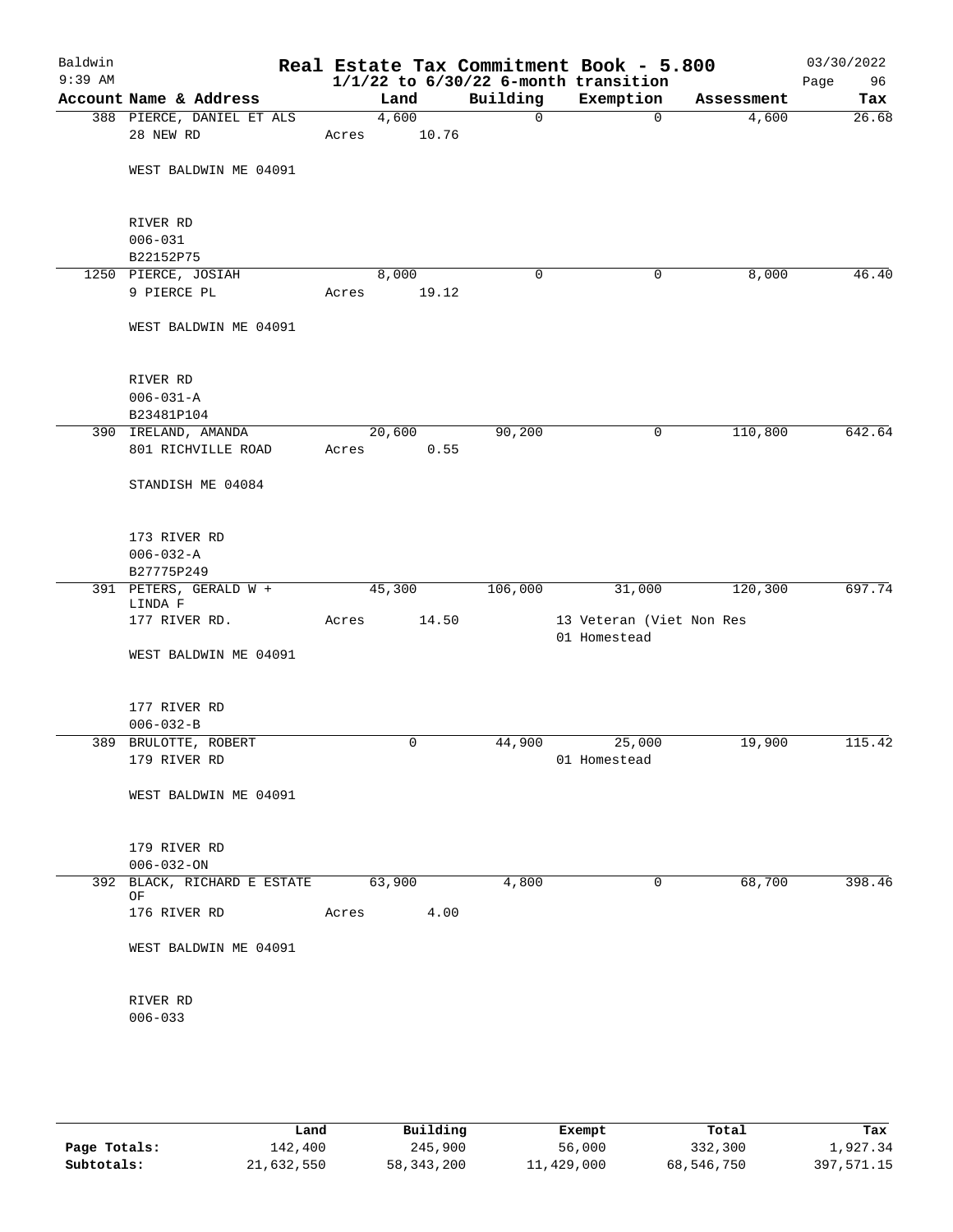| Baldwin   |                                               |             |          |                     | Real Estate Tax Commitment Book - 5.800  |                       | 03/30/2022      |
|-----------|-----------------------------------------------|-------------|----------|---------------------|------------------------------------------|-----------------------|-----------------|
| $9:39$ AM | Account Name & Address                        | Land        |          |                     | $1/1/22$ to $6/30/22$ 6-month transition |                       | Page<br>97      |
|           | 979 BOULANGER, DEBORAH A                      |             | 25,100   | Building<br>182,600 | Exemption<br>25,000                      | Assessment<br>182,700 | Tax<br>1,059.66 |
|           | 176 RIVER RD                                  | Acres 1.84  |          |                     | 01 Homestead                             |                       |                 |
|           | WEST BALDWIN ME 04091                         |             |          |                     |                                          |                       |                 |
|           | 176 RIVER RD                                  |             |          |                     |                                          |                       |                 |
|           | $006 - 033 - A$                               |             |          |                     |                                          |                       |                 |
|           | 980 BLACK, RICHARD E ESTATE<br>OF             | 26,500      |          | $\mathbf 0$         | 0                                        | 26,500                | 153.70          |
|           | 176 RIVER RD                                  | Acres       | 2.00     |                     |                                          |                       |                 |
|           | WEST BALDWIN ME 04091                         |             |          |                     |                                          |                       |                 |
|           | RIVER RD                                      |             |          |                     |                                          |                       |                 |
|           | $006 - 033 - B$                               | 188,400     |          | $\mathbf 0$         | 0                                        | 188,400               | 1,092.72        |
|           | 393 PIERCE, JOSIAH<br>9 PIERCE PL             | Acres       | 274.00   |                     |                                          |                       |                 |
|           | WEST BALDWIN ME 04091                         |             |          |                     |                                          |                       |                 |
|           |                                               |             |          |                     |                                          |                       |                 |
|           | 67 RIVER RD<br>$006 - 034$                    |             |          |                     |                                          |                       |                 |
|           | B18112P284                                    |             |          |                     |                                          |                       |                 |
|           | 394 JONATHAN SYMONDS                          | 19,500      |          | $\mathbf 0$         | 0                                        | 19,500                | 113.10          |
|           | REVOCALE TRUS<br>35 TOWLE HILL RD             | Acres 48.00 |          |                     |                                          |                       |                 |
|           | FREEDOM NH 03836                              |             |          |                     |                                          |                       |                 |
|           | RIVER RD                                      |             |          |                     |                                          |                       |                 |
|           | $006 - 034 - A$                               |             |          |                     |                                          |                       |                 |
|           | B35433P309                                    |             |          |                     |                                          |                       |                 |
|           | 395 JONATHAN SIMONDS<br>REVOCABLE TRU         | 8,300       |          | $\mathbf 0$         | 0                                        | 8,300                 | 48.14           |
|           | 35 TOWLE HILL RD                              | Acres       | 19.00    |                     |                                          |                       |                 |
|           | FREEDOM NH 03836                              |             |          |                     |                                          |                       |                 |
|           | RIVER RD                                      |             |          |                     |                                          |                       |                 |
|           | $006 - 034 - B$                               |             |          |                     |                                          |                       |                 |
|           | B35433P309                                    |             |          |                     |                                          |                       |                 |
|           | 1238 JONATHAN SIMONDS 2019<br>REVOCABLE TRUST | 42,800      |          | 0                   | 0                                        | 42,800                | 248.24          |
|           | 35 TOWLE HILL RD                              | Acres       | 98.00    |                     |                                          |                       |                 |
|           | FREEDOM NH 03836                              |             |          |                     |                                          |                       |                 |
|           | RIVER RD                                      |             |          |                     |                                          |                       |                 |
|           | $006 - 034 - C$                               |             |          |                     |                                          |                       |                 |
|           | B35433P309                                    |             |          |                     |                                          |                       |                 |
|           |                                               |             |          |                     |                                          |                       |                 |
|           | Land                                          |             | Building |                     | Exempt                                   | Total                 | Tax             |

|              | nana       | <u>DULLULUM</u> | <b>BY CITING</b> | - 2001     | $-0.2$     |
|--------------|------------|-----------------|------------------|------------|------------|
| Page Totals: | 310,600    | 182,600         | 25,000           | 468,200    | 2,715.56   |
| Subtotals:   | 21,943,150 | 58,525,800      | 11,454,000       | 69,014,950 | 400,286.71 |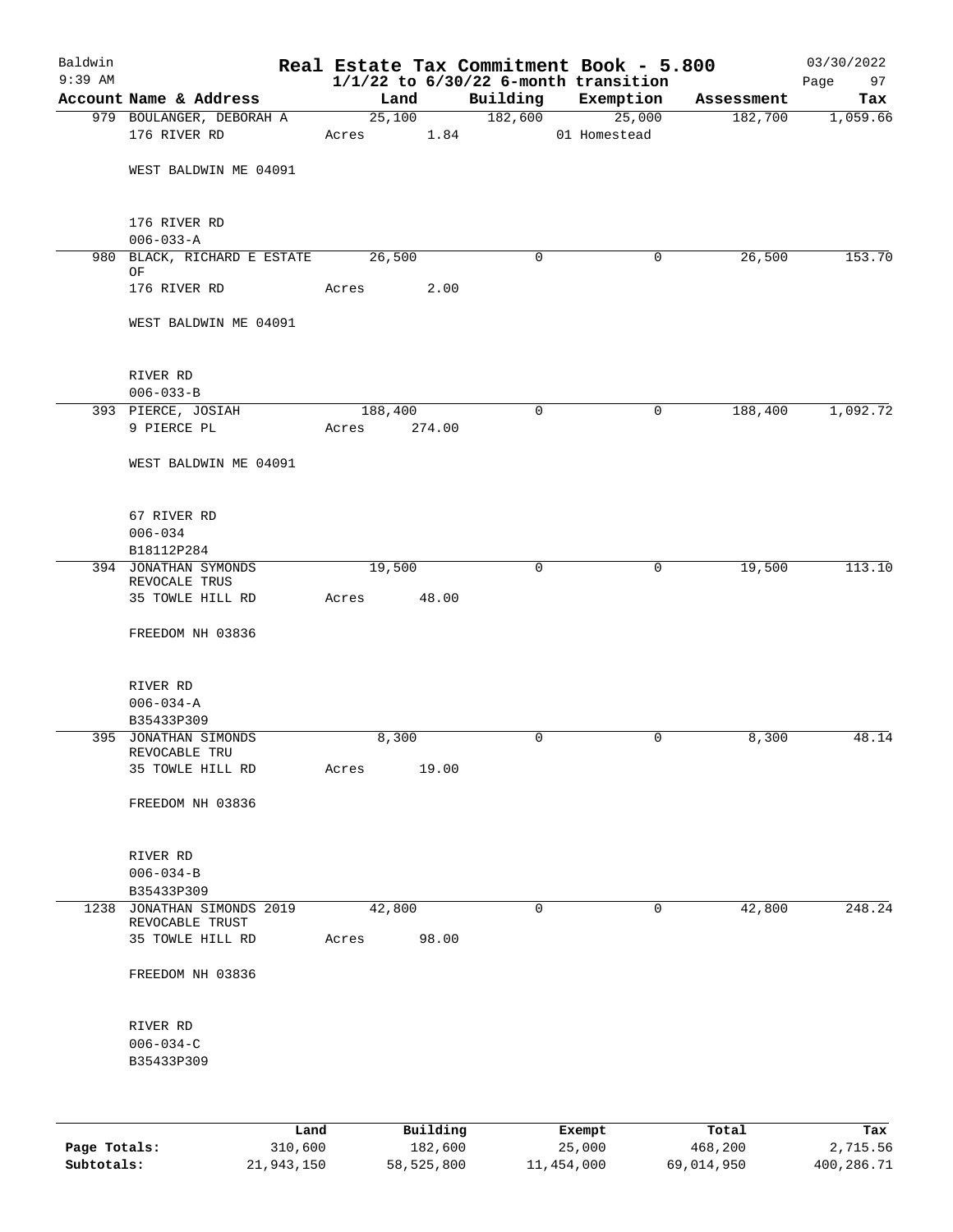| Baldwin<br>$9:39$ AM |                                             |      |       |        |            |         | Real Estate Tax Commitment Book - 5.800<br>$1/1/22$ to $6/30/22$ 6-month transition |            | 03/30/2022<br>98<br>Page |
|----------------------|---------------------------------------------|------|-------|--------|------------|---------|-------------------------------------------------------------------------------------|------------|--------------------------|
|                      | Account Name & Address                      |      |       | Land   |            |         | Building Exemption                                                                  | Assessment | Tax                      |
|                      | 396 DARLING, DONALD WAYNE<br>DARLING, KAREN |      | Acres | 67,900 | 5.00       | 214,000 | 31,000<br>13 Veteran (Viet Non Res                                                  | 250,900    | 1,455.22                 |
|                      | 106 RIVER RD                                |      |       |        |            |         | 01 Homestead                                                                        |            |                          |
|                      | WEST BALDWIN ME 04091                       |      |       |        |            |         |                                                                                     |            |                          |
|                      | 106 RIVER RD<br>$006 - 035$                 |      |       |        |            |         |                                                                                     |            |                          |
|                      | B33062P194                                  |      |       |        |            |         |                                                                                     |            |                          |
|                      | 397 LAILER, JOHN                            |      |       | 25,400 |            | 196,900 | 25,000                                                                              | 197,300    | 1,144.34                 |
|                      | 103 RIVER ROAD                              |      |       |        | Acres 1.25 |         | 01 Homestead                                                                        |            |                          |
|                      | WEST BALDWIN ME 04091                       |      |       |        |            |         |                                                                                     |            |                          |
|                      | 103 RIVER RD                                |      |       |        |            |         |                                                                                     |            |                          |
|                      | $006 - 035 - A$                             |      |       |        |            |         |                                                                                     |            |                          |
|                      | B9347P249                                   |      |       |        |            |         |                                                                                     |            |                          |
|                      | 398 COTTLE, TAMMY                           |      |       | 29,500 |            | 164,400 | 0                                                                                   | 193,900    | 1,124.62                 |
|                      | 88 RIVER RD                                 |      | Acres |        | 5.00       |         |                                                                                     |            |                          |
|                      | W BALDWIN ME 04091                          |      |       |        |            |         |                                                                                     |            |                          |
|                      | 88 RIVER RD                                 |      |       |        |            |         |                                                                                     |            |                          |
|                      | $006 - 035 - B$                             |      |       |        |            |         |                                                                                     |            |                          |
|                      | B37981P16                                   |      |       |        |            |         |                                                                                     |            |                          |
|                      | 1005 WESCOTT, DENISE                        |      |       | 25,800 |            | 133,300 | 25,000                                                                              | 134,100    | 777.78                   |
|                      | 100 RIVER RD                                |      | Acres |        | 5.00       |         | 01 Homestead                                                                        |            |                          |
|                      | WEST BALDWIN ME 04091                       |      |       |        |            |         |                                                                                     |            |                          |
|                      | 100 RIVER RD                                |      |       |        |            |         |                                                                                     |            |                          |
|                      | $006 - 035 - C$                             |      |       |        |            |         |                                                                                     |            |                          |
|                      | B31812P257 09/29/2014                       |      |       |        |            |         |                                                                                     |            |                          |
|                      | 908 COUSINS, ARNOLD +<br>BARBARA            |      |       | 25,300 |            | 143,300 | 31,000                                                                              | 137,600    | 798.08                   |
|                      | 98 RIVER RD.                                |      | Acres |        | 2.00       |         | 13 Veteran (Viet Non Res<br>01 Homestead                                            |            |                          |
|                      | WEST BALDWIN ME 04091                       |      |       |        |            |         |                                                                                     |            |                          |
|                      | 98 RIVER RD                                 |      |       |        |            |         |                                                                                     |            |                          |
|                      | $006 - 035 - D$                             |      |       |        |            |         |                                                                                     |            |                          |
|                      | B24071P34                                   |      |       |        |            |         |                                                                                     |            |                          |
|                      | 1006 PIERCE, SUSAN                          |      |       | 46,900 |            | 0       | 0                                                                                   | 46,900     | 272.02                   |
|                      | 11 AUTUMN STREET                            |      | Acres |        | 6.00       |         |                                                                                     |            |                          |
|                      | BUXTON ME 04093                             |      |       |        |            |         |                                                                                     |            |                          |
|                      | 102 RIVER RD                                |      |       |        |            |         |                                                                                     |            |                          |
|                      | $006 - 035 - E$                             |      |       |        |            |         |                                                                                     |            |                          |
|                      | B27310P33                                   |      |       |        |            |         |                                                                                     |            |                          |
|                      |                                             |      |       |        |            |         |                                                                                     |            |                          |
|                      |                                             | Land |       |        | Building   |         | Exempt                                                                              | Total      | Tax                      |

**Page Totals:** 220,800 851,900 112,000 960,700 5,572.06 **Subtotals:** 22,163,950 59,377,700 11,566,000 69,975,650 405,858.77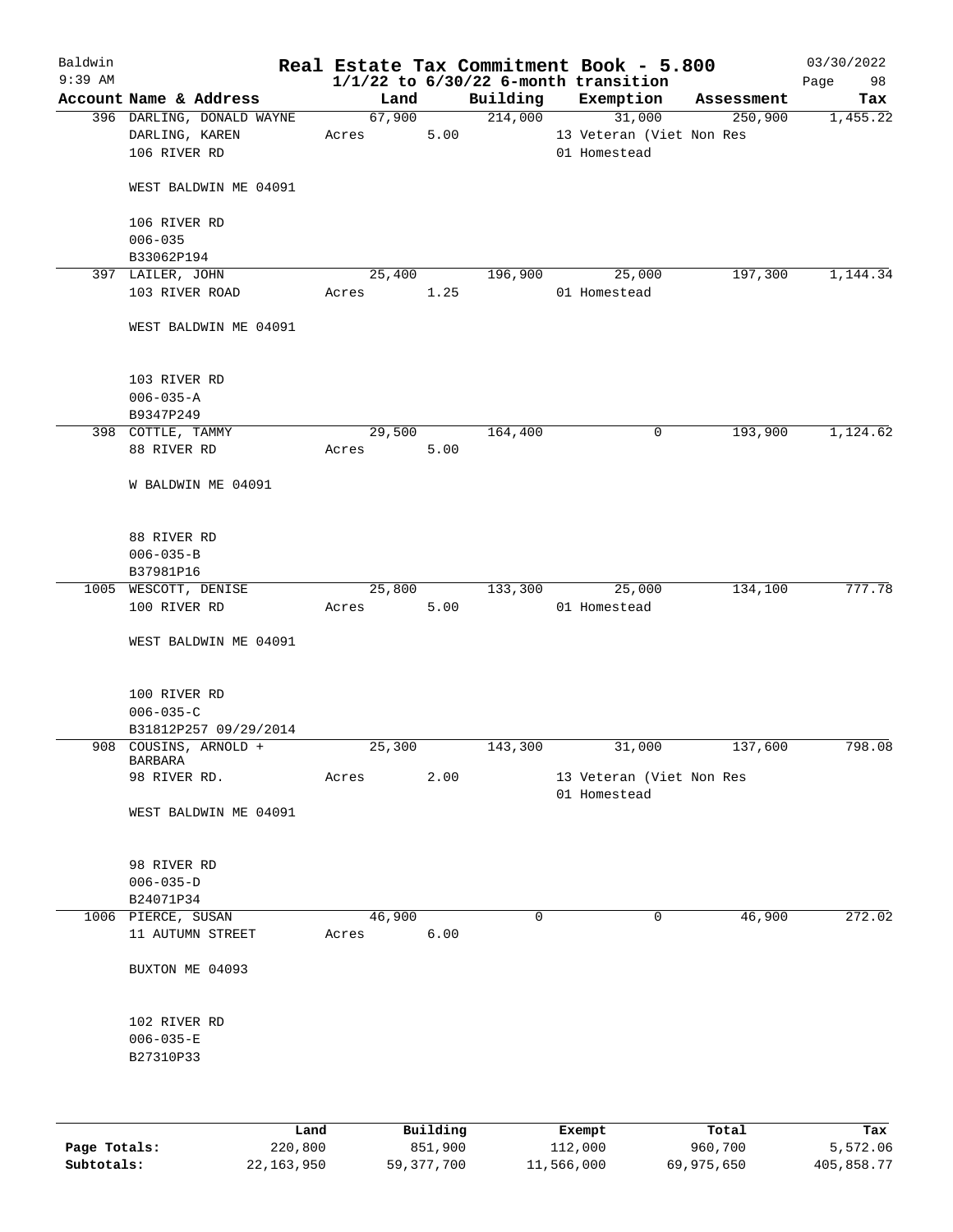| Baldwin<br>$9:39$ AM |                                        |                 |        |          | Real Estate Tax Commitment Book - 5.800<br>$1/1/22$ to $6/30/22$ 6-month transition |                        | 03/30/2022<br>Page<br>99 |
|----------------------|----------------------------------------|-----------------|--------|----------|-------------------------------------------------------------------------------------|------------------------|--------------------------|
|                      | Account Name & Address                 | Land            |        | Building | Exemption                                                                           | Assessment             | Tax                      |
|                      | 580391 MURPHY, JOHN L &                | 95,900          |        | 270,400  | 25,000                                                                              | 341,300                | 1,979.54                 |
|                      | KATHLEEN I<br>181 BROWN RD             | Acres           | 163.00 |          | 01 Homestead                                                                        |                        |                          |
|                      | WEST BALDWIN ME 04091                  |                 |        |          |                                                                                     |                        |                          |
|                      | 181 BROWN RD<br>$007 - 25$             |                 |        |          |                                                                                     |                        |                          |
|                      | 399 MACDONALD, JAMES M                 | 58,200          |        | 0        | $\mathbf 0$                                                                         | 58,200                 | 337.56                   |
|                      | 9 BAYWOODS DR                          | Acres 56.40     |        |          |                                                                                     |                        |                          |
|                      | SCARBOROUGH ME 04074                   |                 |        |          |                                                                                     |                        |                          |
|                      | DEACON RD                              |                 |        |          |                                                                                     |                        |                          |
|                      | $007 - 001$                            |                 |        |          |                                                                                     |                        |                          |
|                      | B34505P169                             |                 |        |          |                                                                                     |                        |                          |
|                      | 400 SANBORN, JOEL A                    | 22,500          |        | 111,600  | 25,000                                                                              | 109,100                | 632.78                   |
|                      | PO BOX 691                             | Acres           | 1.00   |          | 01 Homestead                                                                        |                        |                          |
|                      | WINDHAM ME 04062                       |                 |        |          |                                                                                     |                        |                          |
|                      | 621 PEQUAWKET TR                       |                 |        |          |                                                                                     |                        |                          |
|                      | $007 - 002$                            |                 |        |          |                                                                                     |                        |                          |
|                      | B30819P177                             |                 |        |          |                                                                                     |                        |                          |
|                      | 401 SANBORN, JOEL JS REALTY<br>TRUST   | 39,500          |        | 0        | $\mathbf 0$                                                                         | 39,500                 | 229.10                   |
|                      | JOEL, SANBORN, TRUSTEE Acres           |                 | 17.81  |          |                                                                                     |                        |                          |
|                      | PO BOX 691                             |                 |        |          |                                                                                     |                        |                          |
|                      | WINDHAM ME 04062                       |                 |        |          |                                                                                     |                        |                          |
|                      | PEQUAWKET TR                           |                 |        |          |                                                                                     |                        |                          |
|                      | $007 - 003$                            |                 |        |          |                                                                                     |                        |                          |
|                      | B31264P340                             |                 |        |          |                                                                                     |                        |                          |
|                      | 402 SANBORN, RANDOLPH                  | 15,100          |        |          |                                                                                     | 141,000 31,000 125,100 | 725.58                   |
|                      | SANBORN, CAROL<br>637 PEQUAWKET TRAIL  | Acres           | 0.70   |          | 13 Veteran (Viet Non Res<br>01 Homestead                                            |                        |                          |
|                      |                                        |                 |        |          |                                                                                     |                        |                          |
|                      | WEST BALDWIN ME 04091                  |                 |        |          |                                                                                     |                        |                          |
|                      | 637 PEQUAWKET TR                       |                 |        |          |                                                                                     |                        |                          |
|                      | $007 - 003 - A$                        |                 |        |          |                                                                                     |                        |                          |
|                      | B28201P265                             |                 |        |          |                                                                                     |                        |                          |
|                      | 403 SANBORN, ALVIN<br>635 PEQUAWKET TR | 22,600<br>Acres | 1.10   | 137,200  | 0                                                                                   | 159,800                | 926.84                   |
|                      | WEST BALDWIN ME 04091                  |                 |        |          |                                                                                     |                        |                          |
|                      |                                        |                 |        |          |                                                                                     |                        |                          |
|                      | 635 PEQUAWKET TR                       |                 |        |          |                                                                                     |                        |                          |
|                      | $007 - 003 - B$                        |                 |        |          |                                                                                     |                        |                          |
|                      |                                        |                 |        |          |                                                                                     |                        |                          |
|                      |                                        |                 |        |          |                                                                                     |                        |                          |

|              | Land       | Building   | Exempt     | Total      | Tax        |
|--------------|------------|------------|------------|------------|------------|
| Page Totals: | 253,800    | 660,200    | 81,000     | 833,000    | 4,831.40   |
| Subtotals:   | 22,417,750 | 60,037,900 | 11,647,000 | 70,808,650 | 410,690.17 |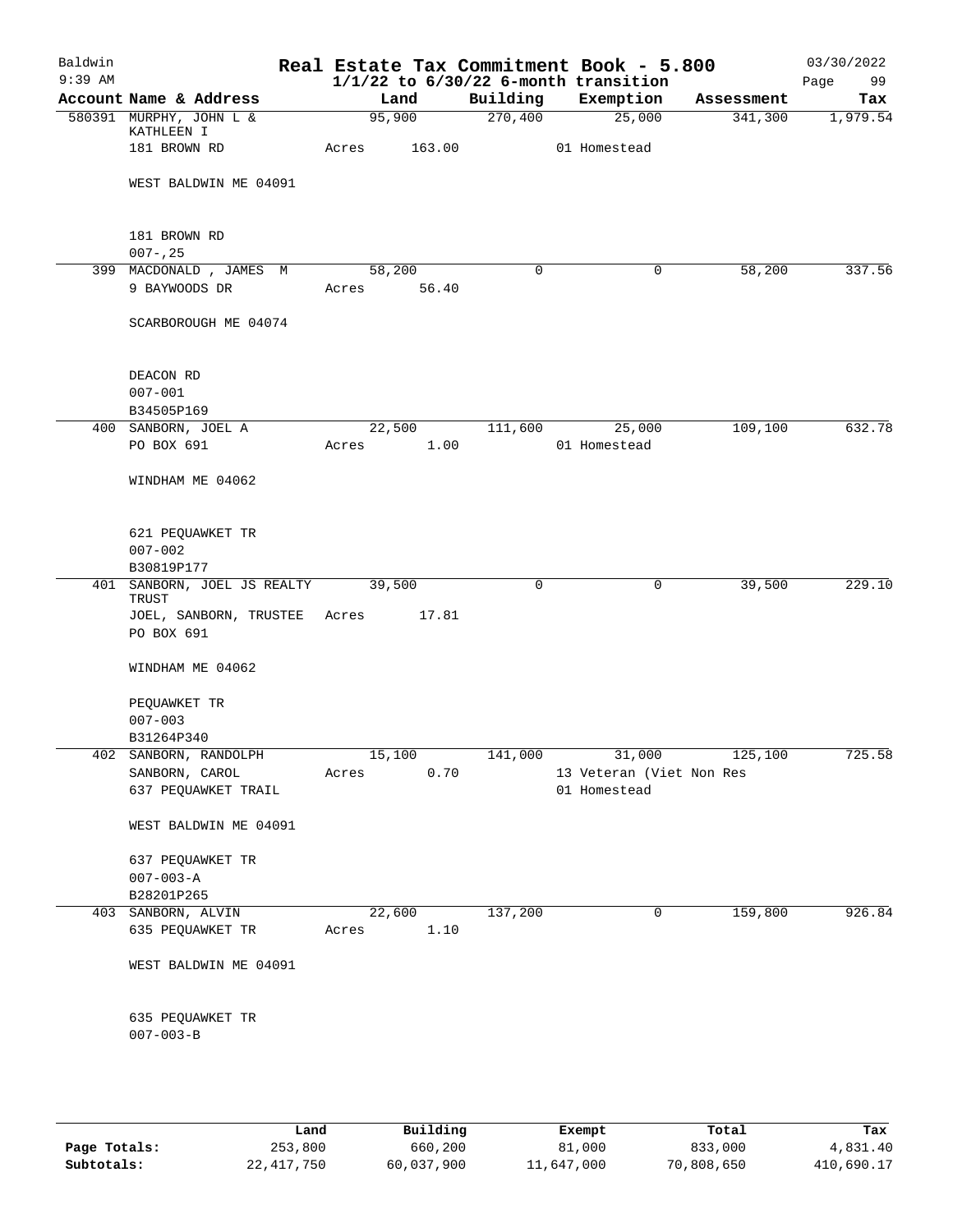| Baldwin<br>$9:39$ AM |                                     |              |         |             | Real Estate Tax Commitment Book - 5.800<br>$1/1/22$ to $6/30/22$ 6-month transition |            | 03/30/2022<br>Page<br>100 |
|----------------------|-------------------------------------|--------------|---------|-------------|-------------------------------------------------------------------------------------|------------|---------------------------|
|                      | Account Name & Address              |              | Land    | Building    | Exemption                                                                           | Assessment | Tax                       |
|                      | 404 HARRINGTON, DONALD &            |              | 30,500  | 27,400      | $\Omega$                                                                            | 57,900     | 335.82                    |
|                      | ELIZABETH                           |              |         |             |                                                                                     |            |                           |
|                      | PO BOX 1803                         | Acres        | 8.95    |             |                                                                                     |            |                           |
|                      |                                     |              |         |             |                                                                                     |            |                           |
|                      | EDGARTOWN MA 02539                  |              |         |             |                                                                                     |            |                           |
|                      |                                     |              |         |             |                                                                                     |            |                           |
|                      | 609 PEQUAWKET TR                    |              |         |             |                                                                                     |            |                           |
|                      | $007 - 003 - C$                     |              |         |             |                                                                                     |            |                           |
|                      | B23402P195                          |              |         |             |                                                                                     |            |                           |
|                      | 1034 FRICKER, MATTHEW &             |              | 31,800  | 251,700     | 25,000                                                                              | 258,500    | 1,499.30                  |
|                      | JANET                               |              |         |             |                                                                                     |            |                           |
|                      | 26 DEACON RD.                       | Acres        | 6.35    |             | 01 Homestead                                                                        |            |                           |
|                      | WEST BALDWIN ME 04091               |              |         |             |                                                                                     |            |                           |
|                      |                                     |              |         |             |                                                                                     |            |                           |
|                      |                                     |              |         |             |                                                                                     |            |                           |
|                      | 26 DEACON RD                        |              |         |             |                                                                                     |            |                           |
|                      | $007 - 003 - C1$                    |              |         |             |                                                                                     |            |                           |
|                      | B31091P122                          |              |         |             |                                                                                     |            |                           |
|                      | 405 EASTMAN, MARK                   |              | 21,700  | 135,700     | 25,000                                                                              | 132,400    | 767.92                    |
|                      | PENDEXTER, MICHELLE                 | Acres        | 2.00    |             | 01 Homestead                                                                        |            |                           |
|                      | 633 PEQUAWKET TRAIL                 |              |         |             |                                                                                     |            |                           |
|                      |                                     |              |         |             |                                                                                     |            |                           |
|                      | WEST BALDWIN ME 04091               |              |         |             |                                                                                     |            |                           |
|                      | 633 PEQUAWKET TR                    |              |         |             |                                                                                     |            |                           |
|                      | $007 - 003 - D$                     |              |         |             |                                                                                     |            |                           |
|                      | B25867P165                          |              |         |             |                                                                                     |            |                           |
|                      | 1007 SANBORN, MATTHEW C             | 21,400       |         | $\mathbf 0$ | 0                                                                                   | 21,400     | 124.12                    |
|                      | 637 PEQUAWKET TRAIL                 | Acres        | 1.84    |             |                                                                                     |            |                           |
|                      |                                     |              |         |             |                                                                                     |            |                           |
|                      | WEST BALDWIN ME 04091               |              |         |             |                                                                                     |            |                           |
|                      |                                     |              |         |             |                                                                                     |            |                           |
|                      | PEQUAWKET TR                        |              |         |             |                                                                                     |            |                           |
|                      | $007 - 003 - E$                     |              |         |             |                                                                                     |            |                           |
|                      | B19390P296                          |              |         |             |                                                                                     |            |                           |
|                      | 1116 KELLEY, KEITH A                |              | 27,900  | 139,700     | 25,000                                                                              | 142,600    | 827.08                    |
|                      | 631 PEQUAWKET TR                    | Acres        | 5.00    |             | 01 Homestead                                                                        |            |                           |
|                      |                                     |              |         |             |                                                                                     |            |                           |
|                      | WEST BALDWIN ME 04091               |              |         |             |                                                                                     |            |                           |
|                      |                                     |              |         |             |                                                                                     |            |                           |
|                      |                                     |              |         |             |                                                                                     |            |                           |
|                      | 631 PEQUAWKET TR<br>$007 - 003 - F$ |              |         |             |                                                                                     |            |                           |
|                      | 406 PIERCE, JOSIAH                  |              | 139,400 |             | 468,000 25,000                                                                      | 582,400    | 3,377.92                  |
|                      | 9 PIERCE PL                         | Acres 127.97 |         |             | 01 Homestead                                                                        |            |                           |
|                      |                                     |              |         |             |                                                                                     |            |                           |
|                      | WEST BALDWIN ME 04091               |              |         |             |                                                                                     |            |                           |
|                      |                                     |              |         |             |                                                                                     |            |                           |
|                      |                                     |              |         |             |                                                                                     |            |                           |
|                      | 9 PIERCE PL                         |              |         |             |                                                                                     |            |                           |
|                      | $007 - 004$                         |              |         |             |                                                                                     |            |                           |
|                      | B24230P325                          |              |         |             |                                                                                     |            |                           |
|                      |                                     |              |         |             |                                                                                     |            |                           |
|                      |                                     |              |         |             |                                                                                     |            |                           |
|                      |                                     |              |         |             |                                                                                     |            |                           |

|              | Land       | Building   | Exempt     | Total      | Tax        |
|--------------|------------|------------|------------|------------|------------|
| Page Totals: | 272,700    | 1,022,500  | 100,000    | 1,195,200  | 6,932.16   |
| Subtotals:   | 22,690,450 | 61,060,400 | 11,747,000 | 72,003,850 | 417,622.33 |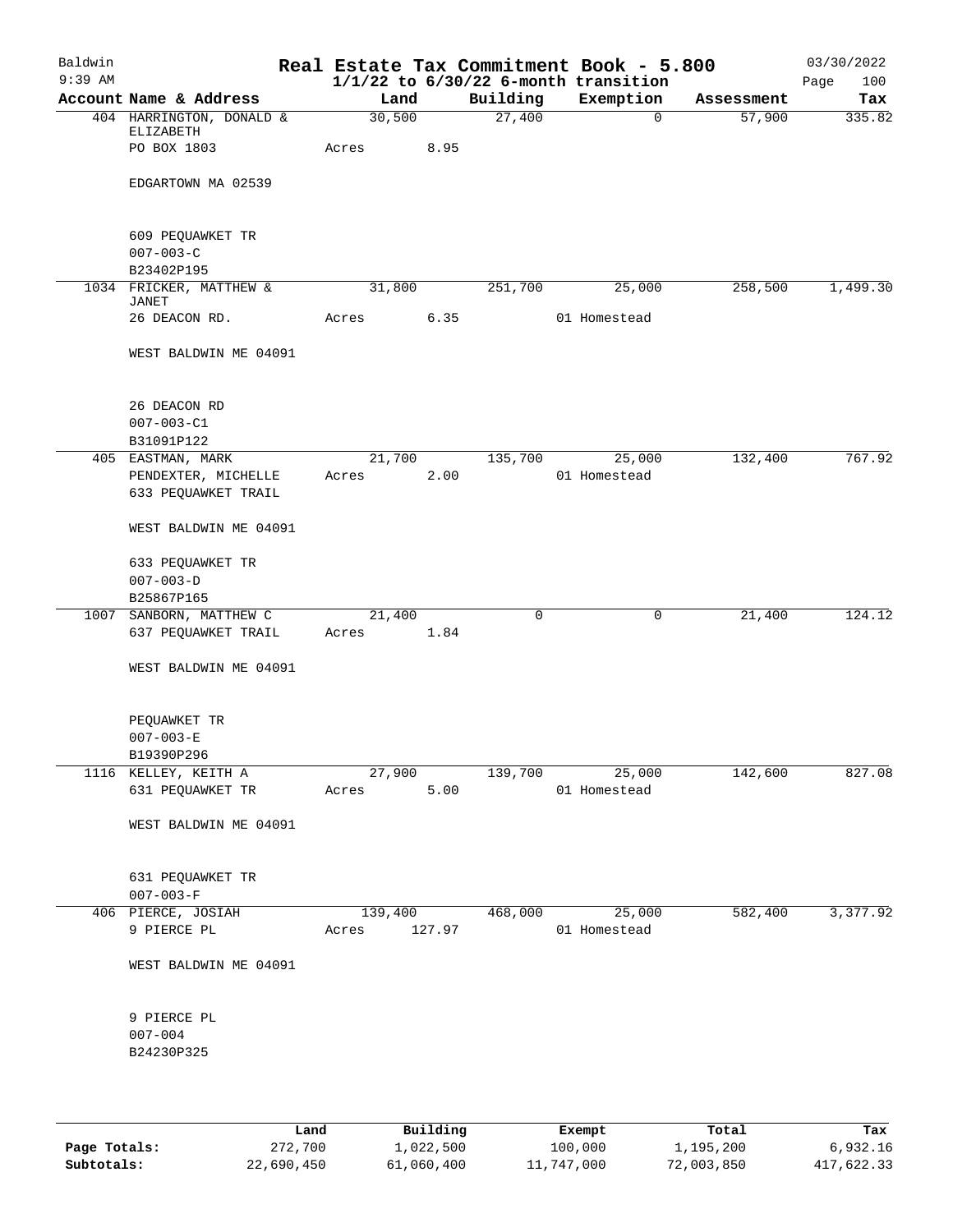| Baldwin<br>$9:39$ AM |                                                                |                 |       |             | Real Estate Tax Commitment Book - 5.800<br>$1/1/22$ to $6/30/22$ 6-month transition |            | 03/30/2022<br>Page<br>101 |
|----------------------|----------------------------------------------------------------|-----------------|-------|-------------|-------------------------------------------------------------------------------------|------------|---------------------------|
|                      | Account Name & Address                                         | Land            |       | Building    | Exemption                                                                           | Assessment | Tax                       |
|                      | 407 MURCH, BRADLEY T<br>PO BOX 43                              | 18,000<br>Acres | 0.25  | 36,700      | $\mathbf 0$                                                                         | 54,700     | 317.26                    |
|                      | WEST BALDWIN ME 04091                                          |                 |       |             |                                                                                     |            |                           |
|                      | 6 SENATOR BLACK RD<br>$007 - 005$                              |                 |       |             |                                                                                     |            |                           |
|                      | B34445P38                                                      |                 |       |             |                                                                                     |            |                           |
|                      | 408 HASKELL, PAUL A<br>707 PEQUAWKET TRAIL                     | 19,500<br>Acres | 0.64  | 86,300      | 25,000<br>01 Homestead                                                              | 80,800     | 468.64                    |
|                      | WEST BALDWIN ME 04091                                          |                 |       |             |                                                                                     |            |                           |
|                      | 707 PEQUAWKET TR<br>$007 - 006$                                |                 |       |             |                                                                                     |            |                           |
|                      | B24842P156                                                     |                 |       |             |                                                                                     |            |                           |
|                      | 409 SARGENT, DAVID SR.<br>711 PEQUAWKET TRAIL                  | 19,100<br>Acres | 0.60  | 139,300     | 31,000<br>13 Veteran (Viet Non Res<br>01 Homestead                                  | 127,400    | 738.92                    |
|                      | WEST BALDWIN ME 04091                                          |                 |       |             |                                                                                     |            |                           |
|                      | 711 PEQUAWKET TR<br>$007 - 007$                                |                 |       |             |                                                                                     |            |                           |
|                      | 410 JA MILLIKEN TRUST                                          | 10,600          |       | 0           | $\mathsf{O}$                                                                        | 10,600     | 61.48                     |
|                      | 14 SUNFLOWER LANE                                              | Acres           | 23.00 |             |                                                                                     |            |                           |
|                      | STANDISH ME 04084                                              |                 |       |             |                                                                                     |            |                           |
|                      | PEQUAWKET TR<br>$007 - 008$                                    |                 |       |             |                                                                                     |            |                           |
|                      | B35359P264                                                     |                 |       |             |                                                                                     |            |                           |
|                      | 411 WARD, DAVID H                                              | 45,500          |       | 174,600     | 25,000                                                                              | 195,100    | 1,131.58                  |
|                      | WARD, JOANNE M<br>797 PEQUAWKET TRAIL                          | Acres           | 18.00 |             | 01 Homestead                                                                        |            |                           |
|                      | WEST BALDWIN ME 04091                                          |                 |       |             |                                                                                     |            |                           |
|                      | 797 PEQUAWKET TR<br>$007 - 009$                                |                 |       |             |                                                                                     |            |                           |
|                      | 413 FLINT, ROBERT                                              | 2,000<br>Acres  | 1.31  | $\mathbf 0$ | $\mathbf 0$                                                                         | 2,000      | 11.60                     |
|                      | WEST BALDWIN ME 04091<br>REAR LOT<br>$007 - 011$<br>B32745P239 |                 |       |             |                                                                                     |            |                           |

|              | Land       | Building   | Exempt     | Total      | Tax         |
|--------------|------------|------------|------------|------------|-------------|
| Page Totals: | 114,700    | 436,900    | 81,000     | 470,600    | 2,729.48    |
| Subtotals:   | 22,805,150 | 61,497,300 | 11,828,000 | 72,474,450 | 420, 351.81 |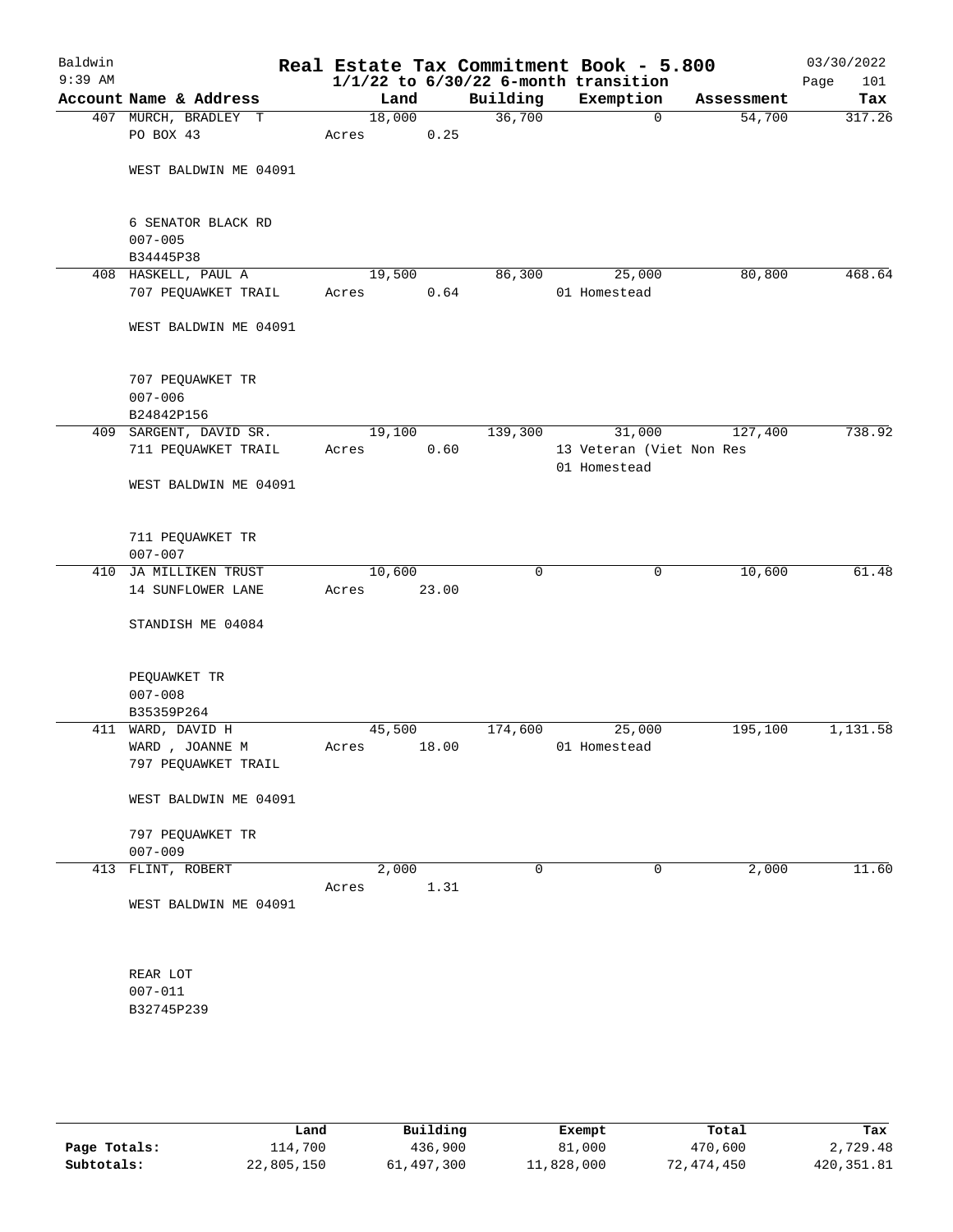| Baldwin<br>$9:39$ AM |                                                      |        |       |          | Real Estate Tax Commitment Book - 5.800<br>$1/1/22$ to $6/30/22$ 6-month transition |            | 03/30/2022<br>102<br>Page |
|----------------------|------------------------------------------------------|--------|-------|----------|-------------------------------------------------------------------------------------|------------|---------------------------|
|                      | Account Name & Address                               | Land   |       | Building | Exemption                                                                           | Assessment | Tax                       |
|                      | 414 HAMILTON, SUSAN C                                | 42,800 |       | 0        | $\mathbf 0$                                                                         | 42,800     | 248.24                    |
|                      | 186 Sebago Road                                      | Acres  | 16.00 |          |                                                                                     |            |                           |
|                      | HIRAM ME 04041                                       |        |       |          |                                                                                     |            |                           |
|                      | ROUTE 113                                            |        |       |          |                                                                                     |            |                           |
|                      | $007 - 012$<br>B23527P245                            |        |       |          |                                                                                     |            |                           |
|                      | 415 MORGAN, KELLY                                    | 51,000 |       | 174,600  | 25,000                                                                              | 200,600    | 1,163.48                  |
|                      | MORGAN, KATHLEEN                                     | Acres  | 20.00 |          | 01 Homestead                                                                        |            |                           |
|                      | 90 LOGGIN ROAD                                       |        |       |          |                                                                                     |            |                           |
|                      | CAPE NEDDICK ME                                      |        |       |          |                                                                                     |            |                           |
|                      | 133 SENATOR BLACK RD                                 |        |       |          |                                                                                     |            |                           |
|                      | $007 - 013$                                          |        |       |          |                                                                                     |            |                           |
|                      | B29672P228<br>942 SARGENT, RODNEY H &                | 39,700 |       | 0        | 0                                                                                   | 39,700     | 230.26                    |
|                      | LUCINDA                                              |        |       |          |                                                                                     |            |                           |
|                      | 73 SENATOR BLACK RD                                  | Acres  | 43.43 |          |                                                                                     |            |                           |
|                      | WEST BALDWIN ME 04091                                |        |       |          |                                                                                     |            |                           |
|                      | SENATOR BLACK RD<br>$007 - 013 - A$                  |        |       |          |                                                                                     |            |                           |
|                      | 1102 DAY, RICKY W & SARAH                            | 54,900 |       | 215,800  | 25,000                                                                              | 245,700    | 1,425.06                  |
|                      | 126 SENATOR BLACK RD                                 | Acres  | 23.17 |          | 01 Homestead                                                                        |            |                           |
|                      | WEST BALDWIN ME 04091                                |        |       |          |                                                                                     |            |                           |
|                      | 126 SENATOR BLACK RD<br>$007 - 013 - B$<br>B28060P28 |        |       |          |                                                                                     |            |                           |
|                      | 416 BERGHOFF, JEFFREY F                              | 6,000  |       | 0        | 0                                                                                   | 6,000      | 34.80                     |
|                      | 106 COLLINGWOOD PLACE                                | Acres  | 13.00 |          |                                                                                     |            |                           |
|                      | MONROEVILLE PA 15146                                 |        |       |          |                                                                                     |            |                           |
|                      | SENATOR BLACK RD<br>$007 - 014$                      |        |       |          |                                                                                     |            |                           |
|                      | B33064P130                                           |        |       |          |                                                                                     |            |                           |
|                      | 417 FILLEBROWN, RICHARD A                            | 31,000 |       | 75,000   | 0                                                                                   | 106,000    | 614.80                    |
|                      | 86 SENATOR BLACK RD                                  | Acres  | 5.00  |          |                                                                                     |            |                           |
|                      | WEST BALDWIN ME 04091                                |        |       |          |                                                                                     |            |                           |
|                      | 86 SENATOR BLACK RD<br>$007 - 014 - A$<br>B15554P328 |        |       |          |                                                                                     |            |                           |
|                      |                                                      |        |       |          |                                                                                     |            |                           |

|              | Land       | Building   | Exempt     | Total      | Tax        |
|--------------|------------|------------|------------|------------|------------|
| Page Totals: | 225,400    | 465,400    | 50,000     | 640,800    | 3,716.64   |
| Subtotals:   | 23,030,550 | 61,962,700 | 11,878,000 | 73,115,250 | 424,068.45 |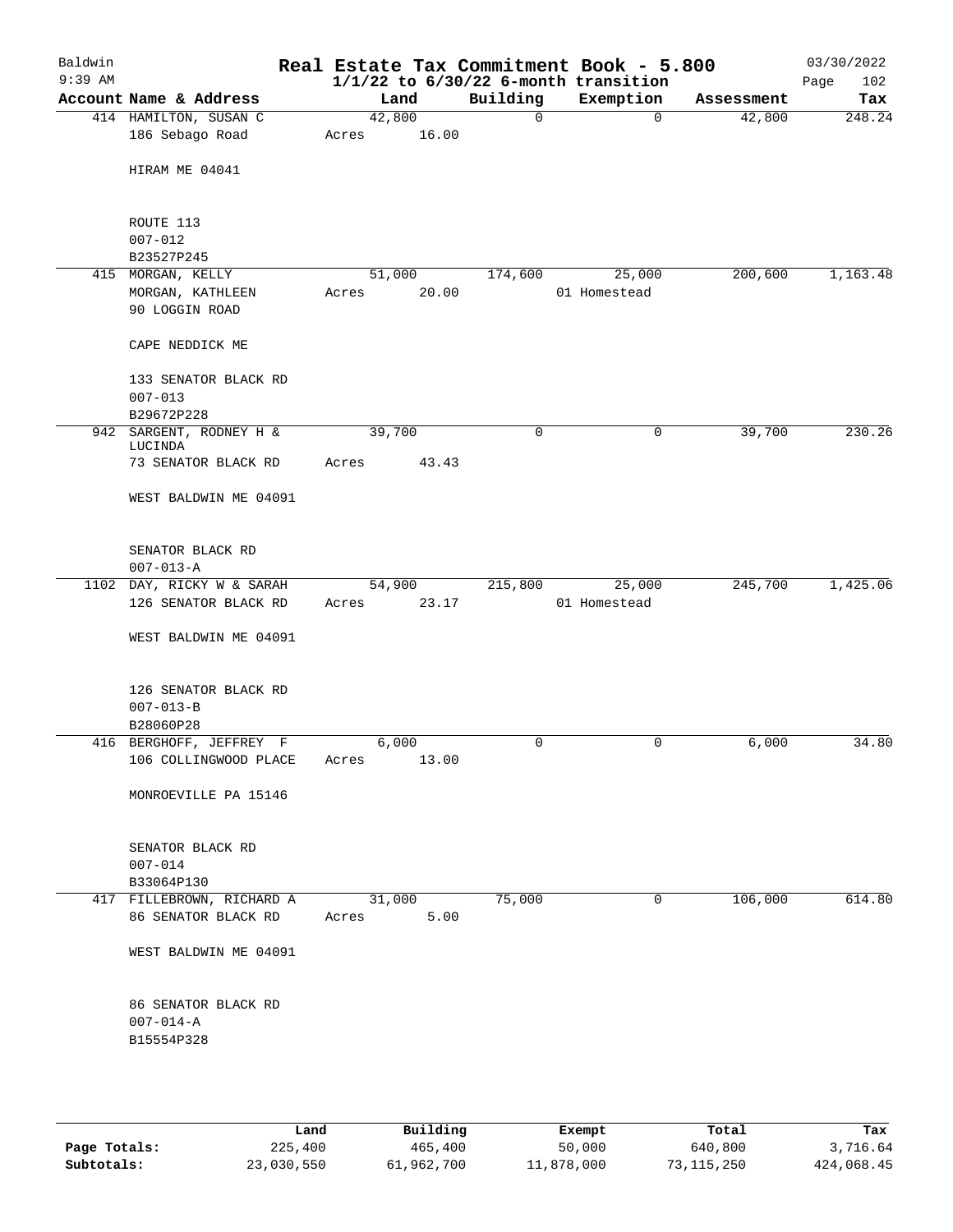| Baldwin<br>$9:39$ AM |                                                      |        |        |                                                      | Real Estate Tax Commitment Book - 5.800  |            | 03/30/2022         |
|----------------------|------------------------------------------------------|--------|--------|------------------------------------------------------|------------------------------------------|------------|--------------------|
|                      | Account Name & Address                               | Land   |        | $1/1/22$ to $6/30/22$ 6-month transition<br>Building | Exemption                                | Assessment | 103<br>Page<br>Tax |
|                      | 418 HASKELL, ANNA                                    |        | 35,500 | 108,000                                              | 25,000                                   | 118,500    | 687.30             |
|                      | 76 SENATOR BLACK RD                                  | Acres  | 8.00   |                                                      | 01 Homestead                             |            |                    |
|                      | WEST BALDWIN ME 04091                                |        |        |                                                      |                                          |            |                    |
|                      | 72 SENATOR BLACK RD<br>$007 - 015$                   |        |        |                                                      |                                          |            |                    |
|                      | B23038P209                                           |        |        |                                                      |                                          |            |                    |
|                      | 1029 HASKELL, DAVID                                  | 27,400 |        | 194,700                                              | 25,000                                   | 197,100    | 1,143.18           |
|                      | HASKELL, ILEESHA<br>80 SENATOR BLACK ROAD            | Acres  | 4.00   |                                                      | 01 Homestead                             |            |                    |
|                      | WEST BALDWIN ME 04091                                |        |        |                                                      |                                          |            |                    |
|                      | 80 SENATOR BLACK RD<br>$007 - 015 - A$               |        |        |                                                      |                                          |            |                    |
|                      | B23038P214                                           |        |        |                                                      |                                          |            |                    |
|                      | 419 SARGENT, RODNEY H &                              | 31,400 |        | 165,100                                              | 25,000                                   | 171,500    | 994.70             |
|                      | LUCINDA<br>73 SENATOR BLACK RD                       | Acres  | 5.74   |                                                      | 01 Homestead                             |            |                    |
|                      | WEST BALDWIN ME 04091                                |        |        |                                                      |                                          |            |                    |
|                      | 73 SENATOR BLACK RD<br>$007 - 016$                   |        |        |                                                      |                                          |            |                    |
|                      | B10316P189                                           |        |        |                                                      |                                          |            |                    |
|                      | 420 DRAPER, ELEANOR                                  | 31,200 |        | 198,600                                              | 25,000                                   | 204,800    | 1,187.84           |
|                      | 87 SENATOR BLACK RD                                  | Acres  | 5.57   |                                                      | 01 Homestead                             |            |                    |
|                      | WEST BALDWIN ME 04091                                |        |        |                                                      |                                          |            |                    |
|                      | 87 SENATOR BLACK RD<br>$007 - 016 - A$<br>B23302P279 |        |        |                                                      |                                          |            |                    |
|                      | 421 MONETTE, BERNADETTE N.                           | 46,800 |        | 261,600                                              | 31,000                                   | 277,400    | 1,608.92           |
|                      | GIROUX, GERALD E.<br>55 SENATOR BLACK RD             | Acres  | 17.16  |                                                      | 13 Veteran (Viet Non Res<br>01 Homestead |            |                    |
|                      | WEST BALDWIN ME 04091                                |        |        |                                                      |                                          |            |                    |
|                      | 55 SENATOR BLACK RD<br>$007 - 017$                   |        |        |                                                      |                                          |            |                    |
|                      | 422 BURNELL, ELIZABETH A                             | 31,600 |        | 162,800                                              | 25,000                                   | 169,400    | 982.52             |
|                      | 65 SENATOR BLACK RD                                  | Acres  | 7.75   |                                                      | 01 Homestead                             |            |                    |
|                      | WEST BALDWIN ME 04091                                |        |        |                                                      |                                          |            |                    |
|                      | 65 SENATOR BLACK RD<br>$007 - 017 - A$<br>B36641P89  |        |        |                                                      |                                          |            |                    |
|                      |                                                      |        |        |                                                      |                                          |            |                    |

|              | Land         | Building   | Exempt     | Total        | Tax        |
|--------------|--------------|------------|------------|--------------|------------|
| Page Totals: | 203,900      | 1,090,800  | 156,000    | 1,138,700    | 6,604.46   |
| Subtotals:   | 23, 234, 450 | 63,053,500 | 12,034,000 | 74, 253, 950 | 430,672.91 |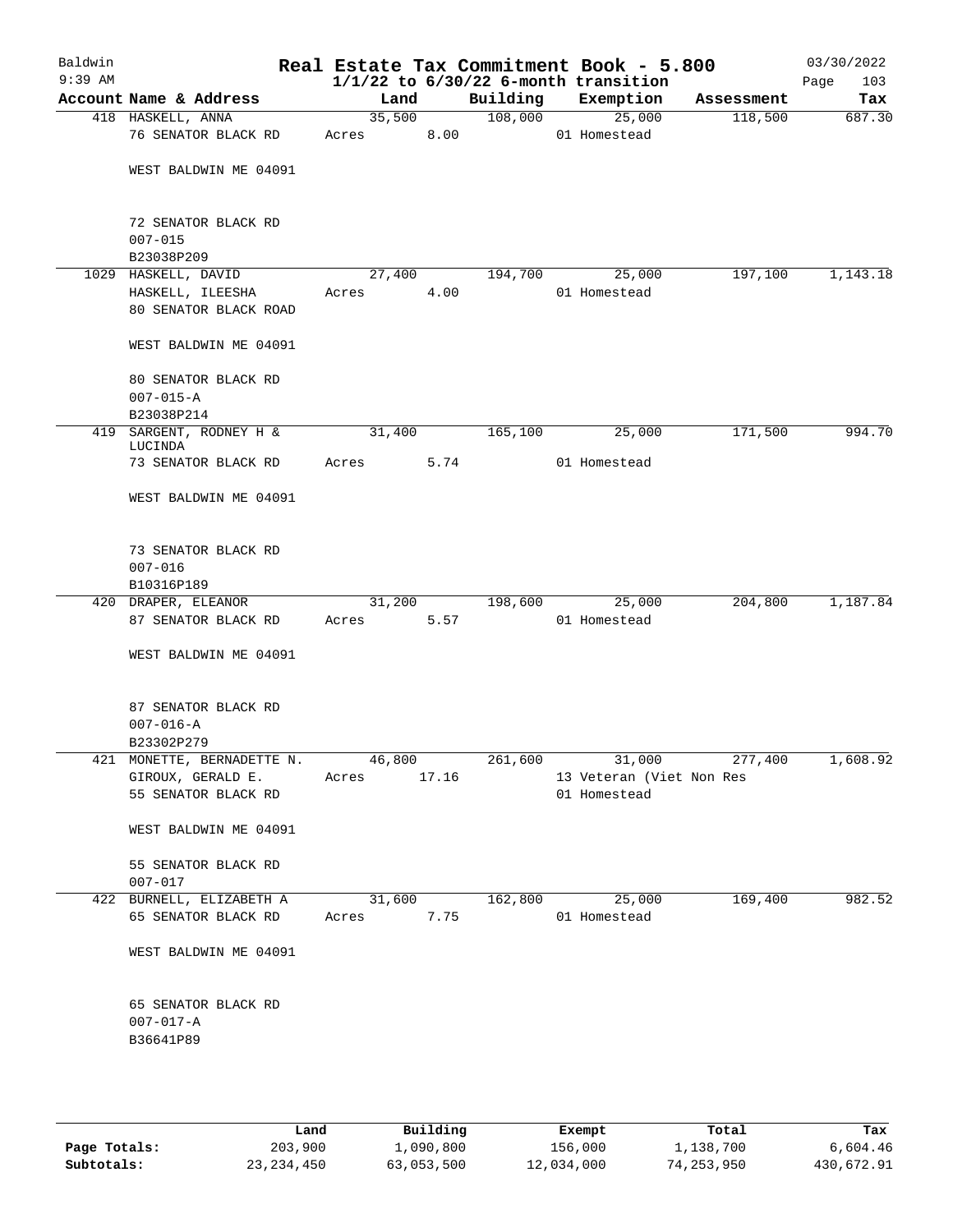| Baldwin      |                                                      |       |                |          | Real Estate Tax Commitment Book - 5.800  |            | 03/30/2022  |
|--------------|------------------------------------------------------|-------|----------------|----------|------------------------------------------|------------|-------------|
| $9:39$ AM    |                                                      |       |                |          | $1/1/22$ to $6/30/22$ 6-month transition |            | 104<br>Page |
|              | Account Name & Address                               |       | Land           | Building | Exemption                                | Assessment | Tax         |
|              | 1008 BRAZIER, MELANIE A<br>69 SENATOR BLACK RD       | Acres | 26,500<br>2.00 | 164,600  | 25,000<br>01 Homestead                   | 166,100    | 963.38      |
|              | WEST BALDWIN ME 04091                                |       |                |          |                                          |            |             |
|              | 69 SENATOR BLACK RD<br>$007 - 017 - B$               |       |                |          |                                          |            |             |
|              | B31531P233 05/30/2014                                |       |                |          |                                          |            |             |
|              | 1109 MORRELL, TRACY L                                |       | 25,500         | 198,200  | 25,000                                   | 198,700    | 1,152.46    |
|              | MORRELL, CLAY A<br>67 SENATOR BLACK RD               | Acres | 3.01           |          | 01 Homestead                             |            |             |
|              | WEST BALDWIN ME 04091                                |       |                |          |                                          |            |             |
|              | 67 SENATOR BLACK RD<br>$007 - 017 - C$               |       |                |          |                                          |            |             |
|              | B29520P148                                           |       |                |          |                                          |            |             |
|              | 423 ORCHARD HILL RENTALS<br>LLC                      |       | 75,100         | 144,200  | 0                                        | 219,300    | 1,271.94    |
|              | 55 SENATOR BLACK RD                                  | Acres | 39.00          |          |                                          |            |             |
|              | WEST BALDWIN ME 04091                                |       |                |          |                                          |            |             |
|              | 47 SENATOR BLACK RD<br>$007 - 018$                   |       |                |          |                                          |            |             |
|              | B27928P64                                            |       |                |          |                                          |            |             |
|              | 966 ORCHARD HILL RENTALS,<br>LLC                     |       | 24,000         | 65,100   | 0                                        | 89,100     | 516.78      |
|              | 55 SENATOR BLACK ROAD                                | Acres | 2.00           |          |                                          |            |             |
|              | WEST BALDWIN ME 04091                                |       |                |          |                                          |            |             |
|              | 45 SENATOR BLACK RD                                  |       |                |          |                                          |            |             |
|              | $007 - 018 - A$                                      |       |                |          |                                          |            |             |
| 425          | B27928P64<br>CARDIN, MICHAEL J. &                    |       | 26,700         | 189,400  | 25,000                                   | 191,100    | 1,108.38    |
|              | <b>JEANNETTE</b>                                     |       |                |          |                                          |            |             |
|              | 33 SENATOR BLACK RD                                  | Acres | 4.74           |          | 01 Homestead                             |            |             |
|              | WEST BALDWIN ME 04091                                |       |                |          |                                          |            |             |
|              | 33 SENATOR BLACK RD<br>$007 - 019 - A$<br>B16297P132 |       |                |          |                                          |            |             |
|              | 426 DONAHUE, JEFFREY ALAN                            |       | 33,300         | 220,000  | 25,000                                   | 228,300    | 1,324.14    |
|              | DONAHUE, LISA MARIE<br>39 SENATOR BLACK RD           | Acres | 2.50           |          | 01 Homestead                             |            |             |
|              | WEST BALDWIN ME 04091                                |       |                |          |                                          |            |             |
|              | 39 SENATOR BLACK RD                                  |       |                |          |                                          |            |             |
|              | $007 - 019 - B$                                      |       |                |          |                                          |            |             |
|              | B37304P56                                            |       |                |          |                                          |            |             |
|              |                                                      | Land  | Building       |          | Exempt                                   | Total      | Tax         |
| Page Totals: | 211,100                                              |       | 981,500        |          | 100,000                                  | 1,092,600  | 6,337.08    |
| Subtotals:   | 23, 445, 550                                         |       | 64,035,000     |          | 12, 134, 000                             | 75,346,550 | 437,009.99  |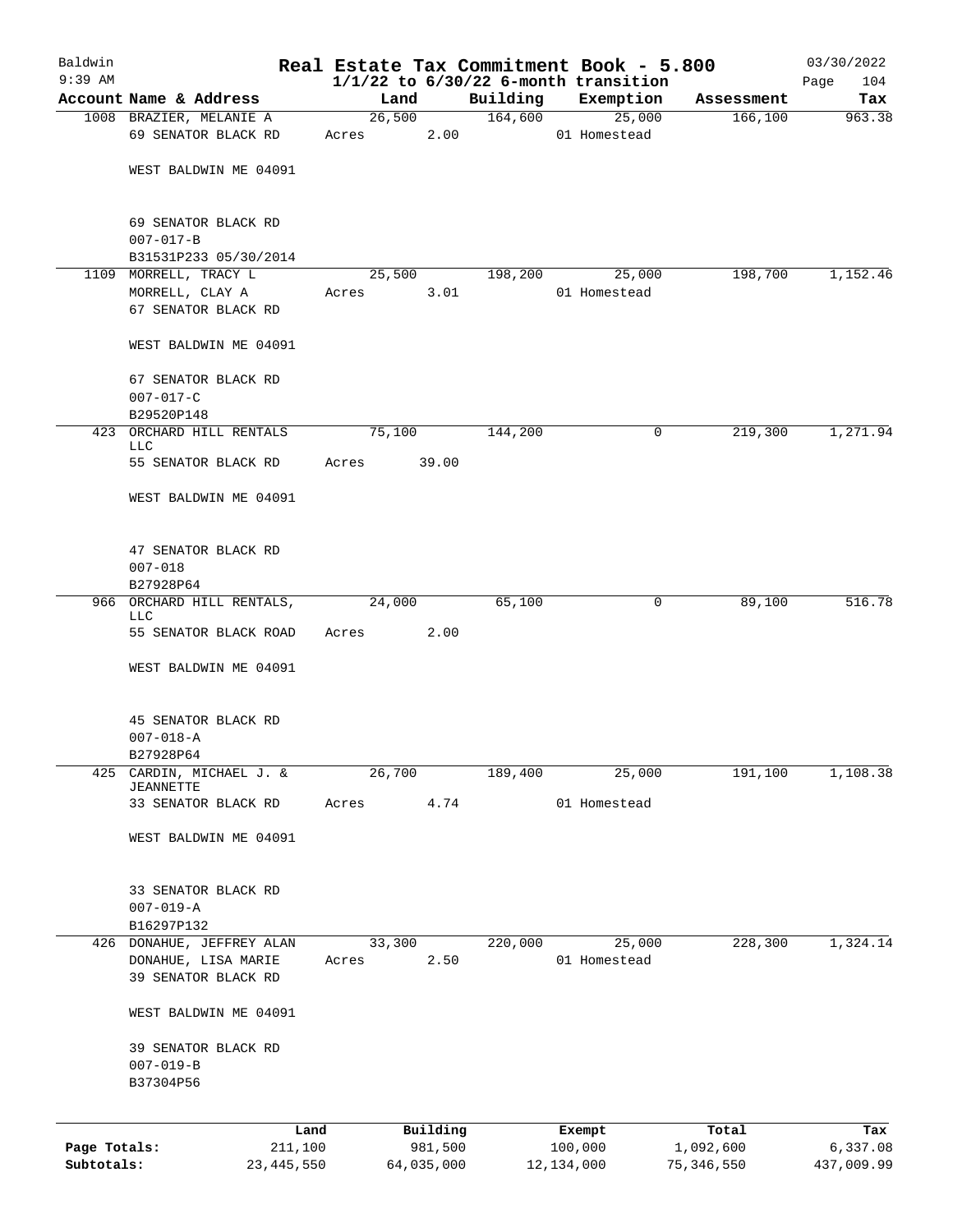| Baldwin<br>$9:39$ AM |                                        | Real Estate Tax Commitment Book - 5.800<br>$1/1/22$ to $6/30/22$ 6-month transition |             |              |            | 03/30/2022<br>105<br>Page |
|----------------------|----------------------------------------|-------------------------------------------------------------------------------------|-------------|--------------|------------|---------------------------|
|                      | Account Name & Address                 | Land                                                                                | Building    | Exemption    | Assessment | Tax                       |
|                      | 1245 HARMON, WALTER, HEIDI             | 31,300                                                                              | 223,000     | $\mathbf 0$  | 254,300    | 1,474.94                  |
|                      | STROUD, SUSAN                          | 9.34<br>Acres                                                                       |             |              |            |                           |
|                      | 23 SENATOR BLACK RD                    |                                                                                     |             |              |            |                           |
|                      | WEST BALDWIN ME 04091                  |                                                                                     |             |              |            |                           |
|                      | 23 SENATOR BLACK RD<br>$007 - 019 - C$ |                                                                                     |             |              |            |                           |
|                      | B36509P314                             |                                                                                     |             |              |            |                           |
|                      | 981 PIERCE, KATHLEEN J                 | 25,800                                                                              | 135,100     | 0            | 160,900    | 933.22                    |
|                      | 9 PIERCE PLACE                         | 2.00<br>Acres                                                                       |             |              |            |                           |
|                      | WEST BALDWIN ME 04091                  |                                                                                     |             |              |            |                           |
|                      | SENATOR BLACK RD<br>$007 - 019 - D$    |                                                                                     |             |              |            |                           |
|                      | 1114 THOMAS, PAUL D                    | 40,500                                                                              | 358,900     | 25,000       | 374,400    | 2,171.52                  |
|                      | THOMAS, SHARON M                       | 13.37<br>Acres                                                                      |             | 01 Homestead |            |                           |
|                      | 16 BRIARCLIFF LANE                     |                                                                                     |             |              |            |                           |
|                      | WEST BALDWIN ME 04091                  |                                                                                     |             |              |            |                           |
|                      | 16 BRIARCLIFF LN<br>$007 - 019 - E$    |                                                                                     |             |              |            |                           |
|                      | B35881P220                             |                                                                                     |             |              |            |                           |
|                      | 1251 PIERCE, JOSIAH                    | 38,800                                                                              | $\mathbf 0$ | 0            | 38,800     | 225.04                    |
|                      | 9 PIERCE PL                            | 87.93<br>Acres                                                                      |             |              |            |                           |
|                      | WEST BALDWIN ME 04091                  |                                                                                     |             |              |            |                           |
|                      | PIERCE PL                              |                                                                                     |             |              |            |                           |
|                      | $007 - 019 - F$                        |                                                                                     |             |              |            |                           |
|                      | 424 CHAPUT, MARK ROBERT                | 206,900                                                                             | 396,100     | 25,000       | 578,000    | 3,352.40                  |
|                      | GRISEZ, THERESA J<br>54 SENATOR BLACK  | 124.25<br>Acres                                                                     |             | 01 Homestead |            |                           |
|                      | WEST BLADWIN ME 04091                  |                                                                                     |             |              |            |                           |
|                      | 54 SENATOR BLACK RD<br>$007 - 020$     |                                                                                     |             |              |            |                           |
|                      | B37719P199                             |                                                                                     |             |              |            |                           |
|                      | 428 DAY, DAVID                         | 23,600                                                                              | 93,100      | 25,000       | 91,700     | 531.86                    |
|                      | 721 PEQUAWKET TR                       | 1.80<br>Acres                                                                       |             | 01 Homestead |            |                           |
|                      | WEST BALDWIN ME 04091                  |                                                                                     |             |              |            |                           |
|                      | 721 PEQUAWKET TR                       |                                                                                     |             |              |            |                           |
|                      | $007 - 020 - A$<br>B25668P270          |                                                                                     |             |              |            |                           |
|                      |                                        |                                                                                     |             |              |            |                           |

|              | Land       | Building   | Exempt     | Total      | Tax        |
|--------------|------------|------------|------------|------------|------------|
| Page Totals: | 366,900    | 1,206,200  | 75,000     | 1,498,100  | 8,688.98   |
| Subtotals:   | 23,812,450 | 65,241,200 | 12,209,000 | 76,844,650 | 445,698.97 |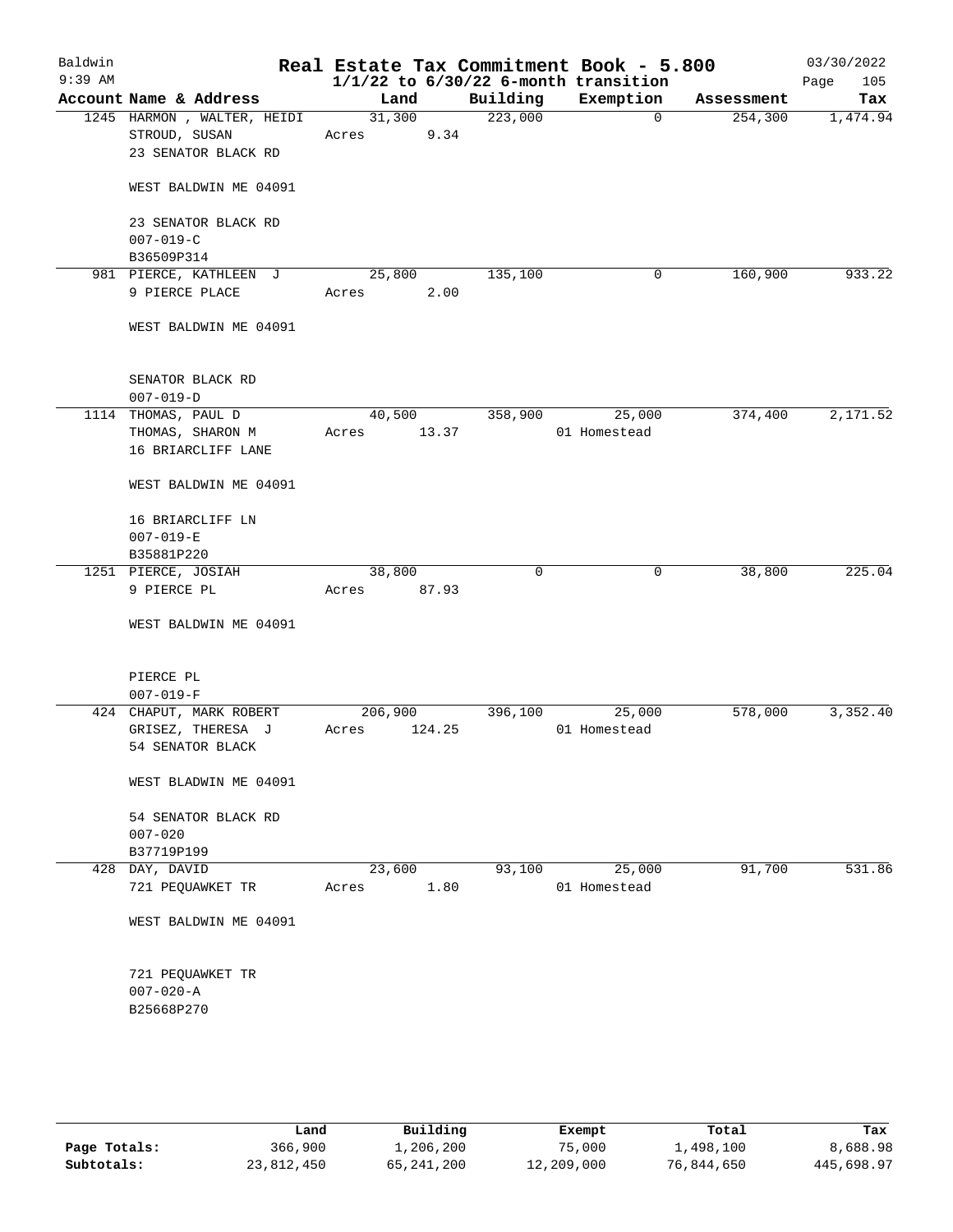| Baldwin<br>$9:39$ AM |                                                 |        |       |             | Real Estate Tax Commitment Book - 5.800<br>$1/1/22$ to $6/30/22$ 6-month transition |            | 03/30/2022<br>106<br>Page |
|----------------------|-------------------------------------------------|--------|-------|-------------|-------------------------------------------------------------------------------------|------------|---------------------------|
|                      | Account Name & Address                          | Land   |       | Building    | Exemption                                                                           | Assessment | Tax                       |
|                      | 429 DUNNING, DIANE & CONRAD                     | 52,800 |       | 291,800     | 25,000                                                                              | 319,600    | 1,853.68                  |
|                      | 44 SENATOR BLACK RD                             | Acres  | 15.36 |             | 01 Homestead                                                                        |            |                           |
|                      | WEST BALDWIN ME 04091                           |        |       |             |                                                                                     |            |                           |
|                      | 44 SENATOR BLACK RD<br>$007 - 020 - B$          |        |       |             |                                                                                     |            |                           |
|                      | B20615P191                                      |        |       |             |                                                                                     |            |                           |
|                      | 1224 DUNNING, AARON R                           | 39,000 |       | 213,900     | 0                                                                                   | 252,900    | 1,466.82                  |
|                      | 44 SENATOR BLACK RD                             | Acres  | 7.81  |             |                                                                                     |            |                           |
|                      | WEST BALDWIN ME 04091                           |        |       |             |                                                                                     |            |                           |
|                      | 40 SENATOR BLACK RD<br>$007 - 020 - B - 001$    |        |       |             |                                                                                     |            |                           |
|                      | B34781P173                                      |        |       |             |                                                                                     |            |                           |
|                      | 1246 HARMON, WALTER, HEIDI                      | 28,000 |       | 98,700      | 0                                                                                   | 126,700    | 734.86                    |
|                      | STROUD, SUSAN                                   | Acres  | 11.00 |             |                                                                                     |            |                           |
|                      | 23 SENATOR BLACK RD                             |        |       |             |                                                                                     |            |                           |
|                      | WEST BALDWIN ME 04091                           |        |       |             |                                                                                     |            |                           |
|                      | SENATOR BLACK RD                                |        |       |             |                                                                                     |            |                           |
|                      | $007 - 020 - C$                                 |        |       |             |                                                                                     |            |                           |
|                      | B36509P292                                      |        |       |             |                                                                                     |            |                           |
|                      | 1247 DAY, DAVID                                 | 32,500 | 6.00  | $\mathbf 0$ | 0                                                                                   | 32,500     | 188.50                    |
|                      | 721 PEQUAWKET TR                                | Acres  |       |             |                                                                                     |            |                           |
|                      | WEST BALDWIN ME 04091                           |        |       |             |                                                                                     |            |                           |
|                      | SENATOR BLACK RD                                |        |       |             |                                                                                     |            |                           |
|                      | $007 - 020 - C1$                                |        |       |             |                                                                                     |            |                           |
|                      | B35406P166 01/07/2019<br>1139 DUNNING, DIANNE B | 25,300 |       | 126,100     | 0                                                                                   | 151,400    | 878.12                    |
|                      | DUNNING, RACHEL D                               | Acres  | 2.03  |             |                                                                                     |            |                           |
|                      | 44 SENATOR BLACK RD                             |        |       |             |                                                                                     |            |                           |
|                      | WEST BALDWIN ME 04091                           |        |       |             |                                                                                     |            |                           |
|                      | SENATOR BLACK RD                                |        |       |             |                                                                                     |            |                           |
|                      | $007 - 020 - D$                                 |        |       |             |                                                                                     |            |                           |
|                      | B35514P336                                      |        |       |             |                                                                                     |            |                           |
|                      | 431 FLINT, WALTER W                             | 71,800 |       | 0           | 0                                                                                   | 71,800     | 416.44                    |
|                      | 13 DEPOT RD                                     | Acres  | 42.60 |             |                                                                                     |            |                           |
|                      | WEST BALDWIN ME 04091                           |        |       |             |                                                                                     |            |                           |
|                      | MARSTON RD                                      |        |       |             |                                                                                     |            |                           |
|                      | $007 - 021$                                     |        |       |             |                                                                                     |            |                           |
|                      | B26756P326                                      |        |       |             |                                                                                     |            |                           |
|                      |                                                 |        |       |             |                                                                                     |            |                           |
|                      |                                                 |        |       |             |                                                                                     |            |                           |

|              | Land       | Building   | Exempt     | Total      | Tax         |
|--------------|------------|------------|------------|------------|-------------|
| Page Totals: | 249,400    | 730,500    | 25,000     | 954,900    | 5,538.42    |
| Subtotals:   | 24,061,850 | 65,971,700 | 12,234,000 | 77,799,550 | 451, 237.39 |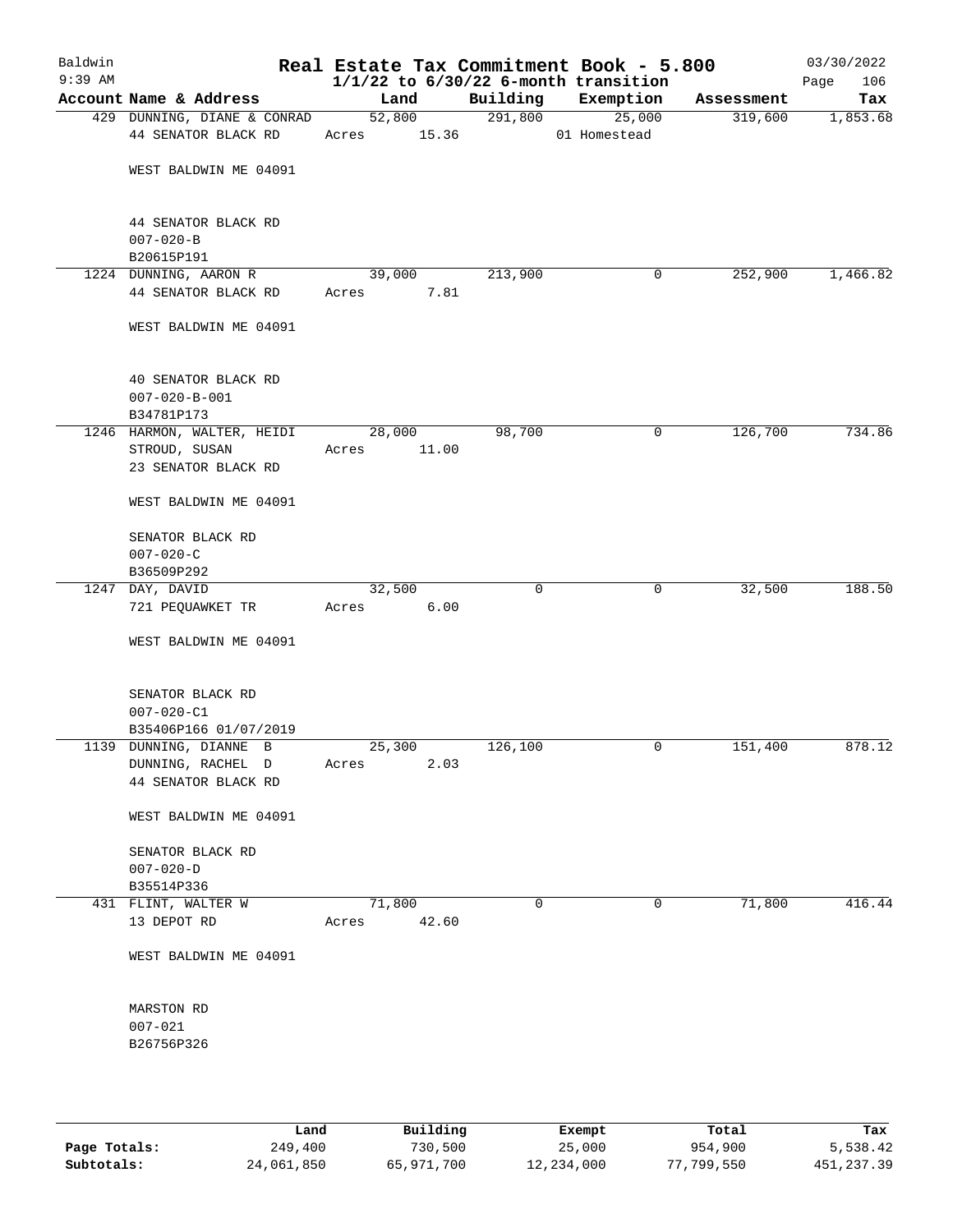| Baldwin   |                                                  |            |        |                     | Real Estate Tax Commitment Book - 5.800  |                       | 03/30/2022      |
|-----------|--------------------------------------------------|------------|--------|---------------------|------------------------------------------|-----------------------|-----------------|
| $9:39$ AM | Account Name & Address                           |            |        |                     | $1/1/22$ to $6/30/22$ 6-month transition |                       | 107<br>Page     |
|           | 982 BOUTEILLER, KAREN MARY                       | Land       | 29,500 | Building<br>193,100 | Exemption<br>$\overline{0}$              | Assessment<br>222,600 | Tax<br>1,291.08 |
|           | BOUTEILLER JR, RICHARD<br>ALFRED                 | Acres 4.00 |        |                     |                                          |                       |                 |
|           | 12 MARSTON POND RD                               |            |        |                     |                                          |                       |                 |
|           | WEST BALDWIN ME 04091                            |            |        |                     |                                          |                       |                 |
|           | 12 MARSTON POND RD                               |            |        |                     |                                          |                       |                 |
|           | $007 - 021 - A$<br>B37316P42                     |            |        |                     |                                          |                       |                 |
|           | 1040 CLARK, TYLER J                              |            | 31,100 | 315,000             | 0                                        | 346,100               | 2,007.38        |
|           | 15 MARSTON RD                                    | Acres      | 6.40   |                     |                                          |                       |                 |
|           | WEST BALDWIN ME 04091                            |            |        |                     |                                          |                       |                 |
|           | 15 MARSTON RD                                    |            |        |                     |                                          |                       |                 |
|           | $007 - 021 - B$                                  |            |        |                     |                                          |                       |                 |
|           | B37520P255                                       |            |        |                     |                                          |                       |                 |
|           | 1067 FLINT, ROY DEAN                             | 35,100     |        | 295,300             | 25,000                                   | 305,400               | 1,771.32        |
|           | 17 MARSTON RD                                    | Acres      | 10.00  |                     | 01 Homestead                             |                       |                 |
|           | WEST BALDWIN ME 04091                            |            |        |                     |                                          |                       |                 |
|           |                                                  |            |        |                     |                                          |                       |                 |
|           | 17 MARSTON RD<br>$007 - 021 - C$                 |            |        |                     |                                          |                       |                 |
|           | 432 NATURE'S WILDERNESS,<br>LLC                  | 413,400    |        | 665,100             | $\mathbf 0$                              | 1,078,500             | 6, 255.30       |
|           | 2 UPPER TWAIN RD                                 | Acres      | 402.54 |                     |                                          |                       |                 |
|           | WEST BALDWIN ME 04091                            |            |        |                     |                                          |                       |                 |
|           | 2 UPPER TWAIN RD                                 |            |        |                     |                                          |                       |                 |
|           | $007 - 022$                                      |            |        |                     |                                          |                       |                 |
|           | B33066P317                                       |            |        |                     |                                          |                       |                 |
|           | 1263 ALEXANDER, COURTLAND D 29,200<br>PO BOX 209 | Acres      | 6.58   | 138,600             |                                          | 167,800               | 973.24          |
|           |                                                  |            |        |                     |                                          |                       |                 |
|           | LIMERICK ME 04048                                |            |        |                     |                                          |                       |                 |
|           | 174 MARSTON POND RD                              |            |        |                     |                                          |                       |                 |
|           | $007 - 022 - B$                                  |            |        |                     |                                          |                       |                 |
|           | B36185P197                                       |            |        |                     |                                          |                       |                 |
|           | 580393 NATURE'S WILDERNESS,<br>LLC               | 77,300     |        | $\mathbf 0$         | 0                                        | 77,300                | 448.34          |
|           | 2 UPPER TWAIN RD                                 | Acres      | 154.00 |                     |                                          |                       |                 |
|           | WEST BALDWIN ME 04091                            |            |        |                     |                                          |                       |                 |
|           | REAR LOT                                         |            |        |                     |                                          |                       |                 |
|           | $007 - 023, 23A$                                 |            |        |                     |                                          |                       |                 |
|           |                                                  |            |        |                     |                                          |                       |                 |
|           |                                                  |            |        |                     |                                          |                       |                 |

|              | Land       | Building   | Exempt     | Total      | Tax        |
|--------------|------------|------------|------------|------------|------------|
| Page Totals: | 615,600    | 1,607,100  | 25,000     | 2,197,700  | 12,746.66  |
| Subtotals:   | 24,677,450 | 67,578,800 | 12,259,000 | 79,997,250 | 463,984.05 |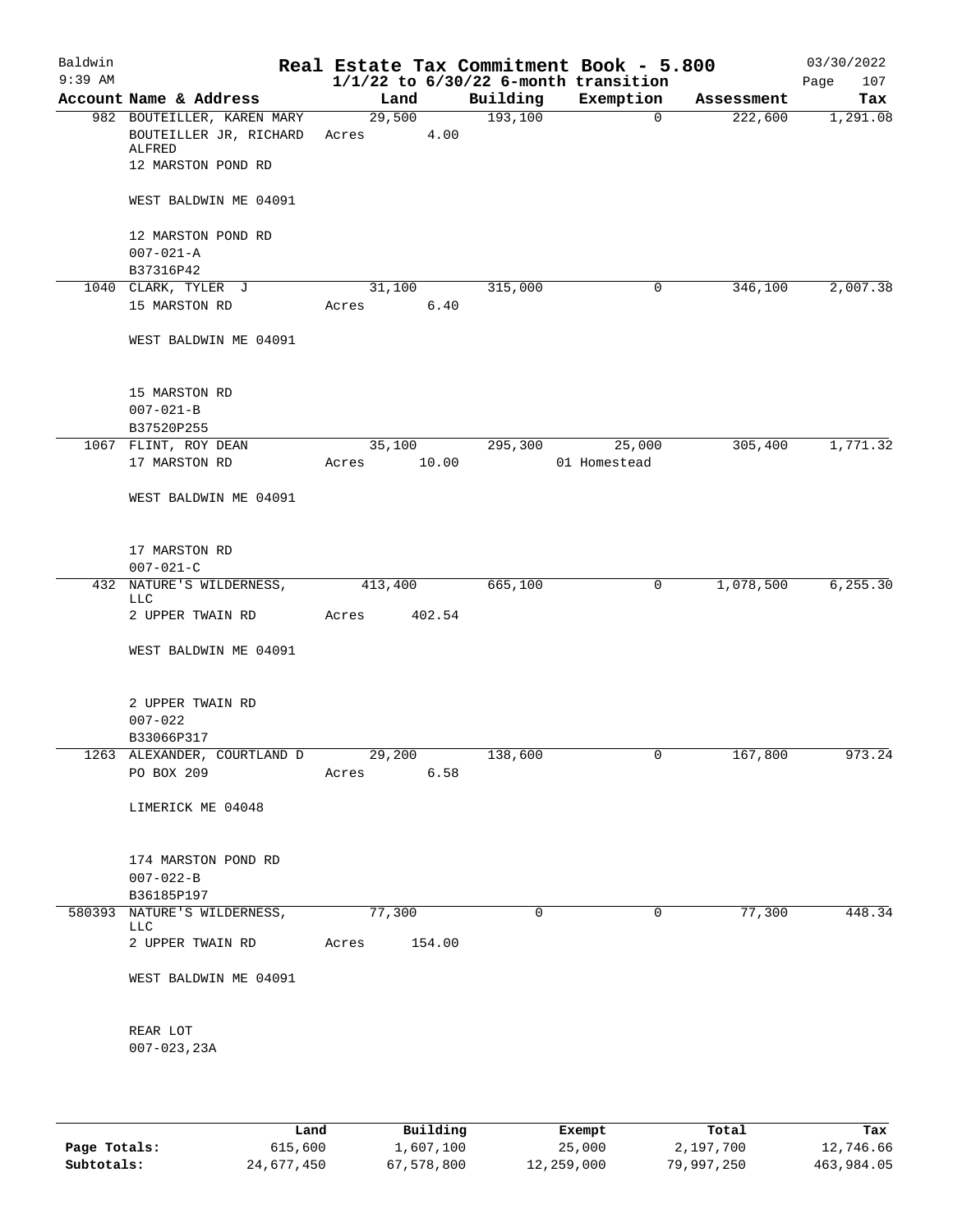| Baldwin<br>$9:39$ AM |                                           |       |        |          | Real Estate Tax Commitment Book - 5.800<br>$1/1/22$ to $6/30/22$ 6-month transition |            | 03/30/2022<br>Page<br>108 |
|----------------------|-------------------------------------------|-------|--------|----------|-------------------------------------------------------------------------------------|------------|---------------------------|
|                      | Account Name & Address                    |       | Land   | Building | Exemption                                                                           | Assessment | Tax                       |
|                      | 434 MURPHY, JOHN L &<br>KATHLEEN I        |       | 26,800 | 0        | $\overline{0}$                                                                      | 26,800     | 155.44                    |
|                      | 181 BROWN RD                              | Acres | 60.00  |          |                                                                                     |            |                           |
|                      | WEST BALDWIN ME 04091                     |       |        |          |                                                                                     |            |                           |
|                      | REAR LOT<br>$007 - 023 - B$               |       |        |          |                                                                                     |            |                           |
|                      | 1140 JORDAN, PATRICK D &<br>DIANNA M      |       | 55,500 | 240,200  | 0                                                                                   | 295,700    | 1,715.06                  |
|                      | 221 BROWN RD                              | Acres | 23.00  |          |                                                                                     |            |                           |
|                      | WEST BALDWIN ME 04091                     |       |        |          |                                                                                     |            |                           |
|                      | 221 BROWN RD<br>$007 - 025 - A$           |       |        |          |                                                                                     |            |                           |
|                      | B32770P63                                 |       |        |          |                                                                                     |            |                           |
|                      | 436 LAUZON, JEFFREY S &<br>SHERRI A       |       | 31,000 | 93,700   | 25,000                                                                              | 99,700     | 578.26                    |
|                      | 24 MCNEIL RD                              | Acres | 5.00   |          | 01 Homestead                                                                        |            |                           |
|                      | WEST BALDWIN ME 04091                     |       |        |          |                                                                                     |            |                           |
|                      | 24 MCNEIL RD<br>$007 - 026$<br>B16673P265 |       |        |          |                                                                                     |            |                           |
|                      | 437 MCNEIL, GARY & BRENDA                 |       | 84,700 | 129,800  | 25,000                                                                              | 189,500    | 1,099.10                  |
|                      | 31 MCNEIL                                 | Acres | 76.52  |          | 01 Homestead                                                                        |            |                           |
|                      | WEST BALDWIN ME 04091                     |       |        |          |                                                                                     |            |                           |
|                      | 31 MCNEIL RD                              |       |        |          |                                                                                     |            |                           |
| 438                  | $007 - 027$<br>DUFRESNE, PAMELA           |       | 26,500 | 133,300  | 25,000                                                                              | 134,800    | 781.84                    |
|                      | 25 MCNEIL RD                              | Acres | 2.00   |          | 01 Homestead                                                                        |            |                           |
|                      | WEST BALDWIN ME 04091                     |       |        |          |                                                                                     |            |                           |
|                      | 25 MCNEIL RD<br>$007 - 027 - A$           |       |        |          |                                                                                     |            |                           |
| 951                  | STOCKS, JEFFREY +<br>REBECCA              |       | 38,500 | 106,000  | 25,000                                                                              | 119,500    | 693.10                    |
|                      | 3 HUMMINGBIRD LANE                        | Acres | 10.00  |          | 01 Homestead                                                                        |            |                           |
|                      | WEST BALDWIN ME 04091                     |       |        |          |                                                                                     |            |                           |
|                      | 3 HUMMINGBIRD LN<br>$007 - 027 - B$       |       |        |          |                                                                                     |            |                           |
|                      |                                           |       |        |          |                                                                                     |            |                           |

|              | Land       | Building   | Exempt     | Total      | Tax        |
|--------------|------------|------------|------------|------------|------------|
| Page Totals: | 263,000    | 703,000    | 100,000    | 866,000    | 5,022.80   |
| Subtotals:   | 24,940,450 | 68,281,800 | 12,359,000 | 80,863,250 | 469,006.85 |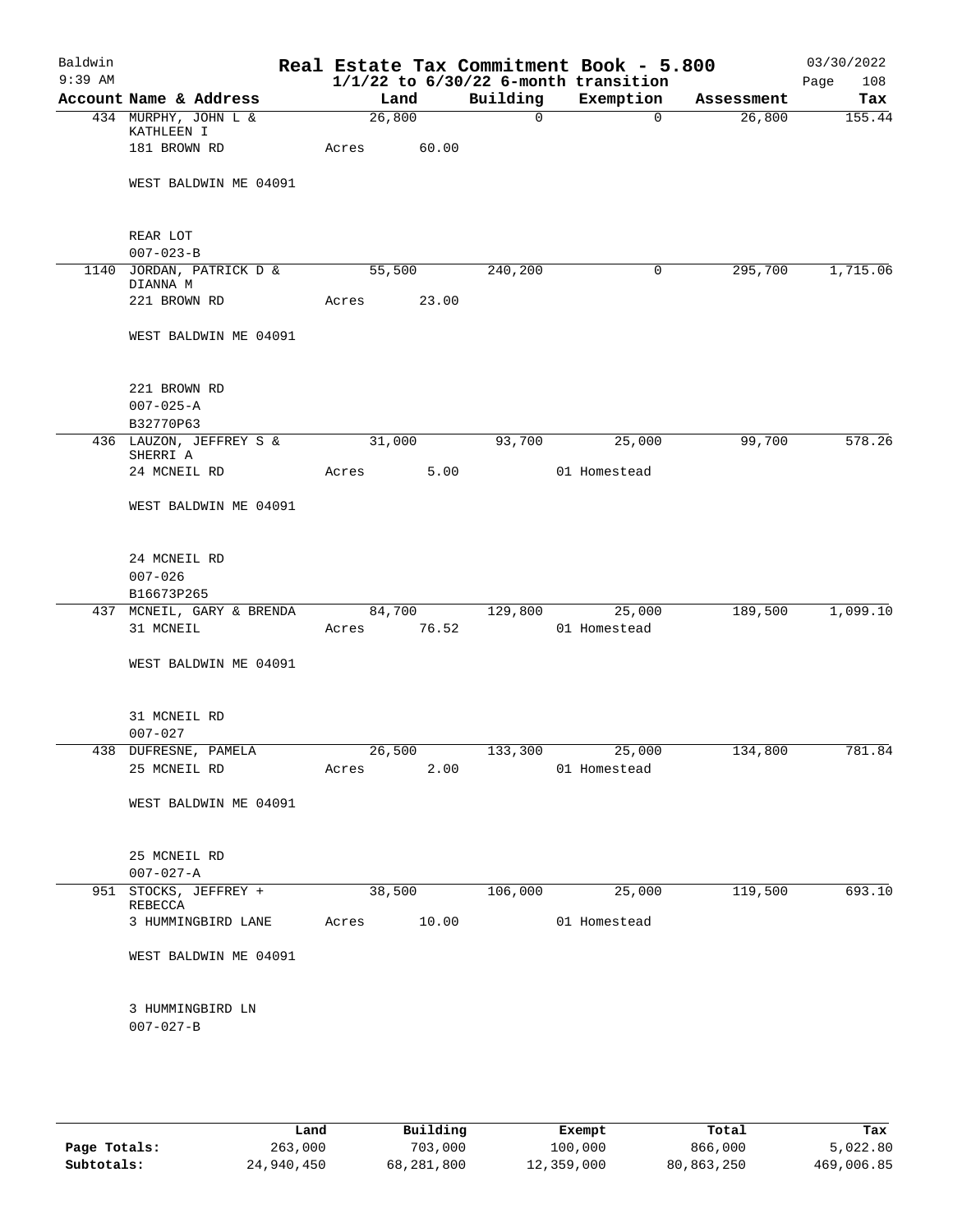| Baldwin<br>$9:39$ AM |                                                                           |       |        |             | $1/1/22$ to $6/30/22$ 6-month transition | Real Estate Tax Commitment Book - 5.800 |            | 03/30/2022<br>Page<br>109 |
|----------------------|---------------------------------------------------------------------------|-------|--------|-------------|------------------------------------------|-----------------------------------------|------------|---------------------------|
|                      | Account Name & Address                                                    |       | Land   |             | Building                                 | Exemption                               | Assessment | Tax                       |
|                      | 953 MCNEIL, ANDREW + TAMMY                                                |       | 39,700 |             | 99,600                                   | 25,000                                  | 114,300    | 662.94                    |
|                      | 5 HUMMINGBIRD LANE                                                        |       |        | Acres 10.80 |                                          | 01 Homestead                            |            |                           |
|                      | WEST BALDWIN ME 04091                                                     |       |        |             |                                          |                                         |            |                           |
|                      | 5 HUMMINGBIRD LN<br>$007 - 027 - C$                                       |       |        |             |                                          |                                         |            |                           |
|                      | 952 VALENTINE, MCNEIL,<br>JENNIFER                                        |       | 38,500 |             | $\mathbf 0$                              | 0                                       | 38,500     | 223.30                    |
|                      | 128 SCOVILLE RD                                                           | Acres |        | 10.00       |                                          |                                         |            |                           |
|                      | AVON CT 06001                                                             |       |        |             |                                          |                                         |            |                           |
|                      | 7 HUMMINGBIRD LN<br>$007 - 027 - D$<br>B17237P69                          |       |        |             |                                          |                                         |            |                           |
| 439                  | SANBORN, CARL JR,                                                         |       | 35,300 |             | 0                                        | 0                                       | 35,300     | 204.74                    |
|                      | JEFFREY, GREGORY<br>SANBORN, BENJAMIN,<br>JOEL, BONNIE<br>592 NEW DAMN RD | Acres |        | 70.00       |                                          |                                         |            |                           |
|                      | NORTH WATERBORO ME<br>04061                                               |       |        |             |                                          |                                         |            |                           |
|                      | MARSTON RD<br>$007 - 028$                                                 |       |        |             |                                          |                                         |            |                           |
|                      | 440 PIERCE, JOSIAH                                                        |       | 25,300 |             | $\Omega$                                 | $\mathbf 0$                             | 25,300     | 146.74                    |
|                      | 9 PIERCE PL                                                               |       |        | Acres 16.88 |                                          |                                         |            |                           |
|                      | WEST BALDWIN ME 04091                                                     |       |        |             |                                          |                                         |            |                           |
|                      | MARSTON RD                                                                |       |        |             |                                          |                                         |            |                           |
|                      | $007 - 029$<br>B38020P278 03/09/2021                                      |       |        |             |                                          |                                         |            |                           |
|                      | 463 PIERCE, JOSIAH                                                        |       | 29,800 |             | 0                                        | 0                                       | 29,800     | 172.84                    |
|                      | 9 PIERCE PL                                                               | Acres |        | 73.00       |                                          |                                         |            |                           |
|                      | WEST BALDWIN ME 04091                                                     |       |        |             |                                          |                                         |            |                           |
|                      | MOUNTAIN RD<br>$008 - 22$                                                 |       |        |             |                                          |                                         |            |                           |
|                      | 441 BROWN, DAVID & DANIELLE<br>&                                          |       | 91,000 |             | $\mathbf 0$                              | 0                                       | 91,000     | 527.80                    |
|                      | RYAN, WILLIAM JR<br>63 EMERALD DR.                                        | Acres |        | 45.00       |                                          |                                         |            |                           |
|                      | LYNN MA 01904                                                             |       |        |             |                                          |                                         |            |                           |
|                      | SADDLEBACK RD                                                             |       |        |             |                                          |                                         |            |                           |
|                      | $008 - 001$                                                               |       |        |             |                                          |                                         |            |                           |
|                      | B15116P245                                                                |       |        |             |                                          |                                         |            |                           |
|                      |                                                                           |       |        |             |                                          |                                         |            |                           |
|                      |                                                                           |       |        |             |                                          |                                         |            |                           |

|              | Land       | Building   | Exempt     | Total      | Tax        |
|--------------|------------|------------|------------|------------|------------|
| Page Totals: | 259,600    | 99,600     | 25,000     | 334,200    | 1,938.36   |
| Subtotals:   | 25,200,050 | 68,381,400 | 12,384,000 | 81,197,450 | 470,945.21 |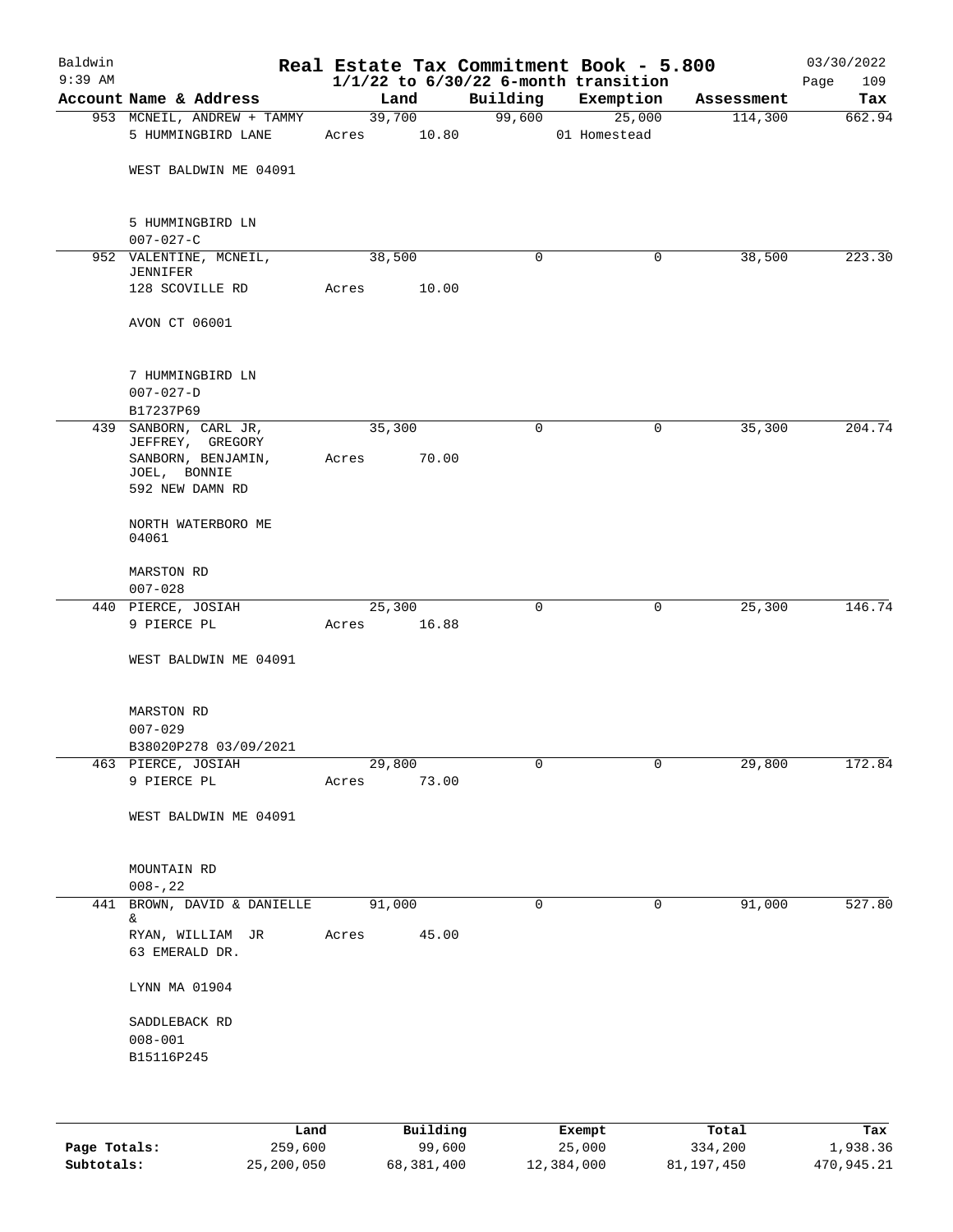| Baldwin<br>$9:39$ AM |                                          |             |        |          | Real Estate Tax Commitment Book - 5.800<br>$1/1/22$ to $6/30/22$ 6-month transition |            | 03/30/2022<br>110<br>Page |
|----------------------|------------------------------------------|-------------|--------|----------|-------------------------------------------------------------------------------------|------------|---------------------------|
|                      | Account Name & Address                   | Land        |        | Building | Exemption                                                                           | Assessment | Tax                       |
|                      | 443 ALT, ERIC C.                         | 28,000      |        | 133,800  | 25,000                                                                              | 136,800    | 793.44                    |
|                      | 175 MASON ST                             | Acres       | 3.00   |          | 01 Homestead                                                                        |            |                           |
|                      | WESTBROOK ME 04092                       |             |        |          |                                                                                     |            |                           |
|                      | 103 SADDLEBACK RD                        |             |        |          |                                                                                     |            |                           |
|                      | $008 - 003$<br>B31464P277 04/24/2014     |             |        |          |                                                                                     |            |                           |
|                      | 444 BARRON, J D & BELINDA                | 31,000      |        | 168,700  | $\mathbf 0$                                                                         | 199,700    | 1,158.26                  |
|                      | 73 SADDLEBACK RD.                        | Acres       | 5.00   |          |                                                                                     |            |                           |
|                      | WEST BALDWIN ME 04091                    |             |        |          |                                                                                     |            |                           |
|                      | SADDLEBACK RD                            |             |        |          |                                                                                     |            |                           |
|                      | $008 - 003 - A$                          |             |        |          |                                                                                     |            |                           |
|                      | B23592P290                               |             |        |          |                                                                                     |            |                           |
|                      | 445 SEMPLE, JAMES M. III &<br>REBECCA A. | 31,000      |        | 204,500  | 25,000                                                                              | 210,500    | 1,220.90                  |
|                      | 118 SADDLEBACK RD                        | Acres       | 5.00   |          | 01 Homestead                                                                        |            |                           |
|                      | WEST BALDWIN ME 04091                    |             |        |          |                                                                                     |            |                           |
|                      | 118 SADDLEBACK RD                        |             |        |          |                                                                                     |            |                           |
|                      | $008 - 004$                              |             |        |          |                                                                                     |            |                           |
|                      | 446 POWELL, RONALD M. &<br>DIANA L       | 38,500      |        | 163,000  | 25,000                                                                              | 176,500    | 1,023.70                  |
|                      | 133 SADDLEBACK RD                        | Acres       | 10.00  |          | 01 Homestead                                                                        |            |                           |
|                      | WEST BALDWIN ME 04091                    |             |        |          |                                                                                     |            |                           |
|                      | 133 SADDLEBACK RD                        |             |        |          |                                                                                     |            |                           |
|                      | $008 - 005$                              |             |        |          |                                                                                     |            |                           |
|                      | B12079P28                                |             |        |          |                                                                                     |            |                           |
|                      | 447 PICARD, MICHAEL                      | 84,900      |        |          | 62,500 25,000                                                                       | 122,400    | 709.92                    |
|                      | PO BOX 105                               | Acres 32.58 |        |          | 01 Homestead                                                                        |            |                           |
|                      | EAST BALDWIN ME 04024                    |             |        |          |                                                                                     |            |                           |
|                      | 168 SADDLEBACK RD                        |             |        |          |                                                                                     |            |                           |
|                      | $008 - 006$<br>448 YATES, KENNETH        |             | 30,300 |          | 148,400 25,000                                                                      | 153,700    | 891.46                    |
|                      | YEONG, RAE AN                            | Acres 4.50  |        |          | 01 Homestead                                                                        |            |                           |
|                      | PO BOX 4                                 |             |        |          |                                                                                     |            |                           |
|                      | EAST BALDWIN ME 04024                    |             |        |          |                                                                                     |            |                           |
|                      | 142 SADDLEBACK RD                        |             |        |          |                                                                                     |            |                           |
|                      | $008 - 006 - A$                          |             |        |          |                                                                                     |            |                           |
|                      |                                          |             |        |          |                                                                                     |            |                           |

|              | Land         | Building   | Exempt     | Total      | Tax        |
|--------------|--------------|------------|------------|------------|------------|
| Page Totals: | 243,700      | 880,900    | 125,000    | 999,600    | 5,797.68   |
| Subtotals:   | 25, 443, 750 | 69,262,300 | 12,509,000 | 82,197,050 | 476,742.89 |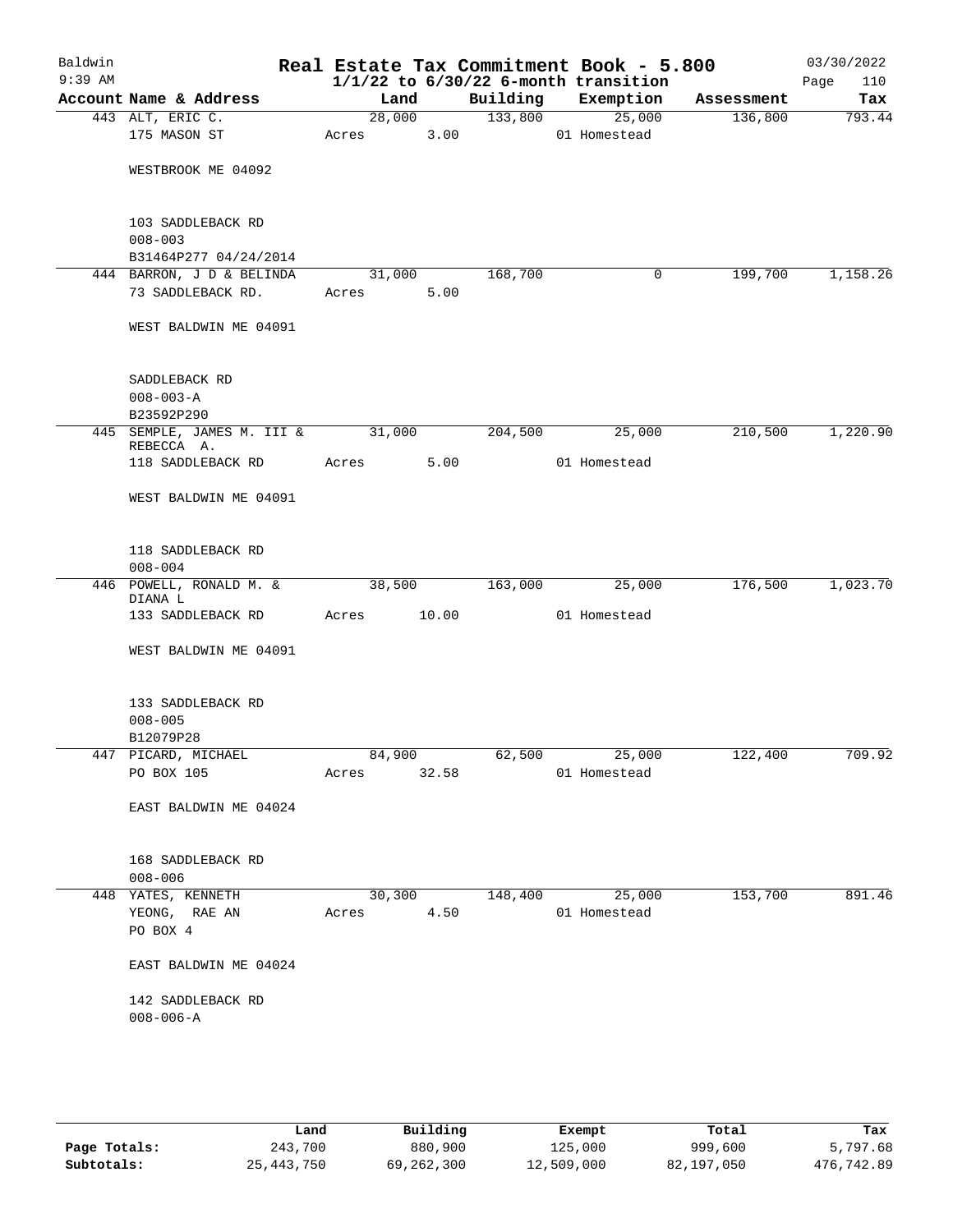| Baldwin<br>$9:39$ AM |                                                |       |         |        |             | Real Estate Tax Commitment Book - 5.800<br>$1/1/22$ to $6/30/22$ 6-month transition |            | 03/30/2022<br>111<br>Page |
|----------------------|------------------------------------------------|-------|---------|--------|-------------|-------------------------------------------------------------------------------------|------------|---------------------------|
|                      | Account Name & Address                         |       | Land    |        | Building    | Exemption                                                                           | Assessment | Tax                       |
|                      | 449 SEDITA, SUSAN G                            |       | 26,500  |        | 177,700     | 25,000                                                                              | 179,200    | 1,039.36                  |
|                      | 152 SADDLEBACK RD                              | Acres |         | 2.00   |             | 01 Homestead                                                                        |            |                           |
|                      | WEST BALDWIN ME 04091                          |       |         |        |             |                                                                                     |            |                           |
|                      | 152 SADDLEBACK RD<br>$008 - 006 - B$           |       |         |        |             |                                                                                     |            |                           |
|                      | 450 ANDREWS, HUGH R.<br>435 WEBS MILLS RD<br>5 | Acres | 35,500  | 8.00   | $\mathbf 0$ | 0                                                                                   | 35,500     | 205.90                    |
|                      | RAYMOND ME 04071                               |       |         |        |             |                                                                                     |            |                           |
|                      | SADDLEBACK RD<br>$008 - 007$                   |       |         |        |             |                                                                                     |            |                           |
|                      | 580395 VON TRAPP FAMILY LLC                    |       | 171,100 |        | 212,400     | 0                                                                                   | 383,500    | 2,224.30                  |
|                      | PO BOX 40                                      | Acres |         | 344.12 |             |                                                                                     |            |                           |
|                      | CORNISH ME 04020                               |       |         |        |             |                                                                                     |            |                           |
|                      | REAR LOT<br>$008 - 008, 8A, 9$                 |       |         |        |             |                                                                                     |            |                           |
|                      | B34646P195                                     |       |         |        |             |                                                                                     |            |                           |
|                      | 453 YI, CHANG HO                               |       | 88,000  |        | 0           | 0                                                                                   | 88,000     | 510.40                    |
|                      | CHONG, HYE                                     | Acres |         | 43.00  |             |                                                                                     |            |                           |
|                      | 215 PROSPECT ST                                |       |         |        |             |                                                                                     |            |                           |
|                      | PORTLAND ME 04103                              |       |         |        |             |                                                                                     |            |                           |
|                      | SADDLEBACK RD                                  |       |         |        |             |                                                                                     |            |                           |
|                      | $008 - 010 - A$                                |       |         |        |             |                                                                                     |            |                           |
|                      | B21014P145                                     |       |         |        |             |                                                                                     |            |                           |
|                      | 454 VON TRAPP FAMILY LLC                       |       | 36,000  |        | 0           | 0                                                                                   | 36,000     | 208.80                    |
|                      | PO BOX 40                                      | Acres |         | 41.60  |             |                                                                                     |            |                           |
|                      | CORNISH ME 04020                               |       |         |        |             |                                                                                     |            |                           |
|                      | SADDLEBACK RD                                  |       |         |        |             |                                                                                     |            |                           |
|                      | $008 - 010 - B$                                |       |         |        |             |                                                                                     |            |                           |
|                      | B34646P195<br>455 LAWRENCE, VINNEDGE M.        |       |         |        |             |                                                                                     |            |                           |
|                      | & BETTY H                                      |       | 92,600  |        | 290,400     | 25,000                                                                              | 358,000    | 2,076.40                  |
|                      | 299 SADDLEBACK RD.                             | Acres |         | 147.00 |             | 01 Homestead                                                                        |            |                           |
|                      | WEST BALDWIN ME 04091                          |       |         |        |             |                                                                                     |            |                           |
|                      | 299 SADDLEBACK RD                              |       |         |        |             |                                                                                     |            |                           |
|                      | $008 - 011$                                    |       |         |        |             |                                                                                     |            |                           |
|                      | B23937P72                                      |       |         |        |             |                                                                                     |            |                           |
|                      |                                                |       |         |        |             |                                                                                     |            |                           |
|                      |                                                |       |         |        |             |                                                                                     |            |                           |

|              | Land       | Building   | Exempt     | Total        | Tax        |
|--------------|------------|------------|------------|--------------|------------|
| Page Totals: | 449,700    | 680,500    | 50,000     | 1,080,200    | 6.265.16   |
| Subtotals:   | 25,893,450 | 69,942,800 | 12,559,000 | 83, 277, 250 | 483,008.05 |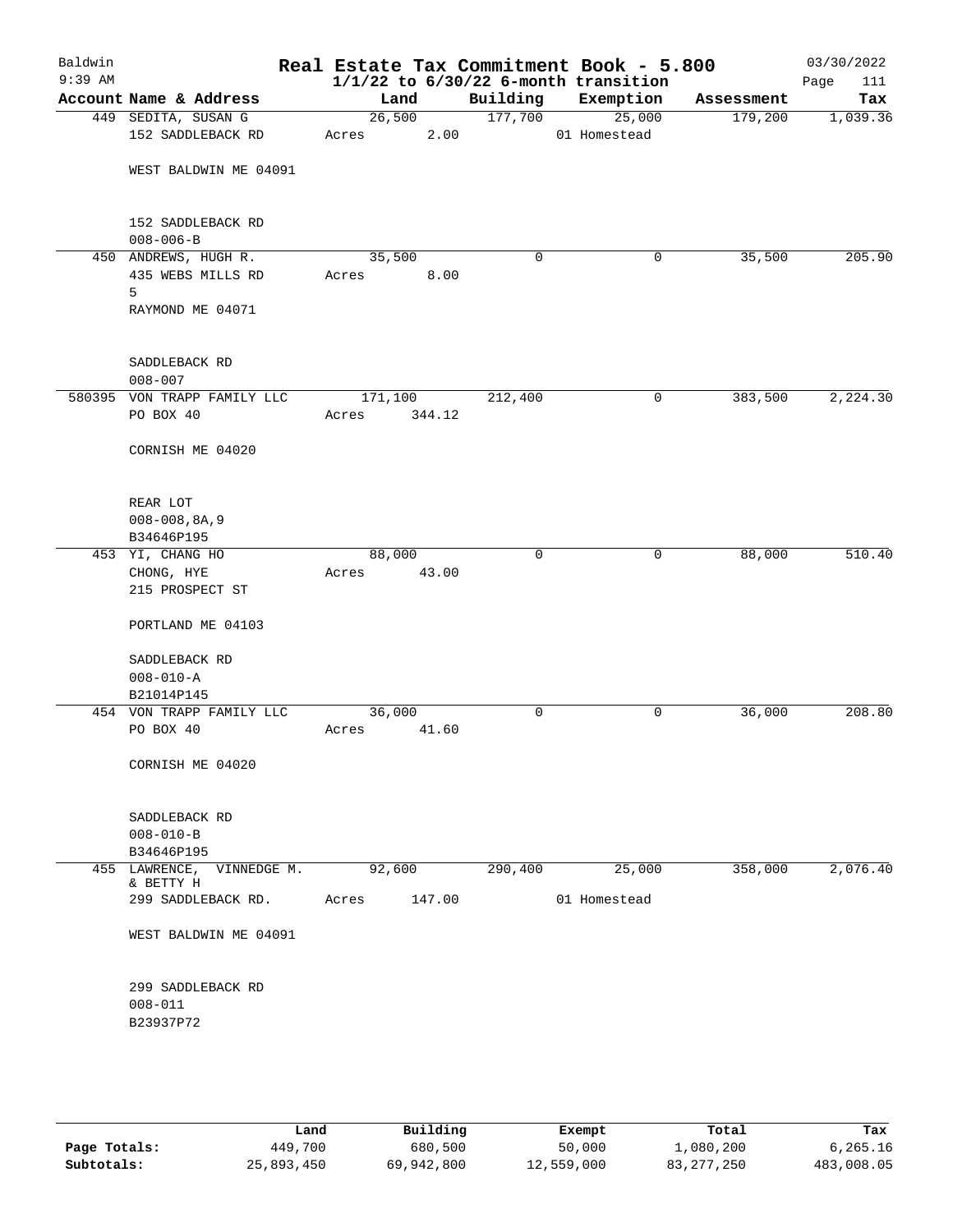| Baldwin<br>$9:39$ AM |                                       |              |         |            |             | Real Estate Tax Commitment Book - 5.800<br>$1/1/22$ to $6/30/22$ 6-month transition |              | 03/30/2022<br>112<br>Page |
|----------------------|---------------------------------------|--------------|---------|------------|-------------|-------------------------------------------------------------------------------------|--------------|---------------------------|
|                      | Account Name & Address                |              | Land    |            | Building    | Exemption                                                                           | Assessment   | Tax                       |
|                      | 456 LAWRENCE, VINNEDGE M. &           |              | 24,700  |            | $\mathbf 0$ | $\mathbf 0$                                                                         | 24,700       | 143.26                    |
|                      | BETTY H.<br>299 SADDLEBACK RD         |              | Acres   | 55.00      |             |                                                                                     |              |                           |
|                      | WEST BALDWIN ME 04091                 |              |         |            |             |                                                                                     |              |                           |
|                      | SADDLEBACK RD                         |              |         |            |             |                                                                                     |              |                           |
|                      | $008 - 012$                           |              |         |            |             |                                                                                     |              |                           |
|                      | B23937P72<br>457 FAULKNER, BENJAMIN M |              | 69,400  |            | 233,300     | 0                                                                                   | 302,700      | 1,755.66                  |
|                      | 125 CALLAHAN ROAD                     |              | Acres   | 22.26      |             |                                                                                     |              |                           |
|                      | BUXTON ME 04093                       |              |         |            |             |                                                                                     |              |                           |
|                      | 353 SADDLEBACK RD                     |              |         |            |             |                                                                                     |              |                           |
|                      | $008 - 014$<br>B33083P103             |              |         |            |             |                                                                                     |              |                           |
|                      | 458 MULHERN JR, RICHARD               |              | 30,000  |            | $\mathbf 0$ | 0                                                                                   | 30,000       | 174.00                    |
|                      | MULHERN , KIMBERLY<br>46 DOW RD       |              | Acres   | 6.00       |             |                                                                                     |              |                           |
|                      | STANDISH ME 04084                     |              |         |            |             |                                                                                     |              |                           |
|                      | SADDLEBACK RD<br>$008 - 015$          |              |         |            |             |                                                                                     |              |                           |
|                      | B37720P238                            |              |         |            |             |                                                                                     |              |                           |
|                      | 459 BICKFORD, MARK &                  |              | 116,500 |            | 140,100     | 25,000                                                                              | 231,600      | 1,343.28                  |
|                      | REBEKAH<br>185 MOUNTAIN RD            |              | Acres   | 62.00      |             | 01 Homestead                                                                        |              |                           |
|                      | WEST BALDWIN ME 04091                 |              |         |            |             |                                                                                     |              |                           |
|                      |                                       |              |         |            |             |                                                                                     |              |                           |
|                      | 185 MOUNTAIN RD                       |              |         |            |             |                                                                                     |              |                           |
|                      | $008 - 016$                           |              |         |            |             |                                                                                     |              |                           |
|                      | B12662P216                            |              |         |            |             |                                                                                     |              |                           |
| 460                  | TEGNA EAST COAST<br>BROADCASTING      |              | 39,300  |            | 0           | $\mathbf 0$                                                                         | 39,300       | 227.94                    |
|                      | 8350 BROAD STREET                     |              | Acres   | 78.00      |             |                                                                                     |              |                           |
|                      | SUITE 2000                            |              |         |            |             |                                                                                     |              |                           |
|                      | TYSONS VA 22102                       |              |         |            |             |                                                                                     |              |                           |
|                      | REAR LOT                              |              |         |            |             |                                                                                     |              |                           |
|                      | $008 - 017$                           |              |         |            |             |                                                                                     |              |                           |
| 461                  | B38013P98<br>RIDLEY, MICHAEL &        |              | 31,000  |            | 191,700     | 0                                                                                   | 222,700      | 1,291.66                  |
|                      | MICHELE                               |              |         |            |             |                                                                                     |              |                           |
|                      | 7 CRAWFORD RD                         |              | Acres   | 5.00       |             |                                                                                     |              |                           |
|                      | WEST BALDWIN ME 04091                 |              |         |            |             |                                                                                     |              |                           |
|                      | 184 MOUNTAIN RD                       |              |         |            |             |                                                                                     |              |                           |
|                      | $008 - 018$<br>B24831P261             |              |         |            |             |                                                                                     |              |                           |
|                      |                                       | Land         |         | Building   |             | Exempt                                                                              | Total        | Tax                       |
| Page Totals:         |                                       | 310,900      |         | 565,100    |             | 25,000                                                                              | 851,000      | 4,935.80                  |
| Subtotals:           |                                       | 26, 204, 350 |         | 70,507,900 |             | 12,584,000                                                                          | 84, 128, 250 | 487,943.85                |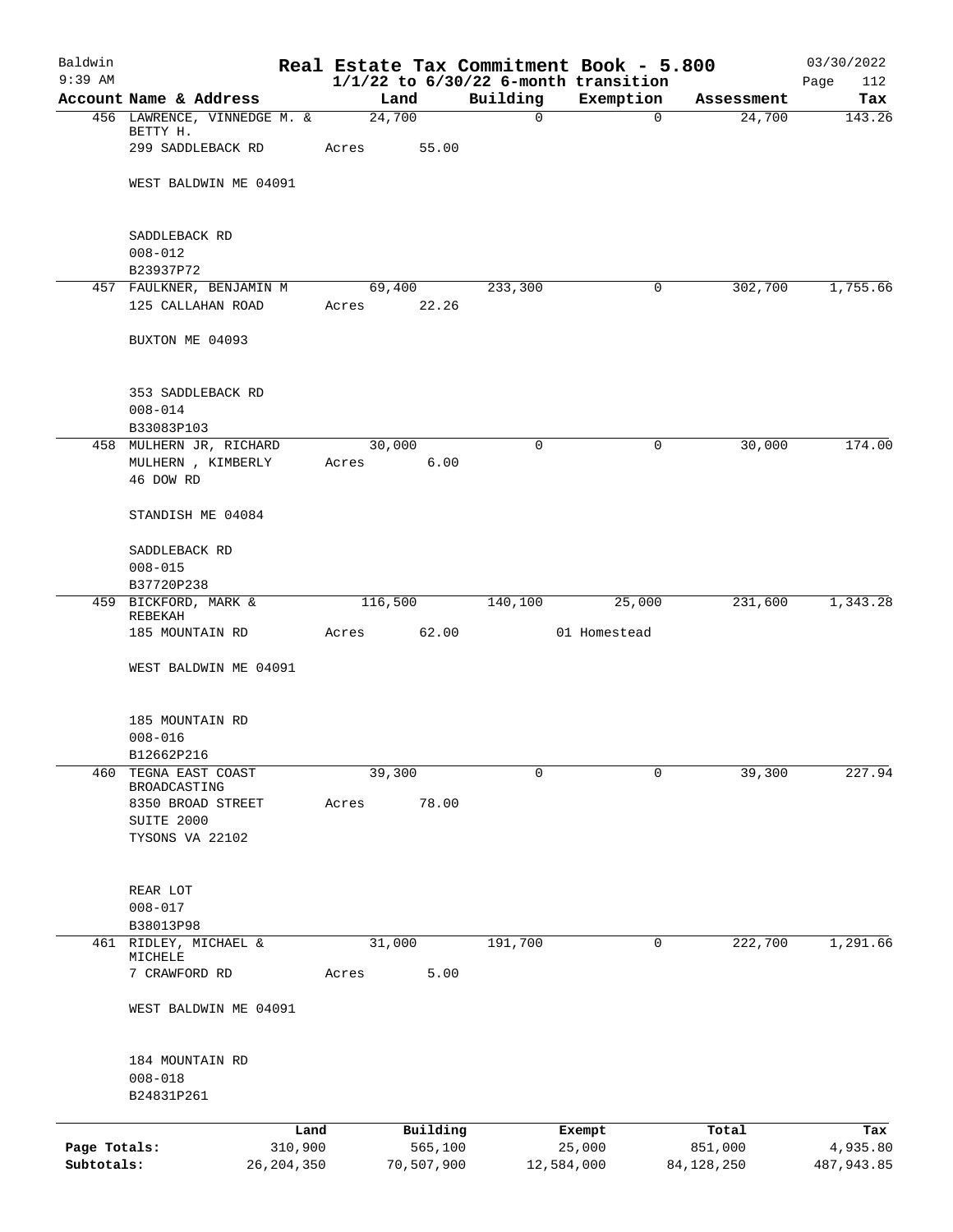| Baldwin<br>$9:39$ AM |                                              |       |         |        |             | Real Estate Tax Commitment Book - 5.800<br>$1/1/22$ to $6/30/22$ 6-month transition |            | 03/30/2022<br>Page<br>113 |
|----------------------|----------------------------------------------|-------|---------|--------|-------------|-------------------------------------------------------------------------------------|------------|---------------------------|
|                      | Account Name & Address                       |       | Land    |        | Building    | Exemption                                                                           | Assessment | Tax                       |
|                      | 462 FIELDS-COOPER, ELEANOR<br>214 CYPRESS ST | Acres | 28,000  | 3.00   | $\mathbf 0$ | $\mathbf 0$                                                                         | 28,000     | 162.40                    |
|                      | SCARBOROUGH ME 04074                         |       |         |        |             |                                                                                     |            |                           |
|                      | MOUNTAIN RD<br>$008 - 019$                   |       |         |        |             |                                                                                     |            |                           |
|                      | 464 FENDERSON, BRYAN<br>132 MOUNTAIN RD      | Acres | 93,500  | 30.00  | 284,600     | 25,000<br>01 Homestead                                                              | 353,100    | 2,047.98                  |
|                      | EAST BALDWIN ME 04024                        |       |         |        |             |                                                                                     |            |                           |
|                      | 132 MOUNTAIN RD<br>$008 - 021$<br>B15642P13  |       |         |        |             |                                                                                     |            |                           |
|                      | 465 MURRAY, STEPHEN M                        |       | 113,500 |        | 19,600      | 0                                                                                   | 133,100    | 771.98                    |
|                      | 31 GROVE ROAD                                | Acres |         | 60.00  |             |                                                                                     |            |                           |
|                      | CAPE ELIZABETH ME 04107                      |       |         |        |             |                                                                                     |            |                           |
|                      | 86 WENTWORTH RD<br>$008 - 023$               |       |         |        |             |                                                                                     |            |                           |
|                      | B8379P219                                    |       |         |        |             |                                                                                     |            |                           |
|                      | 467 UHAS, ANDREW & MARY<br><b>JANE</b>       |       | 35,500  |        | 148,100     | 31,000                                                                              | 152,600    | 885.08                    |
|                      | 94 WENTWORTH RD                              | Acres |         | 8.00   |             | 26 Veteran Resident<br>01 Homestead                                                 |            |                           |
|                      | EAST BALDWIN ME 04024                        |       |         |        |             |                                                                                     |            |                           |
|                      | 94 WENTWORTH RD<br>$008 - 025$               |       |         |        |             |                                                                                     |            |                           |
|                      | B12264P46                                    |       |         |        |             |                                                                                     |            |                           |
|                      | 468 ESTATE OF, URY, MARY                     |       | 41,500  |        | 172,900     | 25,000                                                                              | 189,400    | 1,098.52                  |
|                      | 108 WENTWORTH RD                             | Acres |         | 12.00  |             | 01 Homestead                                                                        |            |                           |
|                      | EAST BALDWIN ME 04024                        |       |         |        |             |                                                                                     |            |                           |
|                      | 108 WENTWORTH RD<br>$008 - 026$              |       |         |        |             |                                                                                     |            |                           |
|                      | B31689P24                                    |       |         |        |             |                                                                                     |            |                           |
|                      | 469 WENTWORTH, GORDON                        |       | 187,300 |        | 182,500     | 25,000                                                                              | 344,800    | 1,999.84                  |
|                      | WENTWORTH, MARILENE                          | Acres |         | 110.89 |             | 01 Homestead                                                                        |            |                           |
|                      | 120 WENTWORTH RD                             |       |         |        |             |                                                                                     |            |                           |
|                      | EAST BALDWIN ME 04024                        |       |         |        |             |                                                                                     |            |                           |
|                      | 120 WENTWORTH RD<br>$008 - 027$              |       |         |        |             |                                                                                     |            |                           |
|                      | B15038P269                                   |       |         |        |             |                                                                                     |            |                           |
|                      |                                              |       |         |        |             |                                                                                     |            |                           |

|              | Land       | Building   | Exempt     | Total      | Tax        |
|--------------|------------|------------|------------|------------|------------|
| Page Totals: | 499,300    | 807,700    | 106,000    | 1,201,000  | 6,965.80   |
| Subtotals:   | 26,703,650 | 71,315,600 | 12,690,000 | 85,329,250 | 494,909.65 |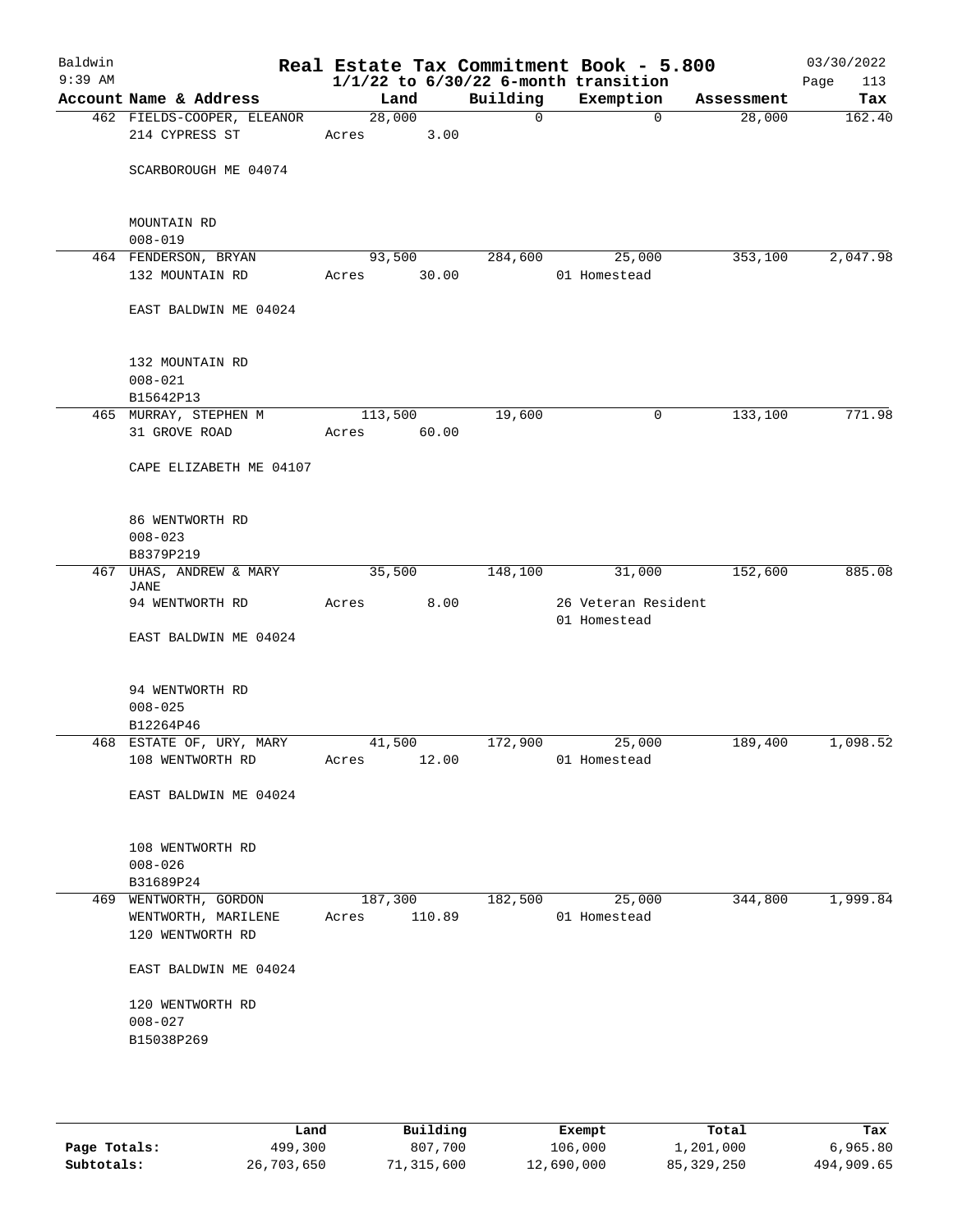| Baldwin<br>$9:39$ AM |                                                                |       |        |       |          | Real Estate Tax Commitment Book - 5.800<br>$1/1/22$ to $6/30/22$ 6-month transition |            | 03/30/2022<br>114<br>Page |
|----------------------|----------------------------------------------------------------|-------|--------|-------|----------|-------------------------------------------------------------------------------------|------------|---------------------------|
|                      | Account Name & Address                                         |       | Land   |       | Building | Exemption                                                                           | Assessment | Tax                       |
|                      | 470 ESTATE OF, URY, MARY<br>RANDY, URY, PR<br>108 WENTWORTH ST | Acres | 53,500 | 20.00 | 0        | $\mathbf 0$                                                                         | 53,500     | 310.30                    |
|                      | E BALDWIN ME 04024                                             |       |        |       |          |                                                                                     |            |                           |
|                      | WENTWORTH RD                                                   |       |        |       |          |                                                                                     |            |                           |
|                      | $008 - 027 - A$<br>B31689P24                                   |       |        |       |          |                                                                                     |            |                           |
|                      | 471 PEKAR, CHRISTINE                                           |       | 47,500 |       | 274,200  | 25,000                                                                              | 296,700    | 1,720.86                  |
|                      | P O BOX 46                                                     | Acres |        | 16.00 |          | 01 Homestead                                                                        |            |                           |
|                      | EAST BALDWIN ME 04024                                          |       |        |       |          |                                                                                     |            |                           |
|                      | 67 WENTWORTH RD                                                |       |        |       |          |                                                                                     |            |                           |
|                      | $008 - 027 - B$<br>B15739P257                                  |       |        |       |          |                                                                                     |            |                           |
|                      | 1036 WENTWORTH, MARK &<br>JESSICA                              |       | 27,300 |       | 216,400  | 25,000                                                                              | 218,700    | 1,268.46                  |
|                      | 122 WENTWORTH RD.                                              | Acres |        | 2.50  |          | 01 Homestead                                                                        |            |                           |
|                      | EAST BALDWIN ME 04024                                          |       |        |       |          |                                                                                     |            |                           |
|                      | 122 WENTWORTH RD<br>$008 - 027 - C$                            |       |        |       |          |                                                                                     |            |                           |
|                      | 1252 WENTWORTH, GORDON                                         |       | 28,000 |       | 0        | 0                                                                                   | 28,000     | 162.40                    |
|                      | 120 WENTWORTH RD                                               | Acres |        | 2.97  |          |                                                                                     |            |                           |
|                      | E BALDWIN ME 04024                                             |       |        |       |          |                                                                                     |            |                           |
|                      | WENTWORTH RD                                                   |       |        |       |          |                                                                                     |            |                           |
|                      | $008 - 027 - D$                                                |       |        |       |          |                                                                                     |            |                           |
|                      | B15380P096<br>473 DOUGLAS, STACEY M                            |       | 27,300 |       | 126,500  | 25,000                                                                              | 128,800    | 747.04                    |
|                      | 27 BICKFORD POND RD.                                           | Acres |        | 2.50  |          | 01 Homestead                                                                        |            |                           |
|                      | PORTER ME 04068                                                |       |        |       |          |                                                                                     |            |                           |
|                      | 20 MURCH RD<br>$009 - 002$                                     |       |        |       |          |                                                                                     |            |                           |
|                      | B29757P315                                                     |       |        |       |          |                                                                                     |            |                           |
|                      | 474 SUTTER, ALTHEA G<br>SUTTER, JOHN                           | Acres | 22,400 | 0.70  | 45,200   | 25,000<br>01 Homestead                                                              | 42,600     | 247.08                    |
|                      | 3 MOUNTAIN ROAD                                                |       |        |       |          |                                                                                     |            |                           |
|                      | EAST BALDWIN ME 04024                                          |       |        |       |          |                                                                                     |            |                           |
|                      | 34 MURCH RD                                                    |       |        |       |          |                                                                                     |            |                           |
|                      | $009 - 003$                                                    |       |        |       |          |                                                                                     |            |                           |
|                      | B34982P38                                                      |       |        |       |          |                                                                                     |            |                           |
|                      |                                                                |       |        |       |          |                                                                                     |            |                           |
|                      |                                                                |       |        |       |          |                                                                                     |            |                           |

|              | Land       | Building   | Exempt     | Total      | Tax        |
|--------------|------------|------------|------------|------------|------------|
| Page Totals: | 206,000    | 662,300    | 100,000    | 768,300    | 4,456.14   |
| Subtotals:   | 26,909,650 | 71,977,900 | 12,790,000 | 86,097,550 | 499,365.79 |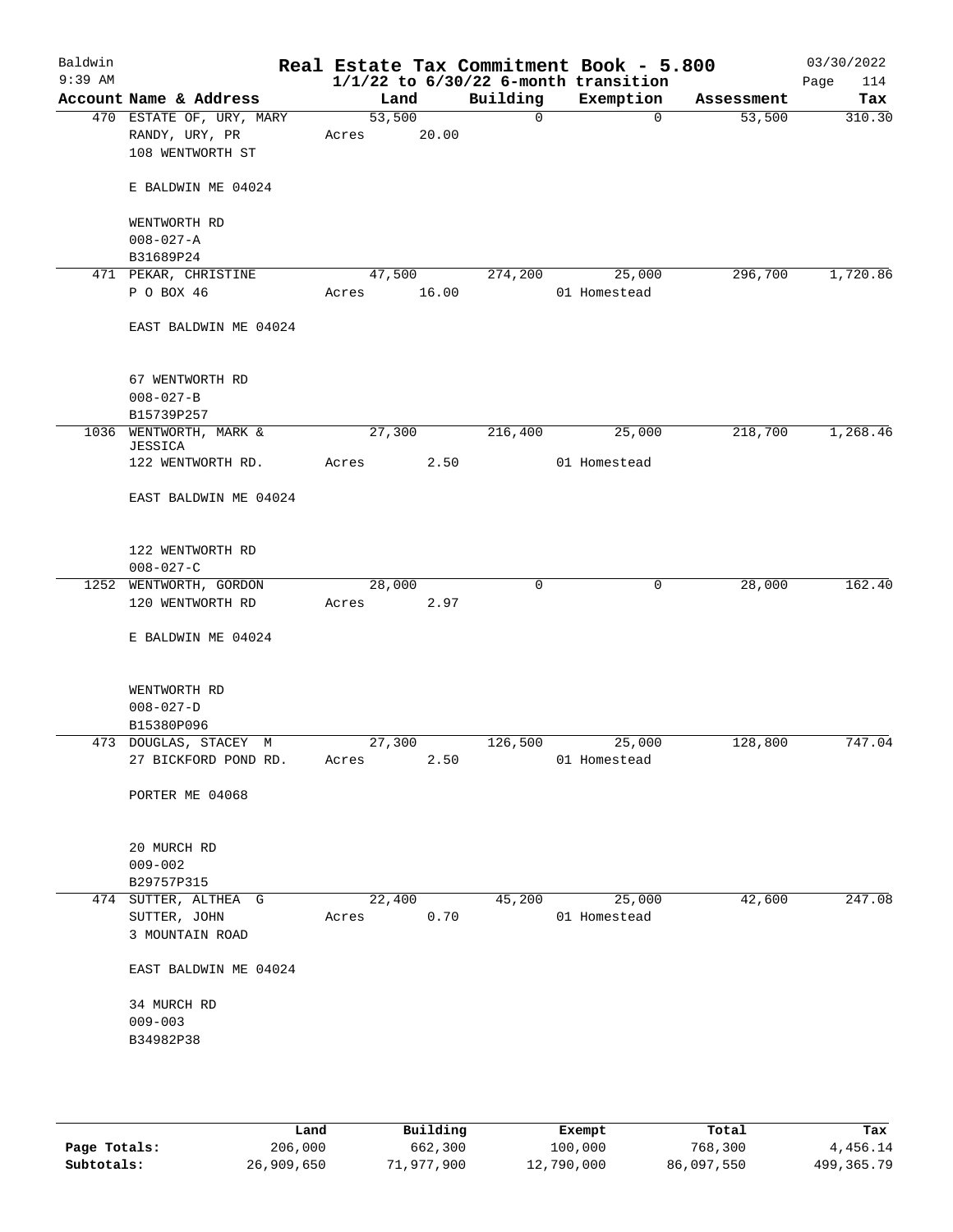| Baldwin<br>$9:39$ AM |                                           |                                  |       |          | Real Estate Tax Commitment Book - 5.800<br>$1/1/22$ to $6/30/22$ 6-month transition |            | 03/30/2022<br>Page<br>115 |
|----------------------|-------------------------------------------|----------------------------------|-------|----------|-------------------------------------------------------------------------------------|------------|---------------------------|
|                      | Account Name & Address                    | Land                             |       | Building | Exemption                                                                           | Assessment | Tax                       |
|                      | 475 NEVERS, BUSTER + DONNA<br>48 MURCH RD | $\frac{23,800}{2}$<br>Acres 0.85 |       | 20,600   | 25,000<br>01 Homestead                                                              | 19,400     | 112.52                    |
|                      | EAST BALDWIN ME 04024                     |                                  |       |          |                                                                                     |            |                           |
|                      | 48 MURCH RD<br>$009 - 004$                |                                  |       |          |                                                                                     |            |                           |
|                      | B11067P171                                |                                  |       |          |                                                                                     |            |                           |
|                      | 476 COUNTRY LANDS, INC<br>393 BRIDGTON RD | 58,300<br>Acres 66.00            |       | 0        | 0                                                                                   | 58,300     | 338.14                    |
|                      | EAST BALDWIN ME 04024                     |                                  |       |          |                                                                                     |            |                           |
|                      | MURCH RD<br>$009 - 005$<br>B4703P313      |                                  |       |          |                                                                                     |            |                           |
|                      | 984 STROCK, DAVID + TANYA                 | 36,800                           |       | 365,400  | 25,000                                                                              | 377,200    | 2,187.76                  |
|                      | 80 MURCH RD.                              | Acres 8.86                       |       |          | 01 Homestead                                                                        |            |                           |
|                      | EAST BALDWIN ME 04024                     |                                  |       |          |                                                                                     |            |                           |
|                      | 80 MURCH RD<br>$009 - 005 - A$            |                                  |       |          |                                                                                     |            |                           |
|                      | 477 CENTURINO, LEE ANN                    | 67,600                           |       | 0        | 0                                                                                   | 67,600     | 392.08                    |
|                      | PO BOX 51                                 | Acres 67.79                      |       |          |                                                                                     |            |                           |
|                      | SEBAGO ME 04029                           |                                  |       |          |                                                                                     |            |                           |
|                      | REAR LOT                                  |                                  |       |          |                                                                                     |            |                           |
|                      | $009 - 006$                               |                                  |       |          |                                                                                     |            |                           |
|                      | B13469P312                                |                                  |       |          |                                                                                     |            |                           |
|                      | 472 CRAWFORD, MERHIELLA Y 25,300          |                                  |       | 120,700  | 25,000                                                                              | 121,000    | 701.80                    |
|                      | PO BOX 100                                | Acres                            | 1.20  |          | 01 Homestead                                                                        |            |                           |
|                      | EAST BALDWIN ME 04024                     |                                  |       |          |                                                                                     |            |                           |
|                      | 421 BRIDGTON RD                           |                                  |       |          |                                                                                     |            |                           |
|                      | $009 - 007$                               |                                  |       |          |                                                                                     |            |                           |
|                      | B33389P66<br>478 CRESSEY, ELIZABETH       | 43,900                           |       | $\Omega$ | 0                                                                                   | 43,900     | 254.62                    |
|                      | 223 FLAGGY MEADOW RD                      | Acres                            | 15.00 |          |                                                                                     |            |                           |
|                      | GORHAM ME 04038                           |                                  |       |          |                                                                                     |            |                           |
|                      | ROUTE 107                                 |                                  |       |          |                                                                                     |            |                           |
|                      | $009 - 008$                               |                                  |       |          |                                                                                     |            |                           |
|                      | B6299P254                                 |                                  |       |          |                                                                                     |            |                           |
|                      |                                           |                                  |       |          |                                                                                     |            |                           |
|                      |                                           |                                  |       |          |                                                                                     |            |                           |

|              | Land       | Building   | Exempt     | Total      | Tax        |
|--------------|------------|------------|------------|------------|------------|
| Page Totals: | 255,700    | 506,700    | 75,000     | 687,400    | 3,986.92   |
| Subtotals:   | 27,165,350 | 72,484,600 | 12,865,000 | 86,784,950 | 503,352.71 |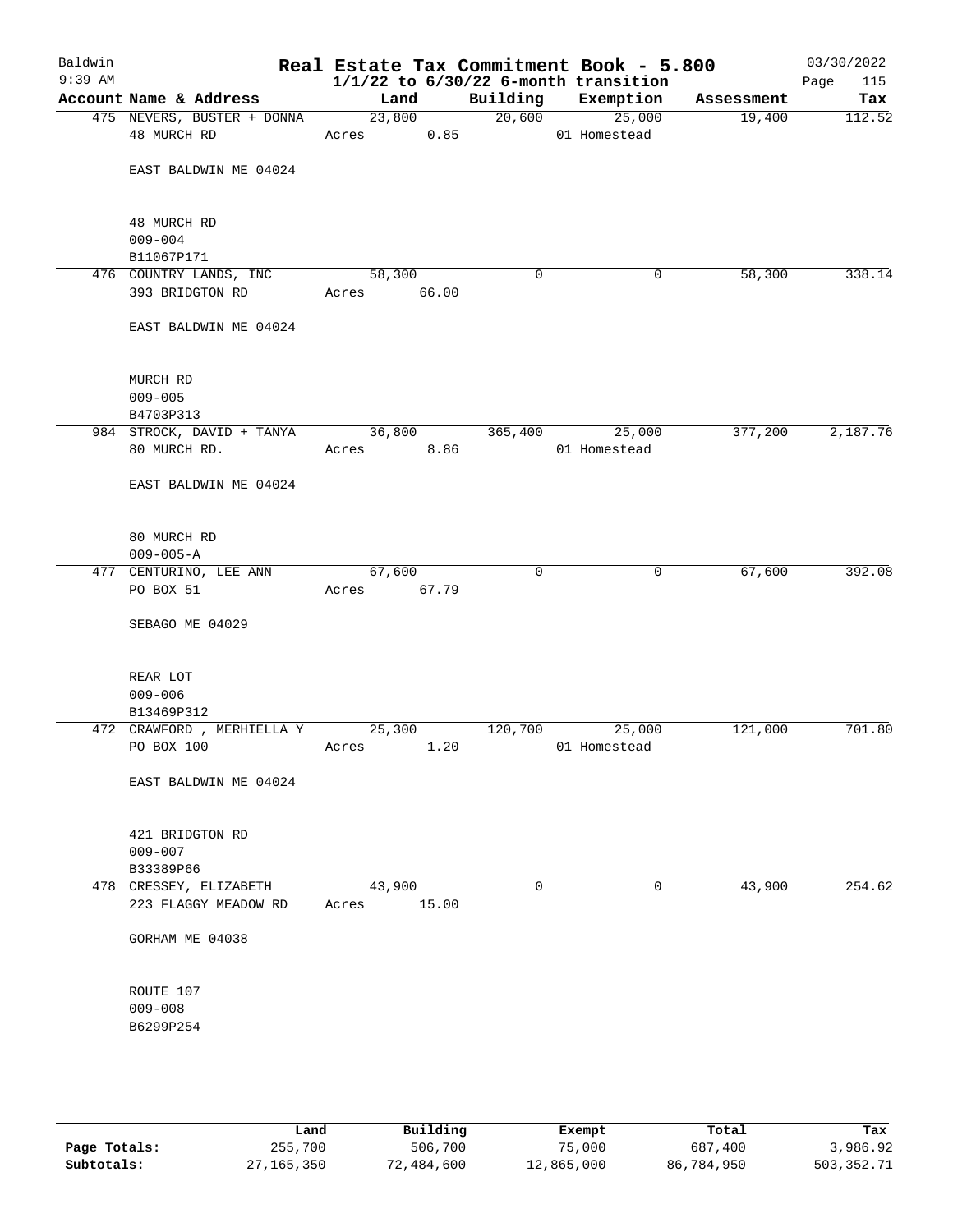| Baldwin<br>$9:39$ AM |                                         |                 |       |          | Real Estate Tax Commitment Book - 5.800<br>$1/1/22$ to $6/30/22$ 6-month transition |            | 03/30/2022<br>116<br>Page |
|----------------------|-----------------------------------------|-----------------|-------|----------|-------------------------------------------------------------------------------------|------------|---------------------------|
|                      | Account Name & Address                  | Land            |       | Building | Exemption                                                                           | Assessment | Tax                       |
|                      | 479 DOUGLAS, ERIC<br>202 HOGFAT HILL RD | 59,800<br>Acres | 54.00 | 0        | 0                                                                                   | 59,800     | 346.84                    |
|                      | SEBAGO ME 04029                         |                 |       |          |                                                                                     |            |                           |
|                      | MURCH RD                                |                 |       |          |                                                                                     |            |                           |
|                      | $009 - 008 - A$                         |                 |       |          |                                                                                     |            |                           |
|                      | B6299P263                               |                 |       |          |                                                                                     |            |                           |
|                      | 1030 LONDON, MATTHEW C.                 | 26,500          |       | 203,400  | 25,000                                                                              | 204,900    | 1,188.42                  |
|                      | 52 MURCH RD.                            | Acres           | 2.00  |          | 01 Homestead                                                                        |            |                           |
|                      | EAST BALDWIN ME 04024                   |                 |       |          |                                                                                     |            |                           |
|                      | 52 MURCH RD                             |                 |       |          |                                                                                     |            |                           |
|                      | $009 - 008 - A1$                        |                 |       |          |                                                                                     |            |                           |
|                      | 1031 CUMMINGS, TONYA                    | 25,300          |       | 185,600  | 25,000                                                                              | 185,900    | 1,078.22                  |
|                      | BARRIAULT, THEODORE<br>72 MURCH RD      | Acres           | 2.01  |          | 01 Homestead                                                                        |            |                           |
|                      | EAST BALDWIN ME 04024                   |                 |       |          |                                                                                     |            |                           |
|                      | 72 MURCH RD                             |                 |       |          |                                                                                     |            |                           |
|                      | $009 - 008 - A2$                        |                 |       |          |                                                                                     |            |                           |
|                      | B22862P119                              |                 |       |          |                                                                                     |            |                           |
|                      | 1118 BARRIAULT, EDGAR S                 | 24,000          |       | 3,600    | 0                                                                                   | 27,600     | 160.08                    |
|                      | 4 WYNDHAM STREET                        | Acres           | 2.00  |          |                                                                                     |            |                           |
|                      | PORTLAND ME 04103                       |                 |       |          |                                                                                     |            |                           |
|                      | 485 BRIDGTON RD                         |                 |       |          |                                                                                     |            |                           |
|                      | $009 - 008 - A3$                        |                 |       |          |                                                                                     |            |                           |
|                      | 480 CRESSEY, ELIZABETH                  | 46,000          |       | 0        | 0                                                                                   | 46,000     | 266.80                    |
|                      | 223 FLAGGY MEADOW RD                    | Acres           | 15.00 |          |                                                                                     |            |                           |
|                      | GORHAM ME 04038                         |                 |       |          |                                                                                     |            |                           |
|                      | WIGGIN RD                               |                 |       |          |                                                                                     |            |                           |
|                      | $009 - 009$                             |                 |       |          |                                                                                     |            |                           |
|                      | 938 HUBBARD, JOHN F                     | 28,500          |       | 208,000  | 25,000                                                                              | 211,500    | 1,226.70                  |
|                      | HUBBARD, WENDI S                        | Acres           | 5.00  |          | 01 Homestead                                                                        |            |                           |
|                      | 428 BRIDGTON RD                         |                 |       |          |                                                                                     |            |                           |
|                      | EAST BALDWIN ME 04024                   |                 |       |          |                                                                                     |            |                           |
|                      | 428 BRIDGTON RD                         |                 |       |          |                                                                                     |            |                           |
|                      | $009 - 009 - A$                         |                 |       |          |                                                                                     |            |                           |
|                      | B34249P216                              |                 |       |          |                                                                                     |            |                           |
|                      |                                         |                 |       |          |                                                                                     |            |                           |
|                      |                                         |                 |       |          |                                                                                     |            |                           |

|              | Land       | Building   | Exempt     | Total      | Tax        |
|--------------|------------|------------|------------|------------|------------|
| Page Totals: | 210,100    | 600,600    | 75,000     | 735,700    | 4,267.06   |
| Subtotals:   | 27,375,450 | 73,085,200 | 12,940,000 | 87,520,650 | 507,619.77 |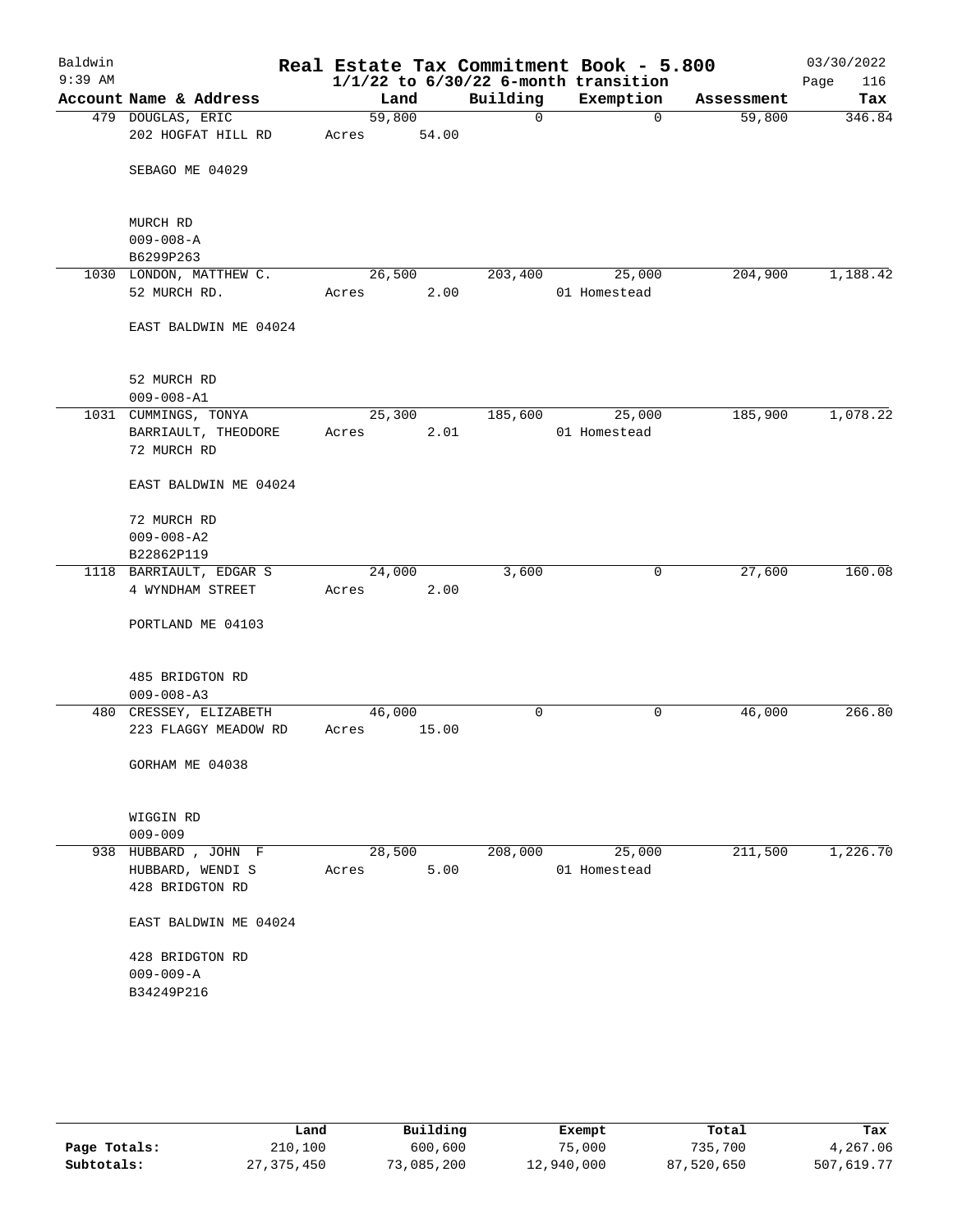| Baldwin<br>$9:39$ AM |                                            |        |       |          | Real Estate Tax Commitment Book - 5.800<br>$1/1/22$ to $6/30/22$ 6-month transition |            | 03/30/2022<br>Page<br>117 |
|----------------------|--------------------------------------------|--------|-------|----------|-------------------------------------------------------------------------------------|------------|---------------------------|
|                      | Account Name & Address                     | Land   |       | Building | Exemption                                                                           | Assessment | Tax                       |
|                      | 481 CRESSEY, ELIZABETH                     | 20,000 |       | 119,700  | $\overline{0}$                                                                      | 139,700    | 810.26                    |
|                      | 223 FLAGGY MEADOW RD                       | Acres  | 0.50  |          |                                                                                     |            |                           |
|                      | GORHAM ME 04038                            |        |       |          |                                                                                     |            |                           |
|                      | 432 BRIDGTON RD<br>$009 - 010$             |        |       |          |                                                                                     |            |                           |
|                      | 482 BROWN, DONALD + ANNETTE                | 37,500 |       | 2,800    | 0                                                                                   | 40,300     | 233.74                    |
|                      | 441 BRIDGTON RD                            | Acres  | 11.00 |          |                                                                                     |            |                           |
|                      | EAST BALDWIN ME 04024                      |        |       |          |                                                                                     |            |                           |
|                      | BRIDGTON RD<br>$009 - 011$                 |        |       |          |                                                                                     |            |                           |
|                      | 483 FENDERSON, JESSE                       | 23,800 |       | 159,900  | 0                                                                                   | 183,700    | 1,065.46                  |
|                      | STAPLES, LYNN + JACOB<br>444 BRIDGTON ROAD | Acres  | 0.85  |          |                                                                                     |            |                           |
|                      | EAST BALDWIN ME 04024                      |        |       |          |                                                                                     |            |                           |
|                      | 444 BRIDGTON RD<br>$009 - 011 - A$         |        |       |          |                                                                                     |            |                           |
|                      | B21733P181                                 |        |       |          |                                                                                     |            |                           |
|                      | 484 BROWN, DONALD + ANNETTE                | 31,500 |       | 78,300   | 31,000                                                                              | 78,800     | 457.04                    |
|                      | 441 BRIDGTON RD                            | Acres  | 7.00  |          | 01 Homestead<br>13 Veteran (Viet Non Res<br>Widow)                                  |            |                           |
|                      | EAST BALDWIN ME 04024                      |        |       |          |                                                                                     |            |                           |
|                      | 441 BRIDGTON RD<br>$009 - 011 - B$         |        |       |          |                                                                                     |            |                           |
|                      | 485 SHEA, DAVID                            | 29,200 |       | 0        | 0                                                                                   | 29,200     | 169.36                    |
|                      | P.O. BOX 37                                | Acres  | 4.10  |          |                                                                                     |            |                           |
|                      | SEBAGO ME 04029                            |        |       |          |                                                                                     |            |                           |
|                      | ROUTE 107<br>$009 - 011 - C$               |        |       |          |                                                                                     |            |                           |
|                      | B25191P131                                 |        |       |          |                                                                                     |            |                           |
|                      | 486 LIBBY, JAMIE                           | 27,800 |       | 46,200   | 25,000                                                                              | 49,000     | 284.20                    |
|                      | PO BOX 24                                  | Acres  | 4.50  |          | 01 Homestead                                                                        |            |                           |
|                      | EAST SEBAGO ME 04029                       |        |       |          |                                                                                     |            |                           |
|                      | 451 BRIDGTON RD<br>$009 - 011 - D$         |        |       |          |                                                                                     |            |                           |
|                      | B11542P128                                 |        |       |          |                                                                                     |            |                           |
|                      |                                            |        |       |          |                                                                                     |            |                           |

|              | Land       | Building   | Exempt     | Total      | Tax        |
|--------------|------------|------------|------------|------------|------------|
| Page Totals: | 169,800    | 406,900    | 56,000     | 520,700    | 3,020.06   |
| Subtotals:   | 27,545,250 | 73,492,100 | 12,996,000 | 88,041,350 | 510,639.83 |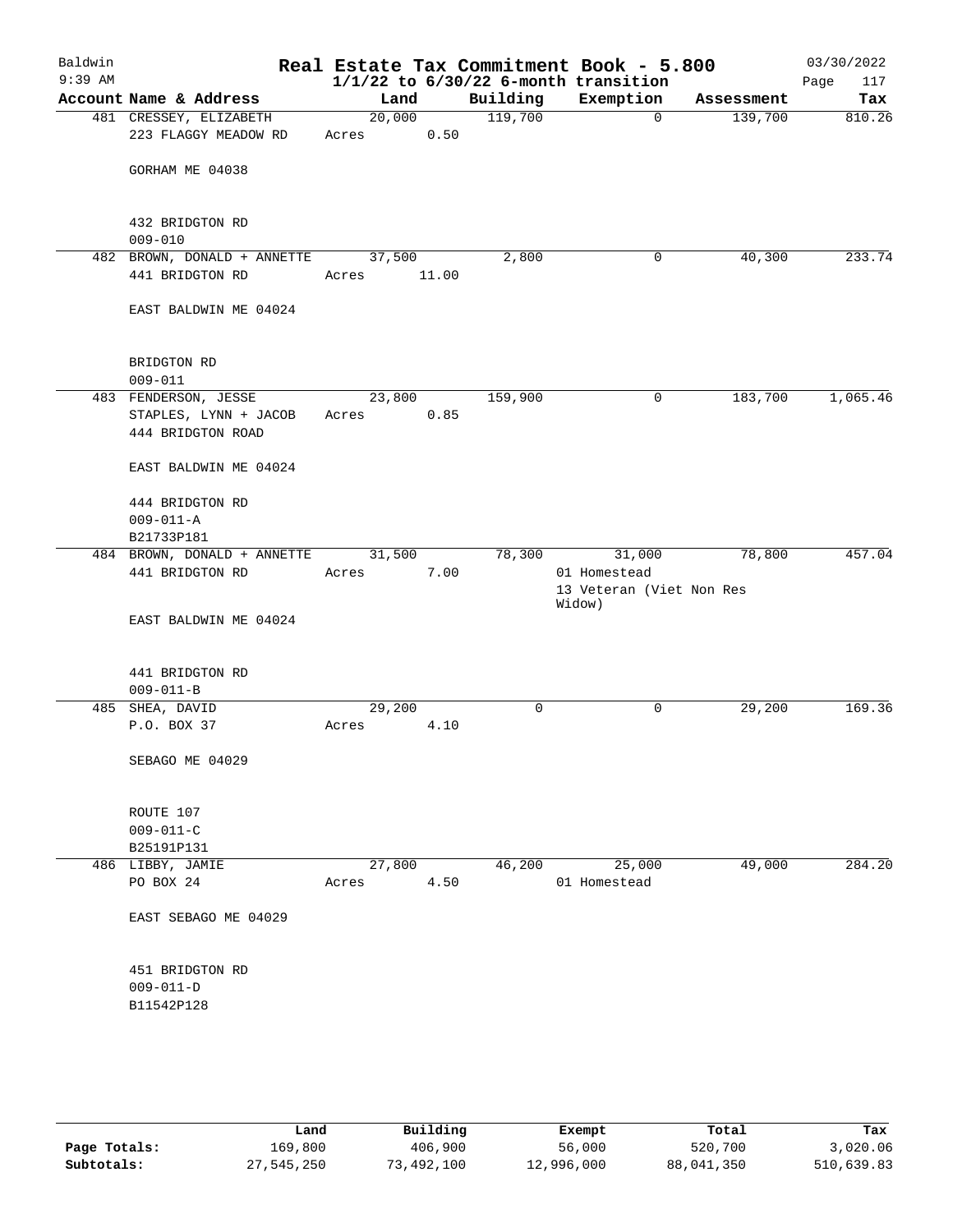| Baldwin   |                                         |        |      |             | Real Estate Tax Commitment Book - 5.800  |             | 03/30/2022  |
|-----------|-----------------------------------------|--------|------|-------------|------------------------------------------|-------------|-------------|
| $9:39$ AM |                                         |        |      |             | $1/1/22$ to $6/30/22$ 6-month transition |             | 118<br>Page |
|           | Account Name & Address                  | Land   |      | Building    | Exemption                                | Assessment  | Tax         |
|           | 931 BROWN, JASON                        | 24,800 |      | 99,000      | $\mathbf 0$                              | 123,800     | 718.04      |
|           | 439 BRIDGTON RD                         | Acres  | 2.50 |             |                                          |             |             |
|           |                                         |        |      |             |                                          |             |             |
|           | EAST BALDWIN ME 04024                   |        |      |             |                                          |             |             |
|           |                                         |        |      |             |                                          |             |             |
|           | 439 BRIDGTON RD                         |        |      |             |                                          |             |             |
|           | $009 - 011 - E$                         |        |      |             |                                          |             |             |
|           | B15220P148                              |        |      |             |                                          |             |             |
|           | 580436 BROWN, DONALD + ANNETTE          | 2,600  |      | 0           | 0                                        | 2,600       | 15.08       |
|           | 441 BRIDGTON RD                         | Acres  | 1.89 |             |                                          |             |             |
|           |                                         |        |      |             |                                          |             |             |
|           | EAST BALDWIN ME 04024                   |        |      |             |                                          |             |             |
|           |                                         |        |      |             |                                          |             |             |
|           | BRIDGTON RD                             |        |      |             |                                          |             |             |
|           | $009 - 011 - F$                         |        |      |             |                                          |             |             |
|           | 580437 BROWN, JASON E.                  | 25,200 |      | $\mathbf 0$ | 0                                        | 25,200      | 146.16      |
|           | 439 BRIDGTON ROAD                       | Acres  | 1.11 |             |                                          |             |             |
|           |                                         |        |      |             |                                          |             |             |
|           | EAST BALDWIN ME 04024                   |        |      |             |                                          |             |             |
|           |                                         |        |      |             |                                          |             |             |
|           |                                         |        |      |             |                                          |             |             |
|           | BRIDGTON RD                             |        |      |             |                                          |             |             |
|           | $009 - 011 - G$                         |        |      |             |                                          |             |             |
|           | B35542P206                              |        |      |             |                                          |             |             |
|           | 487 FENDERSON, JESSE<br>435 BRIDGTON RD |        | 0    | 19,600      | 19,600<br>02 Mobile Homestead            | $\mathbf 0$ | 0.00        |
|           |                                         |        |      |             |                                          |             |             |
|           | EAST BALDWIN ME 04024                   |        |      |             |                                          |             |             |
|           |                                         |        |      |             |                                          |             |             |
|           |                                         |        |      |             |                                          |             |             |
|           | 435 BRIDGTON RD                         |        |      |             |                                          |             |             |
|           | $009 - 011 - G - ON$                    |        |      |             |                                          |             |             |
|           | 488 LUCIA, NICHOLAS                     | 32,400 |      | 99,200      | 0                                        | 131,600     | 763.28      |
|           | 450 BRIDGTON RD                         | Acres  | 7.00 |             |                                          |             |             |
|           |                                         |        |      |             |                                          |             |             |
|           | EAST BALDWIN ME 04024                   |        |      |             |                                          |             |             |
|           |                                         |        |      |             |                                          |             |             |
|           | 450 BRIDGTON RD                         |        |      |             |                                          |             |             |
|           | $009 - 012$                             |        |      |             |                                          |             |             |
|           | B37752P233                              |        |      |             |                                          |             |             |
| 1307      | ESTATE OF ALFRED                        | 26,500 |      | 0           | 0                                        | 26,500      | 153.70      |
|           | CRAWFORD                                |        |      |             |                                          |             |             |
|           | CRAWFORD, ADAM                          | Acres  | 2.00 |             |                                          |             |             |
|           | 25 MOODY ROAD                           |        |      |             |                                          |             |             |
|           | STANDISH ME 04084                       |        |      |             |                                          |             |             |
|           |                                         |        |      |             |                                          |             |             |
|           |                                         |        |      |             |                                          |             |             |
|           | $009 - 012 - A$                         |        |      |             |                                          |             |             |
|           |                                         |        |      |             |                                          |             |             |

|              | Land       | Building   | Exempt     | Total        | Tax        |
|--------------|------------|------------|------------|--------------|------------|
| Page Totals: | 111,500    | 217,800    | 19,600     | 309,700      | 1,796.26   |
| Subtotals:   | 27,656,750 | 73,709,900 | 13,015,600 | 88, 351, 050 | 512,436.09 |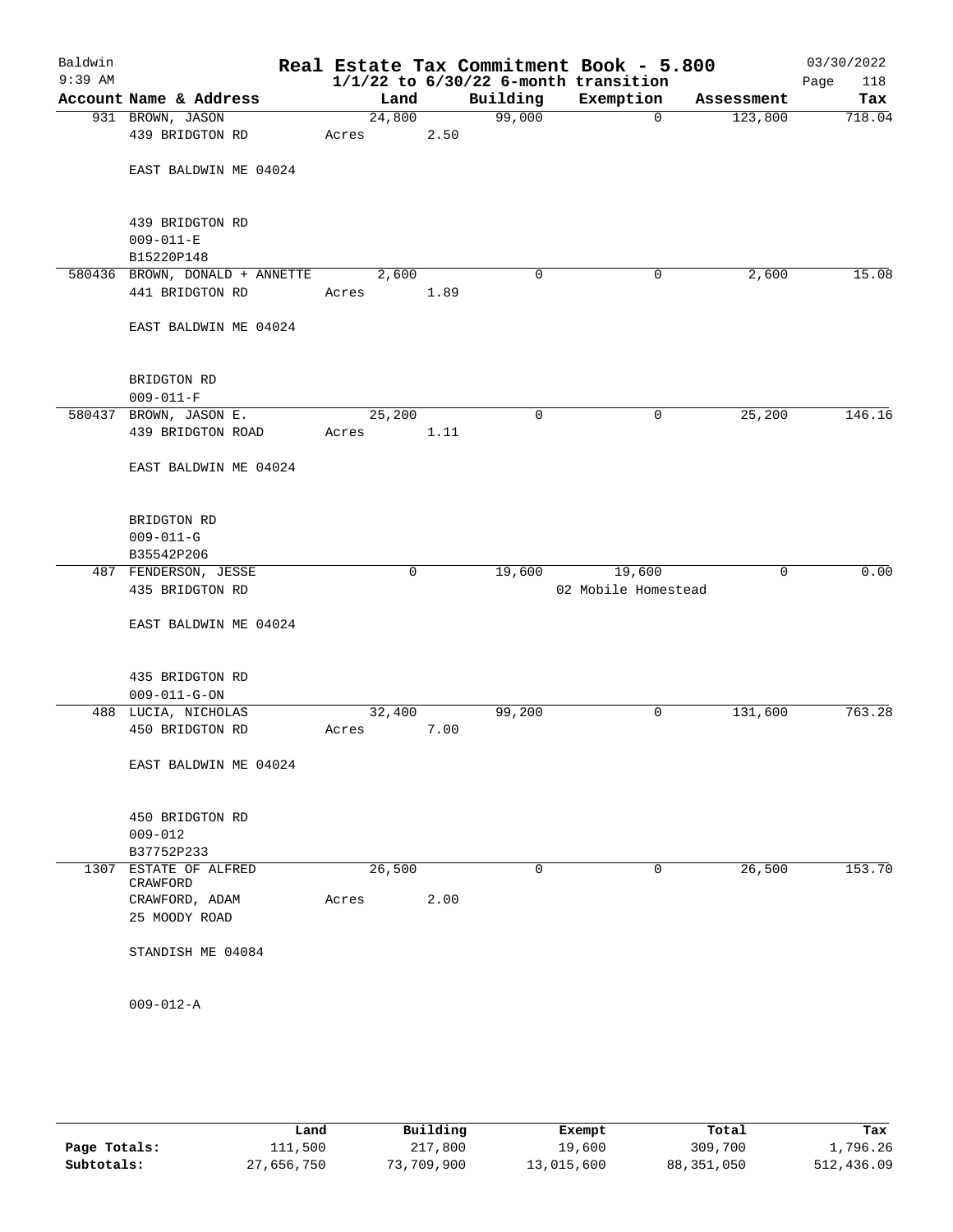| Baldwin   |                             |             |       |          | Real Estate Tax Commitment Book - 5.800  |            | 03/30/2022  |
|-----------|-----------------------------|-------------|-------|----------|------------------------------------------|------------|-------------|
| $9:39$ AM |                             |             |       |          | $1/1/22$ to $6/30/22$ 6-month transition |            | 119<br>Page |
|           | Account Name & Address      | Land        |       | Building | Exemption                                | Assessment | Tax         |
|           | 489 BRYSON, KEVIN J         | 66,900      |       | 243,300  | 25,000                                   | 285,200    | 1,654.16    |
|           | 399 FOLLEY ROAD             | Acres       | 32.00 |          | 01 Homestead                             |            |             |
|           | PO BOX 257                  |             |       |          |                                          |            |             |
|           | SEBAGO ME 04029             |             |       |          |                                          |            |             |
|           |                             |             |       |          |                                          |            |             |
|           | 464 BRIDGTON RD             |             |       |          |                                          |            |             |
|           | $009 - 013$                 |             |       |          |                                          |            |             |
|           | B32043P39 01/23/2015        |             |       |          |                                          |            |             |
|           | 490 GREENE, THEODORE ESTATE | 41,900      |       | 0        | 0                                        | 41,900     | 243.02      |
|           | ΟF                          |             |       |          |                                          |            |             |
|           | 77 BRIDGTON RD              | Acres       | 13.50 |          |                                          |            |             |
|           |                             |             |       |          |                                          |            |             |
|           | SEBAGO ME 04029             |             |       |          |                                          |            |             |
|           |                             |             |       |          |                                          |            |             |
|           | ROUTE 107                   |             |       |          |                                          |            |             |
|           | $009 - 013 - A$             |             |       |          |                                          |            |             |
|           | 491 ROMA, JEAN & WAYNE      | 34,000      |       | 162,000  | 31,000                                   | 165,000    | 957.00      |
|           | 28 SHILOH PS                | Acres       | 7.00  |          | 13 Veteran (Viet Non Res                 |            |             |
|           |                             |             |       |          | 01 Homestead                             |            |             |
|           | EAST BALDWIN ME 04024       |             |       |          |                                          |            |             |
|           |                             |             |       |          |                                          |            |             |
|           |                             |             |       |          |                                          |            |             |
|           | 28 SHILOH PLC               |             |       |          |                                          |            |             |
|           | $009 - 013 - B$             |             |       |          |                                          |            |             |
|           | B33402P166 08/30/2016       |             |       |          |                                          |            |             |
|           | 983 GREENE, TARA L          | 25,500      |       | 160,500  | 25,000                                   | 161,000    | 933.80      |
|           | 479 BRIDGTON RD             | Acres       | 3.00  |          | 01 Homestead                             |            |             |
|           |                             |             |       |          |                                          |            |             |
|           | EAST BALDWIN ME 04024       |             |       |          |                                          |            |             |
|           |                             |             |       |          |                                          |            |             |
|           | 479 BRIDGTON RD             |             |       |          |                                          |            |             |
|           | $009 - 013 - D$             |             |       |          |                                          |            |             |
|           | 492 ROBBINS, DOUGLAS P      | 73,000      |       | 105,300  | 0                                        | 178,300    | 1,034.14    |
|           | 35 PERKINS RD.              | Acres 33.00 |       |          |                                          |            |             |
|           |                             |             |       |          |                                          |            |             |
|           | LONDONDERRY NH 03053--2     |             |       |          |                                          |            |             |
|           |                             |             |       |          |                                          |            |             |
|           | 23 SHILOH PS                |             |       |          |                                          |            |             |
|           | $009 - 014$                 |             |       |          |                                          |            |             |
|           | B17087P351                  |             |       |          |                                          |            |             |
|           | 493 WILLARD, ROGER + ELAINE | 61,000      |       | 49,100   | 0                                        | 110,100    | 638.58      |
|           | 31 SHILOH PS                | Acres       | 25.00 |          |                                          |            |             |
|           |                             |             |       |          |                                          |            |             |
|           | EAST BALDWIN ME 04024       |             |       |          |                                          |            |             |
|           |                             |             |       |          |                                          |            |             |
|           | 31 SHILOH PLC               |             |       |          |                                          |            |             |
|           | $009 - 014 - A$             |             |       |          |                                          |            |             |
|           | B9203P268                   |             |       |          |                                          |            |             |
|           |                             |             |       |          |                                          |            |             |
|           |                             |             |       |          |                                          |            |             |
|           |                             |             |       |          |                                          |            |             |

|              | Land       | Building   | Exempt     | Total      | Tax        |
|--------------|------------|------------|------------|------------|------------|
| Page Totals: | 302,300    | 720,200    | 81,000     | 941,500    | 5,460.70   |
| Subtotals:   | 27,959,050 | 74,430,100 | 13,096,600 | 89,292,550 | 517,896.79 |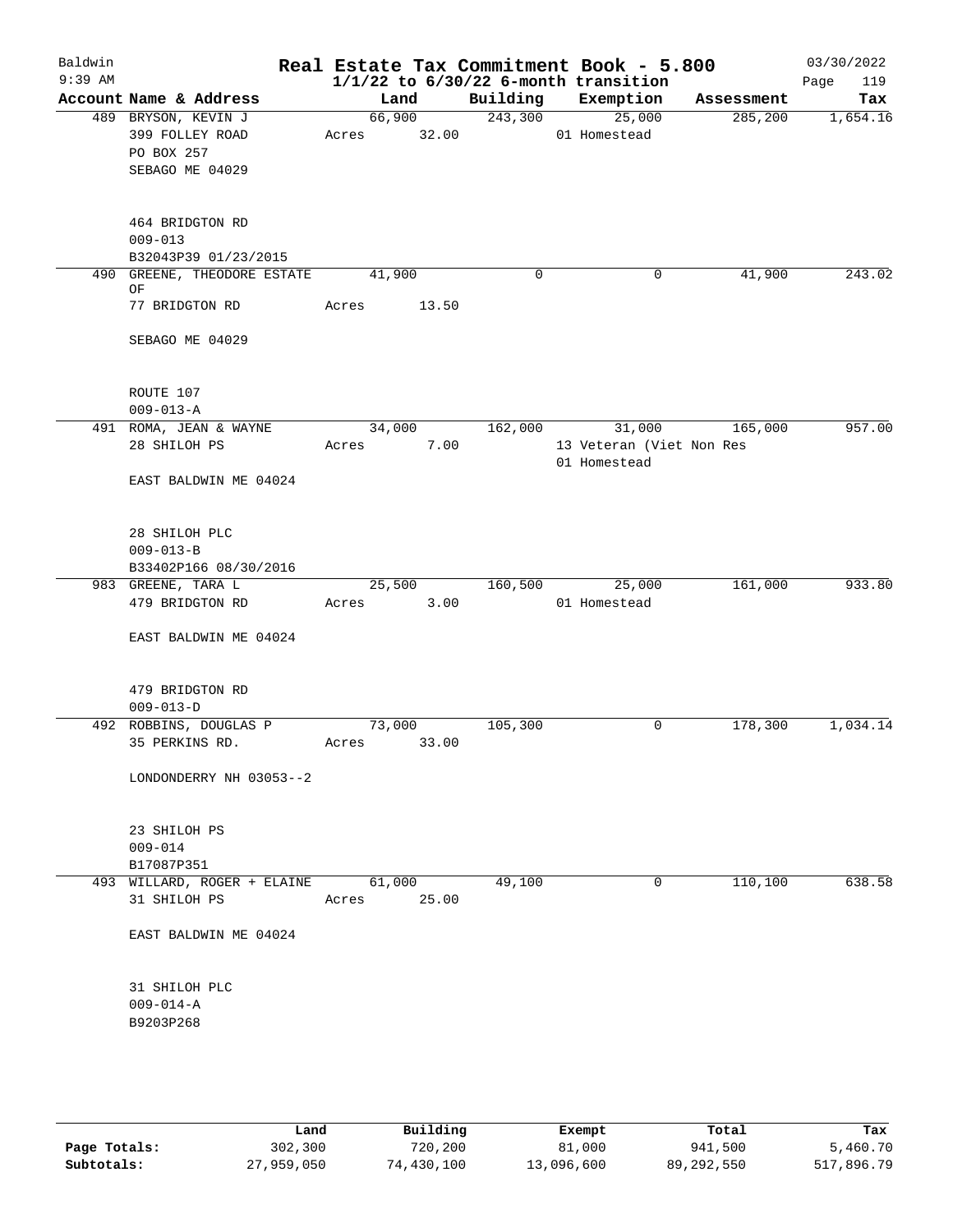| Baldwin<br>$9:39$ AM |                                        |             |        |          | Real Estate Tax Commitment Book - 5.800<br>$1/1/22$ to $6/30/22$ 6-month transition |            | 03/30/2022<br>Page<br>120 |
|----------------------|----------------------------------------|-------------|--------|----------|-------------------------------------------------------------------------------------|------------|---------------------------|
|                      | Account Name & Address                 | Land        |        | Building | Exemption                                                                           | Assessment | Tax                       |
|                      | 494 HOLLAND, ELIZABETH +               |             | 25,400 | 134,700  | 25,000                                                                              | 135,100    | 783.58                    |
|                      | WILLIAM                                |             |        |          |                                                                                     |            |                           |
|                      | 3 WINSTON RD                           | Acres 1.25  |        |          | 01 Homestead                                                                        |            |                           |
|                      | EAST BALDWIN ME 04024                  |             |        |          |                                                                                     |            |                           |
|                      | 3 WINSTON RD                           |             |        |          |                                                                                     |            |                           |
|                      | $009 - 014 - B$                        |             |        |          |                                                                                     |            |                           |
|                      | B19324P21                              |             |        |          |                                                                                     |            |                           |
|                      | 495 WINSTON, ANNA LEIGH,               | 69,700      |        | 69,400   | 0                                                                                   | 139,100    | 806.78                    |
|                      | JOSEPH, PATRICK<br>2 TURTLE ROAD       | Acres       | 53.00  |          |                                                                                     |            |                           |
|                      | LAKE PLACID FL 33852                   |             |        |          |                                                                                     |            |                           |
|                      | 48 WINSTON RD                          |             |        |          |                                                                                     |            |                           |
|                      | $009 - 015$                            |             |        |          |                                                                                     |            |                           |
|                      | 496 PIERCE, JOSIAH                     | 25,700      |        | $\Omega$ | $\mathbf 0$                                                                         | 25,700     | 149.06                    |
|                      | 9 PIERCE PL                            | Acres 59.00 |        |          |                                                                                     |            |                           |
|                      | WEST BALDWIN ME 04091                  |             |        |          |                                                                                     |            |                           |
|                      | WINSTON RD<br>$009 - 016$              |             |        |          |                                                                                     |            |                           |
|                      | 497 PIERROTTI, J KEITH                 | 129,100     |        | 542,300  | $\mathsf{O}$                                                                        | 671,400    | 3,894.12                  |
|                      | PIERROTTI, DYLAN<br>1298 CAPE ROAD     | Acres       | 140.41 |          |                                                                                     |            |                           |
|                      | LIMINGTON ME 04049                     |             |        |          |                                                                                     |            |                           |
|                      | 68 SHILOH PLC                          |             |        |          |                                                                                     |            |                           |
|                      | $009 - 017 - 017A$                     |             |        |          |                                                                                     |            |                           |
|                      | B37139P84<br>498 CLARKE, HERBERTO O    | 26,500      |        | 166,100  | 25,000                                                                              | 167,600    | 972.08                    |
|                      | 14 WINSTON RD                          |             |        |          | Acres 2.00 01 Homestead                                                             |            |                           |
|                      | EAST BALDWIN ME 04024                  |             |        |          |                                                                                     |            |                           |
|                      | 14 WINSTON RD                          |             |        |          |                                                                                     |            |                           |
|                      | $009 - 017 - B$                        |             |        |          |                                                                                     |            |                           |
|                      | B16543P128                             |             |        |          |                                                                                     |            |                           |
|                      | 499 MARKOVICH, LUKE J                  | 37,000      |        | 180,100  | 25,000                                                                              | 192,100    | 1,114.18                  |
|                      | MARKOVICH, CAROLINE<br>482 BRIDGTON RD | Acres       | 9.00   |          | 01 Homestead                                                                        |            |                           |
|                      | EAST BALDWIN ME 04024                  |             |        |          |                                                                                     |            |                           |
|                      | 482 BRIDGTON RD                        |             |        |          |                                                                                     |            |                           |
|                      | $009 - 018$                            |             |        |          |                                                                                     |            |                           |
|                      | B33871P050                             |             |        |          |                                                                                     |            |                           |
|                      |                                        |             |        |          |                                                                                     |            |                           |
|                      |                                        |             |        |          |                                                                                     |            |                           |

|              | Land         | Building   | Exempt     | Total      | Tax        |
|--------------|--------------|------------|------------|------------|------------|
| Page Totals: | 313,400      | 1,092,600  | 75,000     | 1,331,000  | 7,719.80   |
| Subtotals:   | 28, 272, 450 | 75,522,700 | 13,171,600 | 90,623,550 | 525,616.59 |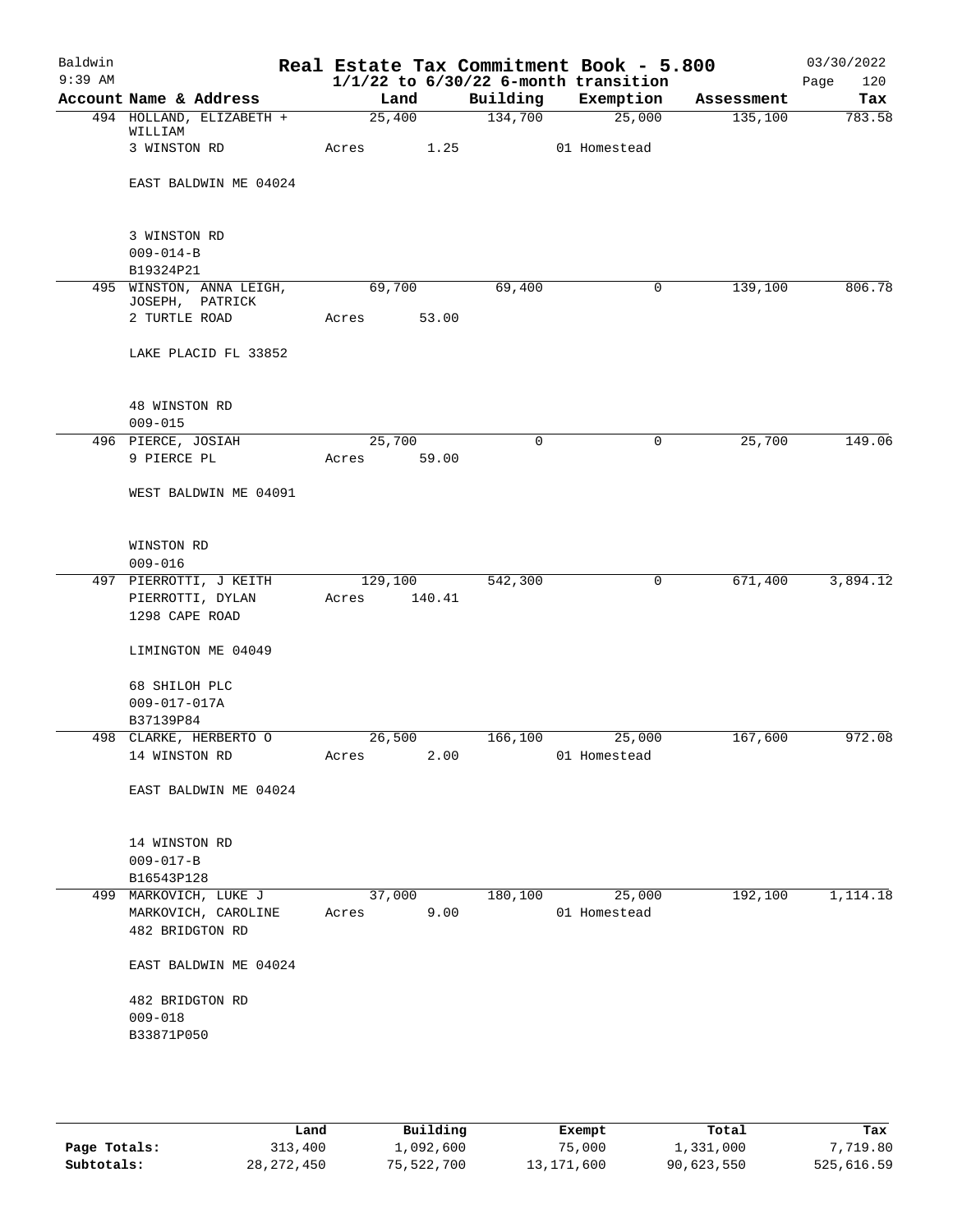| Baldwin<br>$9:39$ AM |                                                                                             |                       |       |          | Real Estate Tax Commitment Book - 5.800<br>$1/1/22$ to $6/30/22$ 6-month transition |            | 03/30/2022<br>121<br>Page |
|----------------------|---------------------------------------------------------------------------------------------|-----------------------|-------|----------|-------------------------------------------------------------------------------------|------------|---------------------------|
|                      | Account Name & Address                                                                      | Land                  |       | Building | Exemption                                                                           | Assessment | Tax                       |
|                      | 500 COUNTRY LANDS, INC<br>393 BRIDGTON RD                                                   | 29,500<br>Acres       | 4.00  | 151,700  | $\mathbf 0$                                                                         | 181,200    | 1,050.96                  |
|                      | EAST BALDWIN ME 04024                                                                       |                       |       |          |                                                                                     |            |                           |
|                      | ROUTE 107<br>$009 - 018 - A$                                                                |                       |       |          |                                                                                     |            |                           |
|                      | B15212P182                                                                                  |                       |       |          |                                                                                     |            |                           |
|                      | 501 TOP OF THE NOTCH LLC<br>509 BRIDGTON RD                                                 | 42,800<br>Acres 16.00 |       | 144,900  | 0                                                                                   | 187,700    | 1,088.66                  |
|                      | EAST BALDWIN ME 04024                                                                       |                       |       |          |                                                                                     |            |                           |
|                      | 497 BRIDGTON RD<br>$009 - 019$                                                              |                       |       |          |                                                                                     |            |                           |
|                      | B35069P26                                                                                   |                       |       |          |                                                                                     |            |                           |
|                      | 1243 ROGERS, PETER E<br>ROGERS, JILL M<br>509 BRIDGTON RD                                   | 58,700<br>Acres       | 27.78 | 0        | 0                                                                                   | 58,700     | 340.46                    |
|                      | EAST BALDWIN ME 04024                                                                       |                       |       |          |                                                                                     |            |                           |
|                      | 20 BRIDGTON RD<br>$009 - 020$                                                               |                       |       |          |                                                                                     |            |                           |
|                      | B34897P134<br>503 ROGERS, PETER + JILL                                                      | 61,700                |       | 212,800  | 25,000                                                                              | 249,500    | 1,447.10                  |
|                      | 509 BRIDGTON RD                                                                             | Acres                 | 30.00 |          | 01 Homestead                                                                        |            |                           |
|                      | EAST BALDWIN ME 04024                                                                       |                       |       |          |                                                                                     |            |                           |
|                      | 509 BRIDGTON RD<br>$009 - 020 - A$                                                          |                       |       |          |                                                                                     |            |                           |
|                      | 504 MARKOVICH, GISELLE D<br>393 BRIDGTON ROAD<br>QUAKER BROOK FARM<br>EAST BALDWIN ME 04024 | 69,600<br>Acres       | 34.00 | 0        | 0                                                                                   | 69,600     | 403.68                    |
|                      | ROUTE 107<br>$009 - 021$<br>B9285P103                                                       |                       |       |          |                                                                                     |            |                           |
|                      | 505 NATOLA, KIMBERLY + ERIC                                                                 | 26,500                |       | 152,100  | 25,000                                                                              | 153,600    | 890.88                    |
|                      | 28 DECKER RD                                                                                | Acres                 | 2.00  |          | 01 Homestead                                                                        |            |                           |
|                      | EAST BALDWIN ME 04024                                                                       |                       |       |          |                                                                                     |            |                           |
|                      | 28 DECKER RD<br>$009 - 022$                                                                 |                       |       |          |                                                                                     |            |                           |
|                      | B24029P246                                                                                  |                       |       |          |                                                                                     |            |                           |

|              | Land       | Building   | Exempt     | Total      | Tax        |
|--------------|------------|------------|------------|------------|------------|
| Page Totals: | 288,800    | 661,500    | 50,000     | 900,300    | 5,221.74   |
| Subtotals:   | 28,561,250 | 76,184,200 | 13,221,600 | 91,523,850 | 530,838.33 |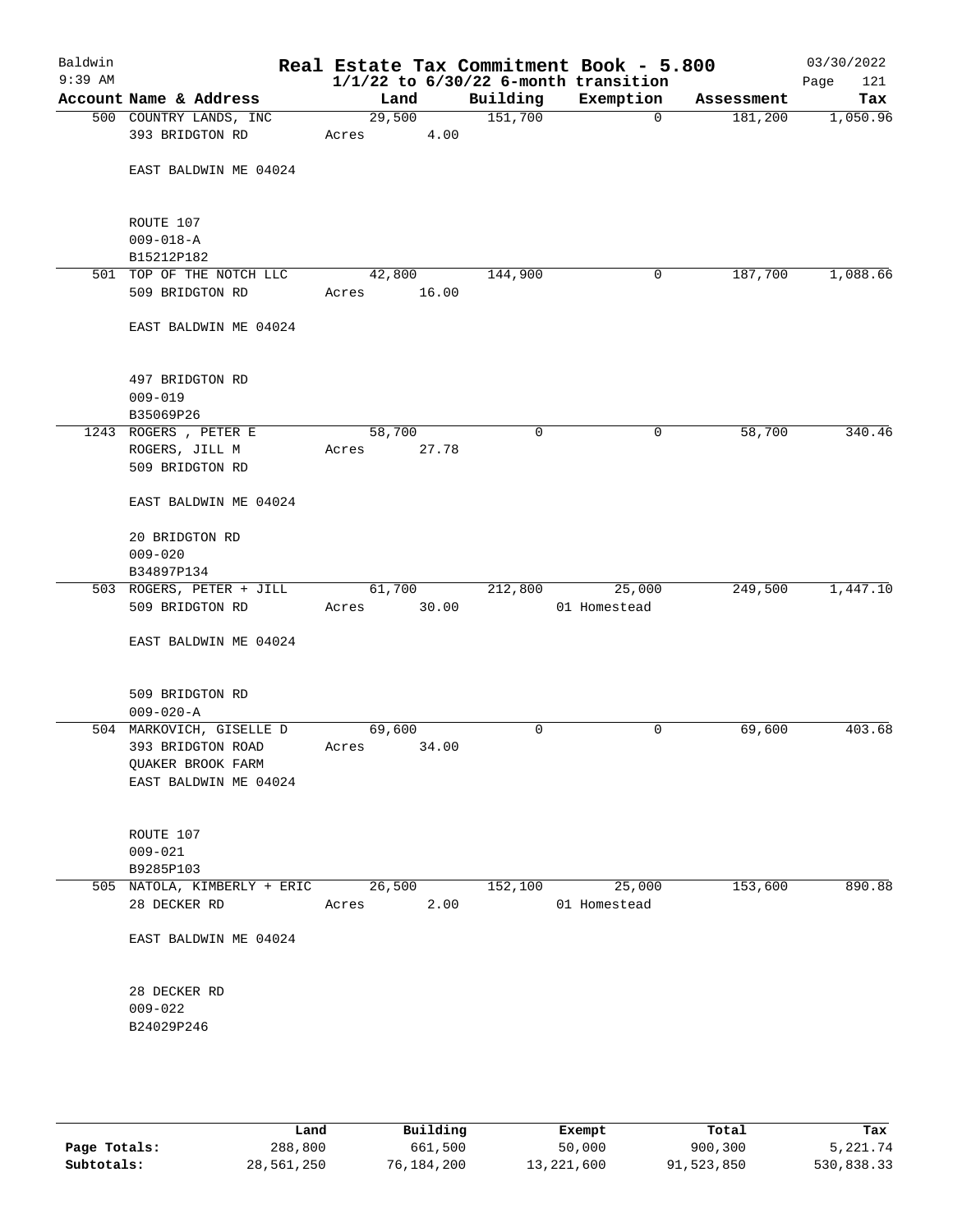| Baldwin   |                                 |        |       |          | Real Estate Tax Commitment Book - 5.800               |            | 03/30/2022         |
|-----------|---------------------------------|--------|-------|----------|-------------------------------------------------------|------------|--------------------|
| $9:39$ AM | Account Name & Address          | Land   |       | Building | $1/1/22$ to $6/30/22$ 6-month transition<br>Exemption | Assessment | 122<br>Page<br>Tax |
|           | 506 SCHWIERZKE, FARRON R +      | 27,300 |       | 223,500  | 25,000                                                | 225,800    | 1,309.64           |
|           | KELLY L                         |        |       |          |                                                       |            |                    |
|           | 20 DECKER RD                    | Acres  | 2.54  |          | 01 Homestead                                          |            |                    |
|           |                                 |        |       |          |                                                       |            |                    |
|           | EAST BALDWIN ME 04024           |        |       |          |                                                       |            |                    |
|           |                                 |        |       |          |                                                       |            |                    |
|           | 20 DECKER RD                    |        |       |          |                                                       |            |                    |
|           | $009 - 022 - A$                 |        |       |          |                                                       |            |                    |
|           | B12289P322                      |        |       |          |                                                       |            |                    |
|           | 508 THIBODEAULT, JANET T        | 22,400 |       | 121,100  | 25,000                                                | 118,500    | 687.30             |
|           | THIBODEAULT, DERRICK J          | Acres  | 0.98  |          | 01 Homestead                                          |            |                    |
|           | 23 DECKER RD                    |        |       |          |                                                       |            |                    |
|           | BALDWIN ME 04091                |        |       |          |                                                       |            |                    |
|           | 23 DECKER RD                    |        |       |          |                                                       |            |                    |
|           | $009 - 023$                     |        |       |          |                                                       |            |                    |
|           | B35949P24                       |        |       |          |                                                       |            |                    |
|           | 509 DELISIO, THOMAS             | 22,900 |       | 37,000   | 25,000                                                | 34,900     | 202.42             |
|           | 19 DECKER RD                    | Acres  | 1.26  |          | 01 Homestead                                          |            |                    |
|           |                                 |        |       |          |                                                       |            |                    |
|           | EAST BALDWIN ME 04024           |        |       |          |                                                       |            |                    |
|           |                                 |        |       |          |                                                       |            |                    |
|           | 19 DECKER RD                    |        |       |          |                                                       |            |                    |
|           | $009 - 023 - A$                 |        |       |          |                                                       |            |                    |
|           | B21976P296                      |        |       |          |                                                       |            |                    |
|           | 510 THERRIAULT, JOSHUA R        | 26,900 |       | 91,600   | 0                                                     | 118,500    | 687.30             |
|           | 35 DECKER RD                    | Acres  | 2.27  |          |                                                       |            |                    |
|           | EAST BALDWIN ME 04024           |        |       |          |                                                       |            |                    |
|           |                                 |        |       |          |                                                       |            |                    |
|           |                                 |        |       |          |                                                       |            |                    |
|           | 33 DECKER RD<br>$009 - 023 - B$ |        |       |          |                                                       |            |                    |
|           | B24464P96                       |        |       |          |                                                       |            |                    |
|           | 512 THERRIAULT, JOSHUA R        | 38,500 |       | 163,300  | 25,000                                                | 176,800    | 1,025.44           |
|           | PAQUIN, MOLLY BETH              | Acres  | 10.00 |          | 01 Homestead                                          |            |                    |
|           | 33 DECKER RD.                   |        |       |          |                                                       |            |                    |
|           |                                 |        |       |          |                                                       |            |                    |
|           | EAST BALDWIN ME 04024           |        |       |          |                                                       |            |                    |
|           | 35 DECKER RD                    |        |       |          |                                                       |            |                    |
|           | $009 - 024$                     |        |       |          |                                                       |            |                    |
|           | B32126P150 03/10/2015           |        |       |          |                                                       |            |                    |
|           | 511 PIERROTTI, J KEITH          | 71,900 |       | 0        | $\mathbf 0$                                           | 71,900     | 417.02             |
|           | PIERROTTI, DYLAN                | Acres  | 40.00 |          |                                                       |            |                    |
|           | 1298 CAPE ROAD                  |        |       |          |                                                       |            |                    |
|           | LIMINGTON ME 04049              |        |       |          |                                                       |            |                    |
|           |                                 |        |       |          |                                                       |            |                    |
|           | DECKER RD                       |        |       |          |                                                       |            |                    |
|           | $009 - 024 - A$                 |        |       |          |                                                       |            |                    |
|           | B37139P247                      |        |       |          |                                                       |            |                    |
|           |                                 |        |       |          |                                                       |            |                    |
|           |                                 |        |       |          |                                                       |            |                    |
|           |                                 |        |       |          |                                                       |            |                    |

|              | Land       | Building   | Exempt     | Total      | Tax        |
|--------------|------------|------------|------------|------------|------------|
| Page Totals: | 209,900    | 636,500    | 100,000    | 746,400    | 4,329.12   |
| Subtotals:   | 28,771,150 | 76,820,700 | 13,321,600 | 92,270,250 | 535,167.45 |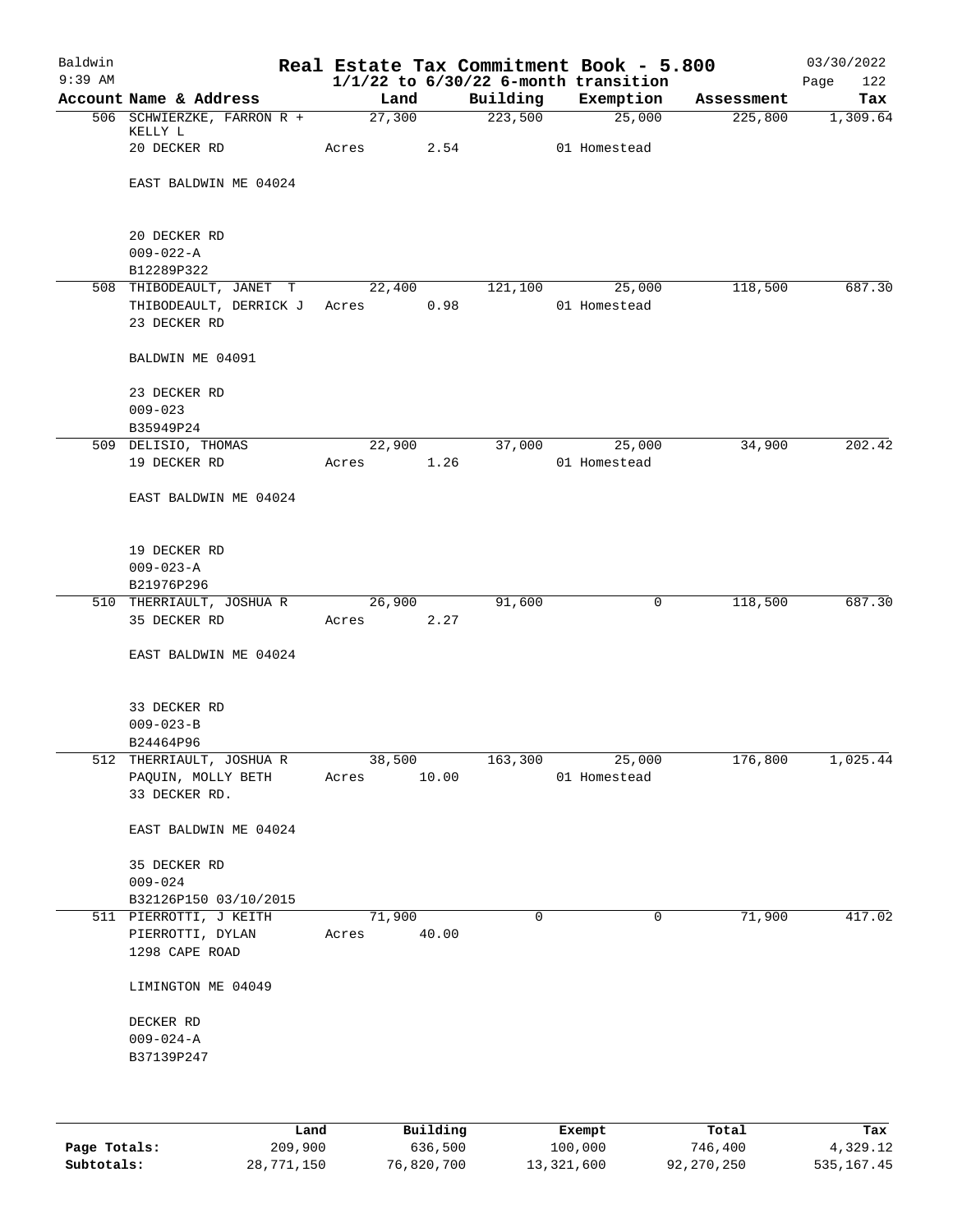| Baldwin   |                                       |       |        |       |             | Real Estate Tax Commitment Book - 5.800  |            | 03/30/2022  |
|-----------|---------------------------------------|-------|--------|-------|-------------|------------------------------------------|------------|-------------|
| $9:39$ AM |                                       |       |        |       |             | $1/1/22$ to $6/30/22$ 6-month transition |            | 123<br>Page |
|           | Account Name & Address                |       | Land   |       | Building    | Exemption                                | Assessment | Tax         |
|           | 1045 THERRIAULT, NATHAN               |       | 33,500 |       | 227,600     | 25,000                                   | 236,100    | 1,369.38    |
|           | THERRIAULT, MORGAN L.                 | Acres |        | 7.32  |             | 01 Homestead                             |            |             |
|           | 30 DECKER RD.                         |       |        |       |             |                                          |            |             |
|           | EAST BALDWIN ME 04024                 |       |        |       |             |                                          |            |             |
|           | 30 DECKER RD                          |       |        |       |             |                                          |            |             |
|           | $009 - 024 - B$                       |       |        |       |             |                                          |            |             |
|           | B29979P230                            |       |        |       |             |                                          |            |             |
|           | 1061 THERRIAULT, JOSHUA R.            |       | 26,400 |       | 0           | 0                                        | 26,400     | 153.12      |
|           | 35 DECKER RD                          | Acres |        | 2.00  |             |                                          |            |             |
|           | EAST BALDWIN ME 04024                 |       |        |       |             |                                          |            |             |
|           | DECKER RD                             |       |        |       |             |                                          |            |             |
|           | $009 - 024 - C$                       |       |        |       |             |                                          |            |             |
|           | 514 DOLLOFF, ALLAN                    |       | 83,900 |       | 120,600     | 31,000                                   | 173,500    | 1,006.30    |
|           | 55 WIGGIN RD                          | Acres |        | 40.25 |             | 13 Veteran (Viet Non Res<br>01 Homestead |            |             |
|           | EAST BALDWIN ME 04024                 |       |        |       |             |                                          |            |             |
|           | 55 WIGGIN RD                          |       |        |       |             |                                          |            |             |
|           | $009 - 026$                           |       |        |       |             |                                          |            |             |
|           | 958 DOLLOFF, ALLAN                    |       | 37,800 |       | $\mathbf 0$ | 0                                        | 37,800     | 219.24      |
|           | 55 WIGGIN RD                          | Acres |        | 9.50  |             |                                          |            |             |
|           | EAST BALDWIN ME 04024                 |       |        |       |             |                                          |            |             |
|           | WIGGIN RD                             |       |        |       |             |                                          |            |             |
|           | $009 - 026 - A$<br>515 DOLLOFF, JAMES |       | 27,600 |       | 3,200       | 0                                        | 30,800     | 178.64      |
|           | 55 WIGGINS RD                         | Acres |        | 2.75  |             |                                          |            |             |
|           | EAST BALDWIN ME 04024                 |       |        |       |             |                                          |            |             |
|           | WIGGIN RD                             |       |        |       |             |                                          |            |             |
|           | $009 - 026 - B$                       |       |        |       |             |                                          |            |             |
|           | 956 FRANKLIN, SCOTTIE ANN             |       | 27,300 |       | 86,600      | 0                                        | 113,900    | 660.62      |
|           | FRANKLIN, DANIEL ROY                  | Acres |        | 2.50  |             |                                          |            |             |
|           | 4 FARM RD                             |       |        |       |             |                                          |            |             |
|           | EAST BALDWIN ME 04024                 |       |        |       |             |                                          |            |             |
|           | 4 FARM RD                             |       |        |       |             |                                          |            |             |
|           | $009 - 026 - C$                       |       |        |       |             |                                          |            |             |
|           | B32054P32 01/29/2015                  |       |        |       |             |                                          |            |             |
|           |                                       |       |        |       |             |                                          |            |             |

|              | Land       | Building   | Exempt     | Total      | Tax        |
|--------------|------------|------------|------------|------------|------------|
| Page Totals: | 236,500    | 438,000    | 56,000     | 618,500    | 3,587.30   |
| Subtotals:   | 29,007,650 | 77,258,700 | 13,377,600 | 92,888,750 | 538,754.75 |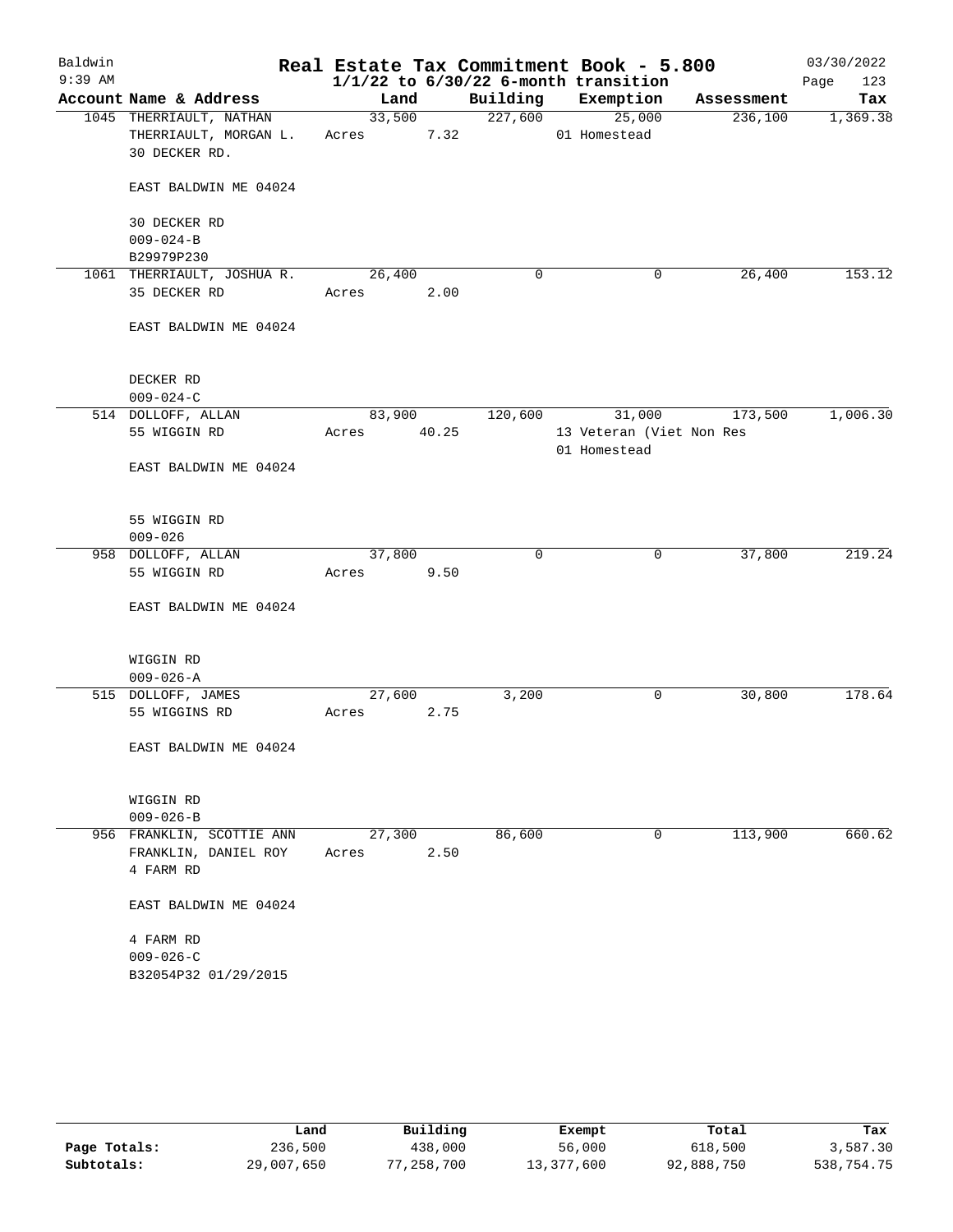| Baldwin                    |                                      |                       |       |             |                       |             |                       | Real Estate Tax Commitment Book - 5.800  |                         | 03/30/2022             |
|----------------------------|--------------------------------------|-----------------------|-------|-------------|-----------------------|-------------|-----------------------|------------------------------------------|-------------------------|------------------------|
| $9:39$ AM                  |                                      |                       |       |             |                       |             |                       | $1/1/22$ to $6/30/22$ 6-month transition |                         | 124<br>Page            |
|                            | Account Name & Address               |                       |       | Land        |                       | Building    |                       | Exemption                                | Assessment              | Tax                    |
|                            | 516 THOMAS, GENE                     |                       |       | 25,300      |                       | 206,400     |                       | 31,000                                   | 200,700                 | 1,164.06               |
|                            | THOMAS, DEBRA                        |                       | Acres |             | 1.20                  |             |                       | 27 Veteran (Viet Non-Res)                |                         |                        |
|                            | 61 WIGGIN RD                         |                       |       |             |                       |             |                       | 01 Homestead                             |                         |                        |
|                            | EAST BALDWIN ME 04024                |                       |       |             |                       |             |                       |                                          |                         |                        |
|                            |                                      |                       |       |             |                       |             |                       |                                          |                         |                        |
|                            | 61 WIGGIN RD                         |                       |       |             |                       |             |                       |                                          |                         |                        |
|                            | $009 - 027$                          |                       |       |             |                       |             |                       |                                          |                         |                        |
|                            | 517 NORTH BALDWIN FIRE CO            |                       |       | 9,000       |                       | 196,200     |                       | 205,200                                  | 0                       | 0.00                   |
|                            |                                      |                       | Acres |             | 0.13                  |             |                       | 903 MUNICIPAL                            |                         |                        |
|                            | $\pmb{\prime}$                       |                       |       |             |                       |             |                       |                                          |                         |                        |
|                            |                                      |                       |       |             |                       |             |                       |                                          |                         |                        |
|                            |                                      |                       |       |             |                       |             |                       |                                          |                         |                        |
|                            | 0 WIGGIN RD                          |                       |       |             |                       |             |                       |                                          |                         |                        |
|                            | $009 - 028$                          |                       |       |             |                       |             |                       |                                          |                         |                        |
|                            | 518 TRIPP, MARJORIE                  |                       |       | 35,500      |                       | 108,400     |                       | 25,000                                   | 118,900                 | 689.62                 |
|                            | 11 FARM RD                           |                       | Acres |             | 8.00                  |             |                       | 01 Homestead                             |                         |                        |
|                            |                                      |                       |       |             |                       |             |                       |                                          |                         |                        |
|                            | EAST BALDWIN ME 04024                |                       |       |             |                       |             |                       |                                          |                         |                        |
|                            |                                      |                       |       |             |                       |             |                       |                                          |                         |                        |
|                            | 11 FARM RD                           |                       |       |             |                       |             |                       |                                          |                         |                        |
|                            | $009 - 029$                          |                       |       |             |                       |             |                       |                                          |                         |                        |
|                            | 519 ROBERTS, RUBY + RICHARD          |                       |       | 57,400      |                       | $\mathbf 0$ |                       | 0                                        | 57,400                  | 332.92                 |
|                            | 88 BOUNDARY RD.                      |                       |       | Acres 25.00 |                       |             |                       |                                          |                         |                        |
|                            | STANDISH ME 04084                    |                       |       |             |                       |             |                       |                                          |                         |                        |
|                            |                                      |                       |       |             |                       |             |                       |                                          |                         |                        |
|                            |                                      |                       |       |             |                       |             |                       |                                          |                         |                        |
|                            | MOUNTAIN RD                          |                       |       |             |                       |             |                       |                                          |                         |                        |
|                            | $009 - 029 - A$                      |                       |       |             |                       | 28,200      |                       | 0                                        | 54,700                  | 317.26                 |
|                            | 520 EVANS, RAYMOND<br>19 MOUNTAIN RD |                       | Acres | 26,500      | 2.00                  |             |                       |                                          |                         |                        |
|                            |                                      |                       |       |             |                       |             |                       |                                          |                         |                        |
|                            | EAST BALDWIN ME 04024                |                       |       |             |                       |             |                       |                                          |                         |                        |
|                            |                                      |                       |       |             |                       |             |                       |                                          |                         |                        |
|                            | 19 MOUNTAIN RD                       |                       |       |             |                       |             |                       |                                          |                         |                        |
|                            | $009 - 029 - B$                      |                       |       |             |                       |             |                       |                                          |                         |                        |
|                            | B13777P48                            |                       |       |             |                       |             |                       |                                          |                         |                        |
|                            | 521 SUTTER, JOHN                     |                       |       | 27,600      |                       | 114,600     |                       | 31,000                                   | 111,200                 | 644.96                 |
|                            | 3 MOUNTAIN RD                        |                       | Acres |             | 2.75                  |             |                       | 13 Veteran (Viet Non Res                 |                         |                        |
|                            |                                      |                       |       |             |                       |             |                       | 01 Homestead                             |                         |                        |
|                            | EAST BALDWIN ME 04024                |                       |       |             |                       |             |                       |                                          |                         |                        |
|                            |                                      |                       |       |             |                       |             |                       |                                          |                         |                        |
|                            |                                      |                       |       |             |                       |             |                       |                                          |                         |                        |
|                            | 3 MOUNTAIN RD                        |                       |       |             |                       |             |                       |                                          |                         |                        |
| 522                        | $009 - 030$<br>NORTH BALDWIN CHURCH  |                       |       | 0           |                       | 31,600      |                       | 31,600                                   | $\mathbf 0$             | 0.00                   |
|                            |                                      |                       | Acres |             | 0.05                  |             |                       | 906 CHURCHES                             |                         |                        |
|                            | $\prime$                             |                       |       |             |                       |             |                       |                                          |                         |                        |
|                            |                                      |                       |       |             |                       |             |                       |                                          |                         |                        |
|                            |                                      |                       |       |             |                       |             |                       |                                          |                         |                        |
|                            | 0 WIGGIN RD                          |                       |       |             |                       |             |                       |                                          |                         |                        |
|                            | $009 - 031$                          |                       |       |             |                       |             |                       |                                          |                         |                        |
|                            |                                      |                       |       |             |                       |             |                       |                                          |                         |                        |
|                            |                                      | Land                  |       |             | Building              |             | Exempt                |                                          | Total                   | Tax                    |
| Page Totals:<br>Subtotals: |                                      | 181,300<br>29,188,950 |       |             | 685,400<br>77,944,100 |             | 323,800<br>13,701,400 |                                          | 542,900<br>93, 431, 650 | 3,148.82<br>541,903.57 |
|                            |                                      |                       |       |             |                       |             |                       |                                          |                         |                        |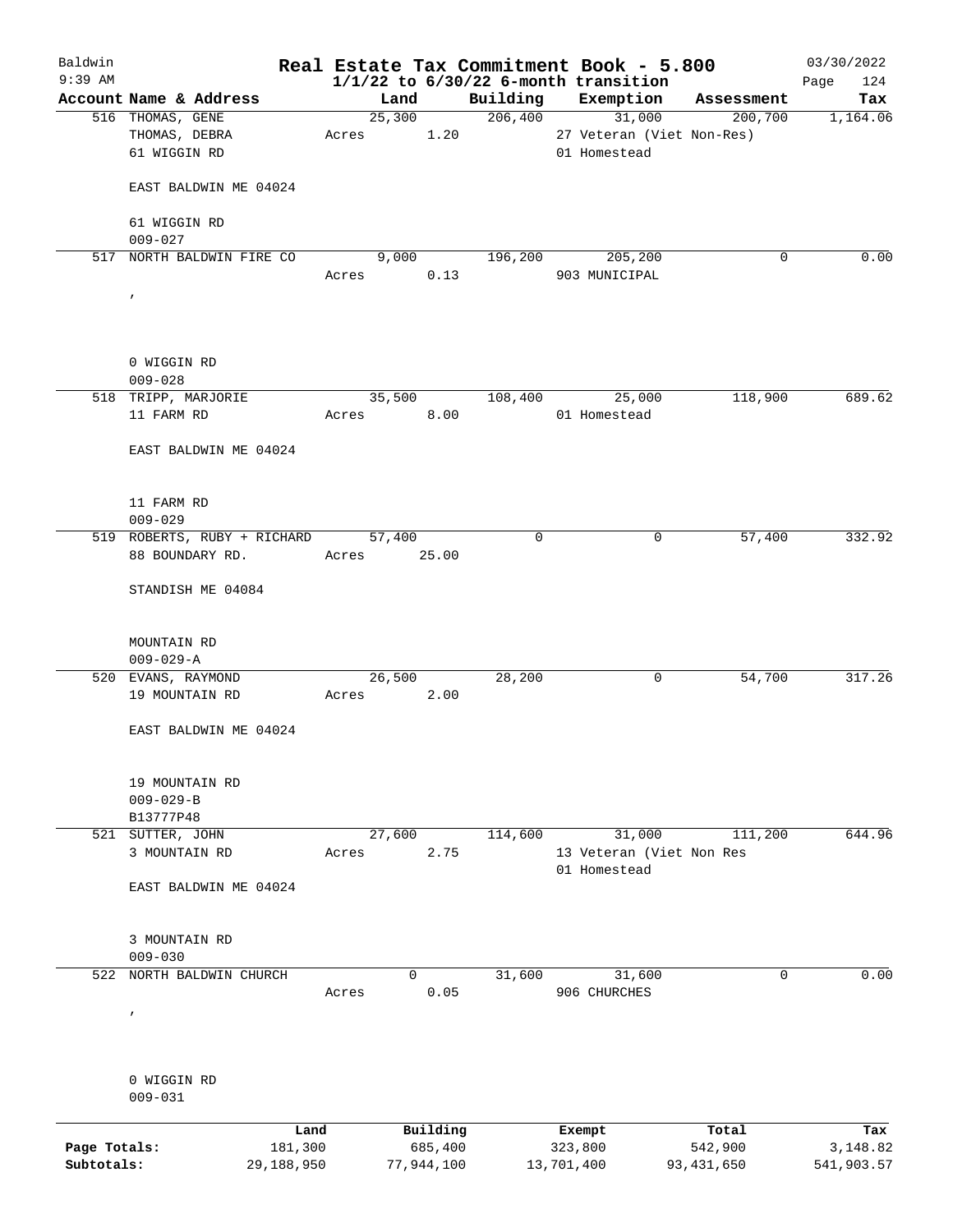| Baldwin<br>$9:39$ AM |                                                   |            |       |                     | Real Estate Tax Commitment Book - 5.800<br>$1/1/22$ to $6/30/22$ 6-month transition |            | 03/30/2022<br>Page<br>125 |
|----------------------|---------------------------------------------------|------------|-------|---------------------|-------------------------------------------------------------------------------------|------------|---------------------------|
|                      | Account Name & Address                            | Land       |       | Building            | Exemption                                                                           | Assessment | Tax                       |
|                      | 523 FORTIN, HEATHER                               | 29,500     |       | $\overline{43,100}$ | 25,000                                                                              | 47,600     | 276.08                    |
|                      | 3 WENTWORTH RD                                    | Acres      | 4.00  |                     | 01 Homestead                                                                        |            |                           |
|                      | EAST BALDWIN ME 04024                             |            |       |                     |                                                                                     |            |                           |
|                      | 3 WENTWORTH RD<br>$009 - 032$                     |            |       |                     |                                                                                     |            |                           |
|                      | B23893P340                                        |            |       |                     |                                                                                     |            |                           |
|                      | 1041 ALLEN, STEVEN E.                             | 26,500     |       | 800                 | $\mathbf 0$                                                                         | 27,300     | 158.34                    |
|                      | PO BOX 83                                         | Acres      | 2.02  |                     |                                                                                     |            |                           |
|                      | NORTH WATERBORO ME<br>04061                       |            |       |                     |                                                                                     |            |                           |
|                      | MOUNTAIN RD<br>$009 - 032 - A$                    |            |       |                     |                                                                                     |            |                           |
|                      | B29665P274                                        |            |       |                     |                                                                                     |            |                           |
|                      | 524 FROST, THOMAS E +<br>KATHERINE A              | 84,400     |       | 187,300             | 25,000                                                                              | 246,700    | 1,430.86                  |
|                      | 19 WENTWORTH RD                                   | Acres      | 45.00 |                     | 01 Homestead                                                                        |            |                           |
|                      | EAST BALDWIN ME 04024                             |            |       |                     |                                                                                     |            |                           |
|                      | 19 WENTWORTH RD                                   |            |       |                     |                                                                                     |            |                           |
|                      | $009 - 033$                                       | 29,400     |       | 105, 100            | 25,000                                                                              | 109,500    | 635.10                    |
|                      | 525 CRAWFORD, CARLENE<br>33 WENTWORTH RD          | Acres      | 3.94  |                     | 01 Homestead                                                                        |            |                           |
|                      | EAST BALDWIN ME 04024                             |            |       |                     |                                                                                     |            |                           |
|                      | 33 WENTWORTH RD<br>$009 - 033 - A$                |            |       |                     |                                                                                     |            |                           |
|                      | 526 KUNTZ, STEVEN                                 | 28,800     |       | 191,600             | 0                                                                                   | 220,400    | 1,278.32                  |
|                      | MURPHY, JOE J                                     | Acres 3.50 |       |                     |                                                                                     |            |                           |
|                      | 42 WENTWORTH RD                                   |            |       |                     |                                                                                     |            |                           |
|                      | EAST BALDWIN ME 04024                             |            |       |                     |                                                                                     |            |                           |
|                      | 41 WENTWORTH RD<br>$009 - 033 - A1$               |            |       |                     |                                                                                     |            |                           |
|                      | B34626P249<br>527 BABEL, BRIANNE                  | 36,400     |       | 193,200             | 25,000                                                                              | 204,600    | 1,186.68                  |
|                      | 39 WENTWORTH RD                                   | Acres      | 8.60  |                     | 01 Homestead                                                                        |            |                           |
|                      | EAST BALDWIN ME 04024                             |            |       |                     |                                                                                     |            |                           |
|                      | 39 WENTWORTH RD<br>$009 - 033 - A2$<br>B34218P346 |            |       |                     |                                                                                     |            |                           |
|                      |                                                   |            |       |                     |                                                                                     |            |                           |

|              | Land       | Building   | Exempt     | Total      | Tax        |
|--------------|------------|------------|------------|------------|------------|
| Page Totals: | 235,000    | 721,100    | 100,000    | 856,100    | 4,965.38   |
| Subtotals:   | 29,423,950 | 78,665,200 | 13,801,400 | 94,287,750 | 546,868.95 |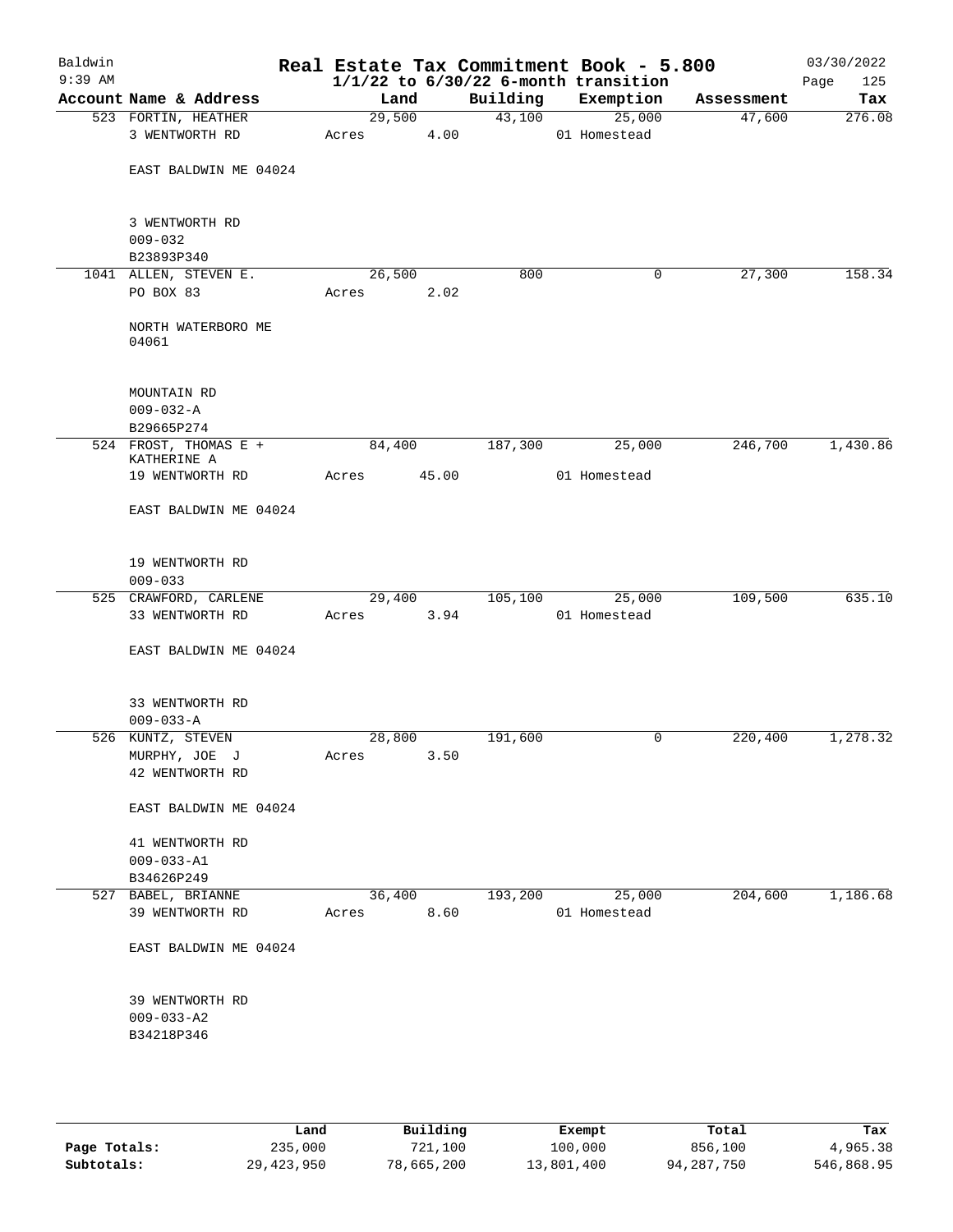| Baldwin<br>$9:39$ AM |                                                  |                 |                |          | Real Estate Tax Commitment Book - 5.800<br>$1/1/22$ to $6/30/22$ 6-month transition |            | 03/30/2022<br>126<br>Page |
|----------------------|--------------------------------------------------|-----------------|----------------|----------|-------------------------------------------------------------------------------------|------------|---------------------------|
|                      | Account Name & Address                           | Land            |                | Building | Exemption                                                                           | Assessment | Tax                       |
|                      | 985 KINDRED, WILLIAM K<br>39 WENTWORTH RD        | Acres           | 26,600<br>2.06 | 211,900  | 25,000<br>01 Homestead                                                              | 213,500    | 1,238.30                  |
|                      | EAST BALDWIN ME 04024                            |                 |                |          |                                                                                     |            |                           |
|                      | 39 WENTWORTH RD<br>$009 - 033 - A3$              |                 |                |          |                                                                                     |            |                           |
|                      | 986 WESTPHAL, MEGHAN D                           | 34,300          |                | 136,700  | 0                                                                                   | 171,000    | 991.80                    |
|                      | WESTPHAL, JOSHUA B<br>37 WENTWORTH RD            | Acres           | 7.17           |          |                                                                                     |            |                           |
|                      | EAST BALDWIN ME 04024                            |                 |                |          |                                                                                     |            |                           |
|                      | 37 WENTWORTH RD<br>$009 - 033 - A4$              |                 |                |          |                                                                                     |            |                           |
|                      | B35062P318<br>1092 PEKAR, CHRISTINE              | 53,800          |                | 0        | 0                                                                                   | 53,800     | 312.04                    |
|                      | P O BOX 46                                       | Acres           | 20.18          |          |                                                                                     |            |                           |
|                      | EAST BALDWIN ME 04024                            |                 |                |          |                                                                                     |            |                           |
|                      | WIGGIN RD<br>$009 - 033 - B$                     |                 |                |          |                                                                                     |            |                           |
|                      | 528 CORDINER, BRADFORD G                         | 27,700          |                | 147,300  | 0                                                                                   | 175,000    | 1,015.00                  |
|                      | CORDINER, CINDY J<br>49 WENTWORTH RD             | Acres           | 2.82           |          |                                                                                     |            |                           |
|                      | EAST BALDWIN ME 04024                            |                 |                |          |                                                                                     |            |                           |
|                      | 49 WENTWORTH RD<br>$009 - 033 - B1$              |                 |                |          |                                                                                     |            |                           |
|                      | B27455P154                                       |                 |                |          |                                                                                     |            |                           |
|                      | 529 FROST, CAROL ANN                             | 28,000          |                | 281,900  | 25,000                                                                              | 284,900    | 1,652.42                  |
|                      | 36 MOUNTAIN RD                                   | Acres           | 3.00           |          | 01 Homestead                                                                        |            |                           |
|                      | EAST BALDWIN ME 04024                            |                 |                |          |                                                                                     |            |                           |
|                      | 36 MOUNTAIN RD<br>$009 - 033 - C$                |                 |                |          |                                                                                     |            |                           |
|                      | 1098 FROST, EDWARD<br>27 WENTWORTH RD            | 26,500<br>Acres | 2.00           | 116,500  | 25,000<br>01 Homestead                                                              | 118,000    | 684.40                    |
|                      | EAST BALDWIN ME 04024                            |                 |                |          |                                                                                     |            |                           |
|                      | 27 WENTWORTH RD<br>$009 - 033 - D$<br>B37651P211 |                 |                |          |                                                                                     |            |                           |
|                      |                                                  |                 |                |          |                                                                                     |            |                           |

|              | Land       | Building   | Exempt     | Total      | Tax        |
|--------------|------------|------------|------------|------------|------------|
| Page Totals: | 196,900    | 894,300    | 75,000     | 1,016,200  | 5,893.96   |
| Subtotals:   | 29,620,850 | 79,559,500 | 13,876,400 | 95,303,950 | 552,762.91 |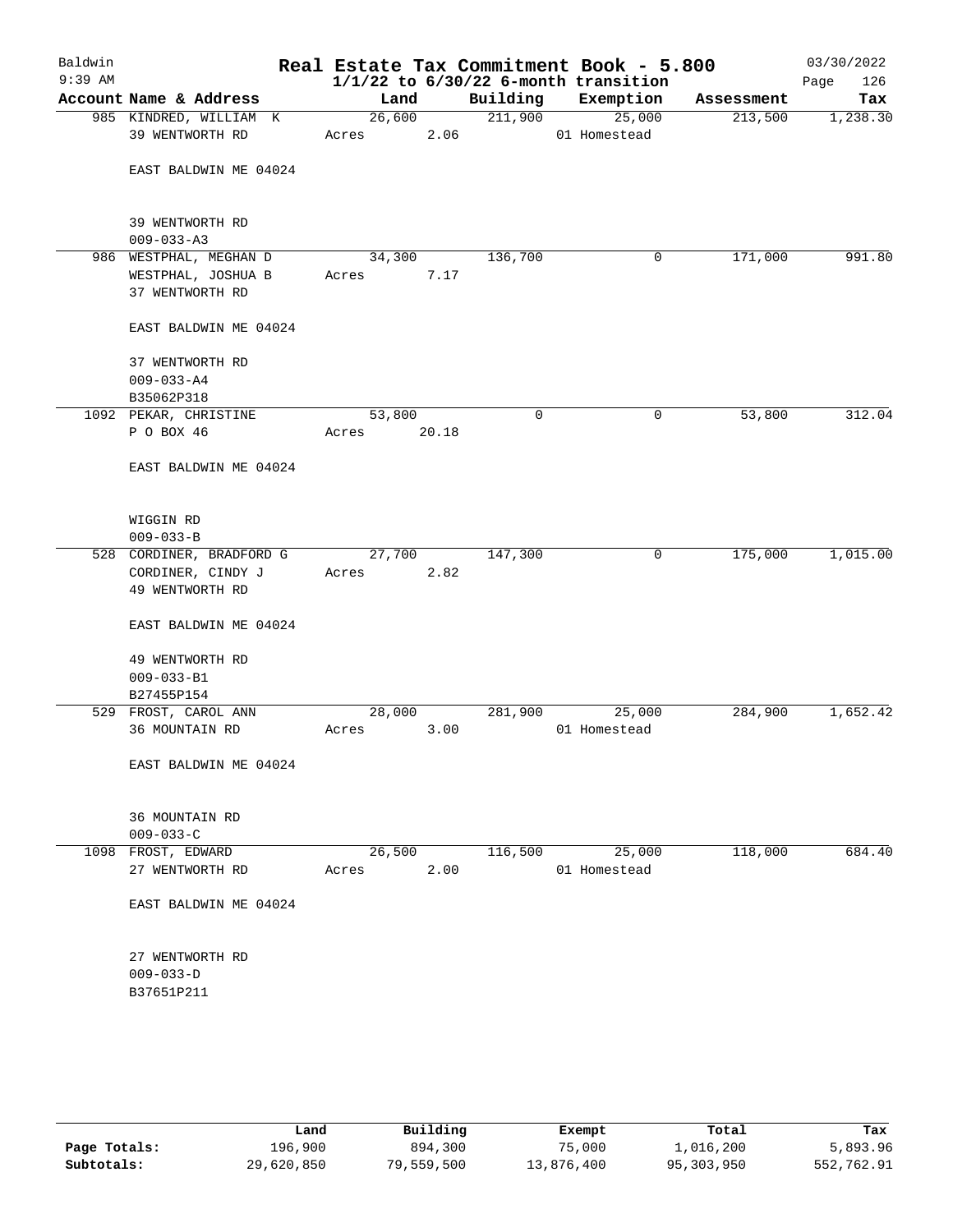| Baldwin<br>$9:39$ AM |                                        |             |          |          | Real Estate Tax Commitment Book - 5.800<br>$1/1/22$ to $6/30/22$ 6-month transition |            | 03/30/2022<br>Page<br>127 |
|----------------------|----------------------------------------|-------------|----------|----------|-------------------------------------------------------------------------------------|------------|---------------------------|
|                      | Account Name & Address                 | Land        |          | Building | Exemption                                                                           | Assessment | Tax                       |
|                      | 530 LEWIS, DANIEL F + WENDY            |             | 25,000   | 116,700  | 25,000                                                                              | 116,700    | 676.86                    |
|                      | J<br>21 MOUNTAIN RD                    | Acres       | 1.00     |          | 01 Homestead                                                                        |            |                           |
|                      | EAST BALDWIN ME 04024                  |             |          |          |                                                                                     |            |                           |
|                      | 21 MOUNTAIN RD                         |             |          |          |                                                                                     |            |                           |
|                      | $009 - 034$                            |             |          |          |                                                                                     |            |                           |
|                      | B14446P124<br>531 BEMIS, RICHARD G III | 36,900      |          | 126,800  | 0                                                                                   | 163,700    | 949.46                    |
|                      | P.O. BOX 29                            | Acres 16.85 |          |          |                                                                                     |            |                           |
|                      | STEEPFALLS ME 04085                    |             |          |          |                                                                                     |            |                           |
|                      | 9 OLD THORNE RD                        |             |          |          |                                                                                     |            |                           |
|                      | $009 - 035$<br>B25558P64               |             |          |          |                                                                                     |            |                           |
|                      | 1032 DIBIASE, DOREEN L.                | 26,700      |          | 156,700  | 25,000                                                                              | 158,400    | 918.72                    |
|                      | PO BOX 13                              | Acres       | 2.15     |          | 01 Homestead                                                                        |            |                           |
|                      | EAST BALDWIN ME 04024                  |             |          |          |                                                                                     |            |                           |
|                      | 11 OLD THORNE RD                       |             |          |          |                                                                                     |            |                           |
|                      | $009 - 035 - A$                        |             |          |          |                                                                                     |            |                           |
|                      | B33506P104                             |             |          |          |                                                                                     |            |                           |
|                      | 533 FARRINGTON, KYLE +<br>DELANIE      | 93,300      |          | 170,800  | 25,000                                                                              | 239,100    | 1,386.78                  |
|                      | PO BOX 81                              | Acres 92.00 |          |          | 01 Homestead                                                                        |            |                           |
|                      | WEST BALDWIN ME 04091                  |             |          |          |                                                                                     |            |                           |
|                      | 10 OLD THORNE RD                       |             |          |          |                                                                                     |            |                           |
|                      | $009 - 036$                            |             |          |          |                                                                                     |            |                           |
|                      | B6136P36<br>534 COTE, JEREMIAH         | 32,500      |          | 149,700  | 25,000                                                                              | 157,200    | 911.76                    |
|                      | 47 BOOTHBY ROAD                        | Acres       | 6.00     |          | 01 Homestead                                                                        |            |                           |
|                      | LIMINGTON ME 04049                     |             |          |          |                                                                                     |            |                           |
|                      | 5 FROST HEAVE RD                       |             |          |          |                                                                                     |            |                           |
|                      | $009 - 037$                            |             |          |          |                                                                                     |            |                           |
|                      | B32085P233 02/18/2015                  |             |          |          |                                                                                     |            |                           |
|                      | 535 HERMANCE, COREY E                  | 26,500      |          | 160,200  | 0                                                                                   | 186,700    | 1,082.86                  |
|                      | 12 FROST HEAVE RD                      | Acres       | 2.00     |          |                                                                                     |            |                           |
|                      | EAST BALDWIN ME 04024                  |             |          |          |                                                                                     |            |                           |
|                      | 12 FROST HEAVE RD                      |             |          |          |                                                                                     |            |                           |
|                      | $009 - 037 - A$<br>B27268P258          |             |          |          |                                                                                     |            |                           |
|                      |                                        |             |          |          |                                                                                     |            |                           |
|                      | Land                                   |             | Building |          | Exempt                                                                              | Total      | Tax                       |
| Page Totals:         | 240,900                                |             | 880,900  |          | 100,000                                                                             | 1,021,800  | 5,926.44                  |

**Subtotals:** 29,861,750 80,440,400 13,976,400 96,325,750 558,689.35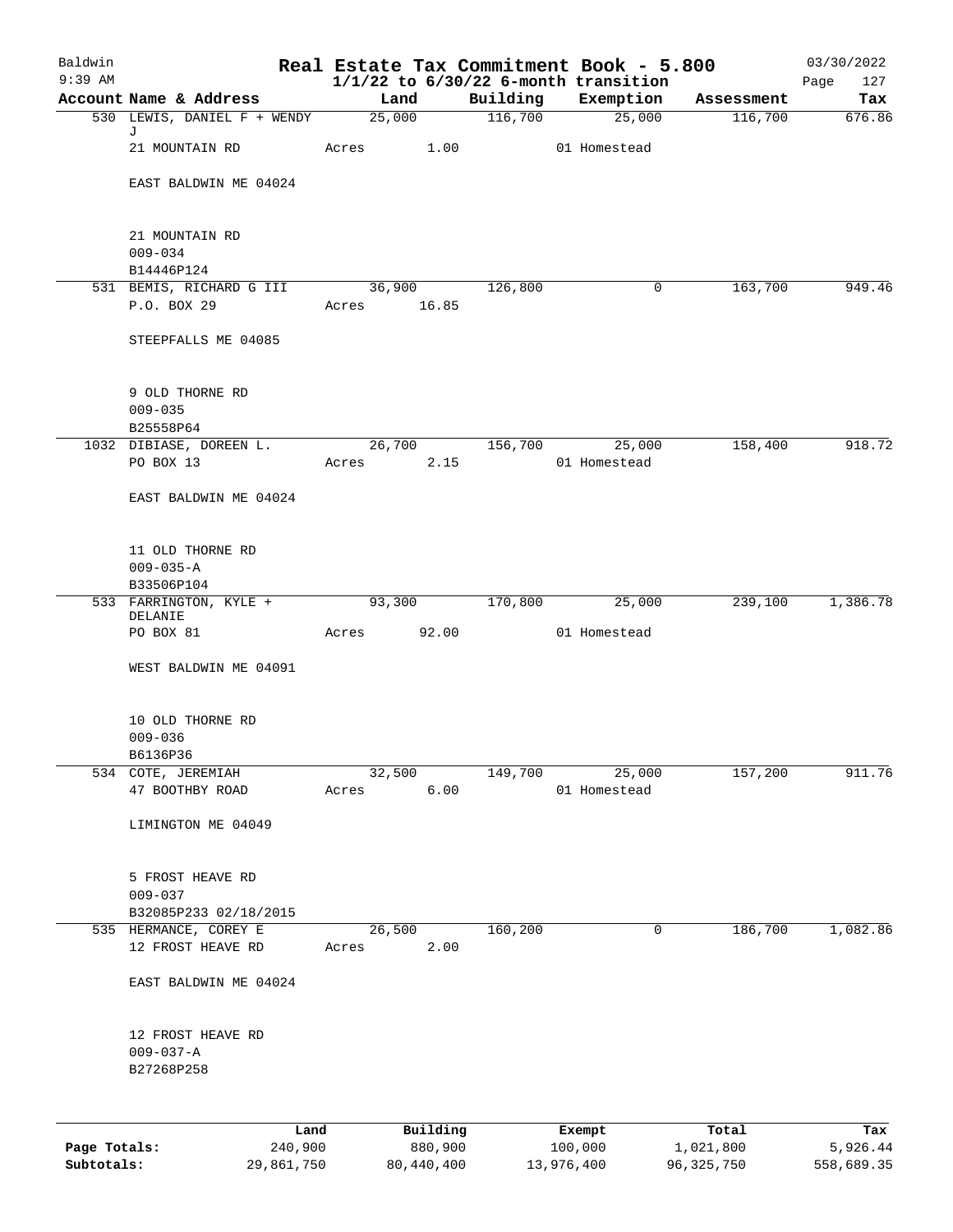| Baldwin<br>$9:39$ AM |                                                  |            |        |                | Real Estate Tax Commitment Book - 5.800<br>$1/1/22$ to $6/30/22$ 6-month transition |            | 03/30/2022<br>Page<br>128 |
|----------------------|--------------------------------------------------|------------|--------|----------------|-------------------------------------------------------------------------------------|------------|---------------------------|
|                      | Account Name & Address                           | Land       |        | Building       | Exemption                                                                           | Assessment | Tax                       |
|                      | 536 HANSCOM, DAVID A +                           |            |        | 35,500 154,800 | $\overline{0}$                                                                      | 190, 300   | 1,103.74                  |
|                      | TERRY L<br>39 MOUNTAIN RD                        | Acres 8.00 |        |                |                                                                                     |            |                           |
|                      | EAST BALDWIN ME 04024                            |            |        |                |                                                                                     |            |                           |
|                      | 39 MOUNTAIN RD<br>$009 - 037 - B$                |            |        |                |                                                                                     |            |                           |
|                      | 537 REYNOLDS, CAROLINE L                         |            |        |                | 26,800 214,000 25,000                                                               | 215,800    | 1,251.64                  |
|                      | 8 FROST HEAVE RD                                 | Acres 2.18 |        |                | 01 Homestead                                                                        |            |                           |
|                      | EAST BALDWIN ME 04024                            |            |        |                |                                                                                     |            |                           |
|                      | 8 FROST HEAVE RD<br>$009 - 037 - C$<br>B12680P39 |            |        |                |                                                                                     |            |                           |
|                      | 996 REYNOLDS, GORDON R JR 13,300                 |            |        | $\mathbf 0$    | 0                                                                                   | 13,300     | 77.14                     |
|                      | 8 FROST HEAVE RD.                                | Acres 2.09 |        |                |                                                                                     |            |                           |
|                      | EAST BALDWIN ME 04024                            |            |        |                |                                                                                     |            |                           |
|                      | REAR LOT                                         |            |        |                |                                                                                     |            |                           |
|                      | $009 - 037 - D$                                  |            |        |                |                                                                                     |            |                           |
|                      | B19262P33                                        |            |        |                |                                                                                     |            |                           |
|                      | 538 FROST, EDWARD T + CAROL 25,800<br>ANN        |            |        | $\mathbf 0$    | $\mathbf 0$                                                                         | 25,800     | 149.64                    |
|                      | 36 MOUNTAIN RD.                                  | Acres      | 51.00  |                |                                                                                     |            |                           |
|                      | EAST BALDWIN ME 04024                            |            |        |                |                                                                                     |            |                           |
|                      | FROST HEAVE RD<br>$009 - 038$                    |            |        |                |                                                                                     |            |                           |
|                      | B28285P27                                        |            |        |                |                                                                                     |            |                           |
|                      | 1103 CCC TRUST                                   | 64,600     |        |                |                                                                                     | 64,600     | 374.68                    |
|                      | P O BOX 154                                      | Acres      | 128.52 |                |                                                                                     |            |                           |
|                      | SEBAGO ME 04029                                  |            |        |                |                                                                                     |            |                           |
|                      | MOUNTAIN RD                                      |            |        |                |                                                                                     |            |                           |
|                      | $009 - 038 - A$                                  |            |        |                |                                                                                     |            |                           |
|                      | B28285P27                                        |            |        |                |                                                                                     |            |                           |
|                      | 539 THE HEIRS OF POND,                           | 18,800     |        | 12,900         | $\overline{0}$                                                                      | 31,700     | 183.86                    |
|                      | FRANCIS<br>48 MOUNTAIN RD.                       | Acres      | 0.35   |                |                                                                                     |            |                           |
|                      | EAST BALDWIN ME 04024                            |            |        |                |                                                                                     |            |                           |
|                      | 48 MOUNTAIN RD                                   |            |        |                |                                                                                     |            |                           |
|                      | $009 - 040$                                      |            |        |                |                                                                                     |            |                           |
|                      |                                                  |            |        |                |                                                                                     |            |                           |
|                      |                                                  |            |        |                |                                                                                     |            |                           |

|              | Land       | Building   | Exempt     | Total      | Tax        |
|--------------|------------|------------|------------|------------|------------|
| Page Totals: | 184,800    | 381,700    | 25,000     | 541,500    | 3,140.70   |
| Subtotals:   | 30,046,550 | 80,822,100 | 14,001,400 | 96,867,250 | 561,830.05 |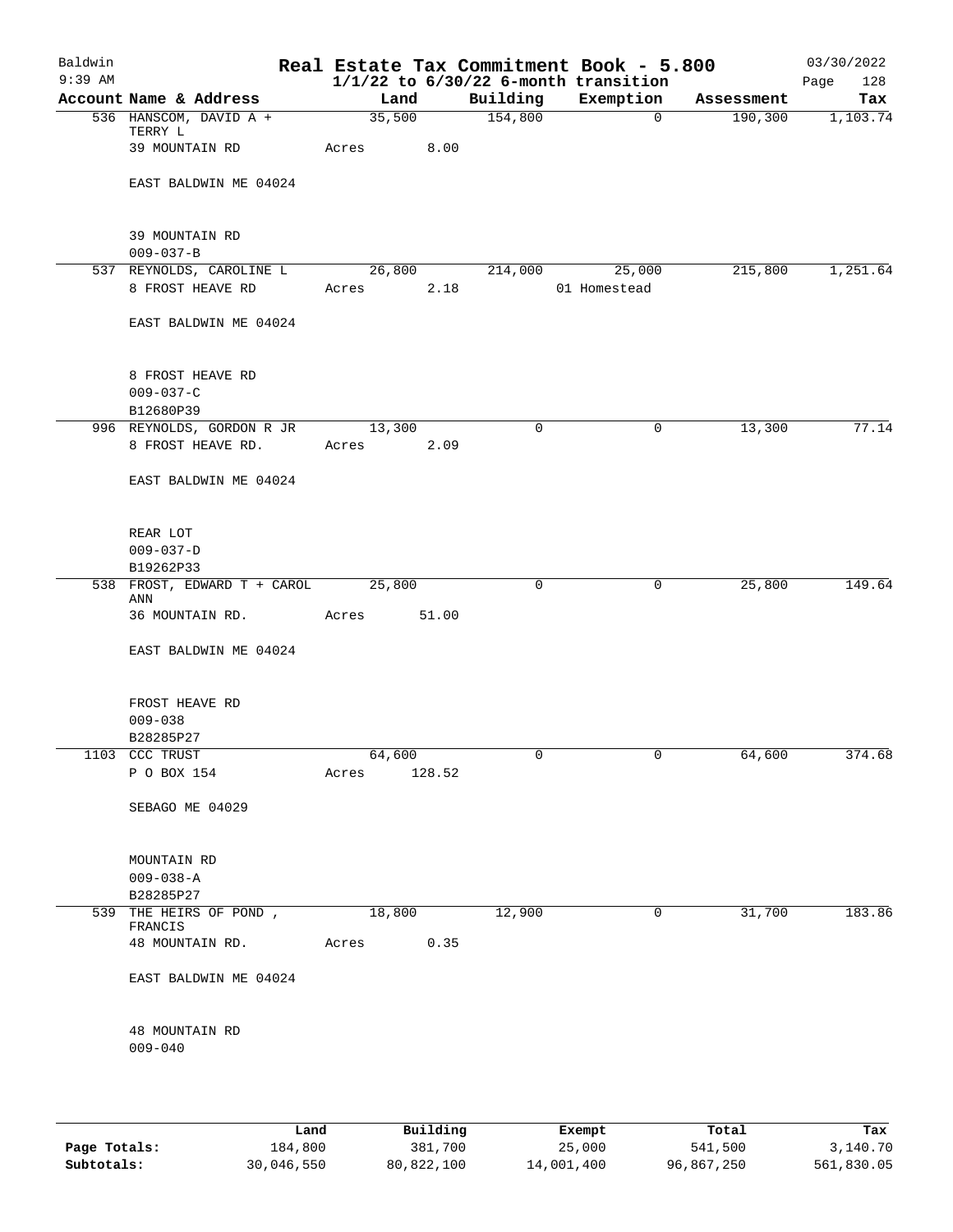| Baldwin<br>$9:39$ AM |                                                 |                       |        |         | Real Estate Tax Commitment Book - 5.800<br>$1/1/22$ to $6/30/22$ 6-month transition |            | 03/30/2022<br>Page<br>129 |
|----------------------|-------------------------------------------------|-----------------------|--------|---------|-------------------------------------------------------------------------------------|------------|---------------------------|
|                      | Account Name & Address                          | Land                  |        |         | Building Exemption                                                                  | Assessment | Tax                       |
|                      | 919 MOSSMAN, BRENDA                             |                       | 35,800 |         | 167,700 25,000                                                                      | 178,500    | 1,035.30                  |
|                      | 55 MOUNTAIN RD.                                 | Acres 8.20            |        |         | 01 Homestead                                                                        |            |                           |
|                      | EAST BALDWIN ME 04024                           |                       |        |         |                                                                                     |            |                           |
|                      | 55 MOUNTAIN RD<br>$009 - 041$                   |                       |        |         |                                                                                     |            |                           |
|                      | B15147P123                                      |                       |        |         |                                                                                     |            |                           |
|                      | 541 DOYLE, JEFFREY + TAMMY 26,800               |                       |        | 100,800 | 25,000                                                                              | 102,600    | 595.08                    |
|                      | 50 MOUNTAIN RD                                  | Acres                 | 2.18   |         | 01 Homestead                                                                        |            |                           |
|                      | EAST BALDWIN ME 04024                           |                       |        |         |                                                                                     |            |                           |
|                      | 50 MOUNTAIN RD<br>$009 - 041 - A$<br>B13049P99  |                       |        |         |                                                                                     |            |                           |
|                      | 540 WOOLLEY, BRANDON W                          |                       | 68,500 | 243,900 | 25,000                                                                              | 287,400    | 1,666.92                  |
|                      | 58 MOUNTAIN RD                                  | Acres 30.00           |        |         | 01 Homestead                                                                        |            |                           |
|                      | EAST BALDWIN ME 04024                           |                       |        |         |                                                                                     |            |                           |
|                      | 58 MOUNTAIN RD<br>$009 - 041 - B$               |                       |        |         |                                                                                     |            |                           |
|                      | B34318P95<br>542 THORNE , STEVEN + PENNY 26,500 |                       |        | 100,400 | 25,000                                                                              | 101,900    | 591.02                    |
|                      | Е                                               |                       |        |         |                                                                                     |            |                           |
|                      | 77 MOUNTAIN RD                                  | Acres                 | 5.00   |         | 01 Homestead                                                                        |            |                           |
|                      | EAST BALDWIN ME 04024                           |                       |        |         |                                                                                     |            |                           |
|                      | 77 MOUNTAIN RD<br>$009 - 042$                   |                       |        |         |                                                                                     |            |                           |
|                      | B13520P178                                      |                       |        |         |                                                                                     |            |                           |
|                      | 543 THORNE, SAMANTHA<br>73 MOUNTAIN RD          | 31,800<br>Acres       | 5.56   | 21,800  | 0                                                                                   | 53,600     | 310.88                    |
|                      | EAST BALDWIN ME 04024                           |                       |        |         |                                                                                     |            |                           |
|                      | 73 MOUNTAIN RD<br>$009 - 042 - A$               |                       |        |         |                                                                                     |            |                           |
|                      | B35484P279                                      |                       |        |         |                                                                                     |            |                           |
|                      | 544 HOCKING, THEODORE W<br>92 MOUNTAIN RD       | 65,500<br>Acres 28.00 |        | 143,300 | 25,000<br>01 Homestead                                                              | 183,800    | 1,066.04                  |
|                      | EAST BALDWIN ME 04024                           |                       |        |         |                                                                                     |            |                           |
|                      | 92 MOUNTAIN RD<br>$009 - 042 - B$<br>B12344P189 |                       |        |         |                                                                                     |            |                           |
|                      |                                                 |                       |        |         |                                                                                     |            |                           |

|              | Land       | Building   | Exempt     | Total      | Tax        |
|--------------|------------|------------|------------|------------|------------|
| Page Totals: | 254,900    | 777,900    | 125,000    | 907,800    | 5,265.24   |
| Subtotals:   | 30,301,450 | 81,600,000 | 14,126,400 | 97,775,050 | 567,095.29 |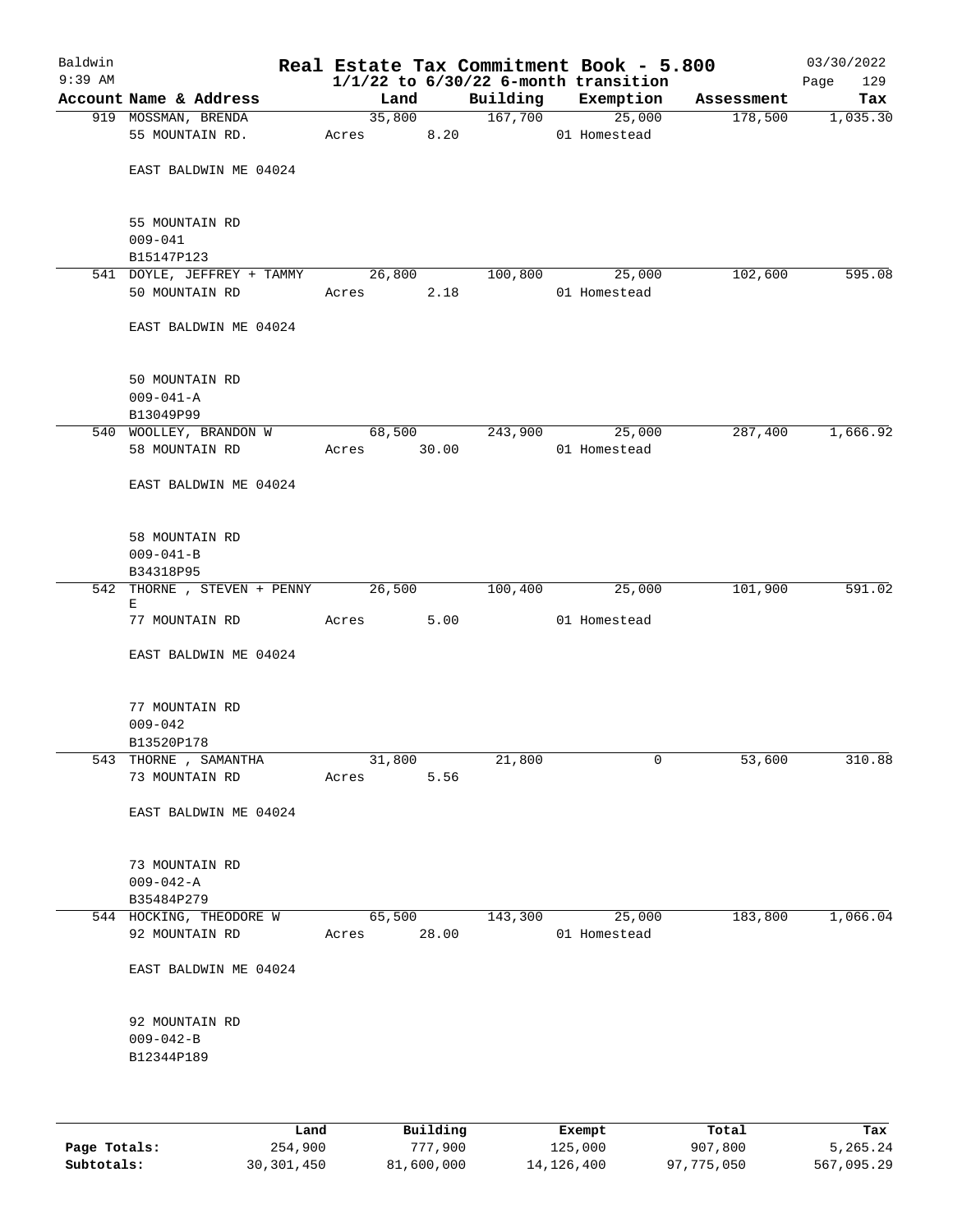| Baldwin   |                                          |      |       |        |             |             | Real Estate Tax Commitment Book - 5.800  |             | 03/30/2022  |
|-----------|------------------------------------------|------|-------|--------|-------------|-------------|------------------------------------------|-------------|-------------|
| $9:39$ AM |                                          |      |       |        |             |             | $1/1/22$ to $6/30/22$ 6-month transition |             | Page<br>130 |
|           | Account Name & Address                   |      |       | Land   |             | Building    | Exemption                                | Assessment  | Tax         |
|           | 914 THORNE JR, STEVEN A<br>7 MOUNTAIN RD |      | Acres | 35,100 | 10.00       | $\mathbf 0$ |                                          | 35,100<br>0 | 203.58      |
|           | EAST BALDWIN ME 04024                    |      |       |        |             |             |                                          |             |             |
|           | MOUNTAIN RD                              |      |       |        |             |             |                                          |             |             |
|           | $009 - 042 - D$<br>B37474P305            |      |       |        |             |             |                                          |             |             |
|           | 545 BRADWAY, JACOB                       |      |       | 49,800 |             | 236,900     | 25,000                                   | 261,700     | 1,517.86    |
|           | BRADWAY , SARA                           |      | Acres |        | 17.50       |             | 01 Homestead                             |             |             |
|           | 89 MOUNTAIN RD                           |      |       |        |             |             |                                          |             |             |
|           | EAST BALDWIN ME 04024                    |      |       |        |             |             |                                          |             |             |
|           | 89 MOUNTAIN RD                           |      |       |        |             |             |                                          |             |             |
|           | $009 - 043$                              |      |       |        |             |             |                                          |             |             |
|           | B33705P064                               |      |       |        |             |             |                                          |             |             |
|           | 546 CROWLEY, WILLIAM F                   |      |       | 40,300 |             | 0           |                                          | 0<br>40,300 | 233.74      |
|           | 42 LOCUST ST                             |      | Acres |        | 38.00       |             |                                          |             |             |
|           | READING MA 01867                         |      |       |        |             |             |                                          |             |             |
|           | FROST HEAVE RD                           |      |       |        |             |             |                                          |             |             |
|           | $009 - 044 - A$                          |      |       |        |             |             |                                          |             |             |
|           | B8497P238                                |      |       |        |             |             |                                          |             |             |
|           | 547 SKOOLICAS, CYNTHIA A                 |      |       | 35,500 |             | 222,900     | 25,000                                   | 233,400     | 1,353.72    |
|           | 5 SAVARD RD                              |      |       |        | Acres 15.00 |             | 01 Homestead                             |             |             |
|           | EAST BALDWIN ME 04024                    |      |       |        |             |             |                                          |             |             |
|           | 5 SAVARD RD                              |      |       |        |             |             |                                          |             |             |
|           | $009 - 044 - B$                          |      |       |        |             |             |                                          |             |             |
|           | B7819P331                                |      |       |        |             |             |                                          |             |             |
|           | 548 FROST, ED + CAROL                    |      |       | 13,700 |             | 0           |                                          | 13,700<br>0 | 79.46       |
|           | 36 MOUNTAIN RD                           |      | Acres |        | 2.65        |             |                                          |             |             |
|           | EAST BALDWIN ME 04024                    |      |       |        |             |             |                                          |             |             |
|           |                                          |      |       |        |             |             |                                          |             |             |
|           | REAR LOT                                 |      |       |        |             |             |                                          |             |             |
|           | $009 - 044 - C$<br>B17595P77             |      |       |        |             |             |                                          |             |             |
|           | 549 FROST, EDWARD T + CAROL              |      |       | 13,300 |             | 0           |                                          | 13,300<br>0 | 77.14       |
|           | ANN                                      |      |       |        |             |             |                                          |             |             |
|           | 36 MOUNTAIN RD.                          |      | Acres |        | 2.00        |             |                                          |             |             |
|           | EAST BALDWIN ME 04024                    |      |       |        |             |             |                                          |             |             |
|           | FROST HEAVE RD                           |      |       |        |             |             |                                          |             |             |
|           | $009 - 044 - D$                          |      |       |        |             |             |                                          |             |             |
|           | B14121P151                               |      |       |        |             |             |                                          |             |             |
|           |                                          |      |       |        |             |             |                                          |             |             |
|           |                                          | Land |       |        | Building    |             | Exempt                                   | Total       | Tax         |

|              | Land.      | Building   | Exempt     | тосат      | Tax.       |
|--------------|------------|------------|------------|------------|------------|
| Page Totals: | 187,700    | 459,800    | 50,000     | 597,500    | 3,465.50   |
| Subtotals:   | 30,489,150 | 82,059,800 | 14,176,400 | 98,372,550 | 570,560.79 |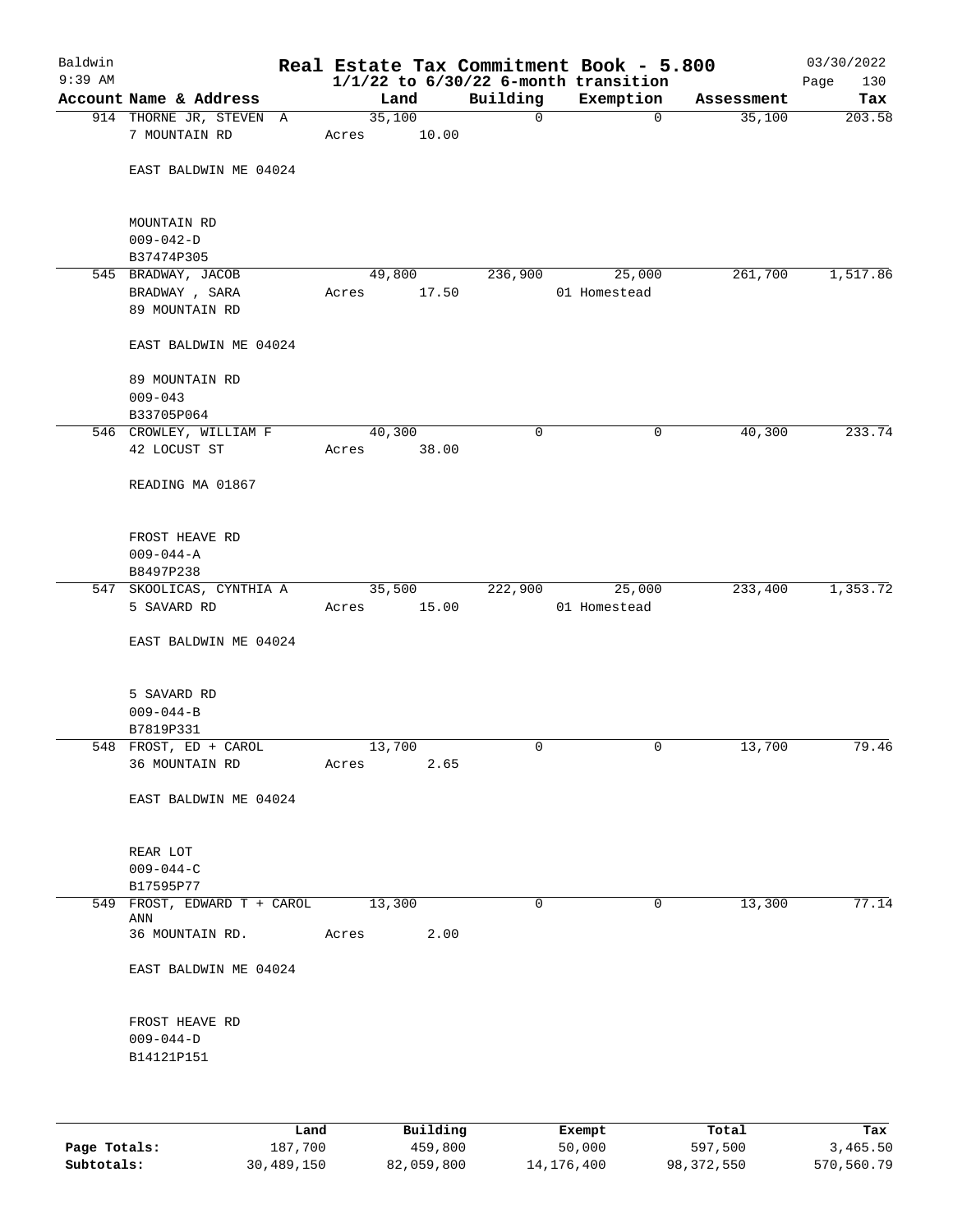| Baldwin<br>$9:39$ AM |                                            |                 |       |             | Real Estate Tax Commitment Book - 5.800<br>$1/1/22$ to $6/30/22$ 6-month transition |            | 03/30/2022<br>131<br>Page |
|----------------------|--------------------------------------------|-----------------|-------|-------------|-------------------------------------------------------------------------------------|------------|---------------------------|
|                      | Account Name & Address                     | Land            |       | Building    | Exemption                                                                           | Assessment | Tax                       |
|                      | 920 HALL, STEVEN A                         | 25,300          |       | 173,300     | 25,000                                                                              | 173,600    | 1,006.88                  |
|                      | 16 Frost Heave Road                        | Acres           | 2.00  |             | 01 Homestead                                                                        |            |                           |
|                      | East Baldwin ME 04024                      |                 |       |             |                                                                                     |            |                           |
|                      | 16 FROST HEAVE RD<br>$009 - 044 - E$       |                 |       |             |                                                                                     |            |                           |
|                      | B34900P327                                 |                 |       |             |                                                                                     |            |                           |
|                      | 550 WALKER, STEPHEN<br>15 SAVARD RD        | 35,100<br>Acres | 16.00 | 276,700     | 25,000<br>01 Homestead                                                              | 286,800    | 1,663.44                  |
|                      | EAST BALDWIN ME 04024                      |                 |       |             |                                                                                     |            |                           |
|                      | 15 SAVARD RD<br>$009 - 045$<br>B28669P175  |                 |       |             |                                                                                     |            |                           |
|                      | 551 SANBORN, GARREDD R                     | 33,000          |       | 0           | 0                                                                                   | 33,000     | 191.40                    |
|                      | 204 BLUEBERRY RD                           | Acres           | 22.00 |             |                                                                                     |            |                           |
|                      | WATERBORO ME 04087                         |                 |       |             |                                                                                     |            |                           |
|                      | WINSTON RD<br>$009 - 046$                  |                 |       |             |                                                                                     |            |                           |
|                      | B25655P132                                 |                 |       |             |                                                                                     |            |                           |
|                      | 916 COBURN, CALVIN                         | 1,200           |       | $\mathbf 0$ | 0                                                                                   | 1,200      | 6.96                      |
|                      | P.O. BOX 154                               | Acres           | 16.50 |             |                                                                                     |            |                           |
|                      | SEBAGO ME 04029                            |                 |       |             |                                                                                     |            |                           |
|                      | MOUNTAIN RD<br>$009 - 047$                 |                 |       |             |                                                                                     |            |                           |
|                      | B17510P1                                   |                 |       |             |                                                                                     |            |                           |
|                      | 552 BURNS, DENNIS P. &<br>LORENE           | 48,600          |       | 111,100     | 25,000                                                                              | 134,700    | 781.26                    |
|                      | 169 DOUGLAS HILL RD                        | Acres           | 22.00 |             | 01 Homestead                                                                        |            |                           |
|                      | WEST BALDWIN ME 04091                      |                 |       |             |                                                                                     |            |                           |
|                      | 169 DOUGLAS HILL RD<br>$010 - 001$         |                 |       |             |                                                                                     |            |                           |
|                      | 553 NORTON, STEVEN W. &                    | 32,900          |       | 128,500     | 25,000                                                                              | 136,400    | 791.12                    |
|                      | CAROLYN<br>9 DEARBORN RD                   | Acres           | 8.00  |             | 01 Homestead                                                                        |            |                           |
|                      | WEST BALDWIN ME 04091                      |                 |       |             |                                                                                     |            |                           |
|                      | 9 DEARBORN RD<br>$010 - 003$<br>B24872P331 |                 |       |             |                                                                                     |            |                           |
|                      |                                            |                 |       |             |                                                                                     |            |                           |

|              | Land       | Building   | Exempt     | Total      | Tax        |
|--------------|------------|------------|------------|------------|------------|
| Page Totals: | 176,100    | 689,600    | 100,000    | 765,700    | 4,441.06   |
| Subtotals:   | 30,665,250 | 82,749,400 | 14,276,400 | 99,138,250 | 575,001.85 |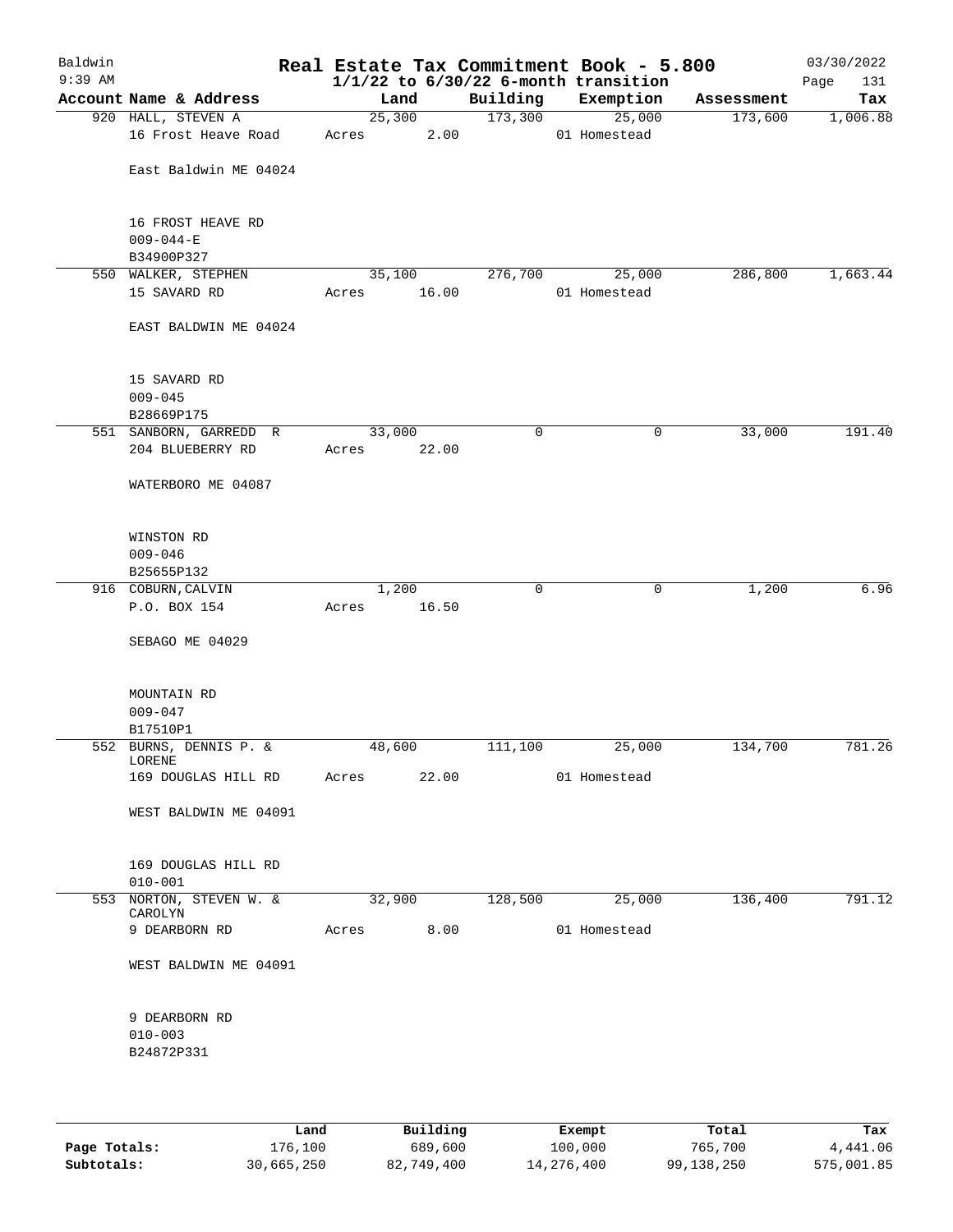| Baldwin      |                                         |                 |          |                     | Real Estate Tax Commitment Book - 5.800  |                       | 03/30/2022      |
|--------------|-----------------------------------------|-----------------|----------|---------------------|------------------------------------------|-----------------------|-----------------|
| $9:39$ AM    | Account Name & Address                  |                 |          |                     | $1/1/22$ to $6/30/22$ 6-month transition |                       | 132<br>Page     |
|              | 554 NORTON, LUKE                        | Land            | 26,500   | Building<br>199,900 | Exemption<br>25,000                      | Assessment<br>201,400 | Tax<br>1,168.12 |
|              | 9 DEARBORN RD                           | Acres           | 2.00     |                     | 01 Homestead                             |                       |                 |
|              |                                         |                 |          |                     |                                          |                       |                 |
|              | WEST BALDWIN ME 04091                   |                 |          |                     |                                          |                       |                 |
|              |                                         |                 |          |                     |                                          |                       |                 |
|              | 11 DEARBORN RD                          |                 |          |                     |                                          |                       |                 |
|              | $010 - 003 - A$<br>B24872P335           |                 |          |                     |                                          |                       |                 |
|              | 555 LIBBY, JOSHUA RANDOLF               | 21,200          |          | 127,700             | 0                                        | 148,900               | 863.62          |
|              | LIBBY , SARAH                           | Acres           | 0.60     |                     |                                          |                       |                 |
|              | 185 DOUGLAS HILL RD                     |                 |          |                     |                                          |                       |                 |
|              | WEST BALDWIN ME 04091                   |                 |          |                     |                                          |                       |                 |
|              | 185 DOUGLAS HILL RD                     |                 |          |                     |                                          |                       |                 |
|              | $010 - 004$                             |                 |          |                     |                                          |                       |                 |
|              | B35187P132                              |                 |          |                     |                                          |                       |                 |
|              | 556 MURCH, TROY D. & SARAH 26,500<br>Е. |                 |          | 180,300             | 25,000                                   | 181,800               | 1,054.44        |
|              | PO BOX 9                                | Acres           | 2.00     |                     | 01 Homestead                             |                       |                 |
|              | WEST BALDWIN ME 04091                   |                 |          |                     |                                          |                       |                 |
|              | 22 DEARBORN RD                          |                 |          |                     |                                          |                       |                 |
|              | $010 - 004 - A$                         |                 |          |                     |                                          |                       |                 |
|              | B13867P214                              |                 |          |                     |                                          |                       |                 |
|              | 557 LIBBY, EDWIN                        | 26,400          |          | 50,300              | 0                                        | 76,700                | 444.86          |
|              | 112 DOUGLAS HILL RD                     | Acres           | 1.90     |                     |                                          |                       |                 |
|              | WEST BALDWIN ME 04091                   |                 |          |                     |                                          |                       |                 |
|              | 19 DEARBORN RD                          |                 |          |                     |                                          |                       |                 |
|              | $010 - 005$                             |                 |          |                     |                                          |                       |                 |
|              | B34576P292                              |                 |          |                     |                                          |                       |                 |
|              | 558 THOMPSON-ROWELL,                    | 112,900         |          | 12,400              | 0                                        | 125,300               | 726.74          |
|              | MICHAEL & FREELY, ELIAN                 |                 | 73.00    |                     |                                          |                       |                 |
|              | 64 DEARBORN RD                          | Acres           |          |                     |                                          |                       |                 |
|              | WEST BALDWIN ME 04091                   |                 |          |                     |                                          |                       |                 |
|              | 64 DEARBORN RD                          |                 |          |                     |                                          |                       |                 |
|              | $010 - 005 - A$                         |                 |          |                     |                                          |                       |                 |
|              | B31219P167                              |                 |          |                     |                                          |                       |                 |
|              | 559 MILAIR, JEREMY E.<br>34 DEARBORN RD | 46,800<br>Acres | 15.55    | 112,200             | 25,000<br>01 Homestead                   | 134,000               | 777.20          |
|              |                                         |                 |          |                     |                                          |                       |                 |
|              | WEST BALDWIN ME 04091                   |                 |          |                     |                                          |                       |                 |
|              | 34 DEARBORN RD                          |                 |          |                     |                                          |                       |                 |
|              | $010 - 006$                             |                 |          |                     |                                          |                       |                 |
|              | B33491P195                              |                 |          |                     |                                          |                       |                 |
|              |                                         |                 |          |                     |                                          |                       |                 |
|              | Land                                    |                 | Building |                     | Exempt                                   | Total                 | Tax             |
| Page Totals: | 260,300                                 |                 | 682,800  |                     | 75,000                                   | 868,100               | 5,034.98        |

**Subtotals:** 30,925,550 83,432,200 14,351,400 100,006,350 580,036.83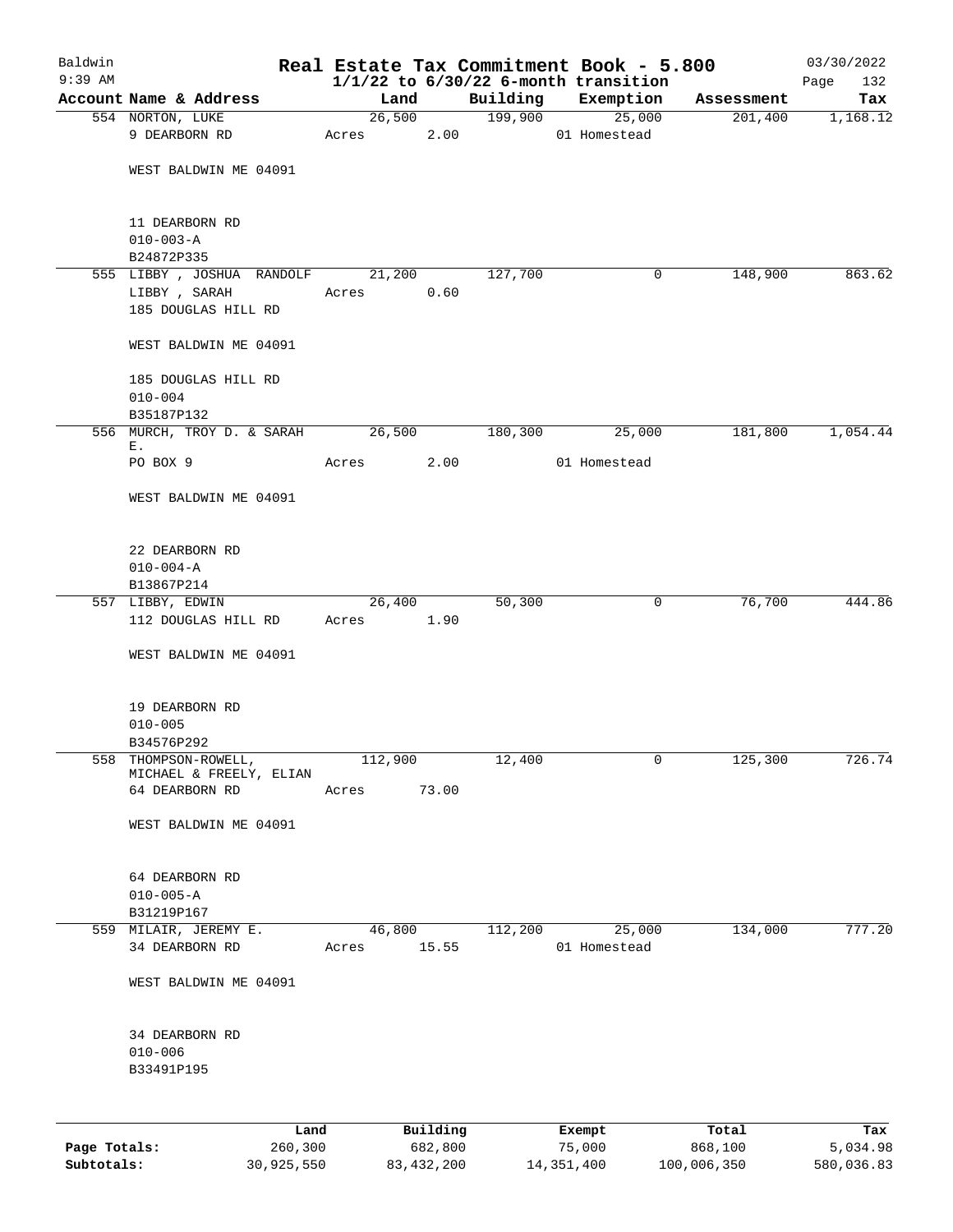| Baldwin<br>$9:39$ AM |                                                       |             |      |          | Real Estate Tax Commitment Book - 5.800<br>$1/1/22$ to $6/30/22$ 6-month transition |            | 03/30/2022<br>133<br>Page |
|----------------------|-------------------------------------------------------|-------------|------|----------|-------------------------------------------------------------------------------------|------------|---------------------------|
|                      | Account Name & Address                                | Land        |      | Building | Exemption                                                                           | Assessment | Tax                       |
|                      | 1122 DOUGHTY, KEVIN T                                 | 33,200      |      | 0        | $\mathbf 0$                                                                         | 33,200     | 192.56                    |
|                      | P O BOX 16                                            | Acres       | 8.25 |          |                                                                                     |            |                           |
|                      | WEST BALDWIN ME 04091                                 |             |      |          |                                                                                     |            |                           |
|                      | DOUGLAS HILL RD<br>$010 - 009$                        |             |      |          |                                                                                     |            |                           |
|                      | B31795P53 09/12/2014                                  |             |      |          |                                                                                     |            |                           |
|                      | 561 LAUGHLIN, BLAKE T                                 | 35,100      |      | 1,200    | 0                                                                                   | 36,300     | 210.54                    |
|                      | 7 ELM ST                                              | Acres       | 7.75 |          |                                                                                     |            |                           |
|                      | GORHAM ME 04038                                       |             |      |          |                                                                                     |            |                           |
|                      | 218 DOUGLAS HILL RD<br>$010 - 009 - 001$<br>B35052P47 |             |      |          |                                                                                     |            |                           |
|                      | 562 TRACY, ALAN P. &                                  | 26,300      |      | 45,600   | 0                                                                                   | 71,900     | 417.02                    |
|                      | MICHAEL D                                             |             |      |          |                                                                                     |            |                           |
|                      | 311 50TH STREET                                       | Acres       | 1.85 |          |                                                                                     |            |                           |
|                      | WEST NEW YORK NJ<br>07093-1909                        |             |      |          |                                                                                     |            |                           |
|                      | 228 DOUGLAS HILL RD<br>$010 - 010$<br>B24553P164      |             |      |          |                                                                                     |            |                           |
|                      | 563 BURNELL, HOWARD E &                               | 25,800      |      | 97,600   | 0                                                                                   | 123,400    | 715.72                    |
|                      | MARY<br>230 DOUGLAS HILL RD                           | Acres       | 1.50 |          |                                                                                     |            |                           |
|                      | WEST BALDWIN ME 04091                                 |             |      |          |                                                                                     |            |                           |
|                      |                                                       |             |      |          |                                                                                     |            |                           |
|                      | 232 DOUGLAS HILL RD                                   |             |      |          |                                                                                     |            |                           |
|                      | $010 - 011$                                           |             |      |          |                                                                                     |            |                           |
|                      | 564 DEROCHE, TODD L.                                  | 27,300      |      | 88,000   | 0                                                                                   | 115,300    | 668.74                    |
|                      | PO BOX 54                                             | Acres 2.50  |      |          |                                                                                     |            |                           |
|                      | WEST BALDWIN ME 04091                                 |             |      |          |                                                                                     |            |                           |
|                      | 236 DOUGLAS HILL RD<br>$010 - 012$                    |             |      |          |                                                                                     |            |                           |
|                      | 565 BURNELL, HOWARD E. &                              | 41,800      |      | 123,300  | 25,000                                                                              | 140,100    | 812.58                    |
|                      | MARY<br>230 DOUGLAS HILL RD                           | Acres 13.00 |      |          | 01 Homestead                                                                        |            |                           |
|                      | WEST BALDWIN ME 04091                                 |             |      |          |                                                                                     |            |                           |
|                      | 10 BUZZARD LN<br>$010 - 013$<br>B12949P110            |             |      |          |                                                                                     |            |                           |
|                      |                                                       |             |      |          |                                                                                     |            |                           |

|              | Land       | Building   | Exempt     | Total       | Tax        |
|--------------|------------|------------|------------|-------------|------------|
| Page Totals: | 189,500    | 355,700    | 25,000     | 520,200     | 3,017.16   |
| Subtotals:   | 31,115,050 | 83,787,900 | 14,376,400 | 100,526,550 | 583,053.99 |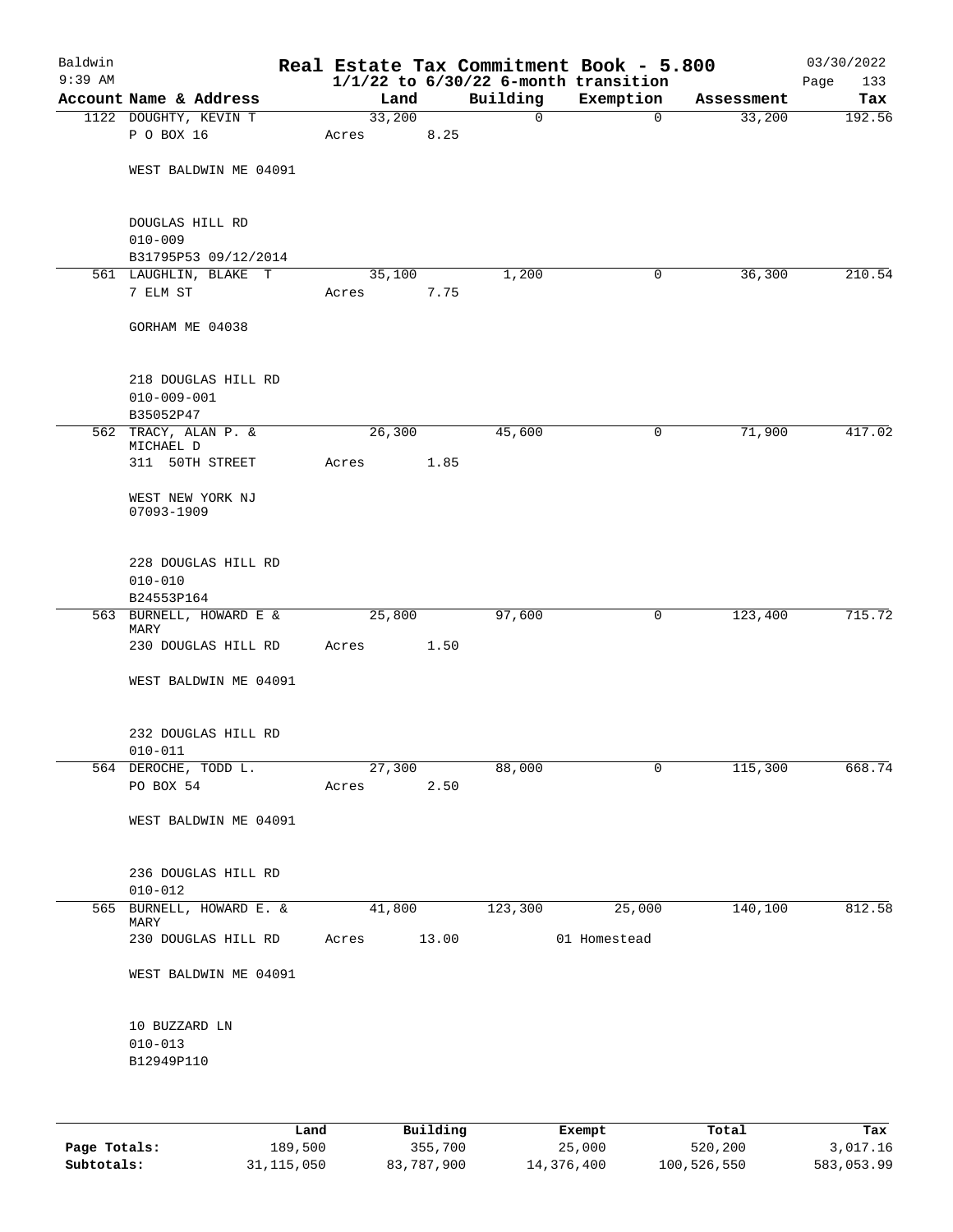| Baldwin      |                                                  |                |                     |                     | Real Estate Tax Commitment Book - 5.800  |                       | 03/30/2022      |
|--------------|--------------------------------------------------|----------------|---------------------|---------------------|------------------------------------------|-----------------------|-----------------|
| $9:39$ AM    |                                                  |                |                     |                     | $1/1/22$ to $6/30/22$ 6-month transition |                       | Page<br>134     |
|              | Account Name & Address<br>567 TRAFFORD, DANIEL & | Land<br>35,100 |                     | Building<br>179,800 | Exemption<br>25,000                      | Assessment<br>189,900 | Tax<br>1,101.42 |
|              | HELEN T.                                         |                |                     |                     |                                          |                       |                 |
|              | 231 DOUGLAS HILL RD.                             | Acres          | 10.00               |                     | 01 Homestead                             |                       |                 |
|              |                                                  |                |                     |                     |                                          |                       |                 |
|              | WEST BALDWIN ME 04091                            |                |                     |                     |                                          |                       |                 |
|              | 231 DOUGLAS HILL RD                              |                |                     |                     |                                          |                       |                 |
|              | $010 - 014$                                      |                |                     |                     |                                          |                       |                 |
|              | B14342P159                                       |                |                     |                     |                                          |                       |                 |
|              | 568 EGGLESTON, SUAN W                            | 32,400         |                     | 65,500              | 25,000                                   | 72,900                | 422.82          |
|              | 6 BEARS WAY                                      | Acres          | 7.60                |                     | 01 Homestead                             |                       |                 |
|              | WEST BALDWIN ME 04091                            |                |                     |                     |                                          |                       |                 |
|              |                                                  |                |                     |                     |                                          |                       |                 |
|              | 6 BEARS WAY<br>$010 - 015$                       |                |                     |                     |                                          |                       |                 |
|              | B34866P279                                       |                |                     |                     |                                          |                       |                 |
|              | 569 COLBY, PAMELA R.                             | 27,100         |                     | 73,500              | 31,000                                   | 69,600                | 403.68          |
|              | 5 BOWIE RD                                       | Acres          | 2.40                |                     | 13 Veteran (Viet Non Res                 |                       |                 |
|              |                                                  |                |                     |                     | 01 Homestead                             |                       |                 |
|              | WEST BALDWIN ME 04091                            |                |                     |                     |                                          |                       |                 |
|              | 5 BOWIE RD                                       |                |                     |                     |                                          |                       |                 |
|              | $010 - 015 - A$                                  |                |                     |                     |                                          |                       |                 |
|              | B30468P296                                       |                |                     |                     |                                          |                       |                 |
| 570          | BREAKNECK BROOK                                  | 93,200         |                     | 0                   | 0                                        | 93,200                | 540.56          |
|              | PARTNERSHIP, LLC                                 |                |                     |                     |                                          |                       |                 |
|              | C/O DANIEL PIERCE<br>28 NEW RD                   | Acres          | 215.00              |                     |                                          |                       |                 |
|              |                                                  |                |                     |                     |                                          |                       |                 |
|              | WEST BALDWIN ME 04091                            |                |                     |                     |                                          |                       |                 |
|              | DOUGLAS HILL RD                                  |                |                     |                     |                                          |                       |                 |
|              | $010 - 016, 28A$                                 |                |                     |                     |                                          |                       |                 |
|              | B23087P263                                       |                |                     |                     |                                          |                       |                 |
| 930          | PIERCE, DANIEL V + GWEN<br>Е                     | 36,000         |                     | 400,400             | 0                                        | 436,400               | 2,531.12        |
|              | 28 NEW RD                                        | Acres          | 10.00               |                     |                                          |                       |                 |
|              | WEST BALDWIN ME 04091                            |                |                     |                     |                                          |                       |                 |
|              |                                                  |                |                     |                     |                                          |                       |                 |
|              | 28 NEW RD                                        |                |                     |                     |                                          |                       |                 |
|              | $010 - 016 - A$<br>B14907P158                    |                |                     |                     |                                          |                       |                 |
|              | 571 ERNST, NICHOLAS B.                           | 28,200         |                     | 144,800             | 25,000                                   | 148,000               | 858.40          |
|              | VAN HORN, KATHERINE J.                           | Acres          | 14.00               |                     | 01 Homestead                             |                       |                 |
|              | 14 NEW RD.                                       |                |                     |                     |                                          |                       |                 |
|              | WEST BALDWIN ME 04091                            |                |                     |                     |                                          |                       |                 |
|              | 14 NEW RD                                        |                |                     |                     |                                          |                       |                 |
|              | $010 - 017$                                      |                |                     |                     |                                          |                       |                 |
|              | B28110P109                                       |                |                     |                     |                                          |                       |                 |
|              |                                                  |                |                     |                     |                                          |                       |                 |
| Page Totals: | Land<br>252,000                                  |                | Building<br>864,000 |                     | Exempt<br>106,000                        | Total<br>1,010,000    | Tax<br>5,858.00 |
| Subtotals:   | 31, 367, 050                                     |                | 84,651,900          |                     | 14,482,400                               | 101,536,550           | 588,911.99      |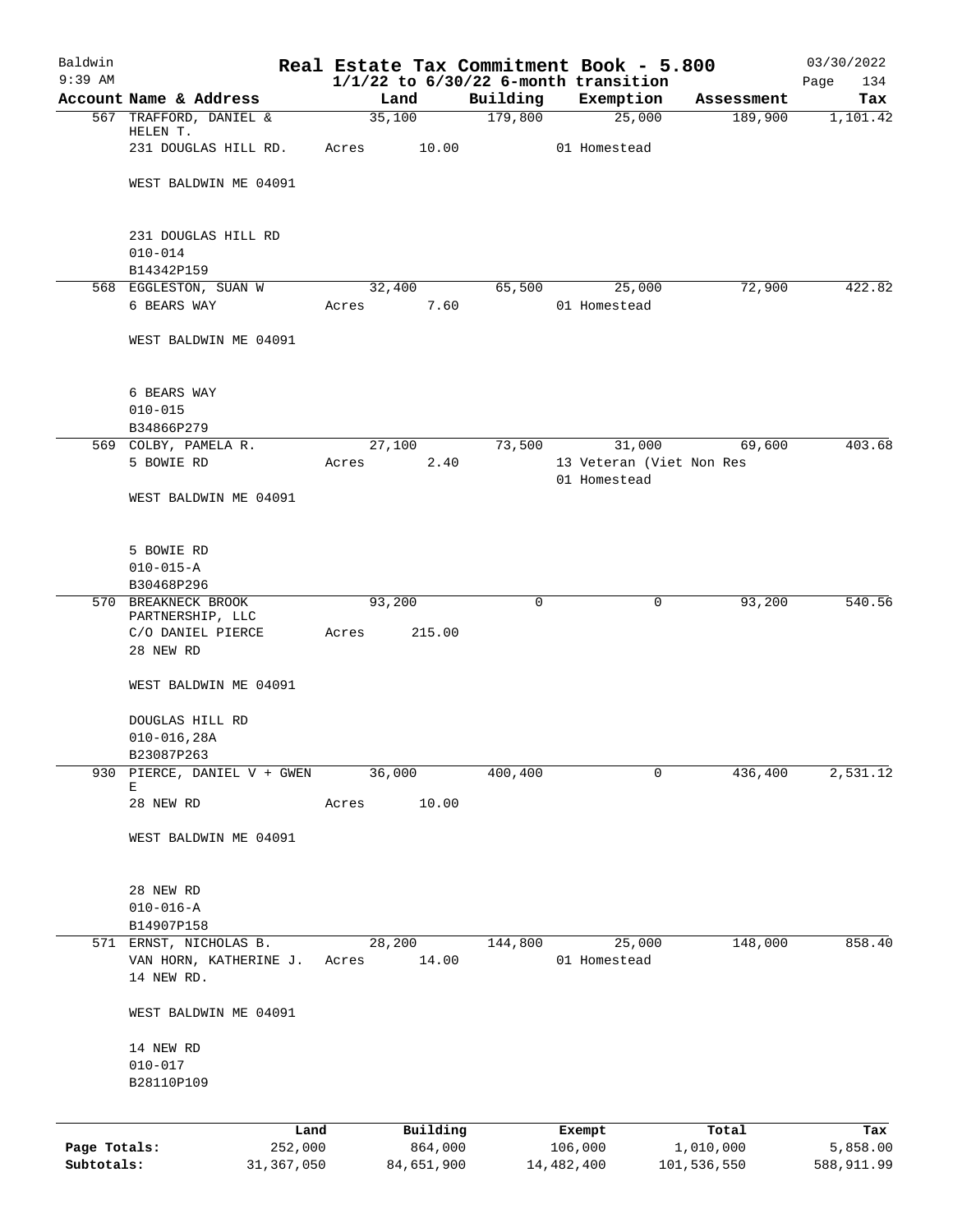| Baldwin<br>$9:39$ AM |                                                       |                        |        |             | Real Estate Tax Commitment Book - 5.800<br>$1/1/22$ to $6/30/22$ 6-month transition |            | 03/30/2022<br>Page<br>135 |
|----------------------|-------------------------------------------------------|------------------------|--------|-------------|-------------------------------------------------------------------------------------|------------|---------------------------|
|                      | Account Name & Address                                | Land                   |        | Building    | Exemption                                                                           | Assessment | Tax                       |
|                      | 572 TAYLOR, GEORGE H. &                               | 27,700                 |        | 167,500     | 31,000                                                                              | 164,200    | 952.36                    |
|                      | SUSAN E.<br>274 DOUGLAS HILL RD.                      | Acres                  | 3.00   |             | 26 Veteran Resident                                                                 |            |                           |
|                      | WEST BALDWIN ME 04091                                 |                        |        |             | 01 Homestead                                                                        |            |                           |
|                      | 274 DOUGLAS HILL RD<br>$010 - 017 - A$<br>B7930P89    |                        |        |             |                                                                                     |            |                           |
|                      | 573 TOWN OF BALDWIN                                   | 18,000                 |        | $\Omega$    | 18,000                                                                              | 0          | 0.00                      |
|                      | EAST BALDWIN ME 04024                                 | Acres                  | 0.25   |             | 903 MUNICIPAL                                                                       |            |                           |
|                      | DOUGLAS HILL RD<br>$010 - 018$                        |                        |        |             |                                                                                     |            |                           |
|                      | 574 DOWNEY, LAURIE J<br>MILLER, MARK A<br>24 BOWIE RD | 36,300<br>Acres        | 11.00  | 105,200     | 25,000<br>01 Homestead                                                              | 116,500    | 675.70                    |
|                      | WEST BALDWIN ME 04091                                 |                        |        |             |                                                                                     |            |                           |
|                      | 24 BOWIE RD<br>$010 - 019$                            |                        |        |             |                                                                                     |            |                           |
|                      | B8302P216                                             |                        |        |             |                                                                                     |            |                           |
|                      | 575 DOWNEY, SONJA                                     | 31,300                 |        | $\mathbf 0$ | 0                                                                                   | 31,300     | 181.54                    |
|                      | 5704 RIDGEBROOK DRIVE                                 | Acres                  | 6.00   |             |                                                                                     |            |                           |
|                      | AGOURA HILLS CA<br>91301-4617                         |                        |        |             |                                                                                     |            |                           |
|                      | BOWIE RD                                              |                        |        |             |                                                                                     |            |                           |
|                      | $010 - 019 - A$                                       |                        |        |             |                                                                                     |            |                           |
|                      | B8302P228<br>576 PIERCE, MARGARET D.                  | 53,300                 |        |             |                                                                                     | 53,300     | 309.14                    |
|                      | 879 BARTON WOODS RD. Acres                            |                        | 119.00 |             |                                                                                     |            |                           |
|                      | ATLANTA GA 30307                                      |                        |        |             |                                                                                     |            |                           |
|                      | BOWIE RD                                              |                        |        |             |                                                                                     |            |                           |
|                      | $010 - 020$                                           |                        |        |             |                                                                                     |            |                           |
|                      | B13379P102                                            |                        |        |             |                                                                                     |            |                           |
|                      | 577 GAMMON JR., JAMES D.<br>774 CANDIA RD             | 67,300<br>Acres 131.00 |        | $\mathbf 0$ | 0                                                                                   | 67,300     | 390.34                    |
|                      | CHESTER NH 03036                                      |                        |        |             |                                                                                     |            |                           |
|                      | BOWIE RD                                              |                        |        |             |                                                                                     |            |                           |
|                      | $010 - 021$<br>B15185P319                             |                        |        |             |                                                                                     |            |                           |
|                      |                                                       |                        |        |             |                                                                                     |            |                           |
|                      |                                                       |                        |        |             |                                                                                     |            |                           |

|              | Land       | Building   | Exempt     | Total       | Tax        |
|--------------|------------|------------|------------|-------------|------------|
| Page Totals: | 233,900    | 272,700    | 74,000     | 432,600     | 2,509.08   |
| Subtotals:   | 31,600,950 | 84,924,600 | 14,556,400 | 101,969,150 | 591,421.07 |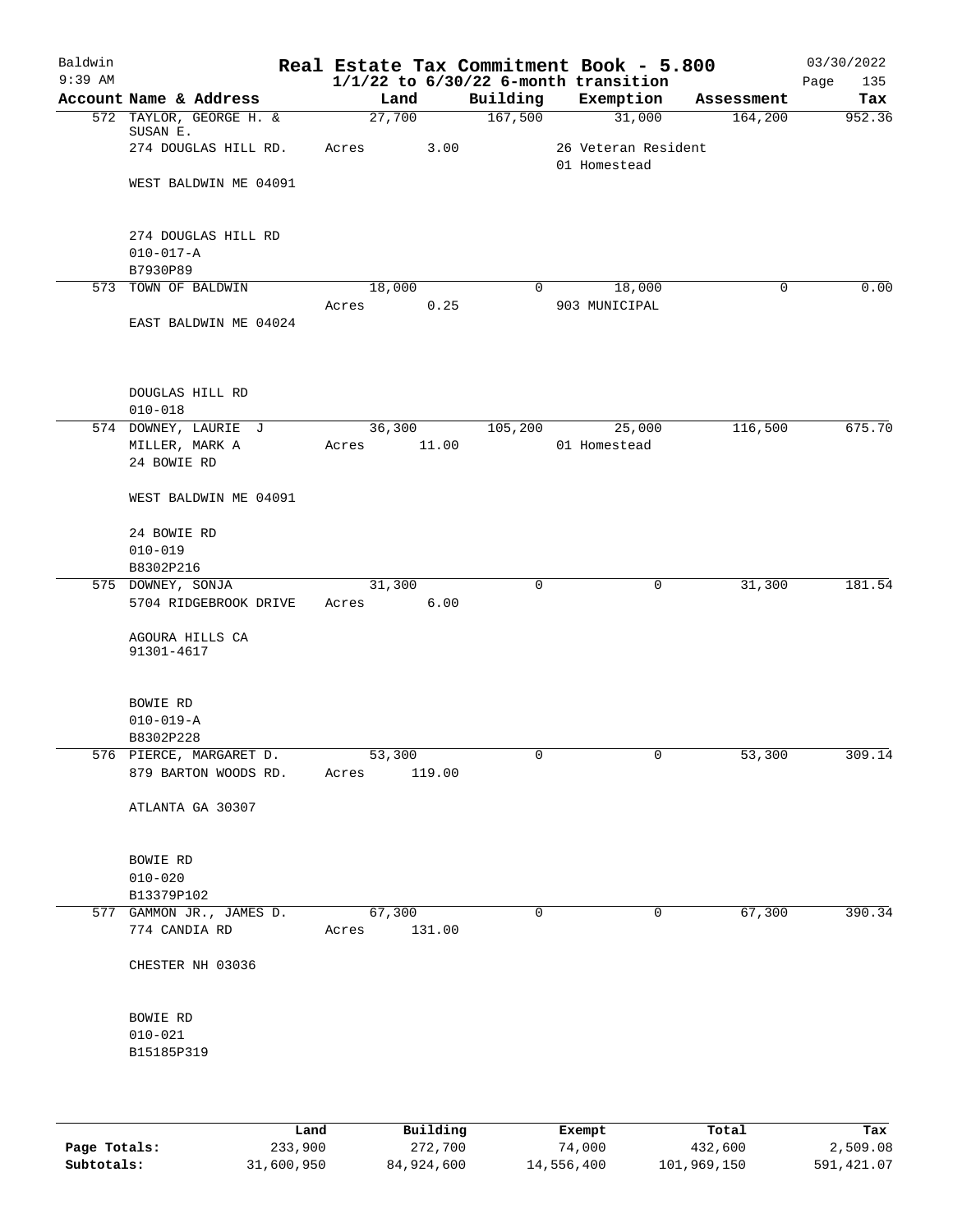| Baldwin   |                                                      |            |        |             | Real Estate Tax Commitment Book - 5.800  |            | 03/30/2022  |
|-----------|------------------------------------------------------|------------|--------|-------------|------------------------------------------|------------|-------------|
| $9:39$ AM |                                                      |            |        |             | $1/1/22$ to $6/30/22$ 6-month transition |            | Page<br>136 |
|           | Account Name & Address                               |            | Land   | Building    | Exemption                                | Assessment | Tax         |
|           | 579 NATURE'S WILDERNESS,<br><b>LLC</b>               | 163,500    |        | $\mathbf 0$ | $\Omega$                                 | 163,500    | 948.30      |
|           | 2 UPPER TWAIN RD                                     | Acres      | 109.00 |             |                                          |            |             |
|           | WEST BALDWIN ME 04091                                |            |        |             |                                          |            |             |
|           | DOUGLAS HILL RD<br>$010 - 023$                       |            |        |             |                                          |            |             |
|           | 580 TOWN OF BALDWIN                                  | 84,000     |        | $\Omega$    | 84,000                                   | 0          | 0.00        |
|           | EAST BALDWIN ME 04024                                | Acres      | 56.00  |             | 903 MUNICIPAL                            |            |             |
|           | DOUGLAS HILL RD<br>$010 - 024$                       |            |        |             |                                          |            |             |
|           | 581 CAMPBELL, CHERYL A. &<br>JOSEPH R.               | 75,300     |        | 177,000     | 25,000                                   | 227,300    | 1,318.34    |
|           | 12 BOWIE RD                                          | Acres      | 59.67  |             | 01 Homestead                             |            |             |
|           | WEST BALDWIN ME 04091                                |            |        |             |                                          |            |             |
|           | 12 BOWIE RD<br>$010 - 025$                           |            |        |             |                                          |            |             |
|           | B32559P142 10/21/2014                                |            |        |             |                                          |            |             |
|           | 582 ZINAVAGE, KATHY A. FKA<br>COSSETTE               | 27,300     |        | 57,200      | 25,000                                   | 59,500     | 345.10      |
|           | 259 DOUGLAS HILL ROAD                                | Acres      | 2.50   |             | 01 Homestead                             |            |             |
|           | WEST BALDWIN ME 04091                                |            |        |             |                                          |            |             |
|           | 259 DOUGLAS HILL RD<br>$010 - 025 - A$<br>B33091P313 |            |        |             |                                          |            |             |
|           | 963 JOHNSON, DAVID                                   | 32,500     |        | 54,500      | 0                                        | 87,000     | 504.60      |
|           | 405 WESTERN AVE # 104 Acres                          |            | 6.00   |             |                                          |            |             |
|           | SOUTH PORTLAND ME 04106                              |            |        |             |                                          |            |             |
|           | 283 DOUGLAS HILL RD<br>$010 - 025 - B$               |            |        |             |                                          |            |             |
|           | 1011 SHIELDS, MICHAEL &<br>BRENDA                    |            | 30,600 | 213,200     | 0                                        | 243,800    | 1,414.04    |
|           | 285 DOUGLAS HILL RD                                  | Acres 4.74 |        |             |                                          |            |             |
|           | WEST BALDWIN ME 04091                                |            |        |             |                                          |            |             |
|           | 285 DOUGLAS HILL RD<br>$010 - 025 - C$<br>B22005P134 |            |        |             |                                          |            |             |
|           |                                                      |            |        |             |                                          |            |             |

|              | Land       | Building   | Exempt     | Total       | Tax        |
|--------------|------------|------------|------------|-------------|------------|
| Page Totals: | 413,200    | 501,900    | 134,000    | 781,100     | 4,530.38   |
| Subtotals:   | 32,014,150 | 85,426,500 | 14,690,400 | 102,750,250 | 595,951.45 |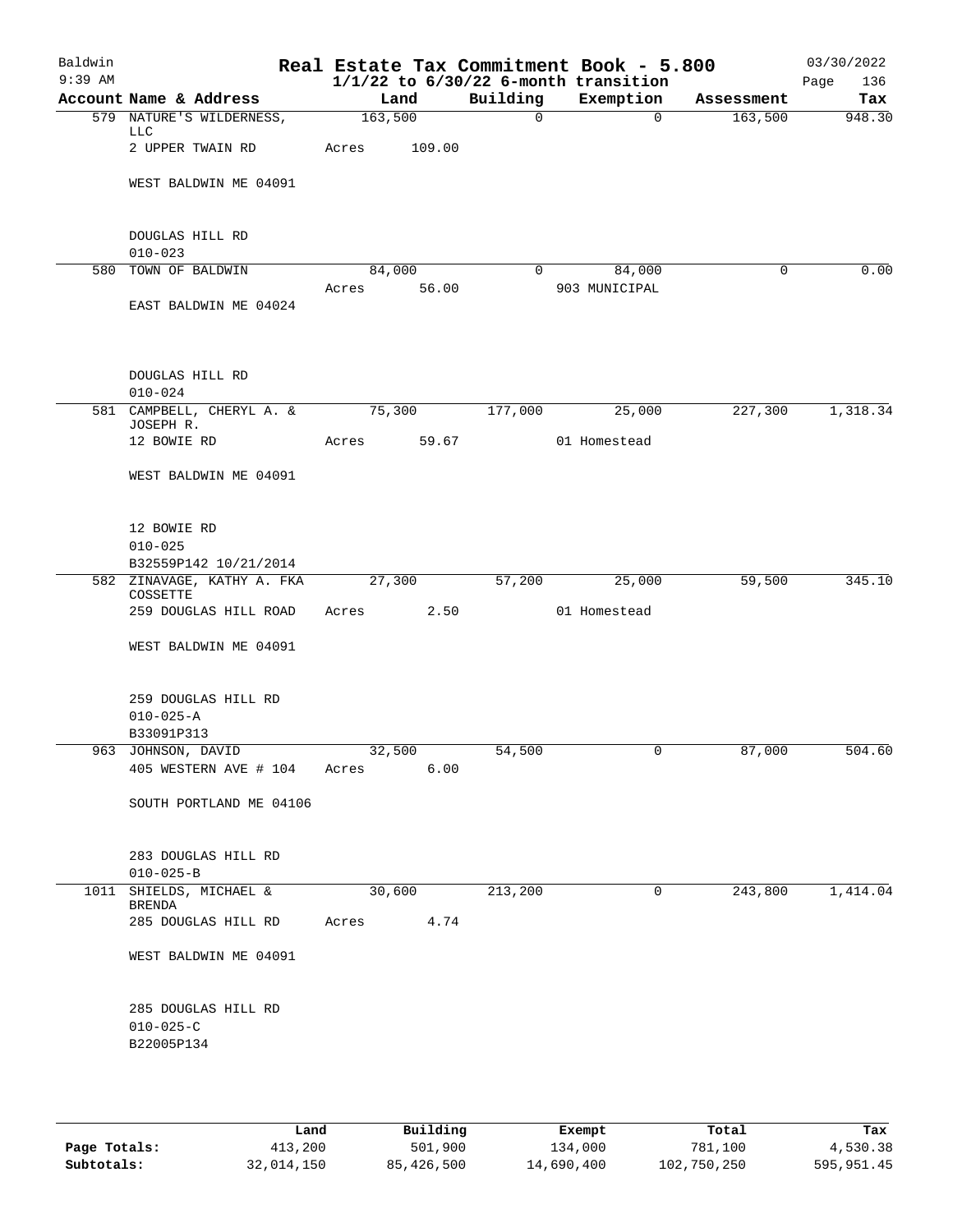| Baldwin   |                                                      |       |        |             |          | Real Estate Tax Commitment Book - 5.800  |            | 03/30/2022  |
|-----------|------------------------------------------------------|-------|--------|-------------|----------|------------------------------------------|------------|-------------|
| $9:39$ AM |                                                      |       |        |             |          | $1/1/22$ to $6/30/22$ 6-month transition |            | 137<br>Page |
|           | Account Name & Address                               |       | Land   |             | Building | Exemption                                | Assessment | Tax         |
|           | 1130 LANTAGNE, BRYAN D &<br>NORA A                   |       | 30,400 |             | 149,400  | 33,500                                   | 146,300    | 848.54      |
|           | 267 DOUGLAS HILL RD                                  | Acres |        | 4.59        |          | 103 SOL3<br>01 Homestead                 |            |             |
|           | WEST BALDWIN ME 04091                                |       |        |             |          |                                          |            |             |
|           | 267 DOUGLAS HILL RD<br>$010 - 025 - D$<br>B30590P311 |       |        |             |          |                                          |            |             |
|           | 583 THOMAS, OLIN M. JR                               |       | 23,000 |             | 153,100  | 31,000                                   | 145,100    | 841.58      |
|           | 282 DOUGLAS HILL RD                                  | Acres |        | 1.35        |          | 13 Veteran (Viet Non Res<br>01 Homestead |            |             |
|           | WEST BALDWIN ME 04091                                |       |        |             |          |                                          |            |             |
|           | 282 DOUGLAS HILL RD<br>$010 - 026$                   |       |        |             |          |                                          |            |             |
|           | 1239 MASTERA, JEFFERY A                              |       | 26,500 |             | 82,600   | 0                                        | 109,100    | 632.78      |
|           | 287 DOUGLAS HILL RD                                  | Acres |        | 2.02        |          |                                          |            |             |
|           | WEST BALDWIN ME 04091                                |       |        |             |          |                                          |            |             |
|           | 287 DOUGLAS HILL RD<br>$010 - 027$                   |       |        |             |          |                                          |            |             |
|           | B36243P141                                           |       |        |             |          |                                          |            |             |
|           | 1242 HOWARD, BURNELL E                               |       | 38,900 |             | 0        | $\mathbf 0$                              | 38,900     | 225.62      |
|           | 230 DOUGLAS HILL RD                                  | Acres |        | 39.98       |          |                                          |            |             |
|           | WEST BALDWIN ME 04091                                |       |        |             |          |                                          |            |             |
|           | DOUGLAS HILL RD<br>$010 - 027 - A$                   |       |        |             |          |                                          |            |             |
|           | B13867P218                                           |       |        |             |          |                                          |            |             |
|           | 585 BETTY JR., ARNOLD P.                             |       | 37,600 |             | 95,800   | 25,000                                   | 108,400    | 628.72      |
|           | 292 DOUGLAS HILL RD                                  | Acres |        | 10.32       |          | 01 Homestead                             |            |             |
|           | BALDWIN ME 04091                                     |       |        |             |          |                                          |            |             |
|           | 292 DOUGLAS HILL RD<br>$010 - 028$<br>B27925P171     |       |        |             |          |                                          |            |             |
|           | 586 COLLINS, CRYSTAL DRAPER 40,800                   |       |        |             | 175,300  | 25,000                                   | 191,100    | 1,108.38    |
|           | 3 BLISS RD                                           |       |        | Acres 15.00 |          | 01 Homestead                             |            |             |
|           | WEST BALDWIN ME 04091                                |       |        |             |          |                                          |            |             |
|           | 3 BLISS RD                                           |       |        |             |          |                                          |            |             |
|           | $010 - 029$                                          |       |        |             |          |                                          |            |             |
|           | B11761P305                                           |       |        |             |          |                                          |            |             |
|           |                                                      |       |        |             |          |                                          |            |             |
|           |                                                      |       |        |             |          |                                          |            |             |

|              | Land       | Building   | Exempt     | Total       | Tax        |
|--------------|------------|------------|------------|-------------|------------|
| Page Totals: | 197,200    | 656,200    | 114,500    | 738,900     | 4,285.62   |
| Subtotals:   | 32,211,350 | 86,082,700 | 14,804,900 | 103,489,150 | 600,237.07 |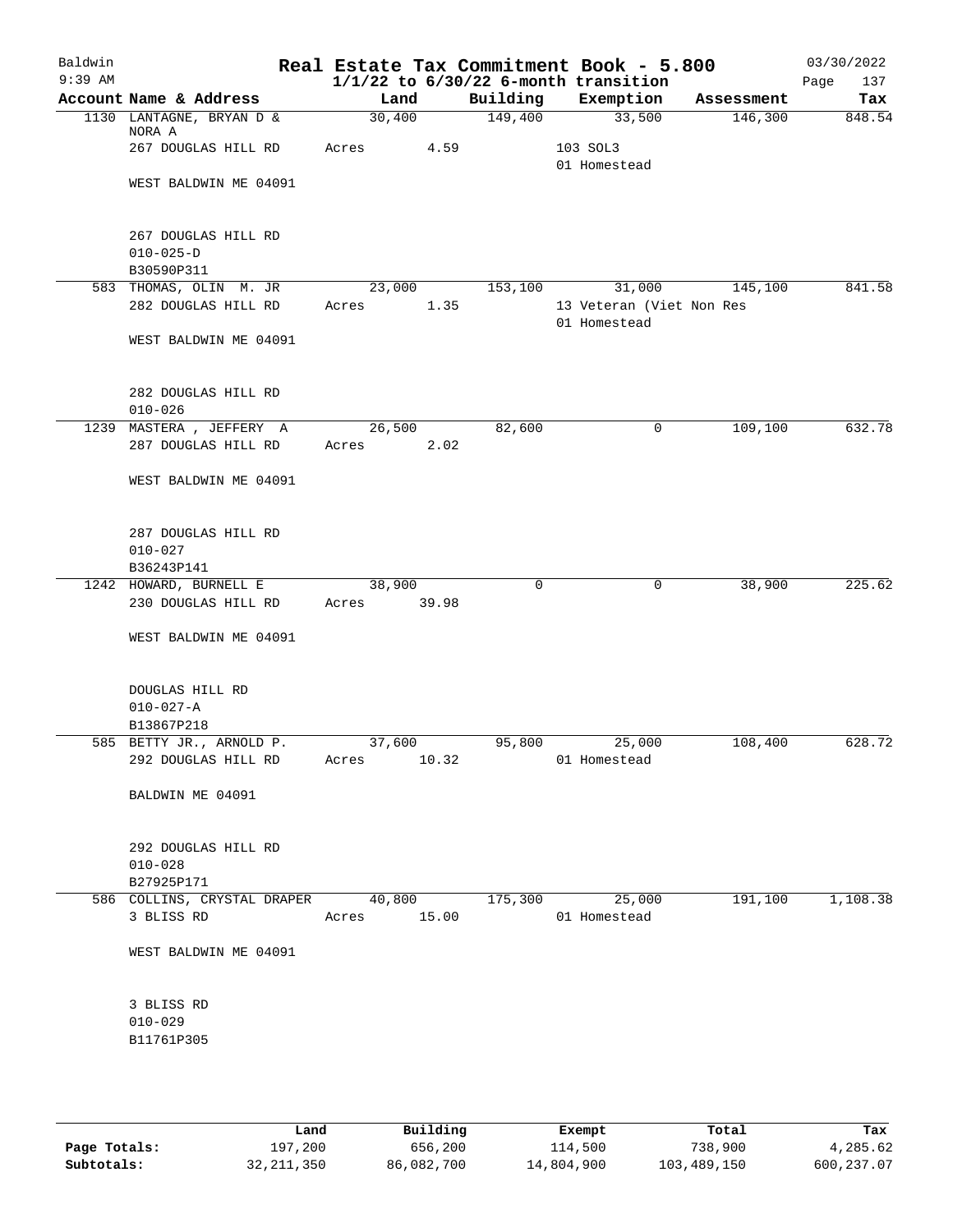| Baldwin<br>$9:39$ AM |                                |        |       |          | Real Estate Tax Commitment Book - 5.800<br>$1/1/22$ to $6/30/22$ 6-month transition |            | 03/30/2022<br>138<br>Page |
|----------------------|--------------------------------|--------|-------|----------|-------------------------------------------------------------------------------------|------------|---------------------------|
|                      | Account Name & Address         | Land   |       | Building | Exemption                                                                           | Assessment | Tax                       |
|                      | 587 JONES, DANIEL              | 35,600 |       | 174,400  | 25,000                                                                              | 185,000    | 1,073.00                  |
|                      | 10 GENE LANE                   | Acres  | 15.16 |          | 01 Homestead                                                                        |            |                           |
|                      | WEST BALDWIN ME 04091          |        |       |          |                                                                                     |            |                           |
|                      | 10 GENE LN                     |        |       |          |                                                                                     |            |                           |
|                      | $010 - 029 - A$                |        |       |          |                                                                                     |            |                           |
|                      | B33468P283                     |        |       |          |                                                                                     |            |                           |
|                      | 588 BLISS, LEIGHTON R          | 28,000 |       | 180,800  | 25,000<br>01 Homestead                                                              | 183,800    | 1,066.04                  |
|                      | BLISS, KAREN L<br>11 BLISS RD  | Acres  | 3.00  |          |                                                                                     |            |                           |
|                      |                                |        |       |          |                                                                                     |            |                           |
|                      | WEST BALDWIN ME 04091          |        |       |          |                                                                                     |            |                           |
|                      | 11 BLISS RD                    |        |       |          |                                                                                     |            |                           |
|                      | $010 - 029 - B$                |        |       |          |                                                                                     |            |                           |
|                      | B37691P55                      |        |       |          |                                                                                     |            |                           |
|                      | 589 BLISS, LEIGHTON            | 27,500 |       | 43,500   | 0                                                                                   | 71,000     | 411.80                    |
|                      | C/O BLISS, MICHELE             | Acres  | 2.66  |          |                                                                                     |            |                           |
|                      | 8 BLISS RD.                    |        |       |          |                                                                                     |            |                           |
|                      | WEST BALDWIN ME 04091          |        |       |          |                                                                                     |            |                           |
|                      | 8 BLISS RD                     |        |       |          |                                                                                     |            |                           |
|                      | $010 - 029 - C$                |        |       |          |                                                                                     |            |                           |
|                      | B25920P150                     |        |       |          |                                                                                     |            |                           |
|                      | 590 CRESSEY, SCOTT &           | 25,300 |       | 44,200   | 25,000                                                                              | 44,500     | 258.10                    |
|                      | MEREDITH<br>484 SADDLEBACK RD. | Acres  | 2.00  |          | 01 Homestead                                                                        |            |                           |
|                      |                                |        |       |          |                                                                                     |            |                           |
|                      | WEST BALDWIN ME 04091          |        |       |          |                                                                                     |            |                           |
|                      | 484 SADDLEBACK RD              |        |       |          |                                                                                     |            |                           |
|                      | $010 - 029 - D$                |        |       |          |                                                                                     |            |                           |
|                      | B12624P10                      |        |       |          |                                                                                     |            |                           |
|                      | 591 BENEDETTI, PETER N         | 43,500 |       | 185,700  | 25,000                                                                              | 204,200    | 1,184.36                  |
|                      | BENEDETTI, LESLIE              | Acres  | 5.00  |          | 01 Homestead                                                                        |            |                           |
|                      | 480 SADDLEBACK RD              |        |       |          |                                                                                     |            |                           |
|                      | WEST BALDWIN ME 04091          |        |       |          |                                                                                     |            |                           |
|                      | 480 SADDLEBACK RD              |        |       |          |                                                                                     |            |                           |
|                      | $010 - 029 - E$                |        |       |          |                                                                                     |            |                           |
|                      | B35776P86                      |        |       |          |                                                                                     |            |                           |
|                      | 932 JONES, DANIEL              | 25,300 |       | 53,600   | 0                                                                                   | 78,900     | 457.62                    |
|                      | 10 GENE LANE                   | Acres  | 2.00  |          |                                                                                     |            |                           |
|                      | WEST BALDWIN ME 04091          |        |       |          |                                                                                     |            |                           |
|                      |                                |        |       |          |                                                                                     |            |                           |
|                      | 8 GENE LN<br>$010 - 029 - F$   |        |       |          |                                                                                     |            |                           |
|                      |                                |        |       |          |                                                                                     |            |                           |
|                      |                                |        |       |          |                                                                                     |            |                           |
|                      |                                |        |       |          |                                                                                     |            |                           |

|              | Land       | Building   | Exempt     | Total       | Tax        |
|--------------|------------|------------|------------|-------------|------------|
| Page Totals: | 185,200    | 682,200    | 100,000    | 767,400     | 4,450.92   |
| Subtotals:   | 32,396,550 | 86,764,900 | 14,904,900 | 104,256,550 | 604,687.99 |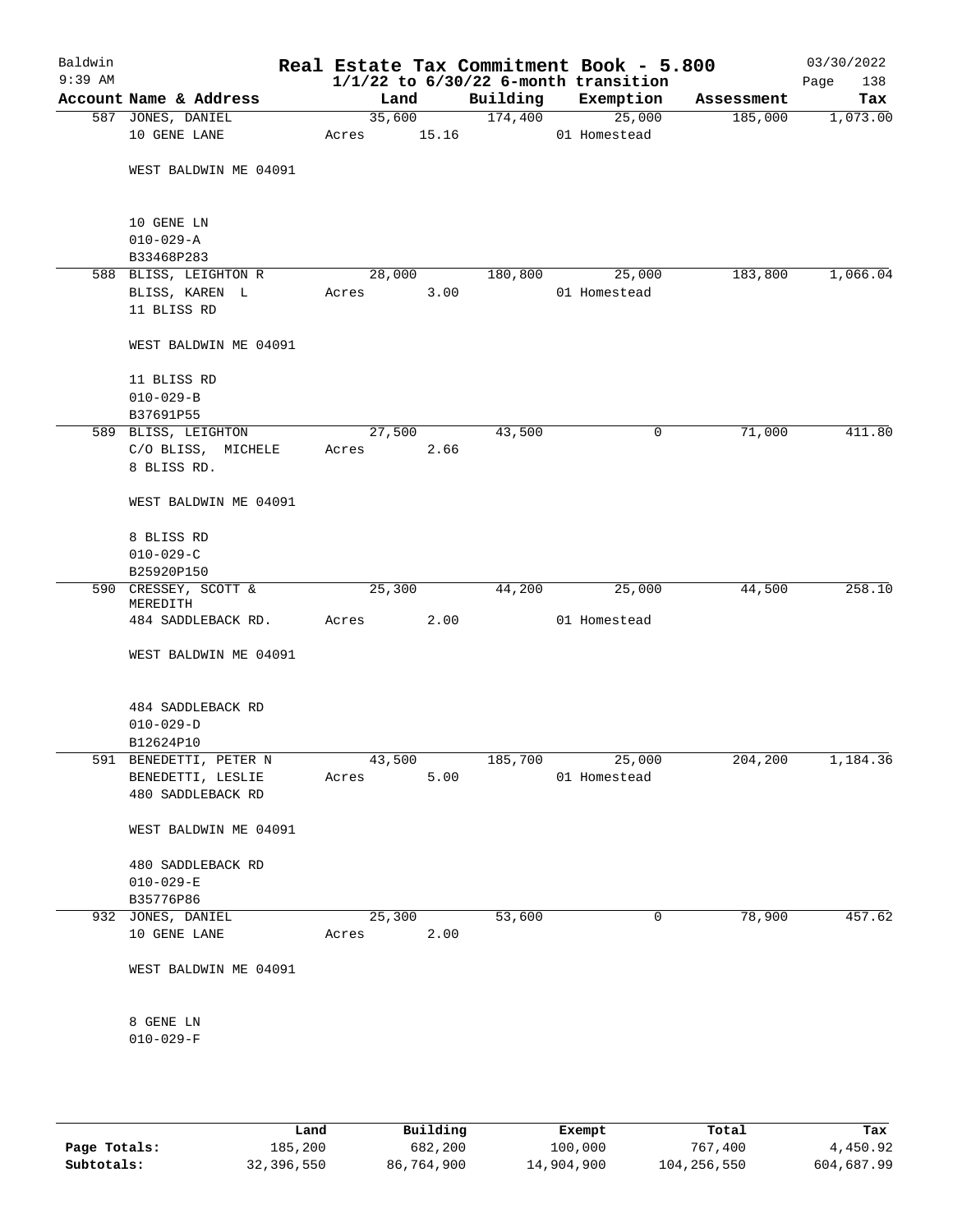| Baldwin<br>$9:39$ AM |                                            |        |                |             | Real Estate Tax Commitment Book - 5.800<br>$1/1/22$ to $6/30/22$ 6-month transition |            | 03/30/2022<br>139<br>Page |
|----------------------|--------------------------------------------|--------|----------------|-------------|-------------------------------------------------------------------------------------|------------|---------------------------|
|                      | Account Name & Address                     |        | Land           | Building    | Exemption                                                                           | Assessment | Tax                       |
|                      | 1296 BLISS, LEIGHTON R.                    | 65,000 |                | $\mathbf 0$ | $\mathbf 0$                                                                         | 65,000     | 377.00                    |
|                      | 11 BLISS RD                                | Acres  | 54.30          |             |                                                                                     |            |                           |
|                      | WEST BALDWIN ME 04091                      |        |                |             |                                                                                     |            |                           |
|                      | BLISS RD                                   |        |                |             |                                                                                     |            |                           |
|                      | $010 - 029 - G$<br>592 DRAPER, CARL        |        | 0              | 67,200      | 25,000                                                                              | 42,200     | 244.76                    |
|                      | 1 BLISS RD                                 |        |                |             | 01 Homestead                                                                        |            |                           |
|                      | WEST BALDWIN ME 04091                      |        |                |             |                                                                                     |            |                           |
|                      | 1 BLISS RD                                 |        |                |             |                                                                                     |            |                           |
|                      | $010 - 029 - ON$                           |        |                |             |                                                                                     |            |                           |
|                      | 593 BURNELL, HOWARD                        |        | 4,600          | $\mathbf 0$ | 0                                                                                   | 4,600      | 26.68                     |
|                      | MURCH, JEAN<br>230 DOUGLAS HILL RD         | Acres  | 10.00          |             |                                                                                     |            |                           |
|                      | WEST BALDWIN ME 04091                      |        |                |             |                                                                                     |            |                           |
|                      | DOUGLAS HILL RD<br>$010 - 030$             |        |                |             |                                                                                     |            |                           |
|                      | B31870P54 10/24/2014                       |        |                |             |                                                                                     |            |                           |
|                      | 595 COTE, ZACHARY J                        |        | 26,200         | 106,400     | 25,000                                                                              | 107,600    | 624.08                    |
|                      | 59 MARCELLE AVE                            | Acres  | 1.80           |             | 01 Homestead                                                                        |            |                           |
|                      | SOUTH PORTLAND ME 04106                    |        |                |             |                                                                                     |            |                           |
|                      | 342 DOUGLAS HILL RD                        |        |                |             |                                                                                     |            |                           |
|                      | $010 - 031 - A$                            |        |                |             |                                                                                     |            |                           |
|                      | B35163P148                                 |        |                |             |                                                                                     |            |                           |
|                      | 596 SANBORN, CLIFFORD &<br>PAMELA          |        | 28,800         | 202,300     | 25,000                                                                              | 206,100    | 1,195.38                  |
|                      | 344 DOUGLAS HILL RD                        | Acres  | 3.50           |             | 01 Homestead                                                                        |            |                           |
|                      | WEST BALDWIN ME 04091                      |        |                |             |                                                                                     |            |                           |
|                      | 344 DOUGLAS HILL RD                        |        |                |             |                                                                                     |            |                           |
|                      | $010 - 031 - B$                            |        |                |             |                                                                                     |            |                           |
|                      | B11923P329                                 |        |                |             |                                                                                     |            |                           |
|                      | 934 MILLER, ERICA M<br>340 DOUGLAS HILL RD | Acres  | 27,300<br>2.50 | 84,800      | 25,000<br>01 Homestead                                                              | 87,100     | 505.18                    |
|                      | WEST BALDWIN ME 04091                      |        |                |             |                                                                                     |            |                           |
|                      |                                            |        |                |             |                                                                                     |            |                           |
|                      | 340 DOUGLAS HILL RD<br>$010 - 031 - C$     |        |                |             |                                                                                     |            |                           |
|                      | B37122P232                                 |        |                |             |                                                                                     |            |                           |
|                      |                                            |        |                |             |                                                                                     |            |                           |
|                      |                                            |        |                |             |                                                                                     |            |                           |
|                      |                                            |        |                |             |                                                                                     |            |                           |

|              | Land       | Building   | Exempt     | Total       | Tax        |
|--------------|------------|------------|------------|-------------|------------|
| Page Totals: | 151,900    | 460,700    | 100,000    | 512,600     | 2,973.08   |
| Subtotals:   | 32,548,450 | 87,225,600 | 15,004,900 | 104,769,150 | 607,661.07 |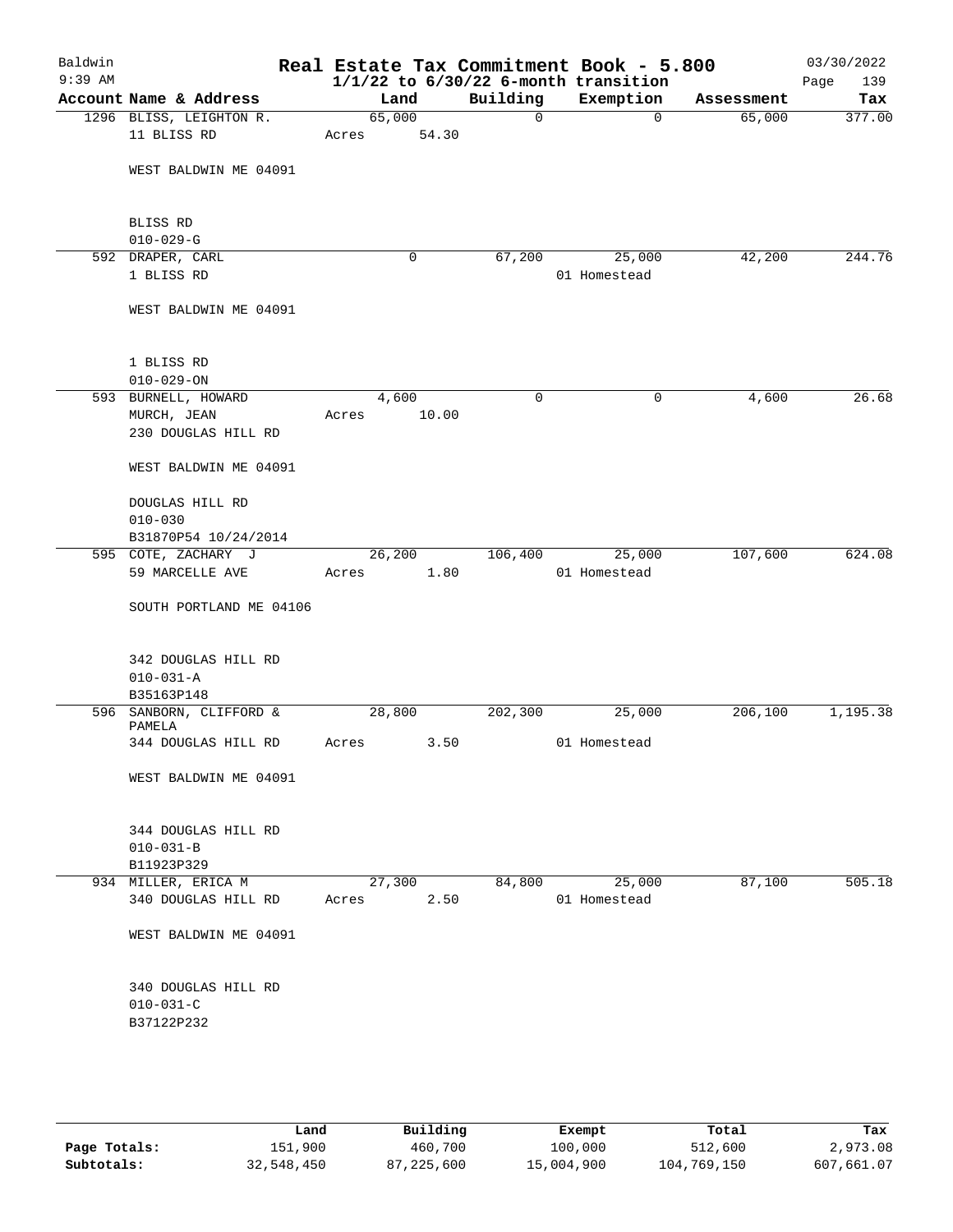| Baldwin<br>$9:39$ AM |                                        |        |       |              | Real Estate Tax Commitment Book - 5.800<br>$1/1/22$ to $6/30/22$ 6-month transition |            | 03/30/2022<br>Page<br>140 |
|----------------------|----------------------------------------|--------|-------|--------------|-------------------------------------------------------------------------------------|------------|---------------------------|
|                      | Account Name & Address                 | Land   |       | Building     | Exemption                                                                           | Assessment | Tax                       |
|                      | 1082 SANBORN, CLIFFORD                 | 26,700 |       | $\mathsf{O}$ | $\mathbf 0$                                                                         | 26,700     | 154.86                    |
|                      | 344 DOUGLAS HILL RD                    | Acres  | 2.90  |              |                                                                                     |            |                           |
|                      | WEST BALDWIN ME 04091                  |        |       |              |                                                                                     |            |                           |
|                      | DOUGLAS HILL RD<br>$010 - 031 - D$     |        |       |              |                                                                                     |            |                           |
|                      | 1083 SANBORN, ROBERT                   | 37,900 |       | 191,800      | 25,000                                                                              | 204,700    | 1,187.26                  |
|                      | P O BOX 96                             | Acres  | 10.40 |              | 01 Homestead                                                                        |            |                           |
|                      | PARSONSFIELD ME 04047                  |        |       |              |                                                                                     |            |                           |
|                      | 334 DOUGLAS HILL RD<br>$010 - 031 - E$ |        |       |              |                                                                                     |            |                           |
|                      | 1141 DURGIN, BRITTNEY N                | 26,700 |       | $\mathbf 0$  | 0                                                                                   | 26,700     | 154.86                    |
|                      | DURGIN, NICHOLAS                       | Acres  | 2.90  |              |                                                                                     |            |                           |
|                      | 244 SOUTH EFFINGHAM<br>ROAD            |        |       |              |                                                                                     |            |                           |
|                      | WEST NEWFIELD ME 04095                 |        |       |              |                                                                                     |            |                           |
|                      | DOUGLAS HILL RD<br>$010 - 031 - G$     |        |       |              |                                                                                     |            |                           |
|                      | B34317P85                              |        |       |              |                                                                                     |            |                           |
|                      | 1095 SANBORN, DOREEN                   | 27,400 |       | 136,400      | 25,000                                                                              | 138,800    | 805.04                    |
|                      | 326 DOUGLAS HILL RD                    | Acres  | 2.60  |              | 01 Homestead                                                                        |            |                           |
|                      | WEST BALDWIN ME 04091                  |        |       |              |                                                                                     |            |                           |
|                      | 326 DOUGLAS HILL RD<br>$010 - 031 - J$ |        |       |              |                                                                                     |            |                           |
|                      | 597 SANBORN, DENNIS L JR               | 26,500 |       | 90,300       | 25,000                                                                              | 91,800     | 532.44                    |
|                      | 22 BLISS RD                            | Acres  | 2.00  |              | 01 Homestead                                                                        |            |                           |
|                      | WEST BALDWIN ME 04091                  |        |       |              |                                                                                     |            |                           |
|                      | 22 BLISS RD<br>$010 - 032$             |        |       |              |                                                                                     |            |                           |
|                      | 598 ANDERSON, FRANCITA                 | 45,300 |       | 0            | 0                                                                                   | 45,300     | 262.74                    |
|                      | P O BOX 5253                           | Acres  | 28.00 |              |                                                                                     |            |                           |
|                      | BERKLEY CA 94705                       |        |       |              |                                                                                     |            |                           |
|                      | SADDLEBACK RD<br>$010 - 033$           |        |       |              |                                                                                     |            |                           |
|                      | B3063P504                              |        |       |              |                                                                                     |            |                           |
|                      |                                        |        |       |              |                                                                                     |            |                           |

|              | Land       | Building   | Exempt     | Total       | Tax        |
|--------------|------------|------------|------------|-------------|------------|
| Page Totals: | 190,500    | 418,500    | 75,000     | 534,000     | 3,097.20   |
| Subtotals:   | 32,738,950 | 87,644,100 | 15,079,900 | 105,303,150 | 610,758.27 |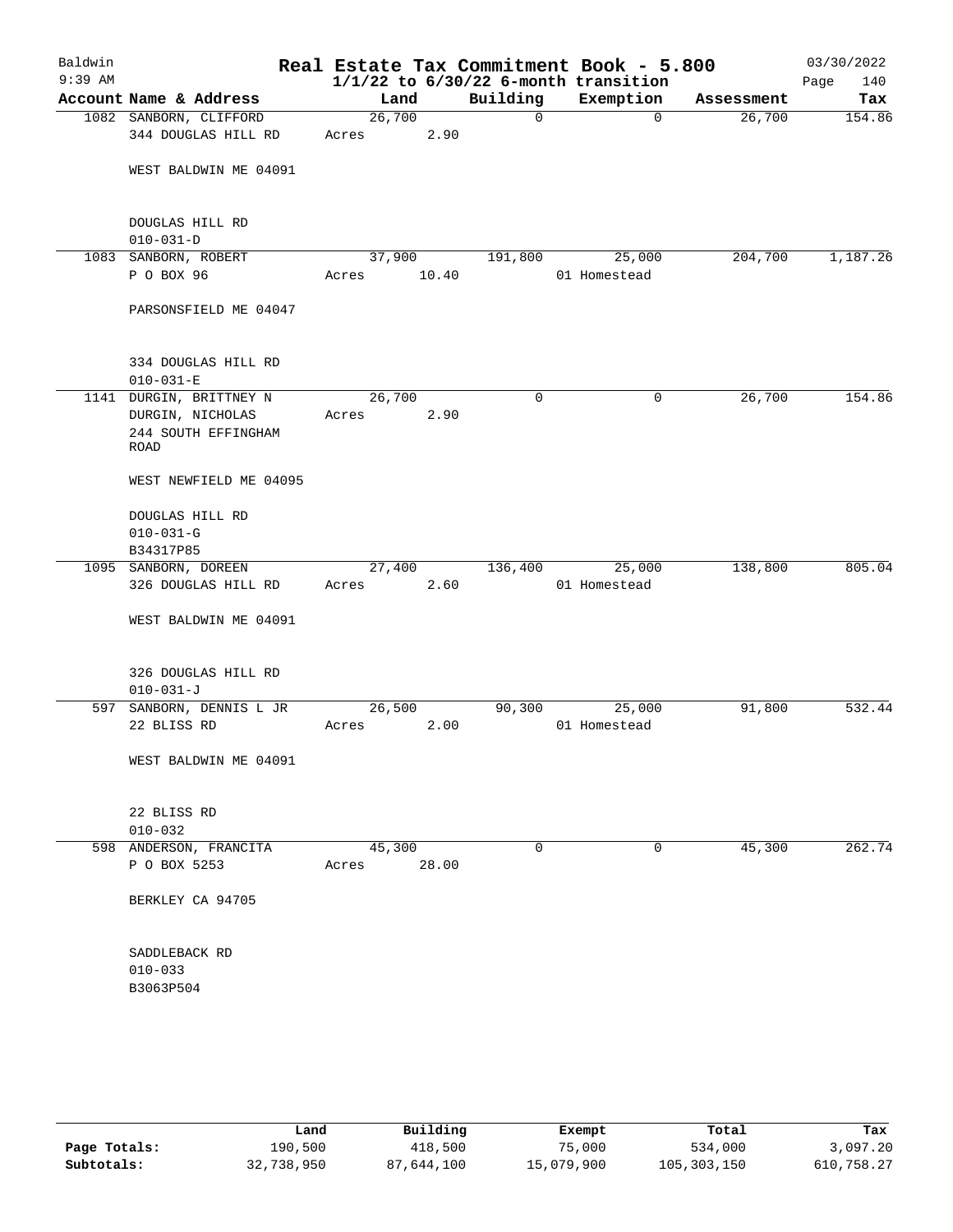| Baldwin      |                                          | Real Estate Tax Commitment Book - 5.800 |          |             |                                                       |            | 03/30/2022         |
|--------------|------------------------------------------|-----------------------------------------|----------|-------------|-------------------------------------------------------|------------|--------------------|
| $9:39$ AM    | Account Name & Address                   | Land                                    |          | Building    | $1/1/22$ to $6/30/22$ 6-month transition<br>Exemption | Assessment | 141<br>Page<br>Tax |
|              | 599 TITCOMB, STEPHEN &                   | 67,900                                  |          | 245,600     | 25,000                                                | 288,500    | 1,673.30           |
|              | ELAINE                                   |                                         |          |             |                                                       |            |                    |
|              | P.O. BOX 33                              | Acres                                   | 28.00    |             | 01 Homestead                                          |            |                    |
|              | SEBAGO ME 04029                          |                                         |          |             |                                                       |            |                    |
|              |                                          |                                         |          |             |                                                       |            |                    |
|              | 351 DOUGLAS HILL RD                      |                                         |          |             |                                                       |            |                    |
|              | $010 - 033 - A$                          |                                         |          |             |                                                       |            |                    |
|              | B19749P178                               |                                         |          |             |                                                       |            |                    |
|              | 927 HARMON, DANIELLE J<br>23 BLISS ROAD  | 26,500                                  | 2.00     | 133,200     | 25,000                                                | 134,700    | 781.26             |
|              |                                          | Acres                                   |          |             | 01 Homestead                                          |            |                    |
|              | WEST BALDWIN ME 04091                    |                                         |          |             |                                                       |            |                    |
|              | 23 BLISS RD                              |                                         |          |             |                                                       |            |                    |
|              | $010 - 033 - B$                          |                                         |          |             |                                                       |            |                    |
|              | B33800P169                               |                                         |          |             |                                                       |            |                    |
|              | 600 MCCARTHY, DAVID F                    | 7,500                                   |          | $\mathbf 0$ | 0                                                     | 7,500      | 43.50              |
|              | ELIZABETH ANN<br>100 WOODLAND RD         | Acres                                   | 20.00    |             |                                                       |            |                    |
|              |                                          |                                         |          |             |                                                       |            |                    |
|              | SEBAGO ME 04029                          |                                         |          |             |                                                       |            |                    |
|              | SADDLEBACK RD                            |                                         |          |             |                                                       |            |                    |
|              | $010 - 034$                              |                                         |          |             |                                                       |            |                    |
|              | B14206P141                               |                                         |          |             |                                                       |            | 233.16             |
|              | 601 MCCARTHY, DAVID F<br>100 WOODLAND RD | 40,200<br>Acres                         | 48.00    | 0           | 0                                                     | 40,200     |                    |
|              |                                          |                                         |          |             |                                                       |            |                    |
|              | SEBAGO ME 04029                          |                                         |          |             |                                                       |            |                    |
|              | SADDLEBACK RD                            |                                         |          |             |                                                       |            |                    |
|              | $010 - 035$                              |                                         |          |             |                                                       |            |                    |
|              | B33465P336                               |                                         |          |             |                                                       |            |                    |
|              | 1097 MCCARTHY, DAVID                     | 98,500                                  |          | 0           | $\overline{0}$                                        | 98,500     | 571.30             |
|              | MCCARTHY, ELIZABETH<br>100 WOODLAND RD   | Acres                                   | 50.00    |             |                                                       |            |                    |
|              |                                          |                                         |          |             |                                                       |            |                    |
|              | SEBAGO ME 04029                          |                                         |          |             |                                                       |            |                    |
|              | SADDLEBACK RD                            |                                         |          |             |                                                       |            |                    |
|              | $010 - 036$                              |                                         |          |             |                                                       |            |                    |
|              | B36965P347                               |                                         |          |             |                                                       |            |                    |
|              | 603 GAUGHAN, JAMES F &<br>DEBRA A        | 38,500                                  |          | 149,200     | 25,000                                                | 162,700    | 943.66             |
|              | 385 SADDLEBACK RD                        | Acres                                   | 10.00    |             | 01 Homestead                                          |            |                    |
|              | WEST BALDWIN ME 04091                    |                                         |          |             |                                                       |            |                    |
|              |                                          |                                         |          |             |                                                       |            |                    |
|              | 385 SADDLEBACK RD                        |                                         |          |             |                                                       |            |                    |
|              | $010 - 037$                              |                                         |          |             |                                                       |            |                    |
|              | B19534P295                               |                                         |          |             |                                                       |            |                    |
|              |                                          |                                         |          |             |                                                       |            |                    |
|              |                                          | Land                                    | Building |             | Exempt                                                | Total      | Tax                |
| Page Totals: | 279,100                                  |                                         | 528,000  |             | 75,000                                                | 732,100    | 4,246.18           |

**Subtotals:** 33,018,050 88,172,100 15,154,900 106,035,250 615,004.45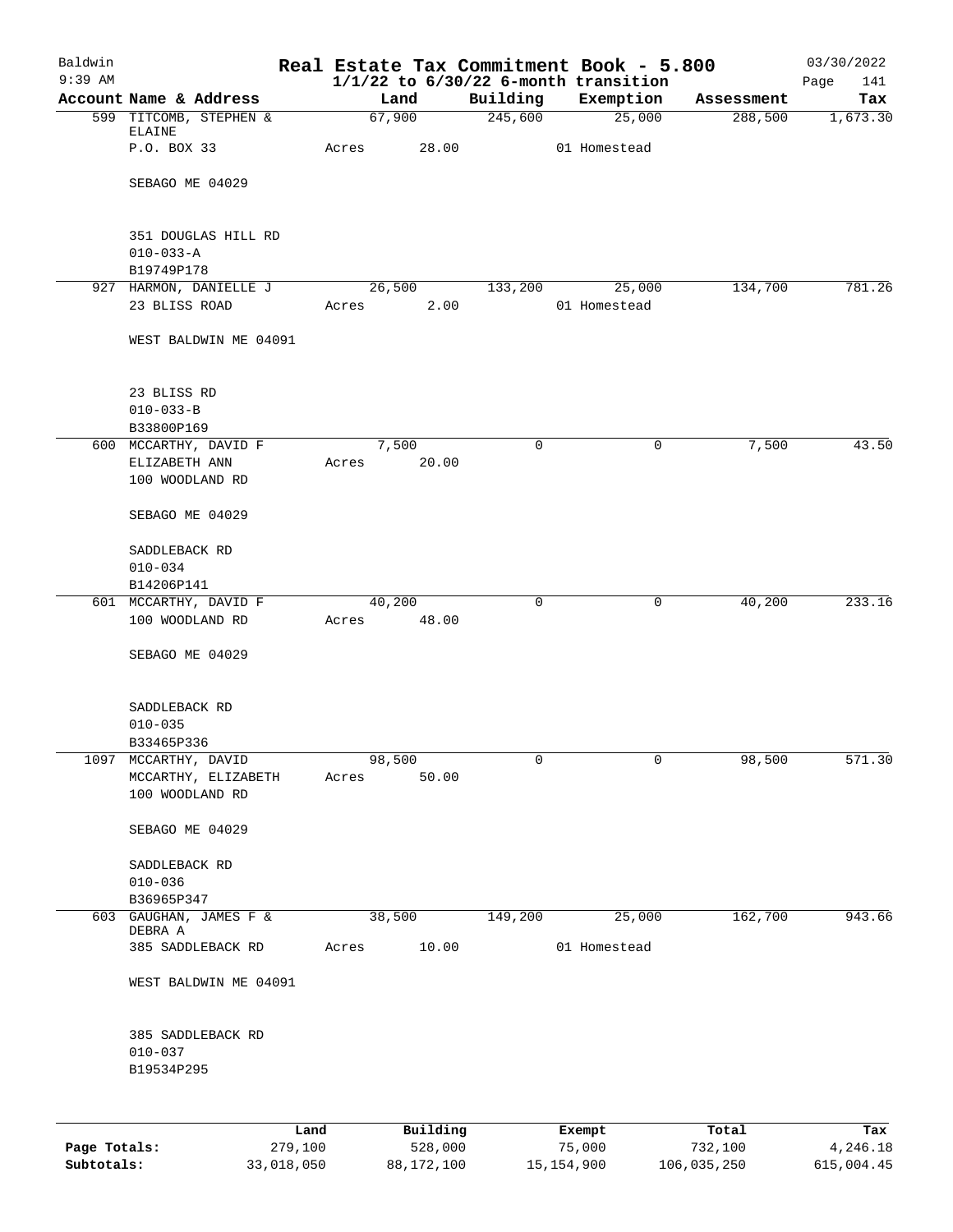| Baldwin<br>$9:39$ AM |                                                                         |                 |       |          | Real Estate Tax Commitment Book - 5.800<br>$1/1/22$ to $6/30/22$ 6-month transition |            | 03/30/2022<br>142<br>Page |
|----------------------|-------------------------------------------------------------------------|-----------------|-------|----------|-------------------------------------------------------------------------------------|------------|---------------------------|
|                      | Account Name & Address                                                  | Land            |       | Building | Exemption                                                                           | Assessment | Tax                       |
|                      | 604 GARRITY, DANIEL T<br>362 SADDLEBACK RD                              | 74,400<br>Acres | 70.00 | 181,800  | $\mathbf 0$                                                                         | 256,200    | 1,485.96                  |
|                      | WEST BALDWIN ME 04091                                                   |                 |       |          |                                                                                     |            |                           |
|                      | 362 SADDLEBACK RD<br>$010 - 038$                                        |                 |       |          |                                                                                     |            |                           |
|                      | B35574P95                                                               |                 |       |          |                                                                                     |            |                           |
|                      | 944 KIRKPATRICK, ROBERT E<br>KIRKPATRICK, SHARON M<br>486 SADDLEBACK RD | 51,000<br>Acres | 10.00 | 421,900  | 25,000<br>01 Homestead                                                              | 447,900    | 2,597.82                  |
|                      | WEST BALDWIN ME 04091                                                   |                 |       |          |                                                                                     |            |                           |
|                      | 414 SADDLEBACK RD<br>$010 - 038 - B$<br>B35410P148                      |                 |       |          |                                                                                     |            |                           |
|                      | 1225 WOOD, JOANNE                                                       | 38,800          |       | 173,300  | 0                                                                                   | 212,100    | 1,230.18                  |
|                      | PO BOX 180                                                              | Acres           | 10.19 |          |                                                                                     |            |                           |
|                      | SEBAGO ME 04029                                                         |                 |       |          |                                                                                     |            |                           |
|                      | 384 SADDLEBACK RD<br>$010 - 038 - B - 001$<br>B34740P265                |                 |       |          |                                                                                     |            |                           |
|                      | 605 BRAGG, BRIAN                                                        | 43,800          |       | 0        | $\mathbf 0$                                                                         | 43,800     | 254.04                    |
|                      | WEITZELL, ALICE                                                         | Acres           | 13.53 |          |                                                                                     |            |                           |
|                      | 5 GOODALL ROAD                                                          |                 |       |          |                                                                                     |            |                           |
|                      | GORHAM ME 04038                                                         |                 |       |          |                                                                                     |            |                           |
|                      | 399 SADDLEBACK RD<br>$010 - 039$<br>B37869P115                          |                 |       |          |                                                                                     |            |                           |
|                      | 580401 KYLE R DYER, PAMELA                                              | 34,000          |       | 172,400  | 25,000                                                                              | 181,400    | 1,052.12                  |
|                      | THOMBS, LAUREN DYER<br>193 DOUGLAS HILL RD                              | Acres           | 7.00  |          | 01 Homestead                                                                        |            |                           |
|                      | WEST BALDWIN ME 04091                                                   |                 |       |          |                                                                                     |            |                           |
|                      | 193 DOUGLAS HILL RD<br>$010 - 7, 8$<br>B36949P167                       |                 |       |          |                                                                                     |            |                           |
|                      | 606 GALLANT, MARION                                                     | 25,500          |       | 82,300   | 25,000                                                                              | 82,800     | 480.24                    |
|                      | 145 SENATOR BLACK RD                                                    | Acres           | 1.70  |          | 01 Homestead                                                                        |            |                           |
|                      | WEST BALDWIN ME 04091                                                   |                 |       |          |                                                                                     |            |                           |
|                      | 145 SENATOR BLACK RD<br>$011 - 001$<br>B14487P16                        |                 |       |          |                                                                                     |            |                           |
|                      |                                                                         |                 |       |          |                                                                                     |            |                           |

|              | Land       | Building   | Exempt     | Total       | Tax        |
|--------------|------------|------------|------------|-------------|------------|
| Page Totals: | 267,500    | 1,031,700  | 75,000     | 1,224,200   | 7,100.36   |
| Subtotals:   | 33,285,550 | 89,203,800 | 15,229,900 | 107,259,450 | 622,104.81 |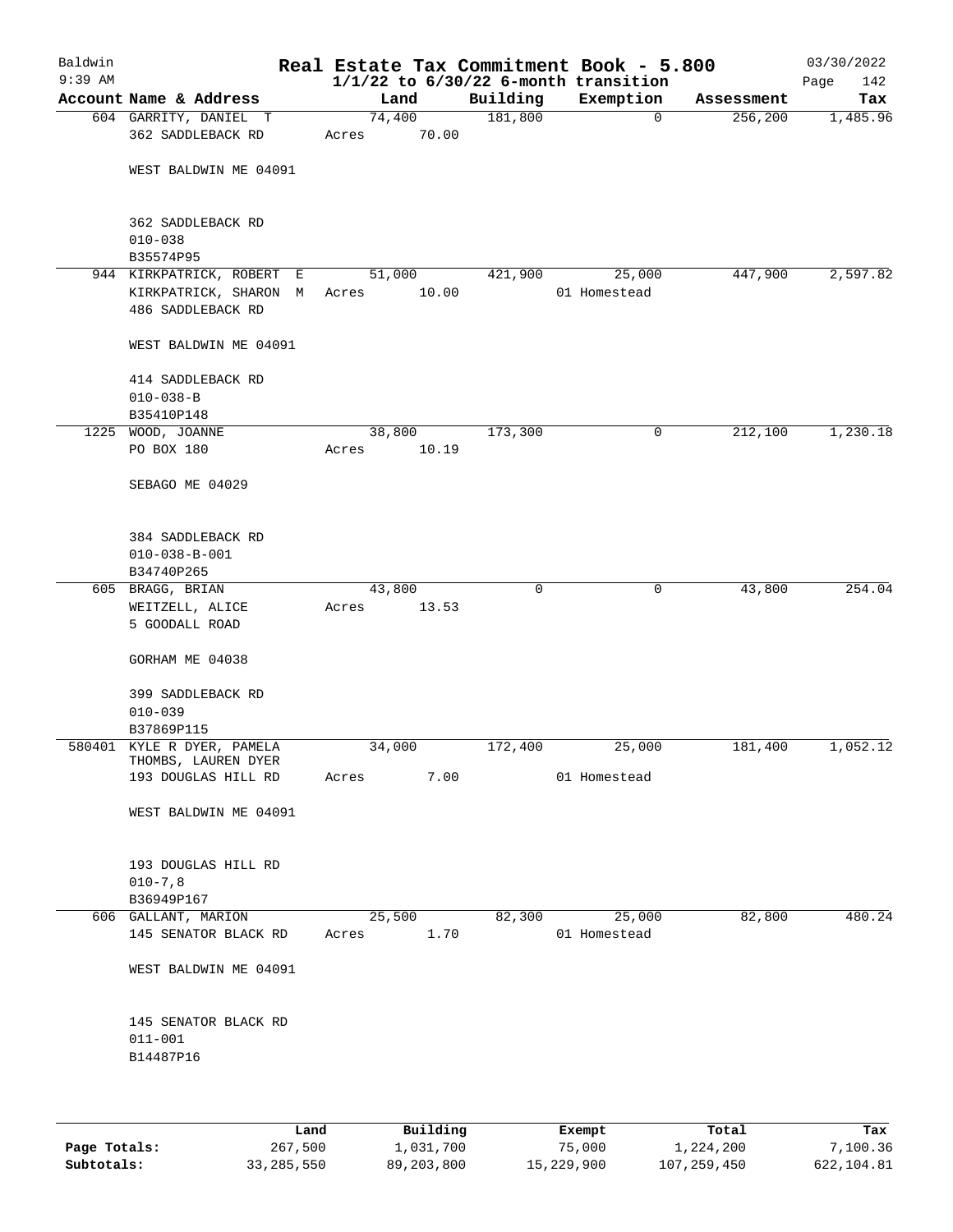| Baldwin<br>$9:39$ AM |                                                | Real Estate Tax Commitment Book - 5.800<br>$1/1/22$ to $6/30/22$ 6-month transition |              |              |            | 03/30/2022<br>143<br>Page |
|----------------------|------------------------------------------------|-------------------------------------------------------------------------------------|--------------|--------------|------------|---------------------------|
|                      | Account Name & Address                         | Land                                                                                | Building     | Exemption    | Assessment | Tax                       |
|                      | 607 RINES, NATHANIEL T.                        | 23,000                                                                              | $\mathsf{O}$ | 0            | 23,000     | 133.40                    |
|                      | C/O RINES, DALE                                | 52.02<br>Acres                                                                      |              |              |            |                           |
|                      | 29 WALNUT CREST ROAD                           |                                                                                     |              |              |            |                           |
|                      | GORHAM ME 04038                                |                                                                                     |              |              |            |                           |
|                      | SENATOR BLACK RD                               |                                                                                     |              |              |            |                           |
|                      | $011 - 002$                                    |                                                                                     |              |              |            |                           |
|                      | B20945P278                                     |                                                                                     |              |              |            |                           |
|                      | 608 DAY, NICOLE P                              | 29,800                                                                              | 185,700      | 25,000       | 190,500    | 1,104.90                  |
|                      | DAY, TYLER J                                   | 4.20<br>Acres                                                                       |              | 01 Homestead |            |                           |
|                      | 156 SENATOR BLACK RD                           |                                                                                     |              |              |            |                           |
|                      | WEST BALDWIN ME 04091                          |                                                                                     |              |              |            |                           |
|                      | 156 SENATOR BLACK RD                           |                                                                                     |              |              |            |                           |
|                      | $011 - 002 - A$                                |                                                                                     |              |              |            |                           |
|                      | B35991P115                                     |                                                                                     |              |              |            |                           |
|                      | 609 PIERCE, JOSIAH &                           | 24,300                                                                              | 0            | 0            | 24,300     | 140.94                    |
|                      | KATHLEEN                                       |                                                                                     |              |              |            |                           |
|                      | 9 PIERCE PL                                    | 59.00<br>Acres                                                                      |              |              |            |                           |
|                      | WEST BALDWIN ME 04091                          |                                                                                     |              |              |            |                           |
|                      | SENATOR BLACK RD                               |                                                                                     |              |              |            |                           |
|                      | $011 - 003, 3A$                                |                                                                                     |              |              |            |                           |
|                      | 611 BURNELL, MITCHELL                          | 26,100                                                                              | 50,600       | 0            | 76,700     | 444.86                    |
|                      | 159 SENATOR BLACK ROAD                         | 2.00<br>Acres                                                                       |              |              |            |                           |
|                      | WEST BALDWIN ME 04091                          |                                                                                     |              |              |            |                           |
|                      | 159 SENATOR BLACK RD                           |                                                                                     |              |              |            |                           |
|                      | $011 - 004$                                    |                                                                                     |              |              |            |                           |
|                      | B35468P249                                     |                                                                                     |              |              |            |                           |
|                      | 612 GUPTILL, ROYCE C.                          | 20,000                                                                              | 2,300        | 0            | 22,300     | 129.34                    |
|                      | 1329 CONGRESS ST                               | 0.50<br>Acres                                                                       |              |              |            |                           |
|                      | PORTLAND ME 04102                              |                                                                                     |              |              |            |                           |
|                      | SENATOR BLACK RD                               |                                                                                     |              |              |            |                           |
|                      | $011 - 005$                                    |                                                                                     |              |              |            |                           |
|                      | 613 WILKIN, STEVE C                            | 71,500                                                                              | 190,500      | $\mathbf 0$  | 262,000    | 1,519.60                  |
|                      | LEE WILKIN, JENNIFER E Acres<br>11702 70TH AVE | 32.00                                                                               |              |              |            |                           |
|                      | GIG HARBOR WA 98332                            |                                                                                     |              |              |            |                           |
|                      | 168 SENATOR BLACK RD                           |                                                                                     |              |              |            |                           |
|                      | $011 - 006$                                    |                                                                                     |              |              |            |                           |
|                      | B35151P156                                     |                                                                                     |              |              |            |                           |
|                      |                                                |                                                                                     |              |              |            |                           |
|                      |                                                |                                                                                     |              |              |            |                           |
|                      |                                                |                                                                                     |              |              |            |                           |

|              | Land       | Building   | Exempt     | Total       | Tax        |
|--------------|------------|------------|------------|-------------|------------|
| Page Totals: | 194,700    | 429,100    | 25,000     | 598,800     | 3,473.04   |
| Subtotals:   | 33,480,250 | 89,632,900 | 15,254,900 | 107,858,250 | 625,577.85 |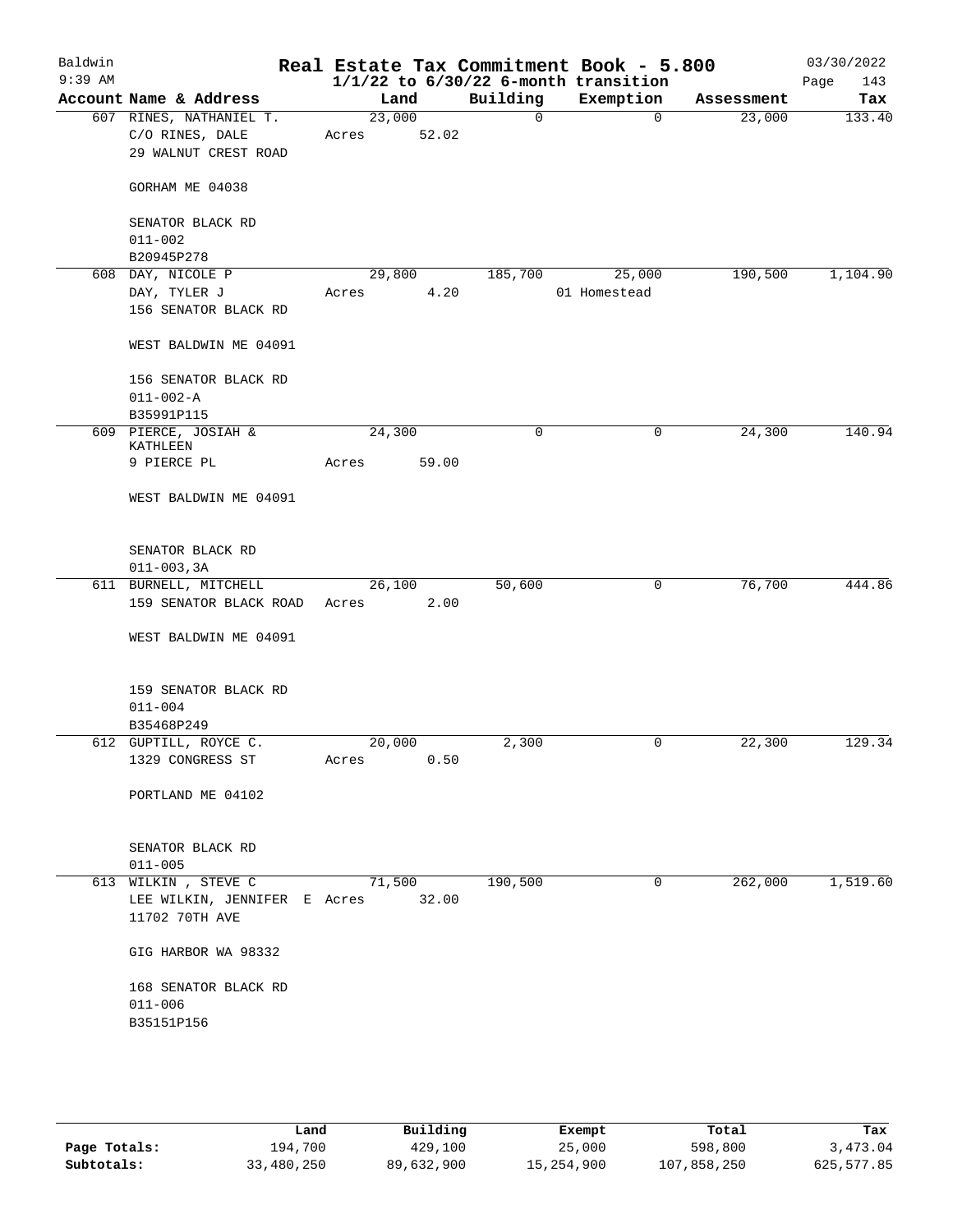| Baldwin<br>$9:39$ AM |                                        |         |                 |          |              | Real Estate Tax Commitment Book - 5.800               |            | 03/30/2022         |
|----------------------|----------------------------------------|---------|-----------------|----------|--------------|-------------------------------------------------------|------------|--------------------|
|                      | Account Name & Address                 |         |                 | Land     | Building     | $1/1/22$ to $6/30/22$ 6-month transition<br>Exemption | Assessment | Page<br>144<br>Tax |
|                      | 614 ADELMAN, THOMAS &                  |         | 40,800          |          | $\mathsf{O}$ | $\Omega$                                              | 40,800     | 236.64             |
|                      | CATHERINE<br>195 LEIGHTON POINT RD     |         | Acres           | 22.00    |              |                                                       |            |                    |
|                      |                                        |         |                 |          |              |                                                       |            |                    |
|                      | PEMBROKE ME 04666                      |         |                 |          |              |                                                       |            |                    |
|                      | SENATOR BLACK RD                       |         |                 |          |              |                                                       |            |                    |
|                      | $011 - 007$                            |         |                 |          |              |                                                       |            |                    |
|                      | 615 CONTI MAY REVOCABLE<br>TRUST       |         | 103,000         |          | 166,900      | 0                                                     | 269,900    | 1,565.42           |
|                      | 83 CUSHING AVE                         |         | Acres           | 105.00   |              |                                                       |            |                    |
|                      | BELMONT MA 02478                       |         |                 |          |              |                                                       |            |                    |
|                      | 183 SENATOR BLACK RD<br>$011 - 008$    |         |                 |          |              |                                                       |            |                    |
|                      | B35150P238                             |         |                 |          |              |                                                       |            |                    |
|                      | 616 PRICE, JACQUELINE D<br>P.O. BOX 21 |         | 52,000<br>Acres | 37.00    | 155,600      | 25,000<br>01 Homestead                                | 182,600    | 1,059.08           |
|                      | WEST BALDWIN ME 04091                  |         |                 |          |              |                                                       |            |                    |
|                      | 197 SENATOR BLACK RD<br>$011 - 009$    |         |                 |          |              |                                                       |            |                    |
|                      | B18154P224                             |         |                 |          |              |                                                       |            |                    |
|                      | 617 PRICE, JACQUELINE D                |         | 28,900          |          | 0            | 0                                                     | 28,900     | 167.62             |
|                      | P.O. BOX 21                            |         | Acres           | 3.62     |              |                                                       |            |                    |
|                      | WEST BALDWIN ME 04091                  |         |                 |          |              |                                                       |            |                    |
|                      | SENATOR BLACK RD<br>$011 - 009 - 001$  |         |                 |          |              |                                                       |            |                    |
|                      | B33664P56                              |         |                 |          |              |                                                       |            |                    |
|                      | 620 LHEUREUX-CARLAND,                  |         | 25,400          |          | 0            | 0                                                     | 25,400     | 147.32             |
|                      | <b>BILLIE</b><br>62 MISTY MEADOW LANE  |         | Acres           | 1.24     |              |                                                       |            |                    |
|                      | BRIDGTON ME 04009                      |         |                 |          |              |                                                       |            |                    |
|                      |                                        |         |                 |          |              |                                                       |            |                    |
|                      | SENATOR BLACK RD                       |         |                 |          |              |                                                       |            |                    |
|                      | $011 - 009 - 004$                      |         |                 |          |              |                                                       |            |                    |
|                      | B25692P329<br>621 PRICE, JACQUELINE D  |         | 26,500          |          | 0            | 0                                                     | 26,500     | 153.70             |
|                      | P.O. BOX 21                            |         | Acres           | 2.03     |              |                                                       |            |                    |
|                      | WEST BALDWIN ME 04091                  |         |                 |          |              |                                                       |            |                    |
|                      | SENATOR BLACK RD                       |         |                 |          |              |                                                       |            |                    |
|                      | $011 - 009 - 005$                      |         |                 |          |              |                                                       |            |                    |
|                      | B18154P224                             |         |                 |          |              |                                                       |            |                    |
|                      |                                        |         |                 |          |              |                                                       |            |                    |
|                      |                                        | Land    |                 | Building |              | Exempt                                                | Total      | Tax                |
| Page Totals:         |                                        | 276,600 |                 | 322,500  |              | 25,000                                                | 574,100    | 3,329.78           |

**Subtotals:** 33,756,850 89,955,400 15,279,900 108,432,350 628,907.63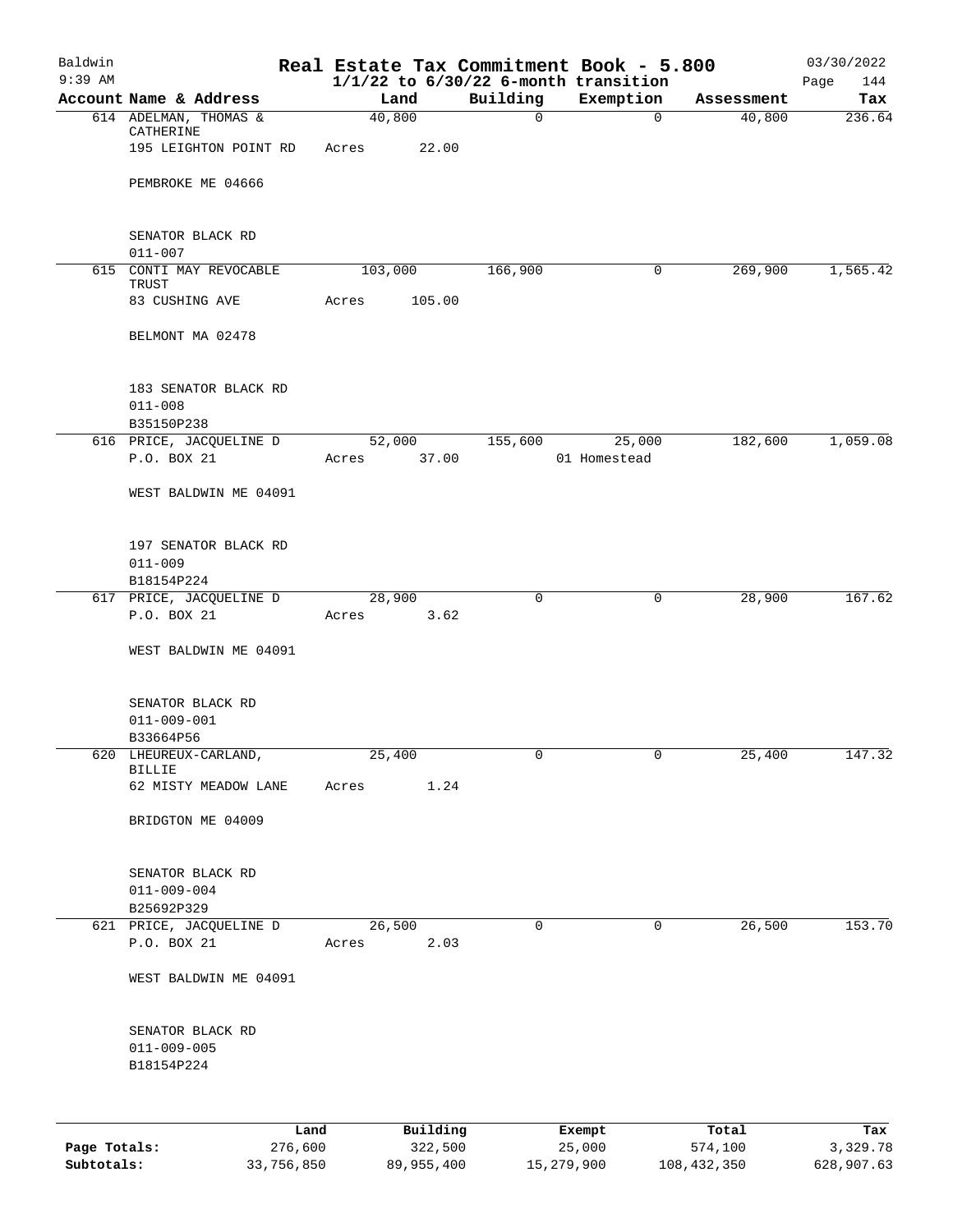| Baldwin<br>$9:39$ AM |                                                                 |             |        |          | Real Estate Tax Commitment Book - 5.800<br>$1/1/22$ to $6/30/22$ 6-month transition |            | 03/30/2022<br>145<br>Page |
|----------------------|-----------------------------------------------------------------|-------------|--------|----------|-------------------------------------------------------------------------------------|------------|---------------------------|
|                      | Account Name & Address                                          | Land        |        | Building | Exemption                                                                           | Assessment | Tax                       |
|                      | 1156 CAWOOD, JAMES M.                                           |             | 28,000 | 124,500  | 25,000                                                                              | 127,500    | 739.50                    |
|                      | 207 SENATOR BLACK RD                                            | Acres       | 3.00   |          | 01 Homestead                                                                        |            |                           |
|                      | WEST BALDWIN ME 04091                                           |             |        |          |                                                                                     |            |                           |
|                      | 207 SENATOR BLACK RD<br>$011 - 009 - A$<br>B33664P56 11/30/2016 |             |        |          |                                                                                     |            |                           |
|                      | 622 DOUGHTY, MELISSA C.                                         | 19,200      |        | 120,100  | 0                                                                                   | 139,300    | 807.94                    |
|                      | PO BOX 125                                                      | Acres       | 0.40   |          |                                                                                     |            |                           |
|                      | WEST BALDWIN ME 04091                                           |             |        |          |                                                                                     |            |                           |
|                      | 212 SENATOR BLACK RD<br>$011 - 010$<br>B30196P267               |             |        |          |                                                                                     |            |                           |
|                      | 623 FORTIN CONSTRUCTION INC                                     | 25,800      |        | 206,800  | 0                                                                                   | 232,600    | 1,349.08                  |
|                      | PO BOX 1776                                                     | Acres       | 1.50   |          |                                                                                     |            |                           |
|                      | LEWISTON ME 04241-1776                                          |             |        |          |                                                                                     |            |                           |
|                      | 210 SENATOR BLACK RD<br>$011 - 010 - A$<br>B36891P59            |             |        |          |                                                                                     |            |                           |
|                      | 624 COLLOMY, MICHAEL R                                          | 46,600      |        | 137,800  | 0                                                                                   | 184,400    | 1,069.52                  |
|                      | COLLOMY, MADELYN S                                              | Acres 11.19 |        |          |                                                                                     |            |                           |
|                      | 218 SENATOR BLACK RD                                            |             |        |          |                                                                                     |            |                           |
|                      | WEST BALDWIN ME 04091                                           |             |        |          |                                                                                     |            |                           |
|                      | 218 SENATOR BLACK RD                                            |             |        |          |                                                                                     |            |                           |
|                      | $011 - 011$<br>B35202P340                                       |             |        |          |                                                                                     |            |                           |
|                      | 625 DAY, DEBBIE                                                 |             | 0      | 30,900   | 0                                                                                   | 30,900     | 179.22                    |
|                      | 232 DOUGLAS HILL RD                                             |             |        |          |                                                                                     |            |                           |
|                      | WEST BALDWIN ME 04091                                           |             |        |          |                                                                                     |            |                           |
|                      | 216 SENATOR BLACK RD<br>$011 - 011 - 001$                       |             |        |          |                                                                                     |            |                           |
|                      | 626 BOUTOT, DANIEL &                                            | 71,100      |        | 262,800  | 25,000                                                                              | 308,900    | 1,791.62                  |
|                      | LORRAINE C.                                                     |             |        |          |                                                                                     |            |                           |
|                      | 215 SENATOR BLACK RD                                            | Acres       | 42.00  |          | 01 Homestead                                                                        |            |                           |
|                      | WEST BALDWIN ME 04091                                           |             |        |          |                                                                                     |            |                           |
|                      | 215 SENATOR BLACK RD<br>$011 - 012$                             |             |        |          |                                                                                     |            |                           |
|                      |                                                                 |             |        |          |                                                                                     |            |                           |

|              | Land       | Building   | Exempt     | Total       | Tax        |
|--------------|------------|------------|------------|-------------|------------|
| Page Totals: | 190,700    | 882,900    | 50,000     | 1,023,600   | 5,936.88   |
| Subtotals:   | 33,947,550 | 90,838,300 | 15,329,900 | 109,455,950 | 634,844.51 |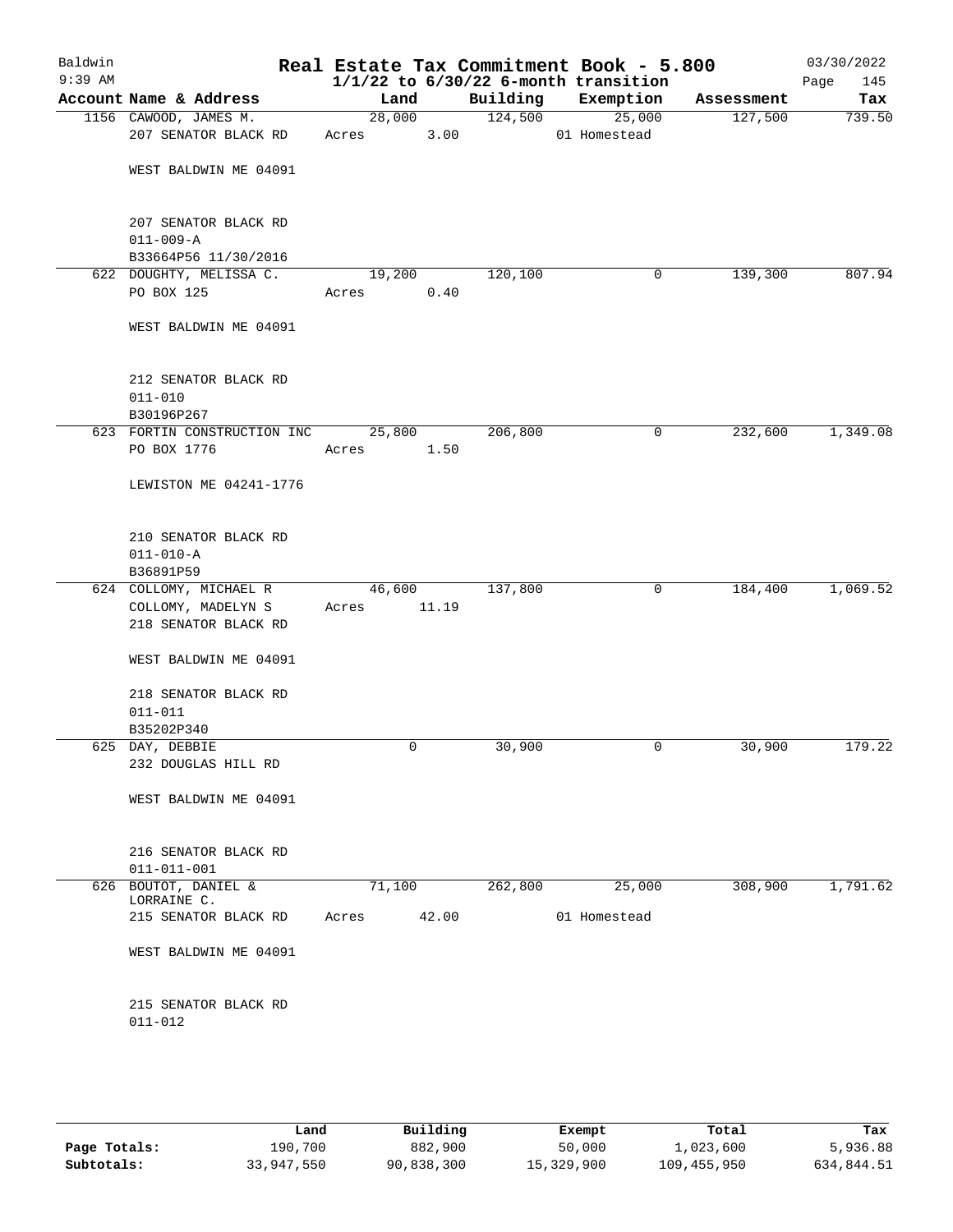| Baldwin<br>$9:39$ AM |                                                  |       |             |          | Real Estate Tax Commitment Book - 5.800<br>$1/1/22$ to $6/30/22$ 6-month transition |            | 03/30/2022<br>Page<br>146 |
|----------------------|--------------------------------------------------|-------|-------------|----------|-------------------------------------------------------------------------------------|------------|---------------------------|
|                      | Account Name & Address                           |       | Land        | Building | Exemption                                                                           | Assessment | Tax                       |
|                      | 627 MCLEAN, DONALD C. JR &<br>MARY               |       | 19,500      | 0        | 0                                                                                   | 19,500     | 113.10                    |
|                      | 19 BAYVIEW AVE                                   | Acres | 13.00       |          |                                                                                     |            |                           |
|                      | PLYMOUTH MA 02360                                |       |             |          |                                                                                     |            |                           |
|                      | SENATOR BLACK RD<br>$011 - 012 - A$              |       |             |          |                                                                                     |            |                           |
|                      | 628 PAGE, THOMAS A                               |       | 28,000      | 152,700  | 25,000                                                                              | 155,700    | 903.06                    |
|                      | 16 ST JAMES RD                                   | Acres | 3.00        |          | 01 Homestead                                                                        |            |                           |
|                      | SAUGUS MA 01906                                  |       |             |          |                                                                                     |            |                           |
|                      | 219 SENATOR BLACK RD<br>$011 - 013$              |       |             |          |                                                                                     |            |                           |
|                      | B24987P28                                        |       |             |          |                                                                                     |            |                           |
|                      | 629 WYER, JANE O                                 |       | 39,200      | 239,000  | 25,000                                                                              | 253,200    | 1,468.56                  |
|                      | WYER, MARK W.<br>PO BOX 114                      | Acres | 8.00        |          | 01 Homestead                                                                        |            |                           |
|                      | WEST BALDWIN ME 04091                            |       |             |          |                                                                                     |            |                           |
|                      | 227 SENATOR BLACK RD<br>$011 - 014$              |       |             |          |                                                                                     |            |                           |
|                      | 1157 LECLAIR, JAMES & JEAN                       |       | 26,100      | 217,500  | 25,000                                                                              | 218,600    | 1,267.88                  |
|                      | LECLAIR, TRUSTEES,<br>JAMES & JEAN<br>PO BOX 121 | Acres | 2.02        |          | 01 Homestead                                                                        |            |                           |
|                      | WEST BALDWIN ME 04091                            |       |             |          |                                                                                     |            |                           |
|                      | 9 HALL RD                                        |       |             |          |                                                                                     |            |                           |
|                      | $011 - 014 - A$                                  |       |             |          |                                                                                     |            |                           |
|                      | B34517P329                                       |       |             |          |                                                                                     |            |                           |
|                      | 630 WYER, JANE O.                                |       | 50,500      | 0        | 0                                                                                   | 50,500     | 292.90                    |
|                      | WYER, MARK W.<br>PO BOX 114                      |       | Acres 18.00 |          |                                                                                     |            |                           |
|                      | WEST BALDWIN ME 04091                            |       |             |          |                                                                                     |            |                           |
|                      | SENATOR BLACK RD<br>$011 - 015$                  |       |             |          |                                                                                     |            |                           |
|                      | B32353P12                                        |       |             |          |                                                                                     |            |                           |
|                      | 631 NORTON, VIRGINIA L. &<br>RICHARD             |       | 29,500      | 136,400  | 31,000                                                                              | 134,900    | 782.42                    |
|                      | PO BOX 66                                        | Acres | 4.00        |          | 13 Veteran (Viet Non Res<br>01 Homestead                                            |            |                           |
|                      | WEST BALDWIN ME 04091                            |       |             |          |                                                                                     |            |                           |
|                      | 19 HALL RD<br>$011 - 016$                        |       |             |          |                                                                                     |            |                           |
|                      |                                                  |       |             |          |                                                                                     |            |                           |

|              | Land       | Building   | Exempt     | Total       | Tax        |
|--------------|------------|------------|------------|-------------|------------|
| Page Totals: | 192,800    | 745,600    | 106,000    | 832,400     | 4,827.92   |
| Subtotals:   | 34,140,350 | 91,583,900 | 15,435,900 | 110,288,350 | 639,672.43 |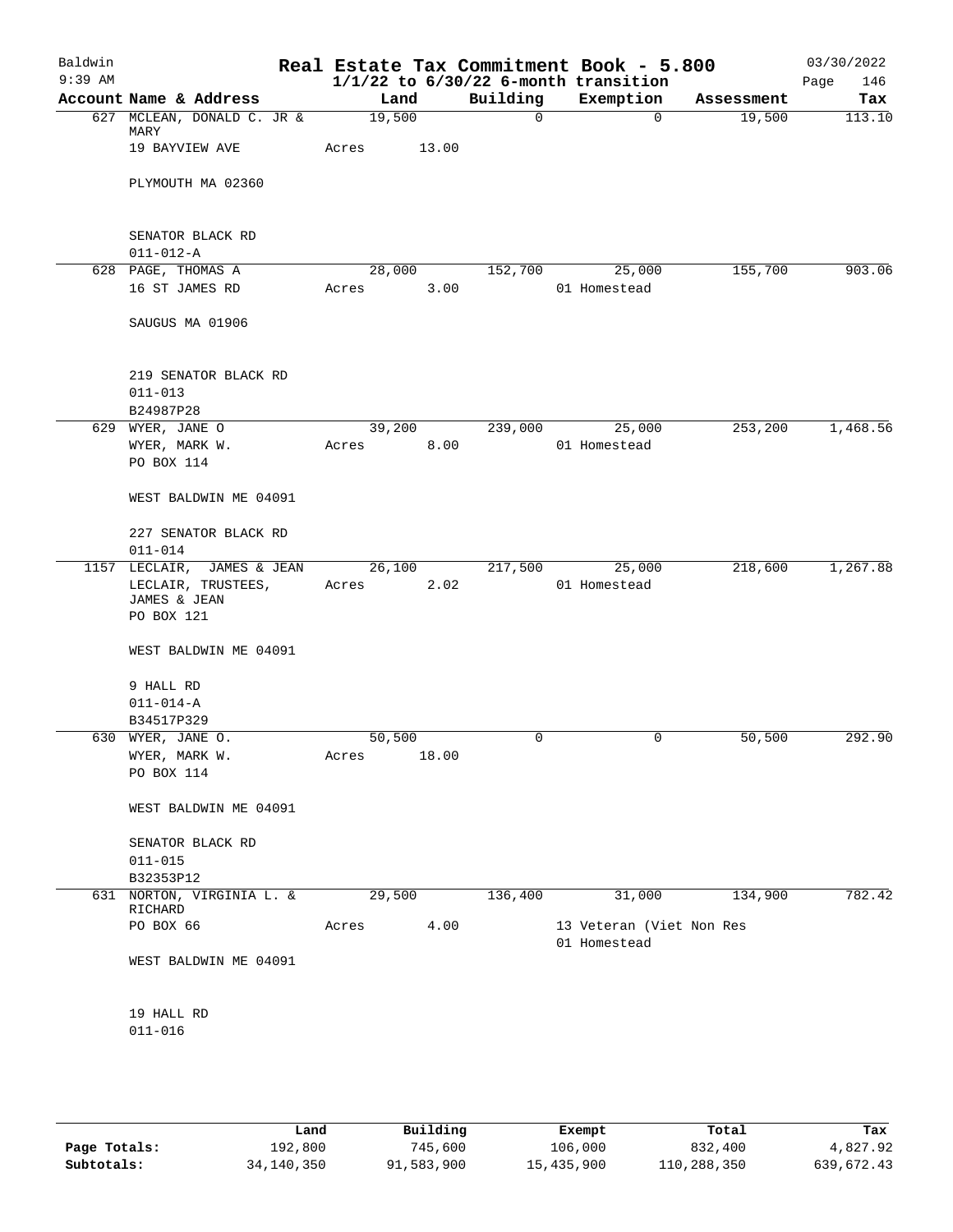| Baldwin<br>$9:39$ AM |                                     |            |       |             | Real Estate Tax Commitment Book - 5.800<br>$1/1/22$ to $6/30/22$ 6-month transition |            | 03/30/2022<br>147<br>Page |
|----------------------|-------------------------------------|------------|-------|-------------|-------------------------------------------------------------------------------------|------------|---------------------------|
|                      | Account Name & Address              | Land       |       | Building    | Exemption                                                                           | Assessment | Tax                       |
|                      | 632 DRAPER, HOWARD C.               | 1,900      |       | $\mathbf 0$ | $\mathbf 0$                                                                         | 1,900      | 11.02                     |
|                      | 49 BROWN RD                         | Acres      | 1.25  |             |                                                                                     |            |                           |
|                      | WEST BALDWIN ME 04091               |            |       |             |                                                                                     |            |                           |
|                      | HALL RD                             |            |       |             |                                                                                     |            |                           |
|                      | $011 - 016 - A$                     |            |       |             |                                                                                     |            |                           |
|                      | 633 FIN LLC                         | 57,200     |       | 172,800     | 0                                                                                   | 230,000    | 1,334.00                  |
|                      | 320 OSSIPEE TRAIL WEST              | Acres      | 45.50 |             |                                                                                     |            |                           |
|                      | STANDISH ME 04084                   |            |       |             |                                                                                     |            |                           |
|                      | 59 HALL RD                          |            |       |             |                                                                                     |            |                           |
|                      | $011 - 017$                         |            |       |             |                                                                                     |            |                           |
|                      | B37908P49                           |            |       |             |                                                                                     |            |                           |
|                      | 1042 NELSON, CRAIG W. &<br>MARIA T. | 64,900     |       | 198,500     | 25,000                                                                              | 238,400    | 1,382.72                  |
|                      | 3673 CONDOR RD.                     | Acres      | 55.80 |             | 01 Homestead                                                                        |            |                           |
|                      | LEVITTOWN NY 11756                  |            |       |             |                                                                                     |            |                           |
|                      | 41 HALL RD                          |            |       |             |                                                                                     |            |                           |
|                      | $011 - 017 - A$                     |            |       |             |                                                                                     |            |                           |
|                      | B24258P161                          |            |       |             |                                                                                     |            |                           |
|                      | 634 SOUSA COOPER, PATRICIA<br>Α     | 29,000     |       | 92,400      | 0                                                                                   | 121,400    | 704.12                    |
|                      | SOUSA, TIMOTHY D<br>18 BEECH AVE    | Acres      | 4.49  |             |                                                                                     |            |                           |
|                      | TIVERTON RI 02878                   |            |       |             |                                                                                     |            |                           |
|                      | 36 HALL RD                          |            |       |             |                                                                                     |            |                           |
|                      | $011 - 017 - A1$                    |            |       |             |                                                                                     |            |                           |
|                      | B36519P198                          |            |       |             |                                                                                     |            |                           |
|                      | 635 LOCKE, DALE & SANDRA            | 45,700     |       | 0           | 0                                                                                   | 45,700     | 265.06                    |
|                      | 240 SENATOR BLACK RD                | Acres      | 5.50  |             |                                                                                     |            |                           |
|                      | WEST BALDWIN ME 04091               |            |       |             |                                                                                     |            |                           |
|                      | SENATOR BLACK RD                    |            |       |             |                                                                                     |            |                           |
|                      | $011 - 018$                         |            |       |             |                                                                                     |            |                           |
|                      | B17121P1                            |            |       |             |                                                                                     |            |                           |
|                      | 636 LOCKE, DALE & SANDRA            | 25,900     |       | 146,500     | 25,000                                                                              | 147,400    | 854.92                    |
|                      | 240 SENATOR BLACK RD                | Acres 1.80 |       |             | 01 Homestead                                                                        |            |                           |
|                      | WEST BALDWIN ME 04091               |            |       |             |                                                                                     |            |                           |
|                      | 240 SENATOR BLACK RD                |            |       |             |                                                                                     |            |                           |
|                      | $011 - 018 - A$                     |            |       |             |                                                                                     |            |                           |
|                      | B17121P3                            |            |       |             |                                                                                     |            |                           |
|                      |                                     |            |       |             |                                                                                     |            |                           |
|                      |                                     |            |       |             |                                                                                     |            |                           |

|              | Land       | Building   | Exempt     | Total       | Tax          |
|--------------|------------|------------|------------|-------------|--------------|
| Page Totals: | 224,600    | 610,200    | 50,000     | 784,800     | 4,551.84     |
| Subtotals:   | 34,364,950 | 92,194,100 | 15,485,900 | 111,073,150 | 644, 224, 27 |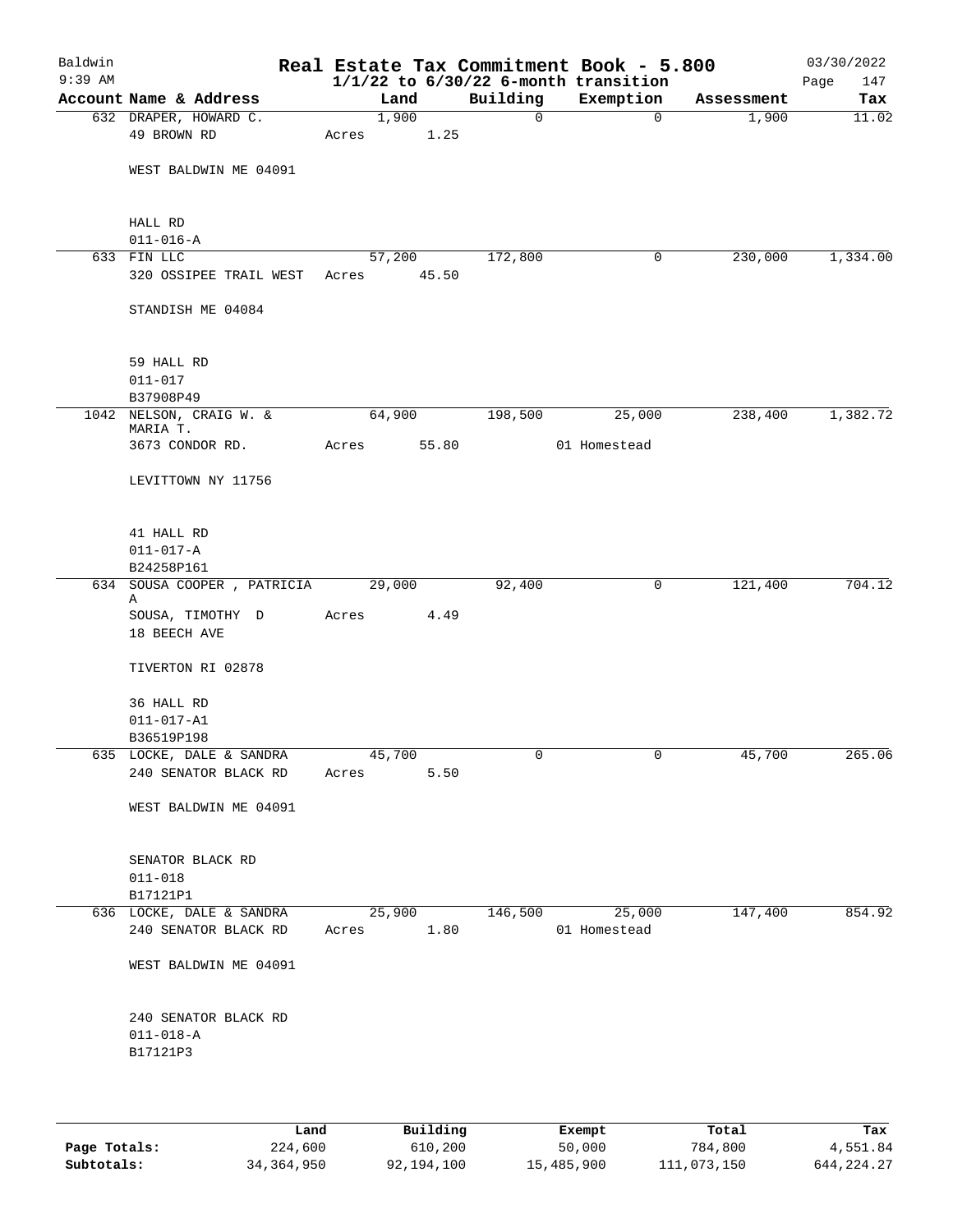| Baldwin<br>$9:39$ AM |                                                   |             |       |          | Real Estate Tax Commitment Book - 5.800<br>$1/1/22$ to $6/30/22$ 6-month transition |            | 03/30/2022<br>148<br>Page |
|----------------------|---------------------------------------------------|-------------|-------|----------|-------------------------------------------------------------------------------------|------------|---------------------------|
|                      | Account Name & Address                            | Land        |       | Building | Exemption                                                                           | Assessment | Tax                       |
|                      | 1093 LOCKE, SCOTT                                 | 26,600      |       | 146,700  | $\overline{0}$                                                                      | 173,300    | 1,005.14                  |
|                      | 240 SENATOR BLACK RD                              | Acres       | 2.04  |          |                                                                                     |            |                           |
|                      | WEST BALDWIN ME 04091                             |             |       |          |                                                                                     |            |                           |
|                      | 246 SENATOR BLACK RD<br>$011 - 018 - B$           |             |       |          |                                                                                     |            |                           |
|                      | 637 MOUNCE, LAWRENCE M.                           | 33,700      |       | 174,100  | 31,000                                                                              | 176,800    | 1,025.44                  |
|                      | 241 SENATOR BLACK RD                              | Acres       | 20.00 |          | 13 Veteran (Viet Non Res<br>01 Homestead                                            |            |                           |
|                      | WEST BALDWIN ME 04091                             |             |       |          |                                                                                     |            |                           |
|                      | 241 SENATOR BLACK RD<br>$011 - 020$<br>B16649P282 |             |       |          |                                                                                     |            |                           |
|                      | 638 DAY, THOMAS & VICTORIA                        | 18,400      |       | 132,100  | 0                                                                                   | 150,500    | 872.90                    |
|                      | L.<br>254 SENATOR BLACK ROAD                      | Acres       | 0.30  |          |                                                                                     |            |                           |
|                      | WEST BALDWIN ME 04091                             |             |       |          |                                                                                     |            |                           |
|                      | 254 SENATOR BLACK RD<br>$011 - 021$               |             |       |          |                                                                                     |            |                           |
|                      | B14632P316<br>639 SCHROEDER, VALERIE              | 11,600      |       | 165,700  | 25,000                                                                              | 152,300    | 883.34                    |
|                      | 256 SENATOR BLACK ROAD                            | Acres       | 0.17  |          | 01 Homestead                                                                        |            |                           |
|                      | WEST BALDWIN ME 04091                             |             |       |          |                                                                                     |            |                           |
|                      | 256 SENATOR BLACK RD<br>$011 - 022$               |             |       |          |                                                                                     |            |                           |
|                      | 640 FLINT, CHAD S PERSONAL                        | 48,800      |       | 0        | 0                                                                                   | 48,800     | 283.04                    |
|                      | REPRESENTATIVE<br>FLINT BRADLEY THE<br>ESTATE OF  | Acres 40.00 |       |          |                                                                                     |            |                           |
|                      | 15 MARSTON RD                                     |             |       |          |                                                                                     |            |                           |
|                      | WEST BALDWIN ME 04091                             |             |       |          |                                                                                     |            |                           |
|                      | PEQUAWKET TR                                      |             |       |          |                                                                                     |            |                           |
|                      | $011 - 023$                                       |             |       |          |                                                                                     |            |                           |
|                      | B34227P81<br>641 BARDAY, TIMOTHY &                | 27,200      |       | 158,100  | 25,000                                                                              | 160, 300   | 929.74                    |
|                      | MARTHA                                            |             |       |          |                                                                                     |            |                           |
|                      | 58 CHASE RD.                                      | Acres       | 3.24  |          | 01 Homestead                                                                        |            |                           |
|                      | WEST BALDWIN ME 04091                             |             |       |          |                                                                                     |            |                           |
|                      | 58 CHASE RD                                       |             |       |          |                                                                                     |            |                           |
|                      | $011 - 024$<br>B25797P268                         |             |       |          |                                                                                     |            |                           |
|                      |                                                   |             |       |          |                                                                                     |            |                           |
|                      |                                                   |             |       |          |                                                                                     |            |                           |

|              | Land       | Building   | Exempt     | Total       | Tax          |
|--------------|------------|------------|------------|-------------|--------------|
| Page Totals: | 166,300    | 776,700    | 81,000     | 862,000     | 4,999.60     |
| Subtotals:   | 34,531,250 | 92,970,800 | 15,566,900 | 111,935,150 | 649, 223, 87 |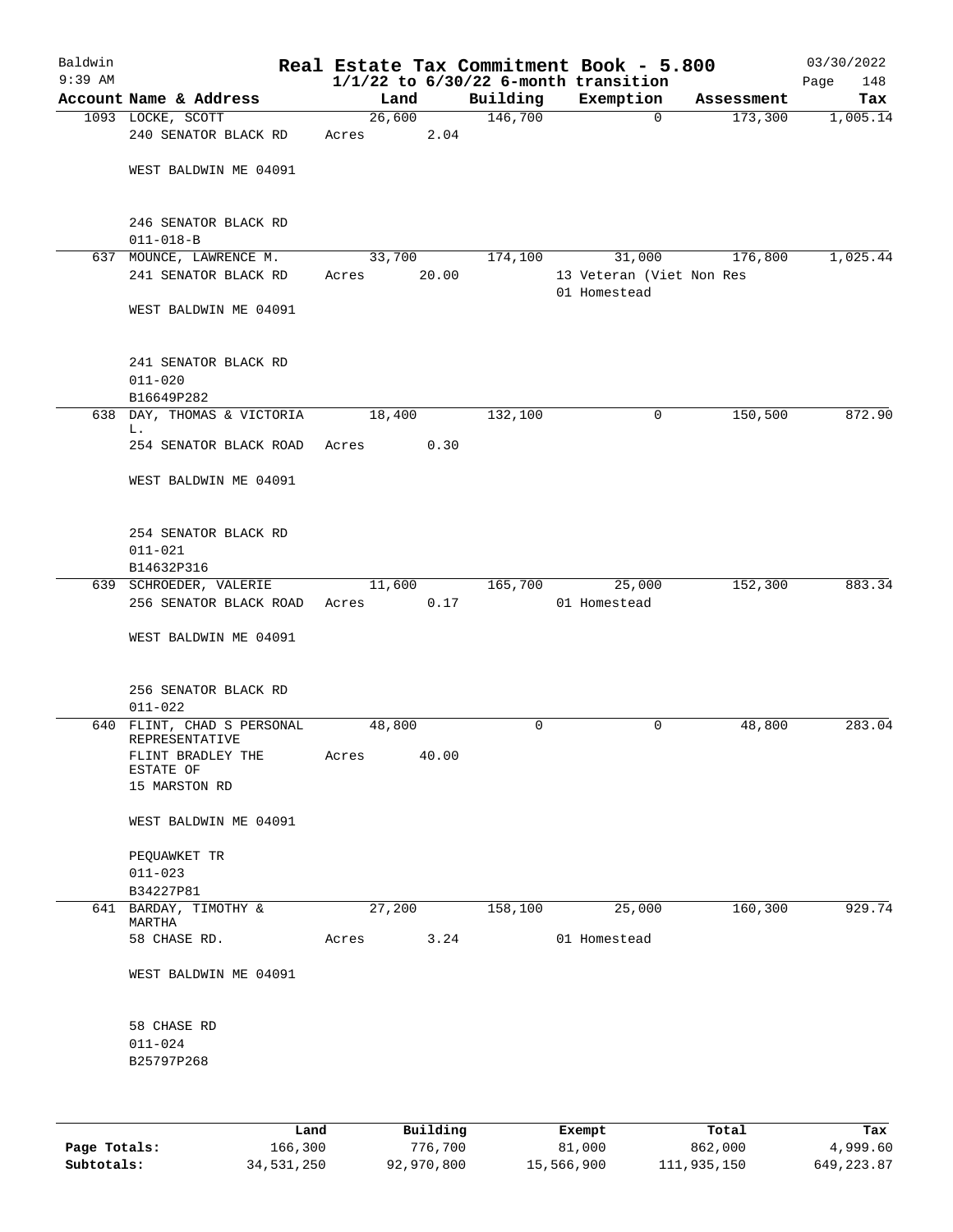| Baldwin<br>$9:39$ AM |                                    |        |        |          | Real Estate Tax Commitment Book - 5.800<br>$1/1/22$ to $6/30/22$ 6-month transition |            | 03/30/2022<br>Page<br>149 |
|----------------------|------------------------------------|--------|--------|----------|-------------------------------------------------------------------------------------|------------|---------------------------|
|                      | Account Name & Address             | Land   |        | Building | Exemption                                                                           | Assessment | Tax                       |
|                      | 642 HEBERT, RICHARD M.             | 26,500 |        | 163,500  | 25,000                                                                              | 165,000    | 957.00                    |
|                      | 50 CHASE RD.                       | Acres  |        | 2.00     | 01 Homestead                                                                        |            |                           |
|                      | WEST BALDWIN ME 04091              |        |        |          |                                                                                     |            |                           |
|                      | 50 CHASE RD                        |        |        |          |                                                                                     |            |                           |
|                      | $011 - 024 - A$                    |        |        |          |                                                                                     |            |                           |
|                      | 643 FLINT, ROBERT & DEBORAH 33,000 |        |        | 442,700  | 56,000                                                                              | 419,700    | 2,434.26                  |
|                      | 56 CHASE RD.                       | Acres  | 2.14   |          | 105 SOL5                                                                            |            |                           |
|                      | WEST BALDWIN ME 04091              |        |        |          | 26 Veteran Resident<br>01 Homestead                                                 |            |                           |
|                      | 56 CHASE RD                        |        |        |          |                                                                                     |            |                           |
|                      | $011 - 024 - B$                    |        |        |          |                                                                                     |            |                           |
|                      | B23624P161                         |        |        |          |                                                                                     |            |                           |
|                      | 644 FLINT JR, WALTER               | 32,800 |        | 217,600  | 0                                                                                   | 250,400    | 1,452.32                  |
|                      | 11527 DEEP POINT LANE              | Acres  | 2.00   |          |                                                                                     |            |                           |
|                      | GLOUCESTER VA 23061                |        |        |          |                                                                                     |            |                           |
|                      | 13 DEPOT RD                        |        |        |          |                                                                                     |            |                           |
|                      | $011 - 025$                        |        |        |          |                                                                                     |            |                           |
|                      | B24535P142                         |        |        |          |                                                                                     |            |                           |
|                      | 645 FLINT , JOAN M                 | 98,500 |        | 373,600  | 25,000                                                                              | 447,100    | 2,593.18                  |
|                      | 45 CHASE RD                        | Acres  | 112.00 |          | 01 Homestead                                                                        |            |                           |
|                      | WEST BALDWIN ME 04091              |        |        |          |                                                                                     |            |                           |
|                      | 45 CHASE RD                        |        |        |          |                                                                                     |            |                           |
|                      | $011 - 025 - A$                    |        |        |          |                                                                                     |            |                           |
|                      | B37717P237                         |        |        |          |                                                                                     |            |                           |
|                      | 646 KEENE, MATTHEW R               | 26,500 |        | 234,400  | 25,000                                                                              | 235,900    | 1,368.22                  |
|                      | 17 CHASE RD                        | Acres  | 2.00   |          | 01 Homestead                                                                        |            |                           |
|                      | WEST BALDWIN ME 04091              |        |        |          |                                                                                     |            |                           |
|                      | 17 CHASE RD                        |        |        |          |                                                                                     |            |                           |
|                      | $011 - 025 - B$                    |        |        |          |                                                                                     |            |                           |
|                      | B37825P84                          |        |        |          |                                                                                     |            |                           |
|                      | 647 FLINT, WALTER                  | 41,500 |        | 0        | 0                                                                                   | 41,500     | 240.70                    |
|                      | 11527 DEEP POINT LANE              | Acres  | 33.00  |          |                                                                                     |            |                           |
|                      | GLOUCESTER VA 23061                |        |        |          |                                                                                     |            |                           |
|                      | DEPOT RD                           |        |        |          |                                                                                     |            |                           |
|                      | $011 - 025 - C$                    |        |        |          |                                                                                     |            |                           |
|                      |                                    |        |        |          |                                                                                     |            |                           |
|                      |                                    |        |        |          |                                                                                     |            |                           |

|              | Land       | Building   | Exempt     | Total       | Tax        |
|--------------|------------|------------|------------|-------------|------------|
| Page Totals: | 258,800    | 1,431,800  | 131,000    | 1,559,600   | 9,045.68   |
| Subtotals:   | 34,790,050 | 94,402,600 | 15,697,900 | 113,494,750 | 658,269.55 |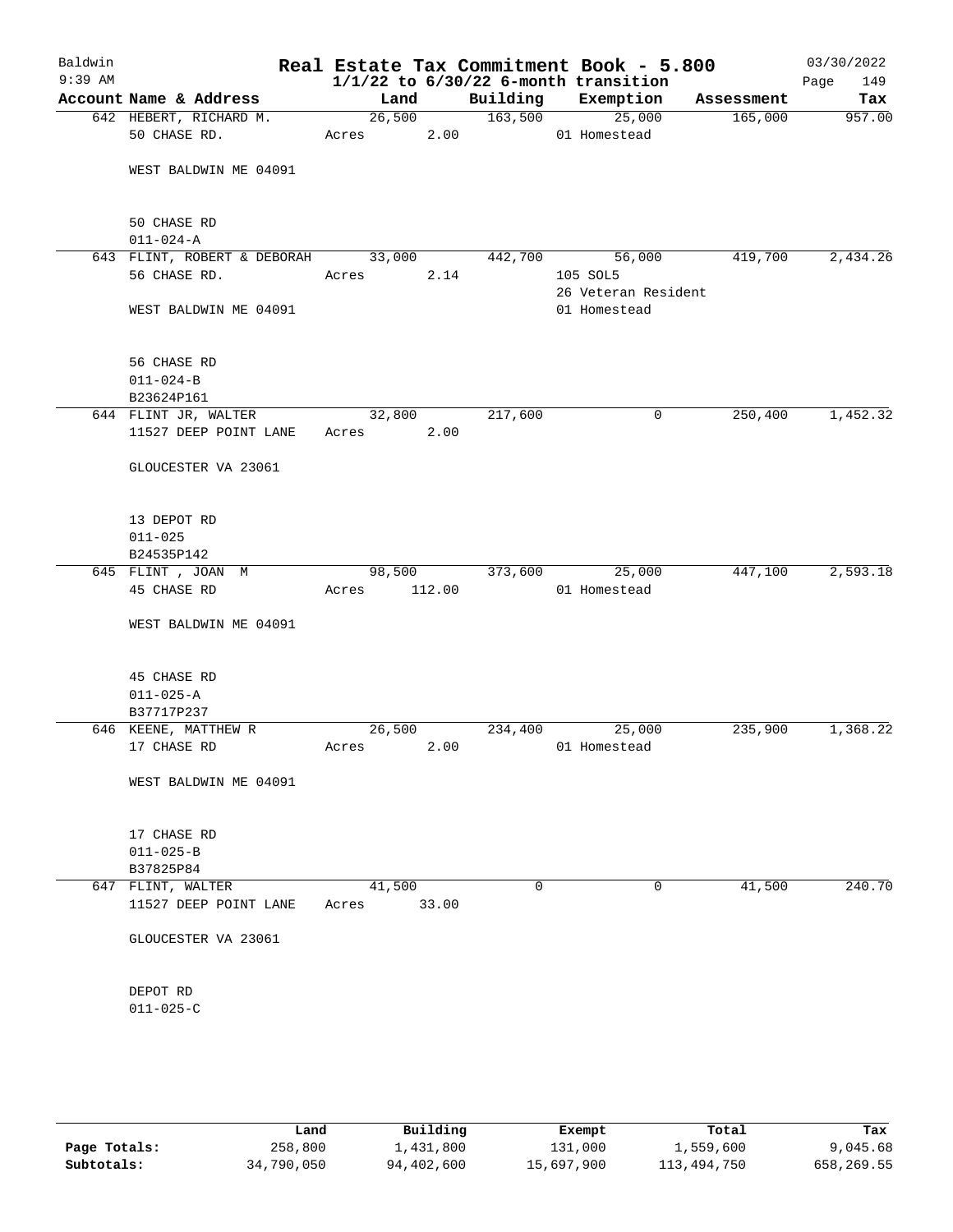| $1/1/22$ to $6/30/22$ 6-month transition<br>Building<br>Exemption<br>Account Name & Address<br>Land<br>Assessment<br>Tax<br>26,100<br>648 DENSMORE , THEODORE W<br>$\mathbf 0$<br>$\mathbf 0$<br>26,100<br>DENSMORE , KERRI<br>1.75<br>Acres<br>11 CHASE RD<br>WEST BALDWIN ME 04091<br>CHASE RD<br>$011 - 026$<br>B36138P182<br>53,800<br>580404 DENSMORE, THEODORE W<br>0<br>53,800<br>0<br>DENSMORE , KERRI<br>11 CHASE RD<br>WEST BALDWIN ME 04091<br>11 CHASE RD<br>$011 - 026 - ON$<br>B36138P182<br>714.56<br>28,600<br>94,600<br>123,200<br>649 ANDERSON FAMILY<br>0<br>PROPERTIES LLC<br>32 WEEMAN RD<br>3.43<br>Acres<br>WEST BALDWIN ME 04091<br>7 CHASE RD<br>011-027-027A-036<br>B36079P161<br>1,436.08<br>651 HUTCHINS, LORI A<br>30,700<br>216,900<br>0<br>247,600<br>841 PEQUAWKET TRAIL<br>1.25<br>Acres<br>WEST BALDWIN ME 04091<br>841 PEQUAWKET TR<br>$011 - 028$<br>B37951P234<br>1043 MERCIER, CODY A<br>22,500<br>167,800<br>0<br>190,300<br>1,103.74<br>839 PEQUAWKET TRAIL<br>1.00<br>Acres<br>WEST BALDWIN ME 04091<br>839 PEQUAWKET TR<br>$011 - 028 - A$<br>B37796P62<br>652 STACEY, LAWRENCE J. &<br>28,000<br>133,800<br>25,000<br>136,800<br>793.44<br>KATHERINE M.<br>PO BOX 89<br>3.00<br>01 Homestead<br>Acres<br>WEST BALDWIN ME 04091<br>40 CHASE RD<br>$011 - 029$<br>B27063P103<br>Building<br>Land<br>Exempt<br>Total<br>Page Totals:<br>135,900<br>666,900<br>25,000<br>777,800<br>4,511.24 | Baldwin<br>$9:39$ AM |  |  | Real Estate Tax Commitment Book - 5.800 | 03/30/2022<br>150<br>Page |
|-------------------------------------------------------------------------------------------------------------------------------------------------------------------------------------------------------------------------------------------------------------------------------------------------------------------------------------------------------------------------------------------------------------------------------------------------------------------------------------------------------------------------------------------------------------------------------------------------------------------------------------------------------------------------------------------------------------------------------------------------------------------------------------------------------------------------------------------------------------------------------------------------------------------------------------------------------------------------------------------------------------------------------------------------------------------------------------------------------------------------------------------------------------------------------------------------------------------------------------------------------------------------------------------------------------------------------------------------------------------------------------------------------------------------------------|----------------------|--|--|-----------------------------------------|---------------------------|
|                                                                                                                                                                                                                                                                                                                                                                                                                                                                                                                                                                                                                                                                                                                                                                                                                                                                                                                                                                                                                                                                                                                                                                                                                                                                                                                                                                                                                                     |                      |  |  |                                         |                           |
|                                                                                                                                                                                                                                                                                                                                                                                                                                                                                                                                                                                                                                                                                                                                                                                                                                                                                                                                                                                                                                                                                                                                                                                                                                                                                                                                                                                                                                     |                      |  |  |                                         | 151.38                    |
|                                                                                                                                                                                                                                                                                                                                                                                                                                                                                                                                                                                                                                                                                                                                                                                                                                                                                                                                                                                                                                                                                                                                                                                                                                                                                                                                                                                                                                     |                      |  |  |                                         |                           |
|                                                                                                                                                                                                                                                                                                                                                                                                                                                                                                                                                                                                                                                                                                                                                                                                                                                                                                                                                                                                                                                                                                                                                                                                                                                                                                                                                                                                                                     |                      |  |  |                                         |                           |
|                                                                                                                                                                                                                                                                                                                                                                                                                                                                                                                                                                                                                                                                                                                                                                                                                                                                                                                                                                                                                                                                                                                                                                                                                                                                                                                                                                                                                                     |                      |  |  |                                         |                           |
|                                                                                                                                                                                                                                                                                                                                                                                                                                                                                                                                                                                                                                                                                                                                                                                                                                                                                                                                                                                                                                                                                                                                                                                                                                                                                                                                                                                                                                     |                      |  |  |                                         | 312.04                    |
|                                                                                                                                                                                                                                                                                                                                                                                                                                                                                                                                                                                                                                                                                                                                                                                                                                                                                                                                                                                                                                                                                                                                                                                                                                                                                                                                                                                                                                     |                      |  |  |                                         |                           |
|                                                                                                                                                                                                                                                                                                                                                                                                                                                                                                                                                                                                                                                                                                                                                                                                                                                                                                                                                                                                                                                                                                                                                                                                                                                                                                                                                                                                                                     |                      |  |  |                                         |                           |
|                                                                                                                                                                                                                                                                                                                                                                                                                                                                                                                                                                                                                                                                                                                                                                                                                                                                                                                                                                                                                                                                                                                                                                                                                                                                                                                                                                                                                                     |                      |  |  |                                         |                           |
|                                                                                                                                                                                                                                                                                                                                                                                                                                                                                                                                                                                                                                                                                                                                                                                                                                                                                                                                                                                                                                                                                                                                                                                                                                                                                                                                                                                                                                     |                      |  |  |                                         |                           |
|                                                                                                                                                                                                                                                                                                                                                                                                                                                                                                                                                                                                                                                                                                                                                                                                                                                                                                                                                                                                                                                                                                                                                                                                                                                                                                                                                                                                                                     |                      |  |  |                                         |                           |
|                                                                                                                                                                                                                                                                                                                                                                                                                                                                                                                                                                                                                                                                                                                                                                                                                                                                                                                                                                                                                                                                                                                                                                                                                                                                                                                                                                                                                                     |                      |  |  |                                         |                           |
|                                                                                                                                                                                                                                                                                                                                                                                                                                                                                                                                                                                                                                                                                                                                                                                                                                                                                                                                                                                                                                                                                                                                                                                                                                                                                                                                                                                                                                     |                      |  |  |                                         |                           |
|                                                                                                                                                                                                                                                                                                                                                                                                                                                                                                                                                                                                                                                                                                                                                                                                                                                                                                                                                                                                                                                                                                                                                                                                                                                                                                                                                                                                                                     |                      |  |  |                                         |                           |
|                                                                                                                                                                                                                                                                                                                                                                                                                                                                                                                                                                                                                                                                                                                                                                                                                                                                                                                                                                                                                                                                                                                                                                                                                                                                                                                                                                                                                                     |                      |  |  |                                         |                           |
|                                                                                                                                                                                                                                                                                                                                                                                                                                                                                                                                                                                                                                                                                                                                                                                                                                                                                                                                                                                                                                                                                                                                                                                                                                                                                                                                                                                                                                     |                      |  |  |                                         |                           |
|                                                                                                                                                                                                                                                                                                                                                                                                                                                                                                                                                                                                                                                                                                                                                                                                                                                                                                                                                                                                                                                                                                                                                                                                                                                                                                                                                                                                                                     |                      |  |  |                                         |                           |
|                                                                                                                                                                                                                                                                                                                                                                                                                                                                                                                                                                                                                                                                                                                                                                                                                                                                                                                                                                                                                                                                                                                                                                                                                                                                                                                                                                                                                                     |                      |  |  |                                         |                           |
|                                                                                                                                                                                                                                                                                                                                                                                                                                                                                                                                                                                                                                                                                                                                                                                                                                                                                                                                                                                                                                                                                                                                                                                                                                                                                                                                                                                                                                     |                      |  |  |                                         |                           |
|                                                                                                                                                                                                                                                                                                                                                                                                                                                                                                                                                                                                                                                                                                                                                                                                                                                                                                                                                                                                                                                                                                                                                                                                                                                                                                                                                                                                                                     |                      |  |  |                                         |                           |
|                                                                                                                                                                                                                                                                                                                                                                                                                                                                                                                                                                                                                                                                                                                                                                                                                                                                                                                                                                                                                                                                                                                                                                                                                                                                                                                                                                                                                                     |                      |  |  |                                         |                           |
|                                                                                                                                                                                                                                                                                                                                                                                                                                                                                                                                                                                                                                                                                                                                                                                                                                                                                                                                                                                                                                                                                                                                                                                                                                                                                                                                                                                                                                     |                      |  |  |                                         |                           |
|                                                                                                                                                                                                                                                                                                                                                                                                                                                                                                                                                                                                                                                                                                                                                                                                                                                                                                                                                                                                                                                                                                                                                                                                                                                                                                                                                                                                                                     |                      |  |  |                                         |                           |
|                                                                                                                                                                                                                                                                                                                                                                                                                                                                                                                                                                                                                                                                                                                                                                                                                                                                                                                                                                                                                                                                                                                                                                                                                                                                                                                                                                                                                                     |                      |  |  |                                         |                           |
|                                                                                                                                                                                                                                                                                                                                                                                                                                                                                                                                                                                                                                                                                                                                                                                                                                                                                                                                                                                                                                                                                                                                                                                                                                                                                                                                                                                                                                     |                      |  |  |                                         |                           |
|                                                                                                                                                                                                                                                                                                                                                                                                                                                                                                                                                                                                                                                                                                                                                                                                                                                                                                                                                                                                                                                                                                                                                                                                                                                                                                                                                                                                                                     |                      |  |  |                                         |                           |
|                                                                                                                                                                                                                                                                                                                                                                                                                                                                                                                                                                                                                                                                                                                                                                                                                                                                                                                                                                                                                                                                                                                                                                                                                                                                                                                                                                                                                                     |                      |  |  |                                         |                           |
|                                                                                                                                                                                                                                                                                                                                                                                                                                                                                                                                                                                                                                                                                                                                                                                                                                                                                                                                                                                                                                                                                                                                                                                                                                                                                                                                                                                                                                     |                      |  |  |                                         |                           |
|                                                                                                                                                                                                                                                                                                                                                                                                                                                                                                                                                                                                                                                                                                                                                                                                                                                                                                                                                                                                                                                                                                                                                                                                                                                                                                                                                                                                                                     |                      |  |  |                                         |                           |
|                                                                                                                                                                                                                                                                                                                                                                                                                                                                                                                                                                                                                                                                                                                                                                                                                                                                                                                                                                                                                                                                                                                                                                                                                                                                                                                                                                                                                                     |                      |  |  |                                         |                           |
|                                                                                                                                                                                                                                                                                                                                                                                                                                                                                                                                                                                                                                                                                                                                                                                                                                                                                                                                                                                                                                                                                                                                                                                                                                                                                                                                                                                                                                     |                      |  |  |                                         |                           |
|                                                                                                                                                                                                                                                                                                                                                                                                                                                                                                                                                                                                                                                                                                                                                                                                                                                                                                                                                                                                                                                                                                                                                                                                                                                                                                                                                                                                                                     |                      |  |  |                                         | Tax                       |

**Subtotals:** 34,925,950 95,069,500 15,722,900 114,272,550 662,780.79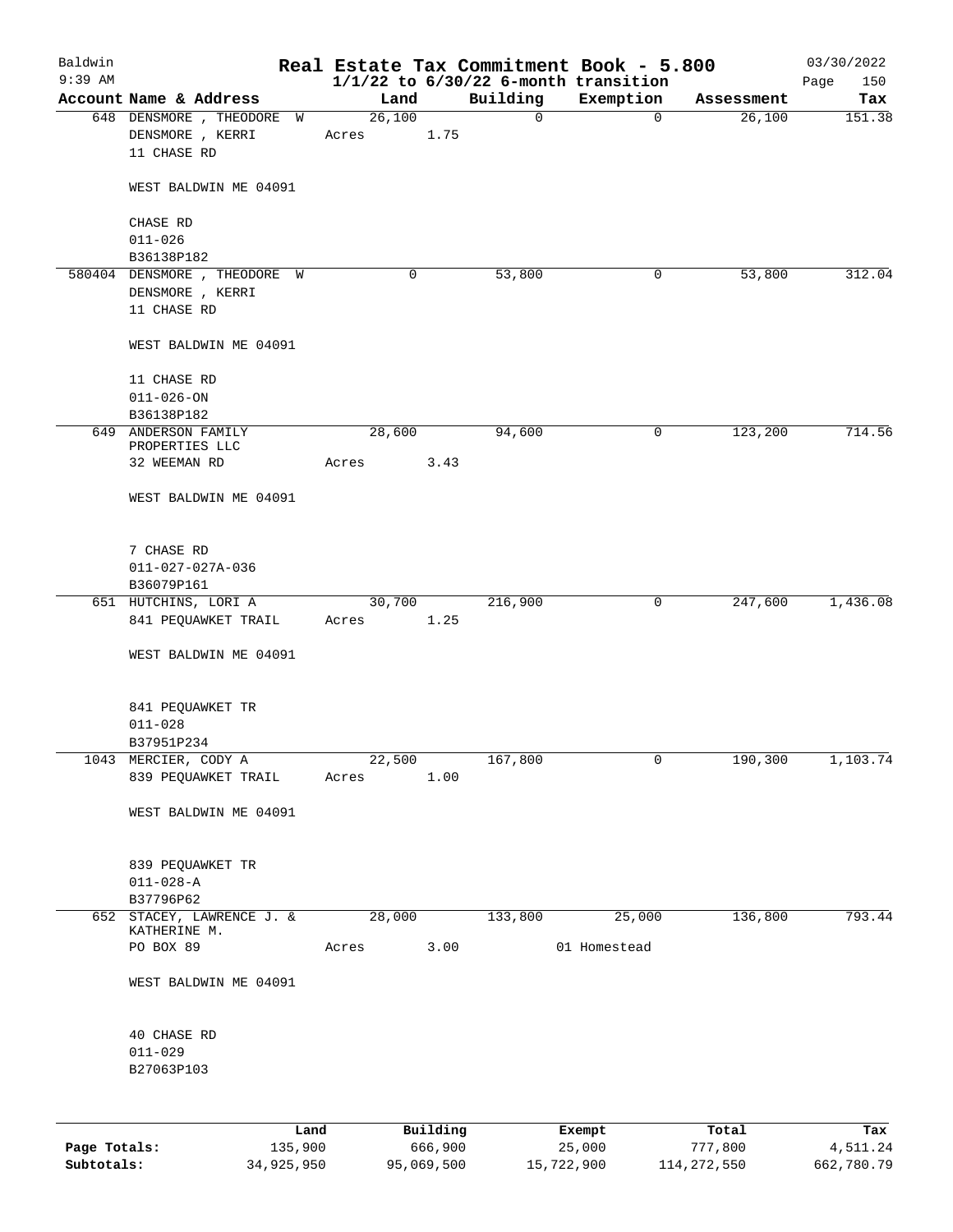| Baldwin      |                                                   |       |        |           |          | Real Estate Tax Commitment Book - 5.800               |            | 03/30/2022         |
|--------------|---------------------------------------------------|-------|--------|-----------|----------|-------------------------------------------------------|------------|--------------------|
| $9:39$ AM    | Account Name & Address                            |       | Land   |           | Building | $1/1/22$ to $6/30/22$ 6-month transition<br>Exemption | Assessment | Page<br>151<br>Tax |
|              | 653 HOWELL, PAMELA & KEVIN,                       |       | 22,500 |           | 136,700  | 25,000                                                | 134,200    | 778.36             |
|              | MARK<br>HOWELL, FREDERICK &<br>CRAIG<br>PO BOX 13 |       | Acres  | 1.00      |          | 01 Homestead                                          |            |                    |
|              | WEST BALDWIN ME 04091                             |       |        |           |          |                                                       |            |                    |
|              | 834 PEQUAWKET TR<br>$011 - 029 - A$<br>B3474P324  |       |        |           |          |                                                       |            |                    |
|              | 654 JONES, BRANDON W.                             |       | 25,000 |           | 118,600  | 25,000                                                | 118,600    | 687.88             |
|              | PELLETIER, HEATHER L.<br>92 B RIVER ROAD          | Acres |        | 1.00      |          | 01 Homestead                                          |            |                    |
|              | LIMINGTON ME 04049                                |       |        |           |          |                                                       |            |                    |
|              | 26 CHASE RD<br>$011 - 029 - B$                    |       |        |           |          |                                                       |            |                    |
|              | 1012 STACEY, JAMES                                |       | 26,500 |           | 169,900  | 25,000                                                | 171,400    | 994.12             |
|              | P O BOX 144                                       | Acres |        | 2.00      |          | 01 Homestead                                          |            |                    |
|              | WEST BALDWIN ME 04091                             |       |        |           |          |                                                       |            |                    |
|              | 36 CHASE RD<br>$011 - 029 - C$                    |       |        |           |          |                                                       |            |                    |
|              | B21484P205                                        |       |        |           |          |                                                       |            |                    |
|              | 1087 MARTIN, RYAN S & LAUREN                      |       | 25,200 |           | 204,000  | 0                                                     | 229,200    | 1,329.36           |
|              | Н<br>P O BOX 89                                   | Acres |        | 3.00      |          |                                                       |            |                    |
|              | WEST BALDWIN ME 04091                             |       |        |           |          |                                                       |            |                    |
|              | 836 PEQUAWKET TR<br>$011 - 029 - D$               |       |        |           |          |                                                       |            |                    |
| 655          | ANDERSON FAMILY                                   |       | 19,600 |           | 136,900  | 0                                                     | 156,500    | 907.70             |
|              | PROPERTIES LLC<br>32 WEEMAN RD                    | Acres |        | 0.90      |          |                                                       |            |                    |
|              |                                                   |       |        |           |          |                                                       |            |                    |
|              | WEST BALDWIN ME 04091                             |       |        |           |          |                                                       |            |                    |
|              | 843 PEQUAWKET TR<br>$011 - 030$                   |       |        |           |          |                                                       |            |                    |
|              | B35479P37<br>656 DENNISON, PATRICK L. &           |       | 22,800 |           |          |                                                       | 237,700    |                    |
|              | LINDA J.                                          |       |        |           | 239,900  | 25,000                                                |            | 1,378.66           |
|              | P.O. BOX 70                                       | Acres |        | 1.25      |          | 01 Homestead                                          |            |                    |
|              | 851 PEQUAWKET TRAIL<br>W.BALDWIN ME 04091         |       |        |           |          |                                                       |            |                    |
|              | 851 PEQUAWKET TR<br>$011 - 031$<br>B25321P31      |       |        |           |          |                                                       |            |                    |
|              |                                                   |       |        |           |          |                                                       |            |                    |
|              | Land                                              |       |        | Building  |          | Exempt                                                | Total      | Tax                |
| Page Totals: | 141,600                                           |       |        | 1,006,000 |          | 100,000                                               | 1,047,600  | 6,076.08           |

**Subtotals:** 35,067,550 96,075,500 15,822,900 115,320,150 668,856.87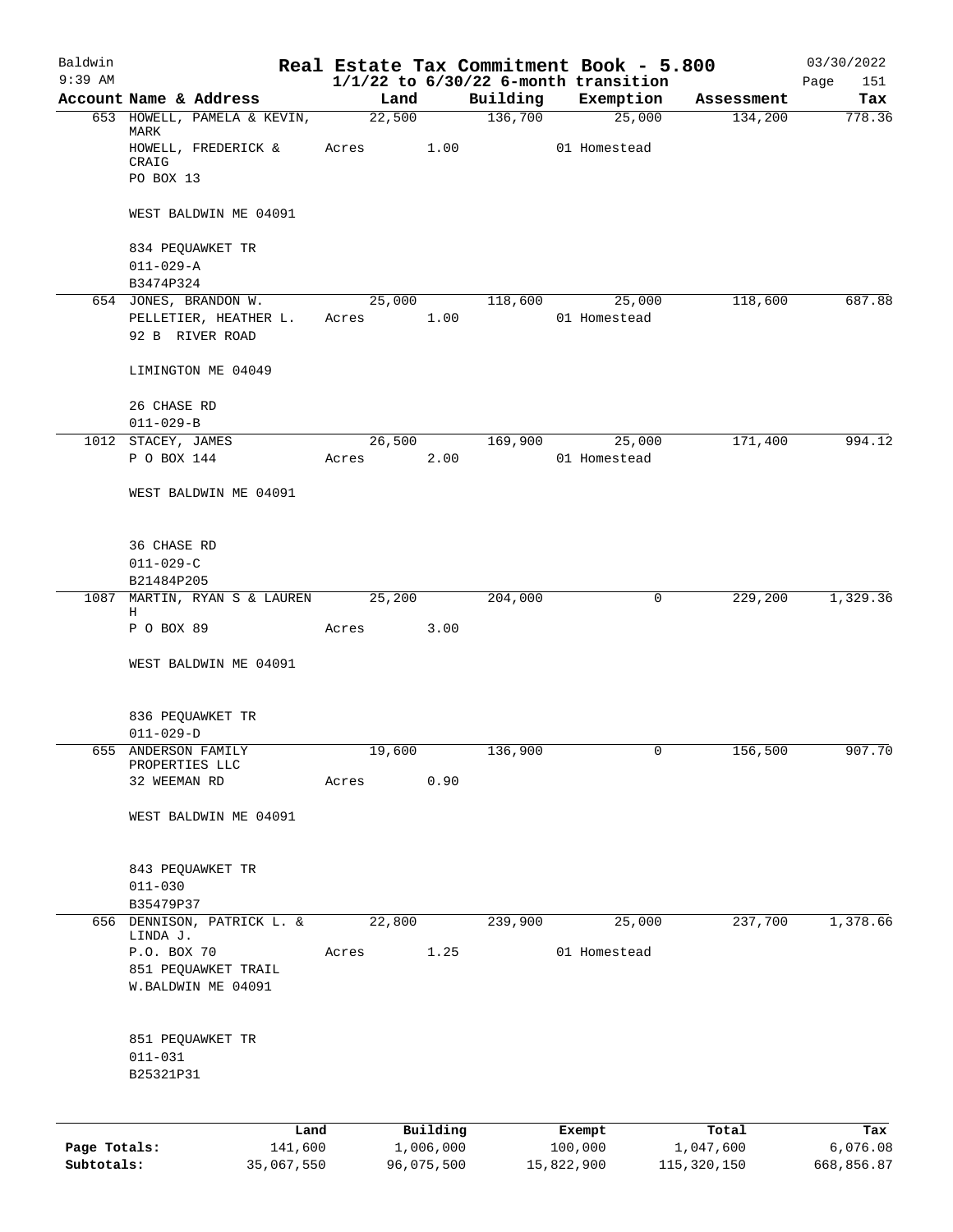| Baldwin   |                                                  |        |       |             | Real Estate Tax Commitment Book - 5.800  |            | 03/30/2022  |
|-----------|--------------------------------------------------|--------|-------|-------------|------------------------------------------|------------|-------------|
| $9:39$ AM |                                                  |        |       |             | $1/1/22$ to $6/30/22$ 6-month transition |            | 152<br>Page |
|           | Account Name & Address                           | Land   |       | Building    | Exemption                                | Assessment | Tax         |
|           | 657 PEDNEAULT, DUANE C.                          | 10,400 |       | 109,000     | 31,000                                   | 88,400     | 512.72      |
|           | PO BOX 6                                         | Acres  | 0.17  |             | 13 Veteran (Viet Non Res<br>01 Homestead |            |             |
|           | WEST BALDWIN ME 04091                            |        |       |             |                                          |            |             |
|           | 852 PEQUAWKET TR                                 |        |       |             |                                          |            |             |
|           | $011 - 032$<br>B30060P298                        |        |       |             |                                          |            |             |
|           | 658 SCHROEDER, PHYLLIS                           | 23,200 |       | 106,100     | 31,000                                   | 98,300     | 570.14      |
|           | (TRUST)<br>854 Pequawket Trail                   | Acres  | 1.50  |             | 13 Veteran (Viet Non Res                 |            |             |
|           |                                                  |        |       |             | 01 Homestead                             |            |             |
|           | WEST BALDWIN ME 04091                            |        |       |             |                                          |            |             |
|           | 854 PEQUAWKET TR                                 |        |       |             |                                          |            |             |
|           | $011 - 033$                                      |        |       |             |                                          |            |             |
|           | B16383P51                                        |        |       |             |                                          |            |             |
|           | 659 MAYNARD, DEREK &<br>REBECCA                  | 94,800 |       | $\mathbf 0$ | 0                                        | 94,800     | 549.84      |
|           | PO BOX 2                                         | Acres  | 63.00 |             |                                          |            |             |
|           | WEST BALDWIN ME 04091                            |        |       |             |                                          |            |             |
|           | SENATOR BLACK RD                                 |        |       |             |                                          |            |             |
|           | $011 - 034$                                      |        |       |             |                                          |            |             |
|           | 660 MAYNARD, DEREK                               | 25,500 |       | 101,600     | 25,000                                   | 102,100    | 592.18      |
|           | PO BOX 2                                         | Acres  | 4.00  |             | 01 Homestead                             |            |             |
|           | WEST BALDWIN ME 04091                            |        |       |             |                                          |            |             |
|           | 857 PEQUAWKET TR                                 |        |       |             |                                          |            |             |
|           | $011 - 034 - A$                                  |        |       |             |                                          |            |             |
|           | B16050P22<br>580406 MAYNARD, DEREK               |        | 0     | 25,500      |                                          | 25,500     | 147.90      |
|           | PO BOX 2                                         |        |       |             | 0                                        |            |             |
|           | WEST BALDWIN ME 04091                            |        |       |             |                                          |            |             |
|           | 855 PEQUAWKET TR                                 |        |       |             |                                          |            |             |
|           | $011 - 034 - A$ , ON<br>913 HENDERSON, WILLIAM + | 45,600 |       | $\Omega$    | $\Omega$                                 | 45,600     | 264.48      |
|           | TODD + CHRISTOPHER<br>17 COLE RD                 | Acres  | 30.00 |             |                                          |            |             |
|           | STERLING MA 01564                                |        |       |             |                                          |            |             |
|           | SENATOR BLACK RD                                 |        |       |             |                                          |            |             |
|           | $011 - 034 - B$                                  |        |       |             |                                          |            |             |
|           | B17159P135                                       |        |       |             |                                          |            |             |
|           |                                                  |        |       |             |                                          |            |             |

|              | Land         | Building   | Exempt     | Total       | Tax        |
|--------------|--------------|------------|------------|-------------|------------|
| Page Totals: | 199,500      | 342,200    | 87,000     | 454,700     | 2,637.26   |
| Subtotals:   | 35, 267, 050 | 96,417,700 | 15,909,900 | 115,774,850 | 671,494.13 |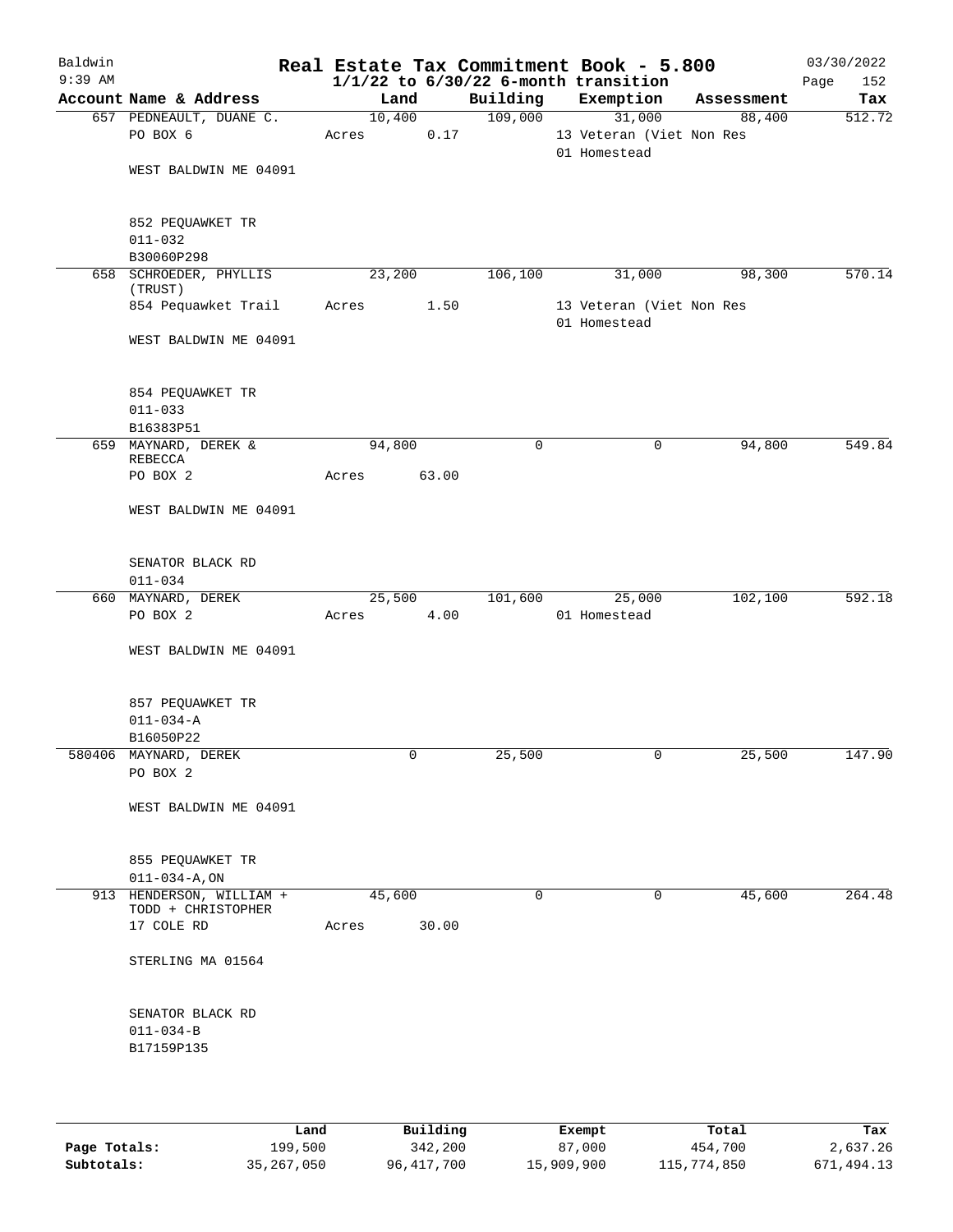| Baldwin<br>$9:39$ AM |                                               |                 |            |          | Real Estate Tax Commitment Book - 5.800<br>$1/1/22$ to $6/30/22$ 6-month transition |             | 03/30/2022<br>153<br>Page |
|----------------------|-----------------------------------------------|-----------------|------------|----------|-------------------------------------------------------------------------------------|-------------|---------------------------|
|                      | Account Name & Address                        | Land            |            | Building | Exemption                                                                           | Assessment  | Tax                       |
|                      | 661 ROWE III, ARTHUR                          | 23,500          |            | 0        | $\mathbf 0$                                                                         | 23,500      | 136.30                    |
|                      | 94 HAMILTON STREET                            | Acres           | 1.75       |          |                                                                                     |             |                           |
|                      | SOUTH PORTLAND ME<br>04106-4450               |                 |            |          |                                                                                     |             |                           |
|                      | PEQUAWKET TR                                  |                 |            |          |                                                                                     |             |                           |
|                      | $011 - 035$                                   |                 |            |          |                                                                                     |             |                           |
|                      | B13857P137                                    |                 |            |          |                                                                                     |             |                           |
|                      | 662 SCHROEDER, PHYLLIS                        | 24,200          |            | 304,900  | $\mathbf 0$                                                                         | 329,100     | 1,908.78                  |
|                      | 854 PEQUAWKET TRAIL                           | Acres           | 2.25       |          |                                                                                     |             |                           |
|                      | WEST BALDWIN ME 04091                         |                 |            |          |                                                                                     |             |                           |
|                      | 856 PEQUAWKET TR                              |                 |            |          |                                                                                     |             |                           |
|                      | $011 - 035 - A$                               |                 |            |          |                                                                                     |             |                           |
|                      | B13899P215                                    |                 |            |          |                                                                                     |             |                           |
|                      | 664 BELLO , SAMANTHA                          | 24,800          |            | 87,000   | 0                                                                                   | 111,800     | 648.44                    |
|                      | BELLO, CORY JO<br>879 PEQUAWKET TR            | Acres           | 2.70       |          |                                                                                     |             |                           |
|                      | WEST BALDWIN ME 04091                         |                 |            |          |                                                                                     |             |                           |
|                      | 879 PEQUAWKET TR                              |                 |            |          |                                                                                     |             |                           |
|                      | $011 - 037 - 002$<br>B35337P243               |                 |            |          |                                                                                     |             |                           |
|                      | 665 ALLEN, JOEL M                             | 26,600          |            | 153,700  | 25,000                                                                              | 155,300     | 900.74                    |
|                      | 882 PEQUAWKET TRAIL                           | Acres           | 7.00       |          | 01 Homestead                                                                        |             |                           |
|                      | BALDWIN ME 04091                              |                 |            |          |                                                                                     |             |                           |
|                      | 882 PEQUAWKET TR<br>$011 - 039$<br>B34360P244 |                 |            |          |                                                                                     |             |                           |
|                      | 666 MOTHERSPAUGH, MICHAEL                     | 23,500          |            | 29,100   | 25,000                                                                              | 27,600      | 160.08                    |
|                      | R. & SHIRLEY<br>916 PEQUAWKET TRAIL           | Acres           | 2.00       |          | 01 Homestead                                                                        |             |                           |
|                      | WEST BALDWIN ME 04091                         |                 |            |          |                                                                                     |             |                           |
|                      | 916 PEQUAWKET TR                              |                 |            |          |                                                                                     |             |                           |
|                      | $011 - 039 - A$                               |                 |            |          |                                                                                     |             |                           |
|                      | B7487P237                                     |                 |            |          |                                                                                     |             |                           |
|                      | 667 FOSS, KEVIN D.<br>5375 N.W. BUTLER AVE.   | 40,500<br>Acres | 30.00      | 0        | 0                                                                                   | 40,500      | 234.90                    |
|                      | REDMOND OR 97756                              |                 |            |          |                                                                                     |             |                           |
|                      | PEQUAWKET TR                                  |                 |            |          |                                                                                     |             |                           |
|                      | $011 - 040$                                   |                 |            |          |                                                                                     |             |                           |
|                      | B23801P173                                    |                 |            |          |                                                                                     |             |                           |
|                      |                                               | Land            | Building   |          | Exempt                                                                              | Total       | Tax                       |
| Page Totals:         |                                               | 163,100         | 574,700    |          | 50,000                                                                              | 687,800     | 3,989.24                  |
| Subtotals:           | 35,430,150                                    |                 | 96,992,400 |          | 15,959,900                                                                          | 116,462,650 | 675, 483.37               |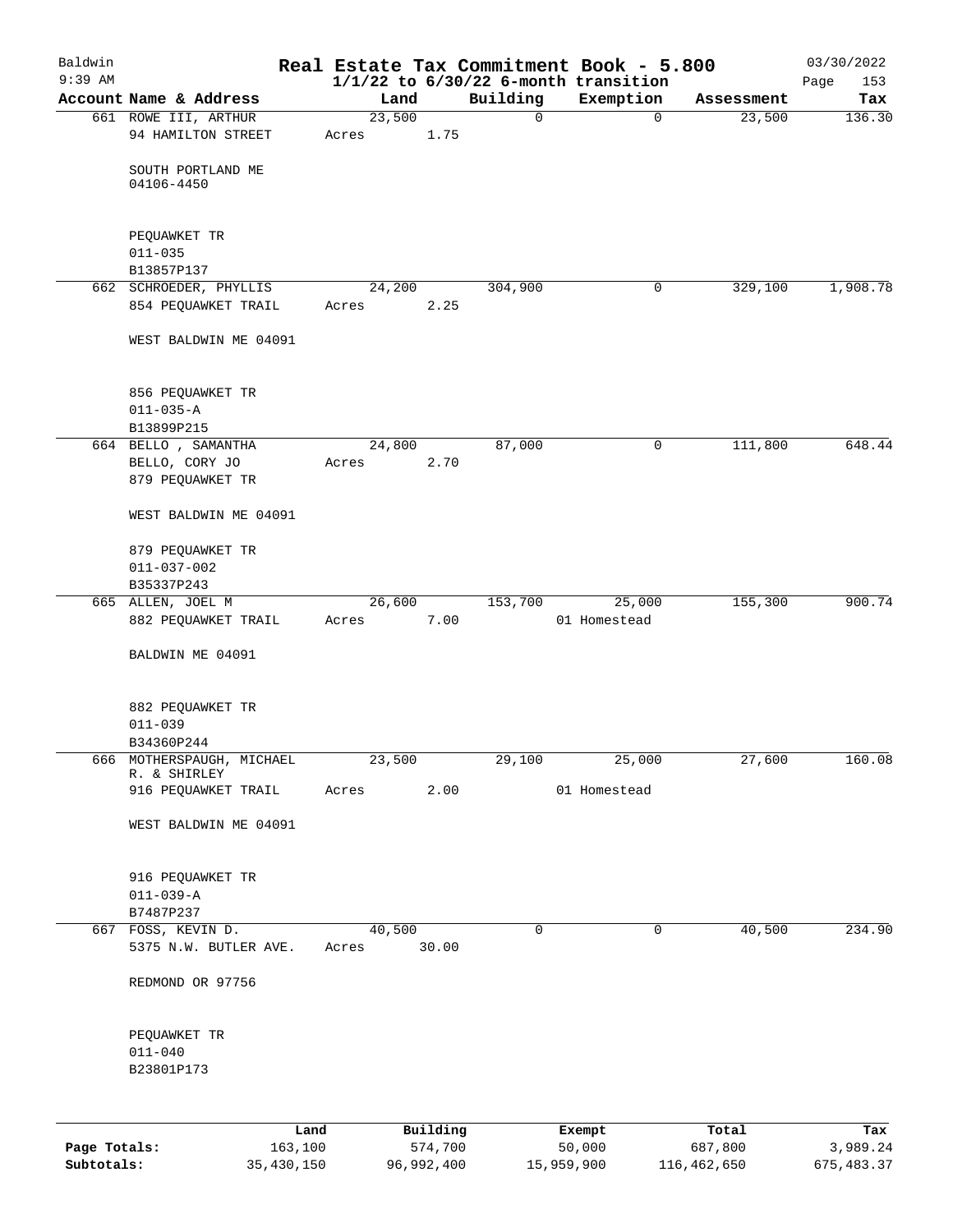| Baldwin<br>$9:39$ AM |                                               |       |        |          | Real Estate Tax Commitment Book - 5.800<br>$1/1/22$ to $6/30/22$ 6-month transition |            | 03/30/2022         |
|----------------------|-----------------------------------------------|-------|--------|----------|-------------------------------------------------------------------------------------|------------|--------------------|
|                      | Account Name & Address                        |       | Land   | Building | Exemption                                                                           | Assessment | Page<br>154<br>Tax |
|                      | 668 STICKNEY, WALTER III &                    |       | 36,000 | 100,000  | 25,000                                                                              | 111,000    | 643.80             |
|                      | LORRAINE<br>891 PEQUAWKET TRAIL               | Acres | 11.00  |          | 01 Homestead                                                                        |            |                    |
|                      | WEST BALDWIN ME 04091                         |       |        |          |                                                                                     |            |                    |
|                      | 891 PEQUAWKET TR<br>$011 - 041$<br>B14370P307 |       |        |          |                                                                                     |            |                    |
|                      | 669 SHEA, PAMELA J.                           |       | 24,500 | 140,000  | 25,000                                                                              | 139,500    | 809.10             |
|                      | PO BOX 31                                     | Acres | 2.50   |          | 01 Homestead                                                                        |            |                    |
|                      | WEST BALDWIN ME 04091                         |       |        |          |                                                                                     |            |                    |
|                      | 918 PEQUAWKET TR<br>$011 - 042$<br>B31219P167 |       |        |          |                                                                                     |            |                    |
|                      | 670 DAY, NELLIE                               |       | 18,500 | 118,200  | 31,000                                                                              | 105,700    | 613.06             |
|                      | PO BOX 5                                      | Acres | 0.55   |          | 13 Veteran (Viet Non Res<br>01 Homestead                                            |            |                    |
|                      | WEST BALDWIN ME 04091                         |       |        |          |                                                                                     |            |                    |
|                      | 921 PEQUAWKET TR<br>$011 - 043$               |       |        |          |                                                                                     |            |                    |
|                      | 671 DECKER, EARLENE                           |       | 22,500 | 66,000   | 25,000                                                                              | 63,500     | 368.30             |
|                      | 925 PEQUAWKET TRAIL                           | Acres | 1.00   |          | 01 Homestead                                                                        |            |                    |
|                      | WEST BALDWIN ME 04091                         |       |        |          |                                                                                     |            |                    |
|                      | 925 PEQUAWKET TR<br>$011 - 044$<br>B33693P156 |       |        |          |                                                                                     |            |                    |
|                      | 672 SANBORN, CLINTON                          |       | 19,600 | 51,800   | 25,000                                                                              | 46,400     | 269.12             |
|                      | 929 PEQUAWKET TRAIL                           | Acres | 0.65   |          | 01 Homestead                                                                        |            |                    |
|                      | WEST BALDWIN ME 04091                         |       |        |          |                                                                                     |            |                    |
|                      | 929 PEQUAWKET TR<br>$011 - 045$<br>B34801P43  |       |        |          |                                                                                     |            |                    |
|                      | 673 SPRAGUE, RUSSELL E.                       |       | 16,600 | 105,600  | 31,000                                                                              | 91,200     | 528.96             |
|                      | PO BOX 4                                      | Acres | 0.30   |          | 13 Veteran (Viet Non Res<br>01 Homestead                                            |            |                    |
|                      | WEST BALDWIN ME 04091                         |       |        |          |                                                                                     |            |                    |
|                      | 939 PEQUAWKET TR<br>$011 - 046$               |       |        |          |                                                                                     |            |                    |
|                      |                                               |       |        |          |                                                                                     |            |                    |

|              | Land       | Building   | Exempt     | Total       | Tax        |
|--------------|------------|------------|------------|-------------|------------|
| Page Totals: | 137,700    | 581,600    | 162,000    | 557,300     | 3,232.34   |
| Subtotals:   | 35,567,850 | 97,574,000 | 16,121,900 | 117,019,950 | 678,715.71 |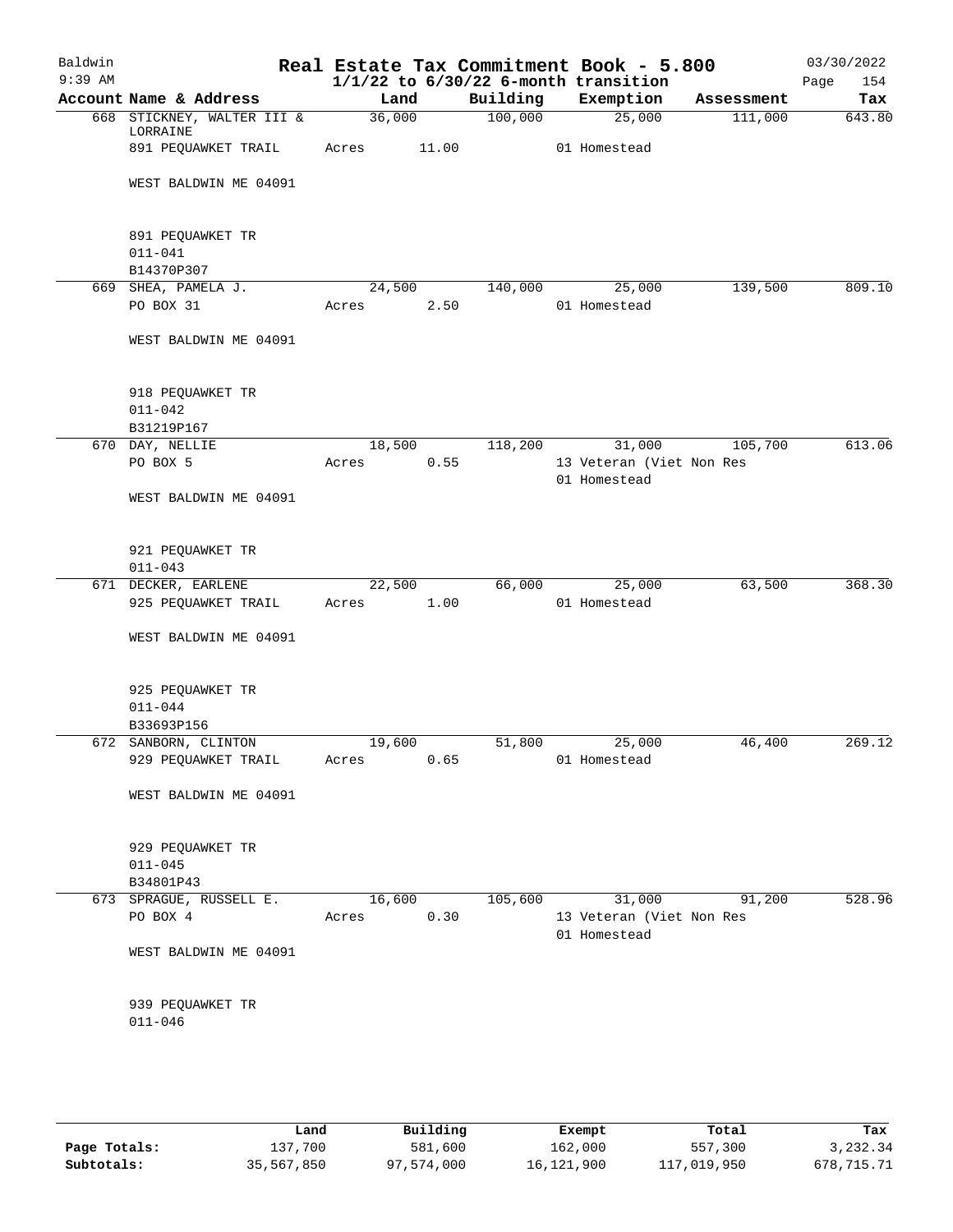| Baldwin      |                                   |                |              |                         | Real Estate Tax Commitment Book - 5.800               |                      | 03/30/2022    |
|--------------|-----------------------------------|----------------|--------------|-------------------------|-------------------------------------------------------|----------------------|---------------|
| $9:39$ AM    | Account Name & Address            |                |              |                         | $1/1/22$ to $6/30/22$ 6-month transition<br>Exemption |                      | Page<br>155   |
|              | 674 ROWE III, ARTHUR              | Land<br>30,400 |              | Building<br>$\mathbf 0$ | 0                                                     | Assessment<br>30,400 | Tax<br>176.32 |
|              | 220 BRUCE HILL RD                 | Acres          | 11.00        |                         |                                                       |                      |               |
|              | CUMBERLAND ME 04021               |                |              |                         |                                                       |                      |               |
|              | PEQUAWKET TR                      |                |              |                         |                                                       |                      |               |
|              | $011 - 047$<br>B9398P47           |                |              |                         |                                                       |                      |               |
|              | 675 STACKHOUSE, KEITH J. &        | 24,500         |              | 358,700                 | 33,500                                                | 349,700              | 2,028.26      |
|              | CHERYL J.                         |                |              |                         |                                                       |                      |               |
|              | PO BOX 38                         | Acres          | 3.95         |                         | 103 SOL3<br>01 Homestead                              |                      |               |
|              | WEST BALDWIN ME 04091             |                |              |                         |                                                       |                      |               |
|              | 949 PEQUAWKET TR                  |                |              |                         |                                                       |                      |               |
|              | $011 - 047 - A$                   |                |              |                         |                                                       |                      |               |
|              | B7926P292                         |                |              |                         |                                                       |                      |               |
| 957          | ANDERSON FAMILY<br>PROPERTIES LLC | 22,900         |              | 136,800                 | 0                                                     | 159,700              | 926.26        |
|              | 32 WEEMAN RD                      | Acres          | 1.30         |                         |                                                       |                      |               |
|              | WEST BALDWIN ME 04091             |                |              |                         |                                                       |                      |               |
|              | 945 PEQUAWKET TR                  |                |              |                         |                                                       |                      |               |
|              | $011 - 047 - B$                   |                |              |                         |                                                       |                      |               |
|              | B35479P37<br>676 SANBORN, GRACE   | 20,800         |              | 146,800                 | 0                                                     | 167,600              | 972.08        |
|              | SANBORN, BRIAN                    | Acres          | 0.76         |                         |                                                       |                      |               |
|              | 971 PEQUAWKET TRAIL               |                |              |                         |                                                       |                      |               |
|              | WEST BALDWIN ME 04091             |                |              |                         |                                                       |                      |               |
|              | 944 PEQUAWKET TR                  |                |              |                         |                                                       |                      |               |
|              | $011 - 048$                       |                |              |                         |                                                       |                      |               |
|              | B35032P25                         |                |              |                         |                                                       |                      |               |
| 677          | JACQUES, LAURIE P.                | 23,900         |              | 118,000                 | 25,000                                                | 116,900              | 678.02        |
|              | 954 PEQUAWKET TRAIL               | Acres          | 2.00         |                         | 01 Homestead                                          |                      |               |
|              | WEST BALDWIN ME 04091             |                |              |                         |                                                       |                      |               |
|              | 954 PEQUAWKET TR                  |                |              |                         |                                                       |                      |               |
|              | $011 - 049$                       |                |              |                         |                                                       |                      |               |
|              | B10305P323                        |                |              |                         |                                                       |                      |               |
| 678          | REINHARD, MARVIN A &<br>DAWN R    | 49,200         |              | 88,700                  | 0                                                     | 137,900              | 799.82        |
|              | REINHARD, FRED T                  | Acres          | 2.50         |                         |                                                       |                      |               |
|              | 1054 PEQUAWKET TRAIL              |                |              |                         |                                                       |                      |               |
|              | WEST BALDWIN ME 04091             |                |              |                         |                                                       |                      |               |
|              | 932 PEQUAWKET TR                  |                |              |                         |                                                       |                      |               |
|              | $011 - 049 - B$                   |                |              |                         |                                                       |                      |               |
|              | B35786P296                        |                |              |                         |                                                       |                      |               |
|              |                                   | Land           | Building     |                         | Exempt                                                | Total                | Tax           |
| Page Totals: | 171,700                           |                | 849,000      |                         | 58,500                                                | 962,200              | 5,580.76      |
| Subtotals:   | 35,739,550                        |                | 98, 423, 000 |                         | 16,180,400                                            | 117,982,150          | 684, 296.47   |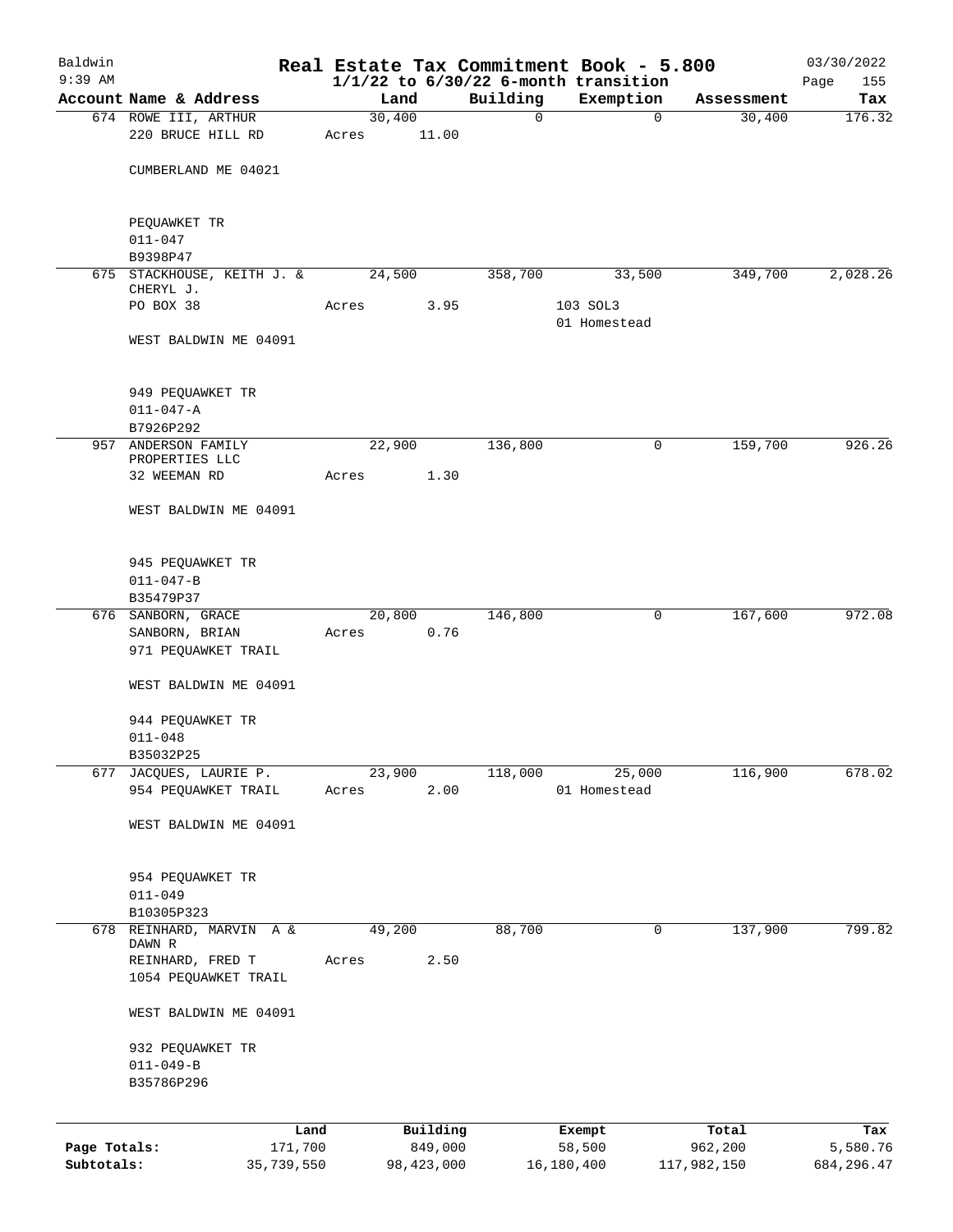| Baldwin<br>$9:39$ AM |                                                        |                 |              |          | Real Estate Tax Commitment Book - 5.800<br>$1/1/22$ to $6/30/22$ 6-month transition |            | 03/30/2022<br>Page<br>156 |
|----------------------|--------------------------------------------------------|-----------------|--------------|----------|-------------------------------------------------------------------------------------|------------|---------------------------|
|                      | Account Name & Address                                 | Land            |              | Building | Exemption                                                                           | Assessment | Tax                       |
|                      | 580407 FAIRPOINT<br>COMMUNICATIONS, INC<br>770 ELM ST. |                 | $\mathsf{O}$ | 2,800    | $\overline{0}$                                                                      | 2,800      | 16.24                     |
|                      | MANCHESTER NH 03101                                    |                 |              |          |                                                                                     |            |                           |
|                      | 940 PEQUAWKET TR<br>$011 - 049 - B ON$                 |                 |              |          |                                                                                     |            |                           |
|                      | 993 BURNELL, CHRISTOPHER C                             | 52,000          |              | 266,800  | $\mathbf 0$                                                                         | 318,800    | 1,849.04                  |
|                      | P.O. BOX 71                                            | Acres 48.00     |              |          |                                                                                     |            |                           |
|                      | WEST BALDWIN ME 04091                                  |                 |              |          |                                                                                     |            |                           |
|                      | 952 PEQUAWKET TR<br>$011 - 050$<br>B33477P255          |                 |              |          |                                                                                     |            |                           |
|                      | 680 WEST BALDWIN VOL. FIRE                             | 6,800           |              | 126,800  | 133,600                                                                             | 0          | 0.00                      |
|                      | CO.                                                    |                 |              |          |                                                                                     |            |                           |
|                      | WEST BALDWIN ME 04091                                  | Acres           | 0.10         |          | 903 MUNICIPAL                                                                       |            |                           |
|                      | PEQUAWKET TR<br>$011 - 051$                            |                 |              |          |                                                                                     |            |                           |
|                      | 681 ANDERSON FAMILY                                    | 23,500          |              | 112,400  | $\mathsf{O}$                                                                        | 135,900    | 788.22                    |
|                      | PROPERTIES LLC<br>32 WEEMAN RD                         | Acres           | 1.75         |          |                                                                                     |            |                           |
|                      | WEST BALDWIN ME 04091                                  |                 |              |          |                                                                                     |            |                           |
|                      | 953 PEQUAWKET TR<br>$011 - 052$<br>B35479P37           |                 |              |          |                                                                                     |            |                           |
| 682                  | YARBROUGH, ROY                                         | 24,800          |              | 159,400  | 0                                                                                   | 184,200    | 1,068.36                  |
|                      | YARBROUGH, JULIE<br>731 NOTCH RD                       | Acres           | 1.00         |          |                                                                                     |            |                           |
|                      | HIRAM ME 04041                                         |                 |              |          |                                                                                     |            |                           |
|                      | 969 PEQUAWKET TR                                       |                 |              |          |                                                                                     |            |                           |
|                      | $011 - 053$                                            |                 |              |          |                                                                                     |            |                           |
|                      | B28387P310                                             |                 |              |          |                                                                                     |            |                           |
|                      | 683 DODD, JOHN & MARILYN<br>971 PEQUAWKET TRAIL        | 20,700<br>Acres | 0.75         | 140,500  | 31,000<br>13 Veteran (Viet Non Res<br>01 Homestead                                  | 130,200    | 755.16                    |
|                      | WEST BALDWIN ME 04091                                  |                 |              |          |                                                                                     |            |                           |
|                      | 971 PEQUAWKET TR<br>$011 - 054$<br>B12498P25           |                 |              |          |                                                                                     |            |                           |
|                      |                                                        |                 |              |          |                                                                                     |            |                           |

|              | Land       | Building   | Exempt     | Total       | Tax        |
|--------------|------------|------------|------------|-------------|------------|
| Page Totals: | 127,800    | 808,700    | 164,600    | 771,900     | 4,477.02   |
| Subtotals:   | 35,867,350 | 99,231,700 | 16,345,000 | 118,754,050 | 688,773.49 |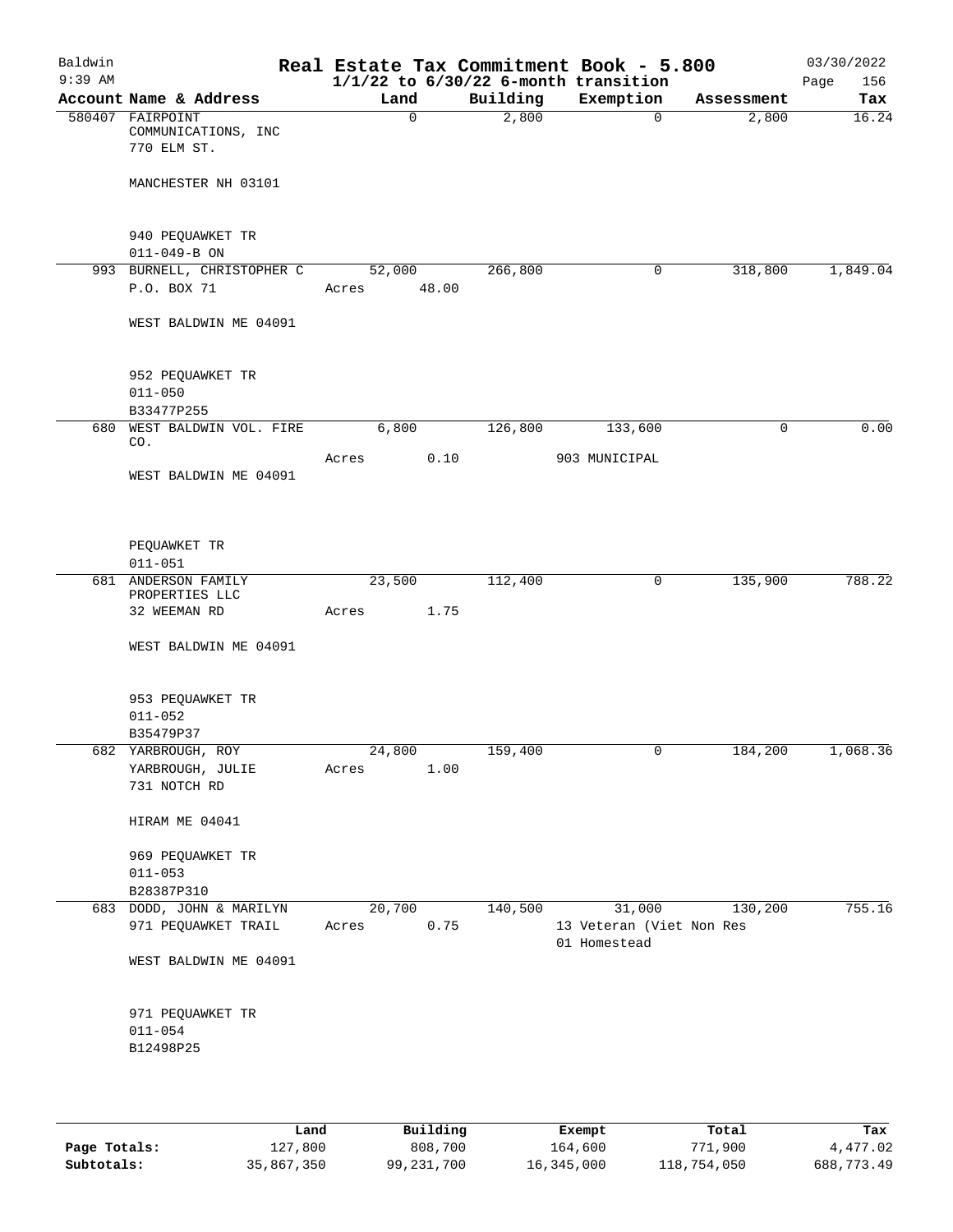| Baldwin<br>$9:39$ AM |                                                                             |                 |      |          | Real Estate Tax Commitment Book - 5.800<br>$1/1/22$ to $6/30/22$ 6-month transition |            | 03/30/2022<br>157<br>Page |
|----------------------|-----------------------------------------------------------------------------|-----------------|------|----------|-------------------------------------------------------------------------------------|------------|---------------------------|
|                      | Account Name & Address                                                      | Land            |      | Building | Exemption                                                                           | Assessment | Tax                       |
|                      | 684 CARPENTER, TODD<br>CARPENTER, CHRISTINA A Acres<br>255 SENATOR BLACK RD | 31,000          | 5.00 | 180,600  | $\overline{0}$                                                                      | 211,600    | 1,227.28                  |
|                      | WEST BALDWIN ME 04091                                                       |                 |      |          |                                                                                     |            |                           |
|                      | 255 SENATOR BLACK RD<br>$011 - 055$<br>B34698P307                           |                 |      |          |                                                                                     |            |                           |
|                      | 685 TOP OF THE NOTCH LLC                                                    | 23,800          |      | 130,400  | 0                                                                                   | 154,200    | 894.36                    |
|                      | 509 BRIDGTON RD                                                             | Acres           | 0.85 |          |                                                                                     |            |                           |
|                      | EAST BALDWIN ME 04024                                                       |                 |      |          |                                                                                     |            |                           |
|                      | 257 SENATOR BLACK RD<br>$011 - 055 - A$                                     |                 |      |          |                                                                                     |            |                           |
|                      | B36028P35                                                                   |                 |      |          |                                                                                     |            |                           |
|                      | 686 COOK, HEIDI L<br>COOK, JUSTIN W.<br><b>30 PARKER STREET</b><br>APT 2    | 23,900<br>Acres | 2.00 | 153,500  | 0                                                                                   | 177,400    | 1,028.92                  |
|                      | CAMBRIDGE MA 02138                                                          |                 |      |          |                                                                                     |            |                           |
|                      | 970 PEQUAWKET TR<br>$011 - 056$                                             |                 |      |          |                                                                                     |            |                           |
| 687                  | B28378P208<br>METCALF, RANDALL &                                            | 19,100          |      | 133,500  | 25,000                                                                              | 127,600    | 740.08                    |
|                      | GLENDA                                                                      |                 |      |          |                                                                                     |            |                           |
|                      | 984 PEQUAWKET TRAIL                                                         | Acres           | 0.60 |          | 01 Homestead                                                                        |            |                           |
|                      | WEST BALDWIN ME 04091                                                       |                 |      |          |                                                                                     |            |                           |
|                      | 984 PEQUAWKET TR<br>$011 - 057$                                             |                 |      |          |                                                                                     |            |                           |
|                      | 688 METCALF, JENNIFER LEE                                                   | 19,400          |      | 115,300  | 0                                                                                   | 134,700    | 781.26                    |
|                      | WILKIN, STEVEN C.<br>11702 70TH AVENUE N.W.                                 | Acres           | 0.45 |          |                                                                                     |            |                           |
|                      | GIG HARBOR WA 98332                                                         |                 |      |          |                                                                                     |            |                           |
|                      | 985 PEQUAWKET TR<br>$011 - 058$                                             |                 |      |          |                                                                                     |            |                           |
|                      | B27048P176                                                                  |                 |      |          |                                                                                     |            |                           |
|                      | 689 LEAVITT, ALAN & TERESA<br>PO BOX 35                                     | 16,200<br>Acres | 0.50 | 180,400  | 25,000<br>01 Homestead                                                              | 171,600    | 995.28                    |
|                      | EAST BALDWIN ME 04024                                                       |                 |      |          |                                                                                     |            |                           |
|                      | 987 PEQUAWKET TR<br>$011 - 059$                                             |                 |      |          |                                                                                     |            |                           |
|                      | B21218P151                                                                  |                 |      |          |                                                                                     |            |                           |

|              | Land       | Building    | Exempt     | Total       | Tax        |
|--------------|------------|-------------|------------|-------------|------------|
| Page Totals: | 133,400    | 893,700     | 50,000     | 977,100     | 5,667.18   |
| Subtotals:   | 36,000,750 | 100,125,400 | 16,395,000 | 119,731,150 | 694,440.67 |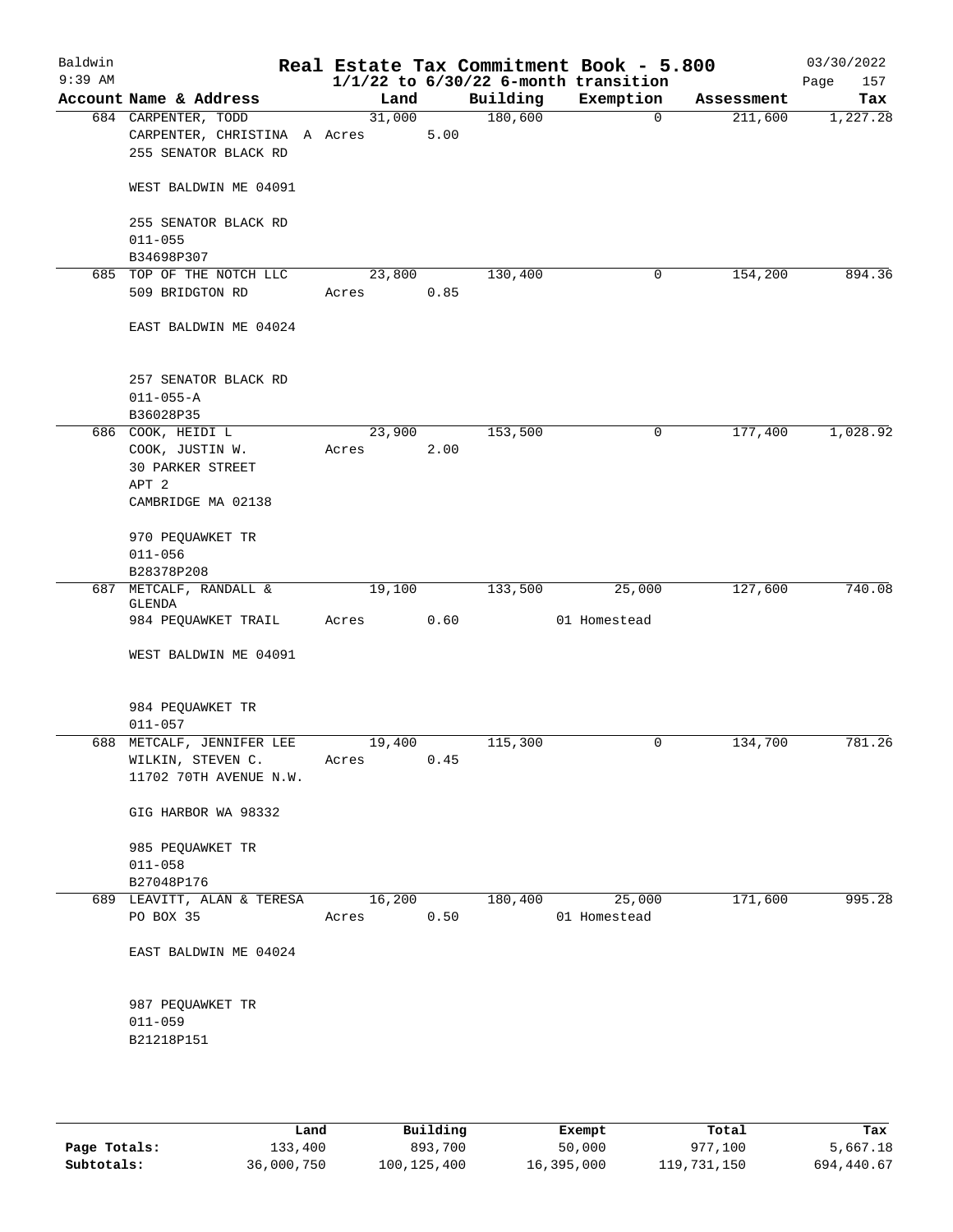| Baldwin<br>$9:39$ AM |                             |        |       |          | Real Estate Tax Commitment Book - 5.800<br>$1/1/22$ to $6/30/22$ 6-month transition |            | 03/30/2022<br>158<br>Page |
|----------------------|-----------------------------|--------|-------|----------|-------------------------------------------------------------------------------------|------------|---------------------------|
|                      | Account Name & Address      | Land   |       | Building | Exemption                                                                           | Assessment | Tax                       |
|                      | 690 ABRAMOWSKA, VICTORIA    | 37,700 |       | 241,800  | $\mathbf{0}$                                                                        | 279,500    | 1,621.10                  |
|                      | SUMNER, EBEN                | Acres  | 16.00 |          |                                                                                     |            |                           |
|                      |                             |        |       |          |                                                                                     |            |                           |
|                      | 992 PEQUAWKET TRAIL         |        |       |          |                                                                                     |            |                           |
|                      |                             |        |       |          |                                                                                     |            |                           |
|                      | WEST BALDWIN ME 04091       |        |       |          |                                                                                     |            |                           |
|                      |                             |        |       |          |                                                                                     |            |                           |
|                      | 992 PEQUAWKET TR            |        |       |          |                                                                                     |            |                           |
|                      | $011 - 060$                 |        |       |          |                                                                                     |            |                           |
|                      | B37272P285                  |        |       |          |                                                                                     |            |                           |
|                      | 691 MCINTIRE, JASON A       | 23,200 |       | 41,500   | 25,000                                                                              | 39,700     | 230.26                    |
|                      | MCINTIRE, BRIDGET K         | Acres  | 2.00  |          | 01 Homestead                                                                        |            |                           |
|                      | 1014 PEQUAWKET TRAIL        |        |       |          |                                                                                     |            |                           |
|                      |                             |        |       |          |                                                                                     |            |                           |
|                      |                             |        |       |          |                                                                                     |            |                           |
|                      | WEST BALDWIN ME 04091       |        |       |          |                                                                                     |            |                           |
|                      |                             |        |       |          |                                                                                     |            |                           |
|                      | 1014 PEQUAWKET TR           |        |       |          |                                                                                     |            |                           |
|                      | $011 - 060 - A$             |        |       |          |                                                                                     |            |                           |
|                      | B27909P329                  |        |       |          |                                                                                     |            |                           |
|                      | 693 EVANS, AMBER D          | 24,100 |       | 8,400    | 0                                                                                   | 32,500     | 188.50                    |
|                      | 101 OXFORD ST               | Acres  | 3.00  |          |                                                                                     |            |                           |
|                      |                             |        |       |          |                                                                                     |            |                           |
|                      | FRYEBURG ME 04037           |        |       |          |                                                                                     |            |                           |
|                      |                             |        |       |          |                                                                                     |            |                           |
|                      |                             |        |       |          |                                                                                     |            |                           |
|                      |                             |        |       |          |                                                                                     |            |                           |
|                      | PEQUAWKET TR                |        |       |          |                                                                                     |            |                           |
|                      | $011 - 062$                 |        |       |          |                                                                                     |            |                           |
|                      | B35603P145                  |        |       |          |                                                                                     |            |                           |
|                      | 694 WEST BALDWIN VOL. FIRE  | 12,600 |       | 0        | 12,600                                                                              | 0          | 0.00                      |
|                      | CO.                         |        |       |          |                                                                                     |            |                           |
|                      |                             | Acres  | 0.20  |          | 903 MUNICIPAL                                                                       |            |                           |
|                      | WEST BALDWIN ME 04091       |        |       |          |                                                                                     |            |                           |
|                      |                             |        |       |          |                                                                                     |            |                           |
|                      |                             |        |       |          |                                                                                     |            |                           |
|                      |                             |        |       |          |                                                                                     |            |                           |
|                      | PEQUAWKET TR                |        |       |          |                                                                                     |            |                           |
|                      | $011 - 063$                 |        |       |          |                                                                                     |            |                           |
|                      | 695 PALMER III, FRED W      | 16,900 |       | 121,100  | 0                                                                                   | 138,000    | 800.40                    |
|                      |                             |        |       |          |                                                                                     |            |                           |
|                      | 997 PEQUAWKET TRAIL         | Acres  | 0.35  |          |                                                                                     |            |                           |
|                      |                             |        |       |          |                                                                                     |            |                           |
|                      | WEST BALDWIN ME 04091       |        |       |          |                                                                                     |            |                           |
|                      |                             |        |       |          |                                                                                     |            |                           |
|                      |                             |        |       |          |                                                                                     |            |                           |
|                      | 997 PEQUAWKET TR            |        |       |          |                                                                                     |            |                           |
|                      | $011 - 064$                 |        |       |          |                                                                                     |            |                           |
|                      | B35246P215                  |        |       |          |                                                                                     |            |                           |
|                      | 696 DOUGHTY, FRED WESTON JR | 16,900 |       | 182,700  | $\mathbf 0$                                                                         | 199,600    | 1,157.68                  |
|                      | DOUGHTY, BRUCE H &          | Acres  | 0.35  |          |                                                                                     |            |                           |
|                      | REINSBOROUGH, BRENDA        |        |       |          |                                                                                     |            |                           |
|                      | C/O BRENDA REINSBOROUGH     |        |       |          |                                                                                     |            |                           |
|                      |                             |        |       |          |                                                                                     |            |                           |
|                      | 112 HODSDON RD              |        |       |          |                                                                                     |            |                           |
|                      | POWNAL ME 04069             |        |       |          |                                                                                     |            |                           |
|                      |                             |        |       |          |                                                                                     |            |                           |
|                      | 1001 PEQUAWKET TR           |        |       |          |                                                                                     |            |                           |
|                      | $011 - 065$                 |        |       |          |                                                                                     |            |                           |
|                      | B11913P348                  |        |       |          |                                                                                     |            |                           |
|                      |                             |        |       |          |                                                                                     |            |                           |
|                      |                             |        |       |          |                                                                                     |            |                           |
|                      |                             |        |       |          |                                                                                     |            |                           |

|              | Land         | Building    | Exempt     | Total       | Tax        |
|--------------|--------------|-------------|------------|-------------|------------|
| Page Totals: | 131,400      | 595,500     | 37,600     | 689,300     | 3,997.94   |
| Subtotals:   | 36, 132, 150 | 100,720,900 | 16,432,600 | 120,420,450 | 698,438.61 |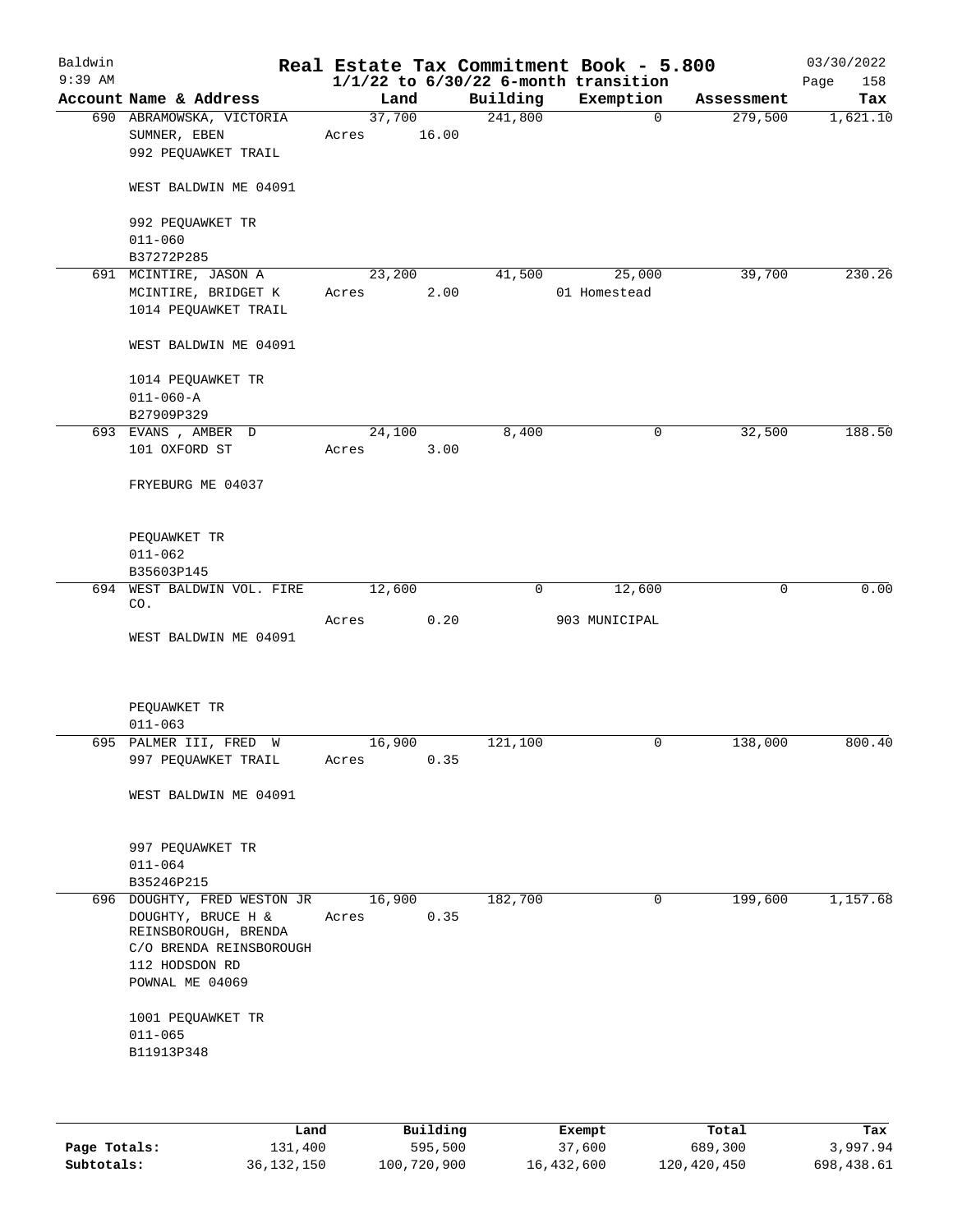|                                                    |                                                                                                                                                                                                                                                                |                                                  |                                                                                      |                                                                                                                            | 03/30/2022<br>159<br>Page                                                                                                             |
|----------------------------------------------------|----------------------------------------------------------------------------------------------------------------------------------------------------------------------------------------------------------------------------------------------------------------|--------------------------------------------------|--------------------------------------------------------------------------------------|----------------------------------------------------------------------------------------------------------------------------|---------------------------------------------------------------------------------------------------------------------------------------|
|                                                    |                                                                                                                                                                                                                                                                |                                                  |                                                                                      |                                                                                                                            | Tax                                                                                                                                   |
|                                                    |                                                                                                                                                                                                                                                                | $\mathsf{O}$                                     | $\Omega$                                                                             |                                                                                                                            | 387.44                                                                                                                                |
|                                                    |                                                                                                                                                                                                                                                                |                                                  |                                                                                      |                                                                                                                            |                                                                                                                                       |
| 71 NORTH HIGH ST #14                               |                                                                                                                                                                                                                                                                |                                                  |                                                                                      |                                                                                                                            |                                                                                                                                       |
| DERRY NH 03038                                     |                                                                                                                                                                                                                                                                |                                                  |                                                                                      |                                                                                                                            |                                                                                                                                       |
| PEQUAWKET TR                                       |                                                                                                                                                                                                                                                                |                                                  |                                                                                      |                                                                                                                            |                                                                                                                                       |
|                                                    |                                                                                                                                                                                                                                                                |                                                  |                                                                                      |                                                                                                                            |                                                                                                                                       |
|                                                    |                                                                                                                                                                                                                                                                |                                                  |                                                                                      |                                                                                                                            |                                                                                                                                       |
|                                                    |                                                                                                                                                                                                                                                                |                                                  |                                                                                      |                                                                                                                            | 0.00                                                                                                                                  |
| WEST BALDWIN ME 04091                              |                                                                                                                                                                                                                                                                |                                                  |                                                                                      |                                                                                                                            |                                                                                                                                       |
| 1006 PEQUAWKET TR<br>$011 - 067$                   |                                                                                                                                                                                                                                                                |                                                  |                                                                                      |                                                                                                                            |                                                                                                                                       |
| CRYSTAL                                            | 23,500                                                                                                                                                                                                                                                         |                                                  | 25,000                                                                               | 152,400                                                                                                                    | 883.92                                                                                                                                |
| 1024 PEQUAWKET TRAIL                               |                                                                                                                                                                                                                                                                |                                                  | 01 Homestead                                                                         |                                                                                                                            |                                                                                                                                       |
| WEST BALDWIN ME 04091                              |                                                                                                                                                                                                                                                                |                                                  |                                                                                      |                                                                                                                            |                                                                                                                                       |
| 1024 PEQUAWKET TR<br>$011 - 068$                   |                                                                                                                                                                                                                                                                |                                                  |                                                                                      |                                                                                                                            |                                                                                                                                       |
| SMITH, GARY SR & DEBRA                             | 23,900                                                                                                                                                                                                                                                         |                                                  | 25,000                                                                               | 44,600                                                                                                                     | 258.68                                                                                                                                |
| PO BOX 10                                          | Acres                                                                                                                                                                                                                                                          |                                                  | 01 Homestead                                                                         |                                                                                                                            |                                                                                                                                       |
| WEST BALDWIN ME 04091                              |                                                                                                                                                                                                                                                                |                                                  |                                                                                      |                                                                                                                            |                                                                                                                                       |
| 1027 PEQUAWKET TR<br>$011 - 068 - A$<br>B19432P234 |                                                                                                                                                                                                                                                                |                                                  |                                                                                      |                                                                                                                            |                                                                                                                                       |
|                                                    | 34,000                                                                                                                                                                                                                                                         |                                                  | 25,000                                                                               | 151,400                                                                                                                    | 878.12                                                                                                                                |
|                                                    | Acres                                                                                                                                                                                                                                                          |                                                  |                                                                                      |                                                                                                                            |                                                                                                                                       |
|                                                    |                                                                                                                                                                                                                                                                |                                                  |                                                                                      |                                                                                                                            |                                                                                                                                       |
| WEST BALDWIN ME 04091                              |                                                                                                                                                                                                                                                                |                                                  |                                                                                      |                                                                                                                            |                                                                                                                                       |
| 1032 PEQUAWKET TR                                  |                                                                                                                                                                                                                                                                |                                                  |                                                                                      |                                                                                                                            |                                                                                                                                       |
| $011 - 069$                                        |                                                                                                                                                                                                                                                                |                                                  |                                                                                      |                                                                                                                            |                                                                                                                                       |
| B35706P150                                         |                                                                                                                                                                                                                                                                |                                                  |                                                                                      |                                                                                                                            |                                                                                                                                       |
|                                                    |                                                                                                                                                                                                                                                                |                                                  |                                                                                      |                                                                                                                            | 946.56                                                                                                                                |
| 1032 PEQUAWKET TRAIL                               |                                                                                                                                                                                                                                                                |                                                  |                                                                                      |                                                                                                                            |                                                                                                                                       |
| WEST BALDWIN ME 04091                              |                                                                                                                                                                                                                                                                |                                                  |                                                                                      |                                                                                                                            |                                                                                                                                       |
| 1034 PEQUAWKET TR<br>$011 - 069 - ON$              |                                                                                                                                                                                                                                                                |                                                  |                                                                                      |                                                                                                                            |                                                                                                                                       |
|                                                    | Account Name & Address<br>697 BROOKS, CAROLYN<br>$011 - 066$<br>B36657P263<br>698 WEST BALDWIN METHODIST<br>699 ANDERSON, THOMAS B &<br>700<br>J<br>701 ANDERSON, CAROL L<br>ANDRSON, THOMAS B<br>1032 PEQUAWKET TRAIL<br>1051 ANDERSON, THOMAS SR. &<br>CAROL | Land<br>66,800<br>10,400<br>Acres<br>$\mathbf 0$ | BURNELL, ELIZABETH ANNE Acres 32.00<br>0.17<br>Acres 1.75<br>2.00<br>9.50<br>163,200 | Building<br>Exemption<br>273,600<br>284,000<br>906 CHURCHES<br>153,900<br>45,700<br>142,400<br>01 Homestead<br>$\mathbf 0$ | Real Estate Tax Commitment Book - 5.800<br>$1/1/22$ to $6/30/22$ 6-month transition<br>Assessment<br>66,800<br>$\mathbf 0$<br>163,200 |

|              | Land       | Building    | Exempt     | Total       | Tax        |
|--------------|------------|-------------|------------|-------------|------------|
| Page Totals: | 158,600    | 778,800     | 359,000    | 578,400     | 3,354.72   |
| Subtotals:   | 36,290,750 | 101,499,700 | 16,791,600 | 120,998,850 | 701,793.33 |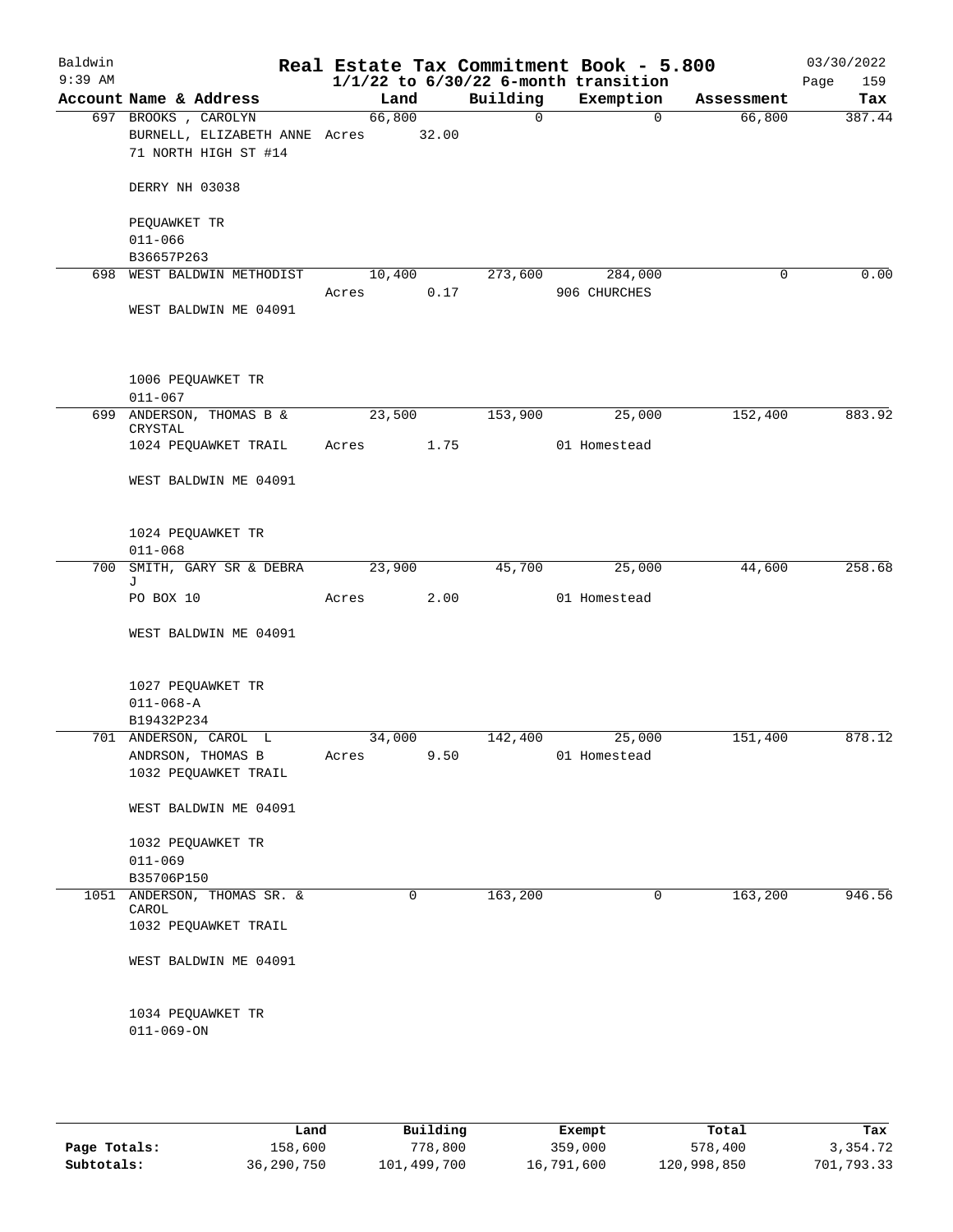| Baldwin<br>$9:39$ AM |                                            |                         |        |             | Real Estate Tax Commitment Book - 5.800<br>$1/1/22$ to $6/30/22$ 6-month transition |            | 03/30/2022<br>Page<br>160 |
|----------------------|--------------------------------------------|-------------------------|--------|-------------|-------------------------------------------------------------------------------------|------------|---------------------------|
|                      | Account Name & Address                     | Land                    |        | Building    | Exemption                                                                           | Assessment | Tax                       |
|                      | 702 REINHARD, MARVIN A. &                  | 24,500                  |        | 146,700     | 25,000                                                                              | 146,200    | 847.96                    |
|                      | DAWN R.                                    |                         |        |             |                                                                                     |            |                           |
|                      | PO BOX 98                                  | Acres                   | 2.50   |             | 01 Homestead                                                                        |            |                           |
|                      | WEST BALDWIN ME 04091                      |                         |        |             |                                                                                     |            |                           |
|                      |                                            |                         |        |             |                                                                                     |            |                           |
|                      | 1054 PEQUAWKET TR<br>$011 - 070$           |                         |        |             |                                                                                     |            |                           |
|                      | 704 TOWN OF BALDWIN                        |                         | 14,600 |             | 13,600 28,200                                                                       | 0          | 0.00                      |
|                      |                                            | Acres                   | 0.25   |             | 903 MUNICIPAL                                                                       |            |                           |
|                      | EAST BALDWIN ME 04024                      |                         |        |             |                                                                                     |            |                           |
|                      | PEQUAWKET TR                               |                         |        |             |                                                                                     |            |                           |
|                      | $011 - 071$                                |                         |        |             |                                                                                     |            |                           |
|                      | 705 RANKIN, JOSEPH DARRYL                  | 42,500                  |        | 0           | $\mathbf 0$                                                                         | 42,500     | 246.50                    |
|                      | 19 PARTRIDGE LANE                          | Acres                   | 8.00   |             |                                                                                     |            |                           |
|                      | WEST BALDWIN ME 04091                      |                         |        |             |                                                                                     |            |                           |
|                      | PEQUAWKET TR                               |                         |        |             |                                                                                     |            |                           |
|                      | $011 - 072$                                |                         |        |             |                                                                                     |            |                           |
|                      | B38147P290                                 |                         |        |             |                                                                                     |            |                           |
|                      | 706 ESTES, STEPHEN P<br>ESTES, KIMBERLEY J | 11,300<br>Acres         | 0.55   | 2,900       | $\mathbf 0$                                                                         | 14,200     | 82.36                     |
|                      | PO BOX 86                                  |                         |        |             |                                                                                     |            |                           |
|                      | WEST BALDWIN ME 04091                      |                         |        |             |                                                                                     |            |                           |
|                      | 3 DOUGLAS HILL RD                          |                         |        |             |                                                                                     |            |                           |
|                      | $011 - 073$                                |                         |        |             |                                                                                     |            |                           |
|                      | B15655P337                                 |                         |        |             |                                                                                     |            |                           |
|                      | 707 BALDWIN PIT LLC<br>199 ELDERBERRY DR   | 296,800<br>Acres 185.96 |        | 400         | $\mathsf{O}$                                                                        | 297,200    | 1,723.76                  |
|                      |                                            |                         |        |             |                                                                                     |            |                           |
|                      | SOUTH PORTLAND ME 04106                    |                         |        |             |                                                                                     |            |                           |
|                      | 1074 PEQUAWKET TR                          |                         |        |             |                                                                                     |            |                           |
|                      | $011 - 074$                                |                         |        |             |                                                                                     |            |                           |
|                      | B35516P61                                  |                         |        |             |                                                                                     |            |                           |
|                      | 708 BLACK, CINDY L.                        | 7,500                   |        | $\mathbf 0$ | $\mathbf 0$                                                                         | 7,500      | 43.50                     |
|                      | 145 OSSIPEE TRAIL                          | Acres                   | 10.00  |             |                                                                                     |            |                           |
|                      | LIMINGTON ME 04049                         |                         |        |             |                                                                                     |            |                           |
|                      |                                            |                         |        |             |                                                                                     |            |                           |
|                      | PEQUAWKET TR                               |                         |        |             |                                                                                     |            |                           |
|                      | $011 - 074 - A$<br>B25194P338              |                         |        |             |                                                                                     |            |                           |
|                      |                                            |                         |        |             |                                                                                     |            |                           |
|                      |                                            |                         |        |             |                                                                                     |            |                           |
|                      |                                            |                         |        |             |                                                                                     |            |                           |
|                      |                                            |                         |        |             |                                                                                     |            |                           |

|              | Land       | Building    | Exempt     | Total       | Tax        |
|--------------|------------|-------------|------------|-------------|------------|
| Page Totals: | 397,200    | 163,600     | 53,200     | 507,600     | 2,944.08   |
| Subtotals:   | 36,687,950 | 101,663,300 | 16,844,800 | 121,506,450 | 704,737.41 |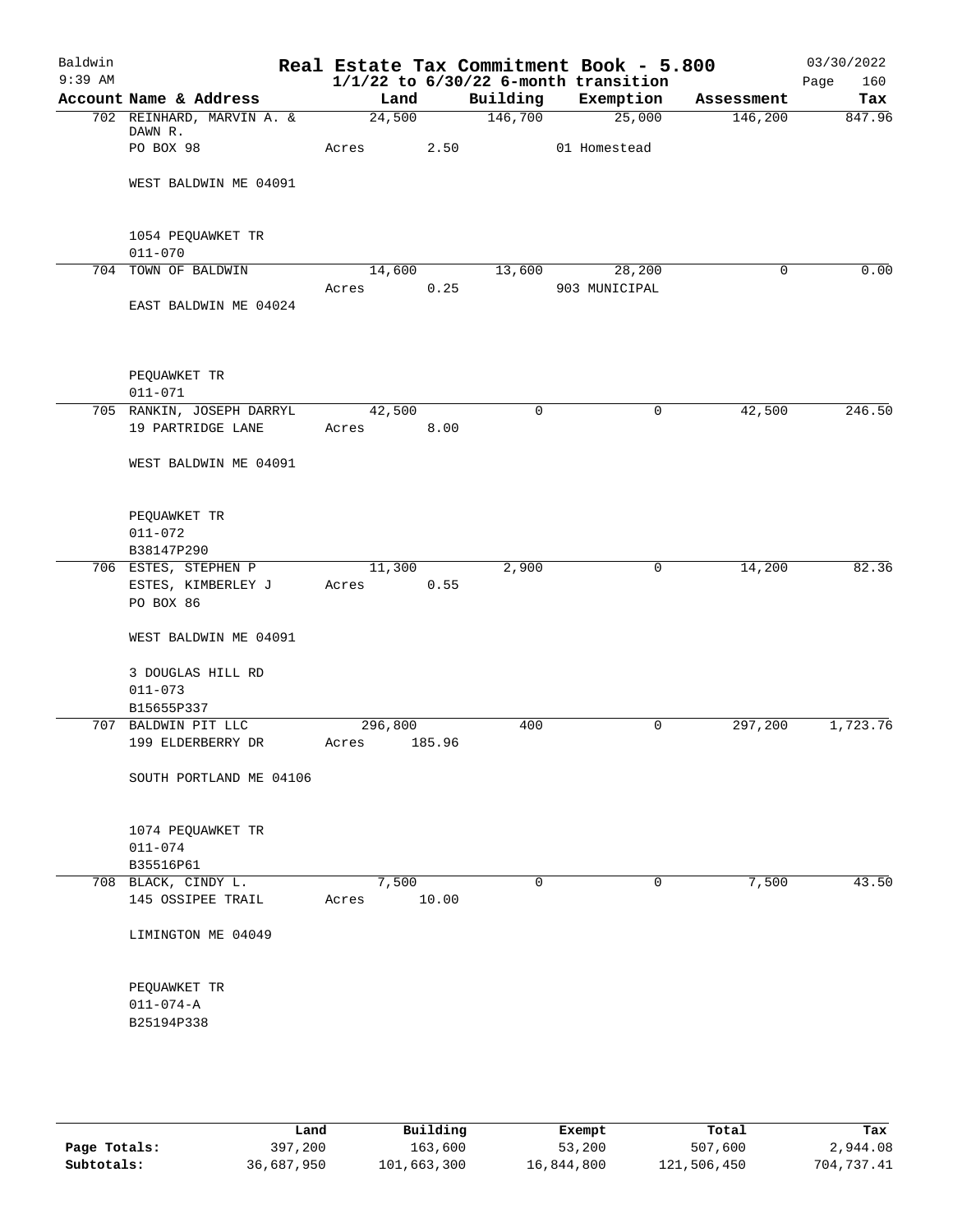| Baldwin<br>$9:39$ AM |                                                  |        |        |           | Real Estate Tax Commitment Book - 5.800<br>$1/1/22$ to $6/30/22$ 6-month transition |            | 03/30/2022<br>Page<br>161 |
|----------------------|--------------------------------------------------|--------|--------|-----------|-------------------------------------------------------------------------------------|------------|---------------------------|
|                      | Account Name & Address                           | Land   |        | Building  | Exemption                                                                           | Assessment | Tax                       |
|                      | 709 HARMON , SCOTT                               | 26,900 |        | 35,400    | 0                                                                                   | 62,300     | 361.34                    |
|                      | 362 RICHARDSON ROAD                              | Acres  | 4.65   |           |                                                                                     |            |                           |
|                      | HIRAM ME 04041                                   |        |        |           |                                                                                     |            |                           |
|                      |                                                  |        |        |           |                                                                                     |            |                           |
|                      | 1078 PEQUAWKET TR                                |        |        |           |                                                                                     |            |                           |
|                      | $011 - 074 - B$<br>B33941P218                    |        |        |           |                                                                                     |            |                           |
| 1297                 | SUN-REA LLC                                      | 86,400 |        | 0         | 0                                                                                   | 86,400     | 501.12                    |
|                      | P.O.BOX 1320                                     | Acres  | 30.04  |           |                                                                                     |            |                           |
|                      | PORTSMOUTH NH 03802                              |        |        |           |                                                                                     |            |                           |
|                      | PEQUAWKET TR                                     |        |        |           |                                                                                     |            |                           |
|                      | $011 - 074 - C$                                  |        |        |           |                                                                                     |            |                           |
|                      | B36964P237                                       |        |        |           |                                                                                     |            |                           |
|                      | 1298 BALDWIN SOLAR LLC,                          |        | 0      | 3,625,100 | 3,510,000                                                                           | 115,100    | 667.58                    |
|                      | PEQUAWKET TRAIL<br>718 W. BUSINESS HIGHWAY Acres |        | 185.96 |           | 106 SOL6                                                                            |            |                           |
|                      | 60<br>PO BOX 639                                 |        |        |           |                                                                                     |            |                           |
|                      | DEXTER MO 63841                                  |        |        |           |                                                                                     |            |                           |
|                      |                                                  |        |        |           |                                                                                     |            |                           |
|                      | 1074 PEQUAWKET TR                                |        |        |           |                                                                                     |            |                           |
|                      | $011 - 074 - SOL$                                |        |        |           |                                                                                     |            |                           |
|                      | 710 ANDERSON, BRENT                              | 26,700 |        | 148,000   | 0                                                                                   | 174,700    | 1,013.26                  |
|                      | 32 WEEMAN RD                                     | Acres  | 2.10   |           |                                                                                     |            |                           |
|                      | WEST BALDWIN ME 04091                            |        |        |           |                                                                                     |            |                           |
|                      | 12 DOUGLAS HILL RD                               |        |        |           |                                                                                     |            |                           |
|                      | $011 - 075$                                      |        |        |           |                                                                                     |            |                           |
|                      | B35786P294                                       |        |        |           |                                                                                     |            |                           |
|                      | 711 ESTES, STEPHEN P.                            | 21,800 |        |           | 203,400 25,000                                                                      | 200,200    | 1,161.16                  |
|                      | PO BOX 86                                        | Acres  | 0.65   |           | 01 Homestead                                                                        |            |                           |
|                      | WEST BALDWIN ME 04091                            |        |        |           |                                                                                     |            |                           |
|                      | 6 DOUGLAS HILL RD                                |        |        |           |                                                                                     |            |                           |
|                      | $011 - 075 - A$                                  |        |        |           |                                                                                     |            |                           |
|                      | 712 SANBORN, JOHN O. III & 23,100                |        |        | 143,600   | 31,000                                                                              | 135,700    | 787.06                    |
|                      | LINDA R.                                         |        |        |           |                                                                                     |            |                           |
|                      | 1101 PEQUAWKET TR                                | Acres  | 1.85   |           | 13 Veteran (Viet Non Res<br>01 Homestead                                            |            |                           |
|                      | WEST BALDWIN ME 04091                            |        |        |           |                                                                                     |            |                           |
|                      | 1101 PEQUAWKET TR                                |        |        |           |                                                                                     |            |                           |
|                      | $011 - 076$                                      |        |        |           |                                                                                     |            |                           |
|                      | B15912P173                                       |        |        |           |                                                                                     |            |                           |
|                      |                                                  |        |        |           |                                                                                     |            |                           |
|                      |                                                  |        |        |           |                                                                                     |            |                           |

|              | Land       | Building    | Exempt     | Total       | Tax        |
|--------------|------------|-------------|------------|-------------|------------|
| Page Totals: | 184,900    | 4,155,500   | 3,566,000  | 774,400     | 4,491.52   |
| Subtotals:   | 36,872,850 | 105,818,800 | 20,410,800 | 122,280,850 | 709,228.93 |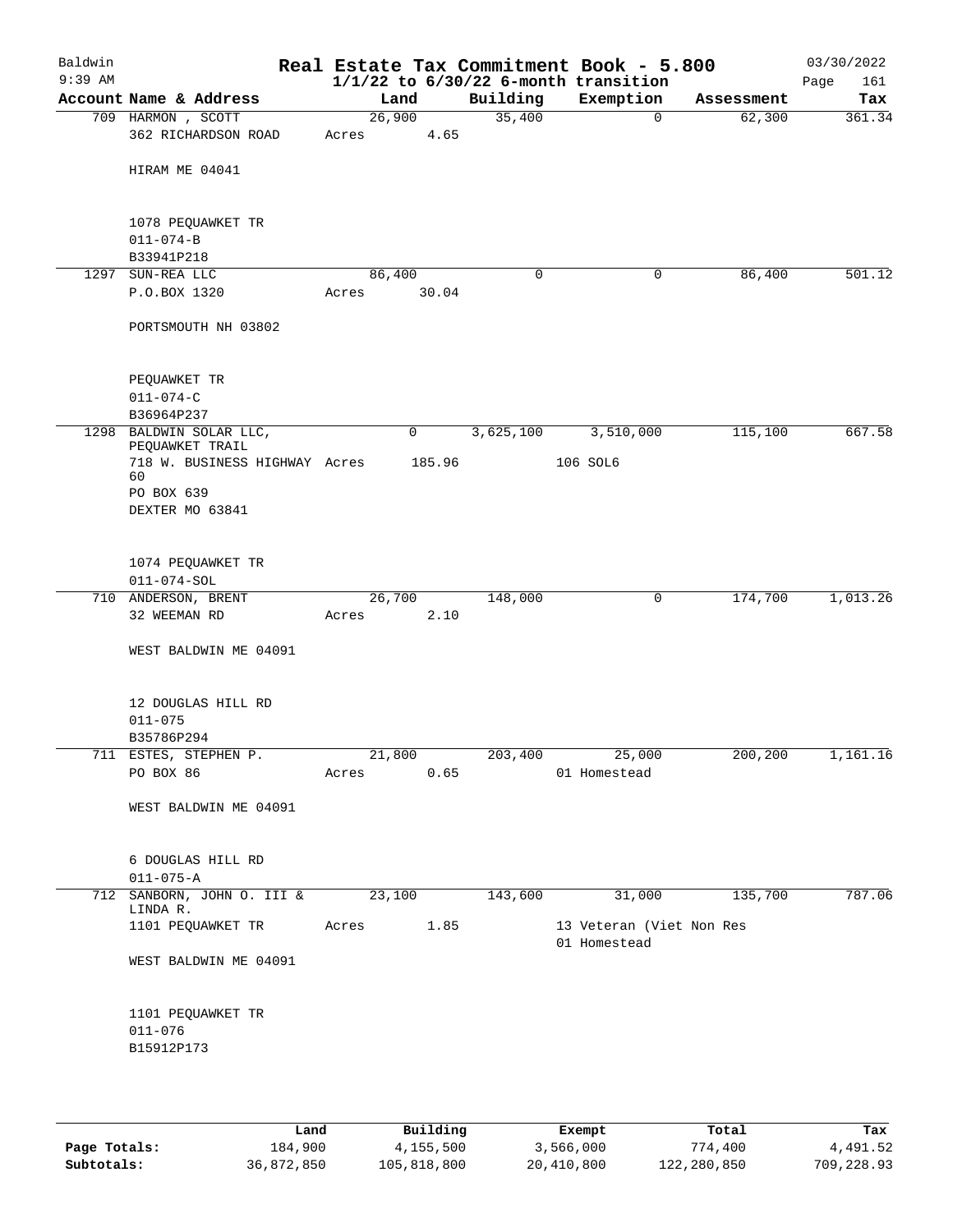| Baldwin<br>$9:39$ AM |                                                                                    |                 |      |          | Real Estate Tax Commitment Book - 5.800<br>$1/1/22$ to $6/30/22$ 6-month transition |            | 03/30/2022<br>162<br>Page |
|----------------------|------------------------------------------------------------------------------------|-----------------|------|----------|-------------------------------------------------------------------------------------|------------|---------------------------|
|                      | Account Name & Address                                                             | Land            |      | Building | Exemption                                                                           | Assessment | Tax                       |
|                      | 713 FARRINGTON, KYLE                                                               | 52,600          |      | 9,000    | $\mathbf 0$                                                                         | 61,600     | 357.28                    |
|                      | P.O. BOX 1                                                                         | Acres           | 5.00 |          |                                                                                     |            |                           |
|                      | WEST BALDWIN ME 04091                                                              |                 |      |          |                                                                                     |            |                           |
|                      | 1111 PEQUAWKET TR<br>$011 - 077 - 002$<br>B37837P62                                |                 |      |          |                                                                                     |            |                           |
|                      | 1305 FARRINGTON, KYLE<br>P.O. BOX 1<br>10 OLD THORNE ROAD<br>EAST BALDWIN ME 04024 | 52,600          |      | 9,000    | 0                                                                                   | 61,600     | 357.28                    |
|                      | 1111 PEQUAWKET TRAIL<br>$011 - 077 - 2$                                            |                 |      |          |                                                                                     |            |                           |
|                      | 714 MURCH, ROSEMARY<br>VILLENUEVE, RAYLEEN<br>1129 PEQUAWKET TR                    | 23,900<br>Acres | 2.00 | 100,100  | 25,000<br>01 Homestead                                                              | 99,000     | 574.20                    |
|                      | WEST BALDWIN ME 04091                                                              |                 |      |          |                                                                                     |            |                           |
|                      | 1129 PEQUAWKET TR<br>$011 - 078$                                                   |                 |      |          |                                                                                     |            |                           |
|                      | B18846P297<br>715 ANDERSON FAMILY                                                  | 21,200          |      | 36,800   | 0                                                                                   | 58,000     | 336.40                    |
|                      | PROPERTIES LLC                                                                     |                 | 0.60 |          |                                                                                     |            |                           |
|                      | 32 WEEMAN RD                                                                       | Acres           |      |          |                                                                                     |            |                           |
|                      | WEST BALWIN ME 04091                                                               |                 |      |          |                                                                                     |            |                           |
|                      | 16 CRAWFORD RD<br>$011 - 079$                                                      |                 |      |          |                                                                                     |            |                           |
|                      | B35479P37<br>716 RIDLEY, MICHAEL F. &                                              | 26,700          |      | 119,000  | 25,000                                                                              | 120,700    | 700.06                    |
|                      | MICHELE                                                                            |                 |      |          |                                                                                     |            |                           |
|                      | 7 CRAWFORD RD                                                                      | Acres           | 2.10 |          | 01 Homestead                                                                        |            |                           |
|                      | WEST BALDWIN ME 04091                                                              |                 |      |          |                                                                                     |            |                           |
|                      | 7 CRAWFORD RD<br>$011 - 080$                                                       |                 |      |          |                                                                                     |            |                           |
|                      | 717 ANDERSON, BRENT<br>32 WEEMAN RD                                                | 26,100<br>Acres | 1.75 | 39,900   | 0                                                                                   | 66,000     | 382.80                    |
|                      | WEST BALDWIN ME 04091                                                              |                 |      |          |                                                                                     |            |                           |
|                      | 11 CRAWFORD RD<br>$011 - 080 - A$                                                  |                 |      |          |                                                                                     |            |                           |
|                      |                                                                                    |                 |      |          |                                                                                     |            |                           |

|              | Land       | Building    | Exempt     | Total       | Tax        |
|--------------|------------|-------------|------------|-------------|------------|
| Page Totals: | 203,100    | 313,800     | 50,000     | 466,900     | 2,708.02   |
| Subtotals:   | 37,075,950 | 106,132,600 | 20,460,800 | 122,747,750 | 711,936.95 |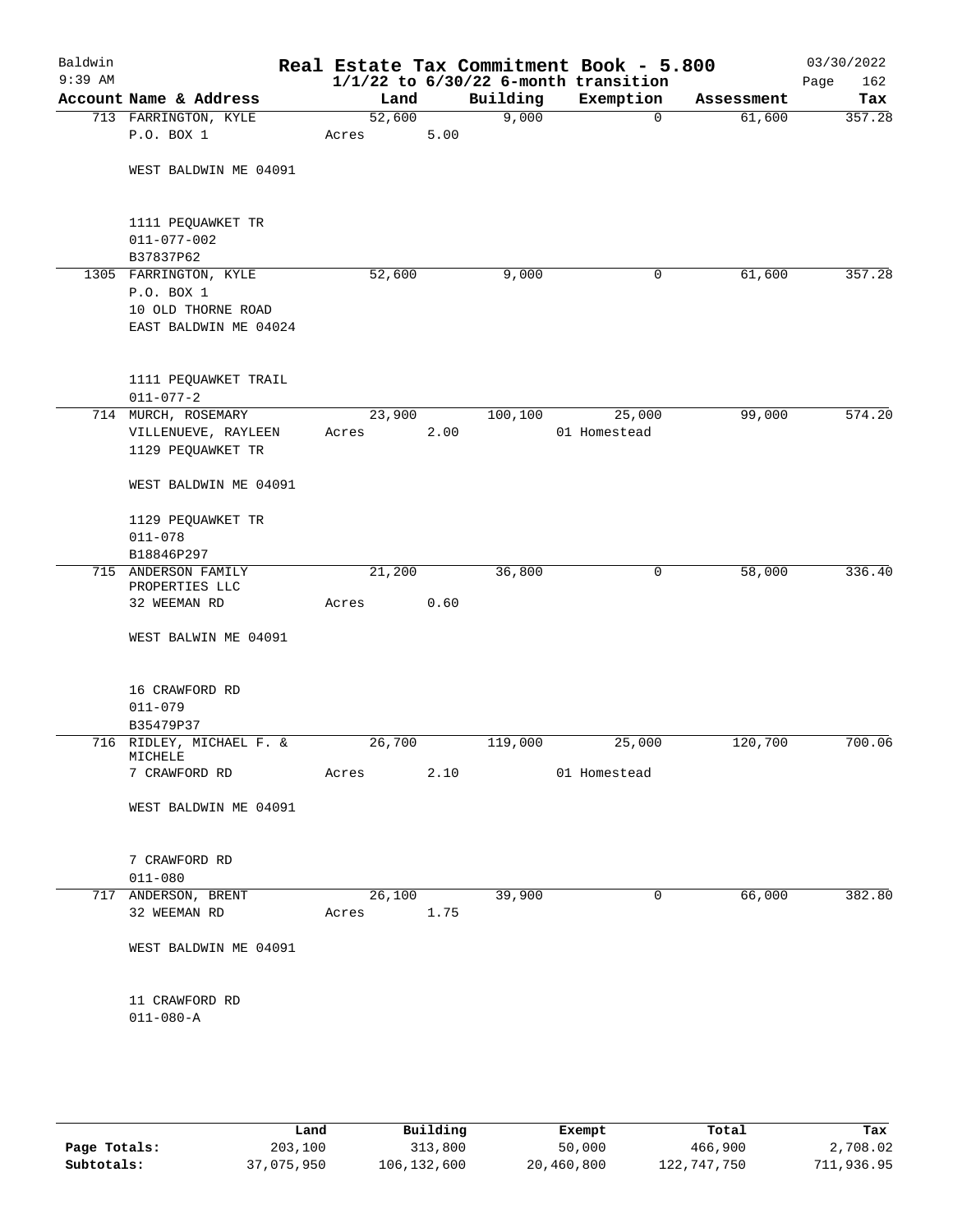| Baldwin   |                                           |                 |        |          | Real Estate Tax Commitment Book - 5.800  |            | 03/30/2022  |
|-----------|-------------------------------------------|-----------------|--------|----------|------------------------------------------|------------|-------------|
| $9:39$ AM |                                           |                 |        |          | $1/1/22$ to $6/30/22$ 6-month transition |            | Page<br>163 |
|           | Account Name & Address                    | Land            |        | Building | Exemption                                | Assessment | Tax         |
|           | 718 CARTONIO, PATRICK A. &<br>PAMELA B.   |                 | 25,800 | 130,700  | 25,000                                   | 131,500    | 762.70      |
|           | 2 CRAWFORD RD.                            | Acres 1.53      |        |          | 01 Homestead                             |            |             |
|           | WEST BALDWIN ME 04091                     |                 |        |          |                                          |            |             |
|           | 2 CRAWFORD RD                             |                 |        |          |                                          |            |             |
|           | $011 - 081$                               |                 |        |          |                                          |            |             |
|           | B22954P224                                |                 |        |          |                                          |            |             |
|           | 719 EMMONS, MARK L. &                     | 20,000          |        | 107,700  | 25,000                                   | 102,700    | 595.66      |
|           | LAURIE                                    |                 |        |          |                                          |            |             |
|           | 9 DOUGLAS HILL RD                         | Acres 0.50      |        |          | 01 Homestead                             |            |             |
|           | WEST BALDWIN ME 04091                     |                 |        |          |                                          |            |             |
|           | 9 DOUGLAS HILL RD                         |                 |        |          |                                          |            |             |
|           | $011 - 082$<br>720 RANKIN, JOE & RITA     | 29,700          |        | 177,200  | 31,000                                   | 175,900    | 1,020.22    |
|           | 17 PARTRIDGE LANE                         | Acres           |        |          | 13 Veteran (Viet Non Res                 |            |             |
|           |                                           |                 | 8.90   |          | 01 Homestead                             |            |             |
|           | WEST BALDWIN ME 04091                     |                 |        |          |                                          |            |             |
|           |                                           |                 |        |          |                                          |            |             |
|           | 17 PARTRIDGE LN                           |                 |        |          |                                          |            |             |
|           | $011 - 082 - A$                           |                 |        |          |                                          |            |             |
|           | 722 JACKSON, WILLIAM                      |                 | 26,200 | 188,900  | 25,000                                   | 190,100    | 1,102.58    |
|           | 21 PARTRIDGE LANE                         | Acres           | 2.60   |          | 01 Homestead                             |            |             |
|           | WEST BALDWIN ME 04091                     |                 |        |          |                                          |            |             |
|           | 21 PARTRIDGE LN                           |                 |        |          |                                          |            |             |
|           | $011 - 082 - A - 001$                     |                 |        |          |                                          |            |             |
|           | B34331P85                                 |                 |        |          |                                          |            |             |
|           | 721 RANKIN, JOSEPH                        |                 | 24,100 | 106,600  | 0                                        | 130,700    | 758.06      |
|           | 17 PARTRIDGE LANE                         | Acres 1.20      |        |          |                                          |            |             |
|           | WEST BALDWIN ME 04091                     |                 |        |          |                                          |            |             |
|           | 19 PARTRIDGE LN                           |                 |        |          |                                          |            |             |
|           | $011 - 082 - A - 002$                     |                 |        |          |                                          |            |             |
|           | B36626P84                                 |                 |        |          |                                          |            |             |
|           | 723 JOY, TIMOTHY & LISA<br>9 PARTRIDGE LN | 25,200<br>Acres | 1.10   | 219,000  | 25,000<br>01 Homestead                   | 219,200    | 1,271.36    |
|           | WEST BALDWIN ME 04091                     |                 |        |          |                                          |            |             |
|           |                                           |                 |        |          |                                          |            |             |
|           | 9 PARTRIDGE LN                            |                 |        |          |                                          |            |             |
|           | $011 - 082 - B$                           |                 |        |          |                                          |            |             |
|           | B21842P201                                |                 |        |          |                                          |            |             |
|           |                                           |                 |        |          |                                          |            |             |
|           |                                           |                 |        |          |                                          |            |             |

|              | Land       | Building    | Exempt     | Total       | Tax        |
|--------------|------------|-------------|------------|-------------|------------|
| Page Totals: | 151,000    | 930,100     | 131,000    | 950,100     | 5,510.58   |
| Subtotals:   | 37,226,950 | 107,062,700 | 20,591,800 | 123,697,850 | 717,447.53 |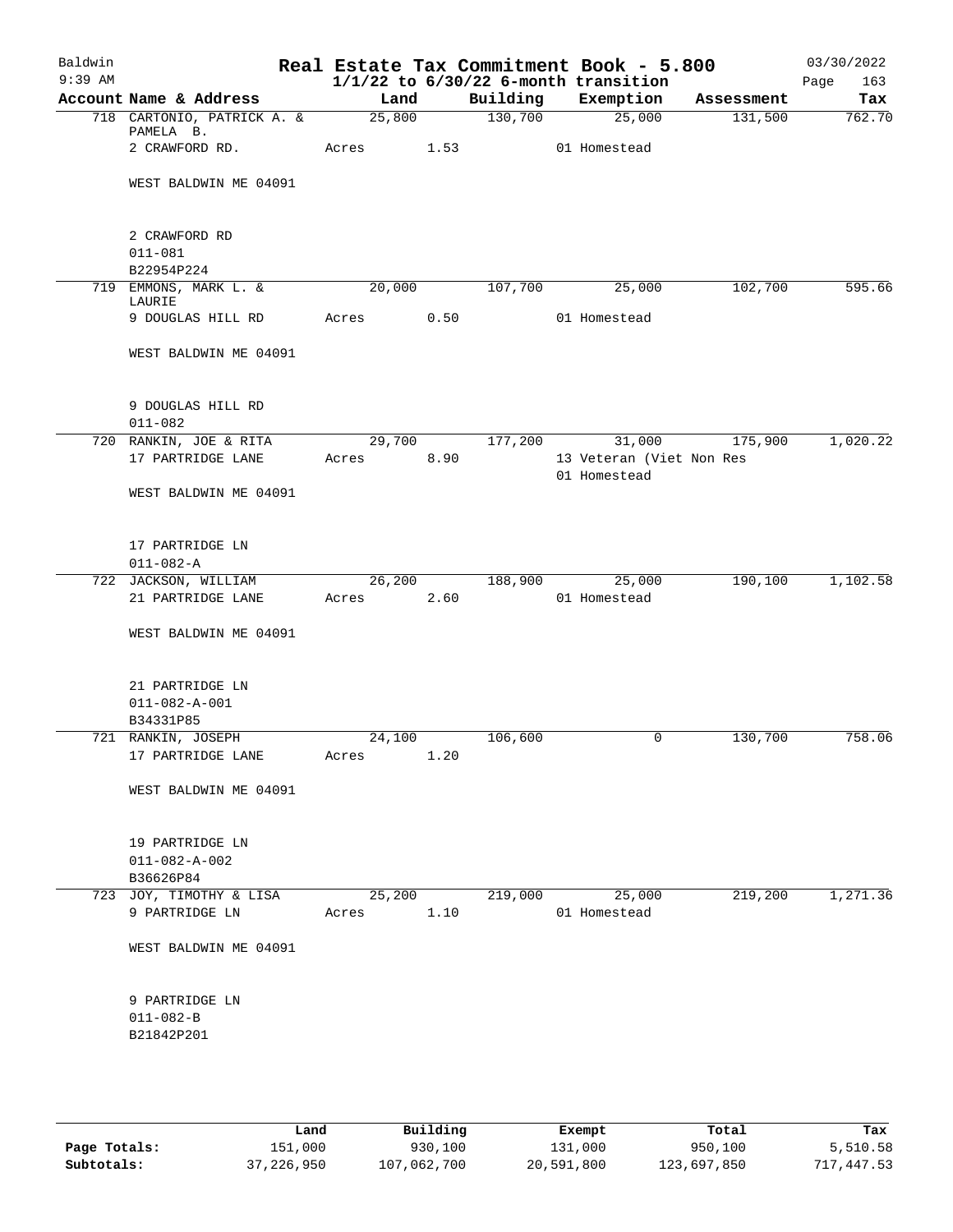| Baldwin<br>$9:39$ AM |                                       |        |       |          | Real Estate Tax Commitment Book - 5.800<br>$1/1/22$ to $6/30/22$ 6-month transition |            | 03/30/2022<br>Page<br>164 |
|----------------------|---------------------------------------|--------|-------|----------|-------------------------------------------------------------------------------------|------------|---------------------------|
|                      | Account Name & Address                | Land   |       | Building | Exemption                                                                           | Assessment | Tax                       |
|                      | 724 ESTES, PAUL Y                     | 25,800 |       | 239,700  | 31,000                                                                              | 234,500    | 1,360.10                  |
|                      | ESTES, ELIZABETH E                    | Acres  | 1.50  |          | 13 Veteran (Viet Non Res                                                            |            |                           |
|                      | 325 GRAY RD                           |        |       |          | 01 Homestead                                                                        |            |                           |
|                      | WINDHAM ME 04062                      |        |       |          |                                                                                     |            |                           |
|                      | 24 DOUGLAS HILL RD                    |        |       |          |                                                                                     |            |                           |
|                      | $011 - 083$                           |        |       |          |                                                                                     |            |                           |
|                      | B33984P132                            |        |       |          |                                                                                     |            |                           |
|                      | 725 ESTES, PY & SON<br>PO BOX 86      |        | 0     | 21,000   | 0                                                                                   | 21,000     | 121.80                    |
|                      | WEST BALDWIN ME 04091                 |        |       |          |                                                                                     |            |                           |
|                      | 3 CRAWFORD RD                         |        |       |          |                                                                                     |            |                           |
|                      | $011 - 083 - ON$                      |        |       |          |                                                                                     |            |                           |
|                      | 726 ANDERSON, GEORGE G. &<br>NANCY E. | 26,900 |       | 180,500  | 31,000                                                                              | 176,400    | 1,023.12                  |
|                      | JOY, JOHN, ERIC &<br>CHASSE           | Acres  | 3.50  |          | 13 Veteran (Viet Non Res                                                            |            |                           |
|                      | 26 DOUGLAS HILL RD                    |        |       |          | 01 Homestead                                                                        |            |                           |
|                      | WEST BALDWIN ME 04091                 |        |       |          |                                                                                     |            |                           |
|                      | 26 DOUGLAS HILL RD<br>$011 - 084$     |        |       |          |                                                                                     |            |                           |
|                      | 727 ANDERSON, GEORGE G. &             | 55,400 |       | 0        | 0                                                                                   | 55,400     | 321.32                    |
|                      | NANCY E.                              |        |       |          |                                                                                     |            |                           |
|                      | JOY, JON, ERIC & CHASSE Acres         |        | 28.00 |          |                                                                                     |            |                           |
|                      | 26 DOUGLAS HILL RD                    |        |       |          |                                                                                     |            |                           |
|                      | WEST BALDWIN ME 04091                 |        |       |          |                                                                                     |            |                           |
|                      | DOUGLAS HILL RD                       |        |       |          |                                                                                     |            |                           |
|                      | $011 - 085$                           |        |       |          |                                                                                     |            |                           |
|                      | 728 ESTES, DAVID E.                   | 30,000 |       | 207,900  | 31,000                                                                              | 206,900    | 1,200.02                  |
|                      | 41 DOUGLAS HILL RD                    |        |       |          | Acres 4.30 13 Veteran (Viet Non Res<br>01 Homestead                                 |            |                           |
|                      | WEST BALDWIN ME 04091                 |        |       |          |                                                                                     |            |                           |
|                      | 41 DOUGLAS HILL RD                    |        |       |          |                                                                                     |            |                           |
| 729                  | $011 - 085 - A$<br>ESTES, GARY A. &   | 29,800 |       | 164,200  | 25,000                                                                              | 169,000    | 980.20                    |
|                      | DOROTHY M.                            |        |       |          |                                                                                     |            |                           |
|                      | 16 PARTRIDGE LN                       | Acres  | 5.00  |          | 01 Homestead                                                                        |            |                           |
|                      | WEST BALDWIN ME 04091                 |        |       |          |                                                                                     |            |                           |
|                      | 16 PARTRIDGE LN                       |        |       |          |                                                                                     |            |                           |
|                      | $011 - 085 - B$                       |        |       |          |                                                                                     |            |                           |
|                      |                                       |        |       |          |                                                                                     |            |                           |

|              | Land       | Building    | Exempt     | Total       | Tax        |  |
|--------------|------------|-------------|------------|-------------|------------|--|
|              |            |             |            |             |            |  |
| Page Totals: | 167,900    | 813,300     | 118,000    | 863,200     | 5,006.56   |  |
| Subtotals:   | 37,394,850 | 107,876,000 | 20,709,800 | 124,561,050 | 722,454.09 |  |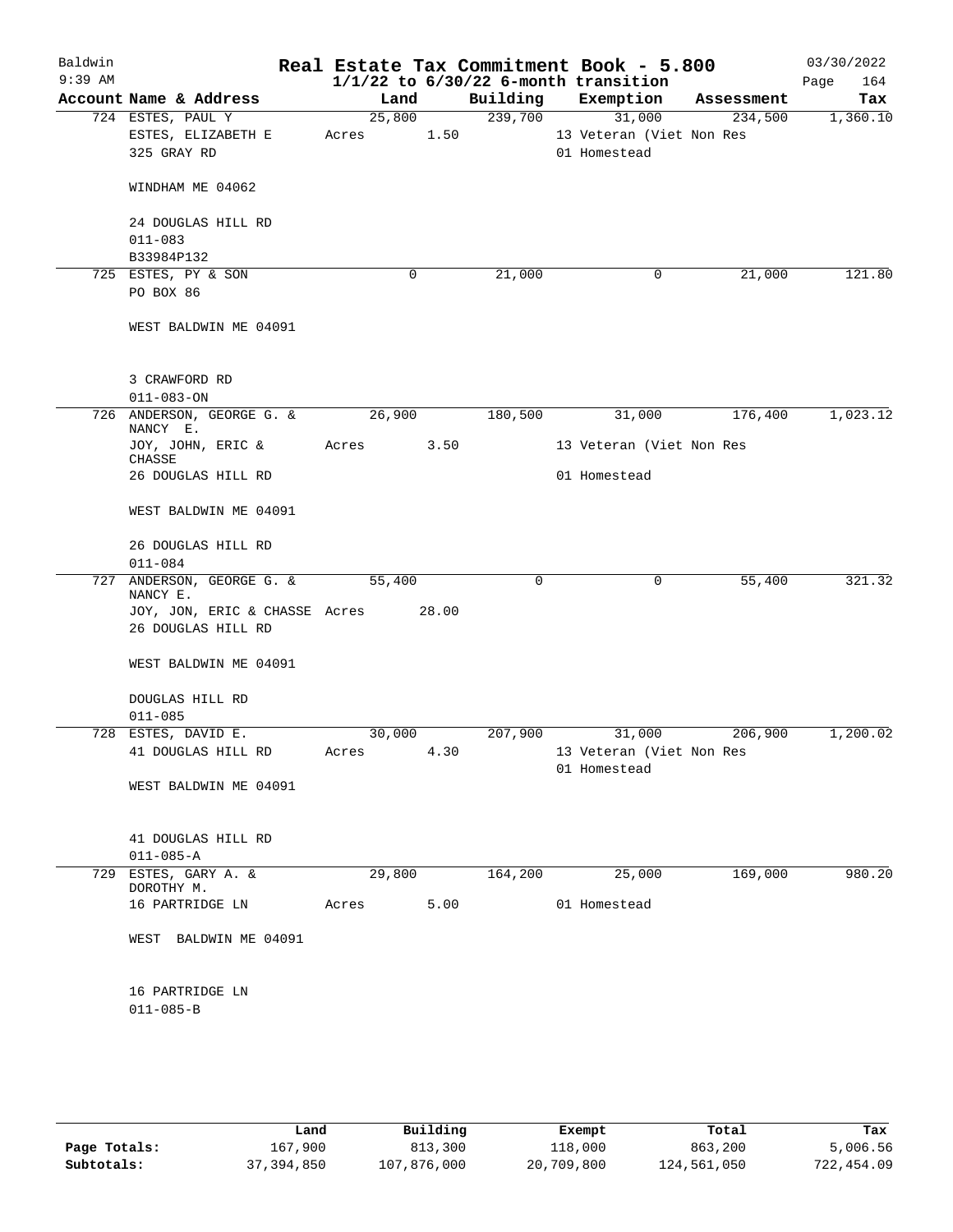| Baldwin<br>$9:39$ AM |                                                |        |          | Real Estate Tax Commitment Book - 5.800<br>$1/1/22$ to $6/30/22$ 6-month transition |                                          |        |                          | 03/30/2022<br>165 |
|----------------------|------------------------------------------------|--------|----------|-------------------------------------------------------------------------------------|------------------------------------------|--------|--------------------------|-------------------|
|                      | Account Name & Address                         | Land   |          | Building                                                                            | Exemption                                |        | Assessment               | Page<br>Tax       |
|                      | 730 ANDERSON, ERIC                             | 27,100 |          | 235,400                                                                             |                                          | 25,000 | 237,500                  | 1,377.50          |
|                      | 6 PARTRIDGE LN                                 | Acres  | 3.20     |                                                                                     | 01 Homestead                             |        |                          |                   |
|                      | WEST BALDWIN ME 04091                          |        |          |                                                                                     |                                          |        |                          |                   |
|                      | 6 PARTRIDGE LN<br>$011 - 085 - C$<br>B12473P18 |        |          |                                                                                     |                                          |        |                          |                   |
|                      | 731 MURCH, SR. CLIFFORD                        | 28,300 |          | 142,500                                                                             |                                          | 31,000 | 139,800                  | 810.84            |
|                      | R.                                             |        |          |                                                                                     |                                          |        |                          |                   |
|                      | 36 DOUGLAS HILL RD                             | Acres  | 3.20     |                                                                                     | 13 Veteran (Viet Non Res<br>01 Homestead |        |                          |                   |
|                      | WEST BALDWIN ME 04091                          |        |          |                                                                                     |                                          |        |                          |                   |
|                      | 36 DOUGLAS HILL RD<br>$011 - 086$<br>B2767P436 |        |          |                                                                                     |                                          |        |                          |                   |
|                      | 732 CARON, ROBIN                               | 25,800 |          | 190,600                                                                             |                                          | 25,000 | 191,400                  | 1,110.12          |
|                      | 42 DOUGLAS HILL RD                             | Acres  | 2.30     |                                                                                     | 01 Homestead                             |        |                          |                   |
|                      | WEST BALDWIN ME 04091                          |        |          |                                                                                     |                                          |        |                          |                   |
|                      | 42 DOUGLAS HILL RD                             |        |          |                                                                                     |                                          |        |                          |                   |
|                      | $011 - 086 - A$                                |        |          |                                                                                     |                                          |        |                          |                   |
|                      | B21250P144<br>733 HAGERMAN, NATHAN             | 23,800 |          | 92,900                                                                              |                                          | 0      | 116,700                  | 676.86            |
|                      | 45 DOUGLAS HILL RD                             | Acres  | 0.85     |                                                                                     |                                          |        |                          |                   |
|                      | WEST BALDWIN ME 04091                          |        |          |                                                                                     |                                          |        |                          |                   |
|                      | 45 DOUGLAS HILL RD<br>$011 - 087$              |        |          |                                                                                     |                                          |        |                          |                   |
|                      | B34583P138<br>734 MAGOWAN, VINCENT M. &        | 28,400 |          | 105,900                                                                             |                                          | 25,000 | 109,300                  | 633.94            |
|                      | KIMBERLY S                                     |        |          |                                                                                     |                                          |        |                          |                   |
|                      | 67 DOUGLAS HILL RD                             | Acres  | 4.00     |                                                                                     | 01 Homestead                             |        |                          |                   |
|                      | WEST BALDWIN ME 04091                          |        |          |                                                                                     |                                          |        |                          |                   |
|                      | 67 DOUGLAS HILL RD<br>$011 - 088$              |        |          |                                                                                     |                                          |        |                          |                   |
|                      | B19953P164                                     |        |          |                                                                                     |                                          |        |                          |                   |
|                      | 736 SANBORN, EARL J. &<br>PATRICIA             | 28,100 |          | 144,300                                                                             |                                          | 31,000 | 141,400                  | 820.12            |
|                      | 52 DOUGLAS HILL RD                             | Acres  | 3.26     |                                                                                     | 01 Homestead                             |        | 13 Veteran (Viet Non Res |                   |
|                      | WEST BALDWIN ME 04091                          |        |          |                                                                                     |                                          |        |                          |                   |
|                      | 52 DOUGLAS HILL RD<br>$011 - 088 - B$          |        |          |                                                                                     |                                          |        |                          |                   |
|                      | Land                                           |        | Building |                                                                                     | Exempt                                   |        | Total                    | Tax               |
|                      |                                                |        |          |                                                                                     |                                          |        |                          |                   |

|              | ------     | ---------   | --------   | -----         | ----       |
|--------------|------------|-------------|------------|---------------|------------|
| Page Totals: | 161,500    | 911,600     | 137,000    | 936,100       | 5,429.38   |
| Subtotals:   | 37,556,350 | 108,787,600 | 20,846,800 | 125, 497, 150 | 727,883.47 |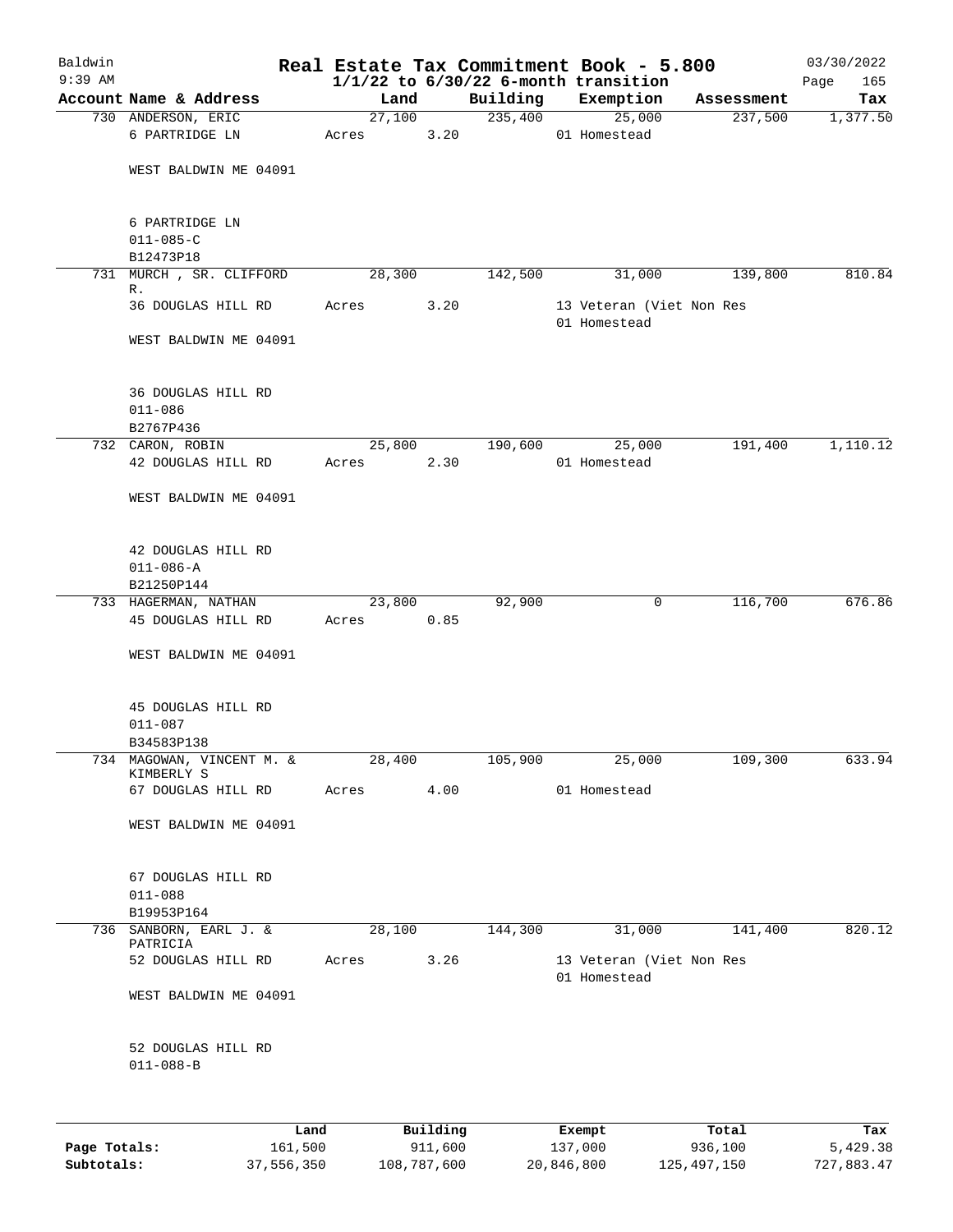| Baldwin<br>$9:39$ AM       |                                     | Real Estate Tax Commitment Book - 5.800 |                          |          |                                                       |                          | 03/30/2022             |
|----------------------------|-------------------------------------|-----------------------------------------|--------------------------|----------|-------------------------------------------------------|--------------------------|------------------------|
|                            | Account Name & Address              | Land                                    |                          | Building | $1/1/22$ to $6/30/22$ 6-month transition<br>Exemption | Assessment               | 166<br>Page<br>Tax     |
|                            | 737 SANBORN, JEFF & TERESA          | 26,600                                  |                          | 142,200  | 25,000                                                | 143,800                  | 834.04                 |
|                            | L.<br>51 DOUGLAS HILL RD            | Acres                                   | 2.09                     |          | 01 Homestead                                          |                          |                        |
|                            | WEST BALDWIN ME 04091               |                                         |                          |          |                                                       |                          |                        |
|                            |                                     |                                         |                          |          |                                                       |                          |                        |
|                            | 51 DOUGLAS HILL RD                  |                                         |                          |          |                                                       |                          |                        |
|                            | $011 - 088 - C$<br>B11243P344       |                                         |                          |          |                                                       |                          |                        |
|                            | 738 SANBORN, CHRISTOPHER E.         | 25,900                                  |                          | 161,200  | 25,000                                                | 162,100                  | 940.18                 |
|                            | 53 DOUGLAS HILL RD                  | Acres                                   | 2.15                     |          | 01 Homestead                                          |                          |                        |
|                            | WEST BALDWIN ME 04091               |                                         |                          |          |                                                       |                          |                        |
|                            | 53 DOUGLAS HILL RD                  |                                         |                          |          |                                                       |                          |                        |
|                            | $011 - 088 - D1$                    |                                         |                          |          |                                                       |                          |                        |
|                            | B13666P105                          |                                         |                          |          |                                                       |                          |                        |
| 739                        | SANBORN, JOHN & LINDA<br>R.         | 30,300                                  |                          | 14,700   | 0                                                     | 45,000                   | 261.00                 |
|                            | 1101 PEQUAWKET TR                   | Acres                                   | 4.51                     |          |                                                       |                          |                        |
|                            | WEST BALDWIN ME 04091               |                                         |                          |          |                                                       |                          |                        |
|                            | DOUGLAS HILL RD                     |                                         |                          |          |                                                       |                          |                        |
|                            | $011 - 088 - E$                     |                                         |                          |          |                                                       |                          |                        |
|                            | B15912P173<br>740 SANBORN, MARK J.  | 26,500                                  |                          | 244,000  | 25,000                                                | 245,500                  | 1,423.90               |
|                            | 56 DOUGLAS HILL RD                  | Acres                                   | 2.00                     |          | 01 Homestead                                          |                          |                        |
|                            | WEST BALDWIN ME 04091               |                                         |                          |          |                                                       |                          |                        |
|                            | 56 DOUGLAS HILL RD                  |                                         |                          |          |                                                       |                          |                        |
|                            | $011 - 088 - F$                     |                                         |                          |          |                                                       |                          |                        |
| 741                        | B21679P245<br>SANBORN, RICHARD C. & | 52,800                                  |                          | 135,400  | 25,000                                                | 163,200                  | 946.56                 |
|                            | <b>JOYCE</b><br>89 DOUGLAS HILL RD  | Acres                                   | 38.00                    |          | 01 Homestead                                          |                          |                        |
|                            |                                     |                                         |                          |          |                                                       |                          |                        |
|                            | WEST BALDWIN ME 04091               |                                         |                          |          |                                                       |                          |                        |
|                            | 89 DOUGLAS HILL RD<br>$011 - 089$   |                                         |                          |          |                                                       |                          |                        |
| 742                        | SANBORN, JAY & TERESA               | 27,700                                  |                          | 375,100  | 25,000                                                | 377,800                  | 2,191.24               |
|                            | М.<br>85 DOUGLAS HILL RD            | Acres                                   | 2.78                     |          | 01 Homestead                                          |                          |                        |
|                            |                                     |                                         |                          |          |                                                       |                          |                        |
|                            | WEST BALDWIN ME 04091               |                                         |                          |          |                                                       |                          |                        |
|                            | 85 DOUGLAS HILL RD                  |                                         |                          |          |                                                       |                          |                        |
|                            | $011 - 089 - A$<br>B13921P315       |                                         |                          |          |                                                       |                          |                        |
|                            |                                     |                                         |                          |          |                                                       |                          |                        |
|                            | Land                                |                                         | Building                 |          | Exempt                                                | Total                    | Tax                    |
| Page Totals:<br>Subtotals: | 189,800<br>37,746,150               |                                         | 1,072,600<br>109,860,200 |          | 125,000<br>20,971,800                                 | 1,137,400<br>126,634,550 | 6,596.92<br>734,480.39 |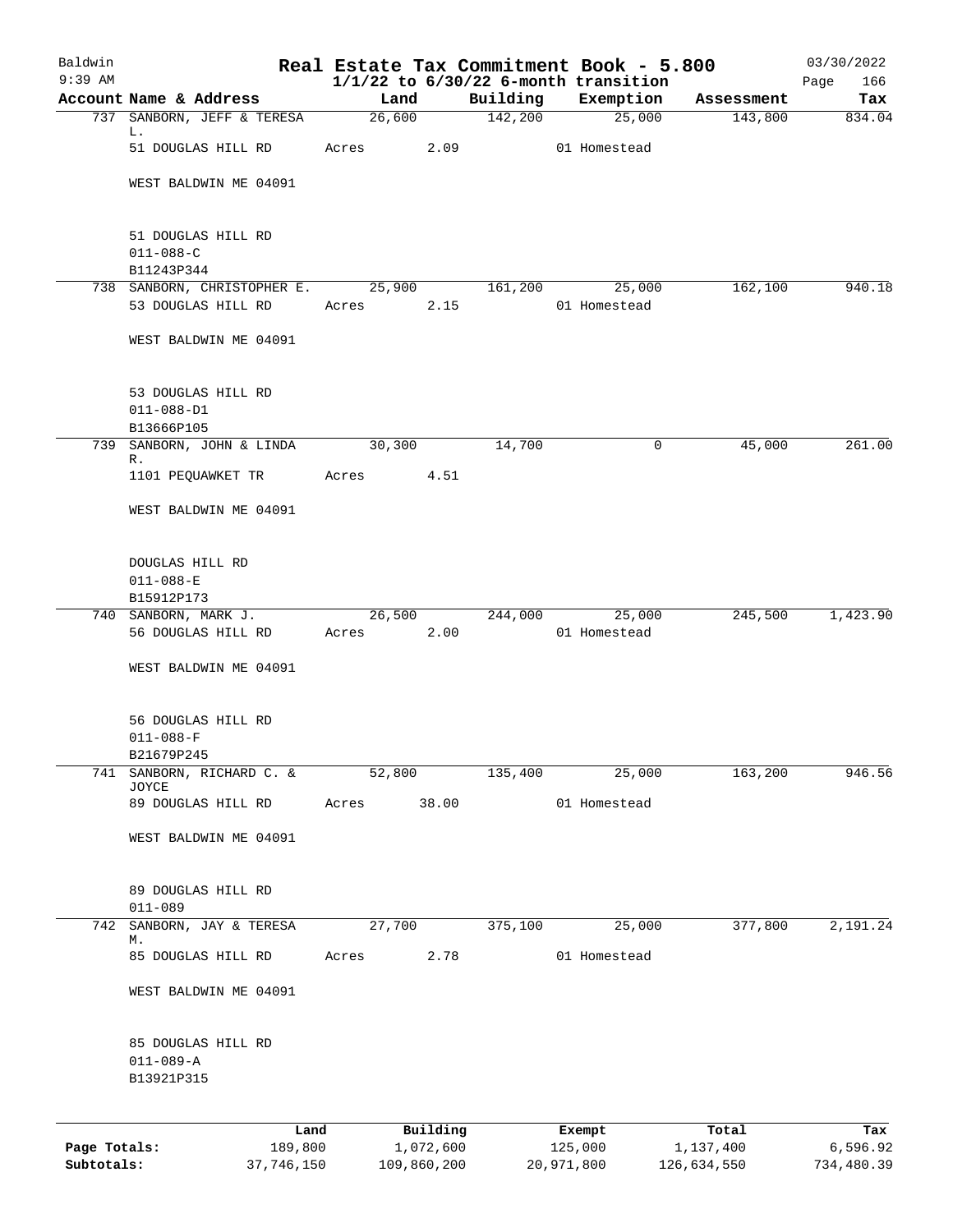| Baldwin<br>$9:39$ AM |                                    |         |        |             | Real Estate Tax Commitment Book - 5.800<br>$1/1/22$ to $6/30/22$ 6-month transition |            | 03/30/2022<br>167<br>Page |
|----------------------|------------------------------------|---------|--------|-------------|-------------------------------------------------------------------------------------|------------|---------------------------|
|                      | Account Name & Address             | Land    |        | Building    | Exemption                                                                           | Assessment | Tax                       |
|                      | 743 MACNEIL, KAREN ANN             | 38,500  |        | 120, 300    | 25,000                                                                              | 133,800    | 776.04                    |
|                      | 107 DOUGLAS HILL RD                | Acres   | 10.00  |             | 01 Homestead                                                                        |            |                           |
|                      | WEST BALDWIN ME 04091              |         |        |             |                                                                                     |            |                           |
|                      |                                    |         |        |             |                                                                                     |            |                           |
|                      | 107 DOUGLAS HILL RD                |         |        |             |                                                                                     |            |                           |
|                      | $011 - 090$                        |         |        |             |                                                                                     |            |                           |
|                      | B15952P191                         |         |        |             |                                                                                     |            |                           |
|                      | 748 HEARST-ARGYLE PROP.            | 494,200 |        | 1,806,100   | 0                                                                                   | 2,300,300  | 13, 341.74                |
|                      | TAX SERVICES                       | Acres   | 295.50 |             |                                                                                     |            |                           |
|                      | 170 EAST RIDGEWOOD AVE             |         |        |             |                                                                                     |            |                           |
|                      | RIDGEWOOD NJ 07450                 |         |        |             |                                                                                     |            |                           |
|                      | REAR LOT                           |         |        |             |                                                                                     |            |                           |
|                      | $011 - 091$                        |         |        |             |                                                                                     |            |                           |
|                      | B21494P185                         |         |        |             |                                                                                     |            |                           |
|                      | 744 ANDERSON, ROBYN A G            | 25,000  |        | 48,000      | 0                                                                                   | 73,000     | 423.40                    |
|                      | ANDERSON, BRENT                    | Acres   | 1.00   |             |                                                                                     |            |                           |
|                      | 68 APPLE MTN RD                    |         |        |             |                                                                                     |            |                           |
|                      | CORNISH ME 04020                   |         |        |             |                                                                                     |            |                           |
|                      | 113 DOUGLAS HILL RD                |         |        |             |                                                                                     |            |                           |
|                      | $011 - 092$                        |         |        |             |                                                                                     |            |                           |
|                      | B35734P152                         |         |        |             |                                                                                     |            |                           |
|                      | 745 BILLINGS, DANIEL A. &          | 41,500  |        | 119,200     | 25,000                                                                              | 135,700    | 787.06                    |
|                      | JEANNINE G.<br>121 DOUGLAS HILL RD | Acres   | 23.00  |             | 01 Homestead                                                                        |            |                           |
|                      |                                    |         |        |             |                                                                                     |            |                           |
|                      | WEST BALDWIN ME 04091              |         |        |             |                                                                                     |            |                           |
|                      | 121 DOUGLAS HILL RD                |         |        |             |                                                                                     |            |                           |
|                      | $011 - 093$                        |         |        |             |                                                                                     |            |                           |
|                      | 746 BLAKE, NORMAN B.               | 37,800  |        | 123,500     | 25,000                                                                              | 136,300    | 790.54                    |
|                      | 135 DOUGLAS HILL RD                | Acres   | 18.00  |             | 01 Homestead                                                                        |            |                           |
|                      | WEST BALDWIN ME 04091              |         |        |             |                                                                                     |            |                           |
|                      |                                    |         |        |             |                                                                                     |            |                           |
|                      | 135 DOUGLAS HILL RD                |         |        |             |                                                                                     |            |                           |
|                      | $011 - 094$                        |         |        |             |                                                                                     |            |                           |
|                      | 747 LALONDE, MICHAEL               | 31,800  |        | $\mathbf 0$ | $\mathbf{0}$                                                                        | 31,800     | 184.44                    |
|                      | P.O. BOX 305                       | Acres   | 10.00  |             |                                                                                     |            |                           |
|                      | LIMERICK ME 04048                  |         |        |             |                                                                                     |            |                           |
|                      | DOUGLAS HILL RD<br>$011 - 095$     |         |        |             |                                                                                     |            |                           |
|                      |                                    |         |        |             |                                                                                     |            |                           |
|                      |                                    |         |        |             |                                                                                     |            |                           |
|                      |                                    |         |        |             |                                                                                     |            |                           |

|              | Land         | Building    | Exempt     | Total       | Tax        |
|--------------|--------------|-------------|------------|-------------|------------|
| Page Totals: | 668,800      | 2,217,100   | 75,000     | 2,810,900   | 16,303.22  |
| Subtotals:   | 38, 414, 950 | 112,077,300 | 21,046,800 | 129,445,450 | 750,783.61 |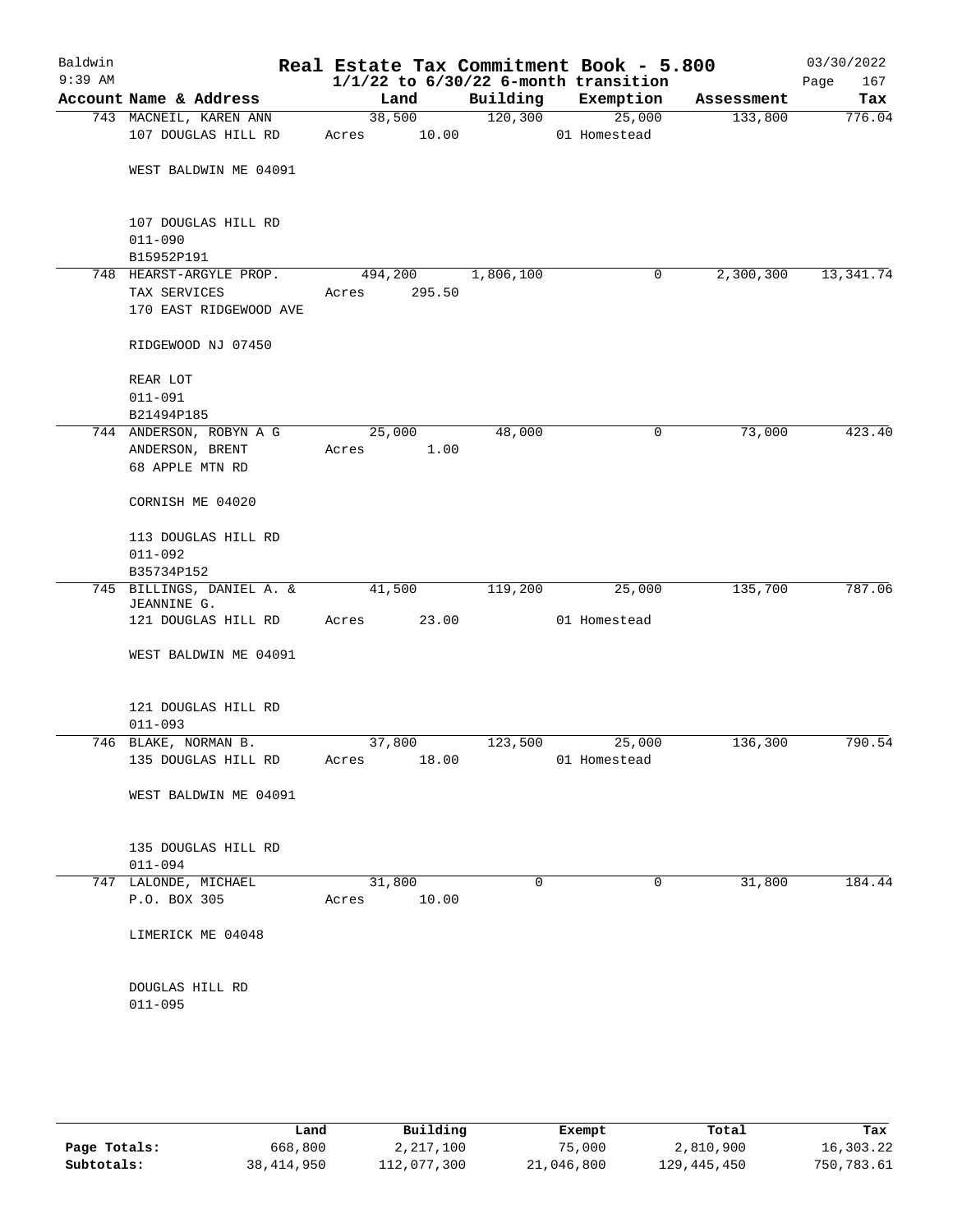| Baldwin<br>$9:39$ AM |                                                       |                |        |             | Real Estate Tax Commitment Book - 5.800<br>$1/1/22$ to $6/30/22$ 6-month transition |            | 03/30/2022<br>168<br>Page |
|----------------------|-------------------------------------------------------|----------------|--------|-------------|-------------------------------------------------------------------------------------|------------|---------------------------|
|                      | Account Name & Address                                | Land           |        | Building    | Exemption                                                                           | Assessment | Tax                       |
|                      | 1113 LALONDE, MICHAEL                                 | 29,700         |        | $\mathbf 0$ | $\mathbf 0$                                                                         | 29,700     | 172.26                    |
|                      | P.O. BOX 305                                          | Acres          | 8.90   |             |                                                                                     |            |                           |
|                      | LIMERICK ME 04048                                     |                |        |             |                                                                                     |            |                           |
|                      | DOUGLAS HILL RD<br>$011 - 096 - A$                    |                |        |             |                                                                                     |            |                           |
|                      | 749 RZEPKA, TIMOTHY R                                 | 19,300         |        | 0           | 0                                                                                   | 19,300     | 111.94                    |
|                      | LAMM, ROSALEE<br>13 FOX ST                            | Acres          | 65.00  |             |                                                                                     |            |                           |
|                      | PORTLAND ME 04101                                     |                |        |             |                                                                                     |            |                           |
|                      | SENATOR BLACK RD<br>011-097<br>B37012P342             |                |        |             |                                                                                     |            |                           |
|                      | 750 SHEA, WILLIAM C                                   | 27,500         |        | 0           | 0                                                                                   | 27,500     | 159.50                    |
|                      | SHEA JR, DANA J                                       |                | 60.00  |             |                                                                                     |            |                           |
|                      | 196 DERBY BARN ROAD                                   | Acres          |        |             |                                                                                     |            |                           |
|                      | HIRAM ME 04041                                        |                |        |             |                                                                                     |            |                           |
|                      | SENATOR BLACK RD                                      |                |        |             |                                                                                     |            |                           |
|                      | $011 - 097 - A$                                       |                |        |             |                                                                                     |            |                           |
|                      | B37966P124                                            |                |        |             |                                                                                     |            |                           |
|                      | 1269 REZEPKA, TIMOTHY R<br>LAMM, ROSALEE<br>13 FOX ST | 4,600<br>Acres | 21.00  | $\mathbf 0$ | $\mathbf 0$                                                                         | 4,600      | 26.68                     |
|                      | PORTLAND ME 04101                                     |                |        |             |                                                                                     |            |                           |
|                      | REAR LOT                                              |                |        |             |                                                                                     |            |                           |
|                      | $011 - 097 - B$                                       |                |        |             |                                                                                     |            |                           |
|                      | B37233P132                                            |                |        |             |                                                                                     |            |                           |
|                      | 751 NATURE'S WILDERNESS,<br><b>LLC</b>                | 237,000        |        | 0           | 0                                                                                   | 237,000    | 1,374.60                  |
|                      | 2 UPPER TWAIN RD                                      | Acres          | 158.00 |             |                                                                                     |            |                           |
|                      | WEST BALDWIN ME 04091                                 |                |        |             |                                                                                     |            |                           |
|                      | SENATOR BLACK RD<br>$011 - 098 - 098A$                |                |        |             |                                                                                     |            |                           |
|                      | 753 HARRINGTON, DENNIS W                              | 22,600         |        | 93,500      | 31,000                                                                              | 85,100     | 493.58                    |
|                      | 25 CRAWFORD RD                                        | Acres          | 0.72   |             | 13 Veteran (Viet Non Res<br>01 Homestead                                            |            |                           |
|                      | WEST BALDWIN ME 04091                                 |                |        |             |                                                                                     |            |                           |
|                      | 25 CRAWFORD RD<br>$012 - 002$                         |                |        |             |                                                                                     |            |                           |
|                      |                                                       |                |        |             |                                                                                     |            |                           |

|              | Land       | Building    | Exempt     | Total       | Tax          |
|--------------|------------|-------------|------------|-------------|--------------|
| Page Totals: | 340,700    | 93,500      | 31,000     | 403,200     | 2,338.56     |
| Subtotals:   | 38,755,650 | 112,170,800 | 21,077,800 | 129,848,650 | 753, 122. 17 |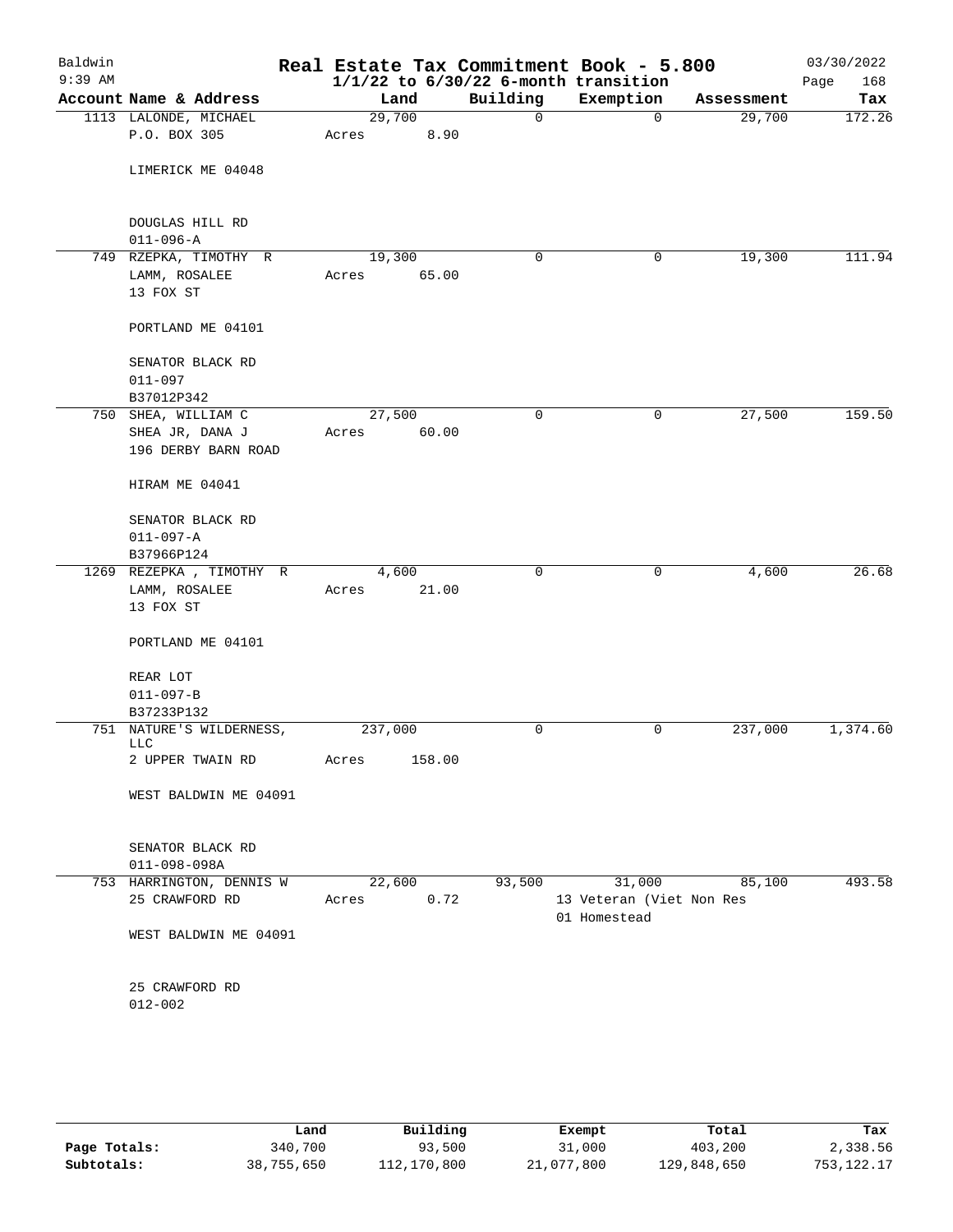| Baldwin<br>$9:39$ AM |                                                                                |                 |       |              | Real Estate Tax Commitment Book - 5.800<br>$1/1/22$ to $6/30/22$ 6-month transition |            | 03/30/2022<br>169<br>Page |
|----------------------|--------------------------------------------------------------------------------|-----------------|-------|--------------|-------------------------------------------------------------------------------------|------------|---------------------------|
|                      | Account Name & Address                                                         | Land            |       | Building     | Exemption                                                                           | Assessment | Tax                       |
|                      | 1264 HARRINGTON, DENNIS W<br>HARRINGTON JR, DENNIS W Acres<br>25 CRAWFORD ROAD | 26, 300         | 1.85  | $\mathsf{O}$ | $\mathbf 0$                                                                         | 26,300     | 152.54                    |
|                      | WEST BALDWIN ME 04091                                                          |                 |       |              |                                                                                     |            |                           |
|                      | CRAWFORD RD<br>$012 - 002 - A$<br>B35602P91                                    |                 |       |              |                                                                                     |            |                           |
|                      | 1265 RAND, BOBBIE-JO                                                           | 26,500          |       | $\mathbf 0$  | 0                                                                                   | 26,500     | 153.70                    |
|                      | RAND, CHRISTOPHER R<br>14 ELM STREET                                           | Acres           | 2.00  |              |                                                                                     |            |                           |
|                      | PARSONFIELD ME 04047                                                           |                 |       |              |                                                                                     |            |                           |
|                      | 29 CRAWFORD RD<br>$012 - 002 - B$                                              |                 |       |              |                                                                                     |            |                           |
|                      | B35602P88                                                                      |                 |       |              |                                                                                     |            |                           |
|                      | 754 BALDWIN, TOWN OF                                                           | 27,700          |       | 0            | 27,700                                                                              | 0          | 0.00                      |
|                      | 534 PEQUAWKET TRAIL                                                            | Acres           | 2.80  |              | 903 MUNICIPAL                                                                       |            |                           |
|                      | WEST BALDWIN ME 04091                                                          |                 |       |              |                                                                                     |            |                           |
|                      | 1197 PEQUAWKET TR<br>$012 - 003$                                               |                 |       |              |                                                                                     |            |                           |
|                      | B18695P24                                                                      |                 |       |              |                                                                                     |            |                           |
|                      | 1152 HOWELL, FRED                                                              | 53,500          |       | $\mathbf 0$  | 0                                                                                   | 53,500     | 310.30                    |
|                      | 82 ROCKY DUNN                                                                  | Acres           | 20.00 |              |                                                                                     |            |                           |
|                      | WEST BALDWIN ME 04091                                                          |                 |       |              |                                                                                     |            |                           |
|                      | CRAWFORD RD                                                                    |                 |       |              |                                                                                     |            |                           |
|                      | $012 - 003 - A$                                                                |                 |       |              |                                                                                     |            |                           |
|                      | B33400P231                                                                     |                 |       |              |                                                                                     |            |                           |
|                      | 1153 HARRINGTON, DENNIS W<br>HOWELL, FREDERICK L<br>25 CRAWFORD RD             | 26,800<br>Acres | 2.20  | 160,700      | 0                                                                                   | 187,500    | 1,087.50                  |
|                      | WEST BALDWIN ME 04091                                                          |                 |       |              |                                                                                     |            |                           |
|                      | 30 CRAWFORD RD                                                                 |                 |       |              |                                                                                     |            |                           |
|                      | $012 - 003 - B$                                                                |                 |       |              |                                                                                     |            |                           |
|                      | B38240P153                                                                     |                 |       |              |                                                                                     |            |                           |
|                      | 756 WATSON, CHRISTINE L                                                        | 18,800          |       | 121,000      | 25,000                                                                              | 114,800    | 665.84                    |
|                      | BARTLETT, MELISSA ANN                                                          | Acres           | 0.35  |              | 01 Homestead                                                                        |            |                           |
|                      | 31 CRAWFORD RD                                                                 |                 |       |              |                                                                                     |            |                           |
|                      | WEST BALDWIN ME 04091                                                          |                 |       |              |                                                                                     |            |                           |
|                      | 31 CRAWFORD RD                                                                 |                 |       |              |                                                                                     |            |                           |
|                      | $012 - 004$                                                                    |                 |       |              |                                                                                     |            |                           |
|                      | B33559P277                                                                     |                 |       |              |                                                                                     |            |                           |
|                      |                                                                                |                 |       |              |                                                                                     |            |                           |
|                      |                                                                                |                 |       |              |                                                                                     |            |                           |

|              | Land       | Building    | Exempt     | Total       | Tax        |
|--------------|------------|-------------|------------|-------------|------------|
| Page Totals: | 179,600    | 281,700     | 52,700     | 408,600     | 2,369.88   |
| Subtotals:   | 38,935,250 | 112,452,500 | 21,130,500 | 130,257,250 | 755,492.05 |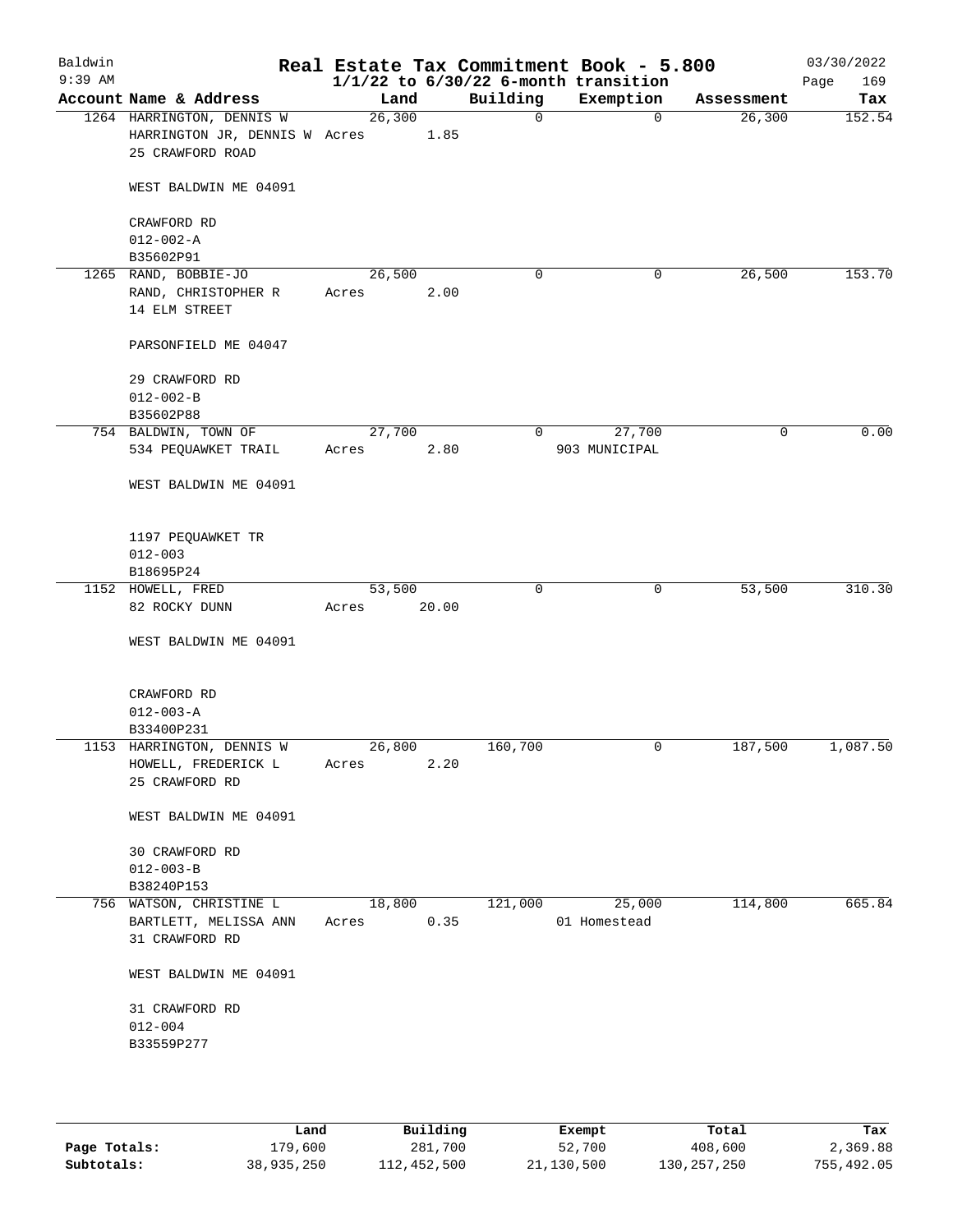| Baldwin<br>$9:39$ AM |                                      |             |       |             | Real Estate Tax Commitment Book - 5.800<br>$1/1/22$ to $6/30/22$ 6-month transition |            | 03/30/2022<br>Page<br>170 |
|----------------------|--------------------------------------|-------------|-------|-------------|-------------------------------------------------------------------------------------|------------|---------------------------|
|                      | Account Name & Address               | Land        |       | Building    | Exemption                                                                           | Assessment | Tax                       |
|                      | 757 ANDERSON, BRENT &                | 46,000      |       | 234,300     | $\mathbf{0}$                                                                        | 280, 300   | 1,625.74                  |
|                      | GERALD                               |             |       |             |                                                                                     |            |                           |
|                      | 32 WEEMAN RD                         | Acres       | 45.50 |             |                                                                                     |            |                           |
|                      |                                      |             |       |             |                                                                                     |            |                           |
|                      | WEST BALDWIN ME 04091                |             |       |             |                                                                                     |            |                           |
|                      |                                      |             |       |             |                                                                                     |            |                           |
|                      | 39 CRAWFORD RD                       |             |       |             |                                                                                     |            |                           |
|                      | $012 - 005$                          |             |       |             |                                                                                     |            |                           |
|                      | B28407P193                           |             |       |             |                                                                                     |            |                           |
|                      | 758 HARRINGTON, WILBUR L & 24,000    |             |       | 48,300      | 25,000                                                                              | 47,300     | 274.34                    |
|                      | HELEN L                              |             |       |             |                                                                                     |            |                           |
|                      | 37 CRAWFORD RD                       | Acres       | 2.00  |             | 01 Homestead                                                                        |            |                           |
|                      |                                      |             |       |             |                                                                                     |            |                           |
|                      | WEST BALDWIN ME 04091                |             |       |             |                                                                                     |            |                           |
|                      |                                      |             |       |             |                                                                                     |            |                           |
|                      | 37 CRAWFORD RD                       |             |       |             |                                                                                     |            |                           |
|                      | $012 - 005 - A$                      |             |       |             |                                                                                     |            |                           |
|                      | 759 ANDERSON, GERALD L               |             |       |             | 27,200 203,600 25,000                                                               | 205,800    | 1,193.64                  |
|                      | ANDERSON, BRENT A                    | Acres       | 4.50  |             | 01 Homestead                                                                        |            |                           |
|                      | 32 WEEMAN RD                         |             |       |             |                                                                                     |            |                           |
|                      |                                      |             |       |             |                                                                                     |            |                           |
|                      | WEST BALDWIN ME 04091                |             |       |             |                                                                                     |            |                           |
|                      |                                      |             |       |             |                                                                                     |            |                           |
|                      | 1181 PEQUAWKET TR                    |             |       |             |                                                                                     |            |                           |
|                      | $012 - 005 - B$                      |             |       |             |                                                                                     |            |                           |
|                      | B35606P156<br>760 LIUDAS COMMON, LLC | 58,400      |       | 5,000       | 0                                                                                   | 63,400     | 367.72                    |
|                      | 203 PECUNIT ST                       | Acres 18.00 |       |             |                                                                                     |            |                           |
|                      |                                      |             |       |             |                                                                                     |            |                           |
|                      | CANTON MA 02021                      |             |       |             |                                                                                     |            |                           |
|                      |                                      |             |       |             |                                                                                     |            |                           |
|                      |                                      |             |       |             |                                                                                     |            |                           |
|                      | 10 NORMANTUS LN                      |             |       |             |                                                                                     |            |                           |
|                      | $012 - 006$                          |             |       |             |                                                                                     |            |                           |
|                      | B31553P124 06/06/2014                |             |       |             |                                                                                     |            |                           |
|                      | 761 ANDERSON, GERALD L               | 30,600      |       | 69,200      | 0                                                                                   | 99,800     | 578.84                    |
|                      | ANDERSON, BRENT A                    | Acres       | 7.00  |             |                                                                                     |            |                           |
|                      | 32 WEEMAN RD                         |             |       |             |                                                                                     |            |                           |
|                      | WEST BALDWIN ME 04091                |             |       |             |                                                                                     |            |                           |
|                      |                                      |             |       |             |                                                                                     |            |                           |
|                      | 1187 PEQUAWKET TR                    |             |       |             |                                                                                     |            |                           |
|                      | $012 - 008$                          |             |       |             |                                                                                     |            |                           |
|                      | B35606P156                           |             |       |             |                                                                                     |            |                           |
|                      | 762 FOSS, KEVIN D & LAURA            | 22,900      |       | $\mathbf 0$ | $\mathbf 0$                                                                         | 22,900     | 132.82                    |
|                      | 5375 N W BUTLER AVE                  | Acres       | 50.00 |             |                                                                                     |            |                           |
|                      |                                      |             |       |             |                                                                                     |            |                           |
|                      | REDMOND OR 97756                     |             |       |             |                                                                                     |            |                           |
|                      |                                      |             |       |             |                                                                                     |            |                           |
|                      |                                      |             |       |             |                                                                                     |            |                           |
|                      | PEQUAWKET TR<br>$012 - 009$          |             |       |             |                                                                                     |            |                           |
|                      | B25259P157                           |             |       |             |                                                                                     |            |                           |
|                      |                                      |             |       |             |                                                                                     |            |                           |
|                      |                                      |             |       |             |                                                                                     |            |                           |
|                      |                                      |             |       |             |                                                                                     |            |                           |
|                      |                                      |             |       |             |                                                                                     |            |                           |

|              | Land         | Building    | Exempt     | Total       | Tax        |
|--------------|--------------|-------------|------------|-------------|------------|
| Page Totals: | 209,100      | 560,400     | 50,000     | 719,500     | 4,173.10   |
| Subtotals:   | 39, 144, 350 | 113,012,900 | 21,180,500 | 130,976,750 | 759,665.15 |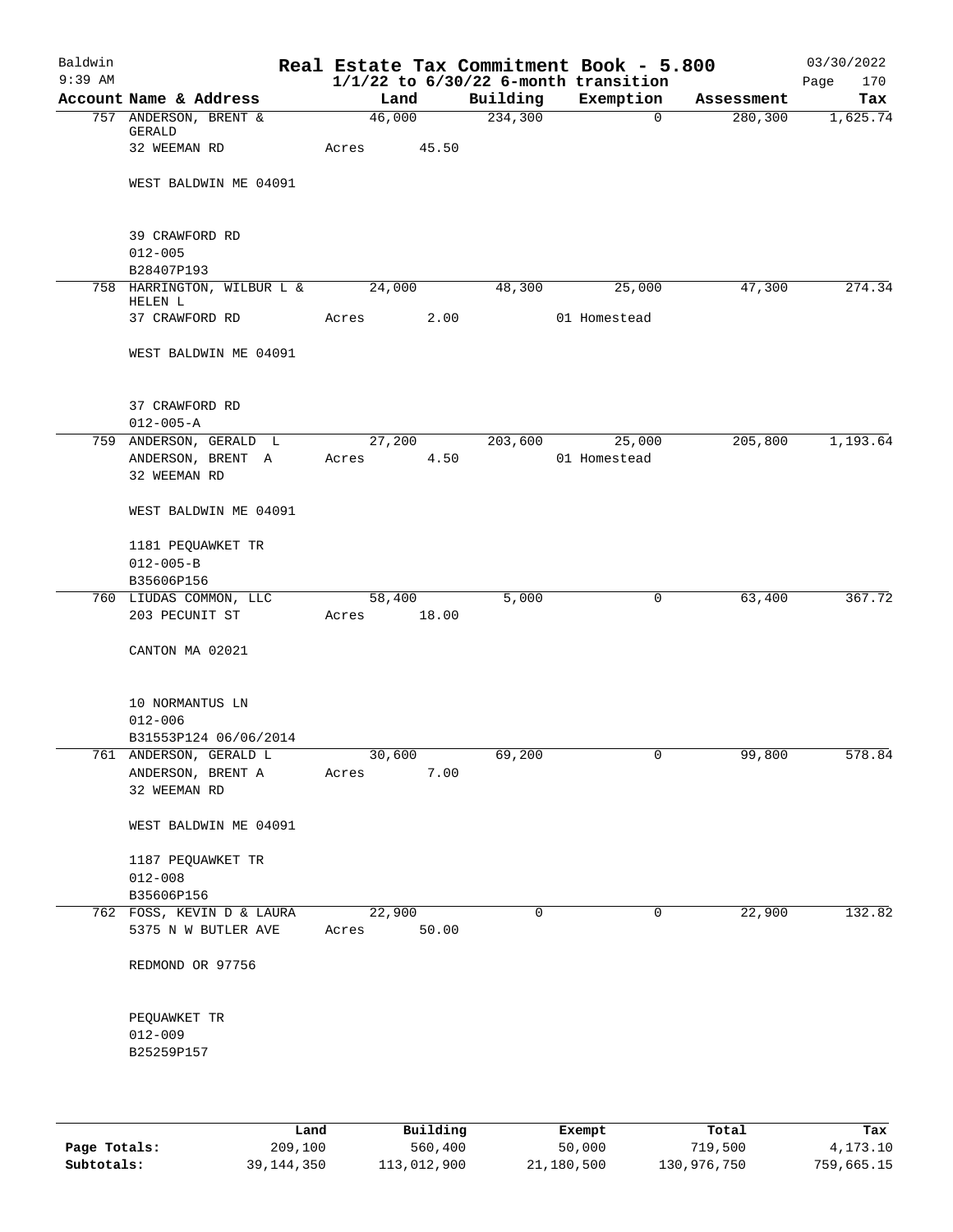| Baldwin<br>$9:39$ AM |                                                                                               | Real Estate Tax Commitment Book - 5.800 | $1/1/22$ to $6/30/22$ 6-month transition |             |            | 03/30/2022<br>Page<br>171 |
|----------------------|-----------------------------------------------------------------------------------------------|-----------------------------------------|------------------------------------------|-------------|------------|---------------------------|
|                      | Account Name & Address                                                                        | Land                                    | Building                                 | Exemption   | Assessment | Tax                       |
|                      | 763 CENTRAL MAINE POWER<br>AVANGRID MANAGEMENT<br>ONE CITY CENTER 5TH FL<br>PORTLAND ME 04101 | 4,400<br>3.25<br>Acres                  | 0                                        | $\mathbf 0$ | 4,400      | 25.52                     |
|                      | PEQUAWKET TR<br>$012 - 010$<br>B14669P151                                                     |                                         |                                          |             |            |                           |
|                      | 764 BROOKFIELD WHITE PINE                                                                     | 12,816,800                              | $\mathsf{O}$                             | 0           | 12,816,800 | 74, 337.44                |
|                      | HYDRO LLC<br>200 DONALD LYNCH BLVD<br>SUITE 300<br>MARLBOROUGH MA 01752                       | 179.00<br>Acres                         |                                          |             |            |                           |
|                      | 48 HIRAM DAM RD<br>$012 - 011$                                                                |                                         |                                          |             |            |                           |
|                      | 1066 PY ESTES & SON INC<br>PO BOX 86                                                          | 21,800<br>58.00<br>Acres                | 0                                        | 0           | 21,800     | 126.44                    |
|                      | WEST BALDWIN ME 04091                                                                         |                                         |                                          |             |            |                           |
|                      | PEQUAWKET TR<br>$012 - 012$<br>B35263P222                                                     |                                         |                                          |             |            |                           |
|                      | 765 FRANCIS SMALL HERITAGE                                                                    | 30,000                                  | 0                                        | 0           | 30,000     | 174.00                    |
|                      | TRUST INC<br>PO BOX 414<br>LIMERICK ME 04048                                                  | 28.60<br>Acres                          |                                          |             |            |                           |
|                      | PEQUAWKET TR<br>$012 - 013$<br>B33357P209                                                     |                                         |                                          |             |            |                           |
|                      | 766 ESTES, P. Y. & SON<br>P O BOX 86                                                          | 185,300<br>178.60<br>Acres              | 14,400                                   | U           | 199,700    | 1,158.26                  |
|                      | WEST BALDWIN ME 04091                                                                         |                                         |                                          |             |            |                           |
|                      | ROUTE 113<br>$012 - 013 - A$<br>B14110P25                                                     |                                         |                                          |             |            |                           |
|                      | 1379 ESTES, P. Y. & SON                                                                       | 146,000                                 | $\mathbf 0$                              | 0           | 146,000    | 846.80                    |
|                      | P O BOX 86                                                                                    | Acres 171.20                            |                                          |             |            |                           |
|                      | WEST BALDWIN ME 04091                                                                         |                                         |                                          |             |            |                           |
|                      | ROUTE 113<br>$012 - 013 - B$                                                                  |                                         |                                          |             |            |                           |

|              | Land       | Building    | Exempt     | Total         | Tax         |
|--------------|------------|-------------|------------|---------------|-------------|
| Page Totals: | 13,204,300 | 14,400      |            | 13,218,700    | 76,668.46   |
| Subtotals:   | 52,348,650 | 113,027,300 | 21,180,500 | 144, 195, 450 | 836, 333.61 |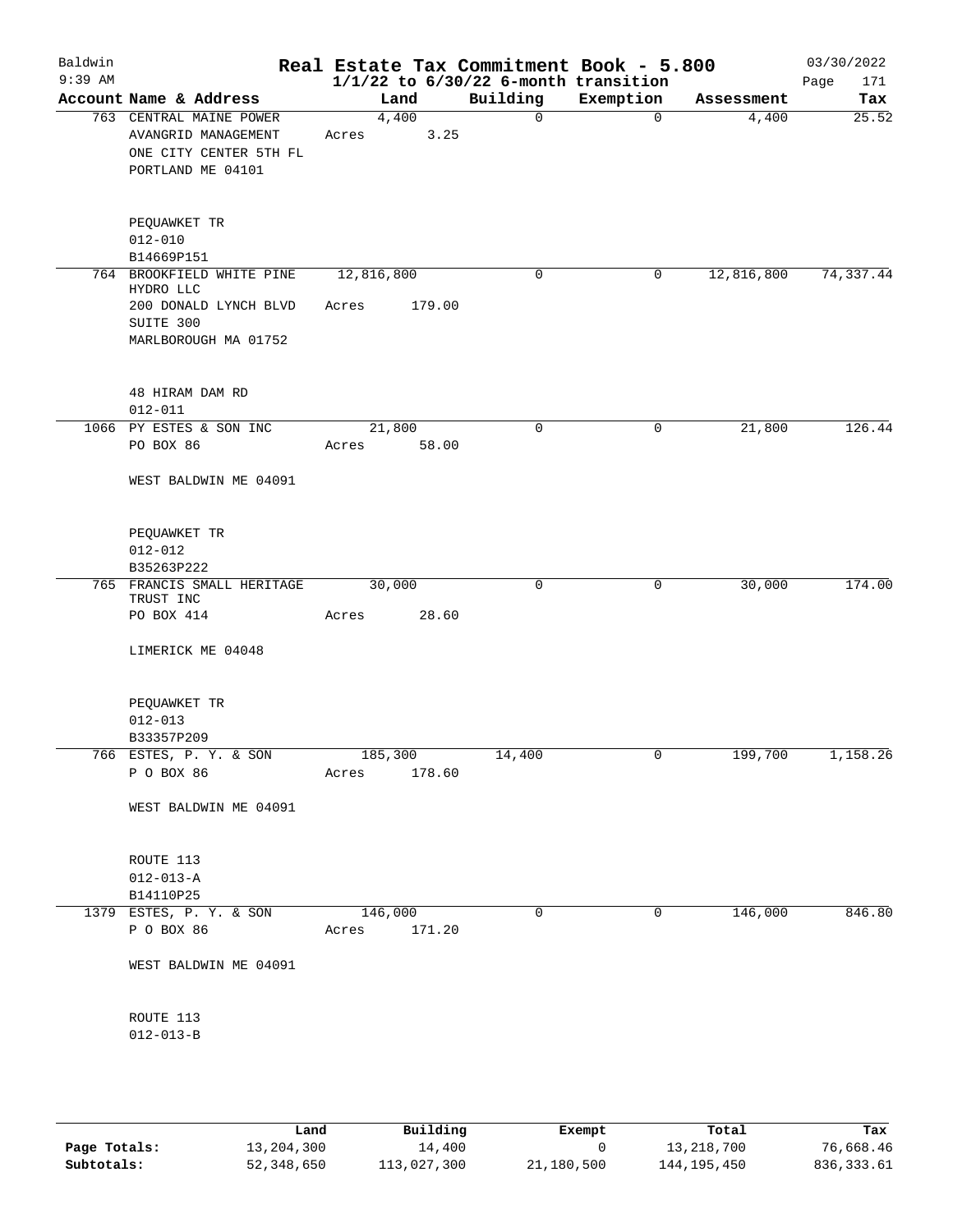| Baldwin<br>$9:39$ AM |                                        |         |        |          | Real Estate Tax Commitment Book - 5.800<br>$1/1/22$ to $6/30/22$ 6-month transition |             | 03/30/2022<br>Page<br>172 |
|----------------------|----------------------------------------|---------|--------|----------|-------------------------------------------------------------------------------------|-------------|---------------------------|
|                      | Account Name & Address                 | Land    |        | Building | Exemption                                                                           | Assessment  | Tax                       |
|                      | 767 DAY, RICKY W                       | 106,800 |        | 0        | $\mathbf 0$                                                                         | 106,800     | 619.44                    |
|                      | DAY, SARAH P                           | Acres   | 170.00 |          |                                                                                     |             |                           |
|                      | 126 SENATOR BLACK RD                   |         |        |          |                                                                                     |             |                           |
|                      |                                        |         |        |          |                                                                                     |             |                           |
|                      | WEST BALDWIN ME 04091                  |         |        |          |                                                                                     |             |                           |
|                      |                                        |         |        |          |                                                                                     |             |                           |
|                      | 76 ANDERSON RD                         |         |        |          |                                                                                     |             |                           |
|                      | $012 - 0148$ 16<br>B34599P274          |         |        |          |                                                                                     |             |                           |
|                      | 1299 KENT JR, DONALD W                 | 38,500  |        | 125,300  | 0                                                                                   | 163,800     | 950.04                    |
|                      | PO BOX 122                             | Acres   | 10.00  |          |                                                                                     |             |                           |
|                      |                                        |         |        |          |                                                                                     |             |                           |
|                      | WEST BALDWIN ME 0091                   |         |        |          |                                                                                     |             |                           |
|                      |                                        |         |        |          |                                                                                     |             |                           |
|                      |                                        |         |        |          |                                                                                     |             |                           |
|                      | 76 ANDERSON RD                         |         |        |          |                                                                                     |             |                           |
|                      | $012 - 014 - A$                        |         |        |          |                                                                                     |             |                           |
|                      | B37022P157                             |         |        |          |                                                                                     |             |                           |
|                      | 1132 BALDWIN, TOWN OF                  | 64,500  |        | 0        | 64,500                                                                              | $\mathbf 0$ | 0.00                      |
|                      | 534 PEQUAWKET TRAIL                    | Acres   | 43.00  |          | 903 MUNICIPAL                                                                       |             |                           |
|                      |                                        |         |        |          |                                                                                     |             |                           |
|                      | WEST BALDWIN ME 04091                  |         |        |          |                                                                                     |             |                           |
|                      |                                        |         |        |          |                                                                                     |             |                           |
|                      | WARDS HILL RD                          |         |        |          |                                                                                     |             |                           |
|                      | $012 - 015$                            |         |        |          |                                                                                     |             |                           |
|                      | 1131 BALDWIN, TOWN OF                  | 22,500  |        | 0        | 22,500                                                                              | 0           | 0.00                      |
|                      | 534 PEQUAWKET TRAIL                    | Acres   | 15.00  |          | 903 MUNICIPAL                                                                       |             |                           |
|                      |                                        |         |        |          |                                                                                     |             |                           |
|                      | WEST BALDWIN ME 04091                  |         |        |          |                                                                                     |             |                           |
|                      |                                        |         |        |          |                                                                                     |             |                           |
|                      |                                        |         |        |          |                                                                                     |             |                           |
|                      | WARDS HILL RD                          |         |        |          |                                                                                     |             |                           |
|                      | $012 - 015 - A$<br>969 ANDERSON FAMILY | 57,700  |        | 0        | 0                                                                                   | 57,700      | 334.66                    |
|                      | PROPERTIES LLC                         |         |        |          |                                                                                     |             |                           |
|                      | 32 WEEMAN RD                           | Acres   | 14.45  |          |                                                                                     |             |                           |
|                      |                                        |         |        |          |                                                                                     |             |                           |
|                      | WEST BALDWIN ME 04091                  |         |        |          |                                                                                     |             |                           |
|                      |                                        |         |        |          |                                                                                     |             |                           |
|                      |                                        |         |        |          |                                                                                     |             |                           |
|                      | WARDS HILL RD                          |         |        |          |                                                                                     |             |                           |
|                      | $012 - 017$                            |         |        |          |                                                                                     |             |                           |
|                      | B35479P37<br>768 BESSEY, DONALD        | 37,300  |        | 65,900   | 0                                                                                   | 103,200     | 598.56                    |
|                      | BESSEY, CAROLYN J                      | Acres   | 5.00   |          |                                                                                     |             |                           |
|                      | 148 WARDS HILL RD                      |         |        |          |                                                                                     |             |                           |
|                      |                                        |         |        |          |                                                                                     |             |                           |
|                      | WEST BALDWIN ME 04091                  |         |        |          |                                                                                     |             |                           |
|                      |                                        |         |        |          |                                                                                     |             |                           |
|                      | 148 WARDS HILL RD                      |         |        |          |                                                                                     |             |                           |
|                      | $012 - 017 - A$                        |         |        |          |                                                                                     |             |                           |
|                      | B37627P180                             |         |        |          |                                                                                     |             |                           |
|                      |                                        |         |        |          |                                                                                     |             |                           |
|                      |                                        |         |        |          |                                                                                     |             |                           |
|                      |                                        |         |        |          |                                                                                     |             |                           |

|              | Land       | Building    | Exempt     | Total       | Tax        |
|--------------|------------|-------------|------------|-------------|------------|
| Page Totals: | 327,300    | 191,200     | 87,000     | 431,500     | 2,502.70   |
| Subtotals:   | 52,675,950 | 113,218,500 | 21,267,500 | 144,626,950 | 838,836.31 |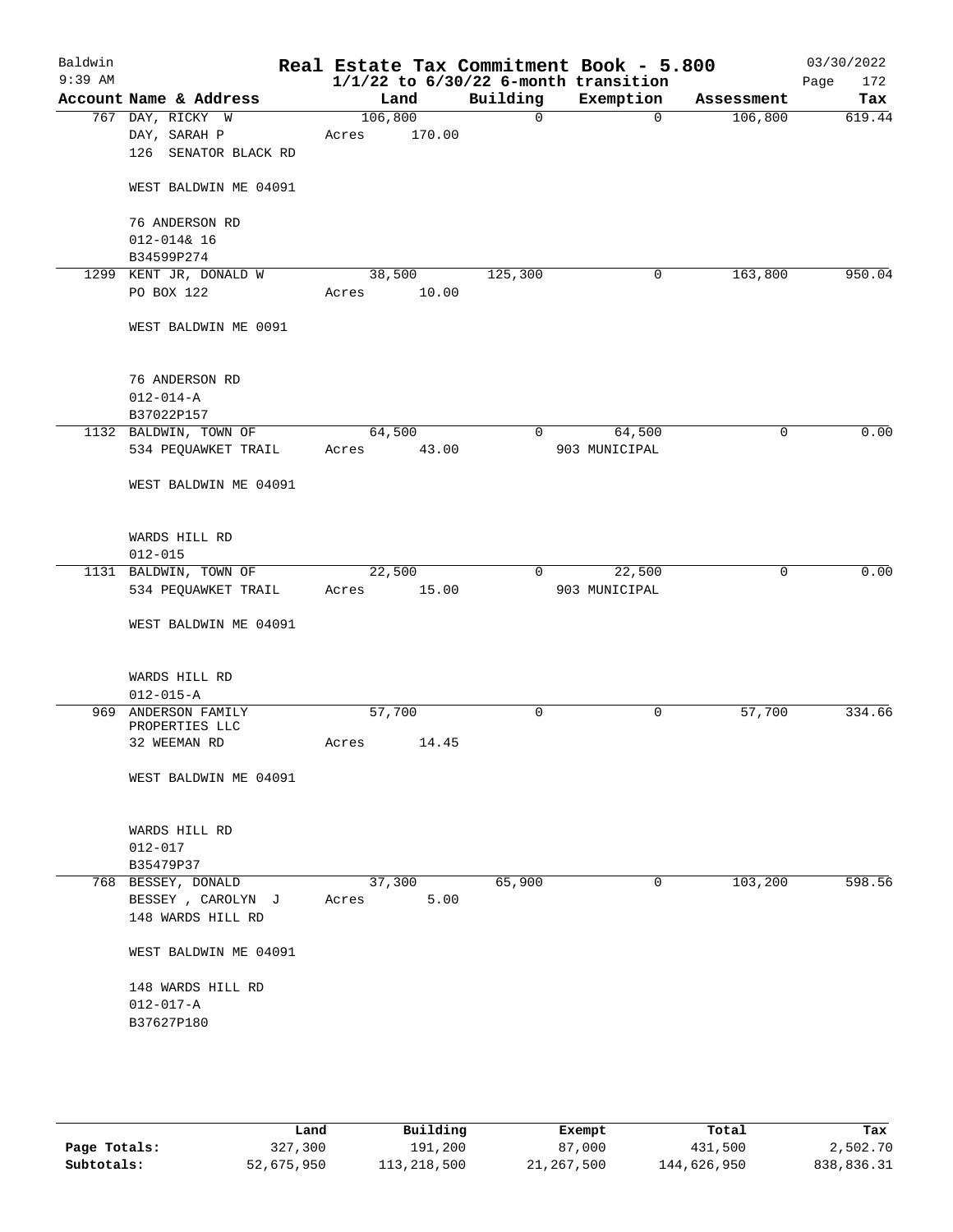| Baldwin<br>$9:39$ AM |                                                                  |       |                 |        |            | Real Estate Tax Commitment Book - 5.800<br>$1/1/22$ to $6/30/22$ 6-month transition |            | 03/30/2022<br>173<br>Page |
|----------------------|------------------------------------------------------------------|-------|-----------------|--------|------------|-------------------------------------------------------------------------------------|------------|---------------------------|
|                      | Account Name & Address                                           |       | Land            |        |            | Building Exemption                                                                  | Assessment | Tax                       |
|                      | 769 KUNTZ, RICHARD C & JANE 42,800 140,800                       |       |                 |        |            | 25,000                                                                              | 158,600    | 919.88                    |
|                      | 138 WARDS HILL RD                                                |       |                 |        | Acres 8.65 | 01 Homestead                                                                        |            |                           |
|                      | WEST BALDWIN ME 04091                                            |       |                 |        |            |                                                                                     |            |                           |
|                      | 138 WARDS HILL RD<br>$012 - 018$                                 |       |                 |        |            |                                                                                     |            |                           |
|                      | B22189P144                                                       |       |                 |        |            |                                                                                     |            |                           |
|                      | 770 JORDAN, ALLEN B + LINDA 35,300<br>М                          |       |                 |        | 170,400    | 25,000                                                                              | 180,700    | 1,048.06                  |
|                      | 156 WARDS HILL RD                                                |       | Acres 3.94      |        |            | 01 Homestead                                                                        |            |                           |
|                      | WEST BALDWIN ME 04091                                            |       |                 |        |            |                                                                                     |            |                           |
|                      | 126 WARDS HILL RD<br>$012 - 018 - A$<br>B22318P182               |       |                 |        |            |                                                                                     |            |                           |
|                      | 771 GRAY KELLEY CAROL P                                          |       | 29,700          |        | 163,500    | 25,000                                                                              | 168,200    | 975.56                    |
|                      | 144 WARDS HILL                                                   |       | Acres           | 4.12   |            | 01 Homestead                                                                        |            |                           |
|                      | WEST BALDWIN ME 04091                                            |       |                 |        |            |                                                                                     |            |                           |
|                      | 144 WARDS HILL RD<br>$012 - 018 - B$<br>B9221P6                  |       |                 |        |            |                                                                                     |            |                           |
|                      | 772 SWAN, WARREN G JR                                            |       |                 | 55,700 | 108,000    | 25,000                                                                              | 138,700    | 804.46                    |
|                      | 116 WARDS HILL RD                                                |       | Acres 61.00     |        |            | 01 Homestead                                                                        |            |                           |
|                      | WEST BALDWIN ME 04091                                            |       |                 |        |            |                                                                                     |            |                           |
|                      | 116 WARDS HILL RD<br>$012 - 019$                                 |       |                 |        |            |                                                                                     |            |                           |
|                      | B24406P241                                                       |       |                 |        |            |                                                                                     |            |                           |
| 1044                 | SWAN, WARREN G. JR &<br>PATTI-JO                                 |       | 26,400          |        | 0          | 0                                                                                   | 26,400     | 153.12                    |
|                      | 116 WARDS HILL RD.                                               | Acres |                 | 2.04   |            |                                                                                     |            |                           |
|                      | WEST BALDWIN ME 04091                                            |       |                 |        |            |                                                                                     |            |                           |
|                      | WARDS HILL RD<br>$012 - 019 - A$                                 |       |                 |        |            |                                                                                     |            |                           |
|                      | 773 ESTES, DAVID E.<br>ESTES, BEVERLY A.<br>41 DOUGLAS HILL ROAD |       | 70,100<br>Acres | 22.76  | 1,600      | 0                                                                                   | 71,700     | 415.86                    |
|                      | WEST BALDWIN ME 04091                                            |       |                 |        |            |                                                                                     |            |                           |
|                      | WARDS HILL RD                                                    |       |                 |        |            |                                                                                     |            |                           |
|                      | $012 - 020$                                                      |       |                 |        |            |                                                                                     |            |                           |
|                      | B21373P28                                                        |       |                 |        |            |                                                                                     |            |                           |
|                      |                                                                  |       |                 |        |            |                                                                                     |            |                           |
|                      |                                                                  |       |                 |        |            |                                                                                     |            |                           |

|              | Land       | Building    | Exempt     | Total       | Tax          |
|--------------|------------|-------------|------------|-------------|--------------|
| Page Totals: | 260,000    | 584,300     | 100,000    | 744,300     | 4,316.94     |
| Subtotals:   | 52,935,950 | 113,802,800 | 21,367,500 | 145,371,250 | 843, 153, 25 |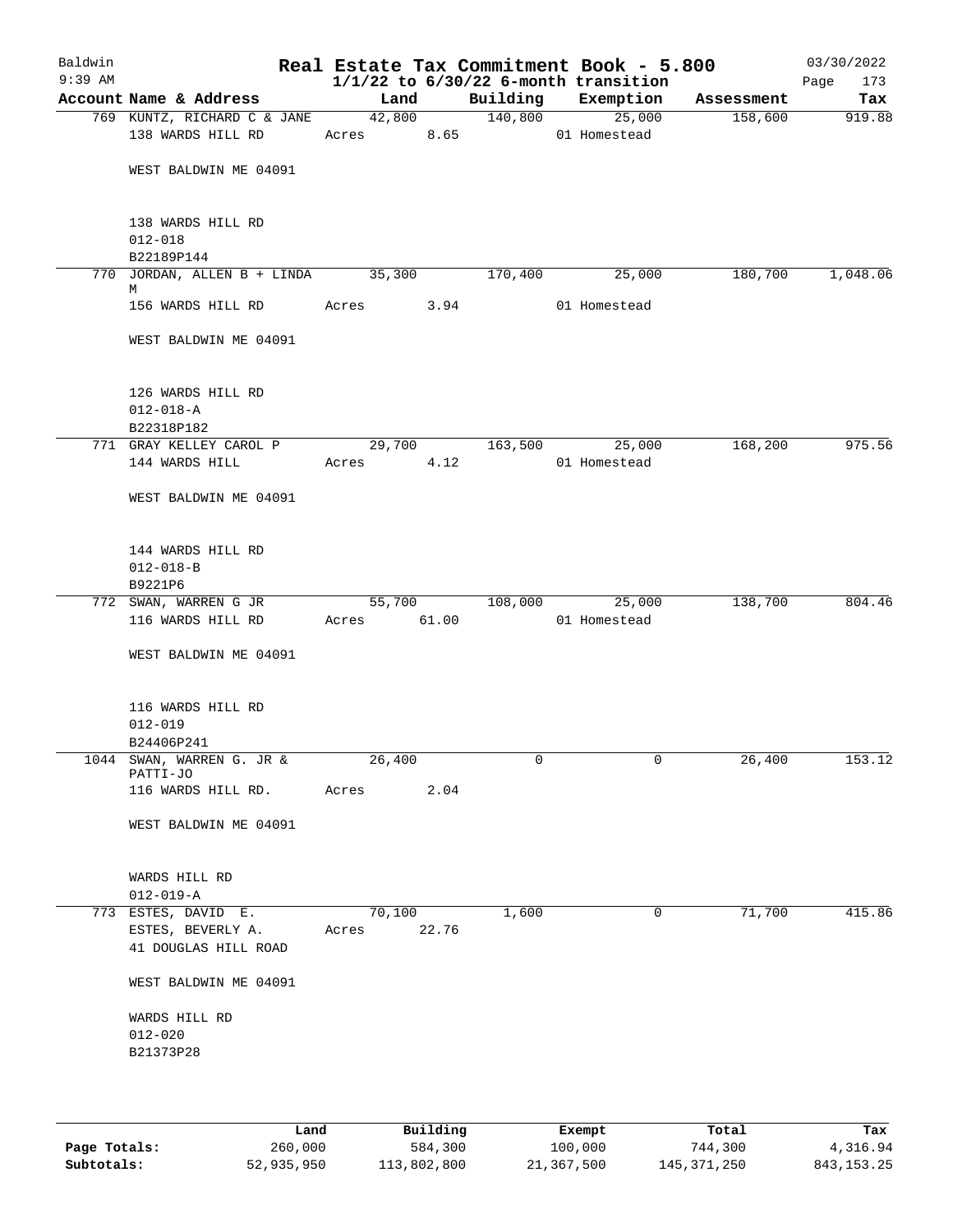| Baldwin<br>$9:39$ AM |                                                  | Real Estate Tax Commitment Book - 5.800<br>$1/1/22$ to $6/30/22$ 6-month transition |          |                   |                    | 03/30/2022<br>174<br>Page |
|----------------------|--------------------------------------------------|-------------------------------------------------------------------------------------|----------|-------------------|--------------------|---------------------------|
|                      | Account Name & Address                           | Land                                                                                | Building | Exemption         | Assessment         | Tax                       |
|                      | 774 BRAYSON, MURRAY D &                          | 68,900                                                                              | 180,700  | 25,000            | 224,600            | 1,302.68                  |
|                      | MISTY<br>23 BRAYSON WAY                          | Acres 33.50                                                                         |          | 01 Homestead      |                    |                           |
|                      | WEST BALDWIN ME 04091                            |                                                                                     |          |                   |                    |                           |
|                      | 23 BRAYSON WAY                                   |                                                                                     |          |                   |                    |                           |
|                      | $012 - 020 - A$                                  |                                                                                     |          |                   |                    |                           |
|                      | B14390P4<br>775 FLEMING, JEFFREY E               | 41,500                                                                              | 196,400  | 25,000            | 212,900            | 1,234.82                  |
|                      | 68 WARDS HILL RD                                 | Acres 12.00                                                                         |          | 01 Homestead      |                    |                           |
|                      | WEST BALDWIN ME 04091                            |                                                                                     |          |                   |                    |                           |
|                      | 68 WARDS HILL RD<br>$012 - 020 - B$<br>B9030P143 |                                                                                     |          |                   |                    |                           |
|                      | 1015 NIXON, PHILIP P                             | 33,200                                                                              | 176,900  | 25,000            | 185,100            | 1,073.58                  |
|                      | NIXON, SHARI LYNN<br>104 WARDS HILL RD           | 11.90<br>Acres                                                                      |          | 01 Homestead      |                    |                           |
|                      | WEST BALDWIN ME 04091                            |                                                                                     |          |                   |                    |                           |
|                      | 104 WARDS HILL RD                                |                                                                                     |          |                   |                    |                           |
|                      | $012 - 020 - C$                                  |                                                                                     |          |                   |                    |                           |
|                      | B28185P316                                       |                                                                                     |          |                   |                    |                           |
|                      | 1154 MURCH, MICHAEL & JULIE<br>88 WARDS HILL RD  | 39,200<br>11.55<br>Acres                                                            | 148,800  | 0                 | 188,000            | 1,090.40                  |
|                      | WEST BALDWIN ME 04091                            |                                                                                     |          |                   |                    |                           |
|                      | 88 WARDS HILL RD                                 |                                                                                     |          |                   |                    |                           |
|                      | $012 - 020 - D$                                  |                                                                                     |          |                   |                    |                           |
|                      | B8483P35                                         |                                                                                     |          |                   |                    |                           |
|                      | 776 ST SAVIOUR, ALBERT B &<br>LOUISE B           | 31,400                                                                              | 172,000  | 25,000            | 178,400            | 1,034.72                  |
|                      | 14 WARDS HILL RD                                 | 5.28<br>Acres                                                                       |          | 01 Homestead      |                    |                           |
|                      | WEST BALDWIN ME 04091                            |                                                                                     |          |                   |                    |                           |
|                      | 14 WARDS HILL RD                                 |                                                                                     |          |                   |                    |                           |
|                      | $012 - 021$                                      |                                                                                     |          |                   |                    |                           |
|                      | B8162P14<br>1226 STAMPER, SEAN E.                | 41,800                                                                              | 189,400  | 25,000            | 206,200            | 1,195.96                  |
|                      | STAMPER, AMANDA D.                               | 13.48<br>Acres                                                                      |          | 01 Homestead      |                    |                           |
|                      | 10 WARDS HILL ROAD                               |                                                                                     |          |                   |                    |                           |
|                      | WEST BALDWIN ME 04091                            |                                                                                     |          |                   |                    |                           |
|                      | 10 WARDS HILL RD                                 |                                                                                     |          |                   |                    |                           |
|                      | $012 - 021 - A$                                  |                                                                                     |          |                   |                    |                           |
|                      | B34237P98 08/10/2017                             |                                                                                     |          |                   |                    |                           |
|                      |                                                  |                                                                                     |          |                   |                    |                           |
| Page Totals:         | Land<br>256,000                                  | Building<br>1,064,200                                                               |          | Exempt<br>125,000 | Total<br>1,195,200 | Tax<br>6,932.16           |

**Subtotals:** 53,191,950 114,867,000 21,492,500 146,566,450 850,085.41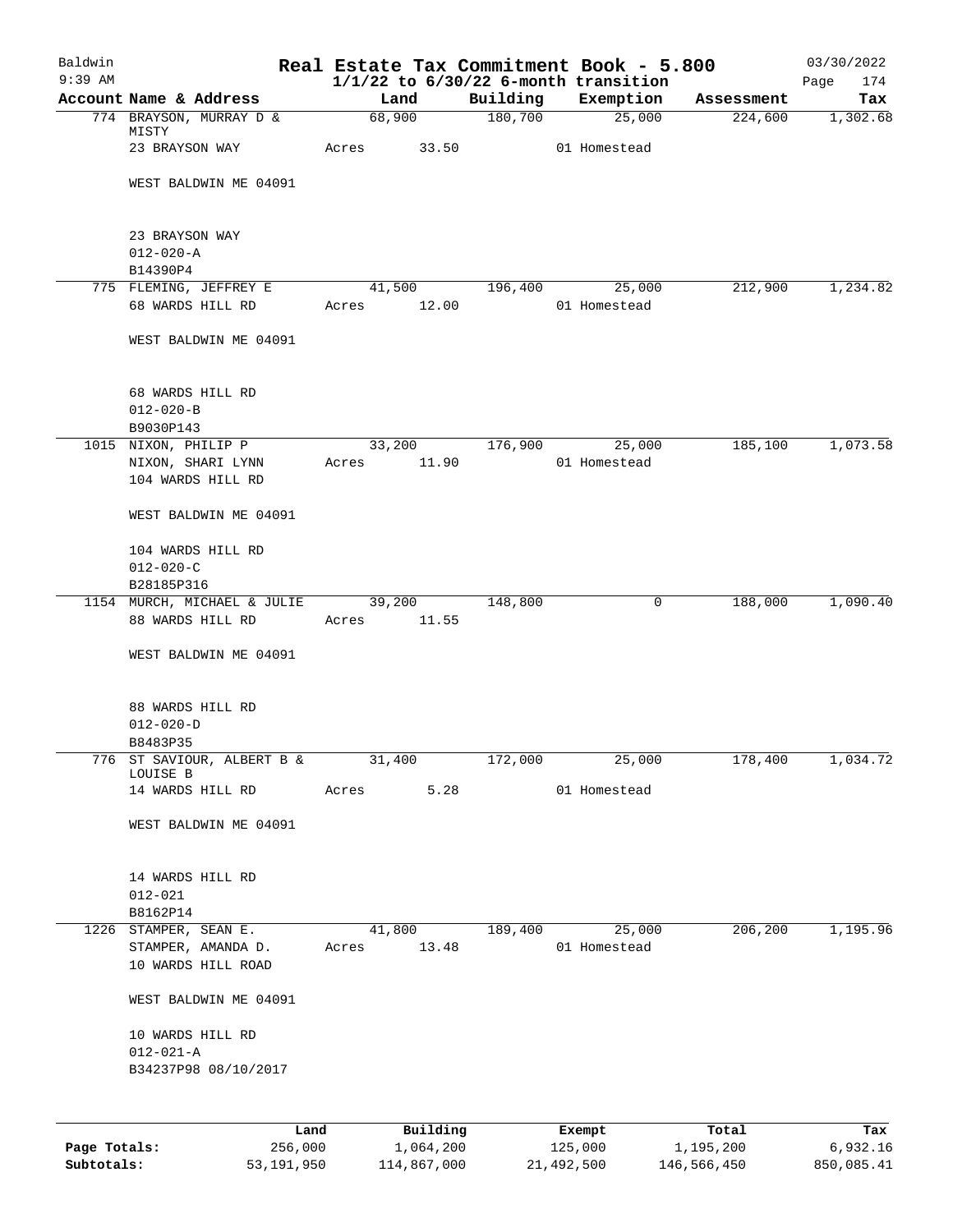| Baldwin<br>$9:39$ AM |                                      |        |       |          | Real Estate Tax Commitment Book - 5.800<br>$1/1/22$ to $6/30/22$ 6-month transition |            | 03/30/2022<br>175<br>Page |
|----------------------|--------------------------------------|--------|-------|----------|-------------------------------------------------------------------------------------|------------|---------------------------|
|                      | Account Name & Address               | Land   |       | Building | Exemption                                                                           | Assessment | Tax                       |
|                      | 777 DEARBORN, WALTER L               | 25,800 |       | 30,100   | 25,000                                                                              | 30,900     | 179.22                    |
|                      | P O BOX 17                           | Acres  | 1.50  |          | 01 Homestead                                                                        |            |                           |
|                      |                                      |        |       |          |                                                                                     |            |                           |
|                      | SEBAGO ME 04029                      |        |       |          |                                                                                     |            |                           |
|                      |                                      |        |       |          |                                                                                     |            |                           |
|                      |                                      |        |       |          |                                                                                     |            |                           |
|                      | 2 WARDS HILL RD                      |        |       |          |                                                                                     |            |                           |
|                      | $012 - 022$                          |        |       |          |                                                                                     |            |                           |
|                      | B12828P29                            | 25,300 |       | 34,300   |                                                                                     | 59,600     | 345.68                    |
|                      | 778 CALDWELL, FRANK E SR &<br>JUDY A |        |       |          | 0                                                                                   |            |                           |
|                      | PO BOX 205                           | Acres  | 1.20  |          |                                                                                     |            |                           |
|                      |                                      |        |       |          |                                                                                     |            |                           |
|                      | EUSTIS ME 04936                      |        |       |          |                                                                                     |            |                           |
|                      |                                      |        |       |          |                                                                                     |            |                           |
|                      |                                      |        |       |          |                                                                                     |            |                           |
|                      | 142 DOUGLAS HILL RD                  |        |       |          |                                                                                     |            |                           |
|                      | $012 - 022 - A$                      |        |       |          |                                                                                     |            |                           |
|                      | 779 RITCHIE, DANA H                  | 24,200 |       | 47,900   | 0                                                                                   | 72,100     | 418.18                    |
|                      | 627 AUBURN STREET                    | Acres  | 0.90  |          |                                                                                     |            |                           |
|                      |                                      |        |       |          |                                                                                     |            |                           |
|                      | WHITMAN MA 02382                     |        |       |          |                                                                                     |            |                           |
|                      |                                      |        |       |          |                                                                                     |            |                           |
|                      |                                      |        |       |          |                                                                                     |            |                           |
|                      | 146 DOUGLAS HILL RD                  |        |       |          |                                                                                     |            |                           |
|                      | $012 - 023$                          |        |       |          |                                                                                     |            |                           |
|                      | B11817P53                            |        |       |          |                                                                                     |            |                           |
|                      | 780 DOUGHTY JR, FRED W               | 87,000 | 56.12 | 164,900  | 25,000                                                                              | 226,900    | 1,316.02                  |
|                      | DOUGHTY, JOCELYN G                   | Acres  |       |          | 01 Homestead                                                                        |            |                           |
|                      | 140 DOUGLAS HILL RD                  |        |       |          |                                                                                     |            |                           |
|                      | WEST BALDWIN ME 04091                |        |       |          |                                                                                     |            |                           |
|                      |                                      |        |       |          |                                                                                     |            |                           |
|                      | 140 DOUGLAS HILL RD                  |        |       |          |                                                                                     |            |                           |
|                      | $012 - 024$                          |        |       |          |                                                                                     |            |                           |
|                      | B36008P80                            |        |       |          |                                                                                     |            |                           |
|                      | 964 LIBBY, EDWIN                     | 29,300 |       | 154,600  | 0                                                                                   | 183,900    | 1,066.62                  |
|                      | OSDEN, CRYSTAL                       | Acres  | 3.88  |          |                                                                                     |            |                           |
|                      | 19 DEARBORN ROAD                     |        |       |          |                                                                                     |            |                           |
|                      |                                      |        |       |          |                                                                                     |            |                           |
|                      | WEST BALDWIN ME 04091                |        |       |          |                                                                                     |            |                           |
|                      |                                      |        |       |          |                                                                                     |            |                           |
|                      | 112 DOUGLAS HILL RD                  |        |       |          |                                                                                     |            |                           |
|                      | $012 - 024 - A$                      |        |       |          |                                                                                     |            |                           |
|                      | B27729P302                           |        |       |          |                                                                                     |            |                           |
| 987                  | BOUCHER, EZRA P +                    | 31,800 |       | 65,400   | 25,000                                                                              | 72,200     | 418.76                    |
|                      | CHRISTINA D<br>40 WARDS HILL RD      |        |       |          |                                                                                     |            |                           |
|                      |                                      | Acres  | 10.00 |          | 01 Homestead                                                                        |            |                           |
|                      | WEST BALDWIN ME 04091                |        |       |          |                                                                                     |            |                           |
|                      |                                      |        |       |          |                                                                                     |            |                           |
|                      |                                      |        |       |          |                                                                                     |            |                           |
|                      | 40 WARDS HILL RD                     |        |       |          |                                                                                     |            |                           |
|                      | $012 - 024 - B$                      |        |       |          |                                                                                     |            |                           |
|                      |                                      |        |       |          |                                                                                     |            |                           |
|                      |                                      |        |       |          |                                                                                     |            |                           |

|              | Land         | Building    | Exempt     | Total       | Tax        |
|--------------|--------------|-------------|------------|-------------|------------|
| Page Totals: | 223,400      | 497,200     | 75,000     | 645,600     | 3,744.48   |
| Subtotals:   | 53, 415, 350 | 115,364,200 | 21,567,500 | 147,212,050 | 853,829.89 |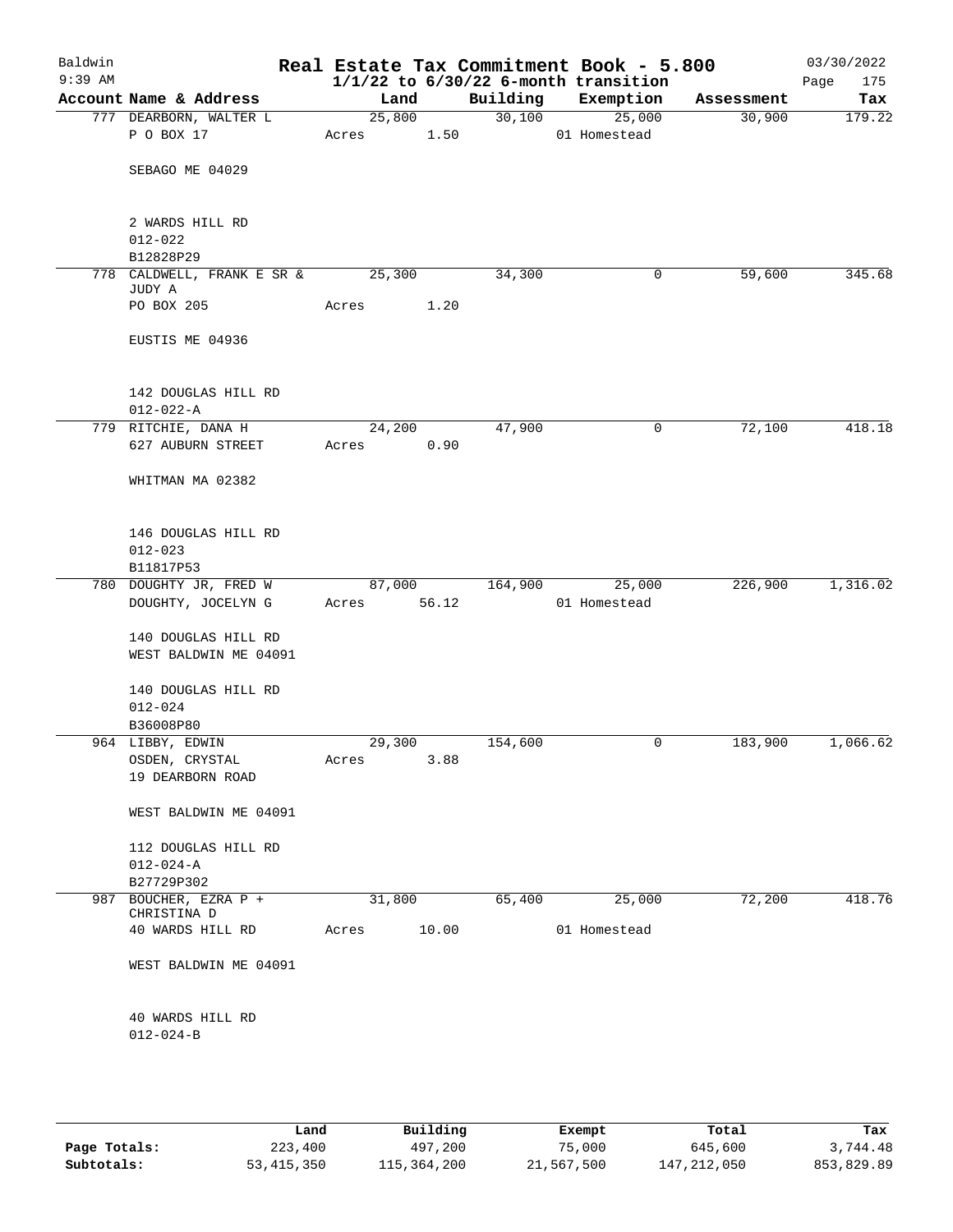| Baldwin<br>$9:39$ AM |                                        |            |        |             | Real Estate Tax Commitment Book - 5.800<br>$1/1/22$ to $6/30/22$ 6-month transition |            | 03/30/2022<br>Page<br>176 |
|----------------------|----------------------------------------|------------|--------|-------------|-------------------------------------------------------------------------------------|------------|---------------------------|
|                      | Account Name & Address                 | Land       |        | Building    | Exemption                                                                           | Assessment | Tax                       |
|                      | 781 TINKHAM, THOMAS & MARIA            |            | 25,000 |             | 102,900 25,000                                                                      | 102,900    | 596.82                    |
|                      | 124 DOUGLAS HILL RD                    | Acres 1.00 |        |             | 01 Homestead                                                                        |            |                           |
|                      | WEST BALDWIN ME 04091                  |            |        |             |                                                                                     |            |                           |
|                      |                                        |            |        |             |                                                                                     |            |                           |
|                      | 124 DOUGLAS HILL RD                    |            |        |             |                                                                                     |            |                           |
|                      | $012 - 025$                            |            |        |             |                                                                                     |            |                           |
|                      | 783 FOURNIER, MARTIN L                 | 31,800     |        | 144,900     | 31,000                                                                              | 145,700    | 845.06                    |
|                      | FOURNIER, BETTY ANN                    | Acres      | 10.00  |             | 13 Veteran (Viet Non Res                                                            |            |                           |
|                      | 100 DOUGLAS HILL RD                    |            |        |             | 01 Homestead                                                                        |            |                           |
|                      | WEST BALDWIN ME 04091                  |            |        |             |                                                                                     |            |                           |
|                      | 100 DOUGLAS HILL RD                    |            |        |             |                                                                                     |            |                           |
|                      | $012 - 026 - A$                        |            |        |             |                                                                                     |            |                           |
|                      | B34699P322                             |            |        |             |                                                                                     |            |                           |
|                      | 784 MURCH, CLIFFORD JR &<br>LISA       | 33,500     |        | 227,900     | 25,000                                                                              | 236,400    | 1,371.12                  |
|                      | P O BOX 11                             | Acres      | 8.52   |             | 01 Homestead                                                                        |            |                           |
|                      | WEST BALDWIN ME 04091                  |            |        |             |                                                                                     |            |                           |
|                      | 19 WEEMAN RD                           |            |        |             |                                                                                     |            |                           |
|                      | $012 - 026 - B$                        |            |        |             |                                                                                     |            |                           |
|                      | B9284P2                                |            |        |             |                                                                                     |            |                           |
|                      | 1110 MURCH, CLIFFORD JR &              | 34,500     |        | $\mathbf 0$ | $\mathbf 0$                                                                         | 34,500     | 200.10                    |
|                      | LISA<br>P O BOX 11                     | Acres      | 13.70  |             |                                                                                     |            |                           |
|                      | WEST BALDWIN ME 04091                  |            |        |             |                                                                                     |            |                           |
|                      |                                        |            |        |             |                                                                                     |            |                           |
|                      | DOUGLAS HILL RD                        |            |        |             |                                                                                     |            |                           |
|                      | $012 - 026 - C$                        |            |        |             |                                                                                     |            |                           |
|                      | 1270 TERRONI, JARED M                  | 29,700     |        | 242,600     | 0                                                                                   | 272,300    | 1,579.34                  |
|                      | TERRONI, RENEE E                       | Acres      | 4.15   |             |                                                                                     |            |                           |
|                      | 17 WEEMAN ROAD                         |            |        |             |                                                                                     |            |                           |
|                      | WEST BALDWIN ME 04091                  |            |        |             |                                                                                     |            |                           |
|                      | 17 WEEMAN RD                           |            |        |             |                                                                                     |            |                           |
|                      | $012 - 026 - C1$                       |            |        |             |                                                                                     |            |                           |
|                      | B35535P211                             |            |        |             |                                                                                     |            |                           |
|                      | 1111 HINKLEY, STEPHEN K &<br>KRISTEN M | 26,500     |        | 193,600     | 25,000                                                                              | 195,100    | 1,131.58                  |
|                      | P O BOX 11                             | Acres      | 2.00   |             | 01 Homestead                                                                        |            |                           |
|                      | WEST BALDWIN ME 04091                  |            |        |             |                                                                                     |            |                           |
|                      | 23 WEEMAN RD<br>$012 - 026 - D$        |            |        |             |                                                                                     |            |                           |
|                      |                                        |            |        |             |                                                                                     |            |                           |

|              | Land       | Building    | Exempt     | Total       | Tax        |
|--------------|------------|-------------|------------|-------------|------------|
| Page Totals: | 181,000    | 911,900     | 106,000    | 986,900     | 5,724.02   |
| Subtotals:   | 53,596,350 | 116,276,100 | 21,673,500 | 148,198,950 | 859,553.91 |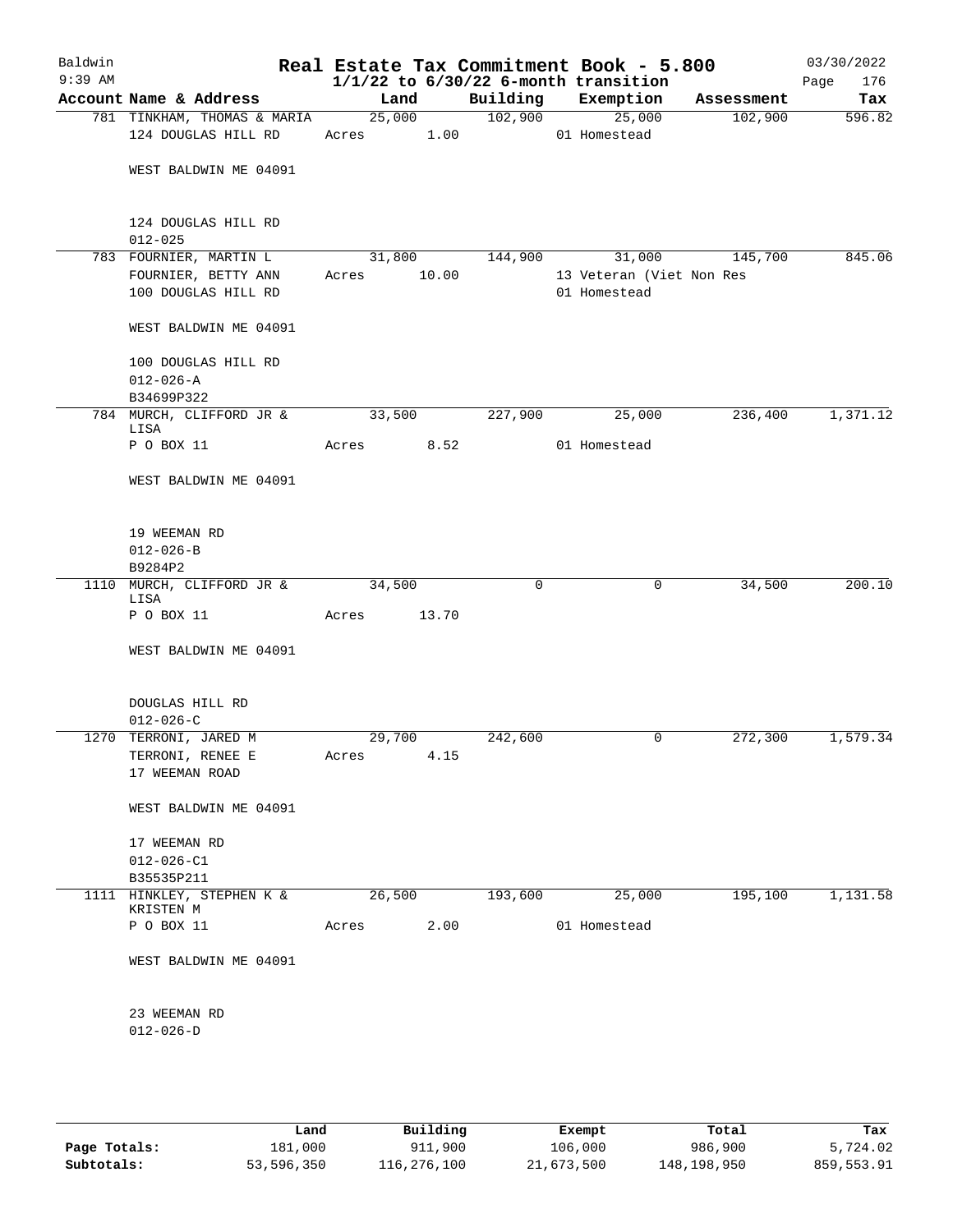| Baldwin   |                                            |       |         |          |             | Real Estate Tax Commitment Book - 5.800  |            | 03/30/2022  |
|-----------|--------------------------------------------|-------|---------|----------|-------------|------------------------------------------|------------|-------------|
| $9:39$ AM |                                            |       |         |          |             | $1/1/22$ to $6/30/22$ 6-month transition |            | Page<br>177 |
|           | Account Name & Address                     |       | Land    |          | Building    | Exemption                                | Assessment | Tax         |
|           | 785 MALLORY, BRENDA S<br>178 BANKS RD      | Acres | 60,900  | 32.90    | 207,800     | 31,000<br>13 Veteran (Viet Non Res       | 237,700    | 1,378.66    |
|           | PARSONFIELD ME 04047                       |       |         |          |             | 01 Homestead                             |            |             |
|           | 18 WEEMAN RD<br>$012 - 027$ & 28           |       |         |          |             |                                          |            |             |
|           | B31899P187 11/06/2014                      |       |         |          |             |                                          |            |             |
|           | 786 ANDERSON, BRENT                        |       | 26,800  |          | 171,300     | 25,000                                   | 173,100    | 1,003.98    |
|           | 32 WEEMAN RD                               | Acres |         | 2.22     |             | 01 Homestead                             |            |             |
|           | WEST BALDWIN ME 04091                      |       |         |          |             |                                          |            |             |
|           | 32 WEEMAN RD                               |       |         |          |             |                                          |            |             |
|           | $012 - 028 - A$                            |       |         |          |             |                                          |            |             |
|           | B12518P238                                 |       |         |          |             |                                          |            |             |
|           | 787 DEVISEES OF, BLISS,<br>MABEL EDITH     |       | 59,700  |          | 147,700     | 0                                        | 207,400    | 1,202.92    |
|           | HERRING, PR, KAREN                         | Acres |         | 31.88    |             |                                          |            |             |
|           | 9 CRYSTAL LANE                             |       |         |          |             |                                          |            |             |
|           | CUMBERLAND ME 04021                        |       |         |          |             |                                          |            |             |
|           | 38 WEEMAN RD<br>$012 - 029$                |       |         |          |             |                                          |            |             |
|           | B38193P292                                 |       |         |          |             |                                          |            |             |
|           | 580413 CLEMENTS, ANDREW E                  |       | 95,400  |          | 296,000     | 25,000                                   | 366,400    | 2,125.12    |
|           | CLEMENTS, REBECCA P<br>53 WEEMAN RD        | Acres |         | 58.00    |             | 01 Homestead                             |            |             |
|           | WEST BALDWIN ME 04091                      |       |         |          |             |                                          |            |             |
|           | 53 WEEMAN RD                               |       |         |          |             |                                          |            |             |
|           | $012 - 030, 30A$                           |       |         |          |             |                                          |            |             |
|           | B30174P203                                 |       |         |          |             |                                          |            |             |
|           | 789 LARRY W LORD REVOCABLE<br>TRUST        |       | 32,700  |          | 179,900     | 0                                        | 212,600    | 1,233.08    |
|           | LARRY W, LORD, TRUSTEE Acres<br>18 HIGH RD |       |         | 3.00     |             |                                          |            |             |
|           |                                            |       |         |          |             |                                          |            |             |
|           | CORNISH ME 04020                           |       |         |          |             |                                          |            |             |
|           | 45 WEEMAN RD<br>$012 - 030 - B$            |       |         |          |             |                                          |            |             |
|           | 790 CLEMENTS, ANDREW E &<br>REBECCA P      |       | 115,100 |          | $\mathbf 0$ | $\mathbf 0$                              | 115,100    | 667.58      |
|           | 53 WEEMAN RD                               | Acres |         | 117.00   |             |                                          |            |             |
|           | WEST BALDWIN ME 04091                      |       |         |          |             |                                          |            |             |
|           | WEEMAN RD                                  |       |         |          |             |                                          |            |             |
|           | $012 - 031$                                |       |         |          |             |                                          |            |             |
|           | B31367P236                                 |       |         |          |             |                                          |            |             |
|           |                                            |       |         |          |             |                                          |            |             |
|           | Land                                       |       |         | Building |             | Exempt                                   | Total      | Tax         |

|              | Land       | Building    | Exempt     | Total       | Tax        |
|--------------|------------|-------------|------------|-------------|------------|
| Page Totals: | 390,600    | 1,002,700   | 81,000     | 1,312,300   | 7,611.34   |
| Subtotals:   | 53,986,950 | 117,278,800 | 21,754,500 | 149,511,250 | 867,165.25 |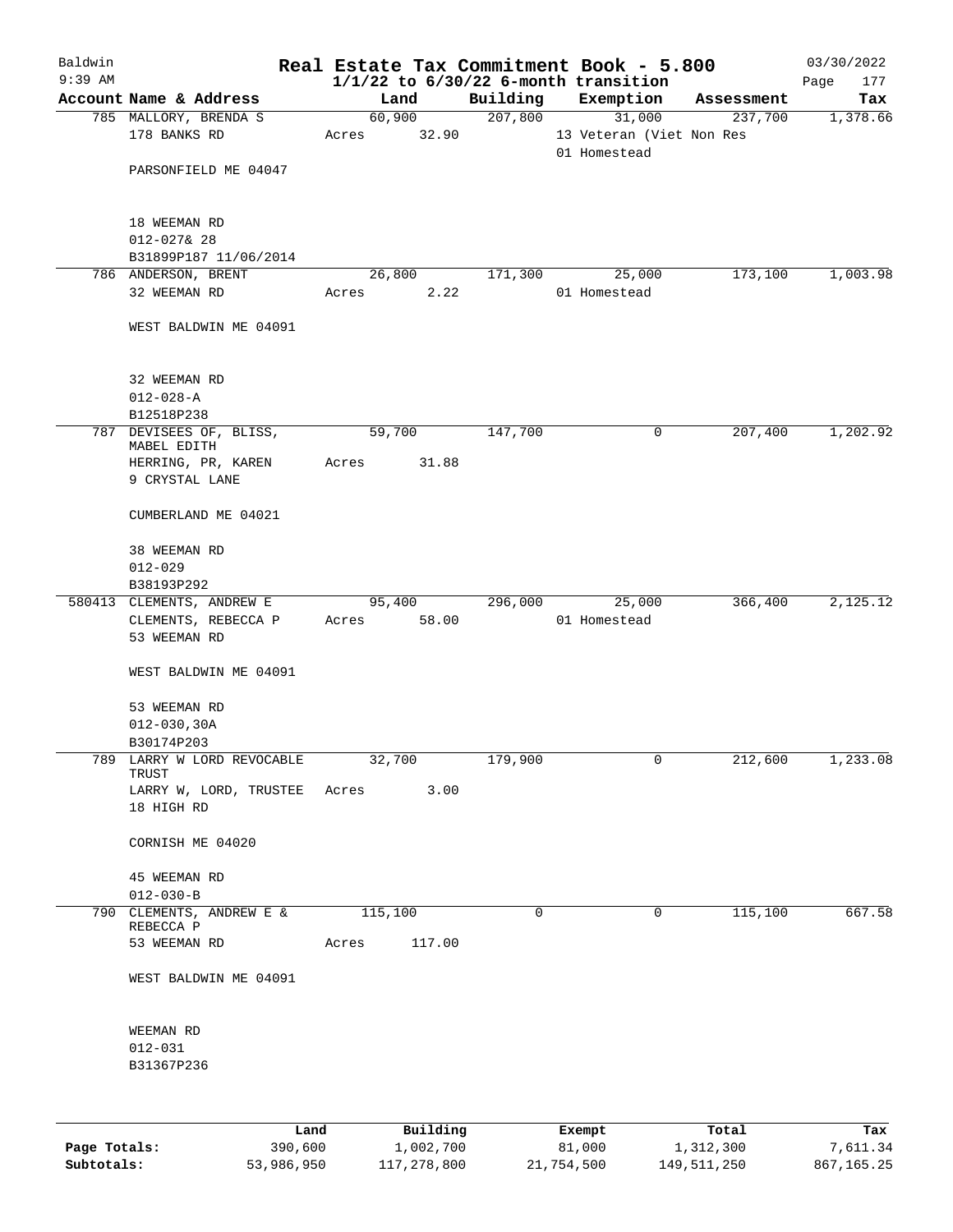| Baldwin   |                                               |         |        |             | Real Estate Tax Commitment Book - 5.800  |            | 03/30/2022  |
|-----------|-----------------------------------------------|---------|--------|-------------|------------------------------------------|------------|-------------|
| $9:39$ AM |                                               |         |        |             | $1/1/22$ to $6/30/22$ 6-month transition |            | 178<br>Page |
|           | Account Name & Address                        | Land    |        | Building    | Exemption                                | Assessment | Tax         |
|           | 580414 CHESTNUT HILL FARM,<br>REVOCABLE TRUST | 259,800 |        | 680,400     | $\mathbf 0$                              | 940,200    | 5,453.16    |
|           | 16 RIATA DRIVE                                | Acres   | 200.92 |             |                                          |            |             |
|           |                                               |         |        |             |                                          |            |             |
|           | MAGNOLIA TX 77354                             |         |        |             |                                          |            |             |
|           |                                               |         |        |             |                                          |            |             |
|           | LOMBARD RD                                    |         |        |             |                                          |            |             |
|           | $013 - 22$                                    |         |        |             |                                          |            |             |
|           | B27126P334                                    |         |        |             |                                          |            |             |
|           | 580415 TOWN OF BALDWIN                        | 23,600  |        | $\mathbf 0$ | 23,600                                   | 0          | 0.00        |
|           |                                               | Acres   | 2.65   |             | 903 MUNICIPAL                            |            |             |
|           | EAST BALDWIN ME 04024                         |         |        |             |                                          |            |             |
|           |                                               |         |        |             |                                          |            |             |
|           |                                               |         |        |             |                                          |            |             |
|           | PANTHERVILLE PINES                            |         |        |             |                                          |            |             |
|           | $013 - 29 - A$                                |         |        |             |                                          |            |             |
|           | 791 WEST, BRENDA                              | 26,500  |        | 126,600     | 25,000                                   | 128,100    | 742.98      |
|           | 158 DOUGLAS HILL ROAD                         | Acres   | 2.03   |             | 01 Homestead                             |            |             |
|           |                                               |         |        |             |                                          |            |             |
|           | WEST BALDWIN ME 04091                         |         |        |             |                                          |            |             |
|           |                                               |         |        |             |                                          |            |             |
|           | 158 DOUGLAS HILL RD                           |         |        |             |                                          |            |             |
|           | $013 - 001$                                   |         |        |             |                                          |            |             |
|           | B31555P271 06/06/2014                         |         |        |             |                                          |            |             |
|           | 792 CORMIER, MICAH                            | 31,300  |        | 134,300     | $\mathbf 0$                              | 165,600    | 960.48      |
|           | CORMIER, DORCAS                               | Acres   | 5.20   |             |                                          |            |             |
|           | 302 MEETING HOUSE RD                          |         |        |             |                                          |            |             |
|           |                                               |         |        |             |                                          |            |             |
|           | PORTER ME 04068                               |         |        |             |                                          |            |             |
|           | 162 DOUGLAS HILL RD                           |         |        |             |                                          |            |             |
|           | $013 - 002$                                   |         |        |             |                                          |            |             |
|           | B37487P108                                    |         |        |             |                                          |            |             |
|           | 793 REINSBOROUGH, BRENDA                      | 27,700  |        | 0           | 0                                        | 27,700     | 160.66      |
|           | DOUGHTY, FRED JR &                            | Acres   | 2.78   |             |                                          |            |             |
|           | BRUCE H.<br>112 HODSDON RD                    |         |        |             |                                          |            |             |
|           |                                               |         |        |             |                                          |            |             |
|           | POWNAL ME 04069                               |         |        |             |                                          |            |             |
|           |                                               |         |        |             |                                          |            |             |
|           | WARDS HILL RD                                 |         |        |             |                                          |            |             |
|           | $013 - 002 - A$                               |         |        |             |                                          |            |             |
|           | B33811P306                                    |         |        |             |                                          |            |             |
|           | 794 GUPTILL, WILLIAM O.                       | 52, 200 |        | 131,300     | 31,000                                   | 152,500    | 884.50      |
|           | GUPTILL, BESSIE<br>188 DOUGLAS HILL RD        | Acres   | 19.10  |             | 13 Veteran (Viet Non Res<br>01 Homestead |            |             |
|           |                                               |         |        |             |                                          |            |             |
|           | WEST BALDWIN ME 04091                         |         |        |             |                                          |            |             |
|           | 188 DOUGLAS HILL RD                           |         |        |             |                                          |            |             |
|           | $013 - 003$                                   |         |        |             |                                          |            |             |
|           | B2687P294                                     |         |        |             |                                          |            |             |
|           |                                               |         |        |             |                                          |            |             |
|           |                                               |         |        |             |                                          |            |             |
|           |                                               |         |        |             |                                          |            |             |

|              | Land       | Building    | Exempt     | Total       | Tax        |
|--------------|------------|-------------|------------|-------------|------------|
| Page Totals: | 421,100    | 1,072,600   | 79,600     | 1,414,100   | 8,201.78   |
| Subtotals:   | 54,408,050 | 118,351,400 | 21,834,100 | 150,925,350 | 875,367.03 |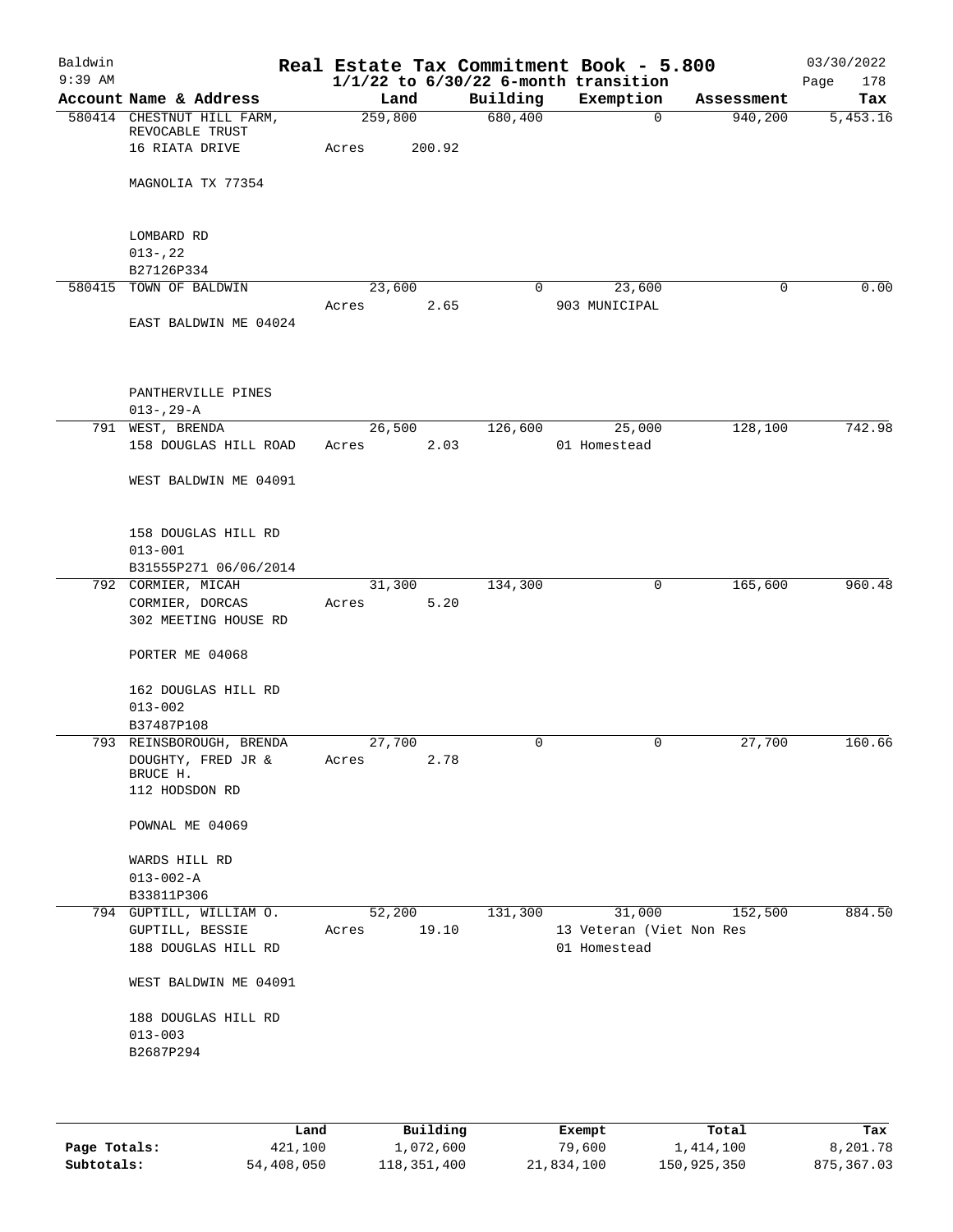| Baldwin      |                                                                 |                 |          |             | Real Estate Tax Commitment Book - 5.800  |            | 03/30/2022  |
|--------------|-----------------------------------------------------------------|-----------------|----------|-------------|------------------------------------------|------------|-------------|
| $9:39$ AM    |                                                                 |                 |          |             | $1/1/22$ to $6/30/22$ 6-month transition |            | 179<br>Page |
|              | Account Name & Address                                          | Land            |          | Building    | Exemption                                | Assessment | Tax         |
|              | 795 GUPTILL, JOEL O.<br>GUPTILL, BETH M.<br>184 DOUGLAS HILL RD | 25,300<br>Acres | 2.00     | 60,500      | 25,000<br>01 Homestead                   | 60,800     | 352.64      |
|              | WEST BALDWIN ME 04091                                           |                 |          |             |                                          |            |             |
|              | 184 DOUGLAS HILL RD<br>$013 - 003 - A$                          |                 |          |             |                                          |            |             |
|              | B10609P179                                                      |                 |          |             |                                          |            |             |
|              | 1068 GUPTILL, JOEL O SR &<br>BETH M                             | 37,100          |          | 0           | 0                                        | 37,100     | 215.18      |
|              | 184 DOUGLAS HILL RD                                             | Acres           | 9.88     |             |                                          |            |             |
|              | WEST BALDWIN ME 04091                                           |                 |          |             |                                          |            |             |
|              | DOUGLAS HILL RD<br>$013 - 003 - B$                              |                 |          |             |                                          |            |             |
|              | B26453P48                                                       | 29,400          |          | 197,500     | 0                                        | 226,900    | 1,316.02    |
|              | 1069 GUPTILL, JOEL O JR<br>172 DOUGLAS HILL RD                  | Acres           | 3.93     |             |                                          |            |             |
|              | WEST BALDWIN ME 04091                                           |                 |          |             |                                          |            |             |
|              | 172 DOUGLAS HILL RD<br>$013 - 003 - C$                          |                 |          |             |                                          |            |             |
|              | B63693P51                                                       |                 |          |             |                                          |            |             |
|              | 796 LAKIN, THOM                                                 | 70,000          |          | 130,900     | 0                                        | 200,900    | 1,165.22    |
|              | 443 ALFRED STREET                                               | Acres           | 41.00    |             |                                          |            |             |
|              | SANFORD ME 04073                                                |                 |          |             |                                          |            |             |
|              | 8 GRAFFAM RD                                                    |                 |          |             |                                          |            |             |
|              | $013 - 004$                                                     |                 |          |             |                                          |            |             |
|              | B34575P250                                                      |                 |          |             |                                          |            |             |
|              | 580416 MERRIFIELD, JONATHAN C.<br>153 BOLTON ST                 | 91,800<br>Acres | 90.00    | 8,000       | 0                                        | 99,800     | 578.84      |
|              | PORTLAND ME 04102                                               |                 |          |             |                                          |            |             |
|              | LOMBARD RD                                                      |                 |          |             |                                          |            |             |
|              | $013 - 004 - A, 4B$                                             |                 |          |             |                                          |            |             |
|              | B33891P066                                                      |                 |          |             |                                          |            |             |
|              | 798 SCHAEFFER, JOHN JR, CLAY                                    | 32,500          |          | $\mathbf 0$ | 0                                        | 32,500     | 188.50      |
|              | & DAVID<br>4209 BRIGHT BAY WAY                                  | Acres           | 11.00    |             |                                          |            |             |
|              | ELLICOTT CITY MD 21042                                          |                 |          |             |                                          |            |             |
|              | GRAFFAM RD                                                      |                 |          |             |                                          |            |             |
|              | $013 - 004 - C$                                                 |                 |          |             |                                          |            |             |
|              | B16617P25                                                       |                 |          |             |                                          |            |             |
|              |                                                                 |                 |          |             |                                          |            |             |
|              | Land                                                            |                 | Building |             | Exempt                                   | Total      | Tax         |
| Page Totals: | 286,100                                                         |                 | 396,900  |             | 25,000                                   | 658,000    | 3,816.40    |

**Subtotals:** 54,694,150 118,748,300 21,859,100 151,583,350 879,183.43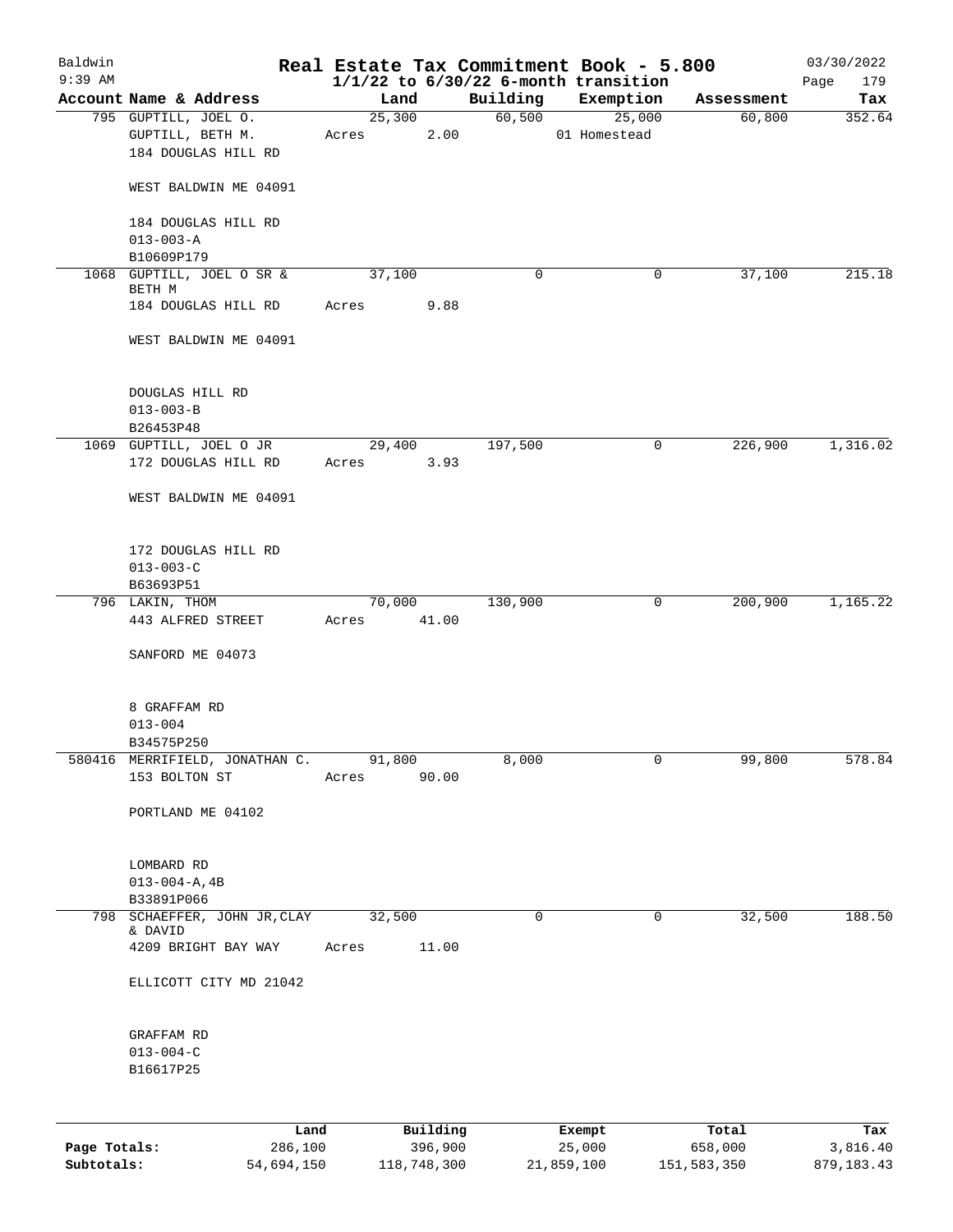| Baldwin   |                                       |                |       |                 | Real Estate Tax Commitment Book - 5.800  |                      | 03/30/2022    |
|-----------|---------------------------------------|----------------|-------|-----------------|------------------------------------------|----------------------|---------------|
| $9:39$ AM |                                       |                |       |                 | $1/1/22$ to $6/30/22$ 6-month transition |                      | 180<br>Page   |
|           | Account Name & Address                | Land<br>25,300 |       | Building<br>600 | Exemption<br>$\mathbf 0$                 | Assessment<br>25,900 | Tax<br>150.22 |
|           | 799 PARKER, RICHARD<br>48 ROSS ROAD   | Acres          | 2.00  |                 |                                          |                      |               |
|           |                                       |                |       |                 |                                          |                      |               |
|           | OLD ORCHARD BEACH ME                  |                |       |                 |                                          |                      |               |
|           | 04064                                 |                |       |                 |                                          |                      |               |
|           |                                       |                |       |                 |                                          |                      |               |
|           | 14 GRAFFAM RD                         |                |       |                 |                                          |                      |               |
|           | $013 - 004 - D$                       |                |       |                 |                                          |                      |               |
|           | B28146P221                            |                |       |                 |                                          |                      |               |
|           | 800 SANDERS , STEVEN A                | 123,900        |       | 196,600         | $\mathbf 0$                              | 320,500              | 1,858.90      |
|           | DONOVAN , MICHELLE L<br>30 GRAFFAM RD | Acres          | 90.00 |                 |                                          |                      |               |
|           | WEST BALDWIN ME 04091                 |                |       |                 |                                          |                      |               |
|           | 30 GRAFFAM RD                         |                |       |                 |                                          |                      |               |
|           | $013 - 005$                           |                |       |                 |                                          |                      |               |
|           | B36410P225                            |                |       |                 |                                          |                      |               |
|           | 801 ROSSI, JUSTIN A.                  | 27,000         |       | 137,300         | 0                                        | 164,300              | 952.94        |
|           | PO BOX 28                             | Acres          | 2.31  |                 |                                          |                      |               |
|           | WEST BALDWIN ME 04091                 |                |       |                 |                                          |                      |               |
|           |                                       |                |       |                 |                                          |                      |               |
|           | 23 GRAFFAM RD<br>$013 - 005 - A$      |                |       |                 |                                          |                      |               |
|           | B25644P291                            |                |       |                 |                                          |                      |               |
|           | 967 FORD, DANNY                       | 32,600         |       | 35,100          | 0                                        | 67,700               | 392.66        |
|           | 25 GRAFFAM RD                         | Acres          | 6.85  |                 |                                          |                      |               |
|           |                                       |                |       |                 |                                          |                      |               |
|           | WEST BALDWIN ME 04091                 |                |       |                 |                                          |                      |               |
|           | 25 GRAFFAM RD                         |                |       |                 |                                          |                      |               |
|           | $013 - 005 - B$                       |                |       |                 |                                          |                      |               |
|           | B17766P253                            |                |       |                 |                                          |                      |               |
|           | 1056 ROBERT, FLEMING                  | 25,500         |       | 226,700         | 31,000                                   | 221,200              | 1,282.96      |
|           | MARIA, FLEMING<br>PO BOX #3           | Acres          | 2.11  |                 | 13 Veteran (Viet Non Res<br>01 Homestead |                      |               |
|           | 15 GOLDTREE LANE                      |                |       |                 |                                          |                      |               |
|           | WEST BALDWIN ME 04091                 |                |       |                 |                                          |                      |               |
|           |                                       |                |       |                 |                                          |                      |               |
|           | 15 GOLD TREE LN                       |                |       |                 |                                          |                      |               |
|           | $013 - 005 - C$                       |                |       |                 |                                          |                      |               |
|           | B29236P342                            |                |       |                 |                                          |                      |               |
|           | 802 SANDERS, STEVEN A                 | 27,000         |       | 0               | 0                                        | 27,000               | 156.60        |
|           | DONAVAN , MICHELLE L                  | Acres          | 18.00 |                 |                                          |                      |               |
|           | 30 GRAFFAM RD                         |                |       |                 |                                          |                      |               |
|           | WEST BALDWIN ME 04091                 |                |       |                 |                                          |                      |               |
|           | GRAFFAM RD                            |                |       |                 |                                          |                      |               |
|           | $013 - 006$                           |                |       |                 |                                          |                      |               |
|           | B36410P225                            |                |       |                 |                                          |                      |               |
|           |                                       |                |       |                 |                                          |                      |               |
|           |                                       |                |       |                 |                                          |                      |               |
|           |                                       |                |       |                 |                                          |                      |               |

|              | Land       | Building    | Exempt     | Total       | Tax        |
|--------------|------------|-------------|------------|-------------|------------|
| Page Totals: | 261,300    | 596,300     | 31,000     | 826,600     | 4,794.28   |
| Subtotals:   | 54,955,450 | 119,344,600 | 21,890,100 | 152,409,950 | 883,977.71 |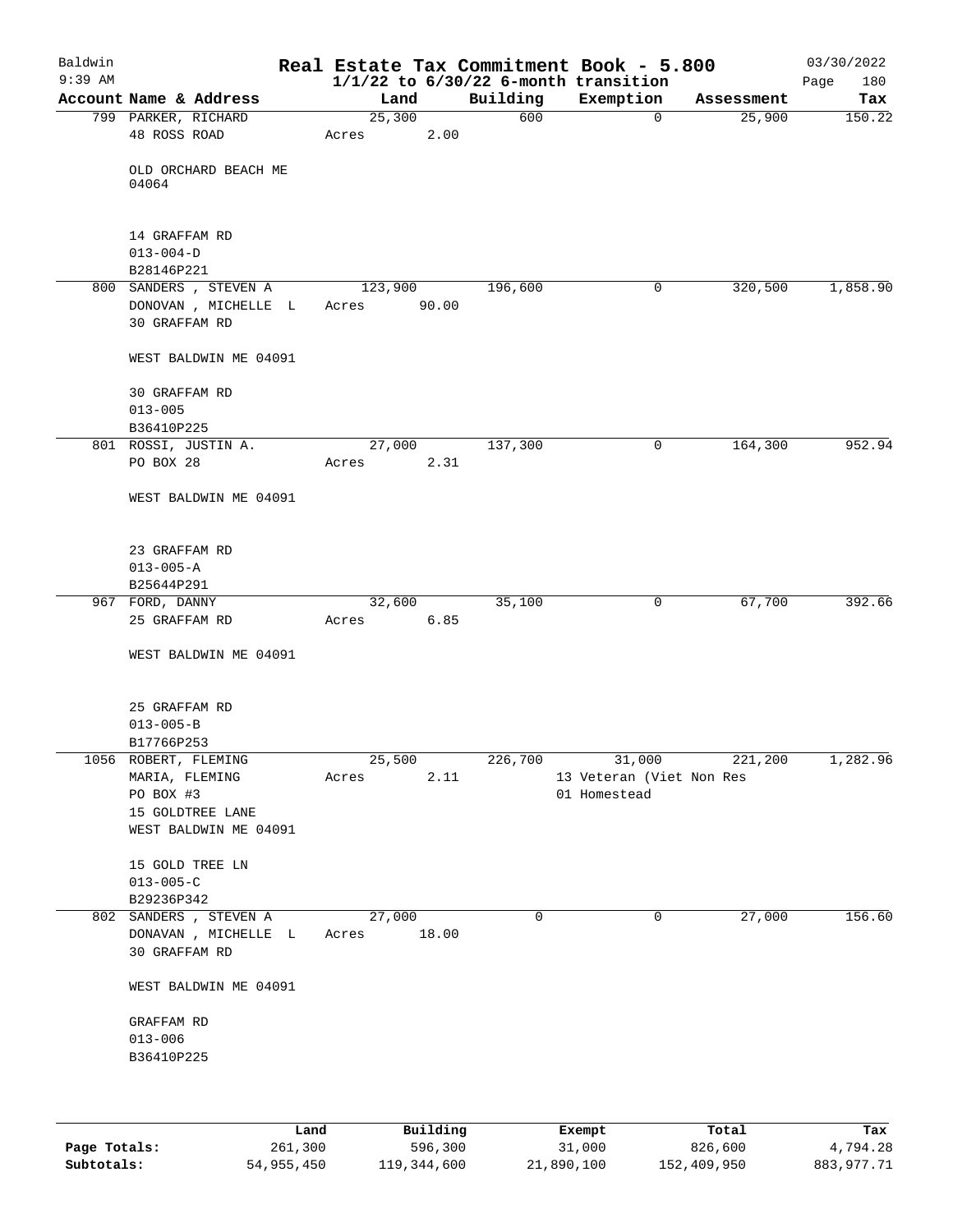| Baldwin<br>$9:39$ AM |                                                   |        |                            |          | Real Estate Tax Commitment Book - 5.800<br>$1/1/22$ to $6/30/22$ 6-month transition |             | 03/30/2022<br>181<br>Page |
|----------------------|---------------------------------------------------|--------|----------------------------|----------|-------------------------------------------------------------------------------------|-------------|---------------------------|
|                      | Account Name & Address                            | Land   |                            | Building | Exemption                                                                           | Assessment  | Tax                       |
|                      | 1112 LABRECQUE, EVAN J                            | 26,500 |                            | 147,500  | 0                                                                                   | 174,000     | 1,009.20                  |
|                      | 27 WARDS HILL DRIVE                               | Acres  | 2.00                       |          |                                                                                     |             |                           |
|                      | WEST BALDWIN ME 04091                             |        |                            |          |                                                                                     |             |                           |
|                      | 27 WARDS HILL RD<br>$013 - 007$                   |        |                            |          |                                                                                     |             |                           |
|                      | B29081P267                                        |        |                            |          |                                                                                     |             |                           |
|                      | 803 LOCKE, BRANDON                                | 26,600 |                            | 145,400  | 25,000                                                                              | 147,000     | 852.60                    |
|                      | 13 WARDS HILL ROAD                                | Acres  | 2.05                       |          | 01 Homestead                                                                        |             |                           |
|                      | WEST BALDWIN ME 04091                             |        |                            |          |                                                                                     |             |                           |
|                      | 13 WARDS HILL RD<br>$013 - 007 - A$<br>B35153P158 |        |                            |          |                                                                                     |             |                           |
|                      | 580442 KENNEY, JOSHUA                             | 26,800 |                            | 0        | 0                                                                                   | 26,800      | 155.44                    |
|                      | PO BOX 125                                        | Acres  | 3.89                       |          |                                                                                     |             |                           |
|                      | SEBAGO ME 04029                                   |        |                            |          |                                                                                     |             |                           |
|                      | WARDS HILL RD<br>$013 - 007 - B$                  |        |                            |          |                                                                                     |             |                           |
|                      | B35276P137                                        |        |                            |          |                                                                                     |             |                           |
|                      | 804 HOLDEN, ALYSSA M                              | 31,000 |                            | 202,800  | 25,000                                                                              | 208,800     | 1,211.04                  |
|                      | HOYT, ZACHARY J<br>35 WARDS HILL RD               | Acres  | 5.00                       |          | 01 Homestead                                                                        |             |                           |
|                      | BALDWIN ME 04091                                  |        |                            |          |                                                                                     |             |                           |
|                      | 35 WARDS HILL RD                                  |        |                            |          |                                                                                     |             |                           |
|                      | $013 - 008$                                       |        |                            |          |                                                                                     |             |                           |
|                      | B35738P185<br>805 HOPKINS, PAUL R. &              | 52,000 |                            | 128,300  | 25,000                                                                              | 155,300     | 900.74                    |
|                      | MARILYN E.<br>57 WARDS HILL RD                    | Acres  | 25.00                      |          | 01 Homestead                                                                        |             |                           |
|                      |                                                   |        |                            |          |                                                                                     |             |                           |
|                      | WEST BALDWIN ME 04091                             |        |                            |          |                                                                                     |             |                           |
|                      | 57 WARDS HILL RD                                  |        |                            |          |                                                                                     |             |                           |
|                      | $013 - 008 - A$<br>B7363P204                      |        |                            |          |                                                                                     |             |                           |
|                      | 806 BAILLARGEON, HOLLY                            | 43,000 |                            | 228,000  | 25,000                                                                              | 246,000     | 1,426.80                  |
|                      | P.O. BOX 127                                      | Acres  | 17.00                      |          | 01 Homestead                                                                        |             |                           |
|                      | WEST BALDWIN ME 04091                             |        |                            |          |                                                                                     |             |                           |
|                      | 39 WARDS HILL RD                                  |        |                            |          |                                                                                     |             |                           |
|                      | $013 - 008 - B$<br>B15596P161                     |        |                            |          |                                                                                     |             |                           |
|                      |                                                   |        |                            |          |                                                                                     |             |                           |
|                      | <b>Tond</b>                                       |        | $P_{11}$ in $I_1$ in $I_2$ |          | $P$ <sub>r</sub> $\sim$ mm $+$                                                      | $T - F - 1$ | mas.                      |

|              | Land       | Building    | Exempt     | Total       | Tax        |
|--------------|------------|-------------|------------|-------------|------------|
| Page Totals: | 205,900    | 852,000     | 100,000    | 957,900     | 5,555.82   |
| Subtotals:   | 55,161,350 | 120,196,600 | 21,990,100 | 153,367,850 | 889,533.53 |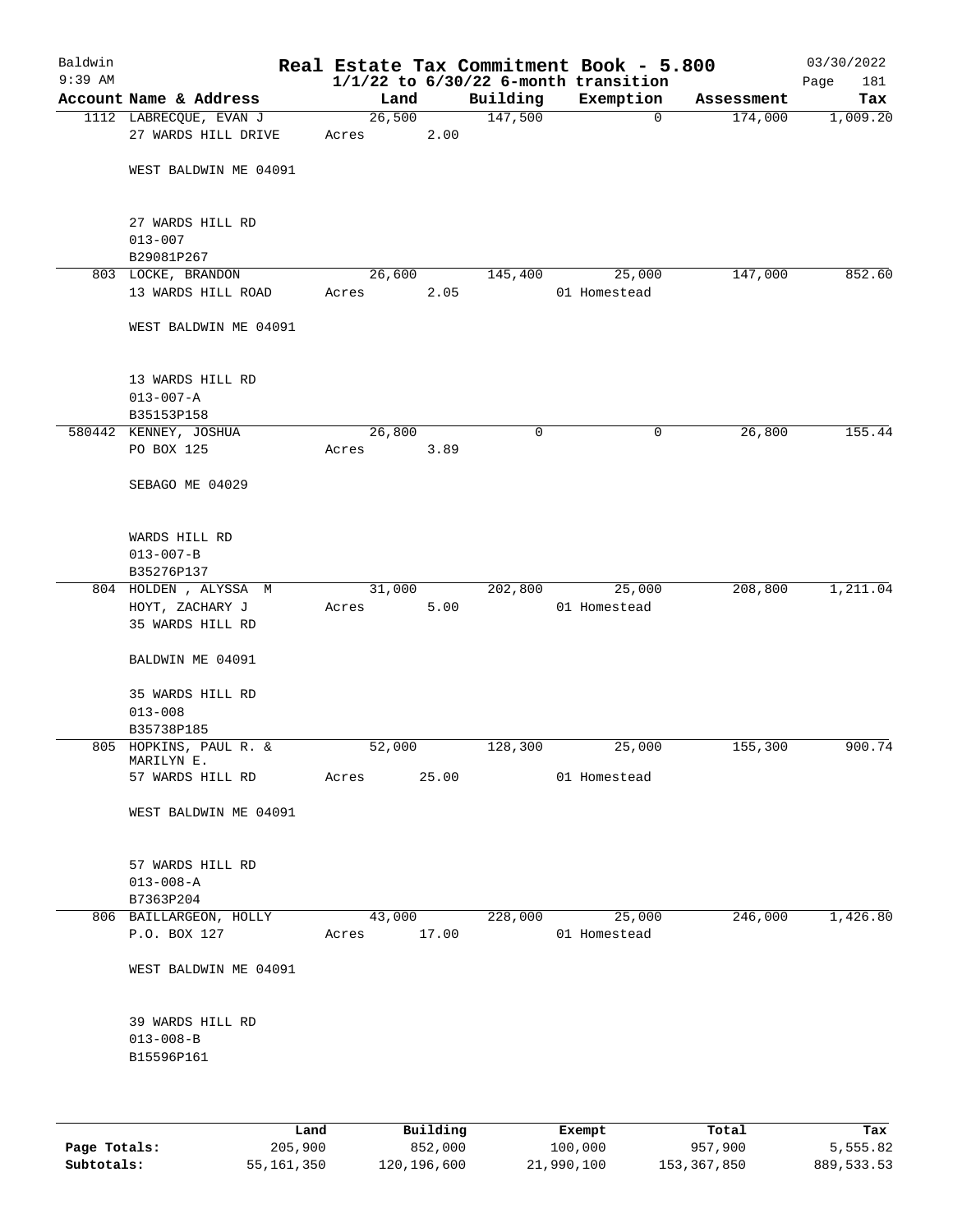| Baldwin      |                                           |        |          |          | Real Estate Tax Commitment Book - 5.800               |            | 03/30/2022         |
|--------------|-------------------------------------------|--------|----------|----------|-------------------------------------------------------|------------|--------------------|
| $9:39$ AM    | Account Name & Address                    | Land   |          | Building | $1/1/22$ to $6/30/22$ 6-month transition<br>Exemption | Assessment | 182<br>Page<br>Tax |
|              | 808 LETOURNEAU, PAUL &                    | 25,500 |          | 157,600  | 25,000                                                | 158,100    | 916.98             |
|              | LORETTA                                   |        |          |          |                                                       |            |                    |
|              | 73 WARDS HILL RD                          | Acres  | 1.35     |          | 01 Homestead                                          |            |                    |
|              | WEST BALDWIN ME 04091                     |        |          |          |                                                       |            |                    |
|              |                                           |        |          |          |                                                       |            |                    |
|              | 73 WARDS HILL RD                          |        |          |          |                                                       |            |                    |
|              | $013 - 009$                               |        |          |          |                                                       |            |                    |
|              | B30790P223                                |        |          |          |                                                       |            |                    |
|              | 807 HAWKES, LUZ.                          | 25,000 |          | 155,900  | 25,000                                                | 155,900    | 904.22             |
|              | 9B STREET                                 | Acres  | 1.00     |          | 01 Homestead                                          |            |                    |
|              | BRIDGTON ME 04009                         |        |          |          |                                                       |            |                    |
|              |                                           |        |          |          |                                                       |            |                    |
|              | 81 WARDS HILL RD<br>$013 - 010$           |        |          |          |                                                       |            |                    |
|              | B27292P316                                |        |          |          |                                                       |            |                    |
|              | 809 MOSHER, DAYTON W.                     | 80,100 |          | 151,000  | 31,000                                                | 200,100    | 1,160.58           |
|              | 95 WARDS HILL ROAD                        | Acres  | 50.00    |          | 13 Veteran (Viet Non Res                              |            |                    |
|              |                                           |        |          |          | 01 Homestead                                          |            |                    |
|              | WEST BALDWIN ME 04091                     |        |          |          |                                                       |            |                    |
|              | 95 WARDS HILL RD                          |        |          |          |                                                       |            |                    |
|              | $013 - 011$                               |        |          |          |                                                       |            |                    |
|              | B29636P199                                |        |          |          |                                                       |            |                    |
|              | 810 LENTINI, THOMAS                       | 31,000 |          | 0        | 0                                                     | 31,000     | 179.80             |
|              | LENTINI, JOSEPH & JOHN<br>305 KING STREET | Acres  | 5.00     |          |                                                       |            |                    |
|              |                                           |        |          |          |                                                       |            |                    |
|              | HANSON MA 02341                           |        |          |          |                                                       |            |                    |
|              | WARDS HILL RD                             |        |          |          |                                                       |            |                    |
|              | $013 - 012$                               |        |          |          |                                                       |            |                    |
|              | B5068P308                                 |        |          |          |                                                       |            |                    |
|              | 811 CARTER, CHARLES JR &<br>KARI          | 30,500 |          | 185,700  | 25,000                                                | 191,200    | 1,108.96           |
|              | 133 WARDS HILL RD                         | Acres  | 4.66     |          | 01 Homestead                                          |            |                    |
|              |                                           |        |          |          |                                                       |            |                    |
|              | WEST BALDWIN ME 04091                     |        |          |          |                                                       |            |                    |
|              | 133 WARDS HILL RD                         |        |          |          |                                                       |            |                    |
|              | $013 - 013$                               |        |          |          |                                                       |            |                    |
|              | B15101P256                                |        |          |          |                                                       |            |                    |
|              | 812 WATSON, ELIZABETH A                   | 34,000 |          | 172,200  | 25,000                                                | 181,200    | 1,050.96           |
|              | 115 WARDS HILL ROAD                       | Acres  | 7.00     |          | 01 Homestead                                          |            |                    |
|              | WEST BALDWIN ME 04091                     |        |          |          |                                                       |            |                    |
|              | 115 WARDS HILL RD                         |        |          |          |                                                       |            |                    |
|              | $013 - 013 - A$                           |        |          |          |                                                       |            |                    |
|              | B34413P42                                 |        |          |          |                                                       |            |                    |
|              |                                           |        |          |          |                                                       |            |                    |
|              | Land                                      |        | Building |          | Exempt                                                | Total      | Tax                |
| Page Totals: | 226,100                                   |        | 822,400  |          | 131,000                                               | 917,500    | 5,321.50           |

**Subtotals:** 55,387,450 121,019,000 22,121,100 154,285,350 894,855.03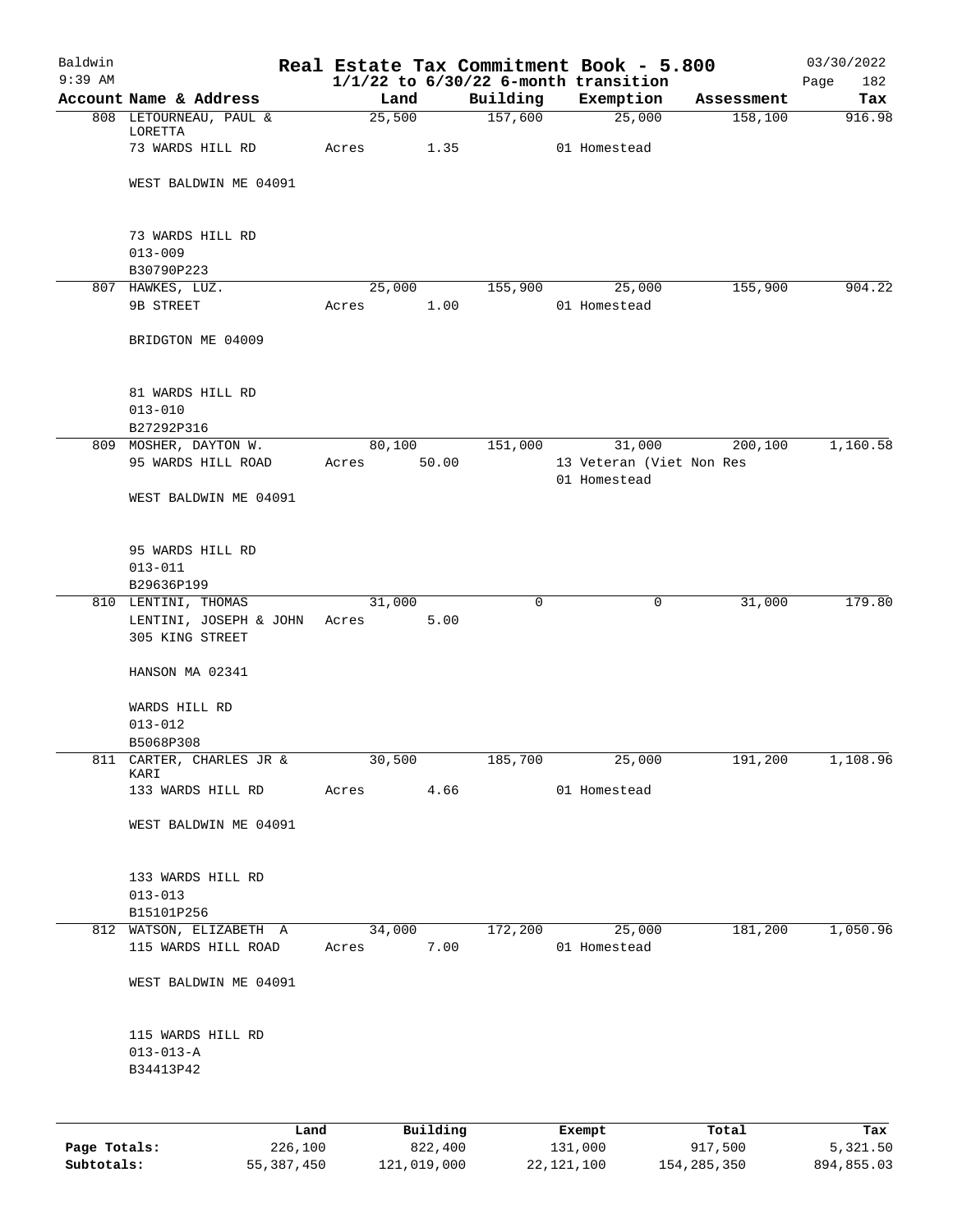| Baldwin<br>$9:39$ AM       |                                                     |                       |       |        |                        |             | Real Estate Tax Commitment Book - 5.800<br>$1/1/22$ to $6/30/22$ 6-month transition |                        | 03/30/2022<br>Page<br>183 |
|----------------------------|-----------------------------------------------------|-----------------------|-------|--------|------------------------|-------------|-------------------------------------------------------------------------------------|------------------------|---------------------------|
|                            | Account Name & Address                              |                       |       | Land   |                        | Building    | Exemption                                                                           | Assessment             | Tax                       |
|                            | 813 BROWN, DANIEL S. & ELSA                         |                       |       | 29,800 |                        | 181,800     | 25,000                                                                              | 186,600                | 1,082.28                  |
|                            | Α.<br>130 WARDS HILL RD                             |                       | Acres |        | 4.19                   |             | 01 Homestead                                                                        |                        |                           |
|                            | WEST BALDWIN ME 04091                               |                       |       |        |                        |             |                                                                                     |                        |                           |
|                            | 130 WARDS HILL RD                                   |                       |       |        |                        |             |                                                                                     |                        |                           |
|                            | $013 - 013 - B$                                     |                       |       |        |                        |             |                                                                                     |                        |                           |
|                            | B14107P246<br>814 DOVE, CASSANDRA                   |                       |       | 28,800 |                        | 171,900     | 31,000                                                                              | 169,700                | 984.26                    |
|                            | 137 WARDS HILL RD.                                  |                       | Acres |        | 3.50                   |             | 11 Veteran (Disabled)                                                               |                        |                           |
|                            | WEST BALDWIN ME 04091                               |                       |       |        |                        |             | 01 Homestead                                                                        |                        |                           |
|                            |                                                     |                       |       |        |                        |             |                                                                                     |                        |                           |
|                            | 137 WARDS HILL RD<br>$013 - 013 - C$                |                       |       |        |                        |             |                                                                                     |                        |                           |
|                            | B22717P335                                          |                       |       |        |                        |             |                                                                                     |                        |                           |
|                            | 815 KNIGHT, DAVID F.<br>MAGRILL-KNIGHT,<br>PATRICIA |                       | Acres | 33,500 | 17.60                  | 192,000     | 39,500<br>103 SOL3                                                                  | 186,000                | 1,078.80                  |
|                            | 145 WARDS HILL RD                                   |                       |       |        |                        |             | 01 Homestead                                                                        |                        |                           |
|                            |                                                     |                       |       |        |                        |             | 13 Veteran (Viet Non Res<br>Widow)                                                  |                        |                           |
|                            | WEST BALDWIN ME 04091                               |                       |       |        |                        |             |                                                                                     |                        |                           |
|                            | 145 WARDS HILL RD<br>$013 - 014$                    |                       |       |        |                        |             |                                                                                     |                        |                           |
|                            | B25388P68                                           |                       |       |        |                        |             |                                                                                     |                        |                           |
|                            | 816 DAY, JAMES M. & LORI<br>Ε.                      |                       |       | 40,000 |                        | 0           | 0                                                                                   | 40,000                 | 232.00                    |
|                            | TRUSTEES OF CHESTNUT<br>HILL FARM REVOCABL          |                       | Acres |        | 103.00                 |             |                                                                                     |                        |                           |
|                            | 16 RIATA DRIVE                                      |                       |       |        |                        |             |                                                                                     |                        |                           |
|                            | MAGNOLIA TX 77354                                   |                       |       |        |                        |             |                                                                                     |                        |                           |
|                            | WARDS HILL RD                                       |                       |       |        |                        |             |                                                                                     |                        |                           |
|                            | $013 - 014 - A$                                     |                       |       |        |                        |             |                                                                                     |                        |                           |
|                            | B27554P334<br>1035 ZABARSKY, MICHAEL                |                       |       |        |                        |             |                                                                                     |                        | 1,042.26                  |
|                            | PO BOX 45                                           |                       | Acres | 26,400 | 2.05                   | 178,300     | 25,000<br>01 Homestead                                                              | 179,700                |                           |
|                            | 143 WARDS HILL RD                                   |                       |       |        |                        |             |                                                                                     |                        |                           |
|                            | WEST BALDWIN ME 04091                               |                       |       |        |                        |             |                                                                                     |                        |                           |
|                            | 143 WARDS HILL RD                                   |                       |       |        |                        |             |                                                                                     |                        |                           |
|                            | $013 - 014 - B$                                     |                       |       |        |                        |             |                                                                                     |                        |                           |
|                            | B23573P35                                           |                       |       |        |                        | $\mathbf 0$ |                                                                                     |                        |                           |
|                            | 817 SCHNELL, PAUL<br>SCHNELL, REBECCA               |                       | Acres | 34,000 | 7.00                   |             | 0                                                                                   | 34,000                 | 197.20                    |
|                            | 501 LONG PLAINS RD                                  |                       |       |        |                        |             |                                                                                     |                        |                           |
|                            | BUXTON ME 04093                                     |                       |       |        |                        |             |                                                                                     |                        |                           |
|                            | CONVENE RD                                          |                       |       |        |                        |             |                                                                                     |                        |                           |
|                            | $013 - 015$                                         |                       |       |        |                        |             |                                                                                     |                        |                           |
|                            | B37593P224                                          |                       |       |        |                        |             |                                                                                     |                        |                           |
|                            |                                                     | Land                  |       |        | Building               |             | Exempt                                                                              | Total                  | Tax                       |
| Page Totals:<br>Subtotals: |                                                     | 192,500<br>55,579,950 |       |        | 724,000<br>121,743,000 |             | 120,500<br>22, 241, 600                                                             | 796,000<br>155,081,350 | 4,616.80<br>899, 471.83   |
|                            |                                                     |                       |       |        |                        |             |                                                                                     |                        |                           |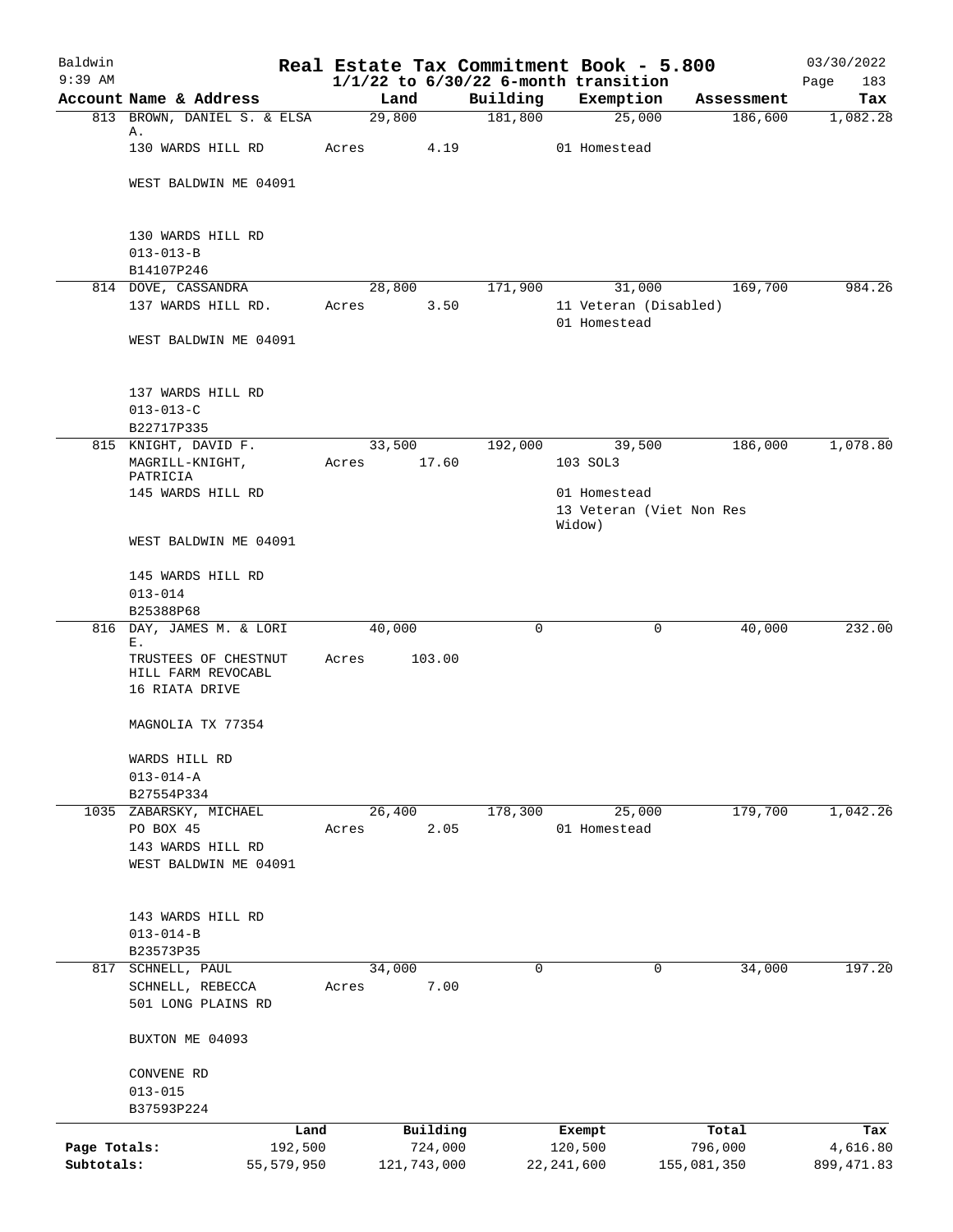| Baldwin<br>$9:39$ AM |                                            |            |         |               |             | Real Estate Tax Commitment Book - 5.800<br>$1/1/22$ to $6/30/22$ 6-month transition |                       | 03/30/2022<br>Page<br>184 |
|----------------------|--------------------------------------------|------------|---------|---------------|-------------|-------------------------------------------------------------------------------------|-----------------------|---------------------------|
|                      | Account Name & Address                     |            | Land    |               | Building    | Exemption                                                                           | Assessment            | Tax                       |
|                      | 818 MCMAHON, THE FAMILY                    |            | 36,300  |               | $\mathbf 0$ |                                                                                     | 36,300<br>$\mathbf 0$ | 210.54                    |
|                      | TRUST<br>445 ADDISON RD                    |            | Acres   | 8.50          |             |                                                                                     |                       |                           |
|                      | GLASTONBURY CT 06033                       |            |         |               |             |                                                                                     |                       |                           |
|                      |                                            |            |         |               |             |                                                                                     |                       |                           |
|                      | CONVENE RD                                 |            |         |               |             |                                                                                     |                       |                           |
|                      | $013 - 016$<br>B32746P115                  |            |         |               |             |                                                                                     |                       |                           |
|                      | 819 CHESTNUT HILL FARM,                    |            | 139,500 |               | $\mathbf 0$ |                                                                                     | 139,500<br>0          | 809.10                    |
|                      | REVOCABLE TRUST<br>16 RIATA DRIVE          |            | Acres   | 44.00         |             |                                                                                     |                       |                           |
|                      |                                            |            |         |               |             |                                                                                     |                       |                           |
|                      | MAGNOLIA TX 77354                          |            |         |               |             |                                                                                     |                       |                           |
|                      | CONVENE RD                                 |            |         |               |             |                                                                                     |                       |                           |
|                      | $013 - 017$                                |            |         |               |             |                                                                                     |                       |                           |
|                      | B27863P294                                 |            |         |               |             |                                                                                     |                       |                           |
|                      | 997 LENKIEWICZ, EDWARD JR                  |            | 54,300  |               | $\mathbf 0$ |                                                                                     | 54,300<br>0           | 314.94                    |
|                      | 56 COREY STREET                            |            | Acres   | 20.54         |             |                                                                                     |                       |                           |
|                      | EVERETT MA 02149                           |            |         |               |             |                                                                                     |                       |                           |
|                      | CONVENE RD                                 |            |         |               |             |                                                                                     |                       |                           |
|                      | $013 - 018 - B$                            |            |         |               |             |                                                                                     |                       |                           |
|                      | B23808P348                                 |            |         |               |             |                                                                                     |                       |                           |
|                      | 1014 CHESTNUT HILL FARM<br>REVOCABLE TRUST |            | 27,400  |               | 229,900     |                                                                                     | 257,300<br>0          | 1,492.34                  |
|                      | JAMES & LORI DAY,<br>TRUSTEES              |            | Acres   | 2.60          |             |                                                                                     |                       |                           |
|                      | 16 RIATA DR                                |            |         |               |             |                                                                                     |                       |                           |
|                      | MAGNOLIA TX 77354                          |            |         |               |             |                                                                                     |                       |                           |
|                      | 64 CONVENE RD                              |            |         |               |             |                                                                                     |                       |                           |
|                      | $013 - 018 - C$                            |            |         |               |             |                                                                                     |                       |                           |
| 821                  | B31384P232<br>COBB, KENNETH A. & MARY      |            | 106,000 |               | 230,000     | 25,000                                                                              | 311,000               | 1,803.80                  |
|                      | L.                                         |            |         |               |             |                                                                                     |                       |                           |
|                      | P O BOX 205                                |            | Acres   | 57.85         |             | 01 Homestead                                                                        |                       |                           |
|                      | HIRAM ME 04041                             |            |         |               |             |                                                                                     |                       |                           |
|                      | 18 COBB LN                                 |            |         |               |             |                                                                                     |                       |                           |
|                      | $013 - 019$                                |            |         |               |             |                                                                                     |                       |                           |
|                      | B3597P186                                  |            |         |               |             |                                                                                     |                       |                           |
|                      | 822 DAY, LORI E.                           |            | 44,300  |               | $\mathbf 0$ |                                                                                     | $\mathbf 0$<br>44,300 | 256.94                    |
|                      | DAY, JAMES M.<br>16 RIATA DRIVE            |            | Acres   | 59.00         |             |                                                                                     |                       |                           |
|                      | MAGNOLIA TX 77354                          |            |         |               |             |                                                                                     |                       |                           |
|                      | LOMBARD RD                                 |            |         |               |             |                                                                                     |                       |                           |
|                      | $013 - 020$                                |            |         |               |             |                                                                                     |                       |                           |
|                      | B27073P168                                 |            |         |               |             |                                                                                     |                       |                           |
|                      |                                            | Land       |         | Building      |             | Exempt                                                                              | Total                 | Tax                       |
| Page Totals:         |                                            | 407,800    |         | 459,900       |             | 25,000                                                                              | 842,700               | 4,887.66                  |
| Subtotals:           |                                            | 55,987,750 |         | 122, 202, 900 |             | 22,266,600                                                                          | 155,924,050           | 904, 359.49               |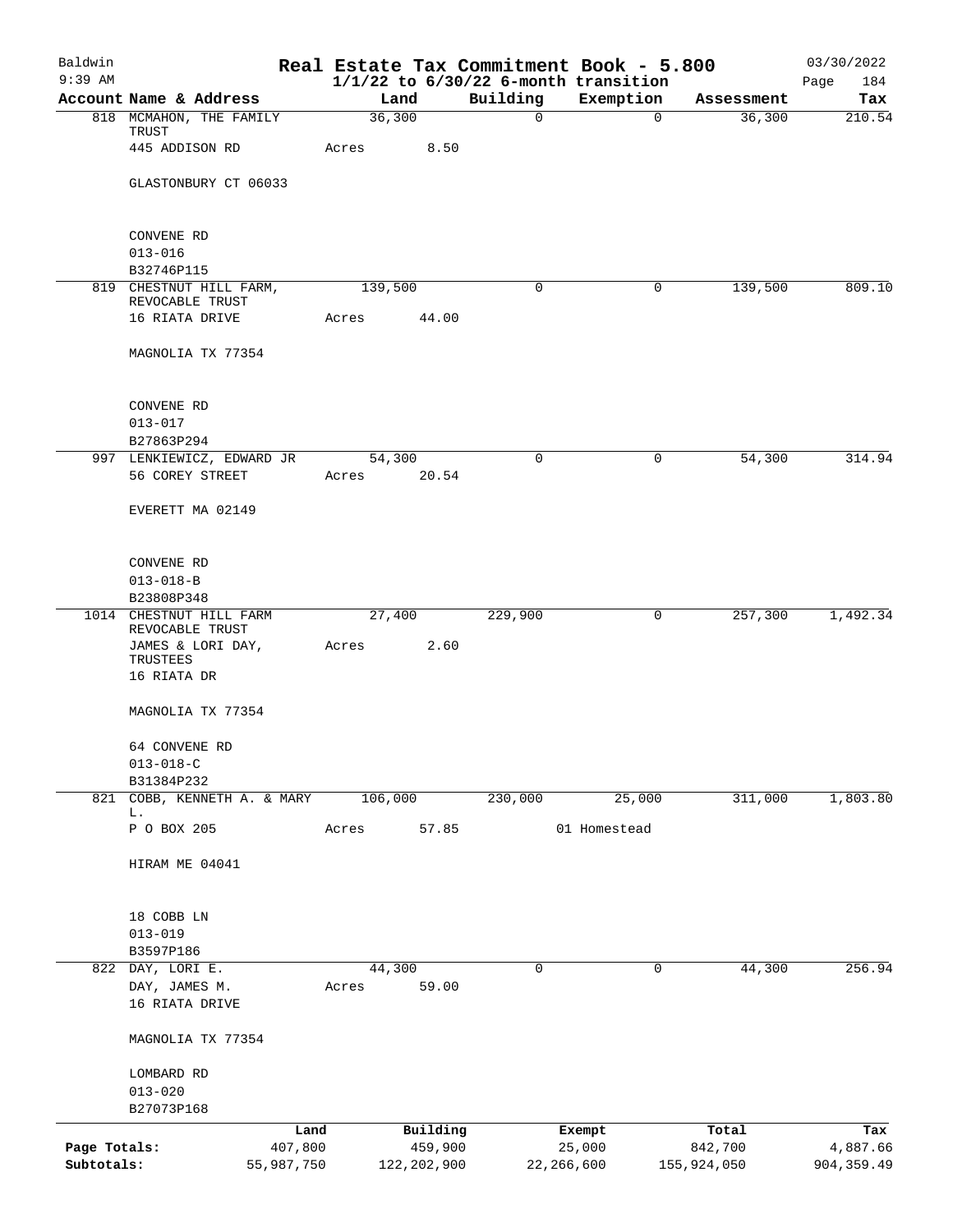| Baldwin   |                                                       |       |                |      |                      | Real Estate Tax Commitment Book - 5.800  |                      | 03/30/2022    |
|-----------|-------------------------------------------------------|-------|----------------|------|----------------------|------------------------------------------|----------------------|---------------|
| $9:39$ AM |                                                       |       |                |      |                      | $1/1/22$ to $6/30/22$ 6-month transition |                      | Page<br>185   |
|           | Account Name & Address<br>823 DAY, JAMES M. & LORI E. |       | Land<br>19,600 |      | Building<br>$\Omega$ | Exemption<br>$\Omega$                    | Assessment<br>19,600 | Tax<br>113.68 |
|           | TRUSTEES                                              |       |                |      |                      |                                          |                      |               |
|           | CHESTNUT HILL FARM<br>REVOCABLE TRUST                 | Acres |                | 0.45 |                      |                                          |                      |               |
|           | 16 RIATA DRIVE                                        |       |                |      |                      |                                          |                      |               |
|           |                                                       |       |                |      |                      |                                          |                      |               |
|           | MAGNOLIA TX 77354                                     |       |                |      |                      |                                          |                      |               |
|           | LOMBARD RD                                            |       |                |      |                      |                                          |                      |               |
|           | $013 - 021$                                           |       |                |      |                      |                                          |                      |               |
|           | B20551P343                                            |       | 28, 200        |      |                      |                                          |                      |               |
|           | 825 BABB JR., ALBERT<br>7 PANTHERVILLE PINES          | Acres |                | 6.00 | 42,800               | 25,000<br>01 Homestead                   | 46,000               | 266.80        |
|           |                                                       |       |                |      |                      |                                          |                      |               |
|           | WEST BALDWIN ME 04091                                 |       |                |      |                      |                                          |                      |               |
|           | 7 PANTHERVILLE PINES                                  |       |                |      |                      |                                          |                      |               |
|           | $013 - 023$                                           |       |                |      |                      |                                          |                      |               |
|           | B28601P179                                            |       |                |      |                      |                                          |                      |               |
|           | 826 TOWN OF BALDWIN                                   |       | 25,200         |      | $\overline{0}$       | 25,200                                   | 0                    | 0.00          |
|           |                                                       | Acres |                | 1.15 |                      | 903 MUNICIPAL                            |                      |               |
|           | EAST BALDWIN ME 04024                                 |       |                |      |                      |                                          |                      |               |
|           | CONVENE RD                                            |       |                |      |                      |                                          |                      |               |
|           | $013 - 024$                                           |       |                |      |                      |                                          |                      |               |
| 827       | TOWN OF BALDWIN                                       |       | 29,100         |      | $\overline{0}$       | 29,100                                   | $\mathbf 0$          | 0.00          |
|           |                                                       | Acres |                | 4.50 |                      | 903 MUNICIPAL                            |                      |               |
|           | EAST BALDWIN ME 04024                                 |       |                |      |                      |                                          |                      |               |
|           | PANTHERVILLE PINES                                    |       |                |      |                      |                                          |                      |               |
|           | $013 - 025$                                           |       |                |      |                      |                                          |                      |               |
|           | 829 TOWN OF BALDWIN                                   |       | 26,400         |      | 0                    | 26,400                                   | 0                    | 0.00          |
|           |                                                       | Acres |                | 2.75 |                      | 903 MUNICIPAL                            |                      |               |
|           | EAST BALDWIN ME 04024                                 |       |                |      |                      |                                          |                      |               |
|           | PANTHERVILLE PINES                                    |       |                |      |                      |                                          |                      |               |
|           | $013 - 026$                                           |       |                |      |                      |                                          |                      |               |
|           | 830 MALONEY, FRED                                     |       | 26,400         |      | 19,500               | 0                                        | 45,900               | 266.22        |
|           | 20 PANTHERVILLE PINES                                 | Acres |                | 2.75 |                      |                                          |                      |               |
|           | WEST BALDWIN ME 04091                                 |       |                |      |                      |                                          |                      |               |
|           | 20 PANTHERVILLE PINES<br>$013 - 027$<br>B37987P229    |       |                |      |                      |                                          |                      |               |
|           |                                                       |       |                |      |                      |                                          |                      |               |

|              | Land       | Building    | Exempt     | Total       | Tax        |
|--------------|------------|-------------|------------|-------------|------------|
| Page Totals: | 154,900    | 62,300      | 105,700    | 111,500     | 646.70     |
| Subtotals:   | 56,142,650 | 122,265,200 | 22,372,300 | 156,035,550 | 905,006.19 |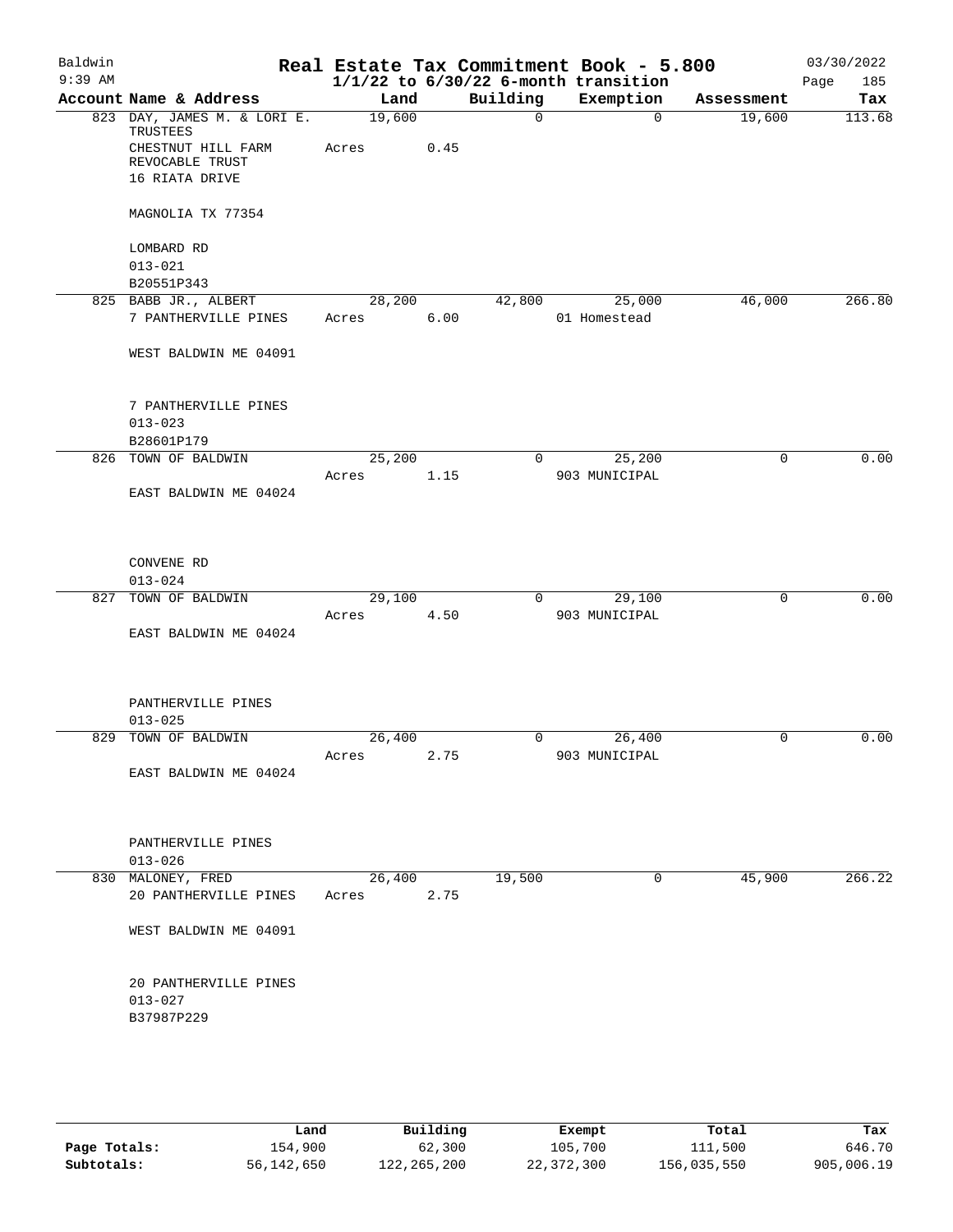| Baldwin<br>$9:39$ AM |                                            |         |       |          | Real Estate Tax Commitment Book - 5.800<br>$1/1/22$ to $6/30/22$ 6-month transition |            | 03/30/2022<br>Page<br>186 |
|----------------------|--------------------------------------------|---------|-------|----------|-------------------------------------------------------------------------------------|------------|---------------------------|
|                      | Account Name & Address                     | Land    |       | Building | Exemption                                                                           | Assessment | Tax                       |
|                      | 832 KNIGHT, FRANK                          | 22,700  |       | 56,400   | $\mathbf 0$                                                                         | 79,100     | 458.78                    |
|                      | PO BOX 62                                  | Acres   | 1.95  |          |                                                                                     |            |                           |
|                      | HIRAM ME 04041                             |         |       |          |                                                                                     |            |                           |
|                      | 10 PANTHERVILLE PINES<br>$013 - 029 - A$   |         |       |          |                                                                                     |            |                           |
|                      | 833 TOWN OF BALDWIN                        | 25,000  |       | 0        | 25,000                                                                              | 0          | 0.00                      |
|                      | EAST BALDWIN ME 04024                      | Acres   | 1.00  |          | 903 MUNICIPAL                                                                       |            |                           |
|                      | 12 CONVENE RD<br>$013 - 031$               |         |       |          |                                                                                     |            |                           |
|                      | 834 TOWN OF BALDWIN                        | 23,000  |       | 0        | 23,000                                                                              | 0          | 0.00                      |
|                      | EAST BALDWIN ME 04024                      | Acres   | 0.75  |          | 903 MUNICIPAL                                                                       |            |                           |
|                      | CONVENE RD<br>$013 - 032$                  |         |       |          |                                                                                     |            |                           |
|                      | 835 ROLLO, WILLIAM S.                      | 26,500  |       | 150,600  | 25,000                                                                              | 152,100    | 882.18                    |
|                      | 8 CONVENE RD                               | Acres   | 2.00  |          | 01 Homestead                                                                        |            |                           |
|                      | WEST BALDWIN ME 04091                      |         |       |          |                                                                                     |            |                           |
|                      | 8 8 CONVENE RD<br>$013 - 033$<br>B30593P66 |         |       |          |                                                                                     |            |                           |
|                      | 836 TOWN OF BALDWIN                        | 40,300  |       | 0        | 40,300                                                                              | 0          | 0.00                      |
|                      |                                            | Acres   | 12.00 |          | 903 MUNICIPAL                                                                       |            |                           |
|                      | EAST BALDWIN ME 04024                      |         |       |          |                                                                                     |            |                           |
|                      | CONVENE RD<br>$013 - 034$                  |         |       |          |                                                                                     |            |                           |
| 837                  | GEORGE ANDERSON AND<br>SONS INC            | 115,500 |       | 0        | 0                                                                                   | 115,500    | 669.90                    |
|                      | 83 CONVENE RD                              | Acres   | 77.00 |          |                                                                                     |            |                           |
|                      | SEBAGO ME 04020                            |         |       |          |                                                                                     |            |                           |
|                      | CONVENE RD<br>$013 - 035$<br>B34323P13     |         |       |          |                                                                                     |            |                           |
|                      |                                            |         |       |          |                                                                                     |            |                           |

|              | Land       | Building    | Exempt     | Total       | Tax        |
|--------------|------------|-------------|------------|-------------|------------|
| Page Totals: | 253,000    | 207,000     | 113,300    | 346,700     | 2,010.86   |
| Subtotals:   | 56,395,650 | 122,472,200 | 22,485,600 | 156,382,250 | 907,017.05 |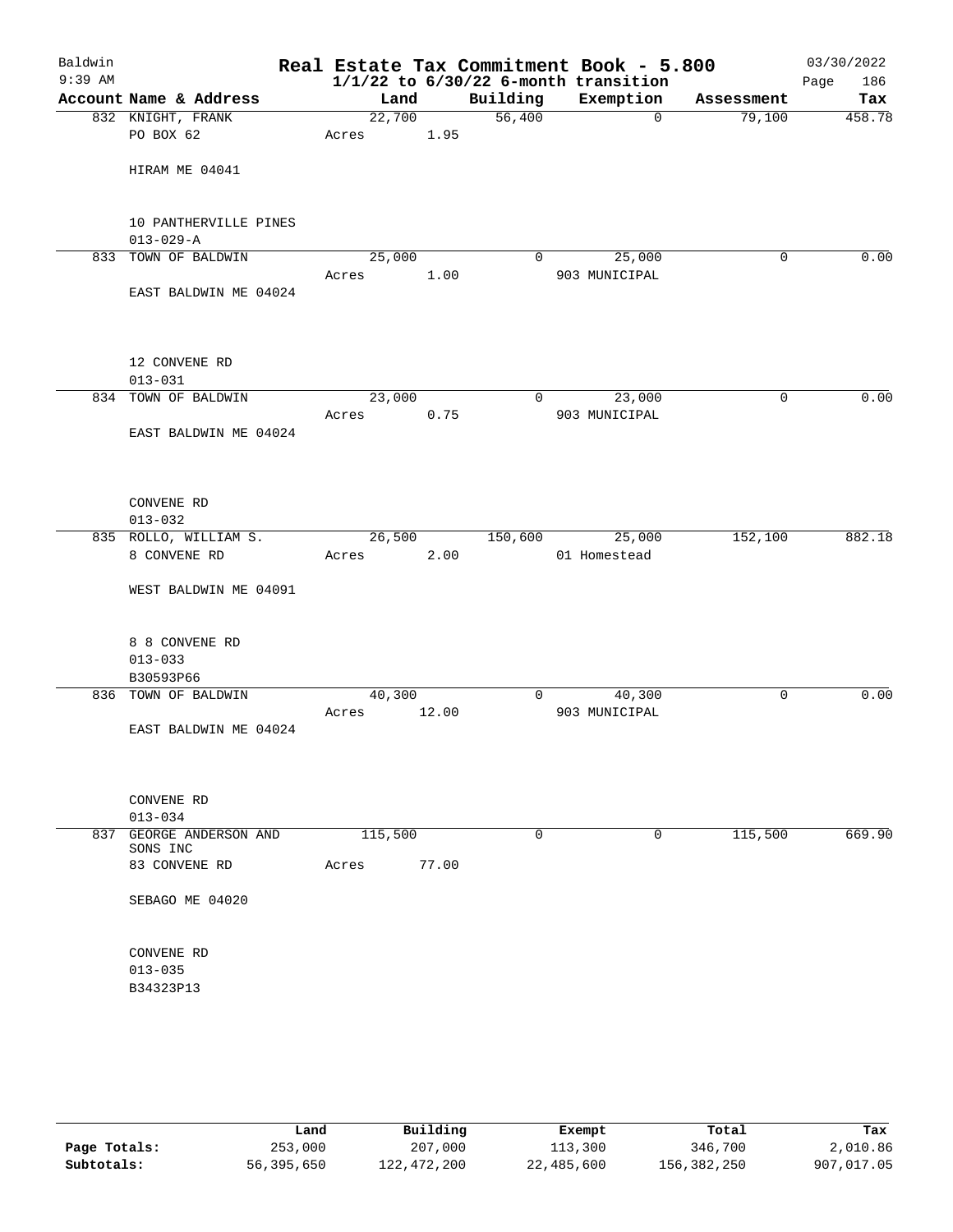| Baldwin<br>$9:39$ AM |                                                 |                 |      |          | Real Estate Tax Commitment Book - 5.800<br>$1/1/22$ to $6/30/22$ 6-month transition |            | 03/30/2022<br>Page<br>187 |
|----------------------|-------------------------------------------------|-----------------|------|----------|-------------------------------------------------------------------------------------|------------|---------------------------|
|                      | Account Name & Address                          | Land            |      | Building | Exemption                                                                           | Assessment | Tax                       |
|                      | 838 LETOURNEAU, PAUL A. &<br>LORETTA            | 66,700          |      | 49,400   | $\overline{0}$                                                                      | 116,100    | 673.38                    |
|                      | 73 WARDS HILL RD                                | Acres           | 0.80 |          |                                                                                     |            |                           |
|                      | WEST BALDWIN ME 04091                           |                 |      |          |                                                                                     |            |                           |
|                      | SOUTHEAST LN<br>$013 - 036$                     |                 |      |          |                                                                                     |            |                           |
|                      | 839 HALL, WILLIAM B                             | 71,300          |      | 236,700  | 0                                                                                   | 308,000    | 1,786.40                  |
|                      | HALL, LISA J.<br>4 VIVIANA STREET               | Acres           | 1.00 |          |                                                                                     |            |                           |
|                      | METHUEN MA 01844                                |                 |      |          |                                                                                     |            |                           |
|                      | 25 SOUTHEAST LN<br>$013 - 036 - A$<br>B29386P52 |                 |      |          |                                                                                     |            |                           |
|                      | 840 GORDON, JEAN M.                             | 58,800          |      | 51,500   | $\mathsf{O}$                                                                        | 110,300    | 639.74                    |
|                      | 45 LADYS SLIPPER WAY                            | Acres           | 0.45 |          |                                                                                     |            |                           |
|                      | GORHAM ME 04038                                 |                 |      |          |                                                                                     |            |                           |
|                      | 23 SOUTHEAST LN<br>$013 - 037$<br>B10329P59     |                 |      |          |                                                                                     |            |                           |
|                      | 841 SCHNELL, PAUL S.                            | 56,400          |      | 45,600   | $\mathsf{O}$                                                                        | 102,000    | 591.60                    |
|                      | SCHNELL, REBECCA C.                             | Acres           | 0.35 |          |                                                                                     |            |                           |
|                      | 501 LONG PLAINS RD                              |                 |      |          |                                                                                     |            |                           |
|                      | BUXTON ME 04093                                 |                 |      |          |                                                                                     |            |                           |
|                      | 21 SOUTHEAST LN                                 |                 |      |          |                                                                                     |            |                           |
|                      | $013 - 038$                                     |                 |      |          |                                                                                     |            |                           |
|                      | B30273P108<br>842 MARION, DAVID J.              | 75,300          |      | 93,500   | 25,000                                                                              | 143,800    | 834.04                    |
|                      | PO BOX 112                                      | Acres           | 1.20 |          | 01 Homestead                                                                        |            |                           |
|                      | WEST BALDWIN ME 04091                           |                 |      |          |                                                                                     |            |                           |
|                      | 17 SOUTHEAST LN                                 |                 |      |          |                                                                                     |            |                           |
|                      | $013 - 039$                                     |                 |      |          |                                                                                     |            |                           |
|                      | B19270P77                                       |                 |      |          |                                                                                     |            |                           |
|                      | 843 AUSTIN, SUZANNE & RALPH<br>5 GOVERNORS WAY  | 60,000<br>Acres | 0.50 | 116,900  | 0                                                                                   | 176,900    | 1,026.02                  |
|                      | KENNEBUNK ME 04043                              |                 |      |          |                                                                                     |            |                           |
|                      | 15 SOUTHEAST LN<br>$013 - 040$                  |                 |      |          |                                                                                     |            |                           |
|                      |                                                 |                 |      |          |                                                                                     |            |                           |

|              | Land       | Building    | Exempt     | Total       | Tax        |
|--------------|------------|-------------|------------|-------------|------------|
| Page Totals: | 388,500    | 593,600     | 25,000     | 957,100     | 5,551.18   |
| Subtotals:   | 56,784,150 | 123,065,800 | 22,510,600 | 157,339,350 | 912,568.23 |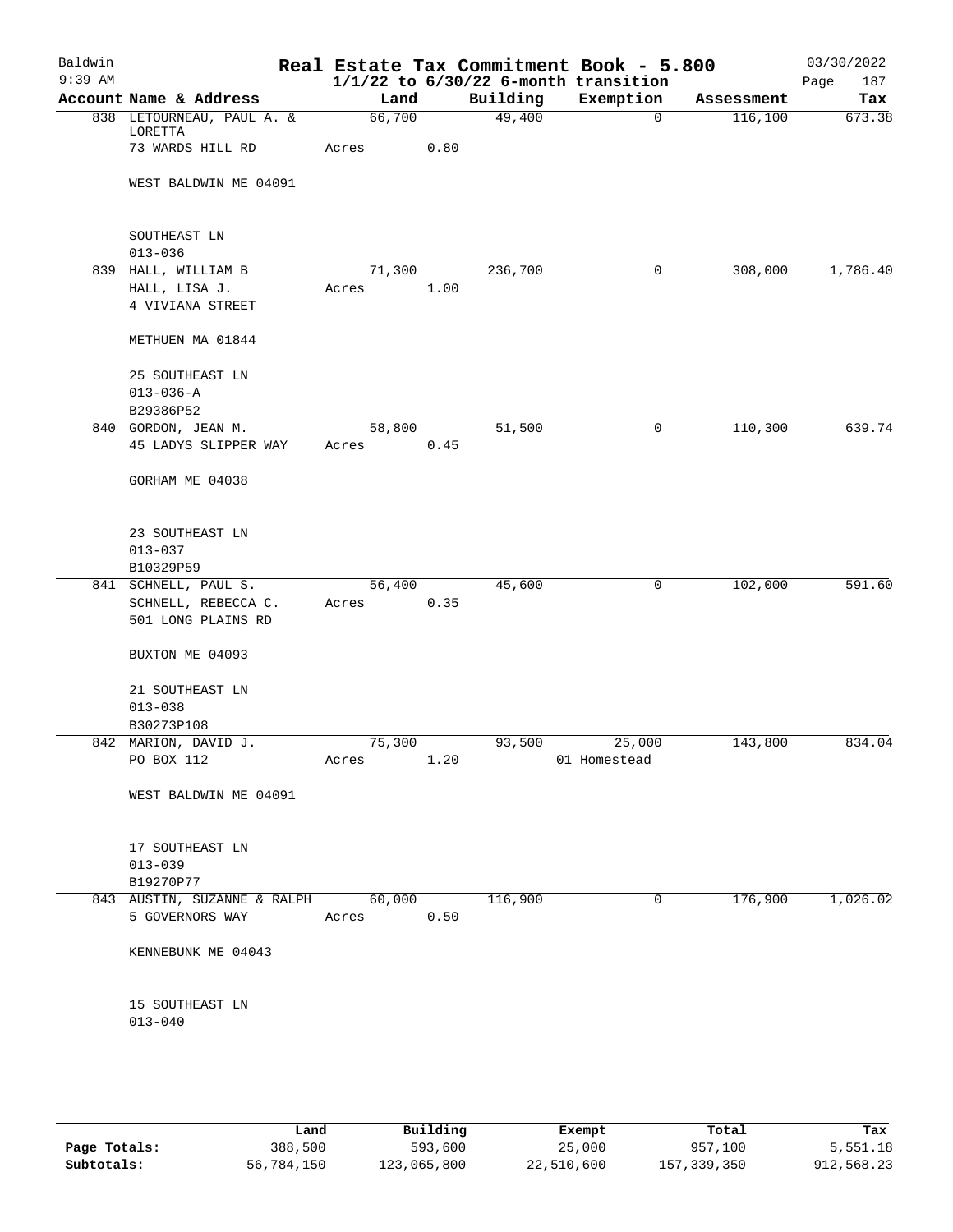| Baldwin<br>$9:39$ AM |                                                     |                  |               |            | Real Estate Tax Commitment Book - 5.800<br>$1/1/22$ to $6/30/22$ 6-month transition |               | 03/30/2022<br>Page<br>188 |
|----------------------|-----------------------------------------------------|------------------|---------------|------------|-------------------------------------------------------------------------------------|---------------|---------------------------|
|                      | Account Name & Address                              | Land             |               | Building   | Exemption                                                                           | Assessment    | Tax                       |
|                      | 844 MARSHALL, DEREK L. &                            | 60,000           |               | 54,800     | 0                                                                                   | 114,800       | 665.84                    |
|                      | CARINA M.<br>19 COUNTY ROAD                         | Acres            | 0.50          |            |                                                                                     |               |                           |
|                      | ESSEX MA 01929                                      |                  |               |            |                                                                                     |               |                           |
|                      |                                                     |                  |               |            |                                                                                     |               |                           |
|                      | 8 STACEY LN<br>$013 - 041$                          |                  |               |            |                                                                                     |               |                           |
|                      | B25433P245                                          |                  |               |            |                                                                                     |               |                           |
|                      | 845 MERRILL, JR, JEFFERSON<br>D.                    | 57,600           |               | 79,100     | $\mathbf 0$                                                                         | 136,700       | 792.86                    |
|                      | 381 Emery Corner Road                               | Acres            | 0.40          |            |                                                                                     |               |                           |
|                      | Limerick ME 04048-3229                              |                  |               |            |                                                                                     |               |                           |
|                      | STACEY LN                                           |                  |               |            |                                                                                     |               |                           |
|                      | $013 - 042$                                         |                  |               |            |                                                                                     |               |                           |
|                      | B16426P143                                          |                  |               |            |                                                                                     |               |                           |
|                      | 846 KEATEN, PAULINE &<br>ALFRED                     | 10,000           |               | $\Omega$   | $\mathbf 0$                                                                         | 10,000        | 58.00                     |
|                      | PO BOX 62                                           | Acres            | 0.50          |            |                                                                                     |               |                           |
|                      | HIRAM ME 04041                                      |                  |               |            |                                                                                     |               |                           |
|                      | PANTHERVILLE PINES<br>$013 - 043$                   |                  |               |            |                                                                                     |               |                           |
|                      | B13338P95                                           |                  |               |            |                                                                                     |               |                           |
|                      | 847 SAND POND REALTY TRUST                          | 169,900          |               | 54,900     | 0                                                                                   | 224,800       | 1,303.84                  |
|                      | 38 GLENHAVEN CIRCLE                                 | Acres            | 1.35          |            |                                                                                     |               |                           |
|                      | SACO ME 04072                                       |                  |               |            |                                                                                     |               |                           |
|                      | 35 GRANT LN                                         |                  |               |            |                                                                                     |               |                           |
|                      | $014 - 001$                                         |                  |               |            |                                                                                     |               |                           |
|                      | B27173P156<br>852 GOODRIDGE, DANIEL K &             | 159,600          |               | 71,300     | 0                                                                                   | 230,900       | 1,339.22                  |
|                      | JAYNE M<br>60 CARLISLE                              | Acres            | 0.70          |            |                                                                                     |               |                           |
|                      |                                                     |                  |               |            |                                                                                     |               |                           |
|                      | BEDFORD MA 01730                                    |                  |               |            |                                                                                     |               |                           |
|                      | 51 WYKES LN                                         |                  |               |            |                                                                                     |               |                           |
|                      | $014 - 002$                                         |                  |               |            |                                                                                     |               |                           |
|                      | B32180P280                                          |                  |               |            |                                                                                     |               |                           |
| 849                  | NAHIGIAN, GREGORY<br>TANNER, LISA<br>118 LACONIA ST | 121,500<br>Acres | 0.25          | 104,400    | 0                                                                                   | 225,900       | 1,310.22                  |
|                      | LEXINGTON MA 02420                                  |                  |               |            |                                                                                     |               |                           |
|                      | 47 WYKES LN                                         |                  |               |            |                                                                                     |               |                           |
|                      | $014 - 003$                                         |                  |               |            |                                                                                     |               |                           |
|                      | B32667P181                                          |                  |               |            |                                                                                     |               |                           |
|                      | Land                                                |                  | Building      |            | Exempt                                                                              | Total         | Tax                       |
| Page Totals:         | 578,600                                             |                  | 364,500       |            | $\mathbf 0$                                                                         | 943,100       | 5,469.98                  |
| Subtotals:           | 57, 362, 750                                        |                  | 123, 430, 300 | 22,510,600 |                                                                                     | 158, 282, 450 | 918,038.21                |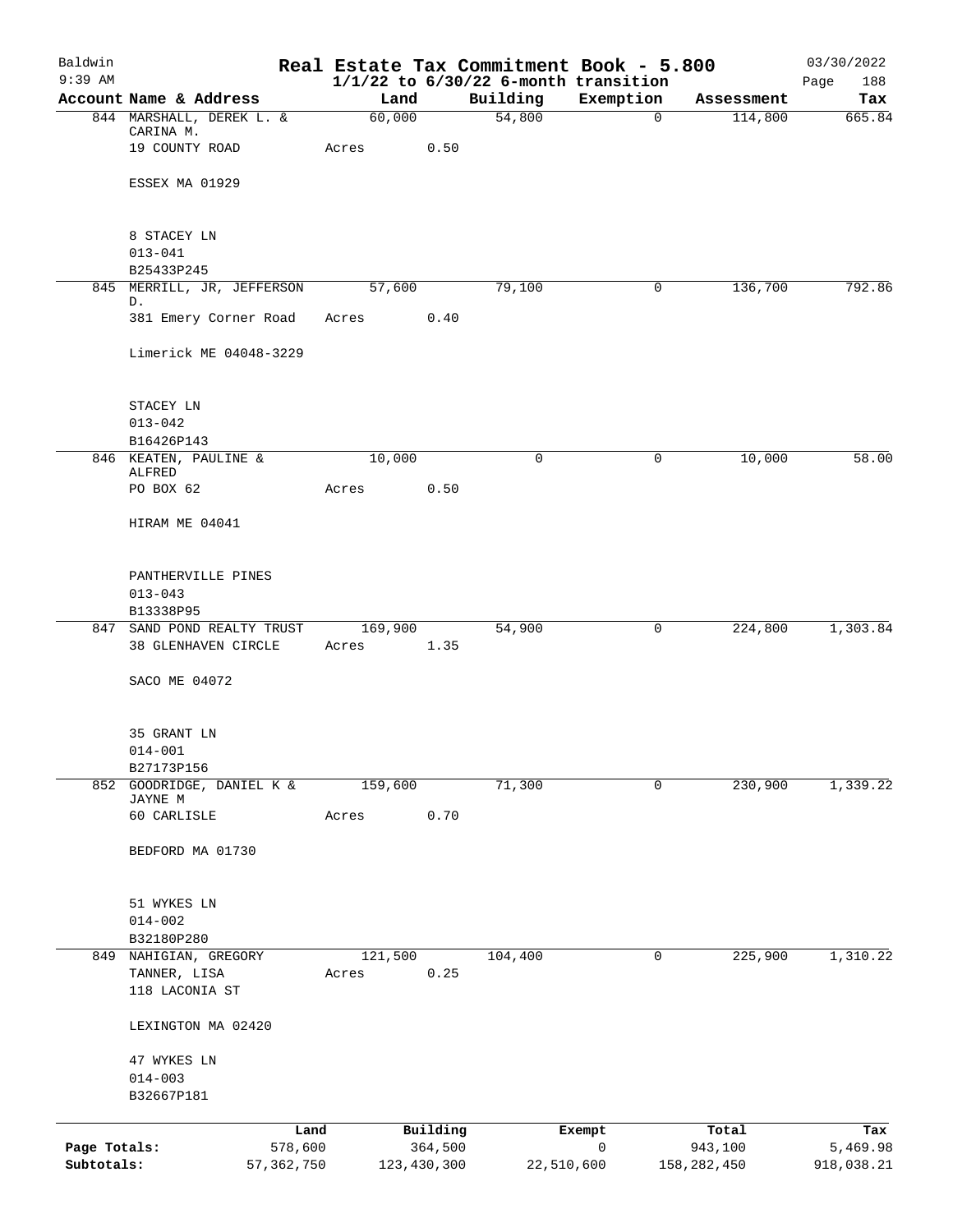| Baldwin      |                                                       |                  |             |                    | Real Estate Tax Commitment Book - 5.800  |                       | 03/30/2022      |
|--------------|-------------------------------------------------------|------------------|-------------|--------------------|------------------------------------------|-----------------------|-----------------|
| $9:39$ AM    |                                                       |                  |             |                    | $1/1/22$ to $6/30/22$ 6-month transition |                       | 189<br>Page     |
|              | Account Name & Address<br>850 CONLON, DEBRA GOODRIDGE | Land<br>121,500  |             | Building<br>77,400 | Exemption<br>$\mathbf{0}$                | Assessment<br>198,900 | Tax<br>1,153.62 |
|              | GOODRIDGE, LESTER E III Acres<br>ET ALL               |                  | 0.25        |                    |                                          |                       |                 |
|              | 20 SHERWOOD DR                                        |                  |             |                    |                                          |                       |                 |
|              | WESTFORD MA 01886                                     |                  |             |                    |                                          |                       |                 |
|              | 45 WYKES LN                                           |                  |             |                    |                                          |                       |                 |
|              | $014 - 004$<br>B25128P222                             |                  |             |                    |                                          |                       |                 |
|              | 851 WYKES NEAL C + ABBOTT                             | 116,100          |             | 76,600             | 31,000                                   | 161,700               | 937.86          |
|              | LAURIE<br>TRUSTEES OF WYKES                           | Acres            | 0.24        |                    | 13 Veteran (Viet Non Res                 |                       |                 |
|              | FAMILY TRUST<br>18 COUNTRY LAKE DRIVE                 |                  |             |                    | 01 Homestead                             |                       |                 |
|              | NAPLES ME 04055                                       |                  |             |                    |                                          |                       |                 |
|              | 41 WYKES LN                                           |                  |             |                    |                                          |                       |                 |
|              | $014 - 005$                                           |                  |             |                    |                                          |                       |                 |
|              | B30498P196                                            |                  |             | 79,400             | 0                                        | 179,300               | 1,039.94        |
|              | 848 HAYES, JESSICA ANN<br>17615 DATE PALM COURT       | 99,900<br>Acres  | 0.21        |                    |                                          |                       |                 |
|              | NORTH FT MYERS FL 33917                               |                  |             |                    |                                          |                       |                 |
|              | 39 WYKES LN                                           |                  |             |                    |                                          |                       |                 |
|              | $014 - 006$                                           |                  |             |                    |                                          |                       |                 |
|              | B35942P203                                            |                  |             |                    |                                          |                       |                 |
|              | 853 ESTABROOK, TAMMY E                                | 121,500          |             | 73,200             | 0                                        | 194,700               | 1,129.26        |
|              | 588 EAST MAIN ST                                      | Acres            | 0.25        |                    |                                          |                       |                 |
|              | YARMOUTH ME 04096                                     |                  |             |                    |                                          |                       |                 |
|              | 37 WYKES LN                                           |                  |             |                    |                                          |                       |                 |
|              | $014 - 007$                                           |                  |             |                    |                                          |                       |                 |
|              | B14245P9543                                           |                  |             |                    |                                          |                       |                 |
|              | 854 CONQUEST, STEVEN E<br>61 CHRISTIAN HILL RD        | 105,300<br>Acres | 0.22        | 106,500            | 0                                        | 211,800               | 1,228.44        |
|              |                                                       |                  |             |                    |                                          |                       |                 |
|              | UPTON MA 01568                                        |                  |             |                    |                                          |                       |                 |
|              | 31 WYKES LN                                           |                  |             |                    |                                          |                       |                 |
|              | $014 - 008$                                           |                  |             |                    |                                          |                       |                 |
|              | B37630P175                                            |                  |             |                    |                                          |                       |                 |
|              | 855 TALBOT, JANE +<br>MANSFIELD ET AL                 | 94,500           |             | 59,900             | 0                                        | 154,400               | 895.52          |
|              | P.O.BOX 83                                            | Acres            | 0.20        |                    |                                          |                       |                 |
|              | BRIDGTON ME 04009                                     |                  |             |                    |                                          |                       |                 |
|              | 29 WYKES LN                                           |                  |             |                    |                                          |                       |                 |
|              | $014 - 009$                                           |                  |             |                    |                                          |                       |                 |
|              | Land                                                  |                  | Building    |                    | Exempt                                   | Total                 | Tax             |
| Page Totals: | 658,800                                               |                  | 473,000     |                    | 31,000                                   | 1,100,800             | 6,384.64        |
| Subtotals:   | 58,021,550                                            |                  | 123,903,300 |                    | 22,541,600                               | 159, 383, 250         | 924, 422.85     |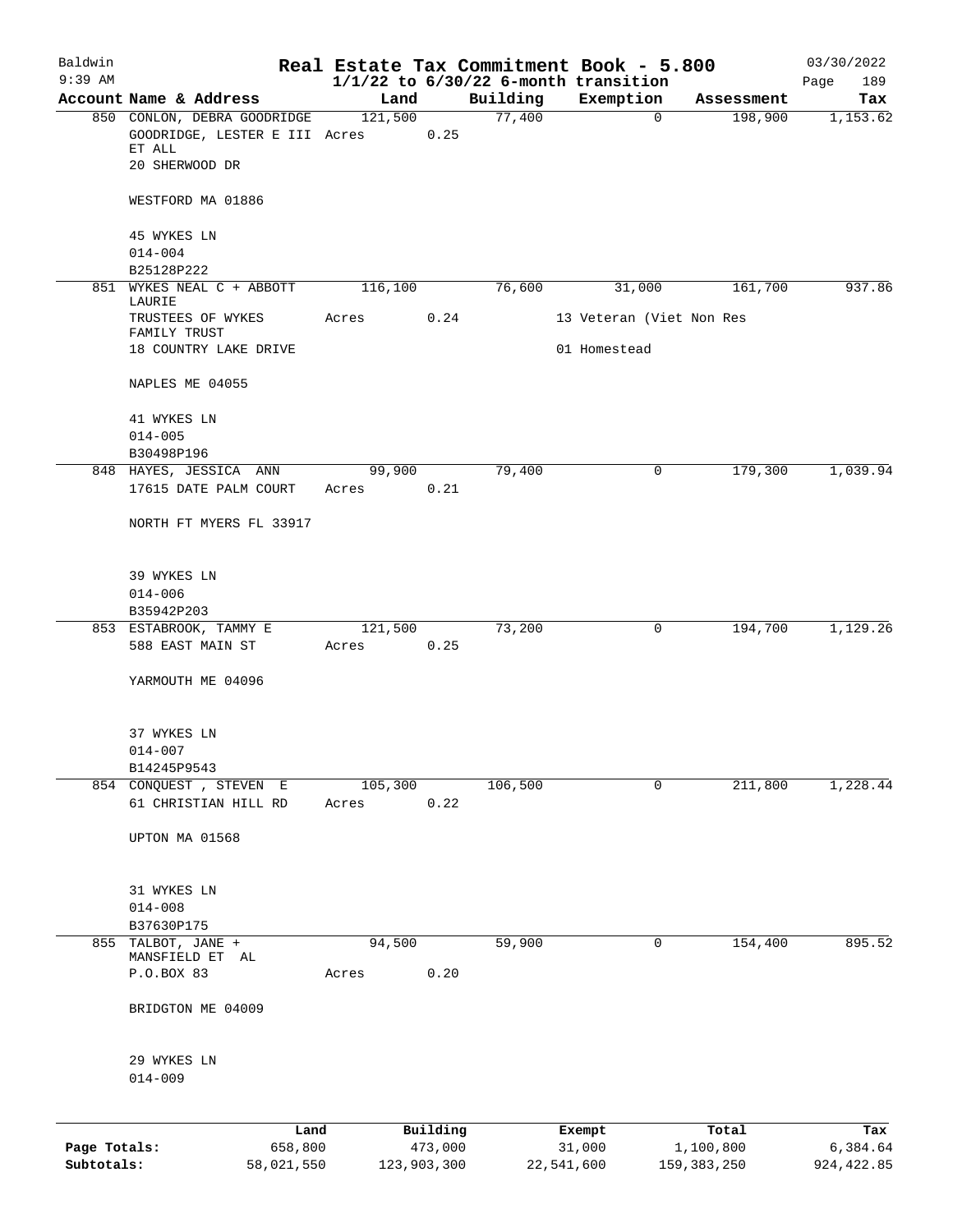| Baldwin      |                                                  |         |               |            | Real Estate Tax Commitment Book - 5.800               |             | 03/30/2022         |
|--------------|--------------------------------------------------|---------|---------------|------------|-------------------------------------------------------|-------------|--------------------|
| $9:39$ AM    | Account Name & Address                           | Land    |               | Building   | $1/1/22$ to $6/30/22$ 6-month transition<br>Exemption | Assessment  | Page<br>190<br>Tax |
|              | 856 ANTOLINI SAND POND                           | 105,300 |               | 56,600     | 0                                                     | 161,900     | 939.02             |
|              | TRUST                                            |         |               |            |                                                       |             |                    |
|              | 30 HIGHLAND STREET                               | Acres   | 0.22          |            |                                                       |             |                    |
|              | SOUTH EATON MA 02375                             |         |               |            |                                                       |             |                    |
|              | 25 WYKES LN                                      |         |               |            |                                                       |             |                    |
|              | $014 - 010$                                      |         |               |            |                                                       |             |                    |
|              | B36565P85                                        |         |               |            |                                                       |             |                    |
|              | 857 NIGRO, ALFRED J +                            | 110,700 |               | 77,100     | $\mathbf 0$                                           | 187,800     | 1,089.24           |
|              | DEBORA TRUSTEES<br>30 HIGHLAND STREET            | Acres   | 0.23          |            |                                                       |             |                    |
|              |                                                  |         |               |            |                                                       |             |                    |
|              | SOUTH EATON MA 02375                             |         |               |            |                                                       |             |                    |
|              | 23 WYKES LN                                      |         |               |            |                                                       |             |                    |
|              | $014 - 011$                                      |         |               |            |                                                       |             |                    |
|              | B4513P111                                        |         |               |            |                                                       |             |                    |
|              | 858 CONNELLY, STEVEN G                           | 99,900  |               | 72,600     | 0                                                     | 172,500     | 1,000.50           |
|              | 199 DEVEREUX ROAD                                | Acres   | 0.21          |            |                                                       |             |                    |
|              | PARSONSFIELD ME 04047                            |         |               |            |                                                       |             |                    |
|              | 17 WYKES LN                                      |         |               |            |                                                       |             |                    |
|              | $014 - 012$                                      |         |               |            |                                                       |             |                    |
|              | B31959P321 12/09/2014                            |         |               |            |                                                       |             |                    |
|              | 859 COOK, JAMES A + HELEN M                      | 187,900 |               | 92,000     | 0                                                     | 279,900     | 1,623.42           |
|              | 7 WYKES LANE                                     | Acres   | 1.25          |            |                                                       |             |                    |
|              | EAST BALDWIN ME 04024                            |         |               |            |                                                       |             |                    |
|              | 7 WYKES LN                                       |         |               |            |                                                       |             |                    |
|              | $014 - 013$                                      |         |               |            |                                                       |             |                    |
|              | B15750P142                                       |         |               |            |                                                       |             |                    |
| 860          | KNOWLES FAMILY                                   | 168,000 |               | 134,000    | 0                                                     | 302,000     | 1,751.60           |
|              | REVOCABLE TRUST<br>1881 CANARY PALM              | Acres   | 0.70          |            |                                                       |             |                    |
|              |                                                  |         |               |            |                                                       |             |                    |
|              | NORTH PORT FL 34288                              |         |               |            |                                                       |             |                    |
|              | 84 BRYANT LN                                     |         |               |            |                                                       |             |                    |
|              | $014 - 013 - A$                                  |         |               |            |                                                       |             |                    |
| 861          | B37304P77<br>BERNARDO, PAUL &                    | 172,500 |               | 127,400    | 0                                                     | 299,900     | 1,739.42           |
|              | <b>JESSICA</b>                                   |         |               |            |                                                       |             |                    |
|              | TALBOT, ANDREW & PAMELA Acres<br>83 FAIRVIEW AVE |         | 0.75          |            |                                                       |             |                    |
|              | PEABODY MA 01960                                 |         |               |            |                                                       |             |                    |
|              | 4 ROBERTS LN                                     |         |               |            |                                                       |             |                    |
|              | $014 - 013 - B$                                  |         |               |            |                                                       |             |                    |
|              | B36141P223                                       |         |               |            |                                                       |             |                    |
|              | Land                                             |         | Building      |            | Exempt                                                | Total       | Tax                |
| Page Totals: | 844,300                                          |         | 559,700       |            | 0                                                     | 1,404,000   | 8,143.20           |
| Subtotals:   | 58,865,850                                       |         | 124, 463, 000 | 22,541,600 |                                                       | 160,787,250 | 932,566.05         |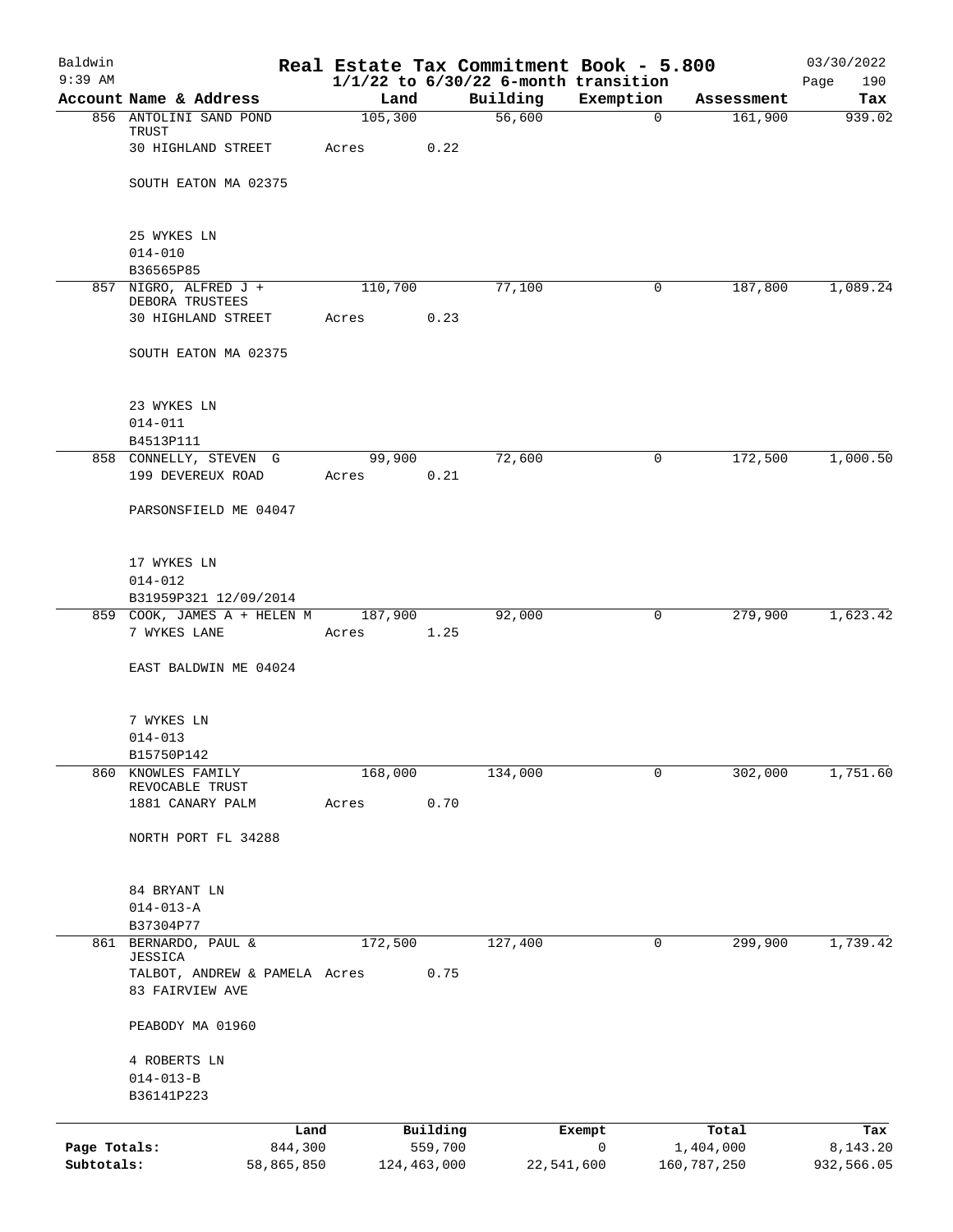| Baldwin<br>$9:39$ AM |                                          |            |      | Real Estate Tax Commitment Book - 5.800<br>$1/1/22$ to $6/30/22$ 6-month transition |                |            | 03/30/2022<br>Page<br>191 |
|----------------------|------------------------------------------|------------|------|-------------------------------------------------------------------------------------|----------------|------------|---------------------------|
|                      | Account Name & Address                   | Land       |      | Building                                                                            | Exemption      | Assessment | Tax                       |
|                      | 862 EWASCHUCK, MICHAEL W<br>1639 NEAL RD | 141,000    | 0.35 | 130,800                                                                             | $\overline{0}$ | 271,800    | 1,576.44                  |
|                      |                                          | Acres      |      |                                                                                     |                |            |                           |
|                      | WHITE RIVER JUNCTION VT<br>05001         |            |      |                                                                                     |                |            |                           |
|                      | 10 ROBERTS LN<br>$014 - 014$             |            |      |                                                                                     |                |            |                           |
|                      | B7156P170                                |            |      |                                                                                     |                |            |                           |
|                      | 863 PCHENY, WILLIAM E                    | 139,800    |      | 64,000                                                                              | 0              | 203,800    | 1,182.04                  |
|                      | 13 CEDAR GROVE AVE                       | Acres      | 0.33 |                                                                                     |                |            |                           |
|                      | PEABODY MA 01960                         |            |      |                                                                                     |                |            |                           |
|                      | 14 ROBERTS LN<br>$014 - 015$             |            |      |                                                                                     |                |            |                           |
|                      | B38221P313                               |            |      |                                                                                     |                |            |                           |
|                      | 864 FOLEY FAMILY REVOCABLE               | 127,400    |      | 184,400                                                                             | 0              | 311,800    | 1,808.44                  |
|                      | TRUST                                    |            |      |                                                                                     |                |            |                           |
|                      | 25 STONEHAVEN DR<br><b>UNIT 457</b>      | Acres      | 0.36 |                                                                                     |                |            |                           |
|                      | SOUTH WEYMOUTH MA 02190                  |            |      |                                                                                     |                |            |                           |
|                      |                                          |            |      |                                                                                     |                |            |                           |
|                      | 18 ROBERTS LN                            |            |      |                                                                                     |                |            |                           |
|                      | $014 - 016$                              |            |      |                                                                                     |                |            |                           |
|                      | B32892P229                               |            |      |                                                                                     |                |            |                           |
|                      | 865 ROBERTS, RICHARD N                   | 135,000    |      | 152,600                                                                             | 0              | 287,600    | 1,668.08                  |
|                      | 233 LYNNFIELD ST                         | Acres      | 0.50 |                                                                                     |                |            |                           |
|                      |                                          |            |      |                                                                                     |                |            |                           |
|                      | LYNN MA 01904                            |            |      |                                                                                     |                |            |                           |
|                      | 22 ROBERTS LN                            |            |      |                                                                                     |                |            |                           |
|                      | $014 - 017$                              |            |      |                                                                                     |                |            |                           |
|                      | 866 ELAINE J LEBLANC 2020<br>IRREVOCA    | 123,700    |      | 71,000                                                                              |                | 194,700    | 1,129.26                  |
|                      | LEBLANC, ELAINE J Acres                  |            | 0.29 |                                                                                     |                |            |                           |
|                      | 127 STANDLEY ST                          |            |      |                                                                                     |                |            |                           |
|                      | BEVERLY MA 01915                         |            |      |                                                                                     |                |            |                           |
|                      | 26 ROBERTS LN                            |            |      |                                                                                     |                |            |                           |
|                      | $014 - 018$                              |            |      |                                                                                     |                |            |                           |
|                      | B37858P280<br>867 BOISCLAIR, PRISCILLA   | 124,200    |      | 73,100                                                                              | 0              | 197,300    | 1,144.34                  |
|                      | 194 GUINEA RD                            | Acres 0.30 |      |                                                                                     |                |            |                           |
|                      | BIDDEFORD ME 04005                       |            |      |                                                                                     |                |            |                           |
|                      | 30 ROBERTS LN                            |            |      |                                                                                     |                |            |                           |
|                      | $014 - 019$                              |            |      |                                                                                     |                |            |                           |
|                      |                                          |            |      |                                                                                     |                |            |                           |
|                      |                                          |            |      |                                                                                     |                |            |                           |
|                      |                                          |            |      |                                                                                     |                |            |                           |

|              | Land       | Building      | Exempt     | Total       | Tax        |
|--------------|------------|---------------|------------|-------------|------------|
| Page Totals: | 791,100    | 675,900       |            | 1,467,000   | 8,508.60   |
| Subtotals:   | 59,656,950 | 125, 138, 900 | 22,541,600 | 162,254,250 | 941,074.65 |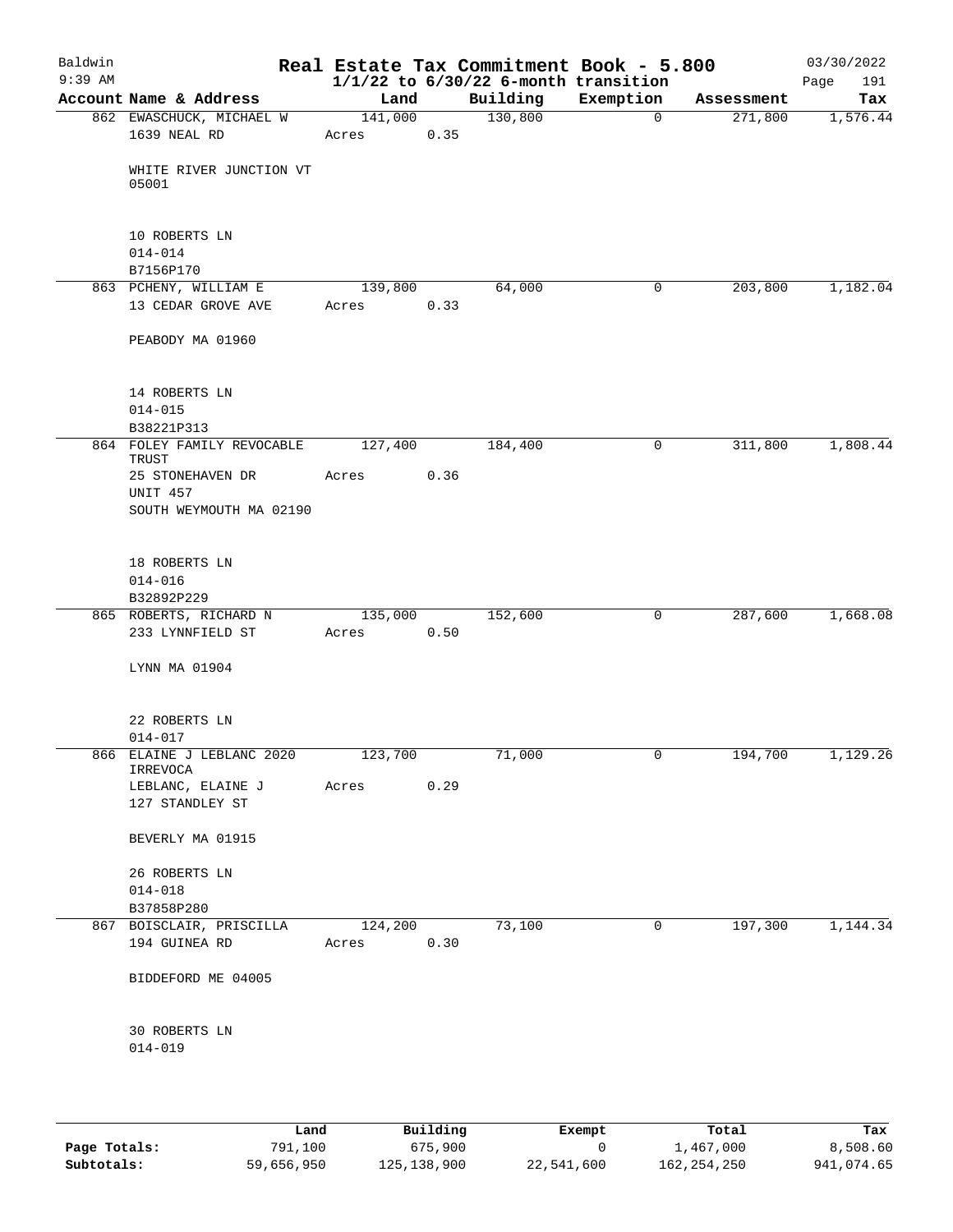| Baldwin<br>$9:39$ AM |                                         |                  |          |          | Real Estate Tax Commitment Book - 5.800               |            | 03/30/2022         |
|----------------------|-----------------------------------------|------------------|----------|----------|-------------------------------------------------------|------------|--------------------|
|                      | Account Name & Address                  | Land             |          | Building | $1/1/22$ to $6/30/22$ 6-month transition<br>Exemption | Assessment | Page<br>192<br>Tax |
|                      | 868 CARTER, LEROY J + RITA              | 124,700          |          | 68,200   | $\overline{0}$                                        | 192,900    | 1,118.82           |
|                      | Α<br>EIGHT RYAN RD                      | Acres            | 0.31     |          |                                                       |            |                    |
|                      | DANVERS MA 01923                        |                  |          |          |                                                       |            |                    |
|                      | <b>36 ROBERTS LN</b>                    |                  |          |          |                                                       |            |                    |
|                      | $014 - 020$<br>B12961P139               |                  |          |          |                                                       |            |                    |
|                      | 869 JOHNSON, ERIC S.                    | 135,000          |          | 118,100  | $\mathbf 0$                                           | 253,100    | 1,467.98           |
|                      | TRUSTEE OF , THE JOHNSO                 |                  |          |          |                                                       |            |                    |
|                      | 256 PARK RD                             | Acres            | 0.25     |          |                                                       |            |                    |
|                      | WESTBROOK ME 04092                      |                  |          |          |                                                       |            |                    |
|                      | 38 ROBERTS LN                           |                  |          |          |                                                       |            |                    |
|                      | $014 - 021$                             |                  |          |          |                                                       |            |                    |
|                      | B22779P218<br>870 YUE, ELLEN            |                  |          |          |                                                       |            |                    |
|                      | 55 CLY PITTS RD                         | 187,900<br>Acres | 1.25     | 73,400   | 0                                                     | 261,300    | 1,515.54           |
|                      | SCARBOROUGH ME 04074                    |                  |          |          |                                                       |            |                    |
|                      | 38 BABES LN                             |                  |          |          |                                                       |            |                    |
|                      | $014 - 022$                             |                  |          |          |                                                       |            |                    |
|                      | B35983P128                              |                  |          |          |                                                       |            |                    |
|                      | 871 BERNIER, ELLEN<br>PO BOX 206        | 159,000<br>Acres | 0.60     | 100,700  | 25,000<br>01 Homestead                                | 234,700    | 1,361.26           |
|                      | EAST BALDWIN ME 04024                   |                  |          |          |                                                       |            |                    |
|                      |                                         |                  |          |          |                                                       |            |                    |
|                      | 37 BABES LN                             |                  |          |          |                                                       |            |                    |
|                      | $014 - 023$                             |                  |          |          |                                                       |            |                    |
|                      | 872 FREEMAN, GARY A &<br>JOANNE C       | 159,000          |          | 77,300   |                                                       | 236,300    | 1,370.54           |
|                      | 61 FERRY RD                             | Acres            | 0.60     |          |                                                       |            |                    |
|                      | SALISBURY MA 01952                      |                  |          |          |                                                       |            |                    |
|                      | 35 BABES LN                             |                  |          |          |                                                       |            |                    |
|                      | $014 - 024$                             |                  |          |          |                                                       |            |                    |
|                      | B32819P201                              |                  |          |          |                                                       |            |                    |
|                      | 873 MULLINS, NANCY<br>12 SUNNYSIDE LANE | 158,100<br>Acres | 0.59     | 103,900  | 0                                                     | 262,000    | 1,519.60           |
|                      | MILFORD MA 01757                        |                  |          |          |                                                       |            |                    |
|                      | 33 BABES LN                             |                  |          |          |                                                       |            |                    |
|                      | $014 - 025$                             |                  |          |          |                                                       |            |                    |
|                      | B25109P83                               |                  |          |          |                                                       |            |                    |
|                      |                                         |                  |          |          |                                                       |            |                    |
|                      | Land                                    |                  | Building |          | Exempt                                                | Total      | Tax                |
| Page Totals:         | 923,700                                 |                  | 541,600  |          | 25,000                                                | 1,440,300  | 8,353.74           |

**Subtotals:** 60,580,650 125,680,500 22,566,600 163,694,550 949,428.39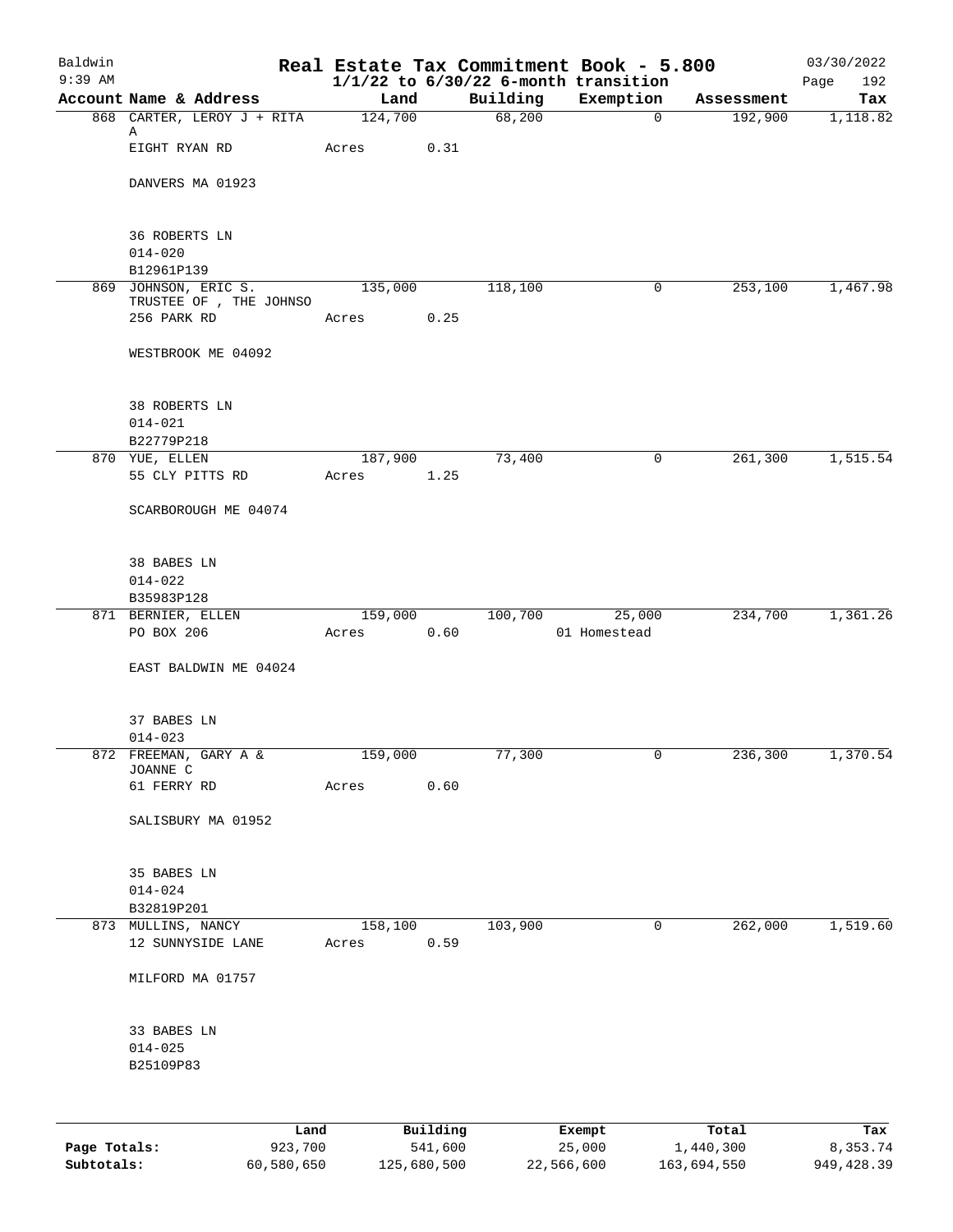| Baldwin<br>$9:39$ AM |                               |         |      |          | Real Estate Tax Commitment Book - 5.800<br>$1/1/22$ to $6/30/22$ 6-month transition |            | 03/30/2022<br>193<br>Page |
|----------------------|-------------------------------|---------|------|----------|-------------------------------------------------------------------------------------|------------|---------------------------|
|                      | Account Name & Address        | Land    |      | Building | Exemption                                                                           | Assessment | Tax                       |
|                      | 874 DEGENNARO, VANESSA        | 159,900 |      | 140,200  | $\mathbf 0$                                                                         | 300, 100   | 1,740.58                  |
|                      | LOUGH, ROBERT                 | Acres   | 0.61 |          |                                                                                     |            |                           |
|                      | 13 BONNIEVALE DRIVE           |         |      |          |                                                                                     |            |                           |
|                      | BEDFORD MA 01730              |         |      |          |                                                                                     |            |                           |
|                      | 31 BABES LN                   |         |      |          |                                                                                     |            |                           |
|                      | $014 - 026$                   |         |      |          |                                                                                     |            |                           |
|                      | B37212P70                     |         |      |          |                                                                                     |            |                           |
|                      | 875 JOHNSON, ERIC S.          | 167,100 |      | 188,400  | 0                                                                                   | 355,500    | 2,061.90                  |
|                      | 256 PARK RD                   | Acres   | 0.69 |          |                                                                                     |            |                           |
|                      | WESTBROOK ME 04092            |         |      |          |                                                                                     |            |                           |
|                      | 25 KAYE LN                    |         |      |          |                                                                                     |            |                           |
|                      | $014 - 027$                   |         |      |          |                                                                                     |            |                           |
|                      | B15380P15                     |         |      |          |                                                                                     |            |                           |
|                      | 876 PHILLIPS, CHESTER S +     | 135,000 |      | 132,800  | 25,000                                                                              | 242,800    | 1,408.24                  |
|                      | WANDA G                       |         |      |          |                                                                                     |            |                           |
|                      | PO BOX 64                     | Acres   | 0.50 |          | 01 Homestead                                                                        |            |                           |
|                      | EAST BALDWIN ME 04024         |         |      |          |                                                                                     |            |                           |
|                      | 23 KAYE LN                    |         |      |          |                                                                                     |            |                           |
|                      | $014 - 028$                   |         |      |          |                                                                                     |            |                           |
|                      | B7268P38                      |         |      |          |                                                                                     |            |                           |
|                      | 877 JOHNSON, ERIC S.          | 138,000 |      | 101,200  | 0                                                                                   | 239,200    | 1,387.36                  |
|                      | 256 PARK RD                   | Acres   | 0.30 |          |                                                                                     |            |                           |
|                      | WESTBROOK ME 04092            |         |      |          |                                                                                     |            |                           |
|                      |                               |         |      |          |                                                                                     |            |                           |
|                      | 21 KAYE LN<br>$014 - 028 - A$ |         |      |          |                                                                                     |            |                           |
|                      | B30299P86                     |         |      |          |                                                                                     |            |                           |
|                      | 878 FARRIN, ROBERT D. +       | 173,100 |      | 72,400   | 0                                                                                   | 245,500    | 1,423.90                  |
|                      | SHEILA A                      |         |      |          |                                                                                     |            |                           |
|                      | 165 ESSEX ST                  | Acres   | 0.76 |          |                                                                                     |            |                           |
|                      | MALDEN MA 02148               |         |      |          |                                                                                     |            |                           |
|                      | KAYE LN                       |         |      |          |                                                                                     |            |                           |
|                      | $014 - 029$                   |         |      |          |                                                                                     |            |                           |
|                      | 580423 DANIELS, CHRISTINE     | 94,200  |      | 0        | 0                                                                                   | 94,200     | 546.36                    |
|                      | 80 DURGINTOWN RD.             | Acres   | 1.50 |          |                                                                                     |            |                           |
|                      | SOUTH HIRAM ME 04041          |         |      |          |                                                                                     |            |                           |
|                      | KAYE LN                       |         |      |          |                                                                                     |            |                           |
|                      | $014 - 030 - 31$              |         |      |          |                                                                                     |            |                           |
|                      |                               |         |      |          |                                                                                     |            |                           |
|                      |                               |         |      |          |                                                                                     |            |                           |

|              | Land       | Building    | Exempt     | Total       | Tax        |
|--------------|------------|-------------|------------|-------------|------------|
| Page Totals: | 867,300    | 635,000     | 25,000     | 1,477,300   | 8,568.34   |
| Subtotals:   | 61,447,950 | 126,315,500 | 22,591,600 | 165,171,850 | 957,996.73 |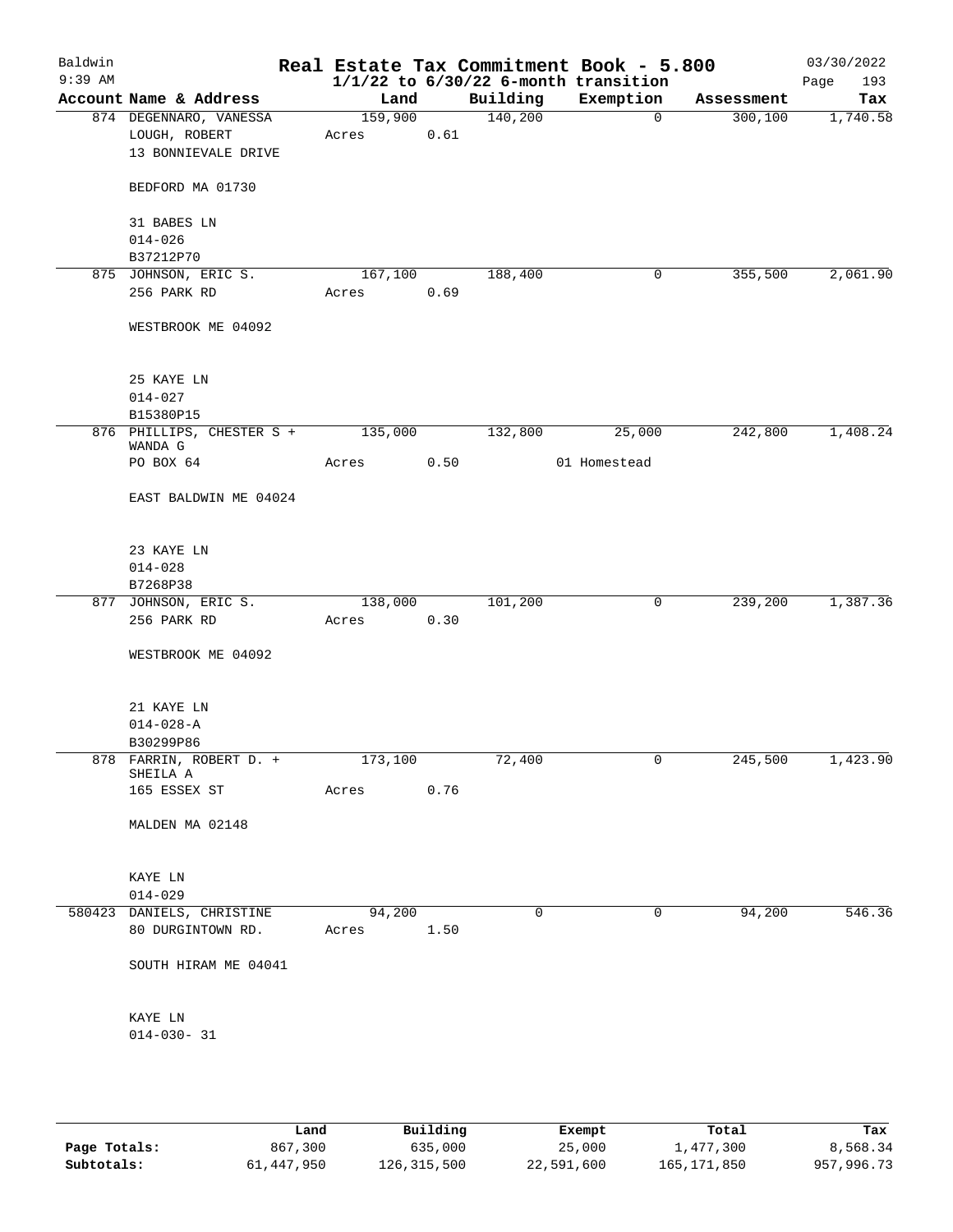| Baldwin   |                                           |                 |      |                     | Real Estate Tax Commitment Book - 5.800  |            | 03/30/2022  |
|-----------|-------------------------------------------|-----------------|------|---------------------|------------------------------------------|------------|-------------|
| $9:39$ AM |                                           |                 |      |                     | $1/1/22$ to $6/30/22$ 6-month transition |            | Page<br>194 |
|           | Account Name & Address                    | Land<br>187,700 |      | Building<br>253,700 | Exemption                                | Assessment | Tax         |
|           | 880 DERMODY, ALAN + SUSAN<br>P.O. BOX 125 |                 |      |                     | 31,000                                   | 410,400    | 2,380.32    |
|           |                                           | Acres           | 1.10 |                     | 13 Veteran (Viet Non Res<br>01 Homestead |            |             |
|           | EAST BALDWIN ME 04024                     |                 |      |                     |                                          |            |             |
|           |                                           |                 |      |                     |                                          |            |             |
|           |                                           |                 |      |                     |                                          |            |             |
|           | 17 DERMODY LN                             |                 |      |                     |                                          |            |             |
|           | $014 - 032 - 32B$                         |                 |      |                     |                                          |            |             |
|           | 881 DERMODY, ALAN + SUSAN                 | 10,000          |      | $\mathbf 0$         | 0                                        | 10,000     | 58.00       |
|           | P.O. BOX 125                              | Acres           | 0.50 |                     |                                          |            |             |
|           | EAST BALDWIN ME 04024                     |                 |      |                     |                                          |            |             |
|           |                                           |                 |      |                     |                                          |            |             |
|           | DERMODY LN                                |                 |      |                     |                                          |            |             |
|           | $014 - 032A$                              |                 |      |                     |                                          |            |             |
|           | 883 BARONI, KEVIN + DEBORAH               | 133,400         |      | 146,000             | 0                                        | 279,400    | 1,620.52    |
|           | Α                                         | Acres           | 0.47 |                     |                                          |            |             |
|           | 5 SOUTH MUNROE ROAD                       |                 |      |                     |                                          |            |             |
|           | BILLERICA MA 01862                        |                 |      |                     |                                          |            |             |
|           |                                           |                 |      |                     |                                          |            |             |
|           | 8 DERMODY LN                              |                 |      |                     |                                          |            |             |
|           | $014 - 033$<br>B31527P241 05/23/2014      |                 |      |                     |                                          |            |             |
|           | 884 BALDWIN, TOWN OF                      | 4,900           |      | $\Omega$            | 4,900                                    | 0          | 0.00        |
|           | 534 PEQUAWKET TRAIL                       | Acres           | 0.45 |                     | 903 MUNICIPAL                            |            |             |
|           |                                           |                 |      |                     |                                          |            |             |
|           | WEST BALDWIN ME 04091                     |                 |      |                     |                                          |            |             |
|           | BABES LN                                  |                 |      |                     |                                          |            |             |
|           | $014 - 033 - A$                           |                 |      |                     |                                          |            |             |
|           | 885 GEARY, THOMAS + MARY                  | 150,000         |      | 142,700             | 25,000                                   | 267,700    | 1,552.66    |
|           | P.O. BOX 50                               | Acres           | 0.50 |                     | 01 Homestead                             |            |             |
|           | EAST BALDWIN ME 04024                     |                 |      |                     |                                          |            |             |
|           |                                           |                 |      |                     |                                          |            |             |
|           | 5 DERMODY LN                              |                 |      |                     |                                          |            |             |
|           | $014 - 034$                               |                 |      |                     |                                          |            |             |
|           | 886 SWEETSIR, NORMA M<br>LIVING TRUST     | 142,300         |      | 111,700             | 0                                        | 254,000    | 1,473.20    |
|           | 12 SWEETSIR RD                            | Acres           | 0.59 |                     |                                          |            |             |
|           | CAPE ELIZABETH ME 04107                   |                 |      |                     |                                          |            |             |
|           |                                           |                 |      |                     |                                          |            |             |
|           | 67 SAND POND RD                           |                 |      |                     |                                          |            |             |
|           | $014 - 035$                               |                 |      |                     |                                          |            |             |
|           | B21303P201                                |                 |      |                     |                                          |            |             |
|           |                                           |                 |      |                     |                                          |            |             |
|           |                                           |                 |      |                     |                                          |            |             |
|           |                                           |                 |      |                     |                                          |            |             |

|              | Land       | Building    | Exempt     | Total       | Tax        |
|--------------|------------|-------------|------------|-------------|------------|
| Page Totals: | 628,300    | 654,100     | 60,900     | 1,221,500   | 7,084.70   |
| Subtotals:   | 62,076,250 | 126,969,600 | 22,652,500 | 166,393,350 | 965,081.43 |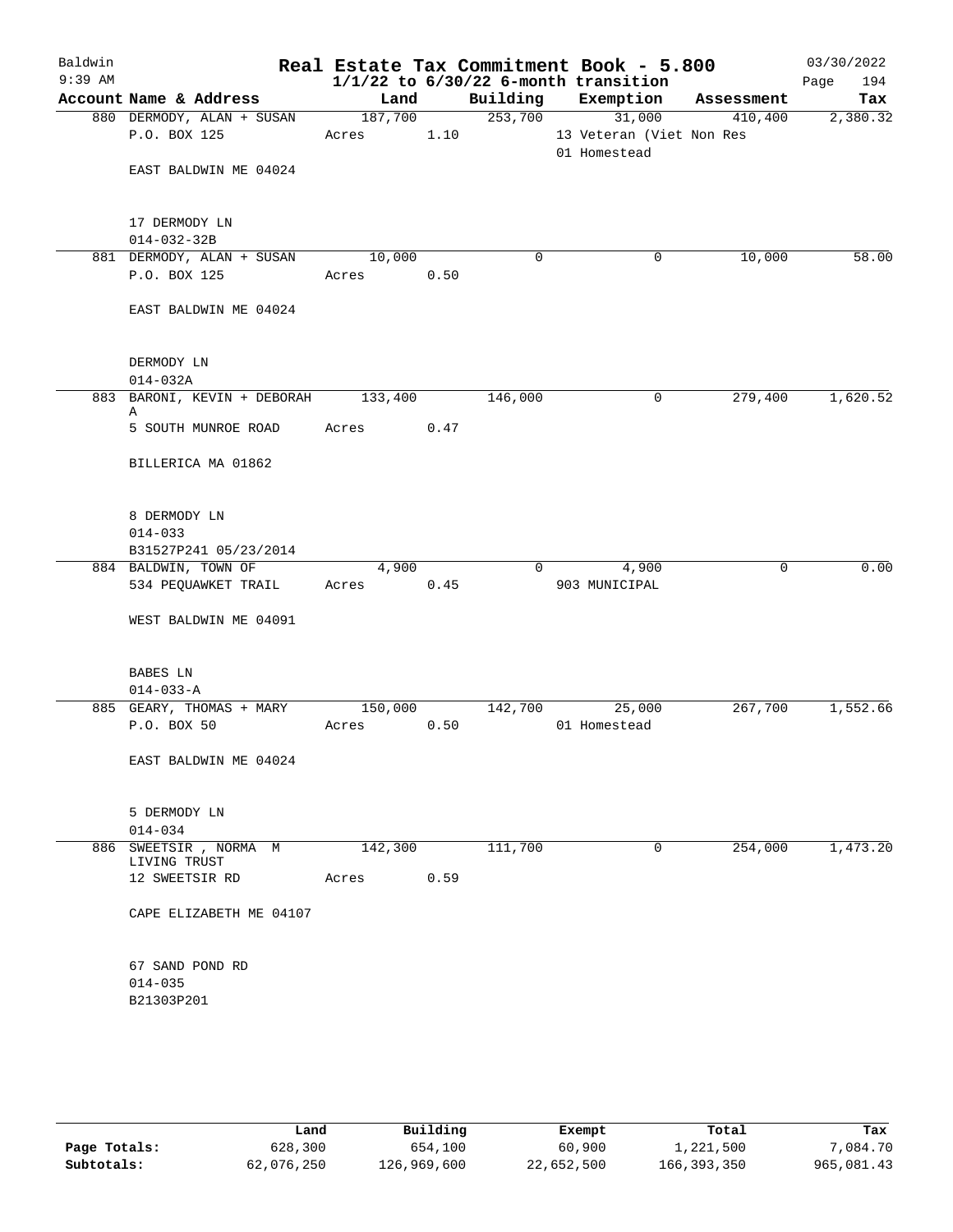| Baldwin   |                                      |                     |      |             | Real Estate Tax Commitment Book - 5.800  |            | 03/30/2022  |
|-----------|--------------------------------------|---------------------|------|-------------|------------------------------------------|------------|-------------|
| $9:39$ AM |                                      |                     |      |             | $1/1/22$ to $6/30/22$ 6-month transition |            | Page<br>195 |
|           | Account Name & Address               | Land                |      | Building    | Exemption                                | Assessment | Tax         |
|           | 887 MERRITT, ERNEST JR +<br>PATRICIA | $\frac{130,700}{ }$ |      | 146,300     | 31,000                                   | 246,000    | 1,426.80    |
|           | P.O. BOX 33                          | Acres               | 0.42 |             | 13 Veteran (Viet Non Res<br>01 Homestead |            |             |
|           | EAST BALDWIN ME 04024                |                     |      |             |                                          |            |             |
|           | 65 SAND POND RD                      |                     |      |             |                                          |            |             |
|           | $014 - 036$                          |                     |      |             |                                          |            |             |
|           | 888 DERMODY, SUSAN J                 | 12,500              |      | $\Omega$    | $\mathbf 0$                              | 12,500     | 72.50       |
|           | P.O. BOX 125                         | Acres 1.05          |      |             |                                          |            |             |
|           | EAST BALDWIN ME 04024                |                     |      |             |                                          |            |             |
|           | DERMODY LN                           |                     |      |             |                                          |            |             |
|           | $014 - 037$                          |                     |      |             |                                          |            |             |
|           | 889 DANIELS, CHRISTINE               | 12,700              |      | $\mathbf 0$ | 0                                        | 12,700     | 73.66       |
|           | 80 DURGINTOWN RD.                    | Acres 1.30          |      |             |                                          |            |             |
|           | SOUTH HIRAM ME 04041                 |                     |      |             |                                          |            |             |
|           | BABES LN                             |                     |      |             |                                          |            |             |
|           | $014 - 038$                          |                     |      |             |                                          |            |             |
|           | 890 GLYNN, JAMES J +<br>CATHERINE    | 11,200              |      | $\Omega$    | $\mathbf 0$                              | 11,200     | 64.96       |
|           | 8314 PINE CAY ROAD                   | Acres               | 0.70 |             |                                          |            |             |
|           | WELLINGTON FL 33414                  |                     |      |             |                                          |            |             |
|           | KAYE LN                              |                     |      |             |                                          |            |             |
|           | $014 - 039$                          |                     |      |             |                                          |            |             |
|           | B38156P335                           |                     |      |             |                                          |            |             |
|           | 891 PAINE, JASON                     | 23,000              |      | 183,800     | 25,000                                   | 181,800    | 1,054.44    |
|           | GREENIER, ELISE                      | Acres               | 0.75 |             | 01 Homestead                             |            |             |
|           | PO BOX 205                           |                     |      |             |                                          |            |             |
|           | EAST BALDWIN ME 04024                |                     |      |             |                                          |            |             |
|           | 16 KAYE LN                           |                     |      |             |                                          |            |             |
|           | $014 - 040$                          |                     |      |             |                                          |            |             |
|           | B33128P21 05/23/2016                 |                     |      |             |                                          |            |             |
|           | 892 DEGENNARO, VANESSA               | 12,300              |      | 0           | 0                                        | 12,300     | 71.34       |
|           | LOUGH, ROBERT<br>13 BONNIEVALE DRIVE | Acres               | 0.94 |             |                                          |            |             |
|           | BEDFORD MA 01730-1503                |                     |      |             |                                          |            |             |
|           | KAYE LN                              |                     |      |             |                                          |            |             |
|           | $014 - 041$                          |                     |      |             |                                          |            |             |
|           | B37212P70                            |                     |      |             |                                          |            |             |
|           |                                      |                     |      |             |                                          |            |             |
|           |                                      |                     |      |             |                                          |            |             |
|           |                                      |                     |      |             |                                          |            |             |

|              | Land       | Building    | Exempt     | Total       | Tax        |
|--------------|------------|-------------|------------|-------------|------------|
| Page Totals: | 202,400    | 330,100     | 56,000     | 476,500     | 2,763.70   |
| Subtotals:   | 62,278,650 | 127,299,700 | 22,708,500 | 166,869,850 | 967,845.13 |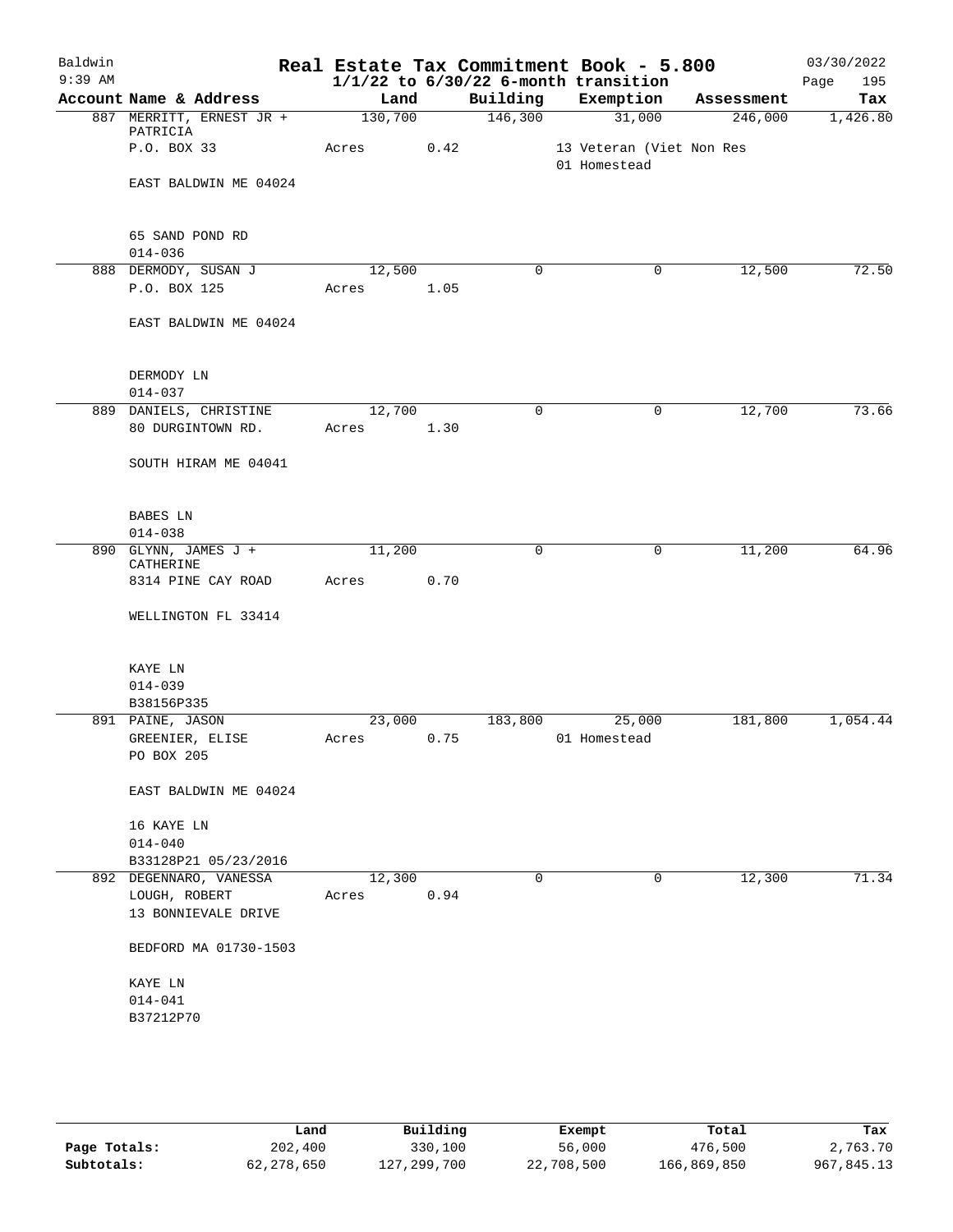| Baldwin<br>$9:39$ AM |                                |         |      | Real Estate Tax Commitment Book - 5.800<br>$1/1/22$ to $6/30/22$ 6-month transition |           |            | 03/30/2022<br>Page<br>196 |
|----------------------|--------------------------------|---------|------|-------------------------------------------------------------------------------------|-----------|------------|---------------------------|
|                      | Account Name & Address         | Land    |      | Building                                                                            | Exemption | Assessment | Tax                       |
|                      | 893 DAY, GUSTIE                | 131,800 |      | 41,500                                                                              | 0         | 173,300    | 1,005.14                  |
|                      | P O BOX 818                    | Acres   | 0.44 |                                                                                     |           |            |                           |
|                      | CORNISH ME 04020               |         |      |                                                                                     |           |            |                           |
|                      | 30 JACKSON LN<br>$014 - 047$   |         |      |                                                                                     |           |            |                           |
|                      | 894 JAMES, TANIS L             | 124,700 |      | 74,200                                                                              | 0         | 198,900    | 1,153.62                  |
|                      | 170 NORWAY DR                  | Acres   | 0.31 |                                                                                     |           |            |                           |
|                      | BAR HARBOR ME 04609            |         |      |                                                                                     |           |            |                           |
|                      | 34 JACKSON LN<br>$014 - 048$   |         |      |                                                                                     |           |            |                           |
|                      | B27442P28                      |         |      |                                                                                     |           |            |                           |
|                      | 895 SMALL, HEATHER MARIE       | 52,500  |      | 36,600                                                                              | 0         | 89,100     | 516.78                    |
|                      | 316 FOLLY RD                   | Acres   | 0.09 |                                                                                     |           |            |                           |
|                      | SEBAGO ME 04029                |         |      |                                                                                     |           |            |                           |
|                      | 42 JACKSON LN<br>$014 - 049$   |         |      |                                                                                     |           |            |                           |
|                      | B37336P295                     |         |      |                                                                                     |           |            |                           |
|                      | 896 HOLMES, HANNAH V           | 187,900 |      | 90,800                                                                              | 0         | 278,700    | 1,616.46                  |
|                      | 31 ELSMERE AVENUE              | Acres   | 1.30 |                                                                                     |           |            |                           |
|                      | SOUTH PORTLAND ME 04106        |         |      |                                                                                     |           |            |                           |
|                      | 40 JACKSON LN                  |         |      |                                                                                     |           |            |                           |
|                      | $014 - 050$                    |         |      |                                                                                     |           |            |                           |
|                      | B27377P102                     |         |      |                                                                                     |           |            |                           |
|                      | 898 MILDRED P JACKSON          | 180,700 |      | 45,800                                                                              | 0         | 226,500    | 1,313.70                  |
|                      | IRREVOCABLE TRUST              |         |      |                                                                                     |           |            |                           |
|                      | 491 WALLER ROAD                | Acres   | 2.74 |                                                                                     |           |            |                           |
|                      | MILTON VT 05468                |         |      |                                                                                     |           |            |                           |
|                      | <b>JACKSON LN</b>              |         |      |                                                                                     |           |            |                           |
|                      | $014 - 051 - A$                |         |      |                                                                                     |           |            |                           |
|                      | B36100P80                      |         |      |                                                                                     |           |            |                           |
|                      | 899 MILDRED P JACKSON          | 180,700 |      | 228,700                                                                             | 0         | 409,400    | 2,374.52                  |
|                      | IRREVOCABLE<br>491 WALLER ROAD | Acres   | 2.70 |                                                                                     |           |            |                           |
|                      |                                |         |      |                                                                                     |           |            |                           |
|                      | MILTON VT 05468                |         |      |                                                                                     |           |            |                           |
|                      | 56 JACKSON LN                  |         |      |                                                                                     |           |            |                           |
|                      | $014 - 051 - B$                |         |      |                                                                                     |           |            |                           |
|                      | B36100P73                      |         |      |                                                                                     |           |            |                           |
|                      |                                |         |      |                                                                                     |           |            |                           |
|                      |                                |         |      |                                                                                     |           |            |                           |

|              | Land       | Building    | Exempt     | Total       | Tax        |  |
|--------------|------------|-------------|------------|-------------|------------|--|
| Page Totals: | 858,300    | 517,600     |            | 1,375,900   | 7,980.22   |  |
| Subtotals:   | 63,136,950 | 127,817,300 | 22,708,500 | 168,245,750 | 975,825.35 |  |